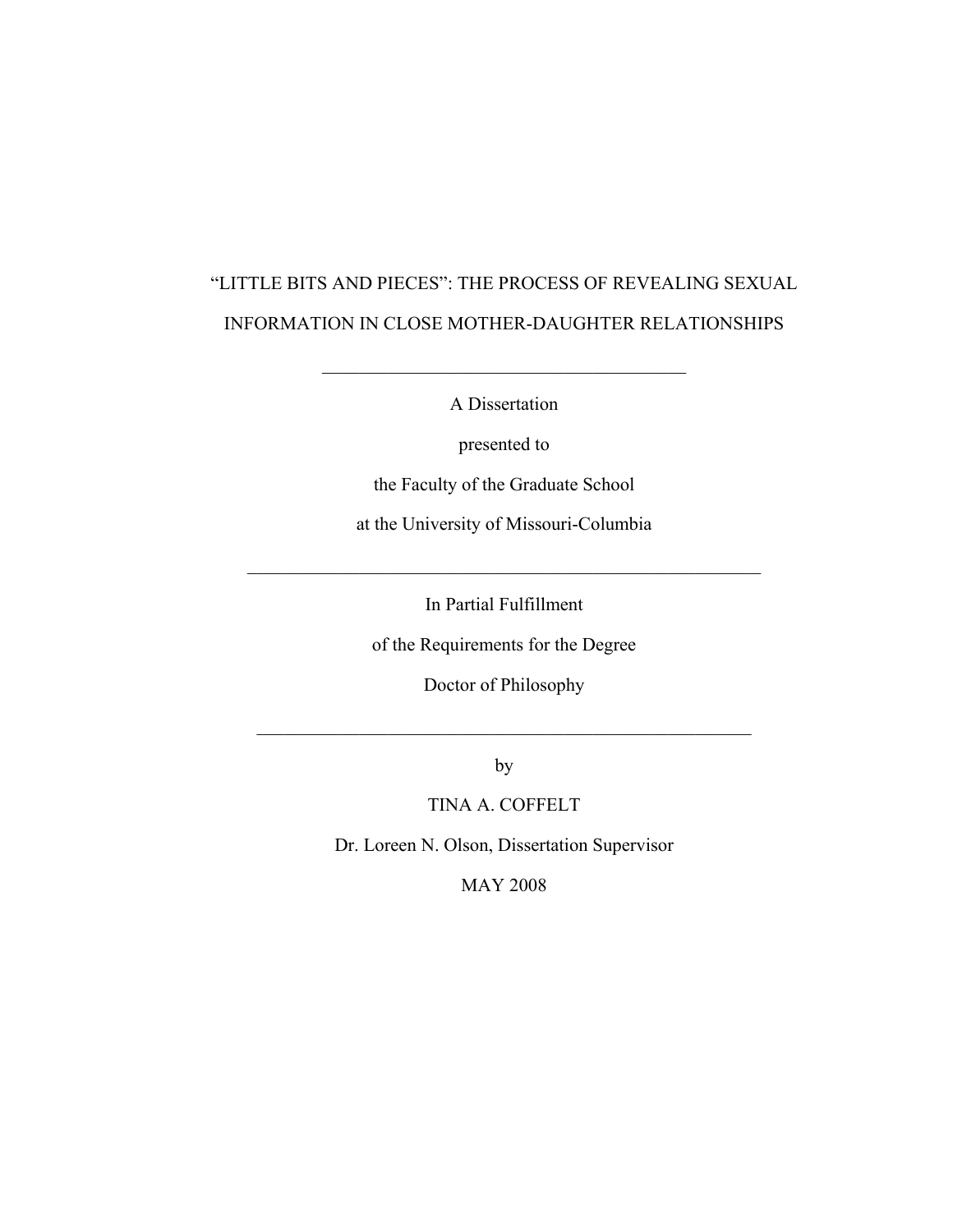© Copyright by Tina Coffelt 2008

All Rights Reserved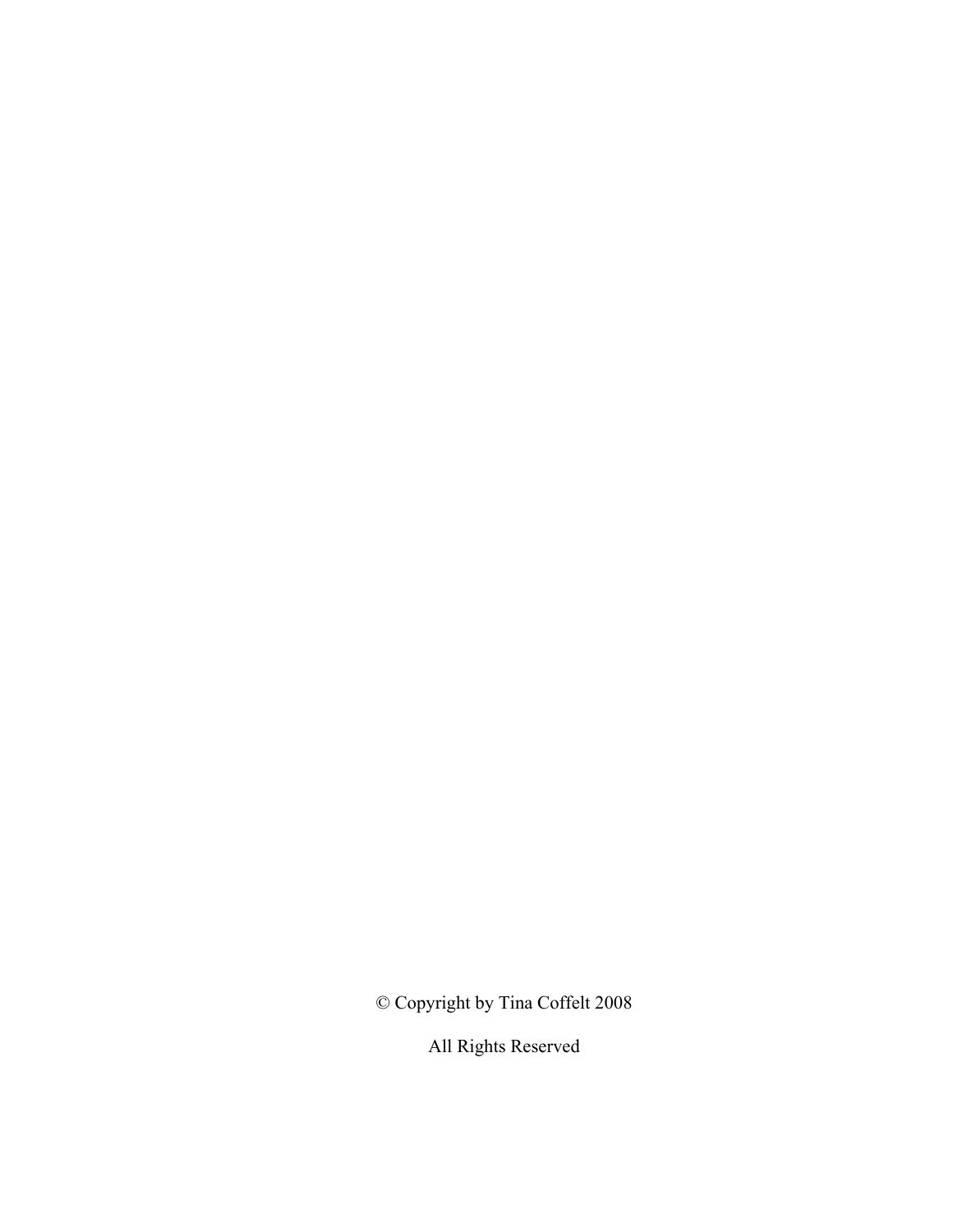The undersigned, appointed by the dean of the Graduate School, have examined the dissertation entitled

"LITTLE BITS AND PIECES": THE PROCESS OF REVEALING SEXUAL

#### INFORMATION IN CLOSE MOTHER-DAUGHTER RELATIONSHIPS

presented by Tina A. Coffelt,

a candidate for the degree of doctor of philosophy,

and hereby certify that, in their opinion, it is worthy of acceptance.

Professor Loreen Olson

Professor Jon Hess

Professor Mary-Jeanette Smythe

Professor Debbie Dougherty

Professor Mark Fine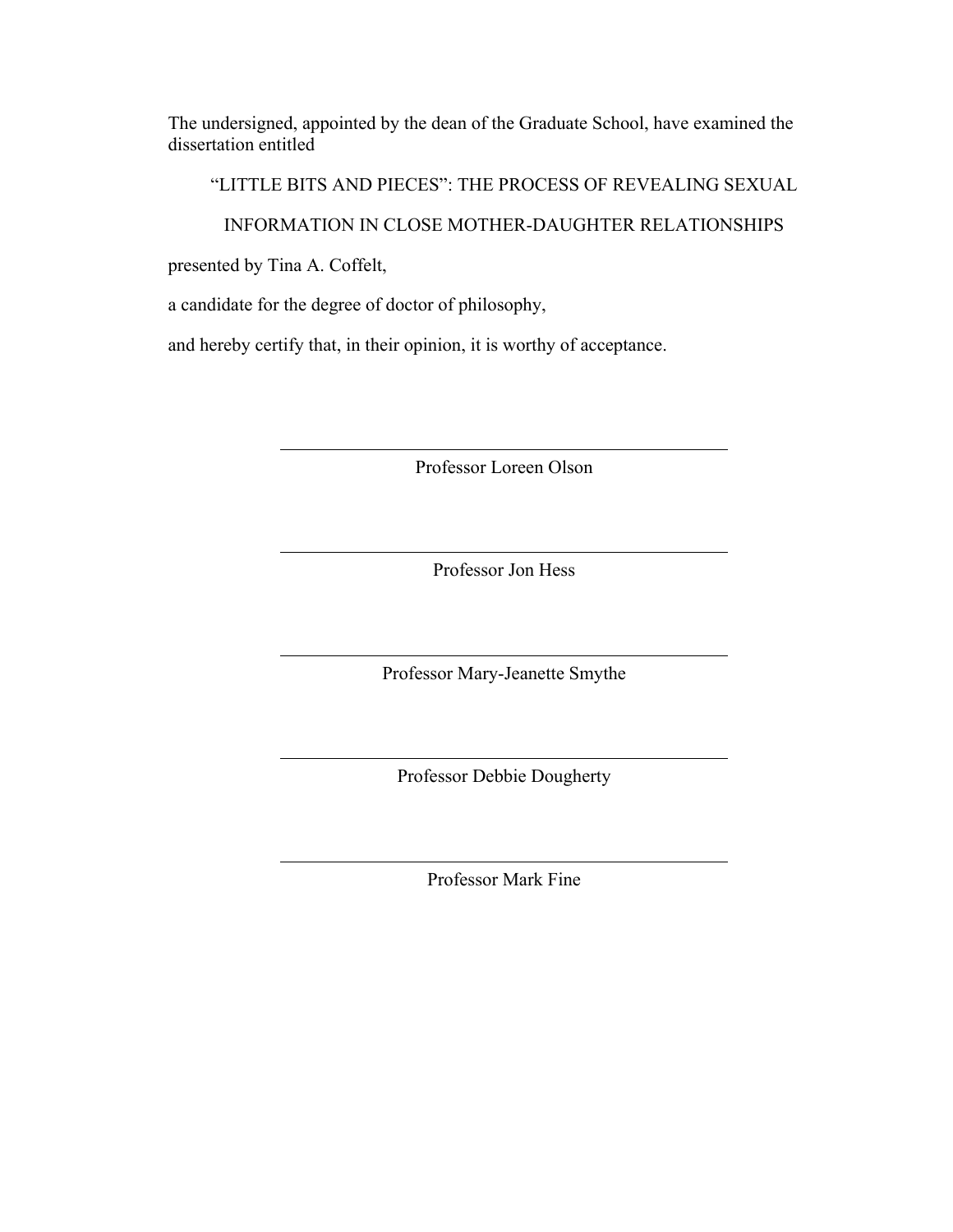To God. Through Him all things are possible.

To Mom, Dad, Travis, and Tonya…the loves of my life.

To Jerry Coffelt, my dad, who asked me many years ago, "How would you like to win \$1,000?" That question led me into the Optimist Oratorical Speech Contest, the first of countless public speaking opportunities. These experiences fostered my love of **Communication** 

To Esther Coffelt, my mom, who exemplifies commitment and loyalty in ways I envy. I relied on your example when I didn't want to go on.

To Tonya Coffelt, my sister. Thank you for walking beside me and being the friend (and travel companion) I needed.

To Susan Goryl and Gwen Carl. You have been a miraculous support system. You have sheltered me from the academic life when I needed an escape. You listened to me, shared your experiences, and gave me strength and hope. Your walk with me has been instrumental to my inner peace.

To Nancy Headrick, my friend and mentor. Thank you for showing me how to be a professional woman.

To Bill W. and your network of friends who showed me unending support. Your acceptance gave me a safe harbor to make an honest appraisal of myself, admit my character defects, and make a psychic change. These processes were vital to my ability to complete the dissertation.

To the graduate students and friends in the Department of Communication. The collegial environment you maintained made graduate school enjoyable and memorable.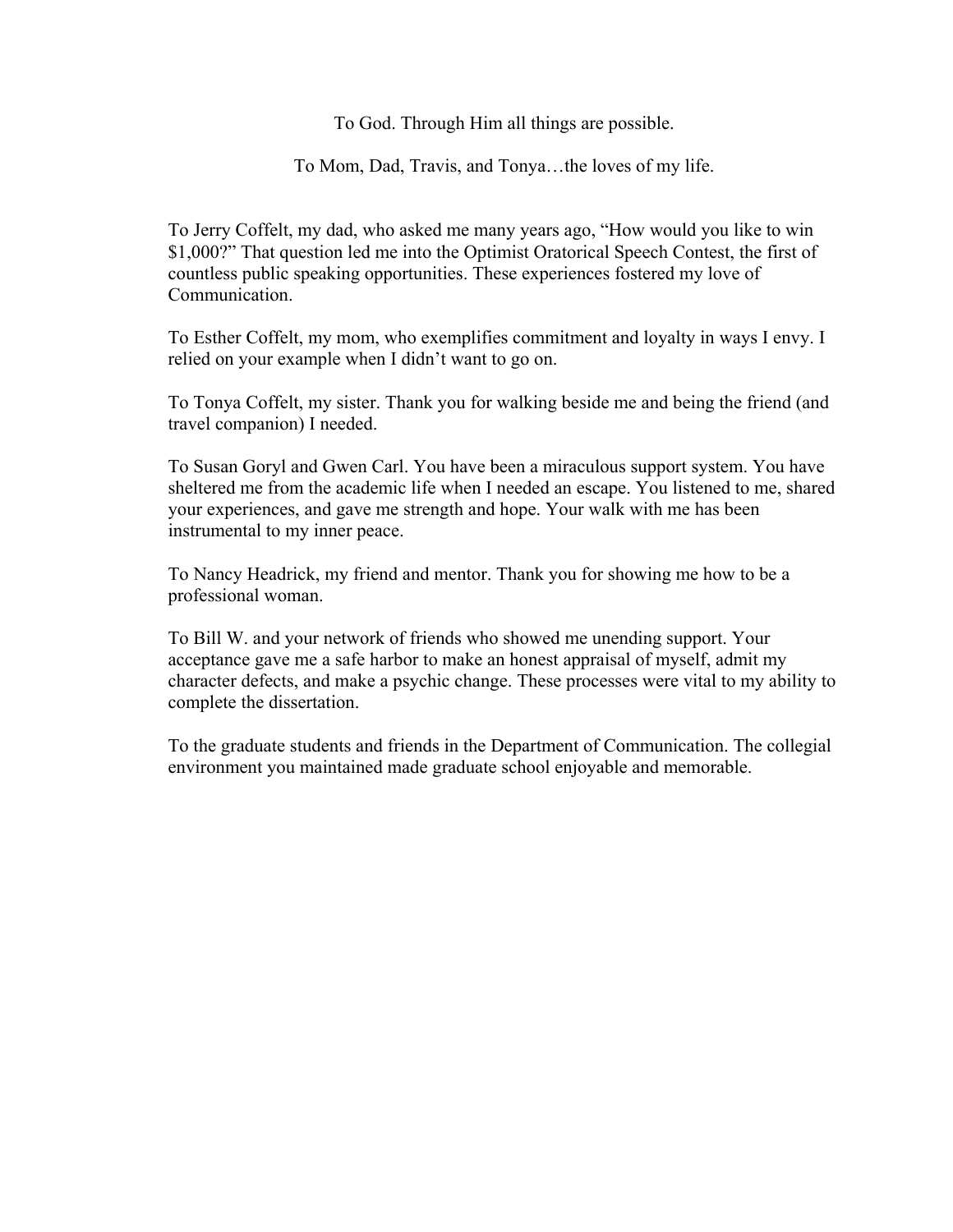#### ACKNOWLEDGEMENTS

<span id="page-4-1"></span><span id="page-4-0"></span>To Loreen Olson, my advisor and mentor. Your dedication and commitment to Interpersonal and Family Communication scholarship awakened my own passion for the study of relationships. Thank you for agreeing to be my advisor, for inviting me to participate on research projects, for providing counsel on this dissertation, and for caring about me through it all.

To the committee: Jon Hess, Debbie Dougherty, Mark Fine, and M.J. Smythe. For your willingness to work with me, your insights, and your expertise. It is a privilege to know you and I am honored that you have welcomed me into the Academy.

To the 18 women who said "yes" to this project. Your experiences filled these pages and gave me a new way of thinking about sexual information and how some families talk about sex. Your willingness and openness were paramount to this project. My gratitude overflows.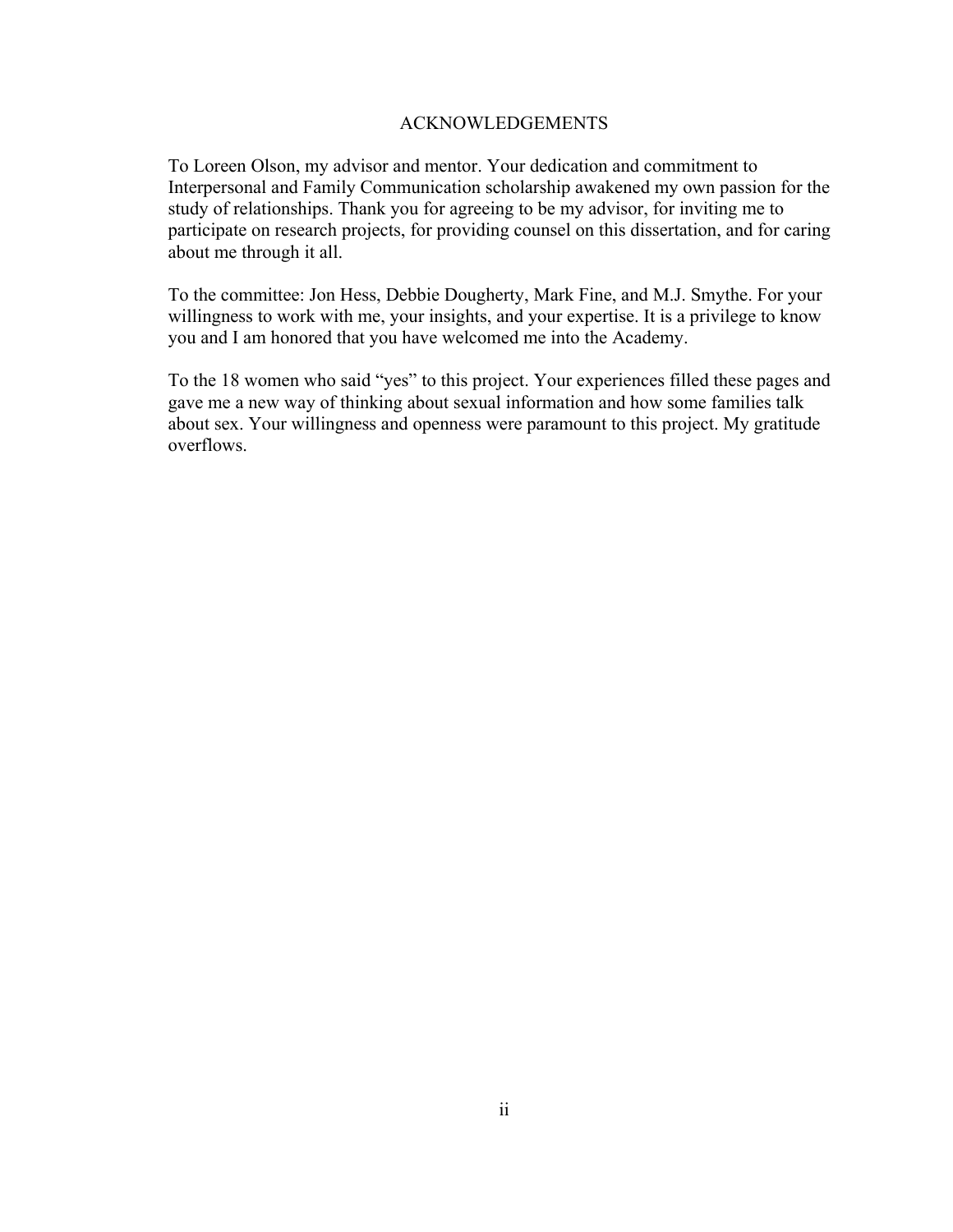## TABLE OF CONTENTS

| Suppositions 2 and 3: Privacy Boundaries and Control and Ownership  45 |      |
|------------------------------------------------------------------------|------|
|                                                                        |      |
|                                                                        |      |
|                                                                        |      |
|                                                                        |      |
|                                                                        |      |
|                                                                        |      |
| <i>Motivation</i>                                                      | . 58 |
|                                                                        |      |
|                                                                        |      |
|                                                                        |      |
|                                                                        |      |
|                                                                        |      |
|                                                                        |      |
|                                                                        |      |
|                                                                        |      |
|                                                                        |      |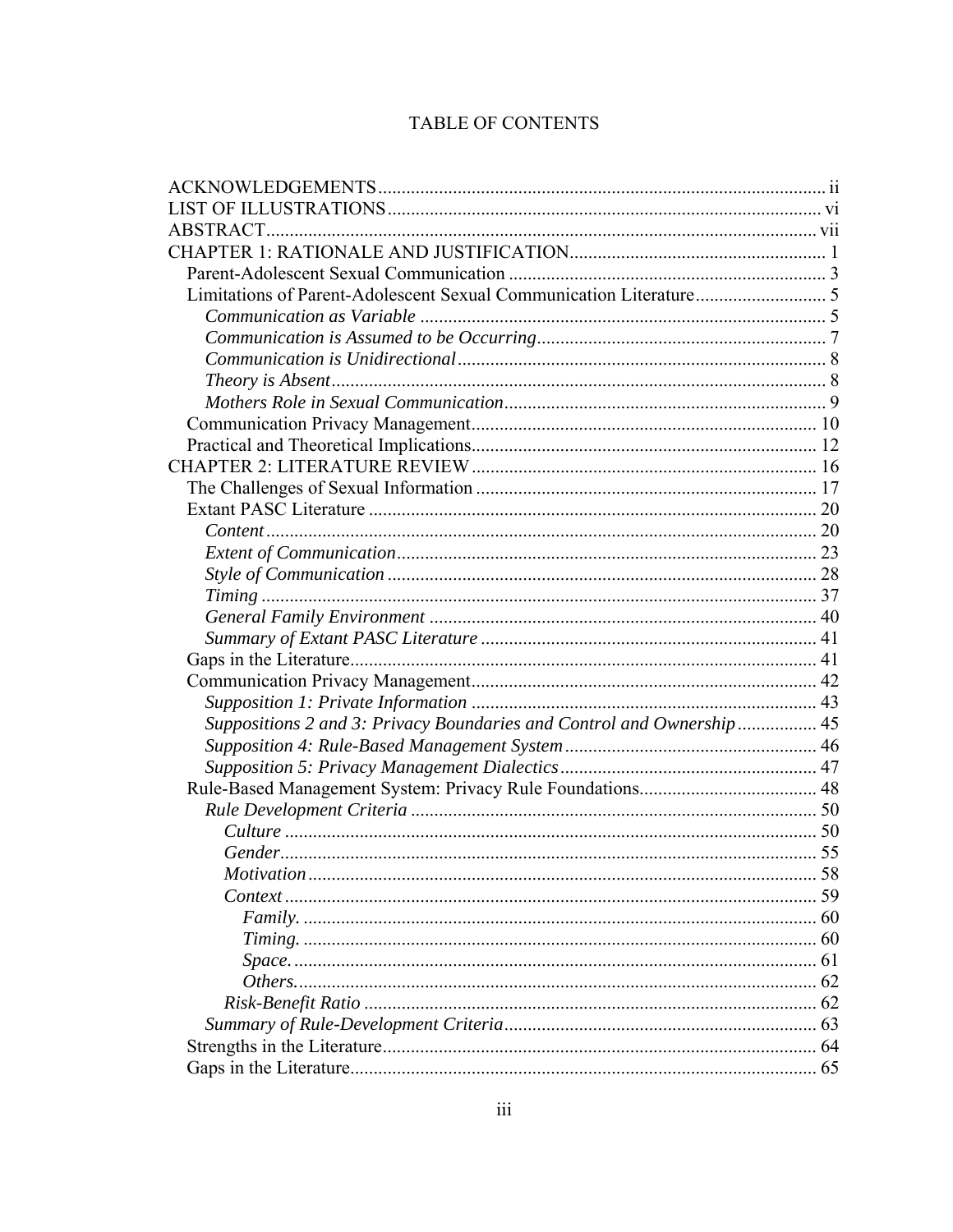| Research Question One: Framing Sexual Communication as Challenging 101  |     |
|-------------------------------------------------------------------------|-----|
|                                                                         |     |
|                                                                         |     |
|                                                                         |     |
|                                                                         |     |
|                                                                         | 112 |
| Research Question Two: The Process of Revealing Sexual Information  116 |     |
|                                                                         |     |
|                                                                         |     |
|                                                                         |     |
|                                                                         |     |
|                                                                         |     |
|                                                                         | 125 |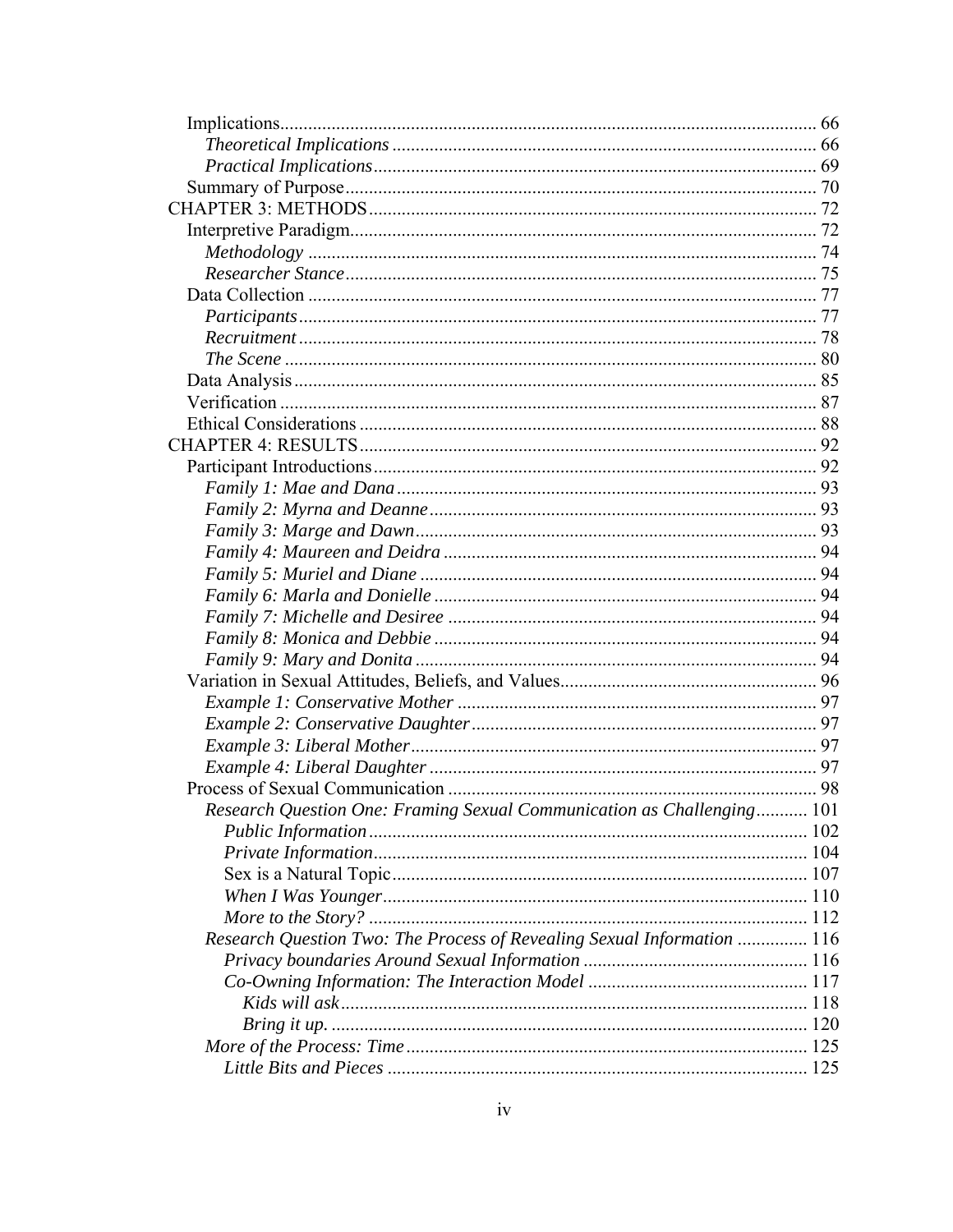| Research Question 1: The Challenging Nature of Sexual Communication 179 |  |
|-------------------------------------------------------------------------|--|
|                                                                         |  |
|                                                                         |  |
|                                                                         |  |
|                                                                         |  |
| Implications for Communication Privacy Management Theory 192            |  |
|                                                                         |  |
|                                                                         |  |
|                                                                         |  |
|                                                                         |  |
|                                                                         |  |
|                                                                         |  |
|                                                                         |  |
|                                                                         |  |
|                                                                         |  |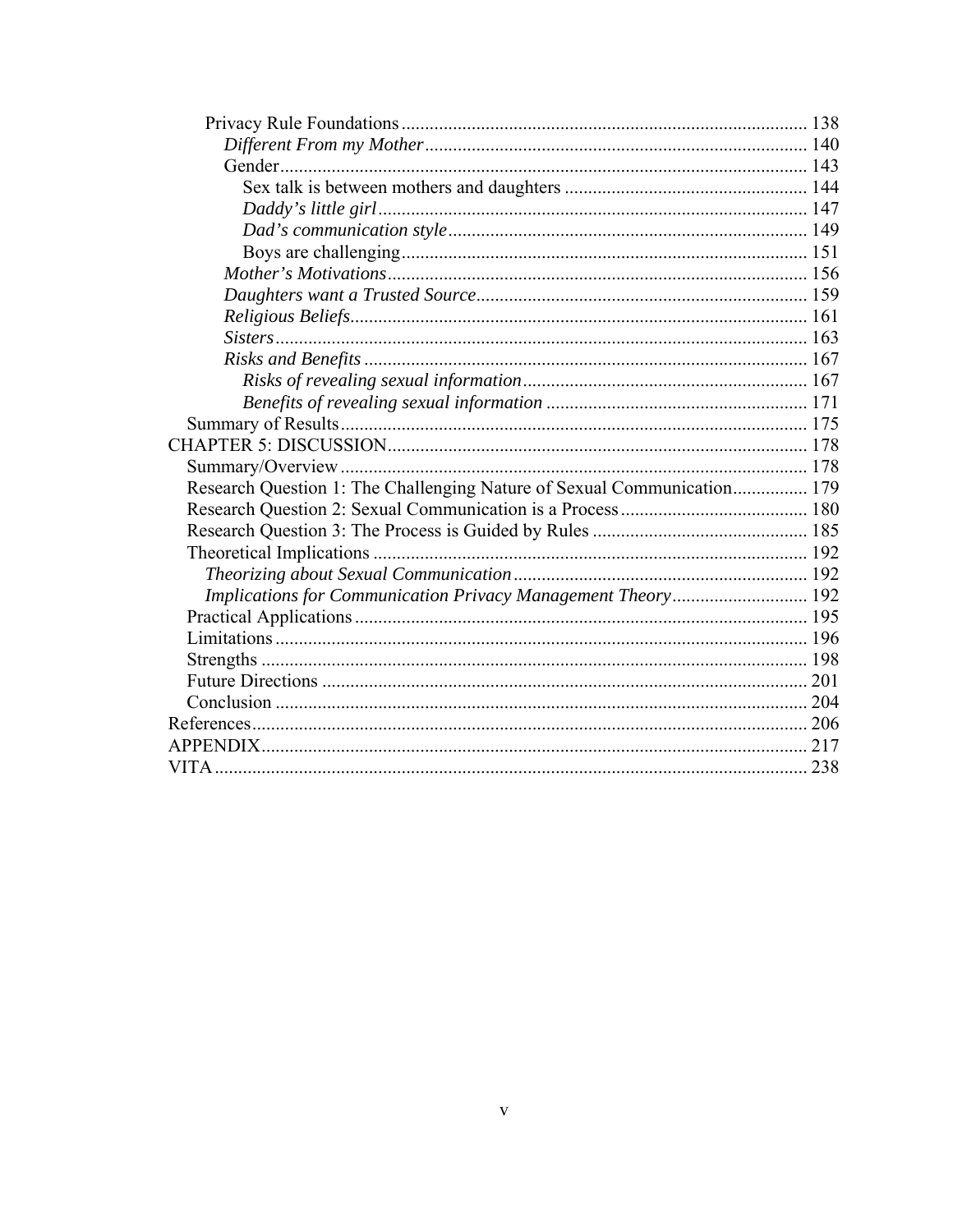## LIST OF ILLUSTRATIONS

<span id="page-8-1"></span><span id="page-8-0"></span>

| Page |
|------|
|      |
|      |

## Figure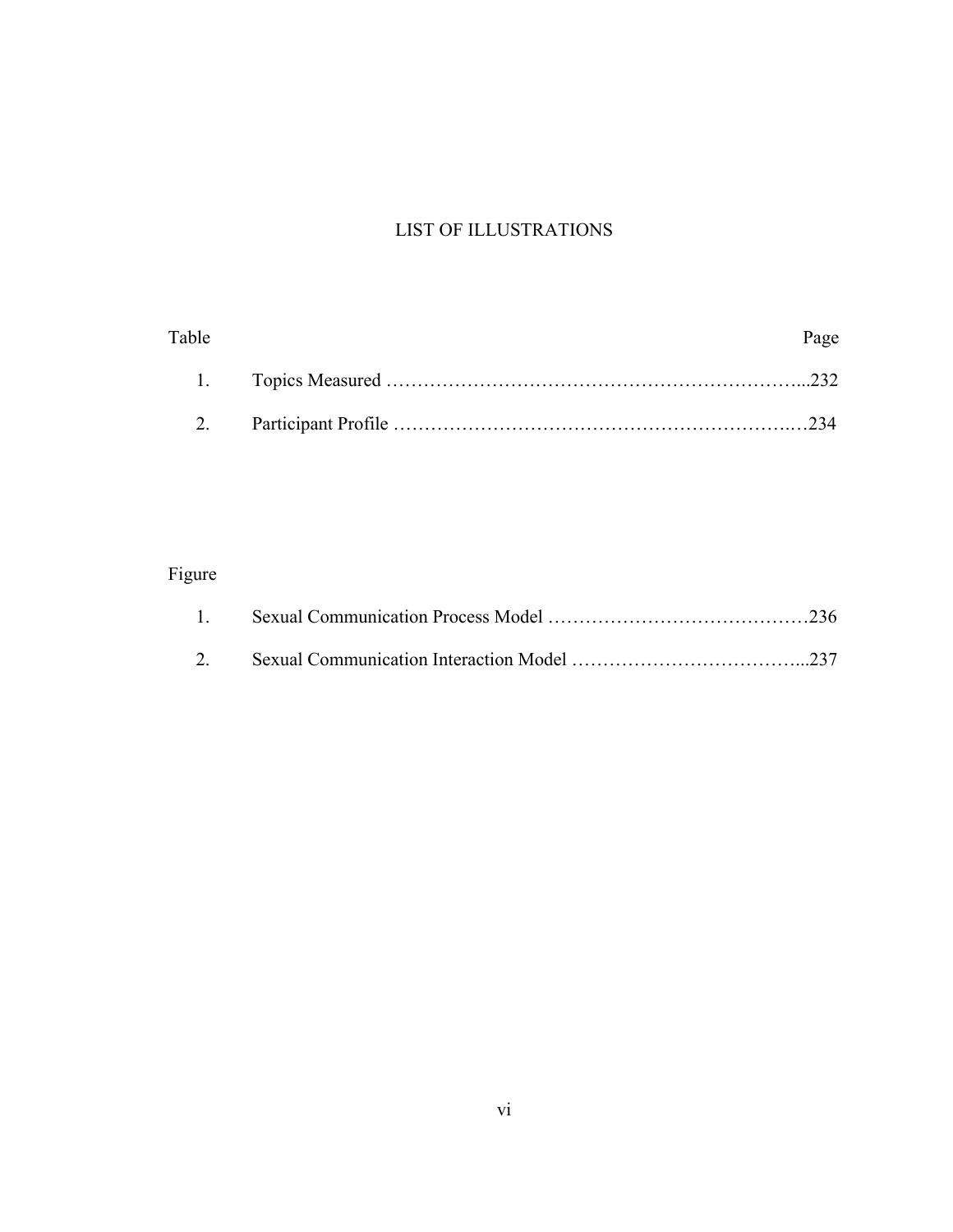#### ABSTRACT

<span id="page-9-1"></span><span id="page-9-0"></span>Sexual communication between parents and adolescents is believed to be challenging. Ample research has examined parent-adolescent sexual communication, but has been limited. The current study was designed to overcome some of the limitations of previous research by interviewing nine mothers and their 19 year old daughters in joint and individual interviews. Using Communication Privacy Management theory (Petronio, 2002) as a backdrop, the results reconstruct the process of sexual communication in close mother-daughter relationships. Namely, communication about sex began when daughters were young. Daughters came to learn more about sex as they get older and their mothers revealed sexual information in small increments over time.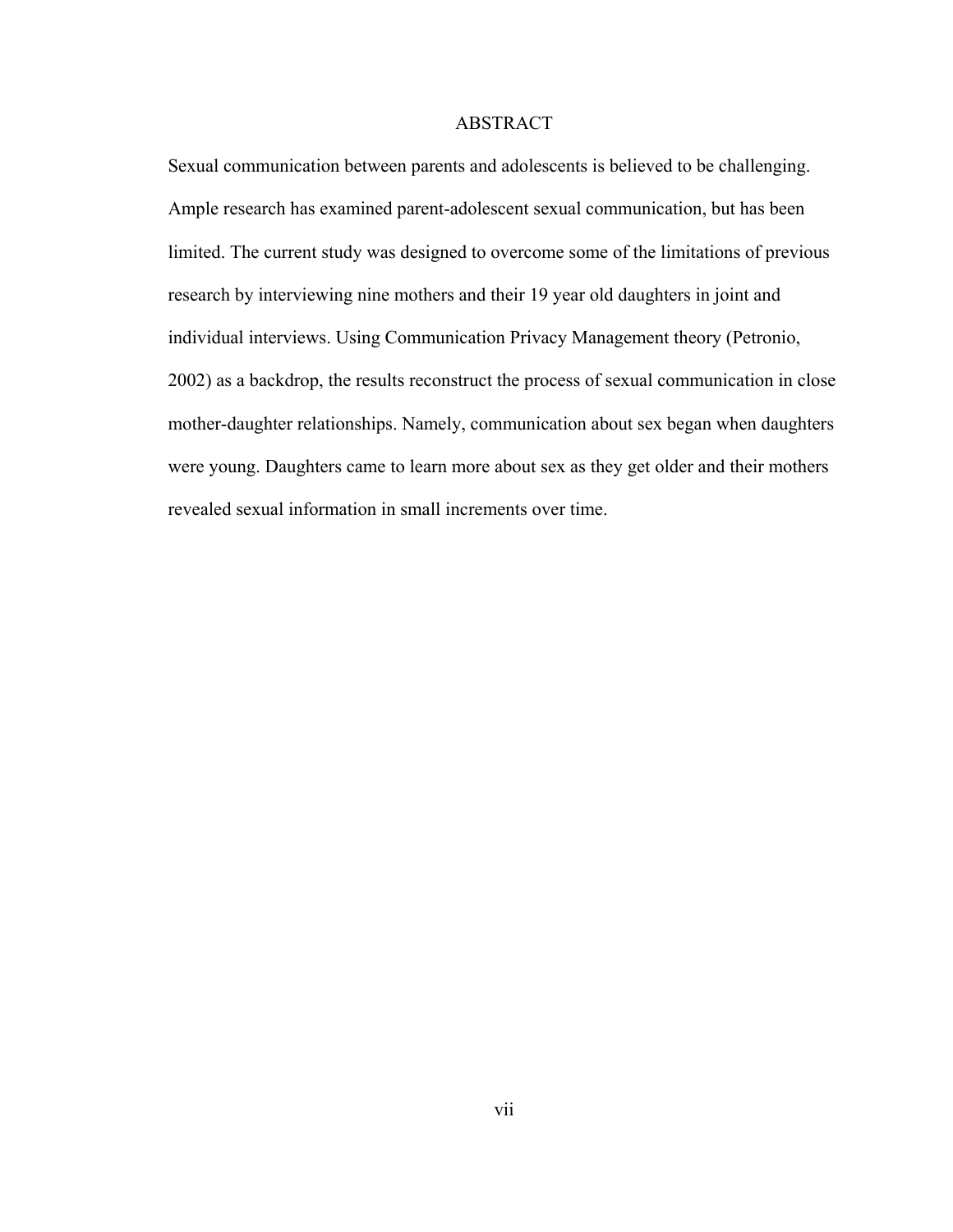#### CHAPTER 1: RATIONALE AND JUSTIFICATION

<span id="page-10-1"></span><span id="page-10-0"></span>Sex is often viewed as a taboo topic in close relationships (Baxter & Wilmot, 1985) and is discussed relatively infrequently within families (Jaccard, Dittus, & Gordon, 2000; Warren & Neer, 1986). Adults report difficulty and discomfort in communicating about sex with each other (Meschke, Bartholomae, & Zentall, 2000; Turner & West, 2002); therefore, it is not surprising that parent-adolescent discussions on the topic would also present challenges. For example, research suggests that some parents are reluctant to discuss sensitive information, such as sex, with their children, because of the embarrassment it might cause their children, the challenges in determining the right time and place, and the difficulty in explaining ideas clearly (Jaccard  $\&$  Dittus, 1991). Moreover, adolescents also report that they avoid talking to their parents about sexual and dating experiences in an effort to protect their privacy boundaries (Guerrero & Afifi, 1995a; Mazur & Hubbard, 2004). Thus, it appears that parent-adolescent sexual communication is a formidable task that requires special effort by both parents and adolescents.

Despite the challenges of sexual communication, discussions about sex between parents and adolescents are important. Youth need to be educated about a variety of sexual topics such as reproduction, pregnancy, sexually transmitted diseases, contraception, or morality in an effort to promote healthy adolescent outcomes and to prepare for intimate relationships in adult life (Feldman & Rosenthal, 2000; Meschke et al., 2000).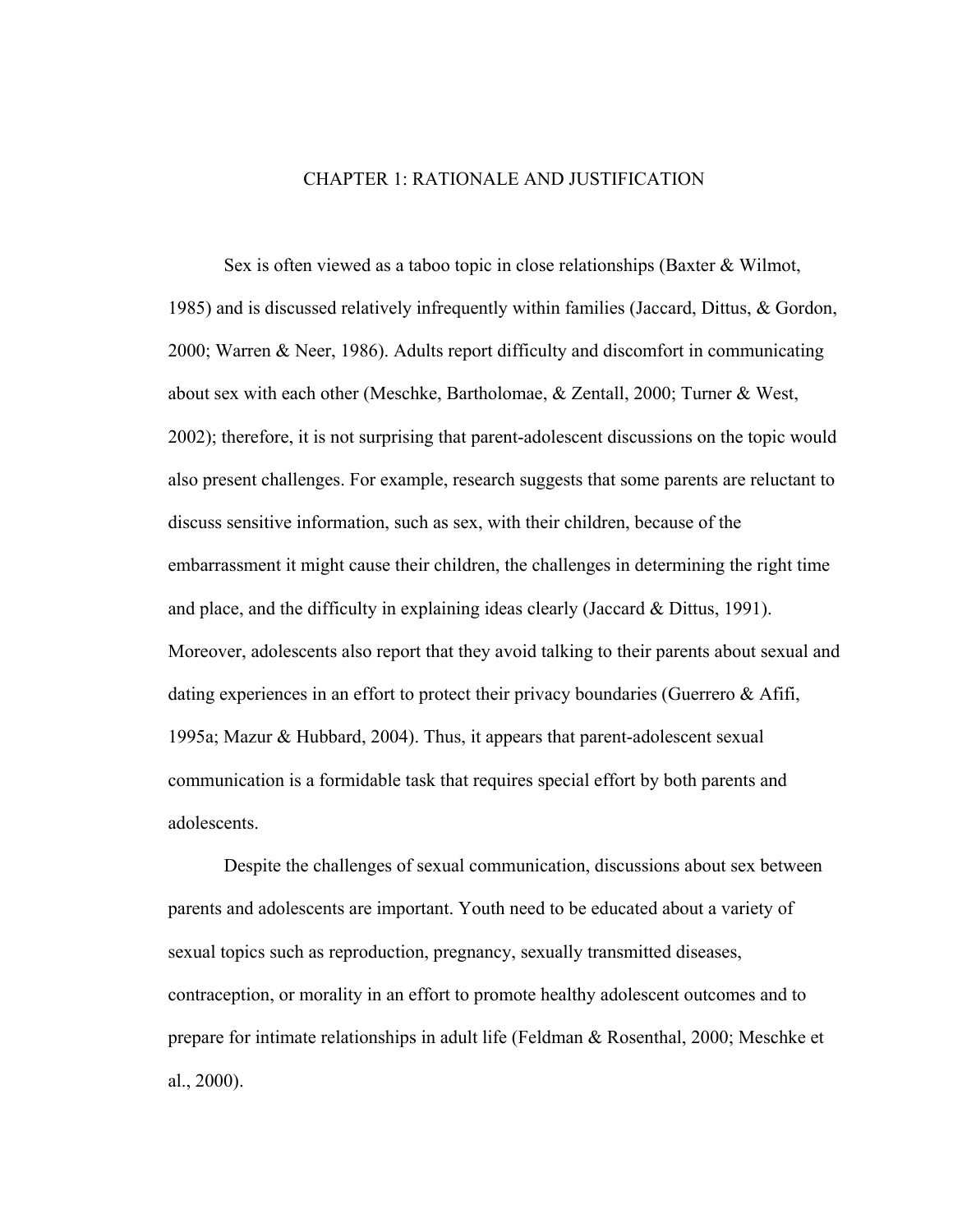Communication from parents is viewed as one critical way to influence the sexual behaviors of adolescents (Clawson & Reese-Weber, 2003; McKay, 2003). Jaccard and Dittus (1991), for instance, found that 28% of the variance in teen sexual behaviors was accounted for by parental communication. Parents are often deferred to as the primary socialization agent for their children (Christopher & Roosa, 1991; Rollins & Thomas, 1979; Stafford, 2004), and their communication with adolescents has been studied more than any other parental influence on adolescent sexual behavior (Meschke et al., 2000). Rosenthal, Feldman, and Edwards (1998) summarized beliefs about the role of parents by writing, "It has always been assumed that parents should play a pivotal role in the sex education of their children because of their primary role in preparing young people for adult life and because sexuality brings with it questions of values and morality" (p. 727).

Evidence supports the influence of parent-adolescent communication on sexual decisions adolescents make in their lives (Jaccard & Dittus, 1991). For example, some early research suggested that adolescents who communicated with their parents about sex were less sexually active (Fox & Inazu, 1980; Spanier, 1977). More recent research has also shown that adolescents were less likely to engage in intercourse when parents communicated about sex (Karofsky, Zeng, & Kosorok, 2000). In another example, adolescent females who communicated with their parents about sex were more likely to use contraception (Kotva & Schneider, 1990). To briefly summarize, sexual communication presents challenges in interpersonal relationships, and communication between parents and adolescents is particularly important because of the impact the interactions have on adolescent sexual behavior.

 $\mathfrak{D}$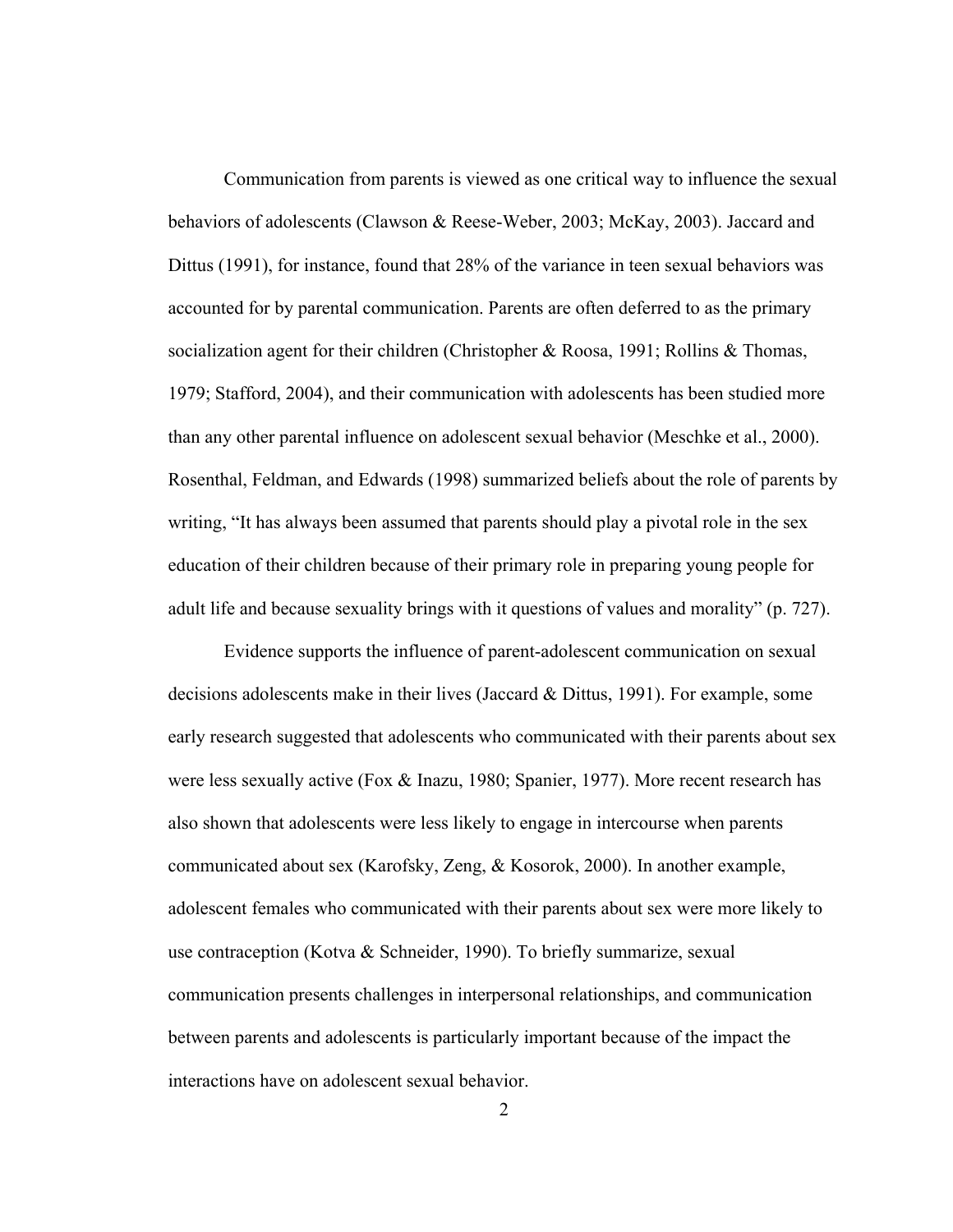#### Parent-Adolescent Sexual Communication

<span id="page-12-1"></span><span id="page-12-0"></span>A wide research net has been cast to describe the sexual communication between parents and adolescents. Researchers (e.g., Fisher; Fox & Inazu; Jaccard & Dittus; Warren & Neer) have been motivated by the linkages among parent-adolescent sexual communication (PASC), adolescent sexual activity, and subsequent health outcomes (e.g., pregnancy, sexually transmitted diseases, condom and contraception use). The extant PASC research was summarized by Jaccard and colleagues (1998) using five "dimensions" they called (a) "extent of communication, (b) content of the communication, (c) style in which information is conveyed, (d) timing of the communication, and (e) general family environment" (p. 247). A thorough review of the literature comprising these five dimensions will be presented in the next chapter. However, some of the noteworthy findings related to each of these dimensions are presented below to show how PASC has been advanced and where opportunities for additional research reside.

The first two dimensions, extent and content of communication, are intertwined because they have been measured simultaneously. Content has been measured by asking respondents how frequently individual topics have been discussed. Then, the data on frequency have been used to report on the extent of sexual communication. The results of studies measuring extent and content demonstrate a high degree of variability in what has being discussed between parents and adolescents and how often various topics have been discussed (Jaccard, Dodge, & Dittus, 2002). For example, studies have shown that parents and adolescents discuss topics such as pregnancy (Darling & Hicks, 1982;

3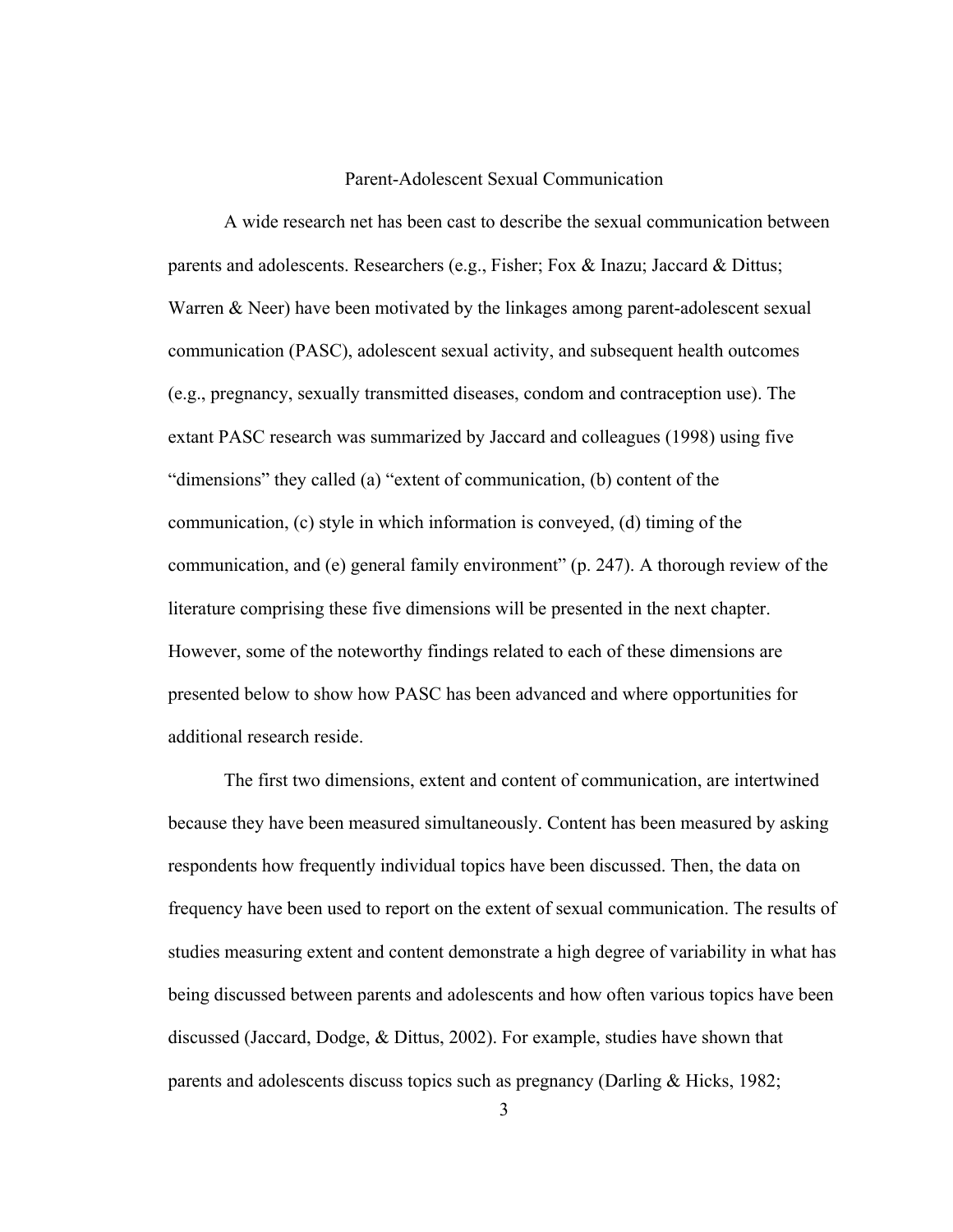Heisler, 2005), condom use (Lehr, Demi, DiIorio, & Facteau, 2005), sexually transmitted diseases (STDs; Hutchinson & Cooney, 1998), or menstruation (Tucker, 1989), among many others, and these topics have been discussed with varying levels of frequency.

The third dimension, parents' style of sexual communication, has mainly been studied by examining openness/closedness (e.g., Kirkman, Rosenthal, & Feldman, 2005; Pluhar & Kuriloff, 2004). Results from these studies have shown that openness is important, but not always achieved. For example, parents said being open means answering questions, being willing to talk, or having an open mind (Kirkman et al., 2005). However, parents also said that privacy and being open need to be balanced (Kirkman et al., 2005). In another example, African American mothers reported that silence became a roadblock to communication and connection (Pluhar & Kuriloff, 2004).

For the fourth dimension, researchers have studied the timing of sexual conversations. Researchers have recommended that parents talk with children around age 12 (Jaccard & Dittus, 1991) or no later than age 16 to have the greatest impact (Warren & Neer, 1986). Jaccard and colleagues (1998) called the fifth dimension general family environment and described it as the "overall quality of the relationship between parent and teen" (p. 247). This dimension, among the five listed above, seems to be the least attended to by researchers as only three PASC studies to date have gathered data on any form of relationship satisfaction or quality (i.e., Heisler, 2005; Jaccard et al., 1998; Jaccard, Dittus, & Gordon, 2000). One study found that there is a positive relationship between mother-adolescent relationship satisfaction and the number of topics mothers talk about as reported by both mothers and teens (Jaccard et al., 2000). The findings

4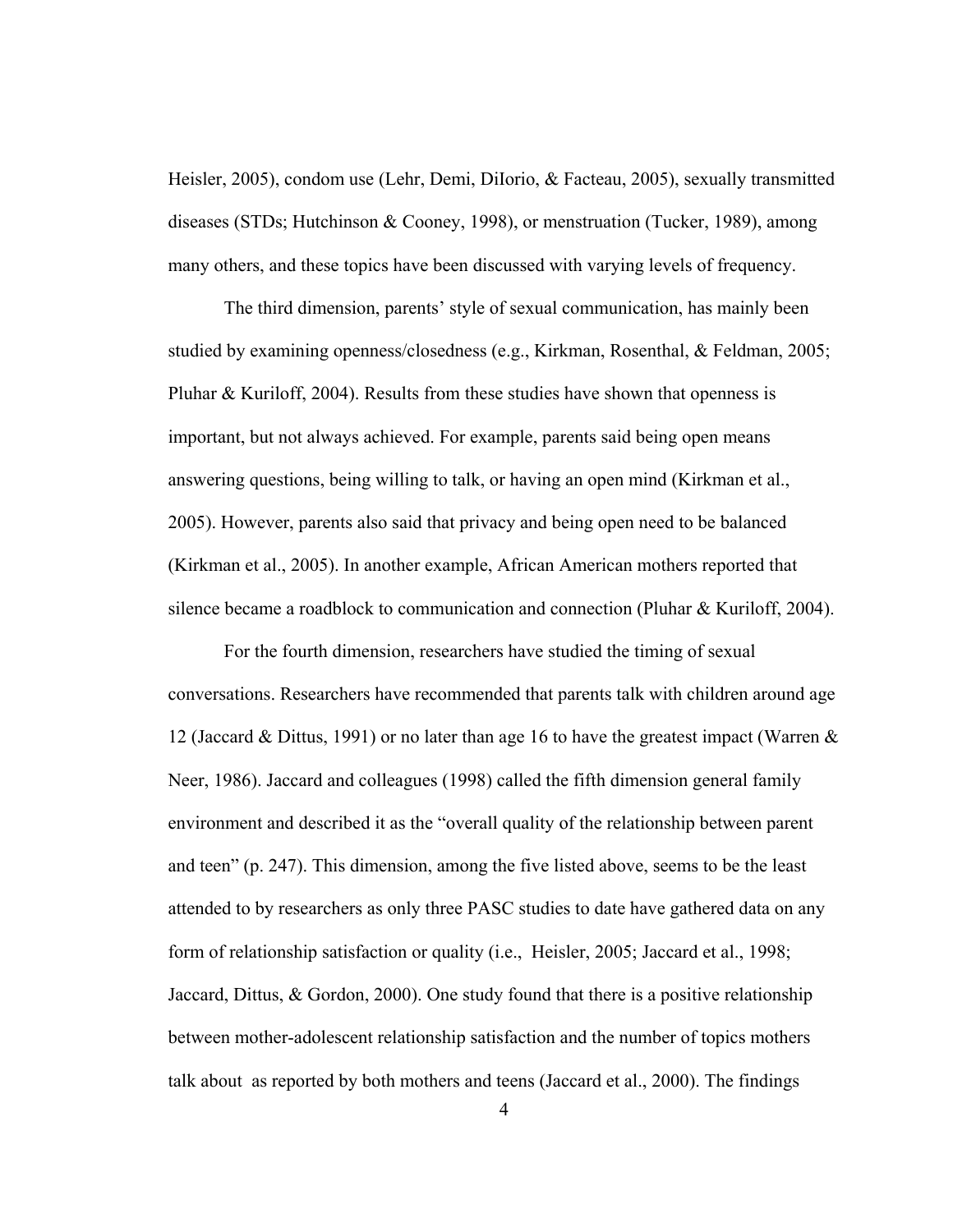<span id="page-14-0"></span>from the studies in each of these dimensions have made unique and important contributions to the PASC literature. However, there are at least four limitations with the literature.

Limitations of Parent-Adolescent Sexual Communication Literature

<span id="page-14-1"></span>First, communication is often treated as a predictor variable and the process by which communication occurs is overlooked. Second, communication is assumed to be occurring and understanding the reasons why communication does not occur have been neglected. Third, researchers have treated communication as if it flows in one direction from parent to adolescent, thereby forgetting that adolescents may also initiate and/or influence the communication process. Fourth, theory has not been utilized. Fifth, the term *parents* has been misused. Each of these limitations will be discussed next.

#### *Measurement of Communication*

<span id="page-14-2"></span>Communication has usually been measured by asking about the frequency with which any assortment of sexual topics have been discussed. Researchers have asked parents or adolescents to respond to how often pre-selected topics have been discussed and then correlated or regressed these data on behavioral outcomes such as engaged in sexual activity (Fisher, 1988; Jaccard, Dittus, & Gordon, 1996; Karofsky et al., 2000; Wight, Williamson, & Henderson, 2005), used a condom (Wight et al., 2005) or other contraception (Jaccard et al., 1996; Rodgers, 1999). The data gleaned with this approach have been useful to ascertain if sexual communication has occurred, to describe the content of conversations about sex, and attempt to show how PASC impacts adolescents' sexual activity. Because the focus of the present study is on communication rather than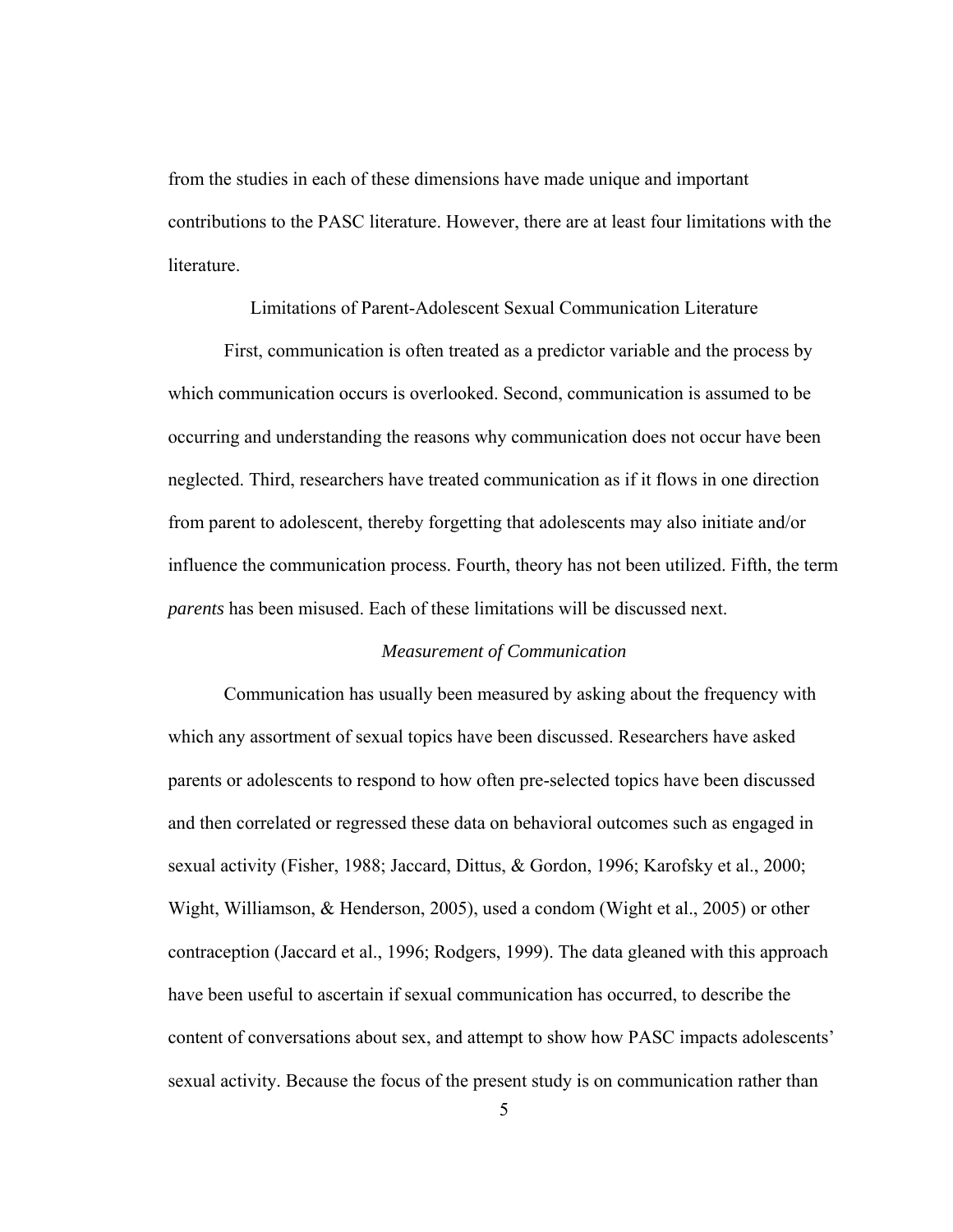adolescents' sexual behavior, I proceed by discussing the operationalization of the communication variable and leave the behavioral outcomes to other disciplines.

By treating communication as a predictor variable measured as a global, dichotomous variable or by the frequency of discussions on specific topics, researchers have disregarded the process of how sexual communication occurs between family members. By examining multiple variables in one study and how these variables relate to one another, there has been little examination of the communication process itself. Pluhar and Kuriloff (2004) concur that "relatively few studies have looked at *how* communication occurs, i.e., communication *process*" (p. 304). The importance of understanding process was articulated by Poole, McPhee, and Canary (2002):

Ideally, a narrative explanation provides an account of how and why a sequence of events typically unfolds that is sufficiently flexible to encompass a range of observed cases, yet sufficiently powerful to help the researcher discern the operation of the generative mechanism in a multitude of particularized sequences. (p. 29)

Kirkman and colleagues (2005) laid the groundwork for PASC studies on process by trying to find out what the word *open* meant to 51 mothers, fathers, and adolescents from 19 Australian families. They found that the term open had multiple meanings and they cautioned future researchers on their use of this term. More importantly, the authors emphasized that "openness…has been shown to be far more complex than the number and frequency of sexual topics discussed within families" and recommended "that

6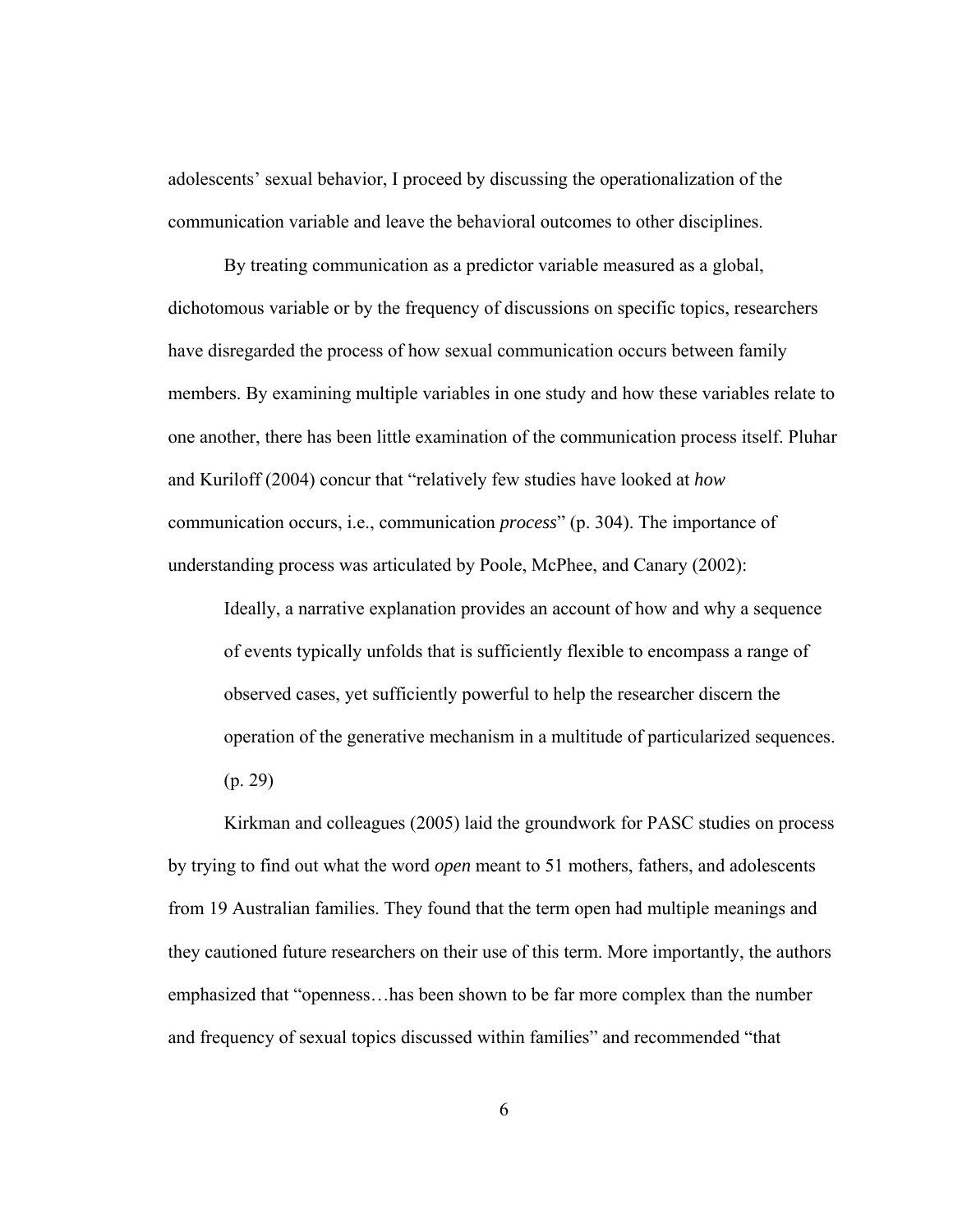<span id="page-16-0"></span>researchers investigate specific and clearly defined components of communication, to which they apply a term other than openness" (p. 64).

#### *Communication is Assumed to be Occurring*

<span id="page-16-1"></span>Another gap in the extant literature is the assumption that communication is occurring between parents and adolescents. This assumption is flawed because not all families communicate about sex. In one sample of 249 late-adolescent females, for example, 20% reported they never talked to their parents about sexual issues (Pistella & Bonati, 1999). In another study, 59.4% of undergraduate students reported never having a meaningful conversation about sex with either a father or mother (King & Lorusso, 1997). Thus, there are a substantial number of parent-adolescent relationships in which sexual communication is not occurring. However, researchers have overlooked these findings. In so doing, opportunities have been missed to find out what their experiences could reveal about the challenges of talking about sex or the rules family members have about discussing or not discussing sexual information. In other words, there are many family members who report no sexual communication, but there is seemingly no research that has attempted to understand why this might be. Indeed, few attempts have been made to seek understanding about the difficulties of communicating about sex, particularly in family relationships. Jaccard et al. (2002) confirm that "of primary practical and theoretical interest is why some parents fail to engage in meaningful discussions with their children" (p. 22).

7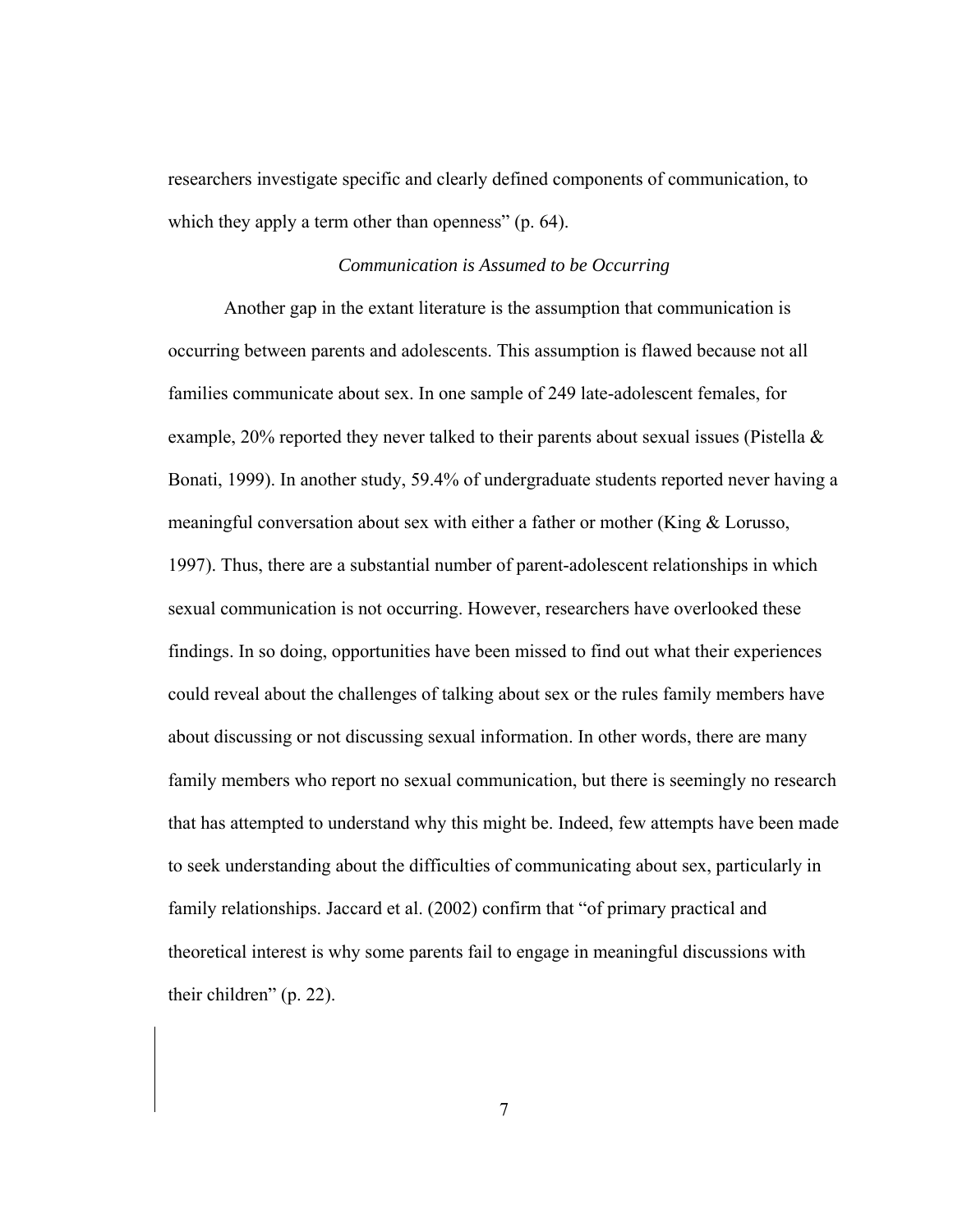#### *Communication is Unidirectional*

<span id="page-17-1"></span><span id="page-17-0"></span>A third problem with the extant literature is that communication has not been viewed as an interactive process. Instead, communication has been treated as if it flows in one direction from parent to adolescent. There have been no studies of which I am aware where children or parents have been surveyed or interviewed about how much sexual communication children have initiated with their parents. Nor have there been studies in which parents and adolescents come together and talk about their sexual communication. Parents and adolescents often disagree about whether or not sexual communication has occurred (Jaccard et al., 1998; King & Larusso, 1997); therefore, it seems important to examine sexual communication from the perspectives of parents and adolescents to increase the reliability of data.

#### *Theory is Absent*

<span id="page-17-2"></span>The fourth problem with the extant literature is that theory has been poorly utilized. Much of the early research explicitly or implicitly utilized a socialization perspective (e.g., Darling & Hicks, 1982; Fox & Inazu, 1980; Koblinsky & Atkinson, 1982; Lewis, 1963; Spanier, 1977). Yet, subsequent research has not incorporated theory. Theory is important to organize and summarize knowledge obtained from data, to focus attention, or to clarify observations (Littlejohn, 1999). Incorporating theory into the study of sexual communication would synthesize the literature and propel the findings into stronger theoretical and practical applications. Without theory, the findings from this line of work will continue to be fragmented and lack utility.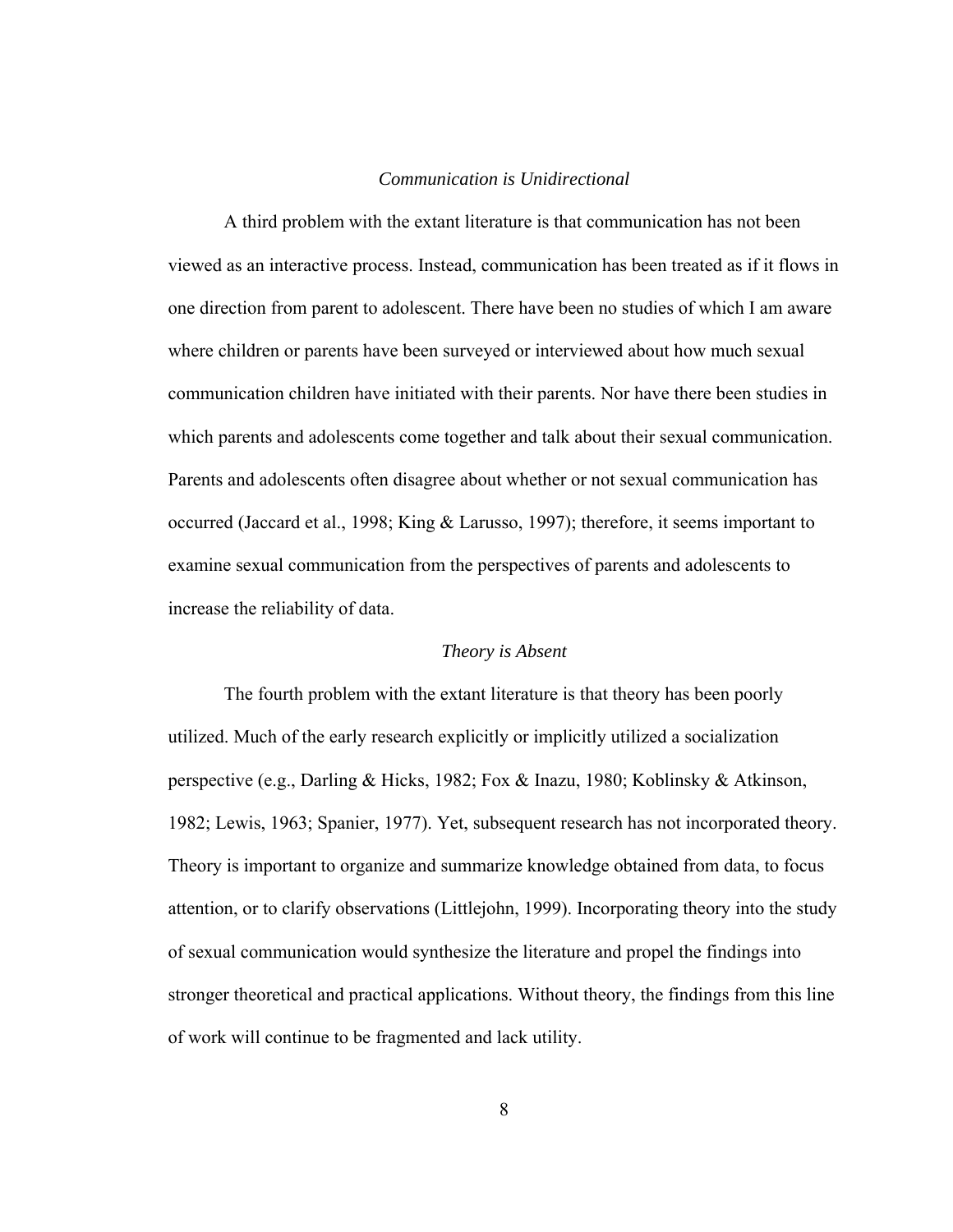#### *Mothers' Role in Sexual Communication*

<span id="page-18-1"></span><span id="page-18-0"></span>Finally, the term parents has been used precipitously and incorrectly in the literature. While researchers use the term parents, research is very clear that mothers are, for the most part, communicating with adolescents about sex more than fathers (e.g., Fox & Inazu, 1980; Furstenberg, Jr., Herceg-Baron, Shea, & Webb, 1984; Newcomer & Udry, 1985). This phenomenon was well established in early PASC research and as a result, some subsequent scholars focused their attention on mothers only without providing a rationale for this decision (e.g., Brock & Jennings, 1993; Hockenberry-Eaton & Richman, 1996; Pluhar & Kuriloff, 2004; Rosenthal et al., 1998). By contrast, only one known study has focused on fathers' sexual communication (i.e., Lehr et al., 2005). Such differences between mothers and fathers are not surprising because adolescents tend to talk to mothers more than fathers about nearly all topics (Noller & Bagi, 1985). Nearly half of the adolescent females in one study said they were more likely to discuss personal problems with their mothers more than anyone else (Furstenberg, Jr. et al., 1984). Lefkowitz, Kahlbaugh, Au, and Sigman (1998) justified their focus on mothers because adolescents (a) spend more time with mothers, (b) talk to mothers more than fathers about personal problems, and (c) feel closer to mothers than fathers. Fox and Inazu (1980) speculate that sexual socialization is a female responsibility and "an extension of the mothering function" (p. 9). The current project follows previous studies by utilizing mothers because they are the primary sexual communicator. Therefore, this study will henceforth maintain a focus on mothers, but will use the term parents when the literature includes both mothers and fathers.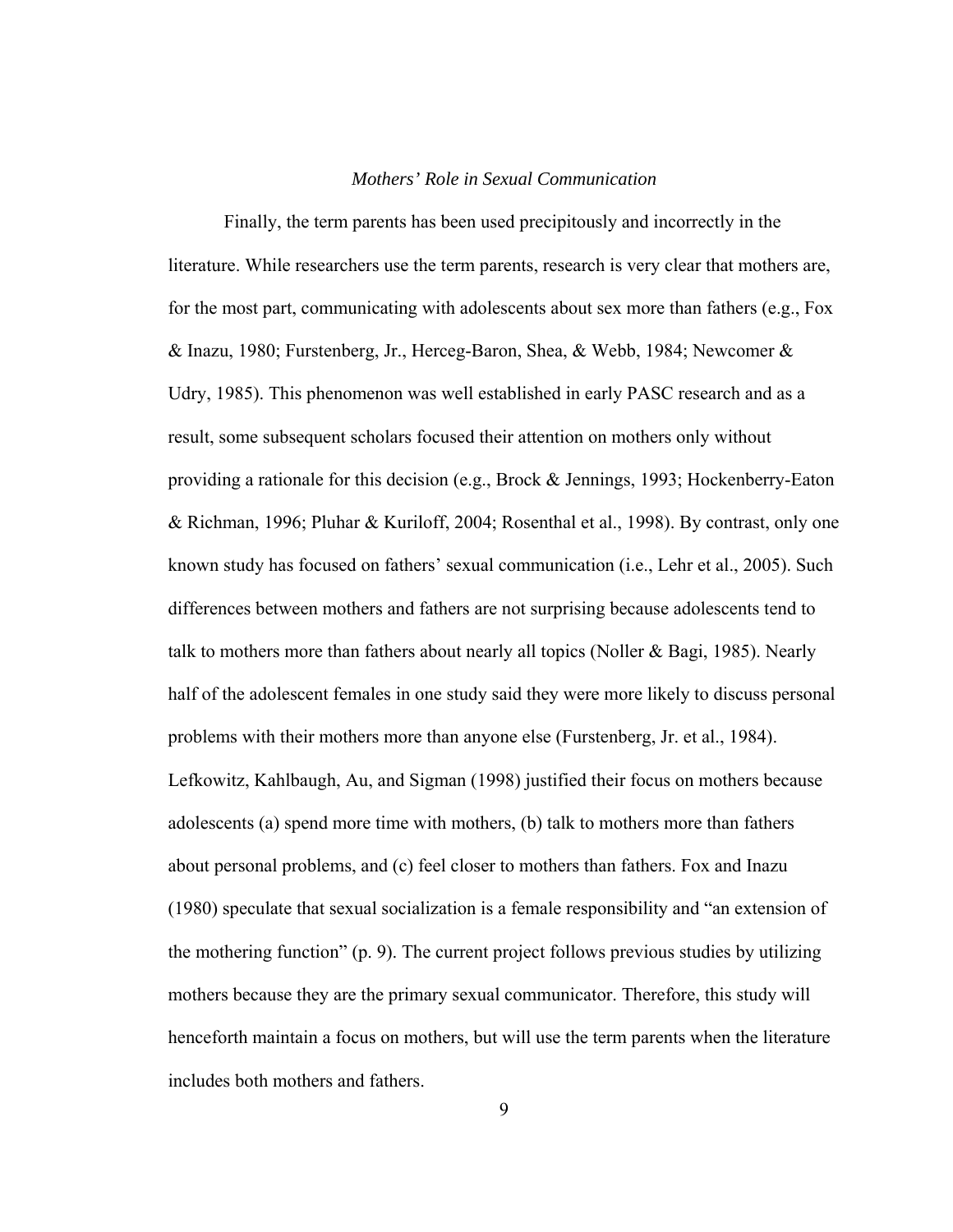<span id="page-19-0"></span>Thus far, I have attempted to establish the following. First, sexual communication is perceived to be challenging to discuss, but research has not substantiated this claim. Second, sexual communication between parents and adolescents is believed to be important and has been the focus of many studies (over 90 according to DiIorio, Pluhar, & Belcher, 2003). However, additional research is needed because within this body of literature, there are at least four problems: (a) communication has been treated as a predictor variable and the process of communication has been overlooked, (b) communication is assumed to be occurring, (c) communication is treated as unidirectional from a parent to an adolescent, and (d) research has poorly utilized theory. Third, mothers communicate with adolescents about sex more than fathers and are therefore, important to study because of their dominant role in sexual communication. Therefore, the purpose of this study is to: (a) seek understanding about the challenges of discussing sexual information in mother-adolescent relationships, (b) emphasize the process of communication, (c) gather dyadic data from mothers and adolescents, and (d) incorporate theory. To fulfill these objectives, I have selected Communication Privacy Management (CPM; Petronio, 2002) as the theoretical framework for the study.

#### Communication Privacy Management

<span id="page-19-1"></span>Communication Privacy Management (Petronio, 2002) sets the theoretical tone for the current project because it is a theory about private information, such as sexual information, and the processes by which it is managed. CPM uses a boundary metaphor to illustrate the process by which individuals manage the transfer of information from inner to outer, private to public. The process is guided by a rule-based management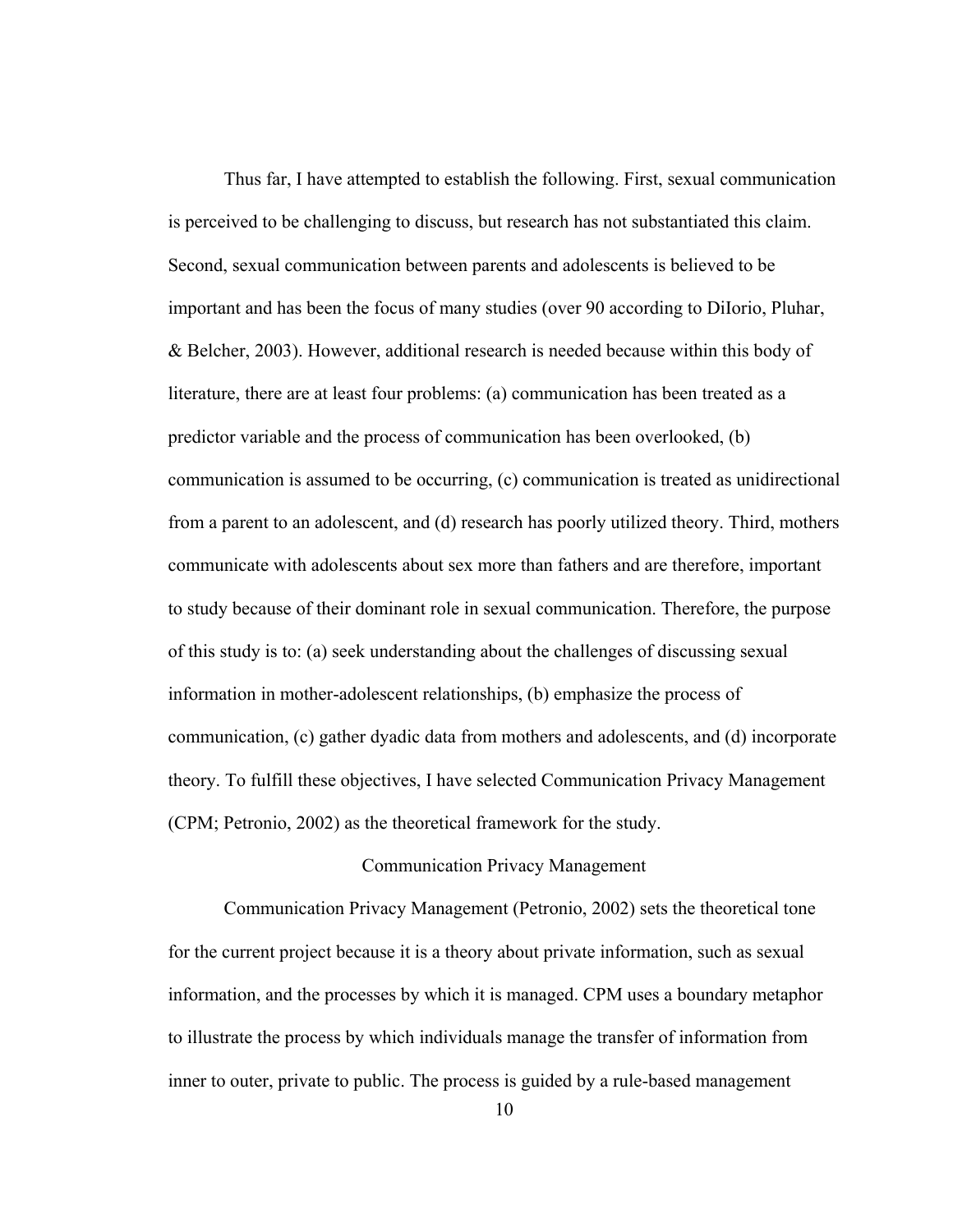system with three separate components called *Privacy Rule Foundations, Boundary Coordination*, and *Boundary Turbulence*. The Privacy Rule Foundations segment has been selected for this study because it describes considerations made before revealing private information. Further explanation of CPM and justification of its use follow.

CPM is a theory about private information (Petronio, 2002). While private information is not explicitly defined by Petronio, she is clear that the focus of the theory begins with the content of the information, rather than the process of self-disclosure. Thus, it seems important to clarify the definition of the terms *sexual communication* and *sexual information*. Warren (1995) distinguishes sex communication from sex education where sex communication "implies the valuation of a co-creation of meaning about sexual beliefs, attitudes, values, and/or behavior between persons exchanging messages, with verbal and nonverbal symbols equally important in the transaction" and sex education "generally implies the valuation of a teaching model of information transfer, where senders seek to add knowledge to receivers' frames of reference about biological reproduction, sexuality and sexual intercourse, and birth control" (pp. 173-174). For this project, I collapse Warren's two definitions into the terms *sexual communication* or *sexual information*. Petronio agrees that sexual information is private information as set forth by CPM because it is "proprietary family information" (personal communication, July 19, 2007).

Using a boundary metaphor, CPM explains the process individuals go through to manage and control private information as they move information across the privacy boundary from their inner self to an outer public arena (Petronio, 2002). As such, CPM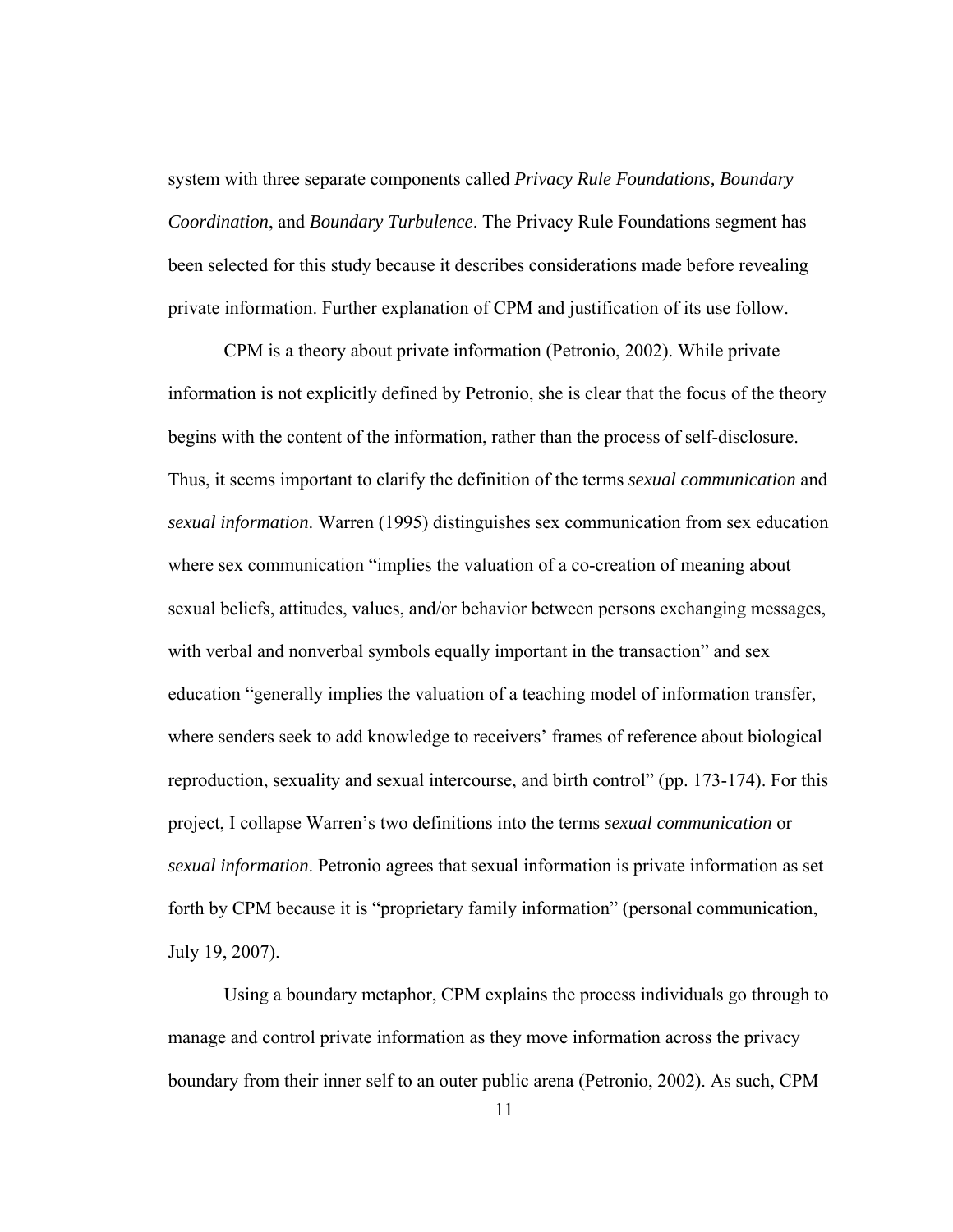<span id="page-21-0"></span>will lead the current study toward a process approach to understanding sexual communication and will simultaneously attempt to explain why sexual information is revealed by some and concealed by others. More specifically, the Privacy Rule Foundations discuss the rules individuals use when they negotiate revealing or concealing private information. These rules "tangibly show the way people regulate and therefore coordinate their privacy boundaries with others" (Petronio, 2002, p. 37). Rules about revealing information are believed to vary not only by relationship type, such as families, but also by the specific topic (Dailey  $&$  Palomares, 2004). The diversity across families regarding discussing sexual communication can be understood by considering how mothers create privacy boundaries around sexual information and establish rules about how to reveal or conceal the information. In sum, CPM seems to be an appropriate and useful theory to use for the current study. Additional explanation of the theory and its applicability follow in the subsequent chapter. Next, I focus on the implications of the current study.

#### Practical and Theoretical Implications

<span id="page-21-1"></span>A robust and comprehensive understanding of sexual communication processes between mothers and adolescents has several important practical and theoretical implications. First, the study will make unique contributions to the practical application of parent-adolescent interactions. When more information is known about the views parents hold about sexual information, they can identify ways to circumvent myths or stereotypes that may restrain them from meaningful communication with their adolescents. Hypothetically, suppose a parent believes that sexual information is dirty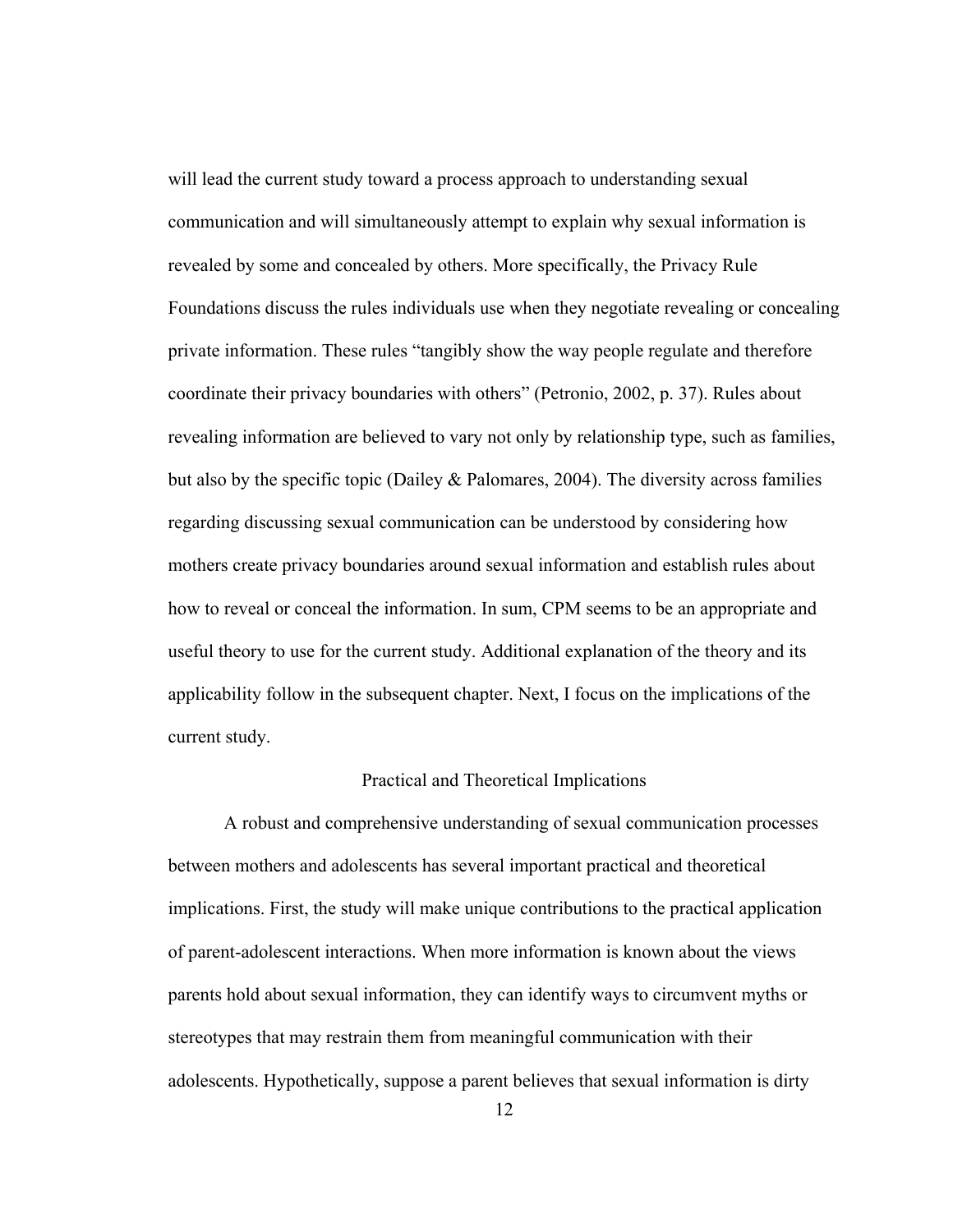and refuses to talk to a child about it. If parents who adhere to this belief learn that sexual information is treated as educational information by other parents, they may begin to alter their own conceptions of the information and become more willing or open to engage in conversations about sex. Second, because families create co-owned privacy boundaries, they may retain information within the family boundary about how they communicate about sex. This study attempts to permeate family privacy boundaries and bring understanding about sexual information and communication from individual families to a larger community of readers. As such, information about PASC can be shared across families to help them in their process of improving parent-adolescent sexual communication. Third, sexual communication, regardless of relationship type, is often assumed to be challenging. This study will advance knowledge about sexual information by asking if it is challenging and why. If some mothers perceive sex to be easy to discuss, their views can be shared in an effort to create more comfort around sexual information.

The study will make unique theoretical contributions in at least two ways. First, most PASC research is atheoretical (Jaccard et al., 2002) or relies on an implied socialization framework. Thus, incorporating a theoretical lens to this body of literature will provide explanatory power to the phenomena of sexual communication within interpersonal contexts, particularly family relationships. Second, the introduction of CPM to sexual information will strengthen the theory's suppositions and explanation of rule management processes. Because CPM is a relatively new communication theory (Petronio's *Boundaries of Privacy: Dialectics of Disclosure* was published in 2002), it will be advanced by applying another type of content to the tenets of the theory. Some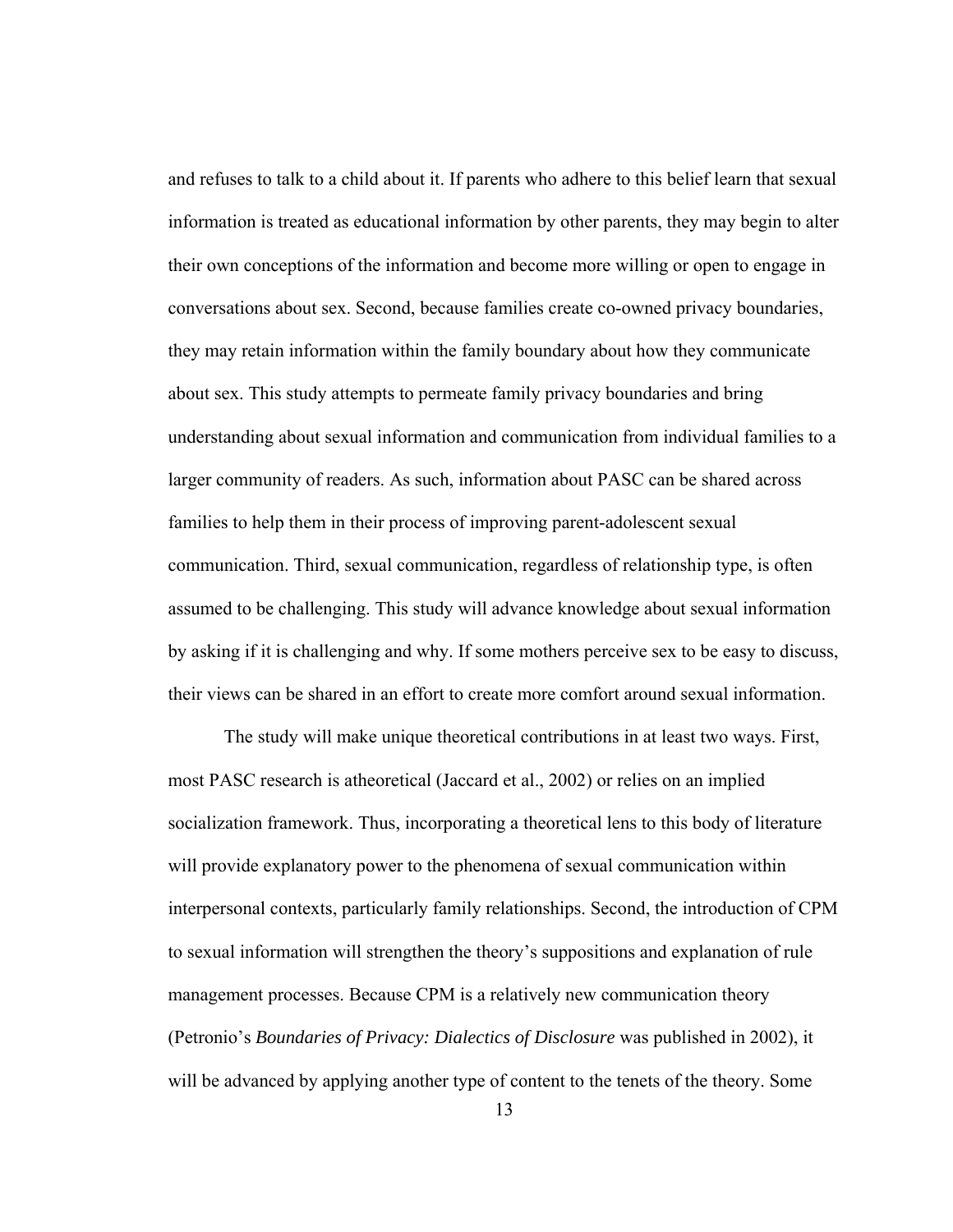topics/contexts that have applied CPM (or its precursor, Communication Boundary Management) include chronic illness (Greene, 2000), residential care facilities (Petronio & Kovach, 1997), parent-adolescent topic avoidance (Mazur & Hubbard, 2004), or stepfamilies (e.g., Golish & Caughlin, 2002). The current project attempts to learn more about the nature of communicating sexual information in mother-adolescent relationships, and, in so doing, CPM can be advanced because of its application to another topic/context.

To summarize, the purpose of this study is to: (a) seek understanding about the challenges of discussing sexual information in mother-adolescent relationships, (b) emphasize the process of communication using the privacy rule foundations of CPM, (c) gather dyadic data from mothers and adolescents, and (d) incorporate theory. This study will make unique contributions in several ways. First, theory will be used for PASC research. Namely, the Communication Privacy Management theoretical framework will guide the investigation of sexual information and its management within families. Second, the inherent difficulties of sexual information will be explored. Rather than make claims that sexual communication is challenging or difficult, I ask if sexual information is considered difficult and challenging to talk about and why. Third, this study will consider how privacy rules for revealing/concealing sexual information are developed by mothers and adolescents. Mothers and adolescents may regulate the disclosure of sexual information in different ways. However, no research has attempted to understand how the information is regulated, nor the rules used within families to control the flow of sexual information. The next chapter expands the ideas presented here by discussing the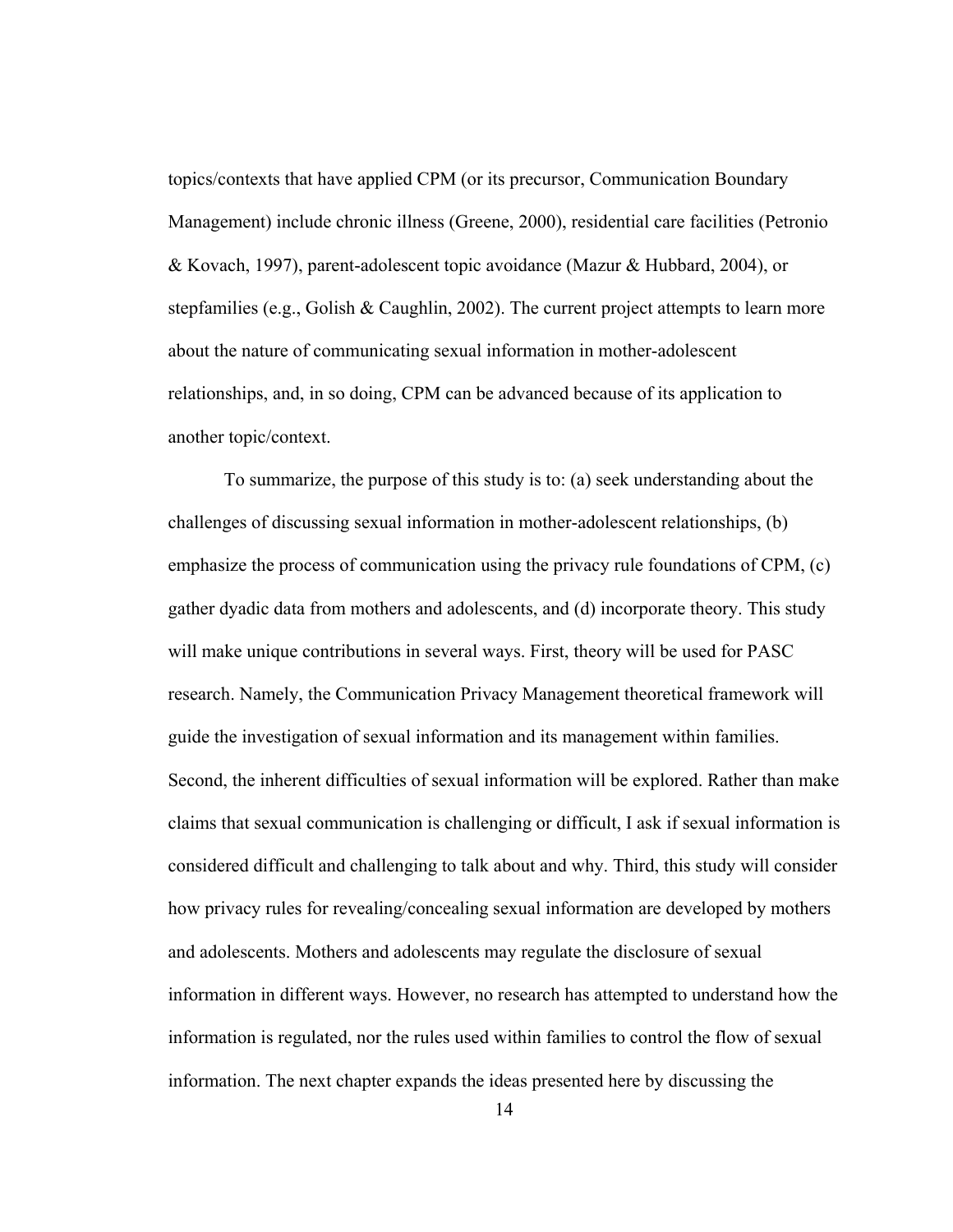challenges with sexual communication, elaborating on the gaps in the PASC literature, introducing the suppositions of CPM, framing sexual information with CPM's five privacy rule foundations, and suggesting practical and theoretical implications for the study.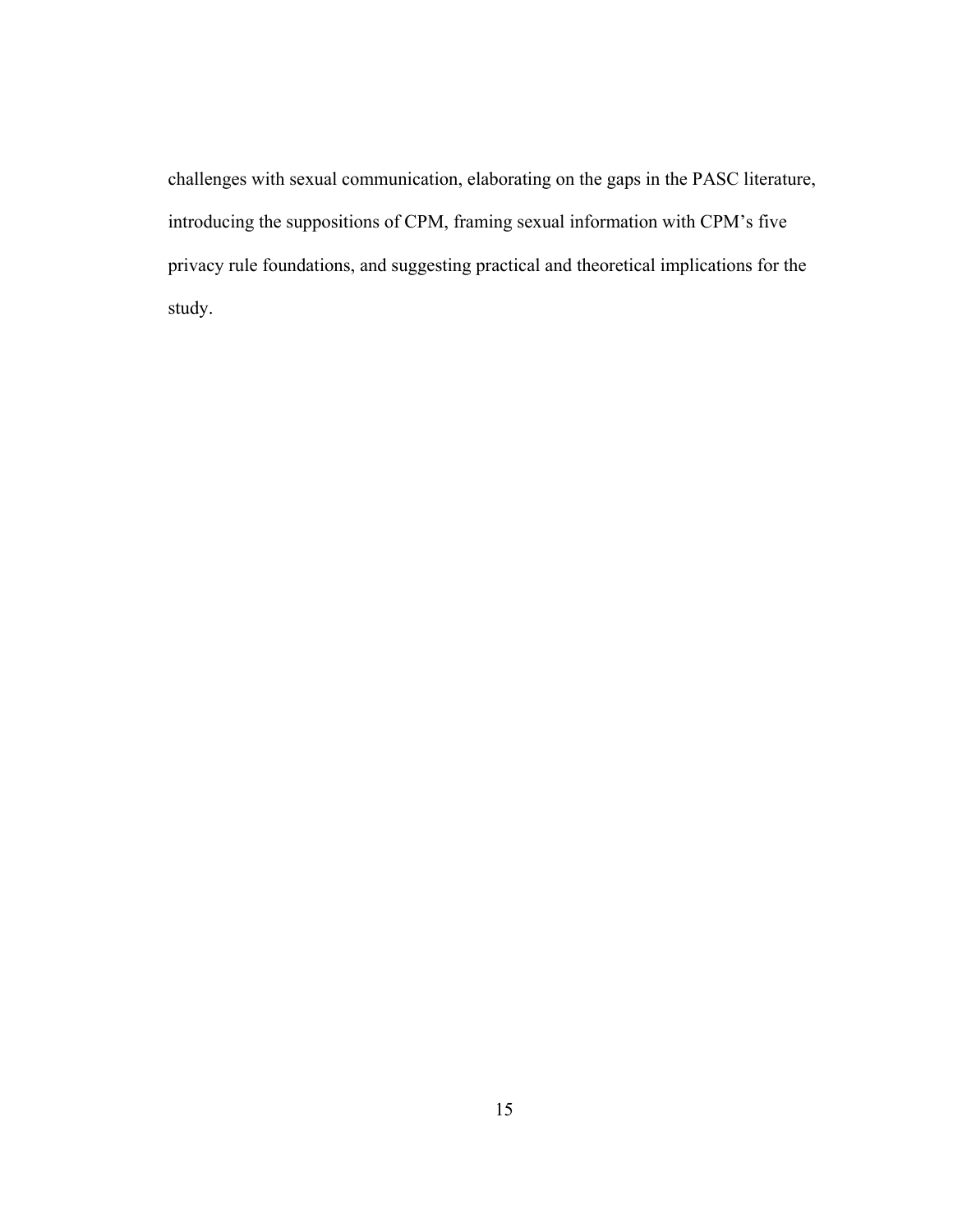#### CHAPTER 2: LITERATURE REVIEW

<span id="page-25-1"></span><span id="page-25-0"></span> Mothers discuss many topics with their children with varying levels of openness. Some family members have a high conversation orientation and discuss many topics quite openly (Koerner & Fitzpatrick, 2002). Other family members limit the range of topics discussed and are restricted in the amount of disclosure or conversation they have (Koerner & Fitzpatrick, 2002). For example, late adolescents reported that topics such as personal interests, general problems, and plans were discussed more frequently by their mothers and fathers than sex information or sex problems (Noller & Bagi, 1985). Sex seems to be a topic that is particularly challenging for family members to discuss (Warren & Neer, 1986). Pistella and Bonati (1999) suggest that sex is so difficult for some family members to talk about that it is not discussed at all.

A review of extant parent-adolescent sexual communication literature shows considerable diversity in how sex is discussed, if it is discussed at all. Researchers often discard data from the sample when no communication has been reported, and they rarely report on topics that were not discussed. Rosenthal and Feldman (1999) provide one exception when they asked adolescent males and females to identify sexual topics their mothers never discussed. Approximately 50% of males said their mothers never discussed pregnancy, homosexuality, or sex before marriage, and over 75% of males said their mothers never discussed abortion, sexual desire, sexual satisfaction, masturbation, or wet dreams.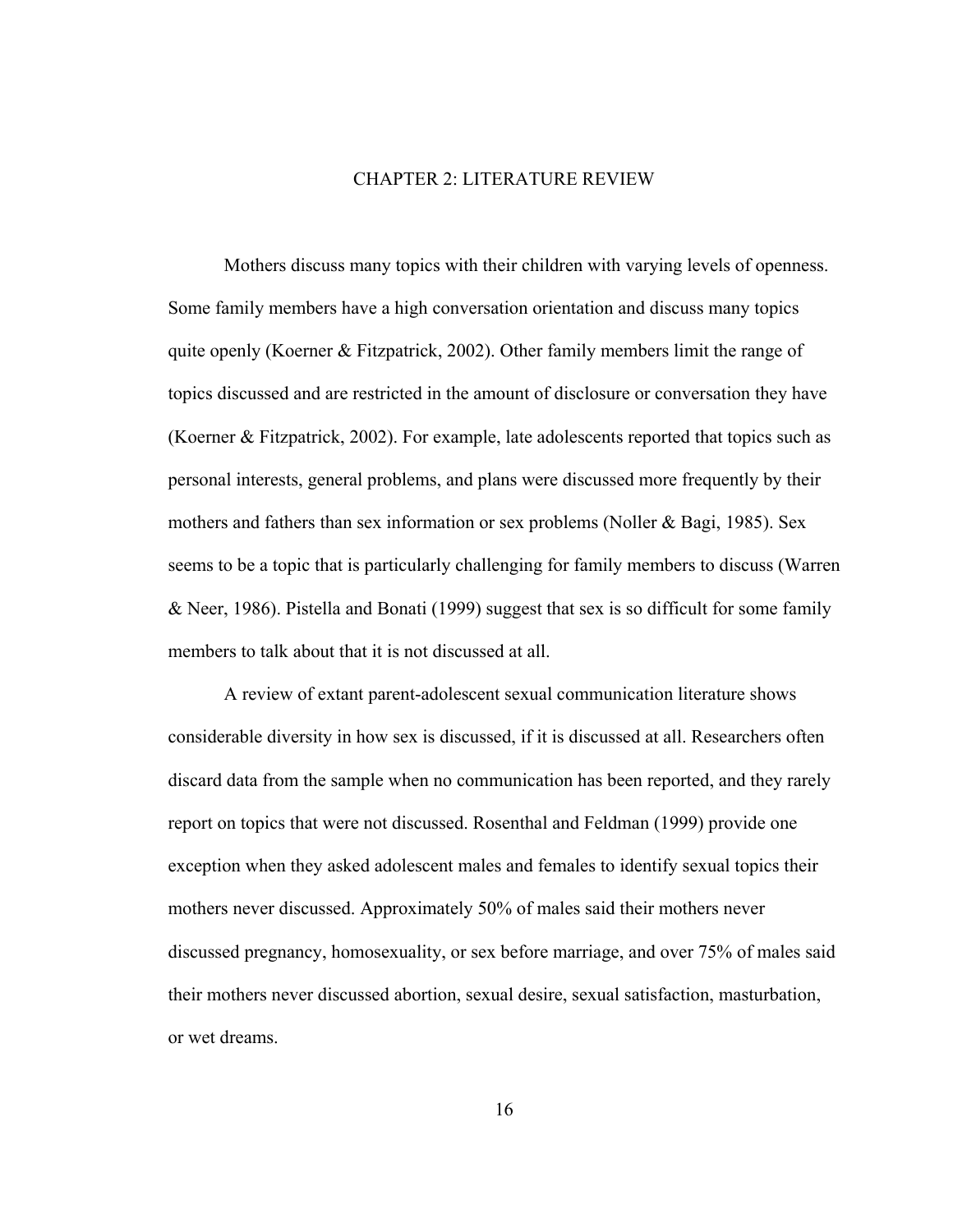<span id="page-26-0"></span>The research is clear that sexual communication does not happen in all families, and when it does, it occurs in various ways. The extant literature shows that content, timing, and frequency of sexual conversations have been repeatedly studied by researchers (Jaccard et al., 1998). These approaches have described the nature of sexual communication, but lack theory and an explanation of how the communication operates in mother-adolescent relationships. Additionally, no research of which I am aware has sought to understand why sexual information is perceived by many mothers and adolescents to be challenging to discuss.

In this chapter, I first discuss whether sexual information is challenging to discuss and justify the need to understand how sexual information is viewed. Second, I present and critique existing research in five areas as outlined by Jaccard and colleagues (1998): (a) the content of messages, (b) the style of communication, (c) the extent of parentadolescent sexual communication, (d) the timing of conversations, and (e) the general family environment. Third, I discuss the need for a process approach to understanding PASC. Fourth, I justify the use of CPM as an appropriate theoretical framework by discussing its suppositions and the privacy rule development criteria.

#### The Challenges of Sexual Information

<span id="page-26-1"></span>Sexual information seems to be challenging to discuss in interpersonal relationships. Dating partners identified some sexual information, including previous sexual experiences or the timing of sexual intercourse, as avoided topics with partners during relationship development (Knobloch & Carpenter-Theune, 2004). Additionally, young adults acknowledged that some sexual information, such as sexual history,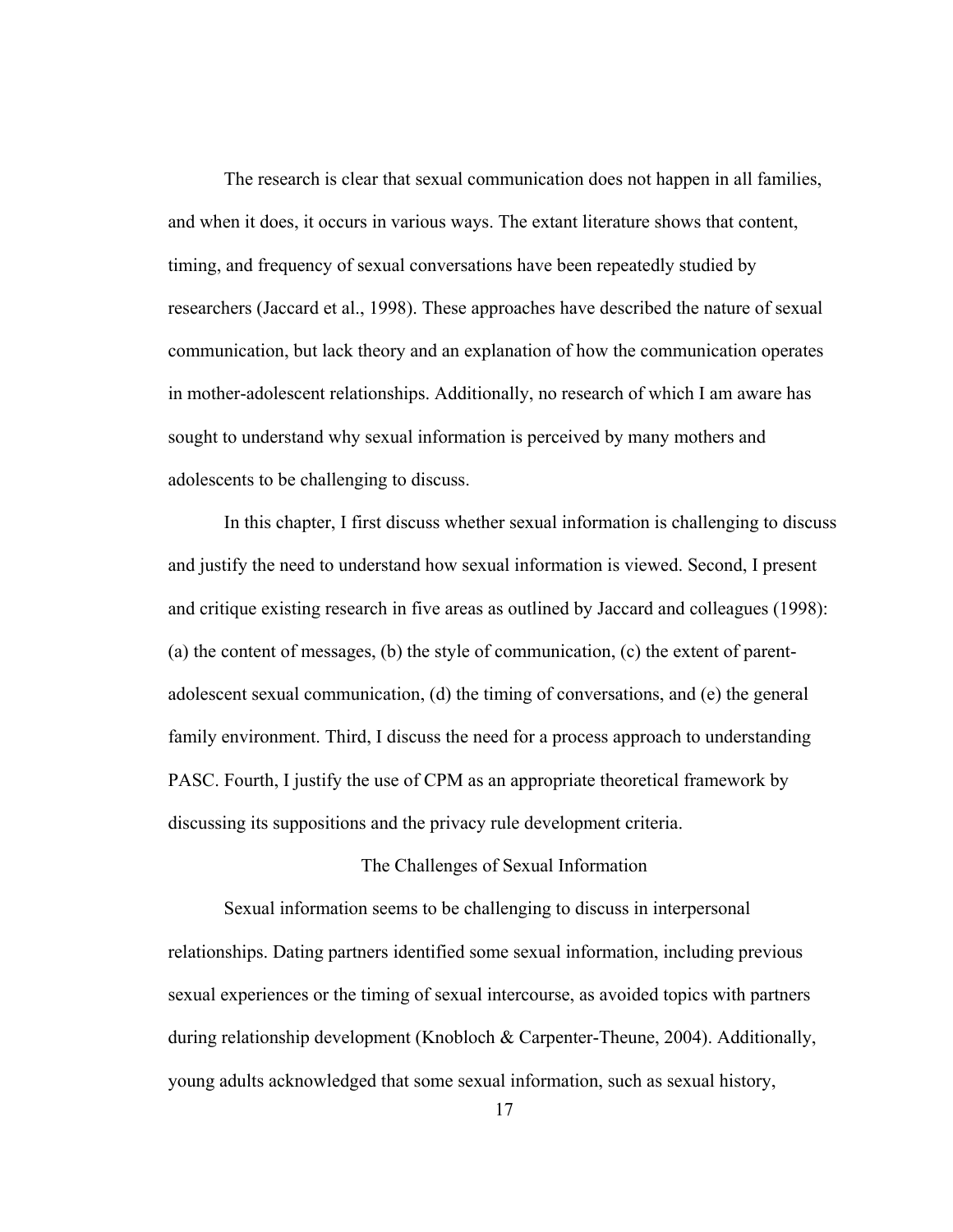extradyadic affairs, and sexual preferences, was secretive in nature (Caughlin, Afifi, Carpenter-Theune, & Miller, 2005).

The mother-adolescent relationship is also plagued by difficulty where the topic of sex is concerned. Turner and West (2002) stated that, "talking about sex can be a very difficult undertaking for parents and other family members" (p. 303). Some of the difficulty may be due, in part, to the uniqueness of the adolescent phase of child development. During this stage of child development, adolescents continue to depend on parents while simultaneously establishing independence on the path to adulthood. In general, adolescents grapple with identity development (Blieszner, 1994; Erikson, 1968), physical and hormonal changes (Galvin, Byland, & Brommel, 2004), and independence from their parents (Bell, 1967). These changes alter the relationship between parents and adolescents as evidenced by changes in communication. For example, adolescents make fewer disclosures to their parents than they did before reaching adolescence (Noller & Bagi, 1985), avoid topics (Mazur & Hubbard, 2004), or withdraw (Caughlin & Malis, 2004). Also, increased conflict is often a distinct marker of parent-adolescent interactions (Roloff & Miller, 2006). These communication changes on the part of adolescents may affect the ways in which parents strategize about talking with their children about vulnerable or risky information, such as sexual topics. The awkwardness associated with sexual information coupled with the communication changes between adolescents and parents may complicate parent-adolescent sexual communication.

Despite the assumptions and beliefs about the difficulties of sexual communication, little scientific research has been conducted to confirm whether or not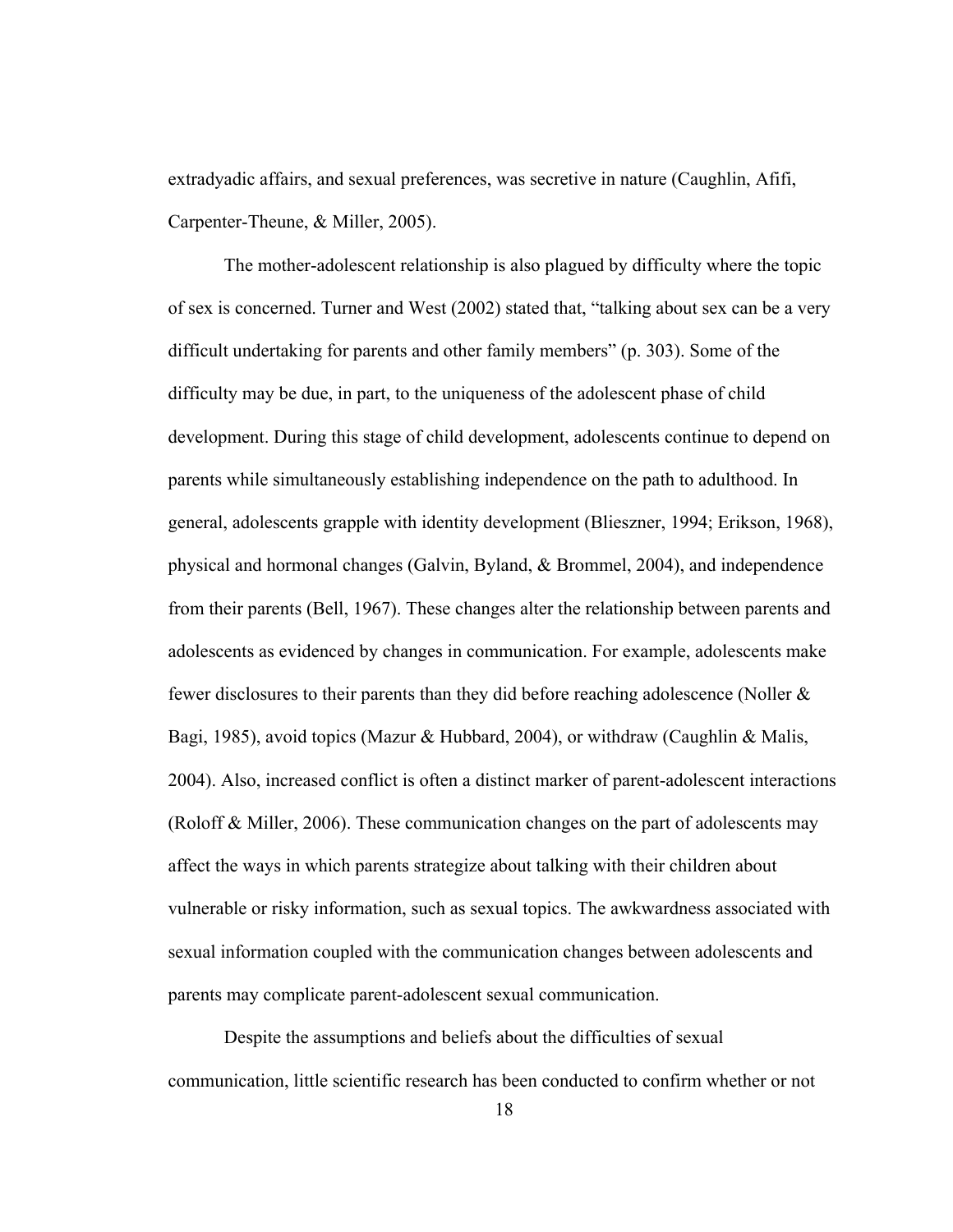sexual information is challenging to discuss. Brock and Jennings (1993) offer one exception. In their study of adult women, the women were asked to identify reasons for their mothers' approach to sex education. The women speculated that sexual communication rules were a result of their mothers' inadequate education, a conservative family background, lack of sexual pleasure, personal problems, or lack of time.

The assumption that sexual information is difficult to discuss is challenged by some adolescents who reported that sexual communication with their parents was generally comfortable (Pistella & Bonati, 1999). Even though this report of comfortable conversations is available, there are no data about why the adolescents had this perception. Nor is there any explanation of how to achieve strong comfort levels of sexual communication. Additionally, there are no data that describe the nature of sexual information and whether or not it is believed to be challenging to discuss. If some adolescents report that sexual conversations are comfortable, then sexual information may not be viewed as difficult for everyone. Thus, it seems important to first understand if mothers and adolescents perceive sexual information as challenging to discuss, and second, to understand how their perception might clarify their decision to reveal or conceal sexual information to their adolescent or mother. Therefore, to understand the nature of sexual information and the beliefs that mothers and adolescents hold about it, the first research question asks:

 $RQ_1$ : In what way, if at all, do mothers and adolescents frame sexual communication as challenging to discuss?

19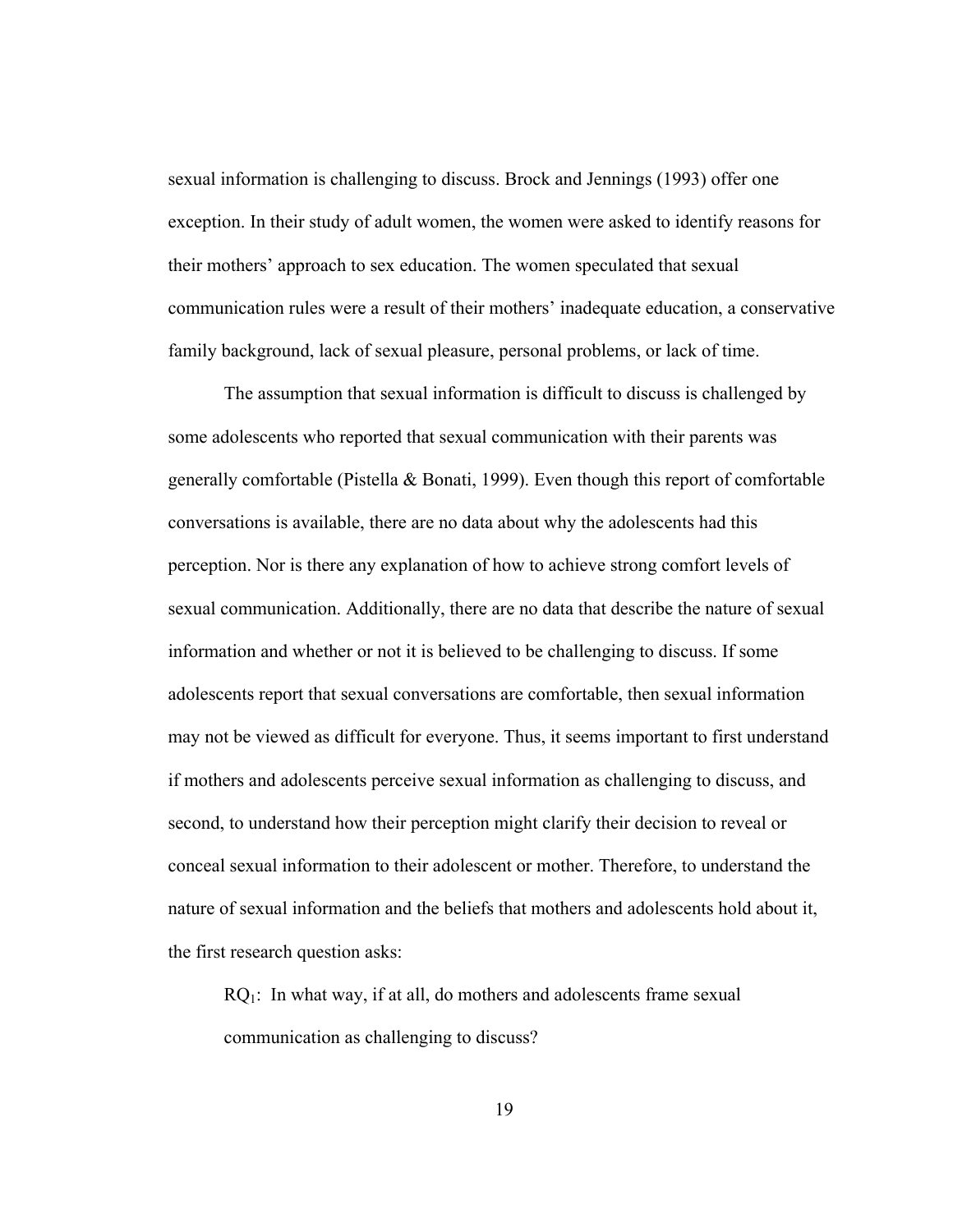#### Extant PASC Literature

<span id="page-29-1"></span><span id="page-29-0"></span> As stated in the introduction, sexual communication between mothers and adolescents is important and has received considerable attention by researchers. Research on parent-adolescent sexual communication has captured the attention of scholars across several disciplines. My conclusions about organizing this research were echoed by Jaccard and colleagues (1998) when they described five communication dimensions: (a) the content of conversations, (b) style or manner in which information is communicated, (c) the extent of communication, (d) the timing of the communication, and (e) the general family environment. Jaccard and colleagues (1998) claim that "few empirical analyses of parent-teen communication have taken these dimensions into account" (p. 247). I agree with this claim if the authors are talking about analyses using all five dimensions in one study. However, many studies touch upon one or two of these dimensions in individual studies. For example, the content of parent-adolescent sexual conversations has been labored over repeatedly. Thus, I proceed with the literature review by categorizing the extant literature into one of these five dimensions.

#### *Content*

<span id="page-29-2"></span> The content of conversations about sex captivated the attention of researchers in a variety of ways. To determine the content of conversations about sex, most researchers listed several topics and then asked respondents to indicate the frequency with which each topic was discussed. The topics selected vary widely from study to study (see Table 1). Rosenthal and Feldman (1999) collapsed 20 topics into four factors: development and societal concerns, sexual safety, experiencing sex, and solitary sexual activity. Most of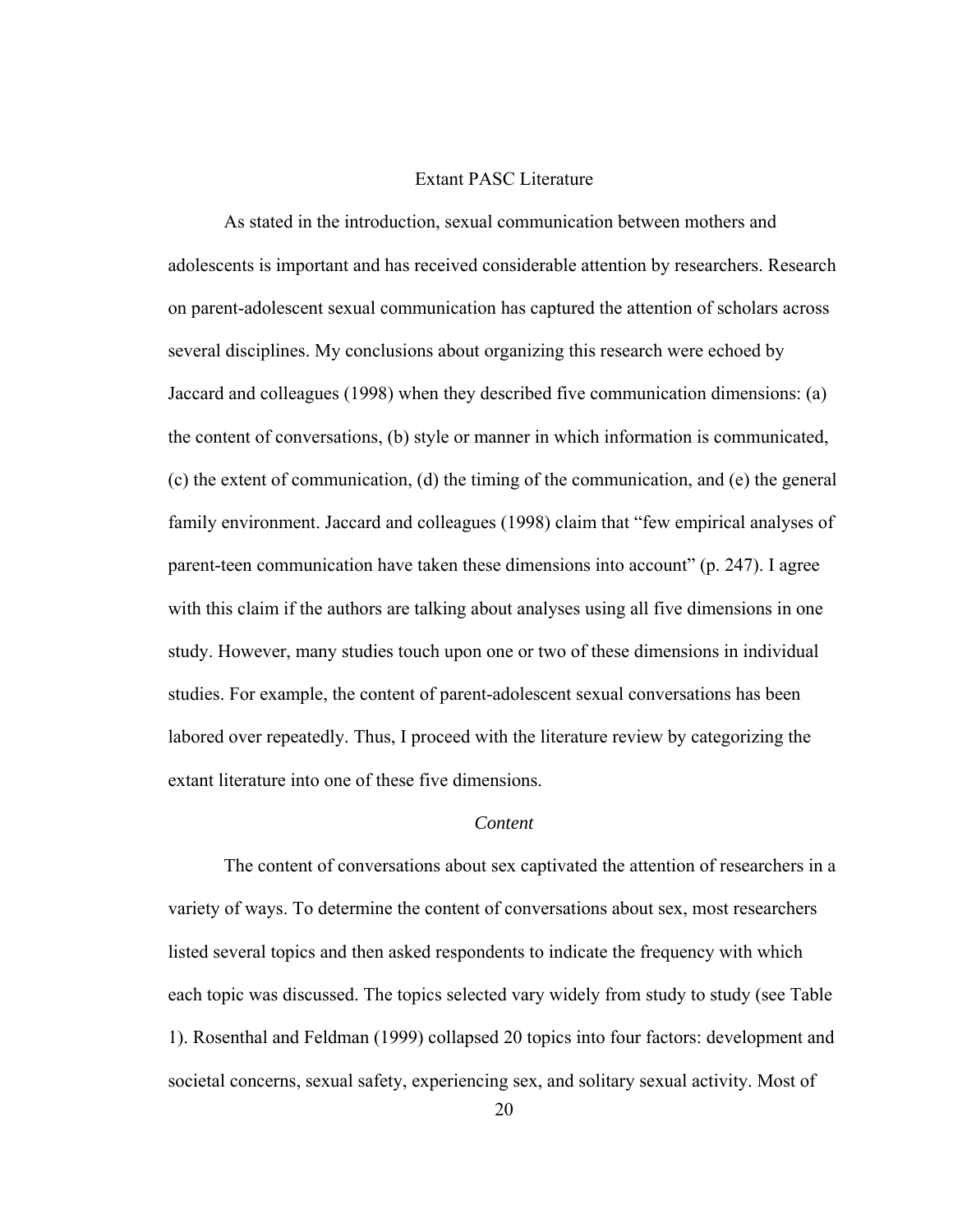the topics from other studies align with these factors, as can be seen by the organization of topics in Table 1. I have added a fifth category called "Other" to list topics that did not seem to fall into one of the other four.

 Rather than pre-select topics, Heisler (2005) took a different approach by asking participants to list any topic related to sex that had ever been discussed with a parent or child. Using a qualitative approach, she noted emerging themes: relationship, pregnancy, morals, general sex talk, HIV/STDs, physical differences, abstinence, emotions, miscellaneous, emotional differences, abuse, timing of sex, self-esteem, homosexuality, infidelity, and peer pressure. These topics show some overlap with the predetermined topics from other studies such as HIV/STDs, pregnancy, or the relationship. However, the topics also show some marked differences such as morals, emotions, timing of sex, or infidelity. Heisler's study was important because it showed the breadth of information that families considered to be sexual communication. Additionally, Heisler's approach was one of the only studies to examine sexual communication in isolation, as a phenomenon bound unto itself.

Jaccard and colleagues (1998) found that all the selected topics on their survey instrument were discussed as reported by mothers and teens (*N* = 745 African American adolescents and their mothers). However, mean reports for several topics were quite low, indicating a strong likelihood that some respondents said these topics were never discussed. DiIorio and colleagues' (1999) sample of 405 13-15 year olds and 382 mothers of whom 81.2% were African American reported considerable variety of topics discussed. The percent of males who reported having at least one conversation about the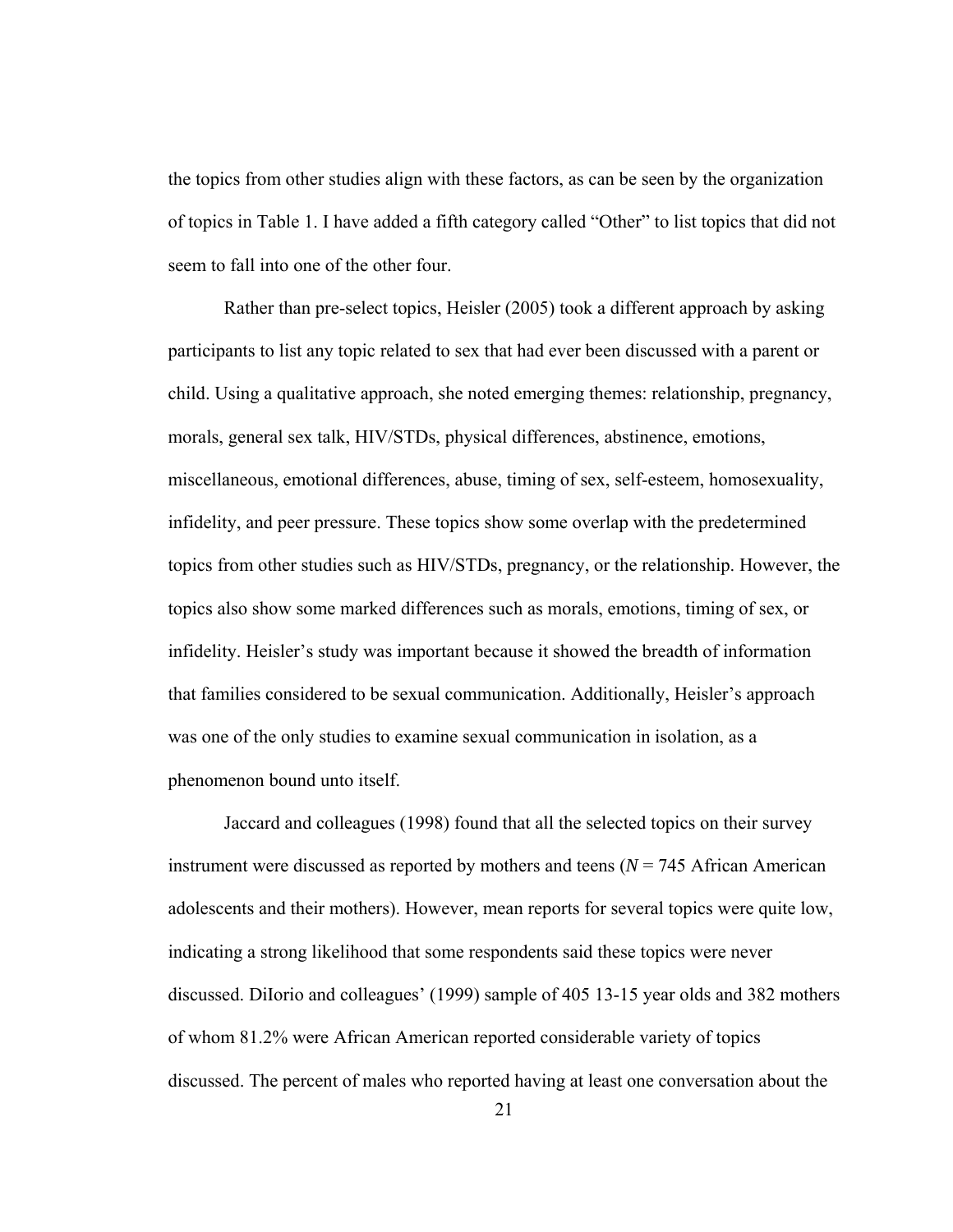topics ranged from 36.6% (menstrual cycle) to 78.9% (STD/AIDS). For females, the percentages who reported ever having a conversation with a parent ranged from 34.3% (father thinks about teens having sex) to 89.9% (menstrual cycle). Rosenthal and Feldman (1999) also found variety in teens' reports of what topics their parents had discussed with them. Combined, these findings support the argument that sexual communication does occur, but the topics that are discussed vary across families. Further, within one family, certain topics are discussed and others are not, indicating there are different views about different types of sexual information across families. While we can say that sexual communication may be challenging for many, the discomfort may vary by the specific topic.

One alternative way to look at the content of sexual conversations is to think about how private the information may be perceived to be. For example, information that is educational in nature such as reproduction, menstruation, AIDS/STDs may be considered less private and is therefore, easier to reveal to adolescents. By contrast, information about sexual values or dealing with sexual pressure may cause more discomfort because these topics are less descriptive and more complex, requiring a transference of sexual beliefs, morals, values, or attitudes. Some of these issues may be perceived as private. At this point, I can only conjecture as to the perceptions of different types of information. But one point is clear, sexual topics are revealed in some households and not in others, and there is considerable variety in how sexual topics are revealed or concealed.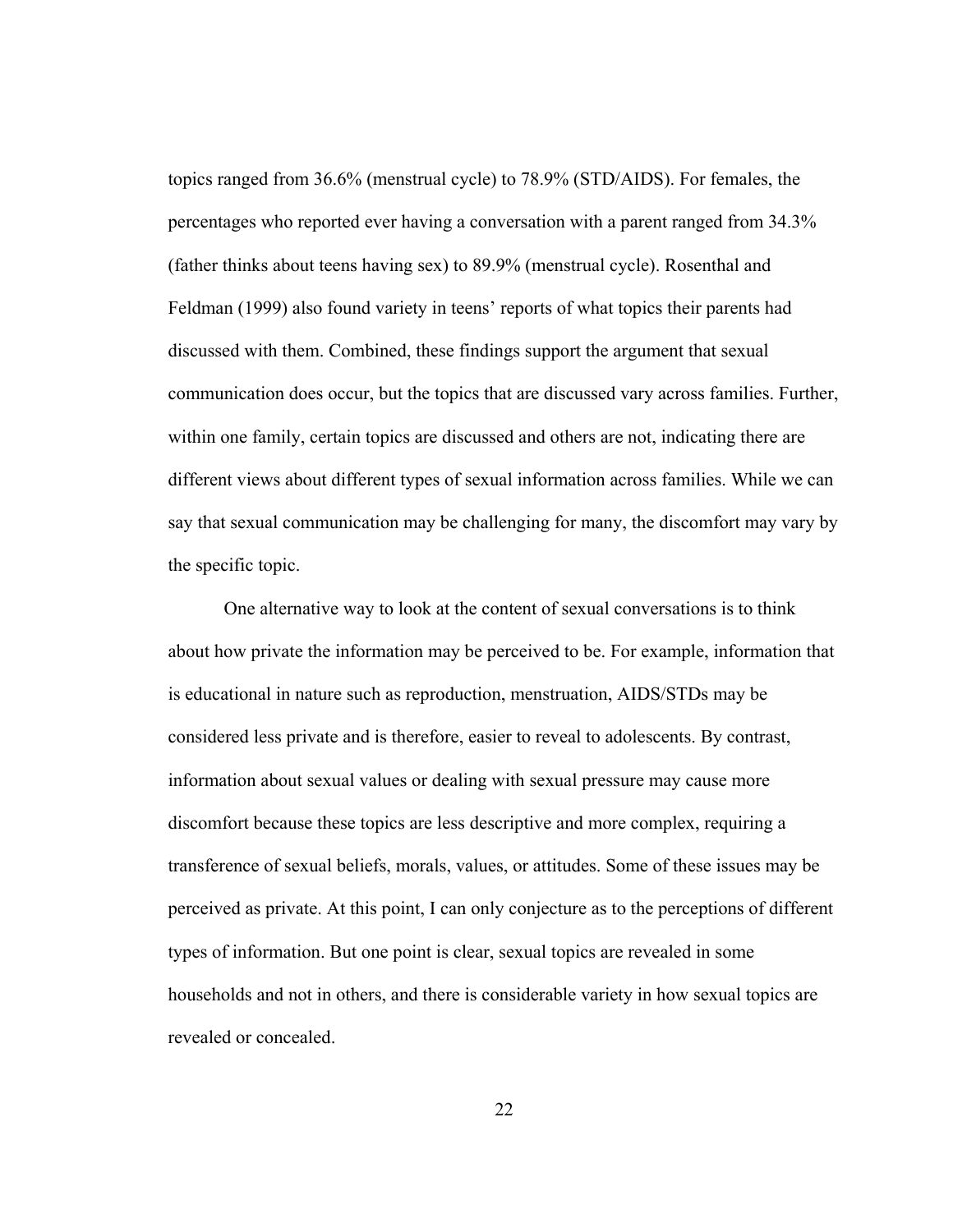<span id="page-32-0"></span>In brief, studies that measured topics were useful to describe the content of conversations among family members. However, as Heisler's (2005) study makes clear, the information sharing within families spans a wide breadth of information. But, lacking from the quantitative and qualitative approaches to measuring the content of sexual conversations is an understanding of how private the information is believed to be. The beliefs about different types of sexual information may influence whether or not a given topic is discussed. When looking at the results of these studies, it is clear that great variety exists in how sexual topics are discussed among family members.

#### *Extent of Communication*

<span id="page-32-1"></span> The second aspect researchers of parent-adolescent sexual communication have stressed has been the extent of communication. Jaccard and colleagues (1998) explained that the extent of communication is measured as frequency and depth, although the literature shows that frequency has been measured, but not depth. Extent of conversations is important to measure because "…the channels must be opened sufficiently in order for sex discussion to become an effective part of a family's communication agenda" (Warren & Neer, 1986, p. 91). Further, persistent communication between mothers and daughters was identified by African American mothers as an important feature of sexual communication with their daughters (Pluhar & Kuriloff, 2004). Thus, frequency of communication is believed to have relevance to the study of sexual communication.

Extent of sexual communication has been ascertained by asking mothers, fathers, or adolescents to report on a Likert type scale the extent to which a given topic (as discussed above) has been discussed. Scales vary from 0-4 (e.g., Fisher, 1986, 1988;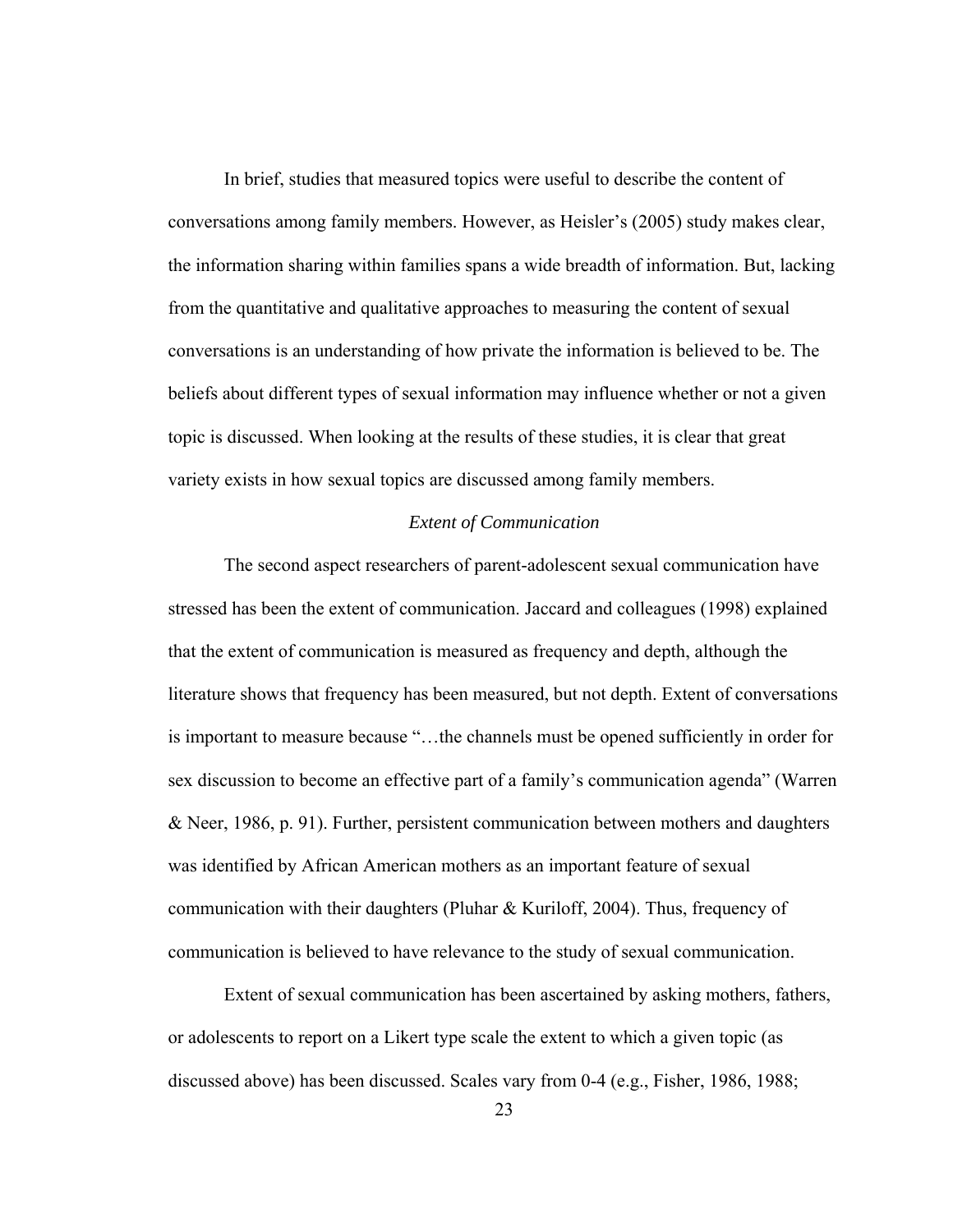Jordan et al., 2000; Rodgers, 1999), 0-5 (e.g., Hutchinson & Cooney, 1998), or 1-10 (e.g., Karofsky et al., 2000). The diversity of measuring frequency is compounded when also considering the variety of topics asked about. For example, Booth-Butterfield and Sidelinger (1998) used one global item to measure extent of discussion with a 4 anchor scale. By contrast, Jordan and colleagues (2000) asked for frequency on a 4 anchor scale but used 17 topics. Warren and Neer (1986) and Hutchinson and Cooney (1998) found that sex is discussed infrequently within families based on low mean scores for frequency of discussion on individual topics. By contrast, Tucker (1989) found that there were high percentages of sexual communication by topic in her study. But, she asked female participants (53 African American daughter-mother-grandmother triads) about three items, which were menstrual cycle, sex, and contraception. The diverse ways in which frequency has been measured have led to few consistent findings across studies. However, individual studies have resulted in some interesting outcomes.

The approach many researchers have taken is to determine the effects of extent of sexual communication on a particular adolescent sexual behavior. To that end, results have shown either no correlation, negative effects, or positive effects. For example, Fisher (1988) found no relationship between the extent of communication and premarital sex. In addition, the extent of sexual communication in the family (using the median to divide respondents into high or low categories) had no interaction effect with sexual attitudes. In other words, the sexual attitudes of adolescents had no bearing on the extent of sexual communication with parents.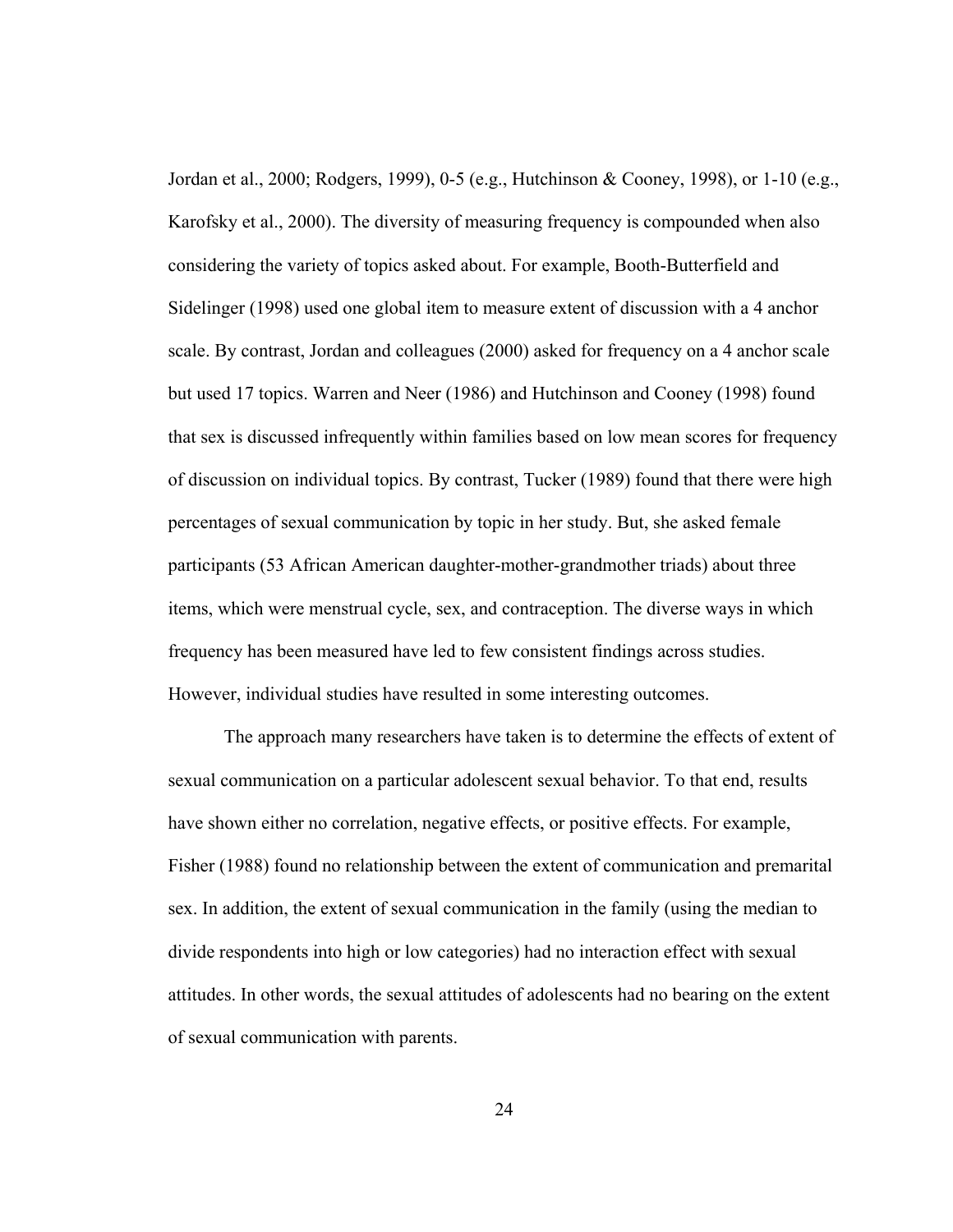By contrast, Clawson and Reese-Weber (2003) found negative effects of sexual communication. They found that the greater the extent of sexual communication with fathers or mothers, the younger the adolescents were at first intercourse and the higher were the number of sexual partners. This finding failed to support their hypothesis, which stated that more communication would result in fewer risk-taking behaviors. However, their sample consisted of 223 college students aged 18 to 21 years of age. The students were asked to reflect on the extent of sexual communication with their parents during their lifetime, and to report on their sexual risk-taking behaviors. Risk-taking behaviors were operationalized in this study as age at first intercourse, number of lifetime partners, condom use in the last 30 days, and ever tested for HIV/AIDS. Because the sample consisted of late adolescents, it seems logical that they would have had more time to have had sex partners. What the study fails to find out is how many sex partners the students had when they were in high school, a time when adolescents are at greater risk. It is also important to note that data from 51 of the 223 respondents were omitted because they (the 51) reported no sexual communication with their parents or reported being virgins. Thus, the data on age at first intercourse and number of partners is skewed because they include responses from only those who are sexually active. Not having sex is also a sexual behavior and a potential outcome of parent-adolescent sexual communication. Further, the conclusions drawn about frequency of communication did not incorporate the data from adolescents who had no direct communication. Because communication scholars acknowledge that we cannot not communicate (Watzlawick, Beavin, & Jackson,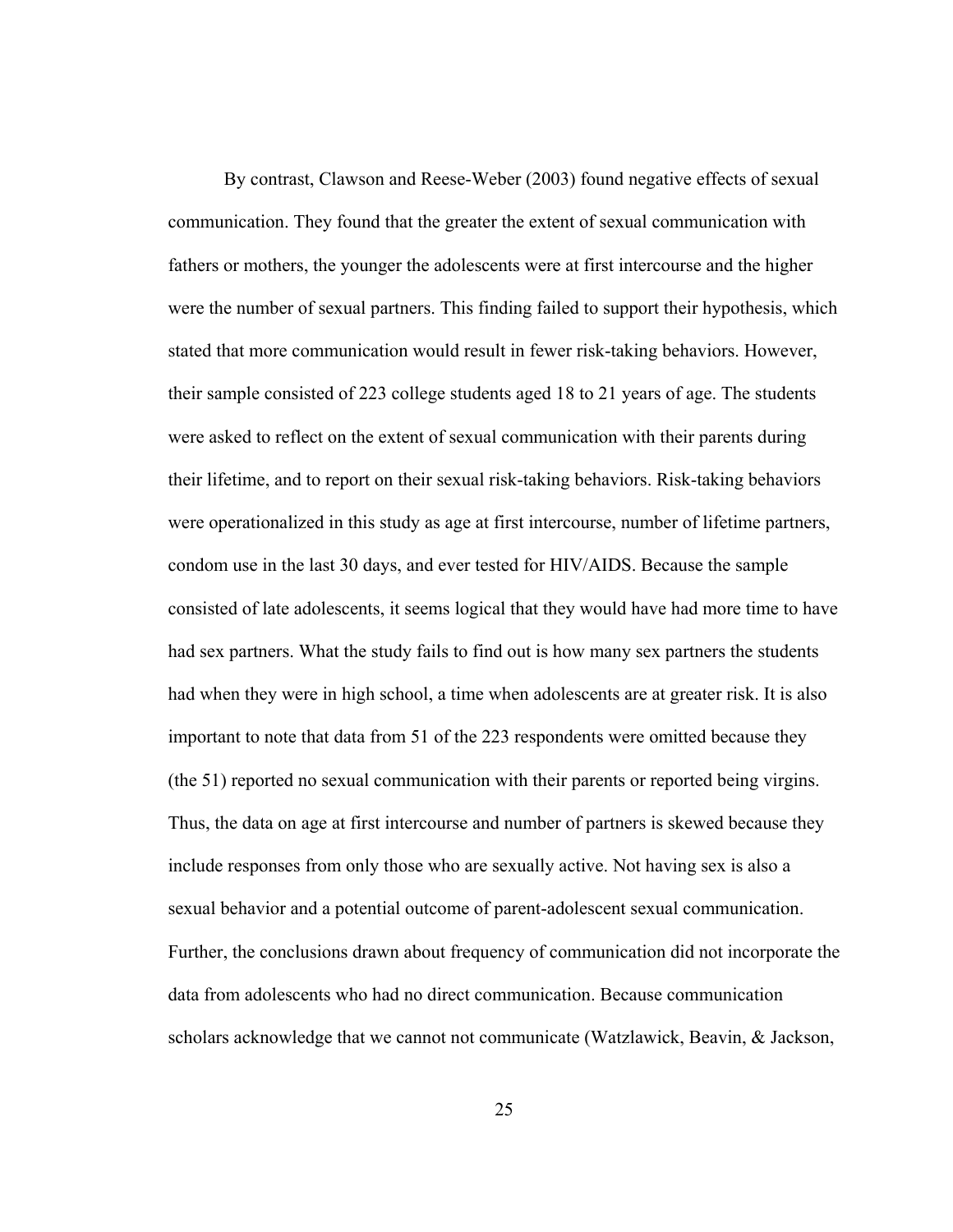1967), then even no communication becomes useful in advancing understanding. However, reports of no communication were discarded in this study.

Other studies show positive effects of sexual communication on sexual behaviors. For example, Karofsky and colleagues (2000) surveyed 259 patients between the ages of 12 and 21 at the University Hospital-Middleton Clinic in Madison, Wisconsin, which specializes in pediatrics. They found that the extent of sexual communication with parents was lower among nonvirgins than among virgins. This study lends support for the generally held belief that more communication with adolescents results in lower risk taking behaviors.

In another example, Booth-Butterfield and Sidelinger (1999) surveyed 133 college students and their parents. They found that if parents discussed topics related to sexual activity more frequently, then the children engaged in more safe-sex practices. Although the data from this study support the assumption that more frequent sexual communication promotes safer sex practices, the findings should be interpreted with caution because frequency of communication was operationalized with one global item. One item is not enough to measure frequency because the topics discussed and quality of the communication are unknown.

 These examples show how measuring frequency of communication has led to a variety of results, often conflicting. Taken together, there is at least one reason why the results may fail to yield consistent findings. The extent of communication alone is not a good predictor of behavior because other variables influence behavior. The topics discussed or quality of conversation, among others, impact communication, while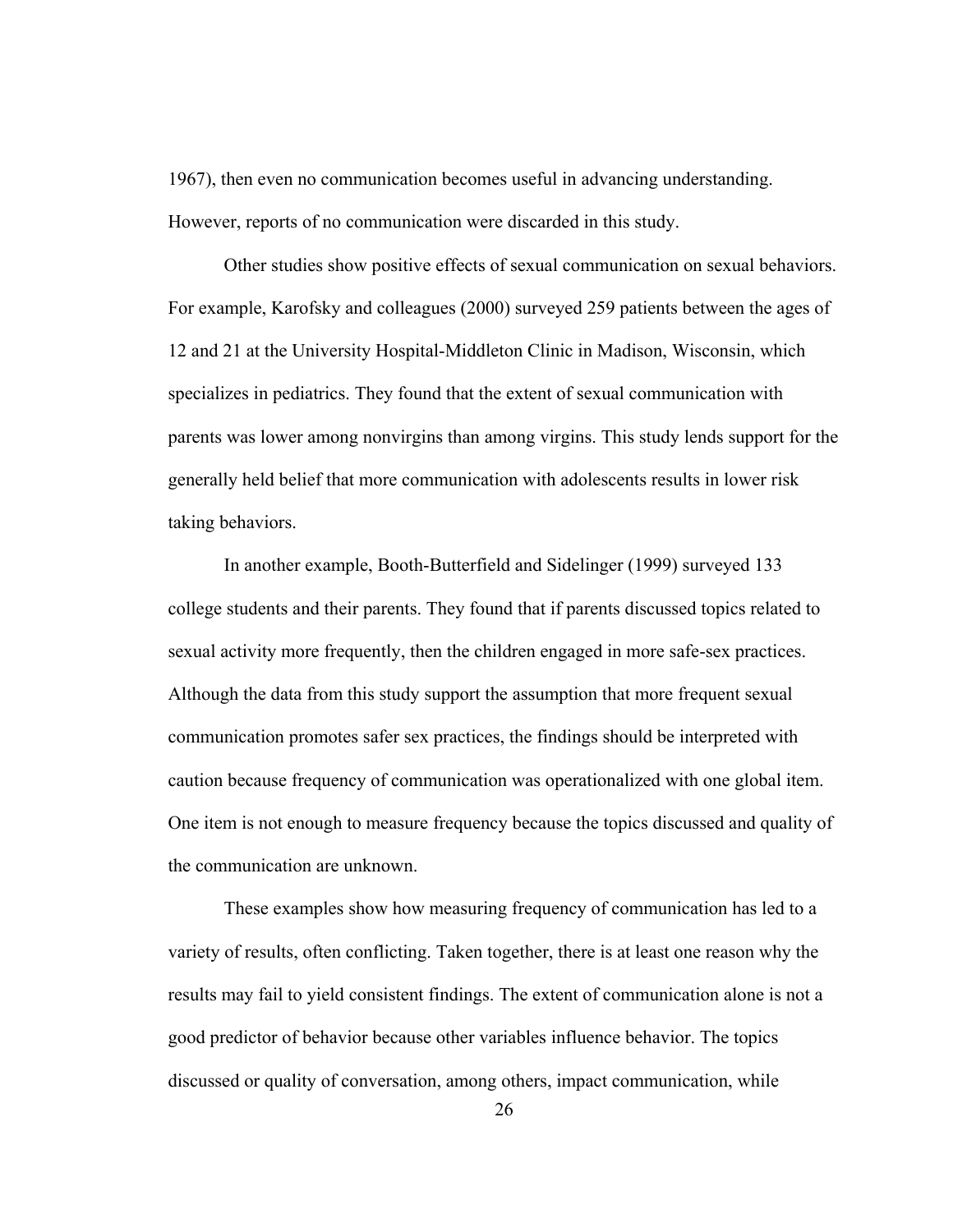attitudes, peers, self-esteem, or the media also influence behavior. In these attempts to isolate one variable, sound conclusions cannot be inferred about the extent of sexual communication and the subsequent impact on adolescent sexual behavior.

 Also at issue with the extent approach is the omission of information about parents or adolescents who have no communication. As with content of communication, we again see diversity in the ways in which sexual information is managed. Some information may be discussed frequently suggesting parents have highly permeable privacy boundaries. However, other topics are infrequently or never discussed, indicating tighter control and ownership of the privacy boundaries around sexual information. The studies about frequency also assume that parents are the only ones in the family who own, reveal, or conceal sexual information. Adolescents get sexual information from several sources, and they have their own sexual experiences, thoughts, and ideas. Thus, it is plausible that adolescents also maintain control over the sexual information they possess. However, adolescents have not been asked how frequently they discuss sexual information with their parents, nor are parents asked how frequently their adolescents talk with them about sex.

 In sum, several studies have attempted to describe the extent of parent-adolescent sexual communication resulting in an assortment of findings. These results fail to yield any firm conclusions because of the variety in measurement techniques and samples, as well as the influence of other variables on behavior. The extent of communication alone provides interesting descriptions about the nature of parent-adolescent sexual communication and tells us that control over sexual information is quite diverse across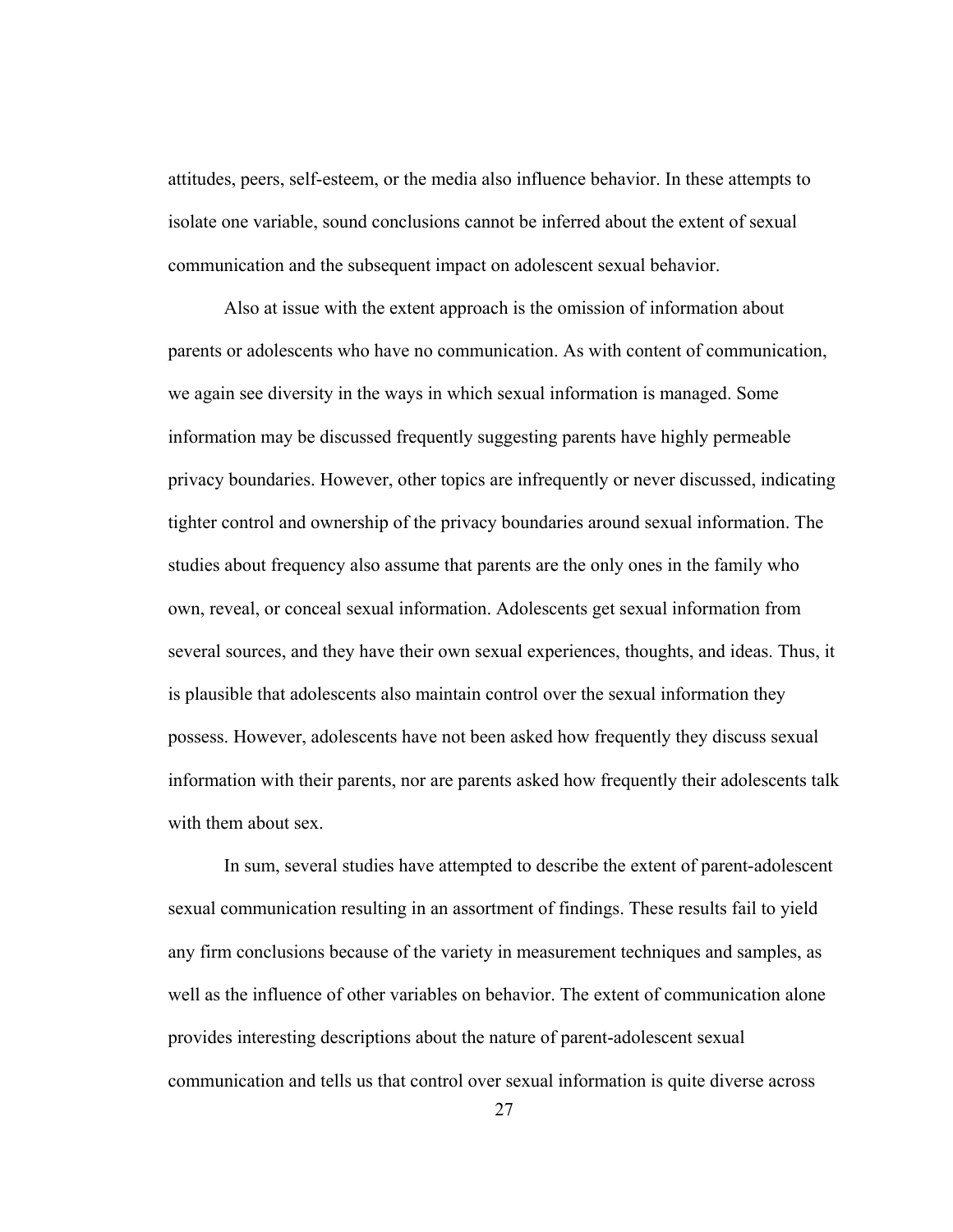families. We know that some information is revealed, but we also know that some information is protected within a highly permeable privacy boundary erected by parents. Children are likely to have their own privacy boundaries around the sexual information they possess, but their role in parent-adolescent sexual communication has been neglected. Within the discussion of extent of communication, Tucker (1989) reminds us that "…those involved in sex education and adolescent family planning need to be concerned about the *quality* [italics added] of the information teenagers are receiving" (p. 276). It is towards the quality of communication that I now turn.

## *Style of Communication*

 Jaccard and colleagues (1998) define style, the third aspect of extant parentadolescent sexual communication literature, as the manner in which sexual information is communicated. To that end, several different approaches have been taken to examine the style of communication such as information seeking, turn taking, dominance, comfort, or openness. Information seeking was of interest to O'Sullivan, Meyer-Bahlburg, and Watkins (2001) when they found that Latina mothers engaged in information seeking with their daughters but their daughters avoided conversations. However, daughters in these focus groups were between the ages of 6 and 13. The lower age range of this sample represents a very young age for parent-adolescent sexual communication to occur and may explain some of the avoidance.

Turn-taking was a style characteristic examined by Lefowitz, Kahlbaugh, and Sigman (1996). They measured turn-taking during mother-adolescent conversations about sexuality and conflict, which was measured by coders who recorded the number of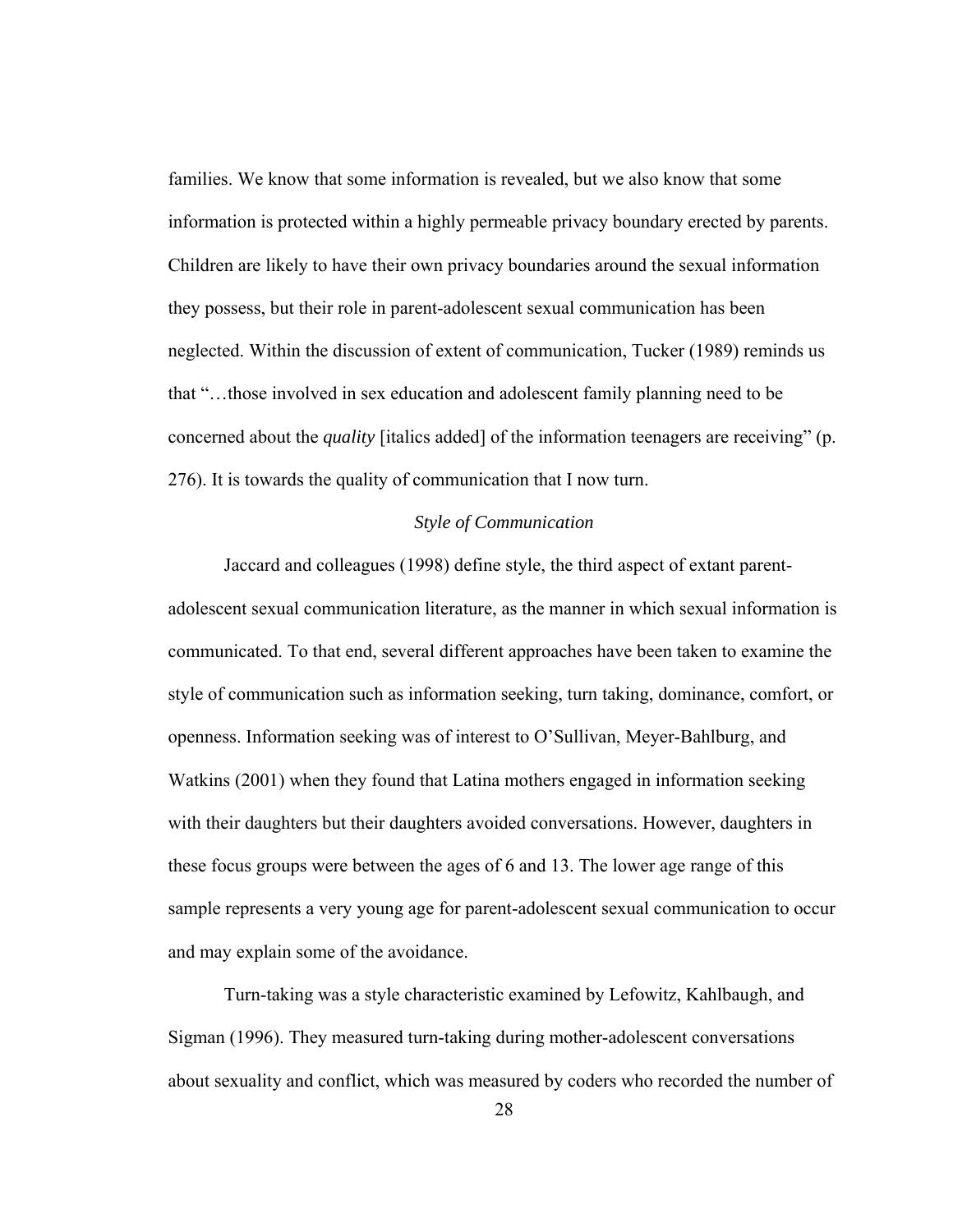times either the mother or adolescent was successful at taking over the conversation. After two types of conversations–nonstructured (any topic) and sexual–results showed that there was more turn taking in nonstructured conversations than in sexual conversations. However, the study does not indicate if mothers were dominant during sexual conversations or if daughters were uncomfortable and didn't want to take a turn. Thus, another study was done by Lefkowitz and colleagues (1998) to measure dominance as a style variable in their study of AIDS conversations between mothers and adolescents. Dominance was measured by coders who viewed videotaped interviews with mothers and adolescents and recorded the number of seconds each mother and daughter spoke. Then, the amount of time spoken by the mother was divided by the amount of time spoken by the daughter. Results showed that mothers dominated these conversations and that the dominance changed very little from time 1 to time 2. Mothers spoke 2.2 times more than their daughters during conversations at Time 1 and 2.3 times more at time 2. However, comfort by adolescents with sexual content may influence dominance of conversations that occur. Indeed, comfort and openness are two variables that have been selected frequently as a means to understand the style of communication.

Warren and Neer (1986) measured communication comfort with six items related to degree of openness. They surveyed 93 male and 94 female undergraduate students and found that parents were perceived as hesitant to open up about sex and unable to get their children to open up. But, parents were also perceived to be moderately open-minded and supportive. Warren and Neer (1988) also developed a Supportive Sex Discussion scale to measure supportive sexual communication. Support was measured by asking about open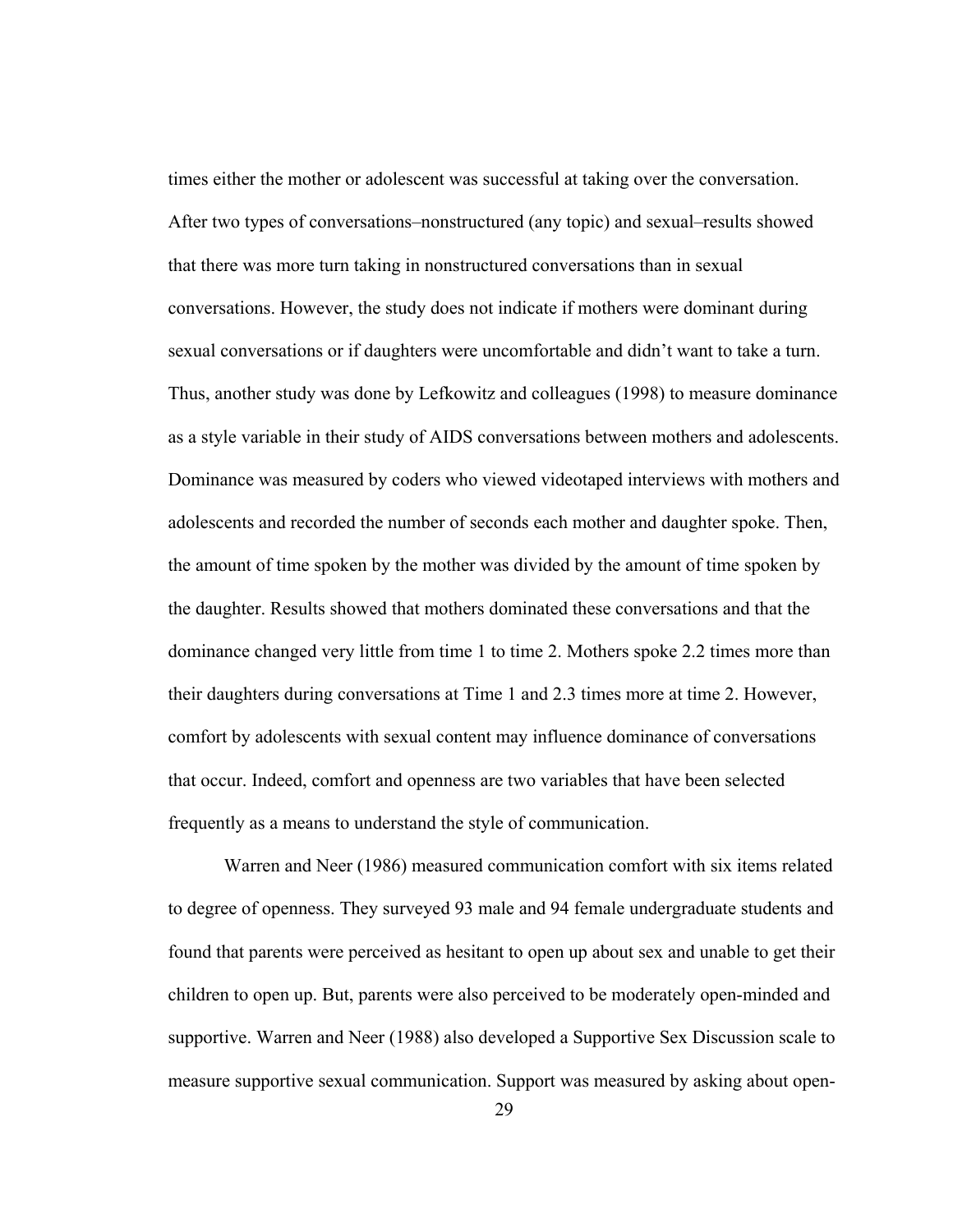mindedness, judging children, impatience, and hesitation, among others. They used the instrument in a study of 40 mothers in the Midwest and found that supportive mothers were more likely to reveal their views of sex when they were younger. By contrast, mothers with low levels of support waited for their children to approach them to talk about sex.

DiIorio and colleagues (1999) measured comfort in another way. First, adolescents were asked three global questions about comfort. Second, mothers were asked to rate their comfort level discussing 14 different sexual topics. The researchers found that female adolescents were most comfortable talking to friends about sex and least comfortable talking to their fathers. Male adolescents, also, were most comfortable talking to their friends about sex. Mothers indicated they were comfortable talking about all the sexual topics. These findings reveal that adolescents have privacy boundaries around sexual information and these privacy boundaries change depending upon who they are talking with. The rules of sexual communication seem to change as adolescents interact with different people. It is interesting to note that mothers indicated they were comfortable talking about a lot of different topics while results from studies about what is actually discussed show a great deal of variety in what topics are discussed and how frequently. Thus, there may be a disconnect between thoughts mothers have before sexual conversations and actual communication. Understanding why this gap in the communication process is present can be useful to help families actually close the gap and increase communication.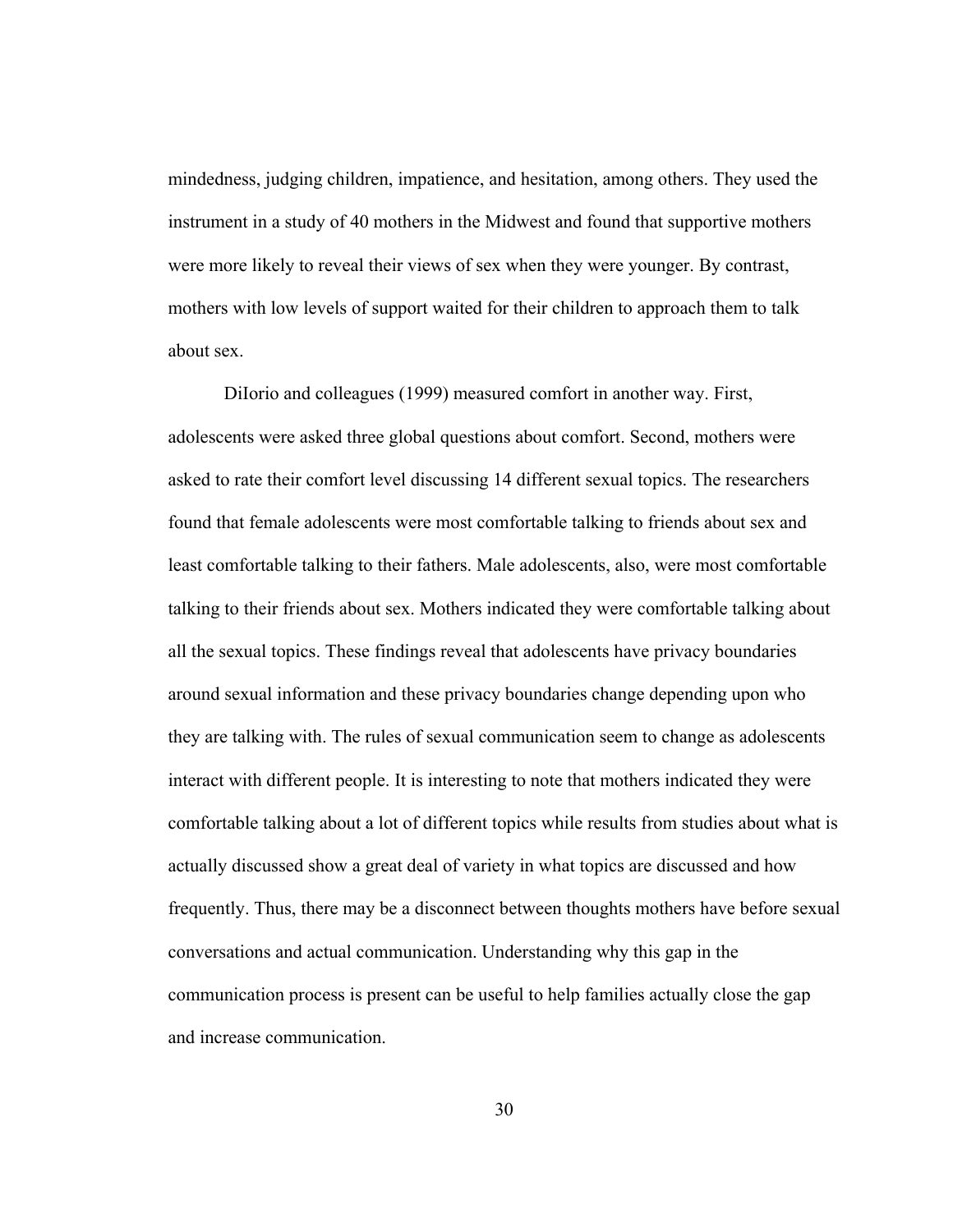Perhaps the most robust and comprehensive approaches to understand communication style were derived from the research team led by Shirley Feldman and Doreen Rosenthal. Together with other colleagues, they have amassed considerable data about communication style as it relates to parent-adolescent sexual communication. They began their program of research by interviewing 30 Australian mothers of 16-year-olds to develop a typology of communication styles (Rosenthal et al., 1998). In this study, they derived communication styles of mothers as avoidant, reactive, opportunistic, childinitiated, or mutually interactive. In the avoidant style, mothers  $(n = 3)$  were uncomfortable talking about sex and therefore did not initiate conversations. Reactive communicators  $(n = 6)$  initiated sex-related conversations infrequently and only when the mothers believed there was a pressing issue. Opportunistic communicators  $(n = 9)$  were willing to talk with their adolescents and waited for a catalyst to prompt conversations. Examples of catalysts were television programs, issues with friends, or school-related curriculum. Child-initiated communicators  $(n = 7)$  waited for their children to talk with them. Finally, the mutually interactive communication style  $(n = 5)$  consisted of mothers and adolescents who initiated conversations. These styles of communication are useful because they show how varied parent-adolescent sexual communication can be across families. Previous studies seem to want to force data into yes/no or high/low categories and fail to account for the diverse ways in which family members reveal sexual information. The descriptions of each communication style also show that there are rules about how communication occurs. For example, waiting for an adolescent to ask a question is a different rule from approaching a child because of a perceived need.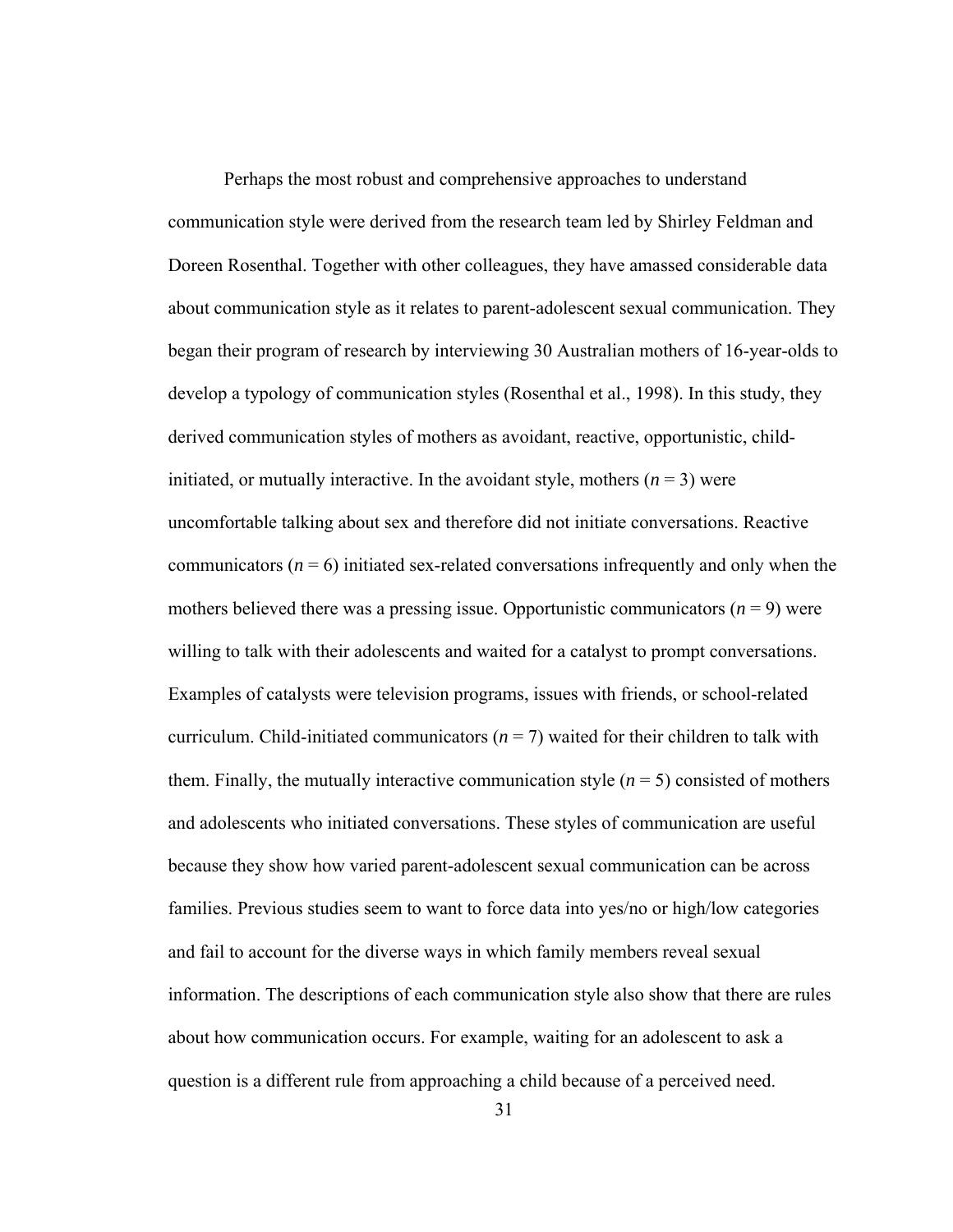However, this study is limited in that it asks mothers only for their accounts of their own communication.

 Rosenthal and Feldman (1999) attempted to take a stronger interaction orientation by giving questionnaires to 296 16-year-olds in Australia. However, the questionnaire resembled that of earlier researchers by asking adolescents to rate how often 20 specific topics had been discussed. Different from previous research, adolescents were then asked how important it is that their mother and father (separately) communicated about each topic. Interestingly, adolescents reported very little sexual communication and indicated that sexual communication with their parent was not important, except on subjects related to sexual safety.

 Feldman and Rosenthal (2000) persisted in their research efforts by using the same data set from the 1999 publication to explore how mothers, fathers, and teens evaluated parents as sex educators. To gather this data, a 33-item instrument was developed called the Quality of Sex-Related Communications. The style of communication was adapted from the 1998 qualitative study and dimensions were called comfortable, mutual, controlling, unwanted, and avoidant. The results of these analyses showed that mothers were evaluated by teens more positively than fathers. But, mothers described themselves more positively as sex communicators than their children evaluated them. Adolescents also reported that their evaluations of mothers' general and sex-related communication was influenced by the frequency of sexual communication, a comfortable communication style, and a good general communication style. An avoidant communication style by mothers was evaluated negatively by adolescents. Evaluations of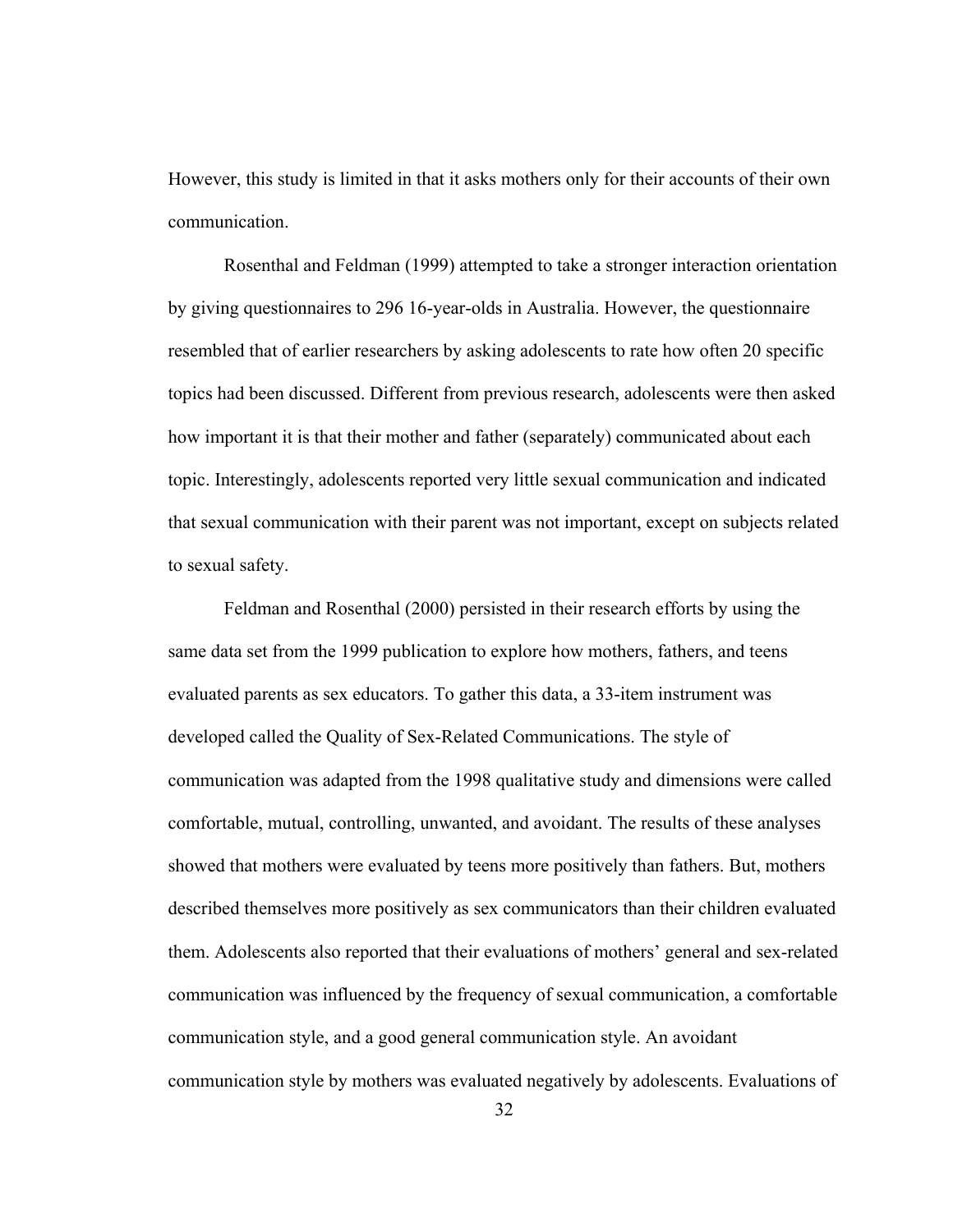fathers' were influenced by their general communication. The quality of fathers' sexual communication was not a predictor of adolescent evaluations.

The Feldman and Rosenthal (2000) study contributes to the overall literature on PASC because it included mothers and fathers, it began to look at quality and style of conversation, and it considered the general family communication environment separate from the communication about sex. This study continues to demonstrate variety in how sexual information is revealed to adolescents and reinforces the idea that some information is concealed. The categories of communication styles hint at the notion that rules guide communication. However, these data are limited because they only consider the parents' communication styles and fail to consider the simultaneous influence that adolescents' communication styles may have on communication about sex and the general communication environment within the family.

Pluhar and Kuriloff (2004) were perhaps the first to draw attention to the need to examine communication as an interactive process. They interviewed 30 African-American mothers and adolescents and analyzed the data for emergent themes. Two themes emerged from the data—an affective dimension and a stylistic dimension. The affective dimension captured emotions such as comfort, empathy, anger, or silence. The stylistic dimension referred to a continuum of conversation styles that ranged from interactive to didactic. Other themes emerged from the data and were reported as the use of storytelling, fear, persistence, body language, and setting. Ironically, the authors argued that sexual communication should be studied as a process rather than an isolated conversation suspended for one moment in time. However, when reading the results,

33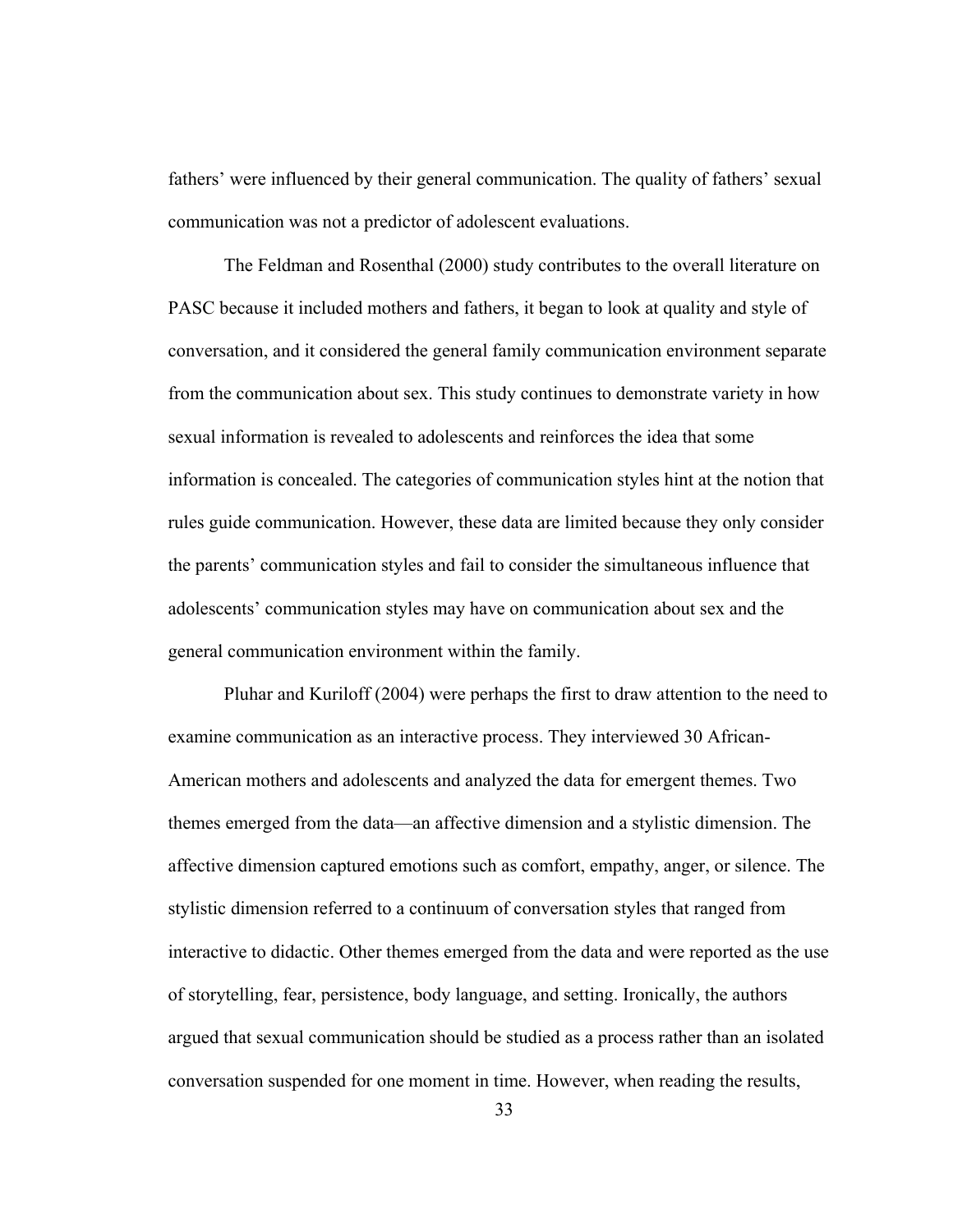many of the emergent themes were specific to communication style during isolated conversations. Despite this shortcoming, the authors emphasized process in their discussion section and did have many important findings about communication style overall.

Openness is another style of communication that has been studied in relation to parent-adolescent sexual communication. Booth-Butterfield and Sidelinger (1998) measured openness by using Ritchie and Fitzpatrick's (1990) Family Communication Patterns instrument. After surveying 133 college students and one of their parents, the researchers found that the perception of openness in the family communication environment leads to a stronger perception of regular sexual discussions. In addition, the more frequently parents discussed topics related to sexual activity, the more likely the children practiced safe sex. White and colleagues (1995) also measured openness, but they used Olson's (Olson, Portner, & Lavee, 1985) FACES III instrument. They surveyed 608 parents of children grades kindergarten through 12 in three rural Midwest school districts. They found a positive correlation between openness and sexual discussions between mothers and children. It seems as if openness is an important component in PASC because it correlates with revealing sexual information. Perhaps openness is a rule that guides sexual communication in families. What is interesting about these studies is that the sexual communication across families may not be different, but if the openness is strong in one family, the adolescents perceive that more sexual communication has occurred. This finding reinforces the need to examine parent-adolescent sexual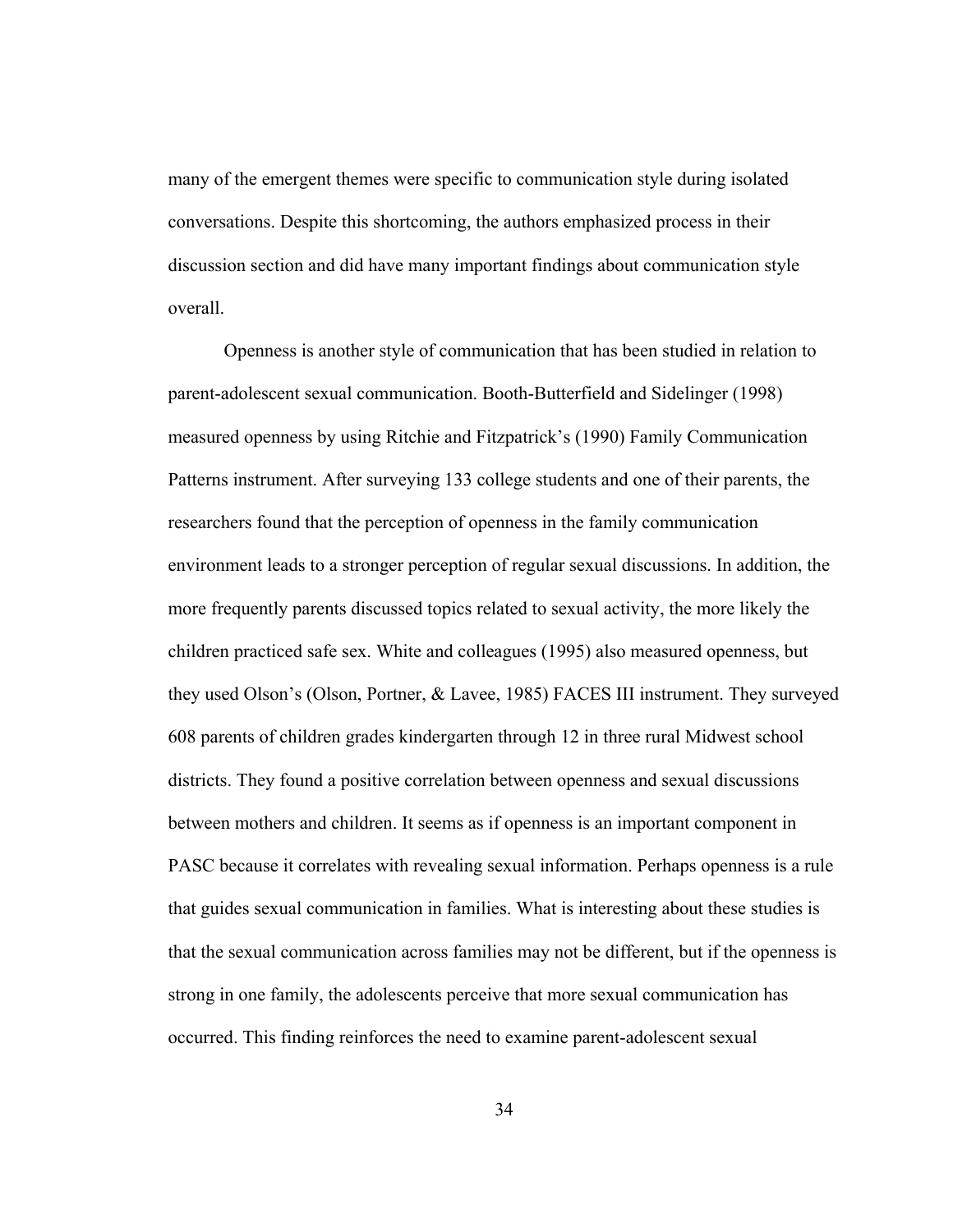communication with more than a descriptive (content, frequency) approach. The style of communication is an important consideration.

But, these studies are not without problems. One critique of this literature is the operationalization of communication style. Because the researchers who have studied style cross multiple disciplines, they do not have a consistent approach to the measurement or discussion of style variables as evidenced by the variables of turn taking, dominance, comfortability, or openness. Through a communication lens, communication style is defined as "the way one verbally and paraverbally interacts to signal how message content should be taken, interpreted, filtered, or understood" (Norton, 1978, p. 99). Norton (1978) operationalizes communication style by measuring subscales called friendly, impression leaving, relaxed, contentious, attentive, precise, expressive, dramatic, open, dominant, and communicator image. One can see how this definition stands in contrast to the way in which Jaccard and colleagues (1998) defined style—"as the manner in which sexual information is communicated" (p. 247). Communication researchers can enhance PASC by bringing thorough, well-developed applications of communication constructs.

One study did rely on a well developed understanding of communicator style by using Norton's (1978) Communicator Style Measure (Mueller & Powers, 1990). Mueller and Powers (1990) surveyed 234 college students at a Midwest university. Students were asked to report on their perception of their parents' communication style about sex when the student was in junior high, high school, and college. When students' recollections of their parents' sexual communication style during junior high were contentious,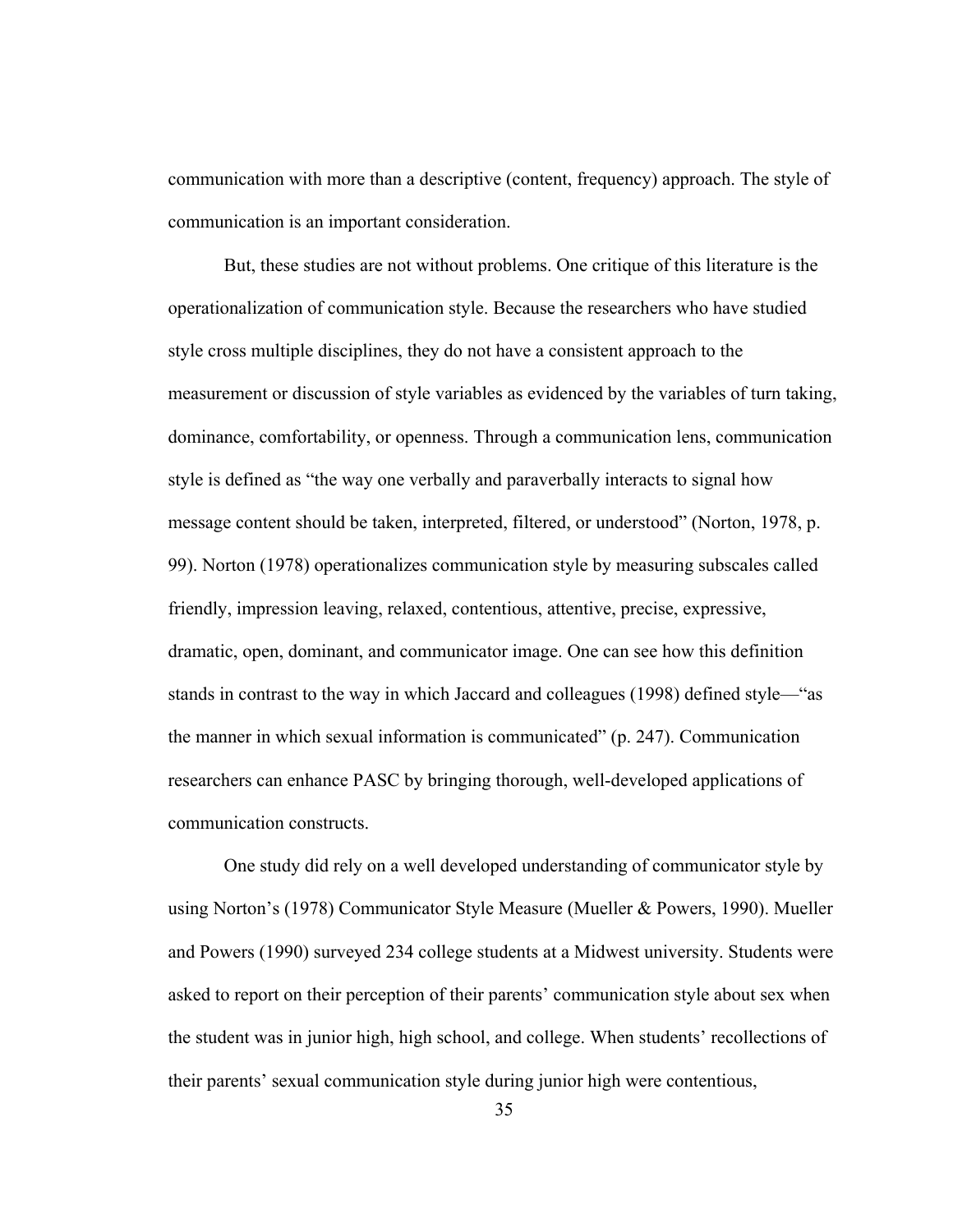expressive, dramatic, open and/or dominant, the students were more sexually active. In high school, dramatic communication styles by parents correlated with higher levels of sexual activity. In college, parents' friendliness, impression leaving, attentiveness, and communicator image were the communicator style characteristics that were positively correlated with sexual activity. These findings hint that the stage of adolescence may be important when studying parent-adolescent sexual communication because perceptions of communication styles and how they relate to sexual activity were distinctly different in junior high, high school, and college. This study also has some shortcomings. First, the data are nearly 20 years old. Second, recollections of communication may not provide the same level of accuracy as when participants respond shortly after communication events occur. Third, data from mothers and fathers were collapsed into one parent variable for the data analysis such that the styles of mothers and fathers could not be compared. Based on many studies that show a difference between mothers and fathers and their sexual communication, it seems important to identify differences and similarities in their communication styles about sex.

 Overall, the research on style of communication is important because it begins to tap into the how of communication, rather than the what. The how of communication moves the research from description toward process. Further, the acknowledgement of different styles of communication shows that parents approach communication differently. Because adolescents evaluate different styles of communication differently, it would be interesting to find out if communication styles are consistent by one parent, or if these styles change in any way and for what reason. Perhaps there are rules that parents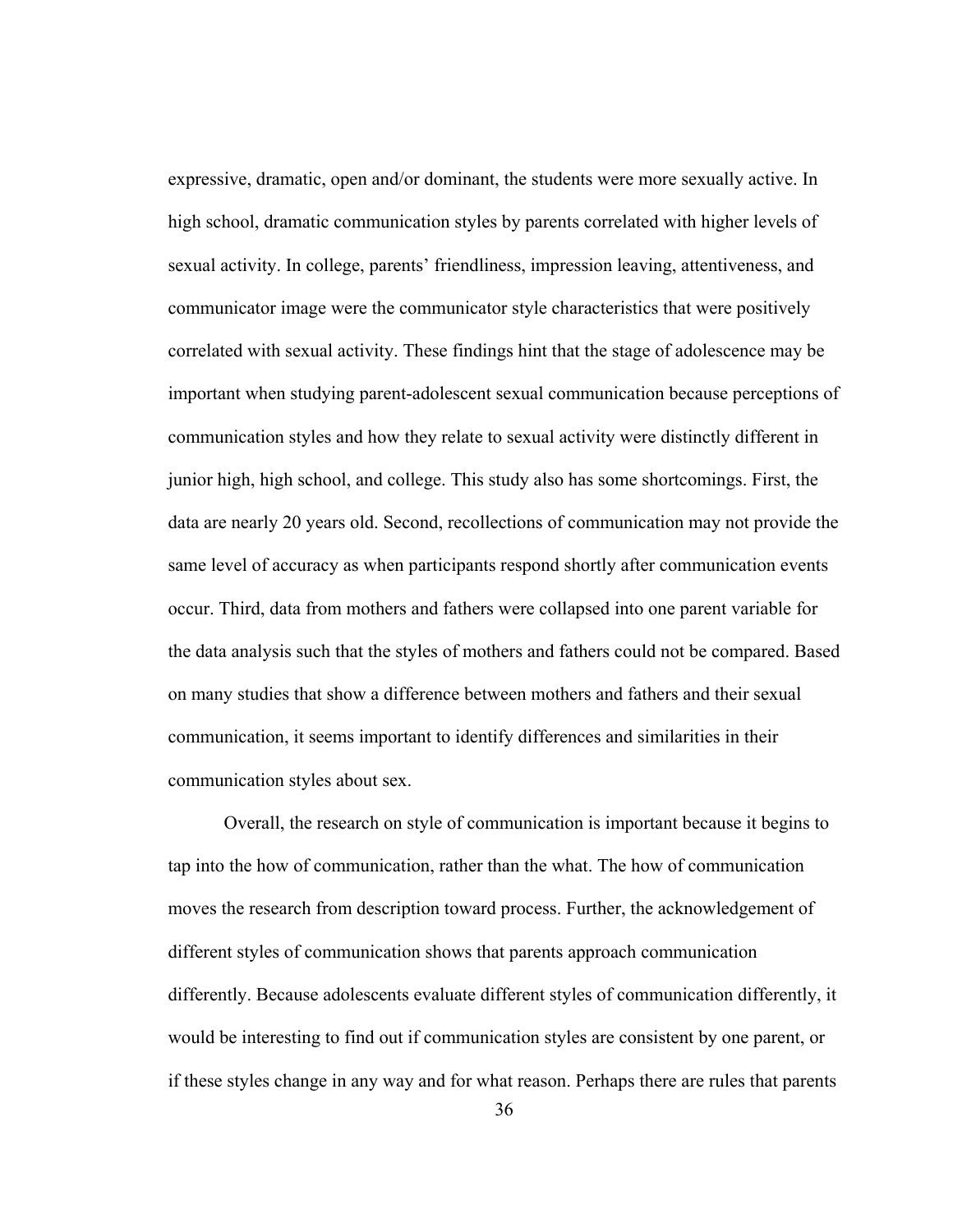consciously or subconsciously follow to guide them in their sexual communication. Also absent from this line of research is the communication style of the adolescent and what rules they use to alter this style before or during conversations about sex.

#### *Timing*

The fourth way in which researchers evaluate PASC is by measuring the timing of conversations with children about sex. Parents struggle to determine the appropriate time to discuss issues of sexuality with their children. Parents of children between the ages of birth and 5 years identify timing of conversations as one of five categories of parental concern about human sexuality (Geasler, Dannison, & Edlund, 1995). The parents' concerns are further compounded by a perceived societal pressure requiring them to discuss sexuality at ages younger than parents deem appropriate (Geasler, et al., 1995). Some warn that adolescents must receive sexual information before engaging in sexual activity in an effort to delay sexual activity (Perrino, González-Soldevilla, Pantin, & Szapocznik, 2000). Others recommend an optimal age to talk with adolescents such as 10 or 11 and suggest conversations have the greatest impact when they happen before age 16 (Warren & Neer, 1986). Parents report that age 12 is best (Jaccard & Dittus, 1991).

Instead of establishing a particular age as the suitable indicator to have sexual discussions with an adolescent, Clawson and Reese-Weber (2003) categorized sexual interactions as on-time or off-time where on-time discussions happened before the first intercourse and off-time happened after first intercourse. Such an approach seems appropriate because Fisher (1986) found that the extent of sexual discussions and the age of the children in her study were uncorrelated. The Clawson and Reese-Weber (2003)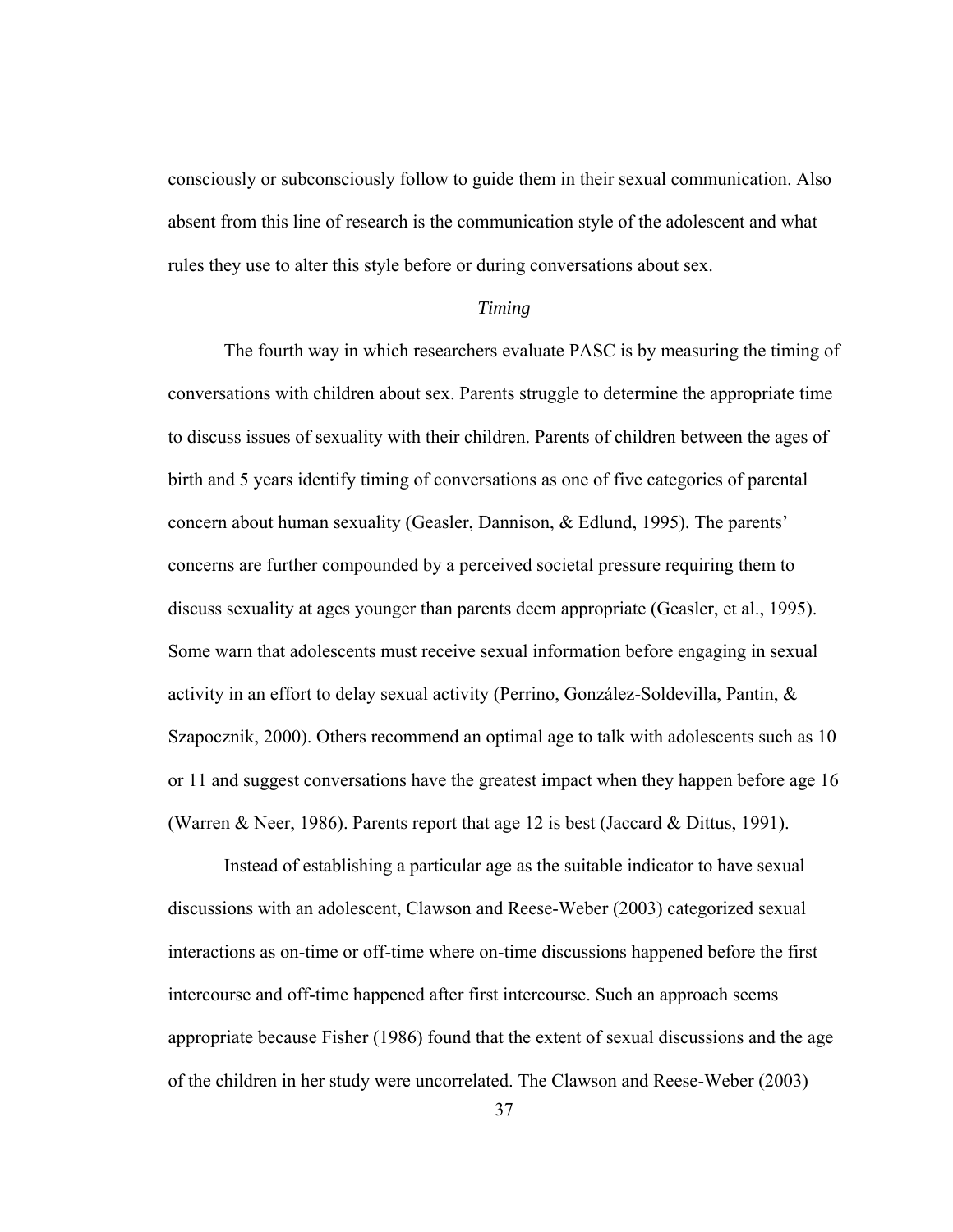study revealed several interesting results about timing. First, the mean age of the participants ( $N = 214$ ;  $n = 110$  males;  $n = 113$  females) for the first sex talk was around age 13 whether having "the talk" with the mother or father  $(M = 13.4$  for males;  $M =$ 13.11 for females). Second, the mean age of first intercourse was three years later (*M* = 16.77;  $M = 16.8$  for males;  $M = 16.74$  for females). Only 10% percent of the sample indicated virgin status at the time of completing the survey. Third, teens reported on-time discussions with their mothers and fathers quite differently: 37% of teens said their fathers were on-time and 58% reported their mothers were on-time. By comparison, 58% of teens reported their fathers were off-time and 42% said mothers were off-time.

If a parent is going to be on-time and communicate before his or her child is sexually active, data on the average age at first intercourse prove useful. However, data on the average age of first intercourse vary by source. Two examples of reported average age at first intercourse include 15.1 years (Karofsky et al., 2000) and 17 years (Guttmacher Institute, 2006; Heisler, 2005). Another strategy to guide on time or off time communication is to stratify the percent of adolescents at a given age who are sexually active. O'Donnell, O'Donnell and Stueve (2001) found that  $31\%$  of  $7<sup>th</sup>$  grade males and  $8\%$  of  $7<sup>th</sup>$  grade females had experienced intercourse, and by the time the study cohort had reached the  $10<sup>th</sup>$  grade,  $66%$  of males and  $52%$  of females had engaged in intercourse. In brief, Perrino and colleagues (2000) warn that additional research must be done to assist families and sex educators about the timing of sexual communication with teens. The exemplars of data presented here support this claim.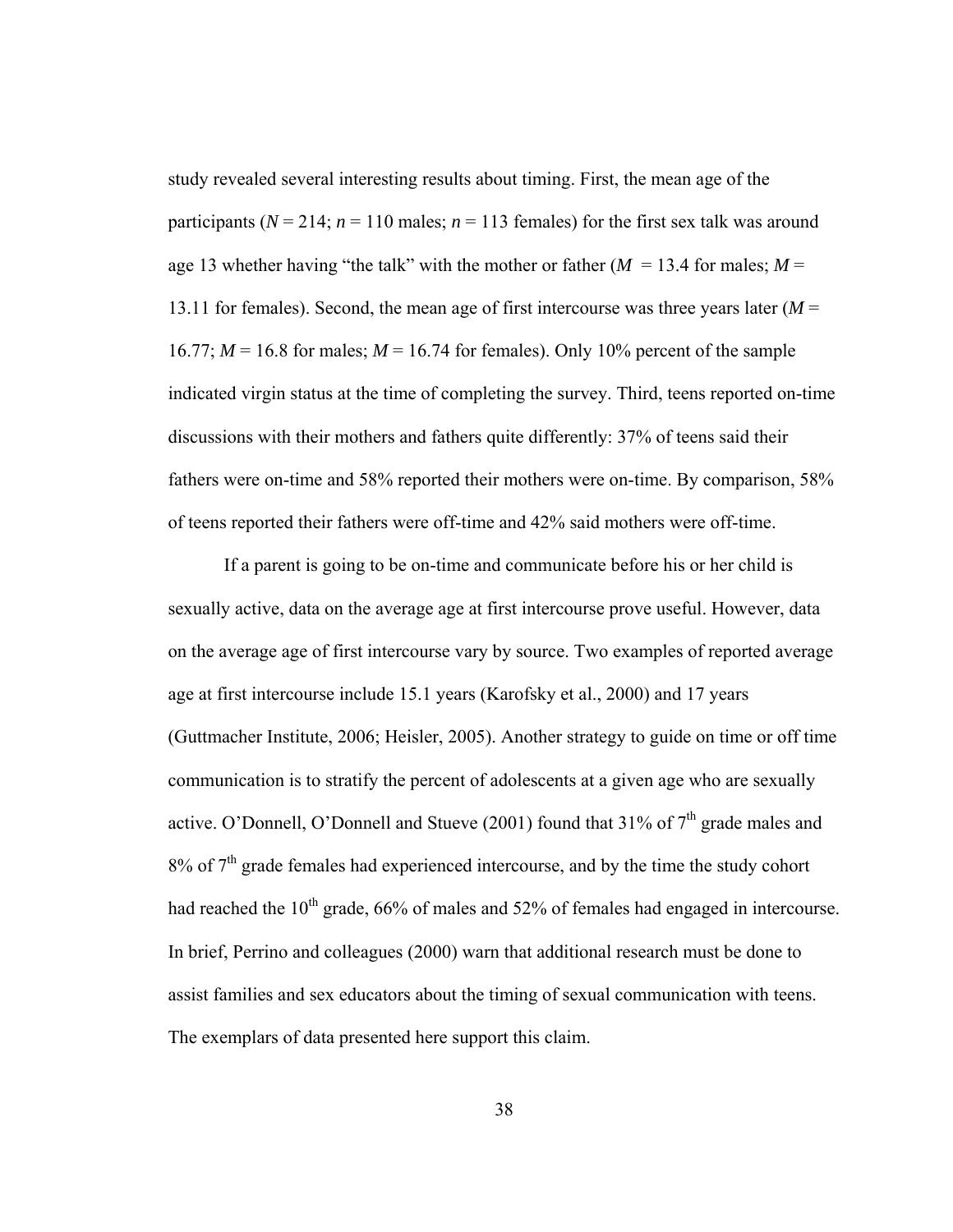The problem with measuring timing is that sexual communication is, as I argue, a process that occurs over time. It would seem that parents and children have multiple opportunities for discussions and that sexual communication extends far beyond one conversation. Various sexual communication messages could be sent by parents such as jokes, comments to others, reactions to mediated messages, or innuendos, among a host of others. Thus, measuring the timing of conversations may be impossible because of the variety of messages that are conveyed over a child's lifetime. Also, because sexual messages can be sent in a variety of ways, adolescents responding to a survey may not recall these instances, but may be prompted to think only of serious conversations resembling sexual education, rather than sexual communication.

Another problem with measuring timing is the search for an optimal age at which to communicate. Perhaps family members send multiple messages to each other over the course of the child's development. Some messages may be intentionally given at designated times during the child's life. It seems reasonable that parents may have some internal guidance system or set of rules about when it is appropriate to share certain types of sexual information with their child. Further, parents may respond to their children's inquiries, suggesting that children may have their own curiosities at various stages in their development. Children's questions may prompt a response from a parent at unexpected times as far as the parent is concerned, but at times when the child is curious or feels safe and comfortable in seeking information. Thus, timing of communication may be governed by implicit rules parents and adolescents have, and the rules may be different for each of them.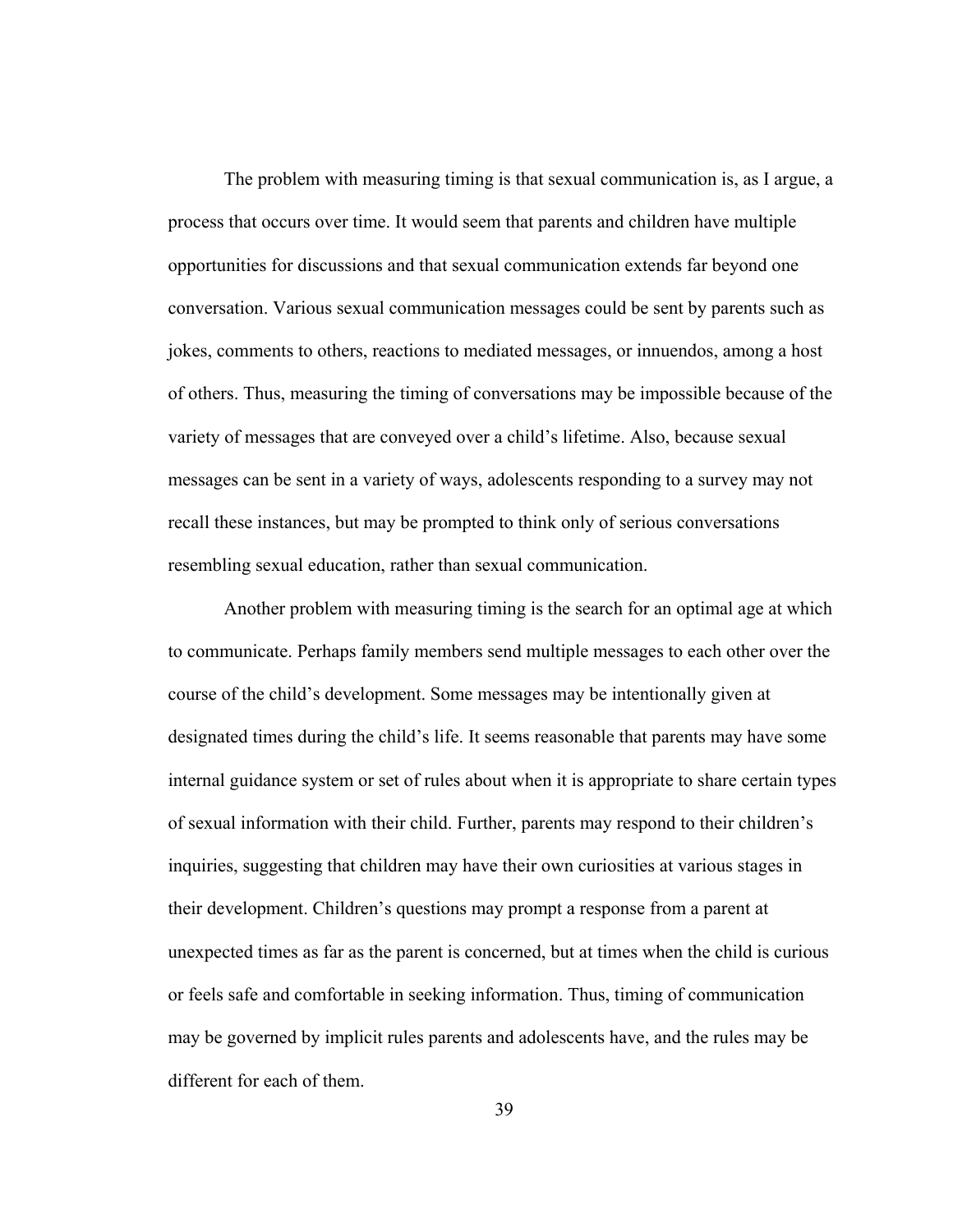#### *General Family Environment*

The fifth and final category of extant PASC literature is the general family environment. Jaccard and colleagues (1998) define the general family environment as "the overall quality of the relationship between parent and teen" (p. 247). While family environment could be likened to family satisfaction or quality (i.e., Heisler, 2005; Jaccard et al., 1998; Jaccard et al., 2000), this concept could be called family communication culture from a communication standpoint. Communication culture was of interest to Koesten, Miller, and Hummert (2001) in their qualitative study of 25 women between the ages of 18 and 25. Females were asked questions about their family communication culture and engagement in risk-taking behaviors (i.e., drinking, smoking, use of drugs, had sex). Women were assigned to high, moderate, limited, or low risk groups based on the number of risky behaviors they had attempted before graduating from high school. Then, the transcripts from women in each group were analyzed for descriptions of their family communication culture. The women in the low risk category described family communication cultures as having trust, comfort in talking to parents about a number of topics, and openness to negotiate rules. By contrast, women from the high risk group felt as if they had limited opportunities for discussion or negotiation, described a lack of trust and openness in their families, and weren't comfortable talking to their parents. This study is important because of its use of family communication culture. It emphasizes characteristics of family environments that are similar among a group, albeit small groups, of women who engaged in similar behaviors. However, the study does not have a heavy emphasis on sexual communication, but rather suggests the importance of the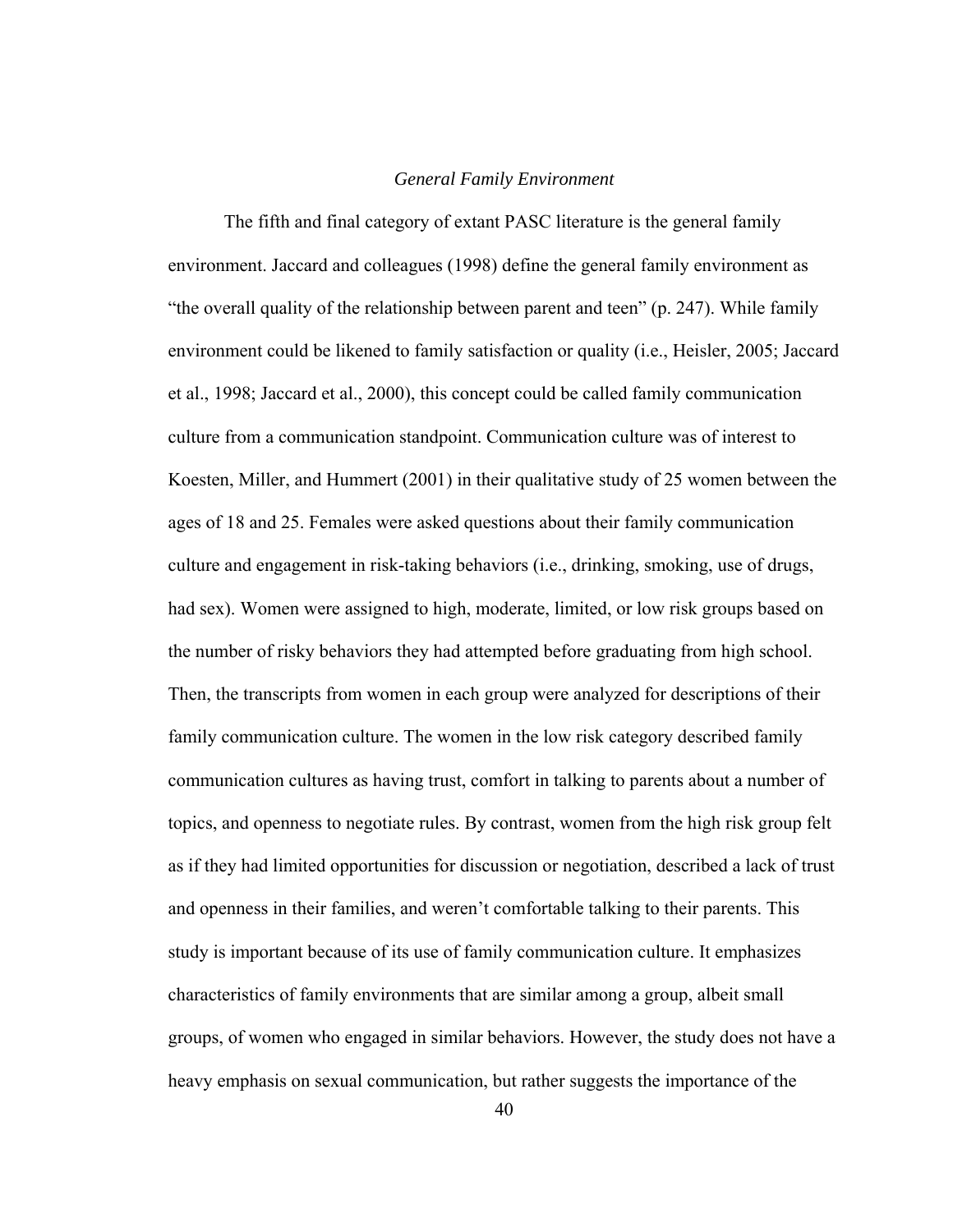family communication culture among young women with similar patterns of behavior. Thus, additional work connecting family communication environment, sexual communication, and sexual behaviors would be useful in future research.

## *Summary of Extant PASC Literature*

 Parent adolescent sexual communication research has emphasized the content of conversations, extent of communication, style of communication, timing of conversations, and the general family environment. These approaches have been useful to describe conversations about sex. Descriptions are useful to understand what is happening between parents and adolescents and how that may contribute to adolescents' sexual behaviors. However, the emphasis in the literature has been to use communication as an independent variable to predict sexual behavior. I argue that the communication process itself is a phenomenon worthy of examination. Communication scholars are in a position to investigate communication from perspectives that may be unknown to researchers from other disciplines. Therefore, the quality of the communication and the process of how the sexual communication unfolds in families can be understood in new, meaningful ways.

## Gaps in the Literature

 As stated in the introduction, there are at least four main gaps in the literature. First, communication has been treated as a predictor variable, leaving an opportunity to study the process of communication. Second, there is an assumption that communication is occurring, but the research shows that communication does not occur in all motheradolescent relationships. Third, parent-adolescent sexual communication has been treated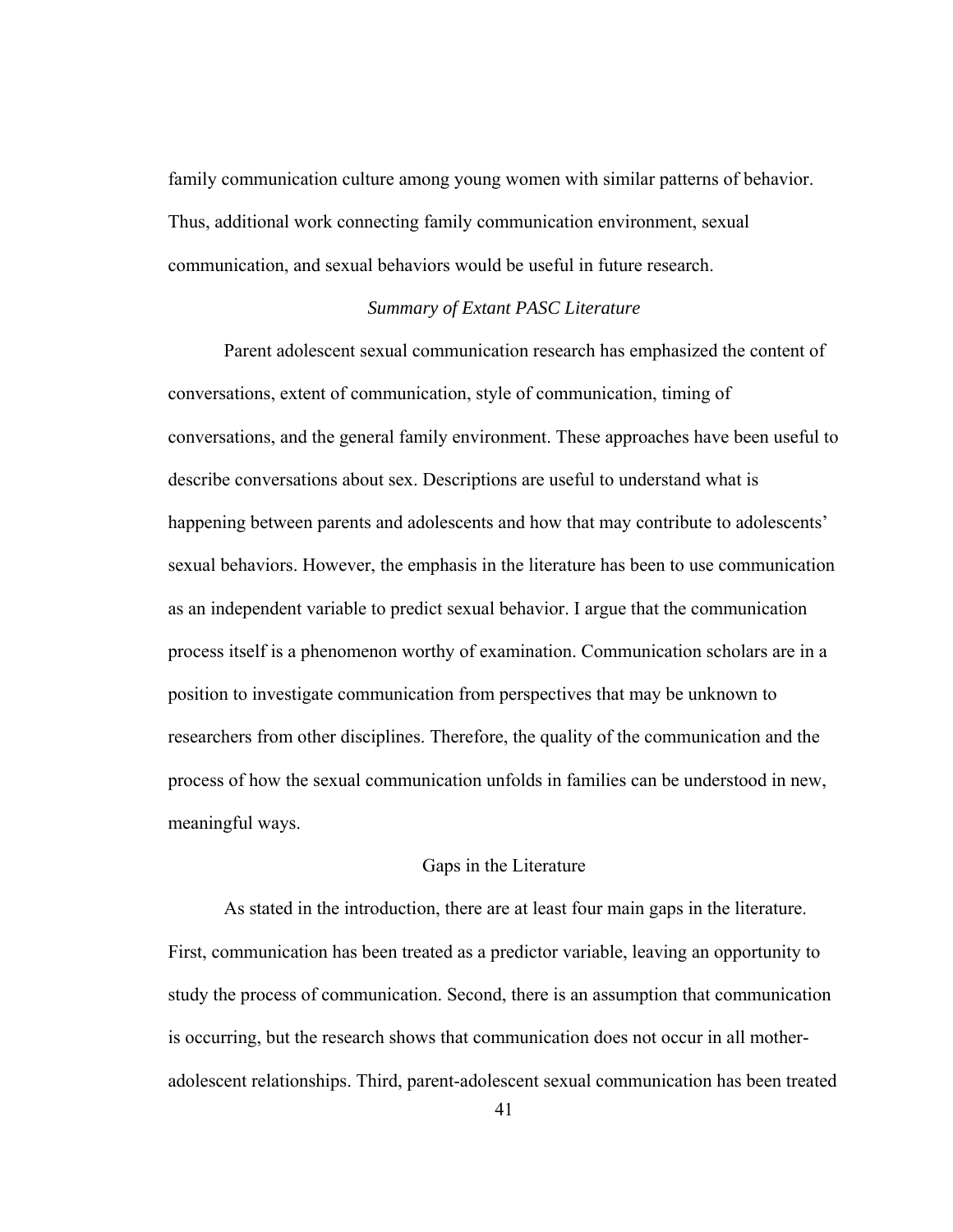as though parents give information to adolescents and adolescents do not influence the interactions. Fourth, theory has been under-utilized. I argue that there is one solution to address these four gaps, which is to use a process-focused theory that explains revealing or concealing sexual information. Communication Privacy Management (CPM; Petronio, 2002) fits this description and will be discussed in the next section.

## Communication Privacy Management

 Communication Privacy Management (Petronio, 2002) is a theory about how individuals manage the disclosure of private information. Further, it is a dialectical theory that recognizes the tensions communicators feel about revealing or concealing private information. The theory makes a unique contribution to this study because of its dual emphasis on information and process. The focus of the theory is on private information and the unique characteristics of revealing or concealing the information. The theory further acknowledges that the information is managed during interaction by a process. In this section, I describe both the content and process elements of the theory to justify its applicability to parent-adolescent sexual communication.

CPM uses a boundary metaphor to illustrate the separation of private and public and the process by which information moves from private to public. There are multiple considerations made by the individual who reveals information, and then by co-owners of mutually shared information. The theory accounts for these considerations by outlining five suppositions, which serve to outline the assumptions associated with sexual information in mother-adolescent relationships. The suppositions are called private information, privacy boundaries, control and ownership, rule-based management system,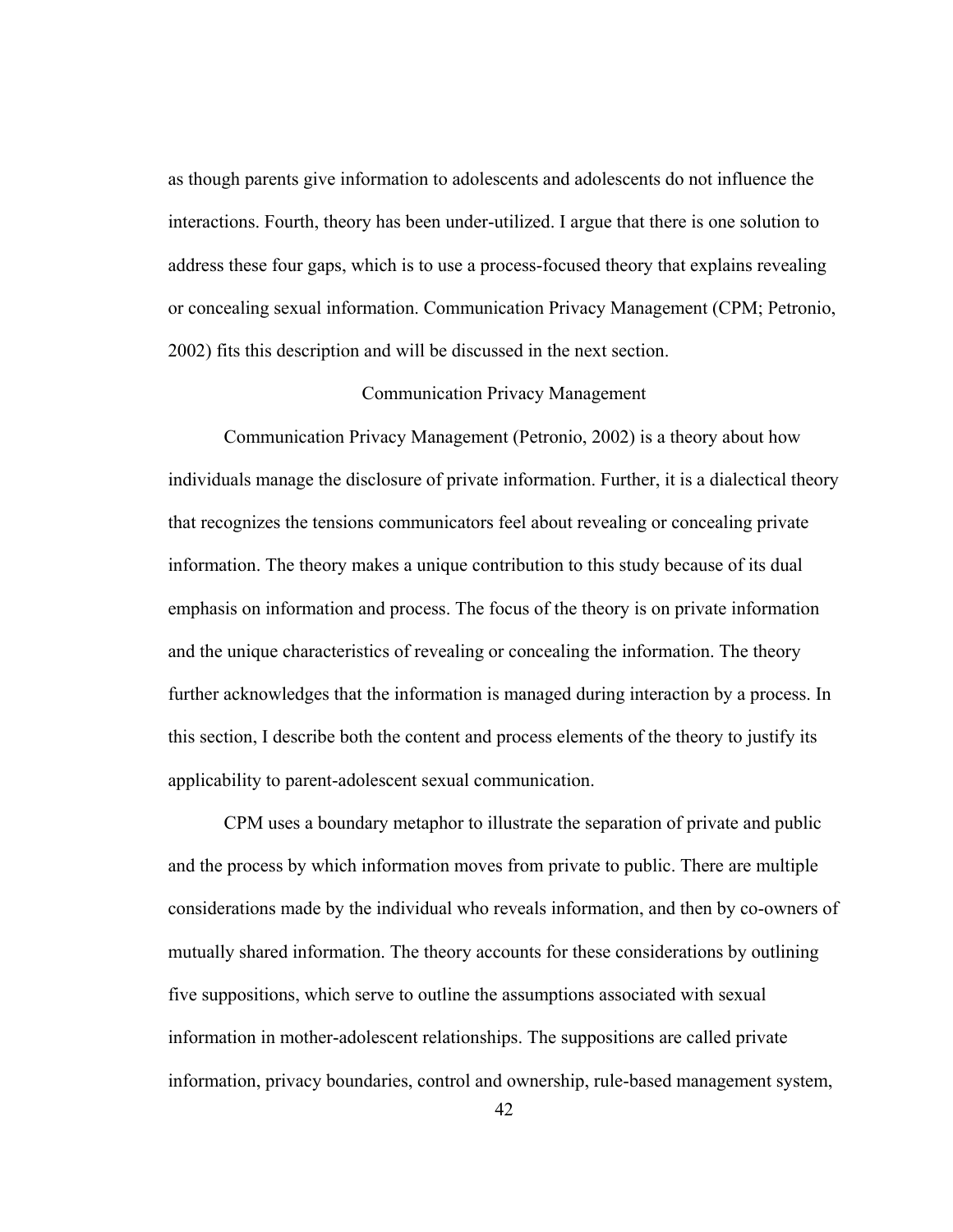and privacy management dialectics. Each supposition will be elaborated upon while considering sexual communication in a mother-adolescent context.

## *Supposition 1: Private Information*

The first supposition of CPM is called private information. Petronio (2002) uses this supposition to make clear that the theory is about information deemed to be private. The content of information is an important distinction made in CPM because many view the process of revealing or disclosing private information as a means to enhance intimacy during romantic relationship development (Altman & Taylor, 1973). CPM is clear that self-disclosure is a process, whereas the private information supposition emphasizes the content of the disclosure. Further, disclosure in CPM is not limited to disclosures about the self or to romantic relationships. Private information may include content that is not about the self, and CPM has been applied in contexts other than romantic relationships such as healthcare settings (Petronio, Sargent, Andea, Reganis, & Cichocki, 2004), families (Caughlin, Golish, Olson, Sargent, Cook, & Petronio, 2000), or nursing homes (Petronio & Kovach, 1997).

Sexual communication is deemed to be private information and is considered "proprietary family information" (Petronio, personal communication, July 19, 2007), even though it may not contain information about the discloser's sex life. In fact, when referring to parents' personal sexual experiences, Bekaert (2005) has claimed that "selfdisclosure is never appropriate nor necessary" (p. 162).

A discussion of private information must also distinguish between secrets and topic avoidance because the two bodies of literature are related to sexual information yet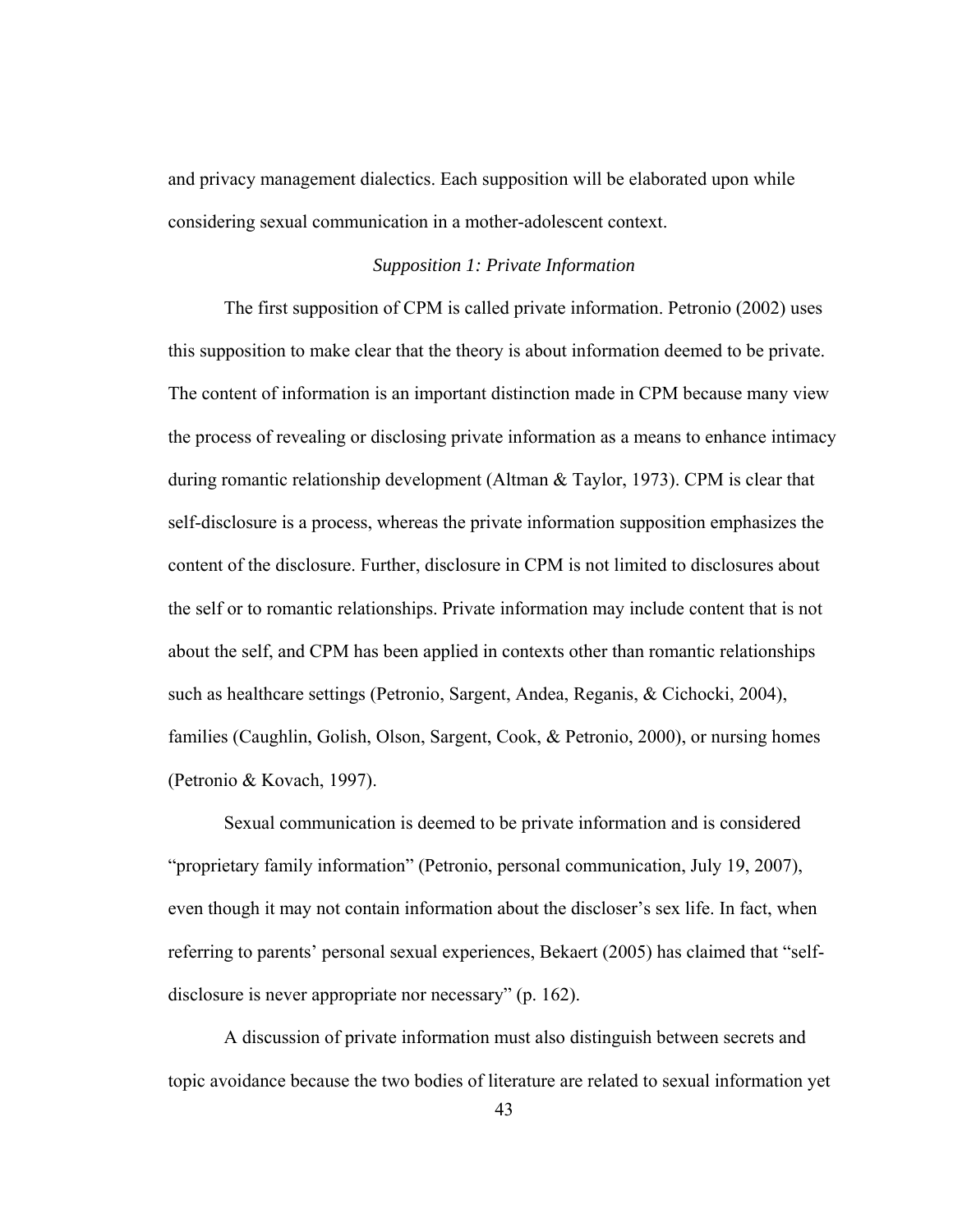qualitatively different. Guerrero and Afifi (1995b) have made it clear that there is a difference between topic avoidance and secrets. Secrets imply that information is hidden and unknown to others and often contains negative information (Vangelisti, 1994), whereas topics that are avoided may be known to another, positive or negative, or not discussed with another (Guerrero & Afifi, 1995b).

The PASC literature on sexual topics has demonstrated that the content of sexual information is often reproduction, pregnancy, menstruation, or birth control, among others. This information is not secretive information because it is commonly included in such public spheres as the sex education curriculum in schools (Kirby, 2002). Further, adolescents obtain sexual information from sources other than or in addition to their parents (Daugherty & Burger, 1984; Gephard, 1977; Spanier, 1977). Therefore, sexual information is likely known by both parents and adolescents.

The failure to communicate about sexual information is, as Guerrero and Afifi (1995a) found, a result of topic avoidance, rather than an attempt to conceal private, secretive information. However, if personal information such as pregnancy, a sexually transmitted disease or infection, or rape were the content of a conversation, then the selfdisclosure and secrets literature would be more appropriate than topic avoidance research. For the purpose of this study, the emphasis will be on the content of sexual information that may be avoided, rather than secretive. In sum, sexual communication fulfills the first supposition of CPM because it is private information in the mother-adolescent relationship.

44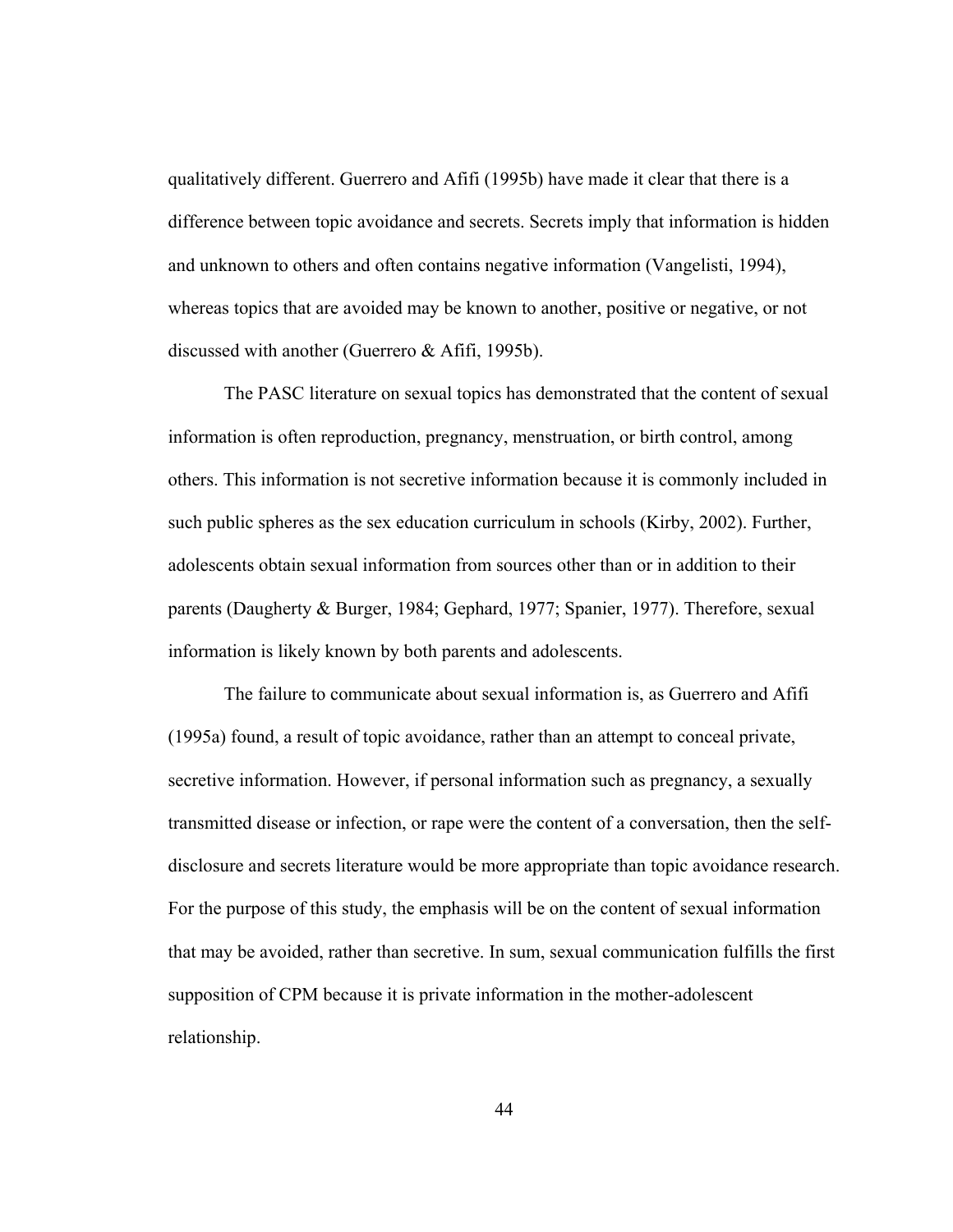### *Suppositions 2 and 3: Privacy Boundaries and Control and Ownership*

 The second supposition of CPM calls attention to the boundary metaphor, which is a visual image that represents the line between information that remains private in the interior and information that becomes public after it is revealed. The privacy boundaries may be thin and permeable allowing for much information to cross, or they may be thick and viscous, limiting the flow of information. Mothers and adolescents illustrate the second supposition because they maintain privacy boundaries around sexual information, regulate the flow of information across the boundary, develop rules about whether or not to discuss sex, and if so, how and when to reveal the information. The boundary metaphor of CPM shares many characteristics of boundaries in Family Systems Theory (von Bertalanffy, 1975) such as being open or closed. However, the use of the term *boundary* in CPM is distinct because it is applied to a particular context, namely to the management of private information. Therefore, CPM uses the phrase *privacy boundary* to refer only to the point of separation between private and public information.

Mothers and adolescents also exemplify the third supposition of CPM, that of ownership and control. Mothers and adolescents consciously or unconsciously make decisions about what to do with sexual information. One example of parents of preschool children shows that parents were cognizant of their established expectations about what sexual information they intended to talk with their children about during adolescence (Koblinsky & Atkinson, 1982). Thus, parents and adolescents attempt to control the flow of sexual information, demonstrating their ownership of the information.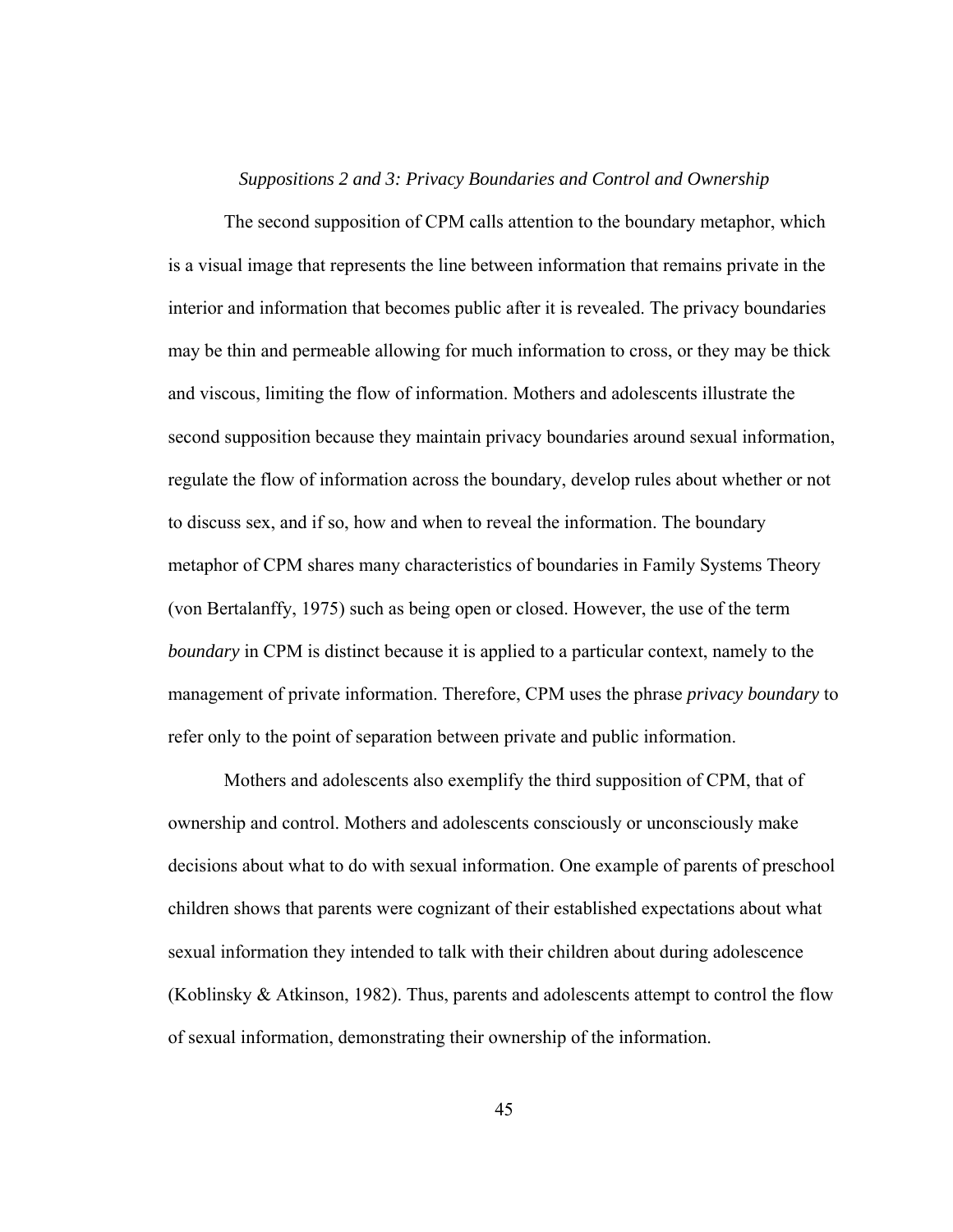#### *Supposition 4: Rule-Based Management System*

The fourth supposition of CPM is labeled the rule-based management system, and explicates the planning and coordination processes individuals undergo prior to or when revealing private information. The management system is useful in three ways: (a) to understand how individuals develop privacy/disclosure rules, (b) to explain the coordination of privacy boundaries between or among individuals once information is revealed, and (c) to manage boundary turbulence when co-owned information is mismanaged. The focus for the current study is on the development of privacy rules because this part of the process is the most beneficial to understand why mothers or adolescents reveal or conceal sexual information. Rules about revealing sexual information are established prior to disclosure episodes as evidenced again by the mothers of preschool aged children who were able to identify their intentions for managing sexual information years before their children reached adolescence (Koblinsky & Atkinson, 1982). For example, over 90% of mothers of daughters (*n* = 47) reported their intentions to discuss the birth process and menstruation; 80-89% intended to discuss body differences, reproduction, sexual morals, venereal disease, contraception, intercourse, and rape/sexual offenses; 70-79% intended to discuss obscene words, petting, or abortion. By contrast, mothers of sons  $(n = 35)$  intended to discuss the same topics, but with different levels of frequency. The only topic selected by over 90% of the mothers was sexual morals. Topics selected by 80-90% were birth, body differences, reproduction, venereal disease, contraception, and menstruation. Topics selected by 70- 79% were obscene words, intercourse, petting, rape/sexual offenses, abortion, and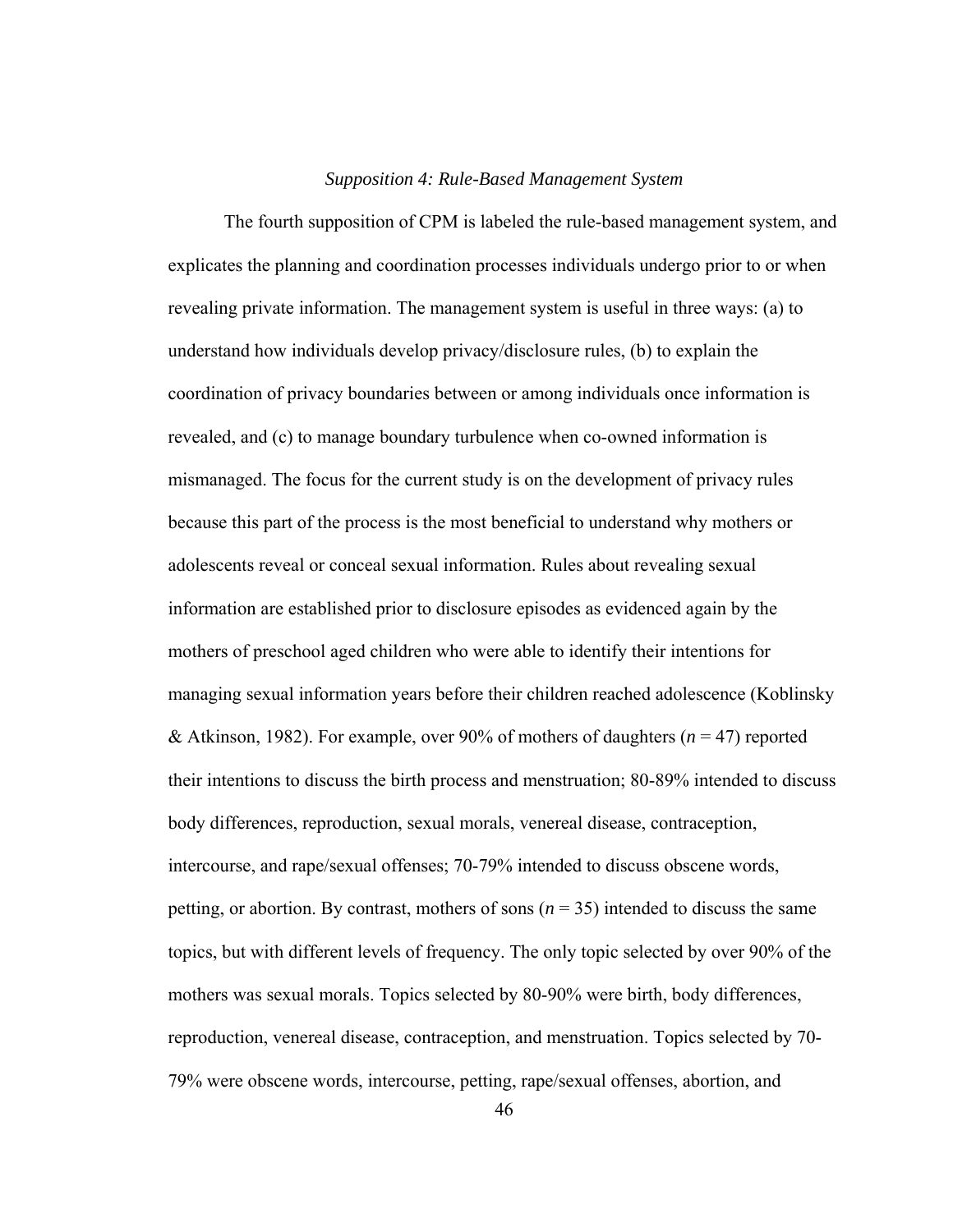homosexuality. These frequencies show that mothers have different intentions to discuss sexual topics, and that their intentions are different with daughters and sons. However, the specific rules for revealing or concealing sexual information between mothers and adolescents is unknown, and will be discussed in greater detail in the next section.

# *Supposition 5: Privacy Management Dialectics*

The fifth supposition of CPM clarifies that CPM is a dialectical theory (Petronio, 2002). Within a relationship, partners experience tensions between the decision to reveal or conceal private information with one another. Applied to sexual information, Kirkman and colleagues (2005) suggested that parents may feel a contradiction between the need to discuss sex with their adolescents and the need to avoid the topic. Montgomery (1993) aptly described a hypothetical situation:

Consider, for instance, a parent and a teenager dealing with the mutually negating needs to be open in order to reaffirm their closeness and to be closed in order to protect vulnerabilities. They may achieve a resolution of these opposing forces by refraining from disclosing personal information or critical judgments about particularly sensitive topics. But in so doing, they become susceptible to regrets about the lack of candor, and these regrets may increase over time, recreating the tension between the need to be expressive and the need to be self-protective. The two even may adapt by revealing their needs to conceal, thereby elevating the dilemma to a new plane of dialectical experience. (p. 208)

 To summarize, CPM relies on five suppositions identified as private information, privacy boundaries, ownership and control, rule-based management system, and privacy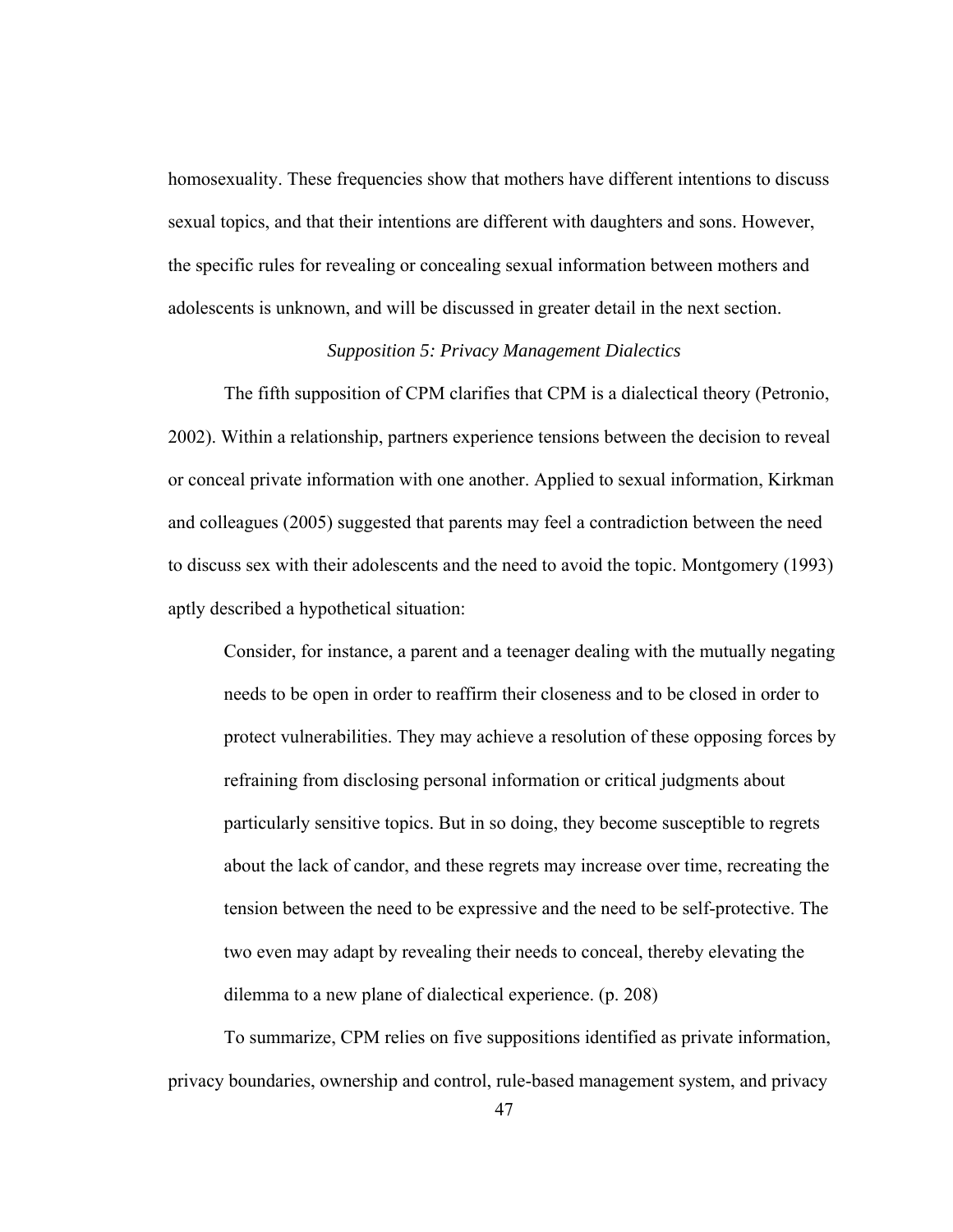management dialectics. These suppositions have been presented with the specific content of sexual information in mind and have established some assumptions embedded within this study. Next, the fourth supposition, the rule-based management system, will be explained in more detail. The rule-based management system explains three processes by which information is revealed or concealed. The first process is the foundation of privacy rules, which describes the criteria individuals have for revealing or concealing information.

## Rule-Based Management System: Privacy Rule Foundations

 CPM employs a rule-based management system that explains the foundation of rules for disclosing private information, the coordination of boundaries once private information is disclosed, and boundary turbulence that may result from mismanagement. In the present study, I limit my focus to the first management system—privacy rule foundations. By limiting the focus, a thorough understanding of the privacy rules can be achieved in order to understand mothers' and adolescents' considerations about the process of revealing or concealing sexual information. According to Petronio (2002), "Rule development focuses on the way people come to know or establish privacy rules" (p. 38). For example, mothers of deceased children established criteria about discussing their deceased child (Toller, 2005). Mothers evaluated the confidant with whom they were speaking as to the depth of the established interpersonal relationship. When the mothers were not close to the confidant, they did not discuss their deceased child, but if the target was a close, personal friend, mothers were more comfortable disclosing.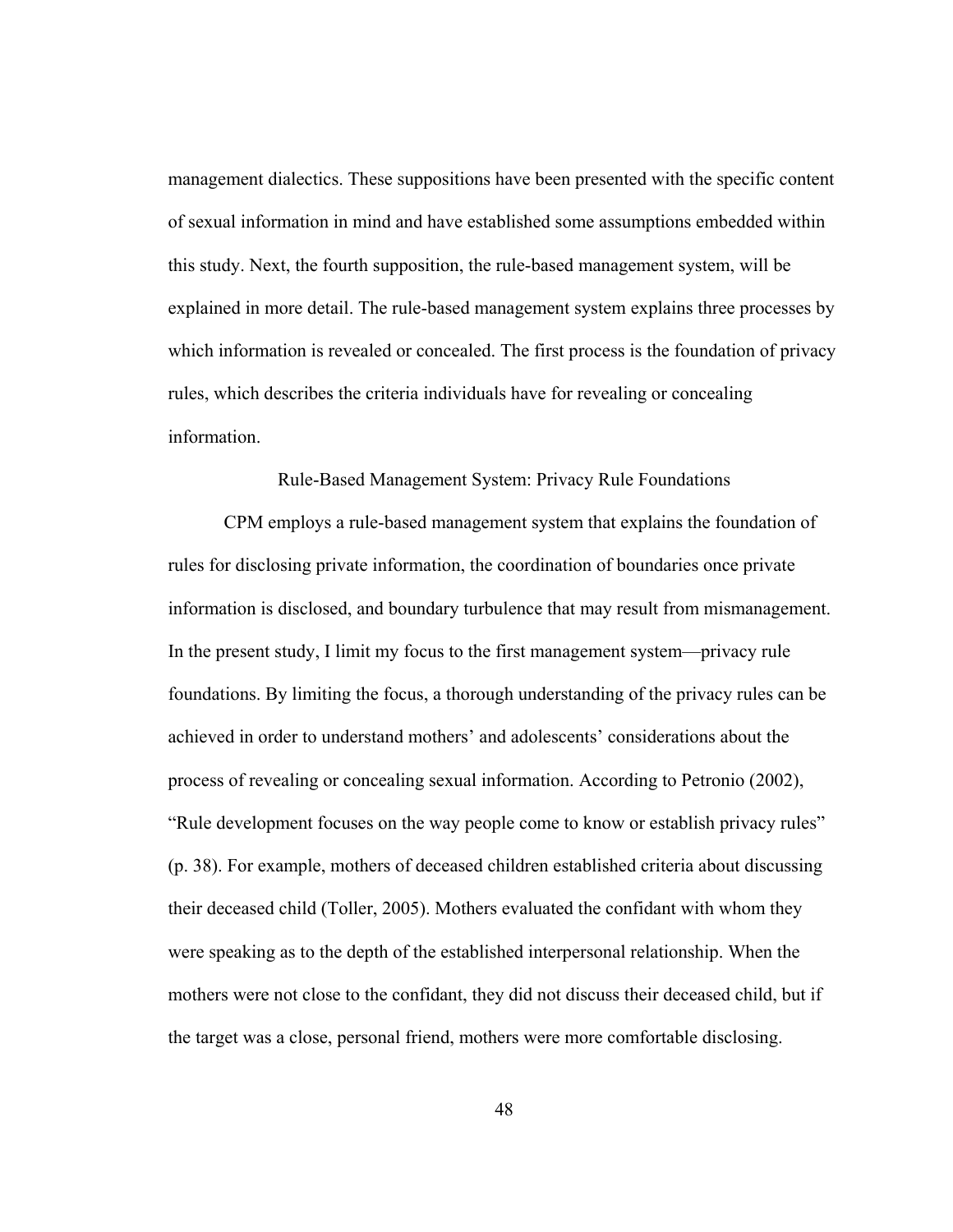As introduced earlier, one illustration of the variety of rules that operate in mother-adolescent discussions about sex is provided by Rosenthal et al. (1998). They labeled five patterns of communication as avoidant, reactive, opportunistic, childinitiated, or mutually interactive. The first pattern was called avoidant. With this pattern, mothers acknowledged that they did not discuss sex, felt uncomfortable, or perceived their adolescent as unreceptive. Viewed through a CPM lens, these mothers appear to have impermeable privacy boundaries around sexual information. Second, with the *reactive* pattern, mothers initiated communication only in response to a perceived pressing issue. Mothers who followed this pattern reported having had only one or two conversations of a sexual nature with their child. Reactive mothers appear to have thick, although not impermeable, privacy boundaries around sexual information. Third, with the *opportunistic* pattern, mothers initiated conversations and sought opportunities in which to engage their adolescent in conversation. Further, these mothers discussed more topics than mothers in the other classifications, reflecting more open and permeable privacy boundaries. Fourth, with the *child-initiated* pattern, mothers talked with their child only after the child confronted her. Like reactive mothers, mothers in the child-initiated classification did not reveal sexual information on their own initiative. Fifth, with the *mutually interactive* pattern, both mother and child initiated conversations about sex. Mothers described themselves as open, reflecting a permeable privacy boundary.

This typology confirms the variation in mothers' approaches to discussions about sexual information. While the focus of their study was not on privacy management, the types of communication they observed provide evidence about various ways in which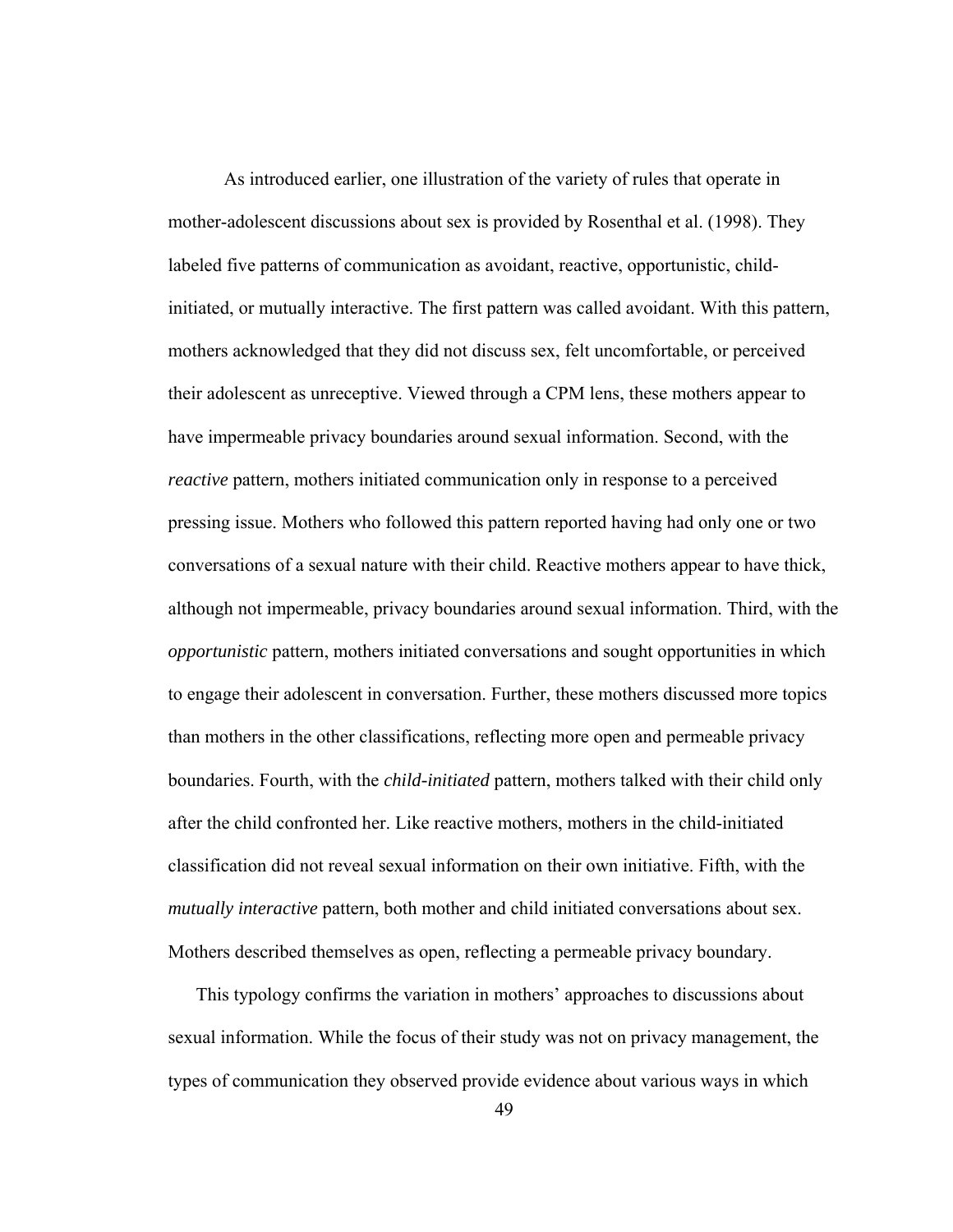mothers have approached conversations with their adolescents in which sexual information is the main focus.

## *Rule Development Criteria*

One shortcoming of the Rosenthal et al. (1998) study was that it provided no additional information about how the rules for discussing sex were developed. Knowledge of rule development is important to reach understanding about the differences between mothers who reveal sexual information and those who do not, and to deepen understanding about the process of initiating conversations about sex. The privacy rule development management process of CPM resolves this issue because it sets forth five criteria that guide decisions to reveal/conceal private information. The criteria are culture, gender, context, motivation for revealing or concealing, and the risk-benefit ratio. Commentary on each criterion follows.

## *Culture*

Cultures have distinct norms about revealing private information at societal, familial, and individual levels. Western culture has particular ideologies about sexuality that guide the treatment of sexual information in interpersonal relationships. Reiss (1981) describes how the history of sexuality has arrived on the  $20<sup>th</sup>$  century with "strong guilt, secrecy, and psychological qualms woven into its basic fabric" (Reiss, 1981, p. 278). Nock (1998) concurs by asserting that families in the United States are more private than they were during colonial times. Toller's (2005) study of bereaving parents infers a violation in privacy norms in Western culture. In the study, parents who talked about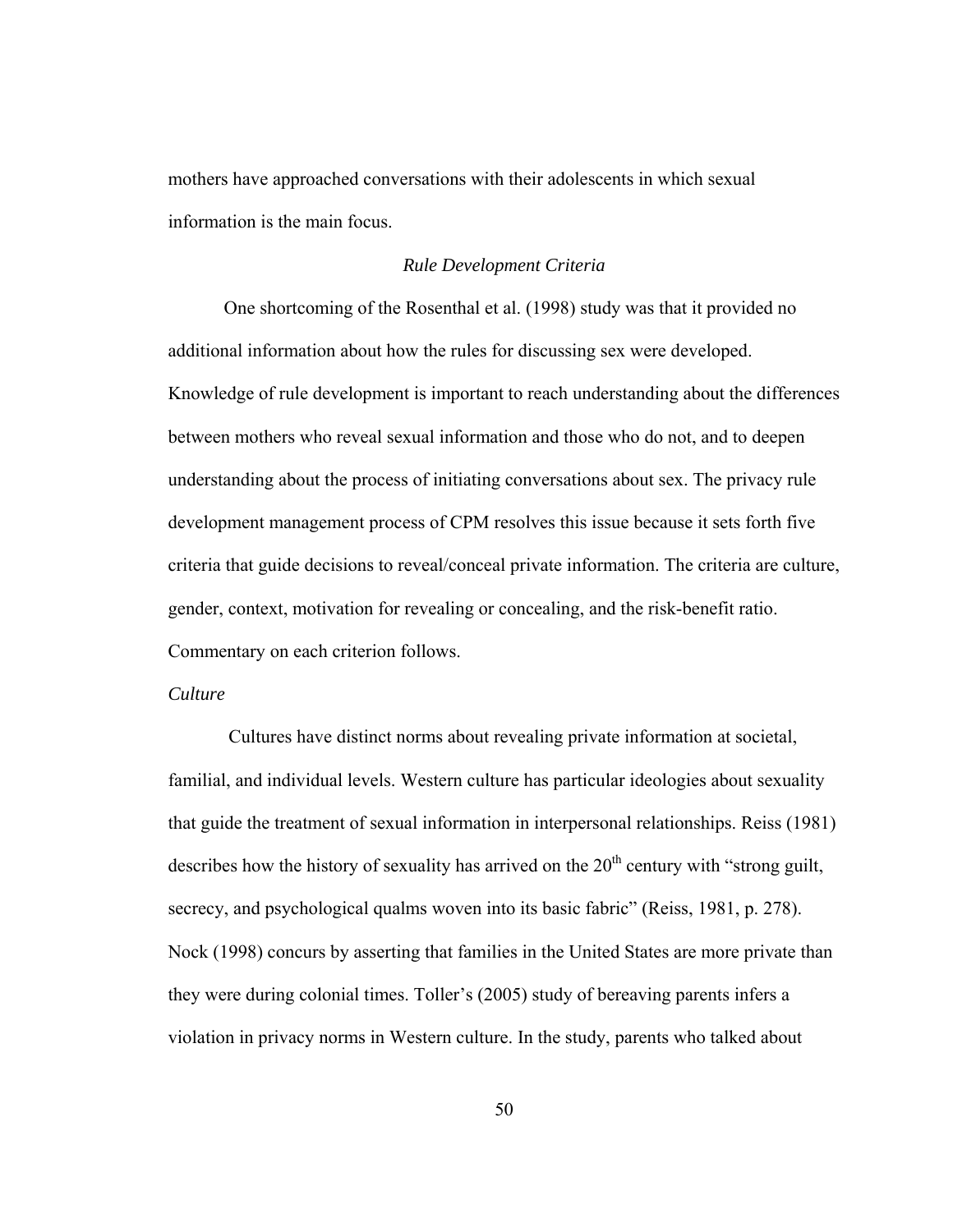their deceased child reported being judged and criticized by others. They revealed private information, yet experienced negative reactions.

Co-cultures within the United States are believed to have different rules about communication. Vangelisti and Daly (1988) showed that communication skills vary by culture; thus, it seems likely that the process of communication may be different, as well. However, co-cultural differences may have little impact when the topic is sex. Barber (1994) asserts that cross-cultural similarity is unique to the topic of sexual behavior because there were no significant differences about parent-adolescent disagreements over sexual behavior in his study among Black, Hispanic, and White parents. But, several examples show that co-cultural differences do exist.

First, Orgocka (2004) interviewed 30 Muslim immigrant mothers and 38 daughters living in the United States. Results of focus groups and individual interviews showed that Muslims may be restricted in their mother-daughter sexual communication. These mothers reported discomfort with sexual communication because of embarrassment, lack of knowledge, lack of parental role models, daughter's age, and being undermined by daughters. Communication to daughters was limited to two messages: "sexuality is an endowment from God," and "virginity until marriage is important and the key to successful new marital relationships" (Orgocka, 2004, p. 265). The daughters in the study reported that sexual communication with their mothers would threaten the "social order" (p. 265). No further explanation of what this threat implies was provided in the study. Further, daughters reported that if they were to initiate sexual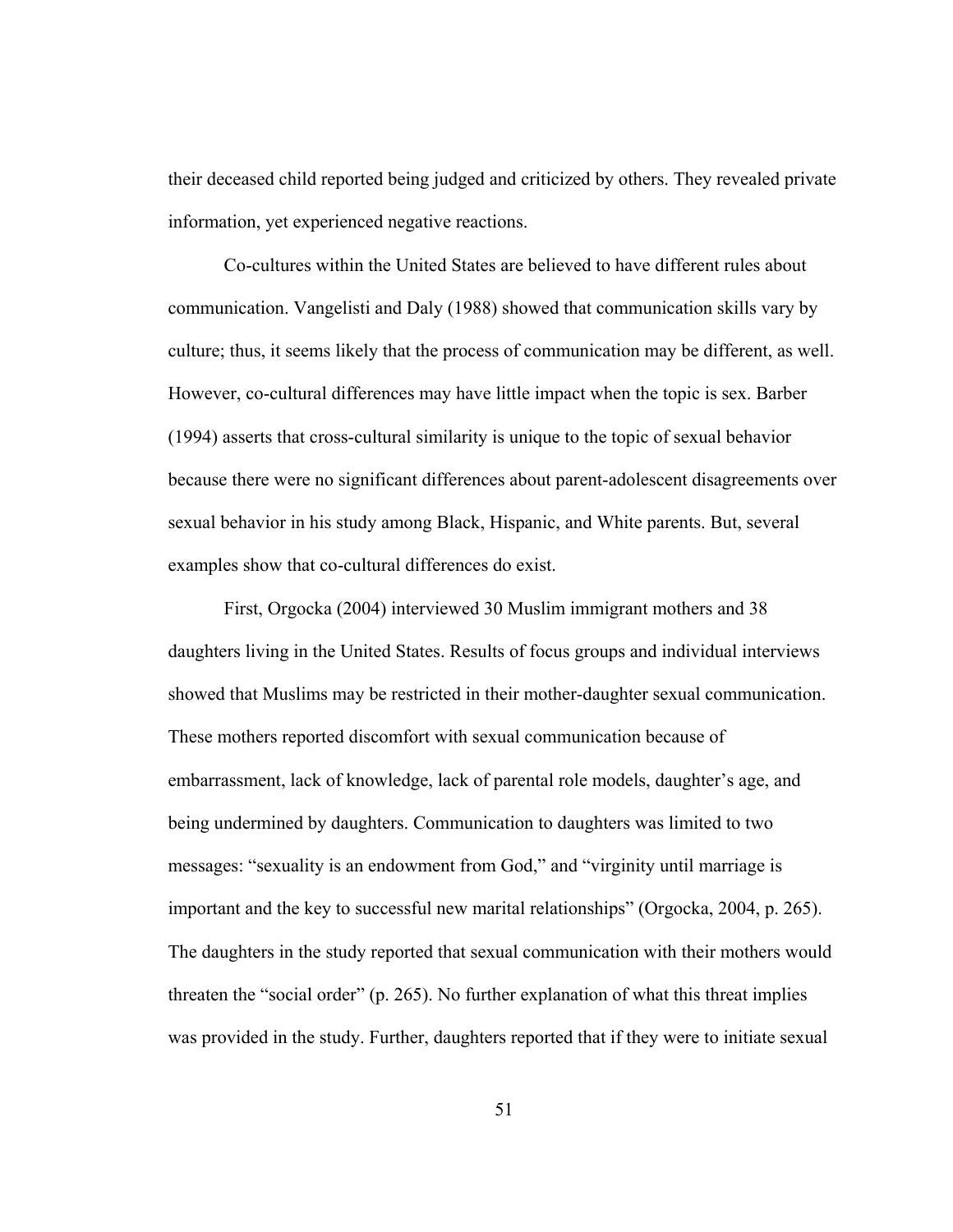communication with their mothers, they feared their mothers would assume they were already sexually active.

Second, Asian American college students  $(N = 165)$  reported results similar to White samples in that mothers communicated with daughters and sons more than fathers, daughters were talked with more than sons, and some sexual topics were discussed more than others (Kim & Ward, 2007). For example, menstruation was discussed with 81% of daughters  $(n = 74)$ , dating norms with 66%, intercourse with 27%, and STDs with 12%. By comparison, menstruation was discussed with  $9\%$  of sons ( $n = 91$ ), dating norms with 31%, intercourse with 12%, and STDs with almost 8%. However, other results were markedly different from White samples. For example, the researchers compared their results to those of Hutchinson and Cooney (1998) and Miller, Kotchick, Dorsey, Forehand, and Ham (1998) and indicated that sexual communication overall was much lower among Asian-Americans than Black, White, or Latino samples. Kim and Ward (2007) suggested that a cultural taboo about sex pervades Asian American families. They also noted that differences in vocabulary could limit sexual communication as well because respondents who spoke to their parents in English but were spoken to in the respective Asian language reported significantly less sexual communication than families in which only one language was spoken in the home.

Third, McKee and Karasz (2006) interviewed 11 Hispanic mothers and daughters from New York's inner city. Mothers reported that social mobility was their primary motivator to talk to their daughters about sex. Most of the mothers began their sexual activity at an early age and became pregnant. Their desire was for their daughters to have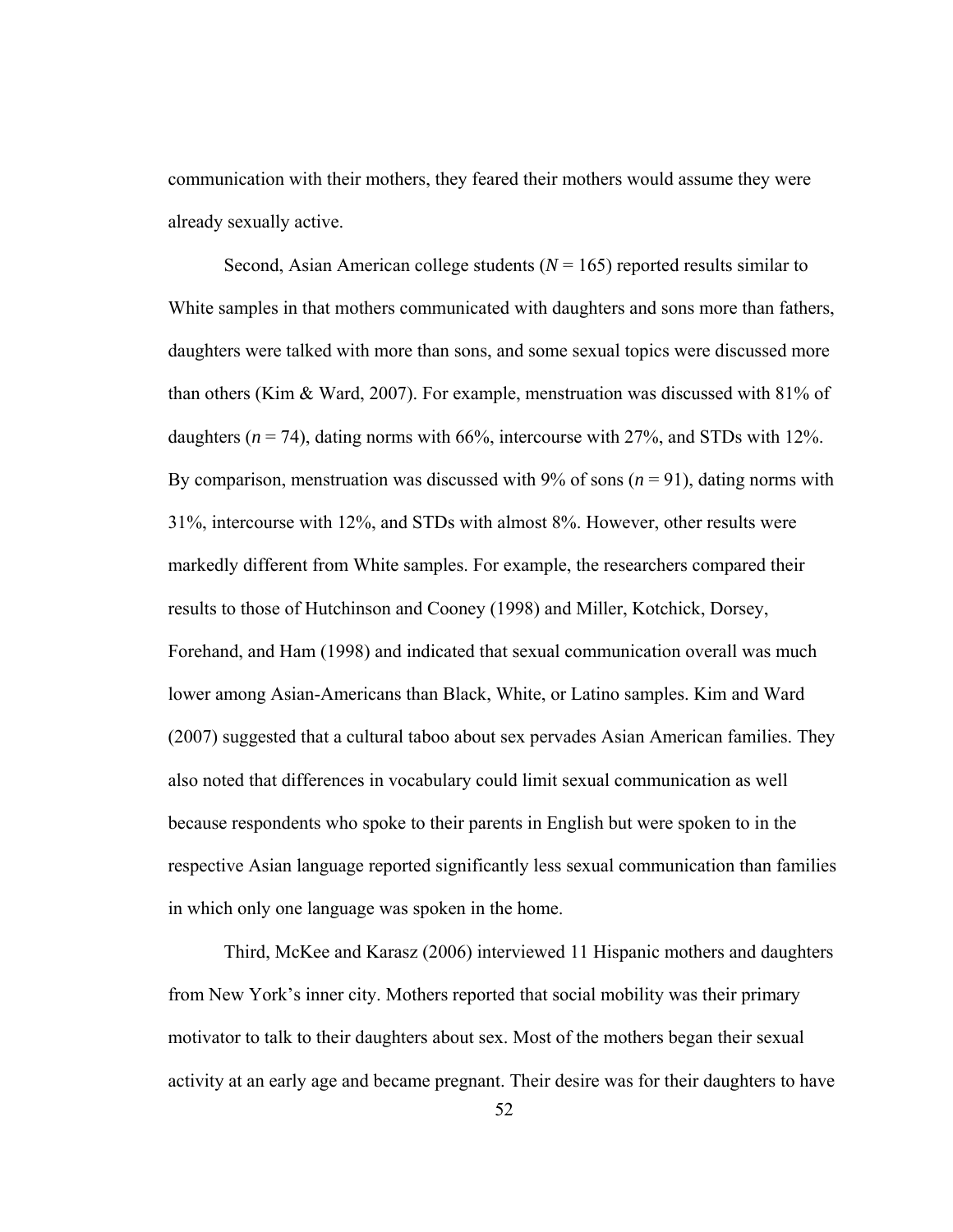an easier life than they had, and the solution was education and delaying sex and pregnancy. Further, the mothers and daughters discussed how important open communication about sex was for them and mothers suggested this openness was in stark contrast to the conservative, religious views of their childhoods. Despite the proclaimed openness by mothers and adolescents, they also admitted that sexual communication was challenging, a source of embarrassment, risky or painful, or promoted sexual activity. Thus, the Hispanic mothers and adolescents in this study parallel the sentiments of mothers in other studies about the importance of openness juxtaposed with some challenges. But, their motivations for sexual communication stand in stark contrast to the findings in other studies.

Fourth, Pluhar and Kuriloff (2004) interviewed 30 African-American motherdaughter dyads after videotaping conversations about family rules, intercourse, and birth control. Similar to the results in studies with predominantly White samples, some of the dyads in this study reported comfort with these topics while others reported discomfort or silence. One exception was the theme of anger, which had not been mentioned in any other study reviewed for this project. Daughters reported that if a mother spoke to her with anger while enforcing rules, she would not respond, while mothers indicated that if a daughter was angry, she avoided communication with her daughter.

Fifth, O'Sullivan and colleagues (2001) conducted 21 focus groups of African American or Latina mothers of pre-adolescent daughters. Some noteworthy communication differences were that African American mothers emphasized pregnancy and STD prevention whereas Latina mothers were concerned with preventing sexual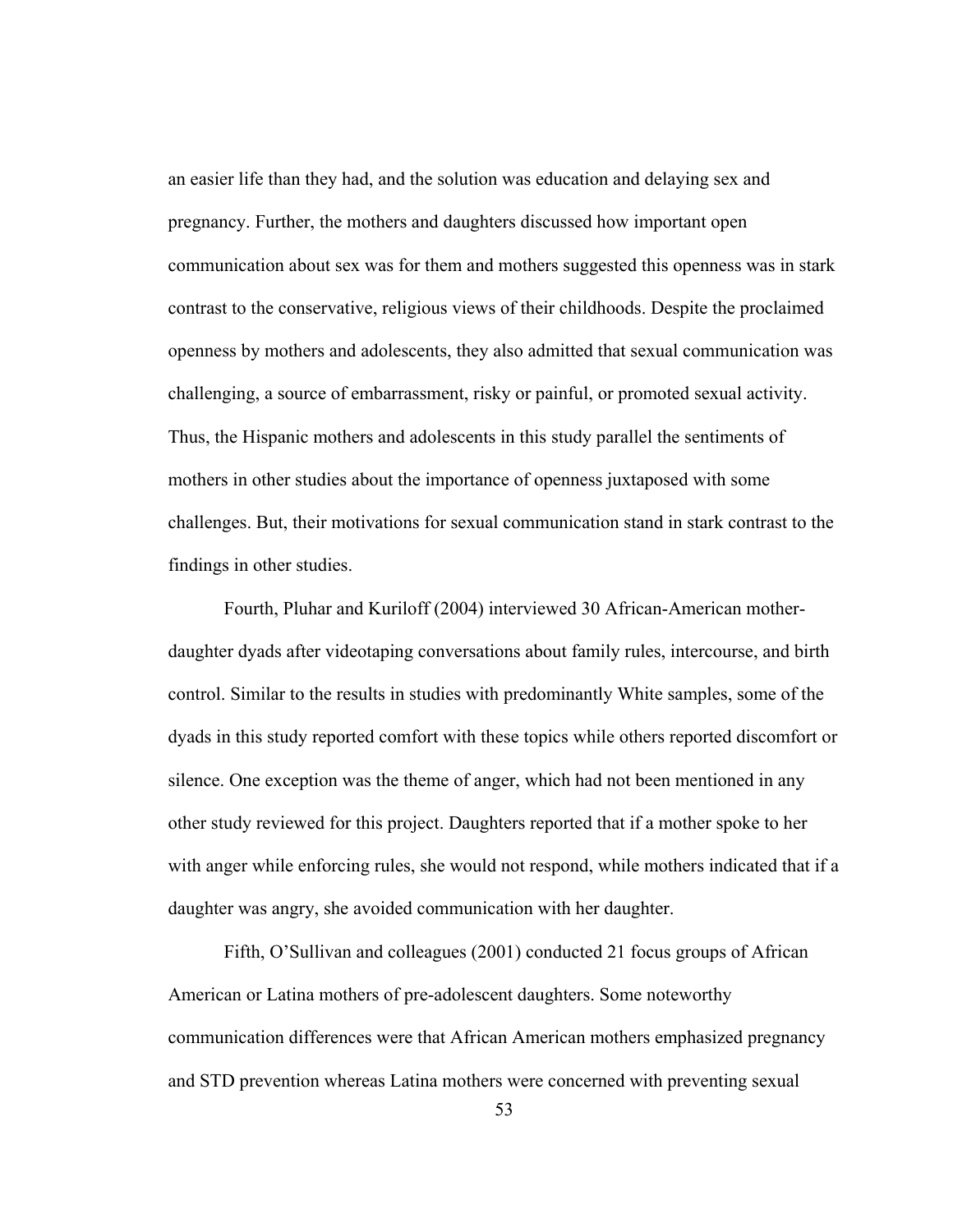contact. These different approaches led the mothers to seek different types of information. For example, the African American mothers sought information about sexual activity but the Latina mothers discussed relationship development with their daughters. In brief, there seem to be several similarities across cultures such as valuing open communication, finding sexual communication to be challenging, or talking with daughters more than sons. However, there are also subtle differences across cultures that influence the sexual communication between mothers and daughters.

After considering co-cultural differences, families, too, have unique communication cultures (Koesten et al., 2001). For example, in a study of white female adolescents conducted by Koesten et al., the researchers noted two themes of family communication culture: (a) open, inclusive, and supportive, or (b) limited opportunities for discussion and negotiation. Petronio (2002) also suggests that families have unique privacy rule orientations based on the permeability of exterior and interior family privacy boundaries. She used high, medium, and low as descriptors for exterior and interior family privacy boundaries. An exterior family privacy boundary represents the separator between the family unit and those outside the family, and the interior privacy boundary represents borders shared by relational partners within the family privacy boundary, such as a parent and child. The exterior and interior privacy boundaries combine with high, medium, and low levels of permeability to create nine different family privacy orientations (Petronio, 2002). Such diversity reinforces the idea that even after cultural and co-cultural privacy rules are considered, families vary in their rule development and privacy boundary management. Asking mothers to reflect on societal, co-cultural and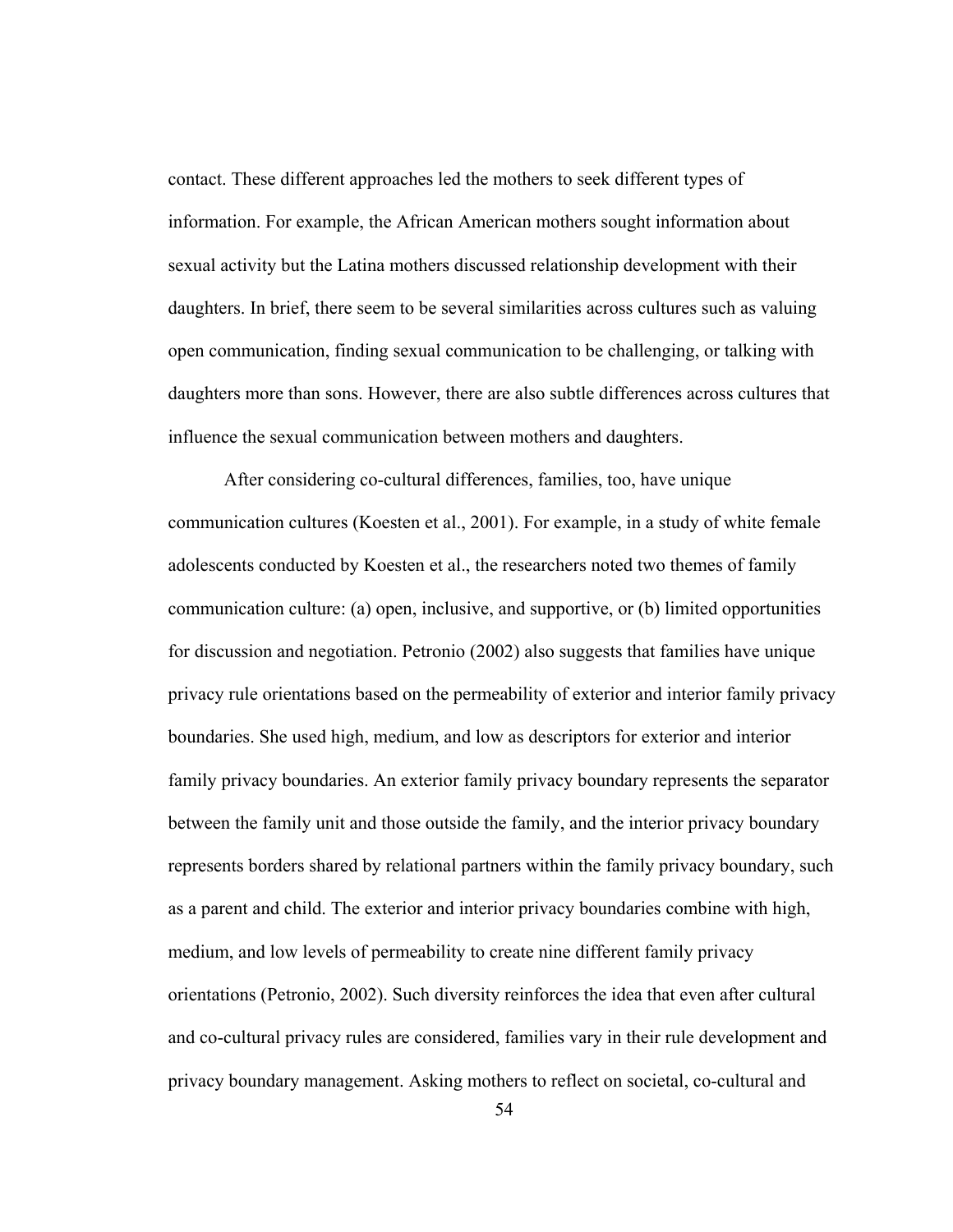familial cultural norms is important to develop a comprehensive understanding of the development of rules about revealing or concealing sexual information.

## *Gender*

The second rule development criterion is gender. Men and women have been found to develop different rules about disclosing private information (Petronio, 2002). Overall, women tend to disclose more emotions than men (Snell, Jr., Miller, & Belk, 1988) and evaluate the recipient of the information differently from men (Petronio, Martin, & Littlefield, 1984). For example, women evaluate the target's warmth, openness, trustworthiness, and sincerity more than men.

The data on sex differences in disclosure were gathered from adult populations and do not reflect similarities or differences of disclosures between an adult and an adolescent. Perhaps, as Snell, Jr., Belk, and Hawkins II (1986) have suggested, it is gender-role norms and expectations that most strongly bear on the establishment of rules for communication between parents and adolescents. Derlega, Metts, Petronio, and Margulis (1993) also assert that expectations influence the choice of disclosure to males or females.

Gender certainly has an impact on parent-adolescent sexual communication. The PASC literature shows marked sex differences between fathers and mothers and between daughters and sons. Because the focus of this study is on mothers, attention in this section will be on the differences in the PASC literature between daughters and sons. Numerous studies have shown that daughters receive more information than sons and that the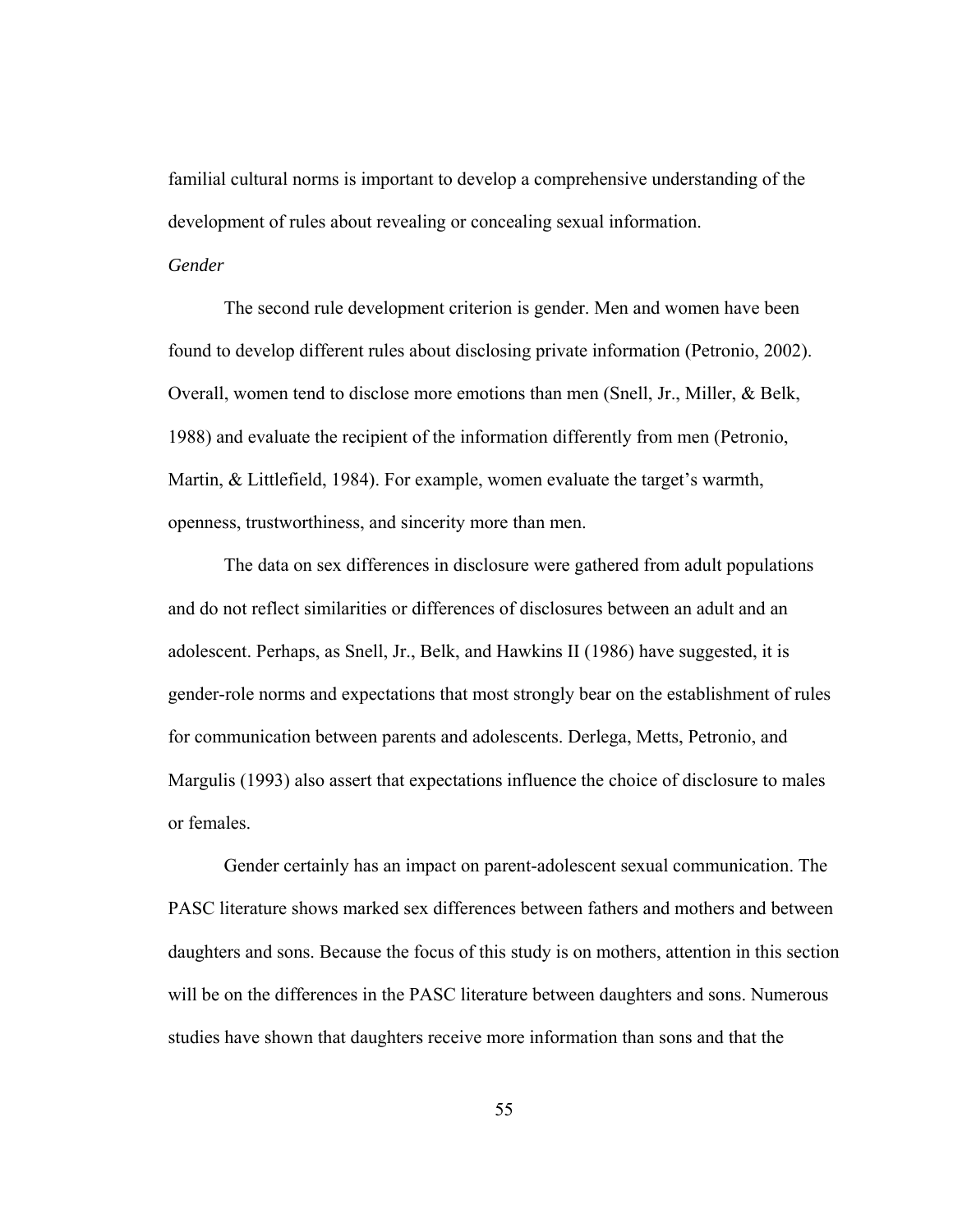information daughters hear is different from what sons hear (e.g., DiIorio et al., 1999; Fisher, 1988).

One early example of sex differences between daughters and sons was established by Darling and Hicks (1982). They asked 363 male and 333 female unmarried college students directed questions during interviews. They found that males received four strong messages out of a possible 12 from their parents: (a) there are negative consequences to pregnancy before marriage (58.7%); (b) sexual relations express love (31.7%); (c) it's easy for petting to lead to intercourse (20.8%); and (d) nice people don't have sex before marriage (20.4%). For females, the topics were, in rank order: (a) the negative consequences of pregnancy (61.0%), (b) nice people don't have sex before marriage (43.8%), (c) petting too easily leads to intercourse (35.7%), and (d) sex is a good way to reflect love for someone (34.2%). While the topics discussed most frequently with males and females were the same, the percentages of males and females who heard each topic were different. For example, 20.4% of males reported hearing the message "nice people don't have sex before marriage" but 43.8% of females reported hearing this message.

In another example, Lefkowitz and colleagues (1996) found that conversations about sex between mothers and daughters  $(n = 17)$  contained more words than conversations with sons  $(n = 14)$ . Specifically, mother-daughter conversations contained 1798 words and mother-son discussions contained 1529 words. Interestingly, there was no significant difference between the numbers of words the adolescent males or females used, but it was the mother who altered communication based on the sex of her child. DiIorio et al. (1999) rank ordered 14 topics of discussion between mothers and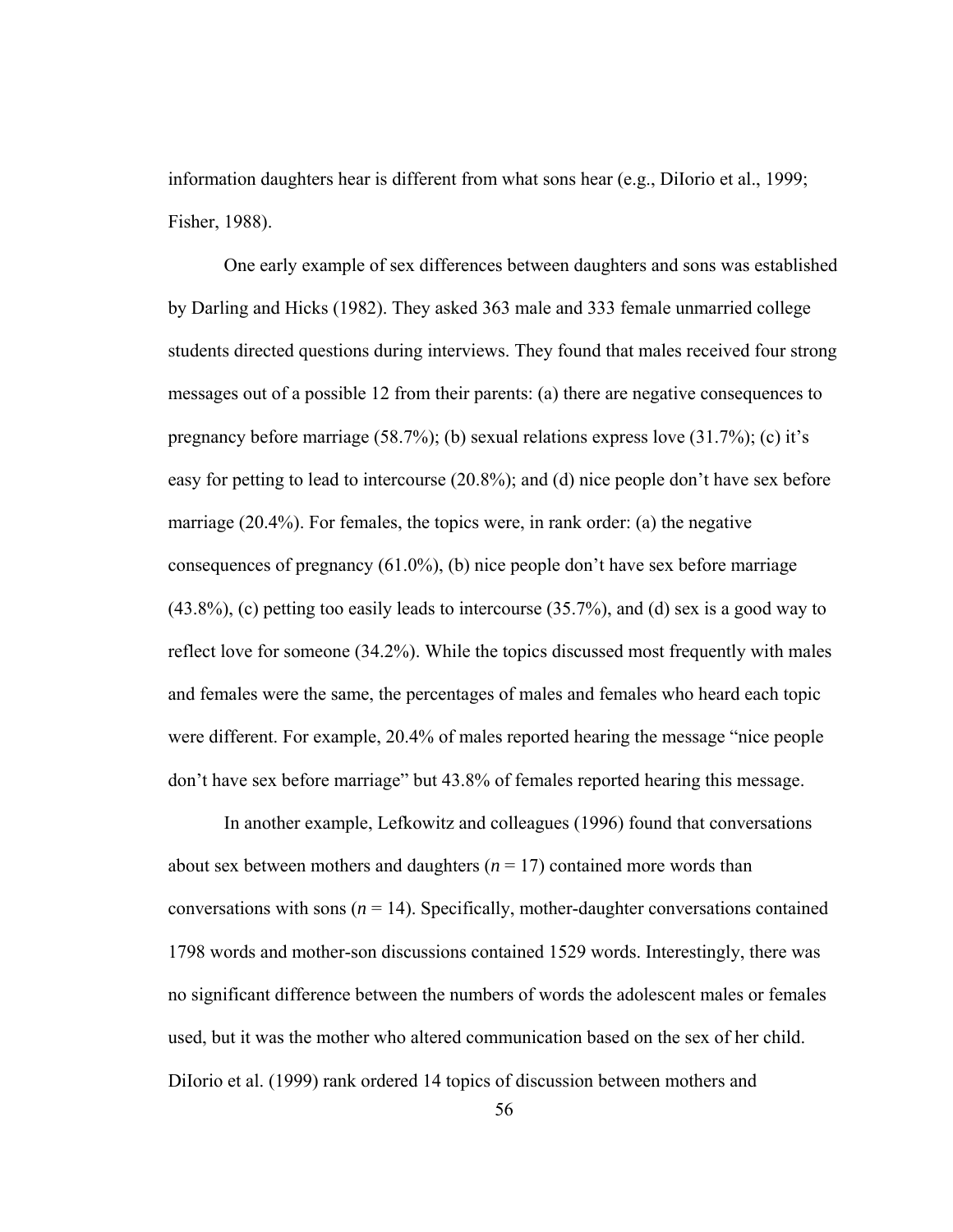adolescents. The top three topics for males were STD/AIDS, using a condom, and sexual intercourse, whereas the top three for girls were menstrual cycle, dating and sex behavior, and STD/AIDS.

Not only do mothers talk with sons and daughters about different topics, they also talk about more topics with daughters than sons. For example, combined data from mothers and adolescents showed that 13 out of a possible 14 topics were discussed more frequently between mothers and daughters than between mothers and sons (DiIorio et al., 1999). Specifically, 89.9% of female adolescents indicated their mother talked about menstruation whereas 36.6% of males reported having discussed this topic. Dating and sex behavior was discussed by 85.4% of the females but only 76.7% of the males. STD/AIDS were reported by 83.7% of the females and 78.9% of the males. Not having sex at all was discussed with 82.6% of females and 61.2% of males.

Perhaps some, although certainly not all, of the difference between sons and daughters is due to the fact that adolescent females self-disclose more than males (Guerrero & Afifi, 1995a; Noller & Bagi, 1985). The propensity for females to approach their parents and initiate conversations is greater than it is for males, as well (Guerrero  $\&$ Afifi, 1995b). The differences may also be due to the type of information. For example, Koblinsky and Atkinson (1982) found that when mothers were asked about their plans for discussing sexual information with their sons and daughters, menstruation was identified as a topic to discuss more frequently with females than for males. Similarly, mothers expected to talk about wet dreams, masturbation, and homosexuality with their sons more than their daughters. Absent from these reports of differences is an understanding of why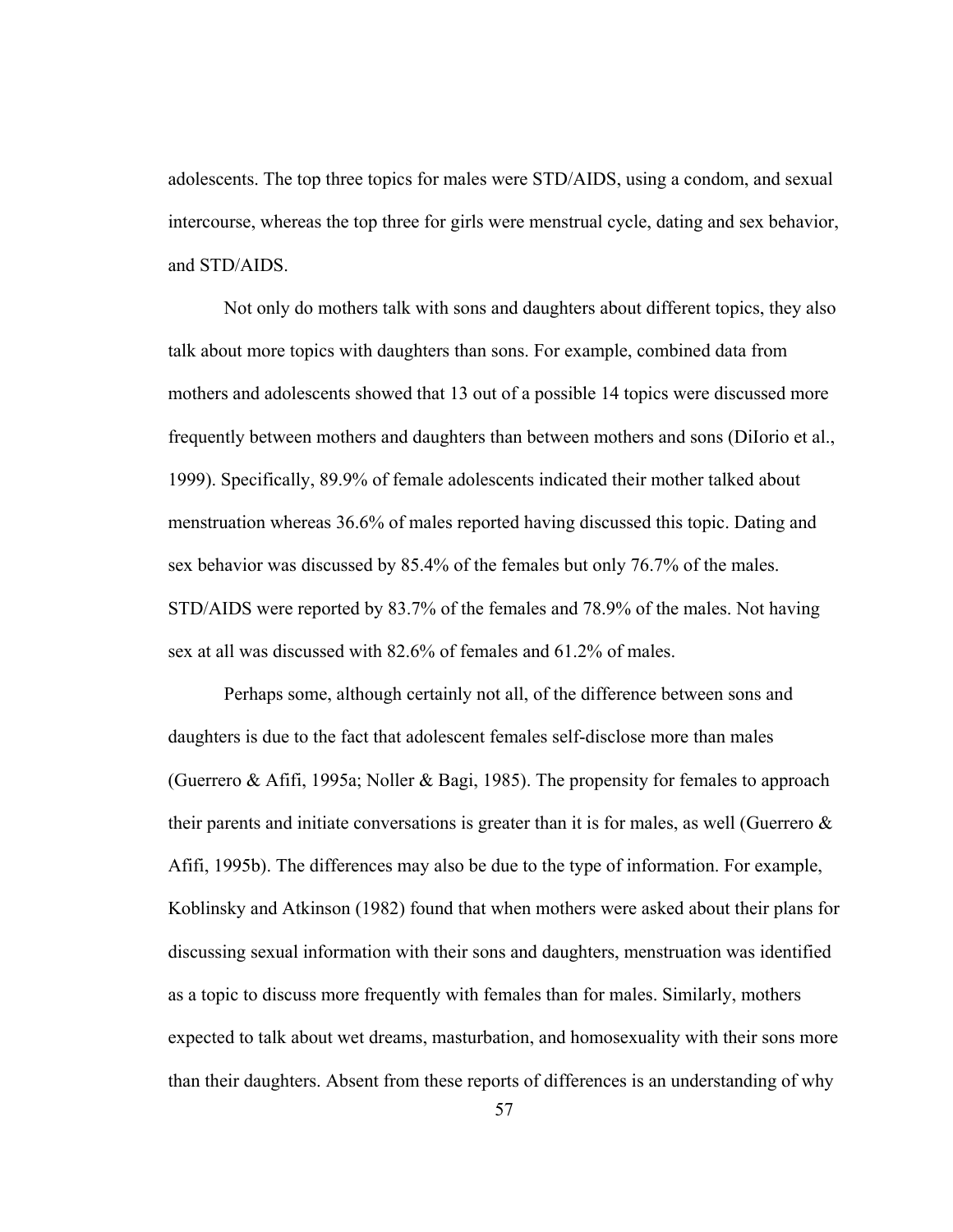the differences might exist. Mothers have not been asked to articulate how their approaches to sexual communication differ for sons and daughters.

## *Motivation*

The third criterion for rule development is the motivation of the sender to reveal private information. CPM identifies three types of motivations used to develop privacy rules—expressive needs, self-knowledge, or self-defense (Petronio, 2002). Expressive needs motivate individuals to disclose when they have a desire to share their thoughts or feelings. It seems as if sharing important knowledge, such as sexual education information, would fit with this type of motivation because parents or adolescents would have thoughts they may want to disclose to the other. Self-knowledge needs are those in which the revealer wants to know more about him/herself, and uses self-disclosure to obtain feedback. Self-defense needs are motivations which guide non-disclosure because the risks associated with revealing seem too great. In one study, Guerrero and Afifi (1995a) identified social inappropriateness, self and relationship protection, and parent unresponsiveness as the motivations adolescents had to guard private information. Several motivating factors have been identified, but research has not adequately explored what motivates mothers to reveal or conceal sexual information.

The motivation for nearly all PASC research presents other possible motivations for revealing private information. The primary motivating factor of PASC researchers has been to show that parental communication influences adolescents' sexual behaviors, and that communication is a prerequisite to keep adolescents from having sex that may result in pregnancy, AIDS, or STDs (e.g., Clawson & Reese-Weber, 2003; Jaccard & Dittus,

58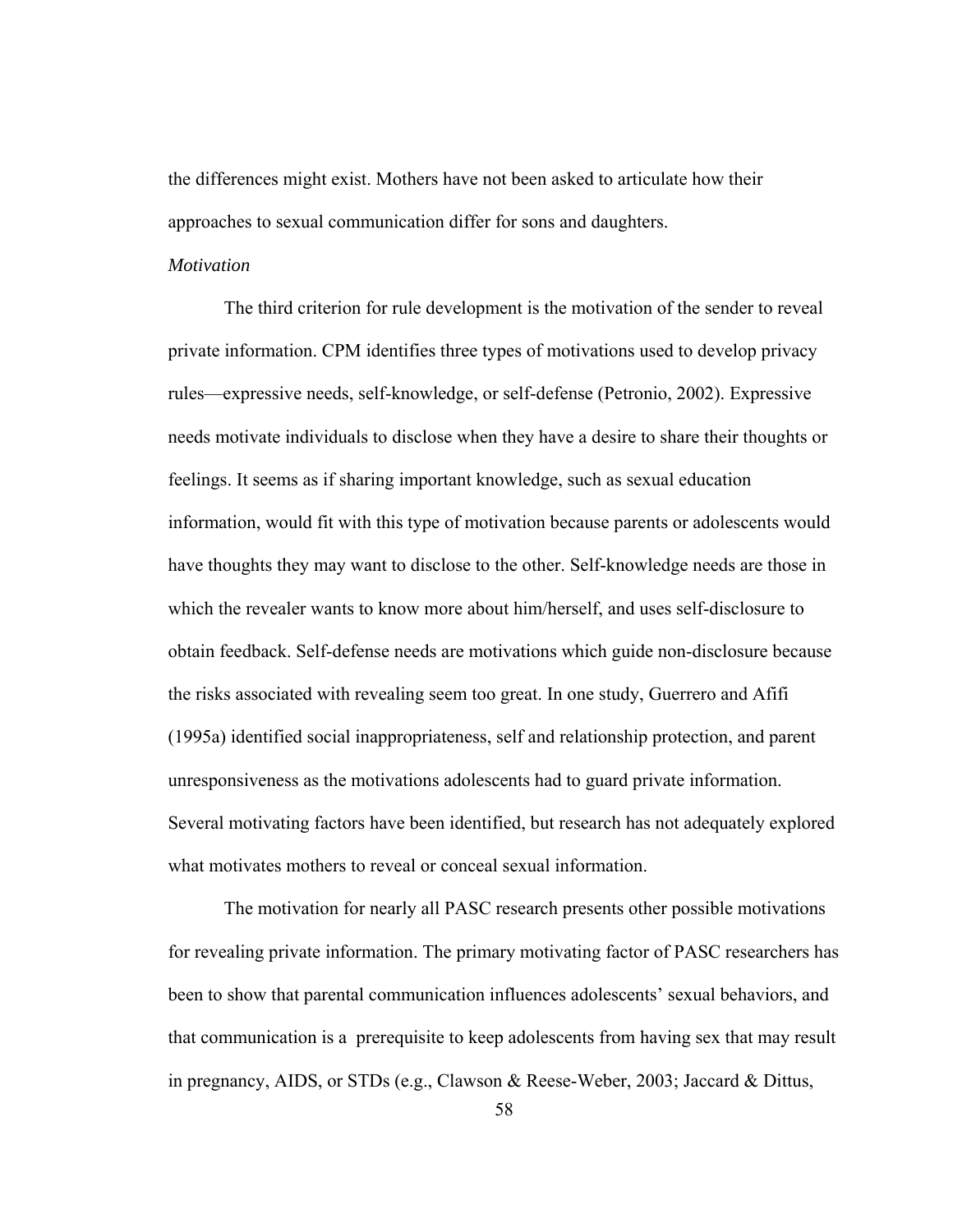1991; Miller, Benson, & Galbraith, 2001; Rosenthal, Senserrick, & Feldman, 2001). Jaccard et al. (2002) clearly state their view, "We believe that parents should assume responsibility for the information that their children have about sex and birth control" (p. 22). But, are parents motivated to talk with their adolescents for the same reason that researchers believe? Fifteen to twenty percent of parents believe it is permissible for their adolescent to engage in intercourse under certain conditions (Jaccard & Dittus, 1991). Thus, it seems important to ask mothers what motivates them to talk with their adolescents about sexuality. Further, because evidence shows that not all mothers talk with their adolescents, knowing what motivates them not to communicate about sex will provide an interesting contrast to the extant literature. Reasons why adolescents might reveal sexual information to a parent have yet to be examined.

### *Context*

The contextual criteria for privacy disclosures include the social environment and the physical setting (Petronio, 2002). The social environment for this project is clearly bound within a family context, more specifically, the mother-adolescent relationship. Further, the onset of adolescence, which prompts PASC, is a life circumstance that requires a change in the way privacy boundaries are managed (Petronio, 2002). Because adolescence is marked by age, then the age at which children receive sexual information is another contextual criterion. Space for conversations seems to be another consideration for the establishment of rules. I address each of these contextual criteria—family, timing, and space—in this section with a focus on how these contextual factors might affect the development of privacy rules.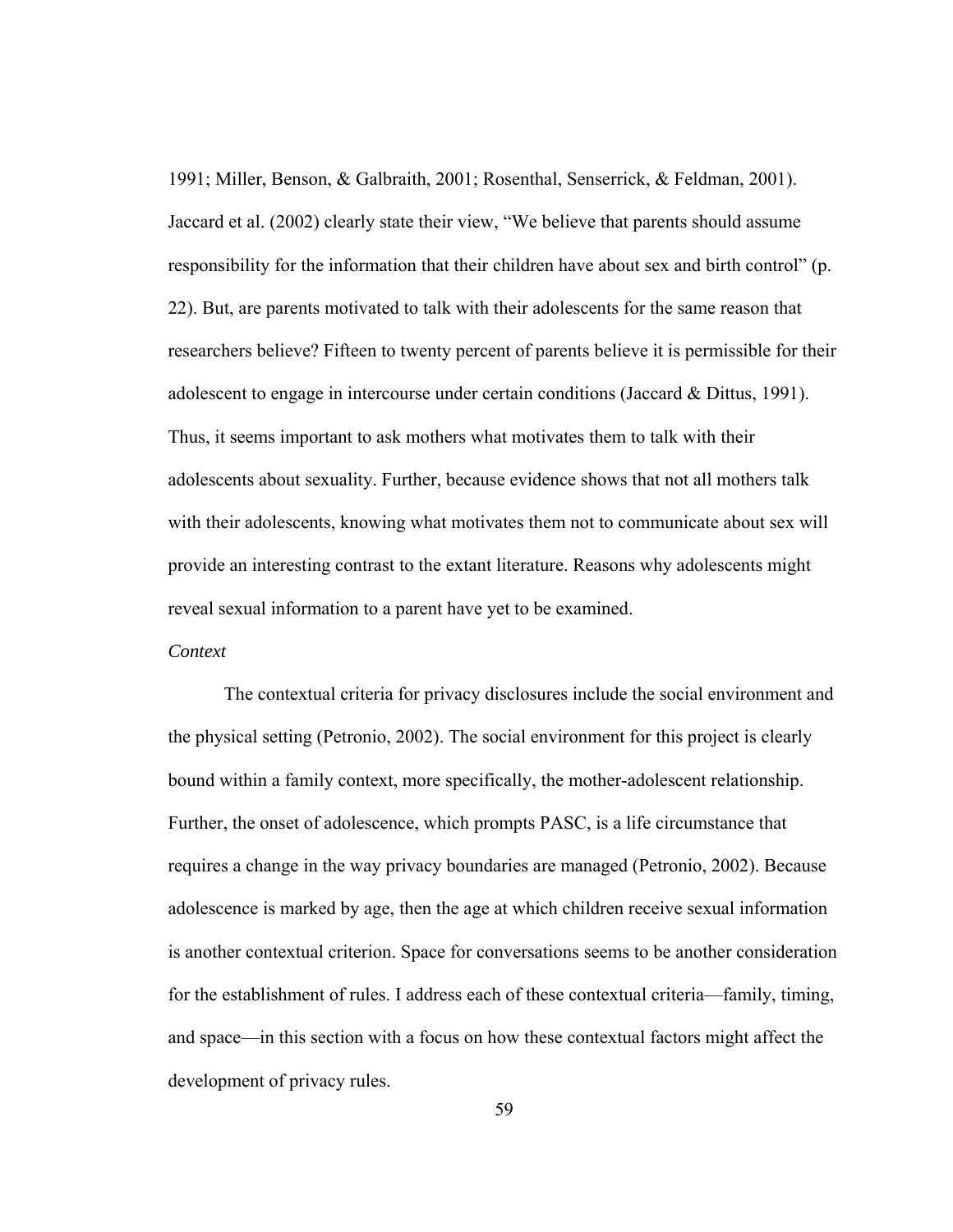*Family.* Family structure has been shown to effect privacy management differently in intact, single parent, and blended families. For example, Golish and Caughlin (2002) found that the motivation to avoid topics was significantly different for biological parents and stepparents. Afifi (2003) found that boundary management in stepfamilies is characterized by feelings of being caught, enmeshed boundaries, and a revealing/concealing dialectical tension, among others. Even though rule development was not the focus of these studies, the findings show that family structure brings about differences in privacy management and must be considered when seeking understanding about the development of privacy rules.

*Timing.* Another contextual factor influencing the development of privacy rules is the appropriate timing to communicate with children about sex. Timing was identified by Petronio (2002) as part of the social environment context, and timing has also received attention by PASC researchers. For example, parents of children between the ages of birth and 5 years identified timing of conversations as one of five categories of parental concern about human sexuality (Geasler et al., 1995). Parents' concerns were compounded by a perceived societal pressure to discuss sexuality at ages younger than parents deemed appropriate (Geasler et al., 1995). Parents and adolescents alike have confirmed that sexual information should be revealed to adolescents based on the maturity and sexual development of the child (Kirkman et al., 2005). Perrino and colleagues (2000) contended that receiving sexual information before engaging in sexual activity would delay the onset of sexual activity, and Warren and Neer (1986) argued that conversations have the greatest impact if they happen before the age of 16. Parents and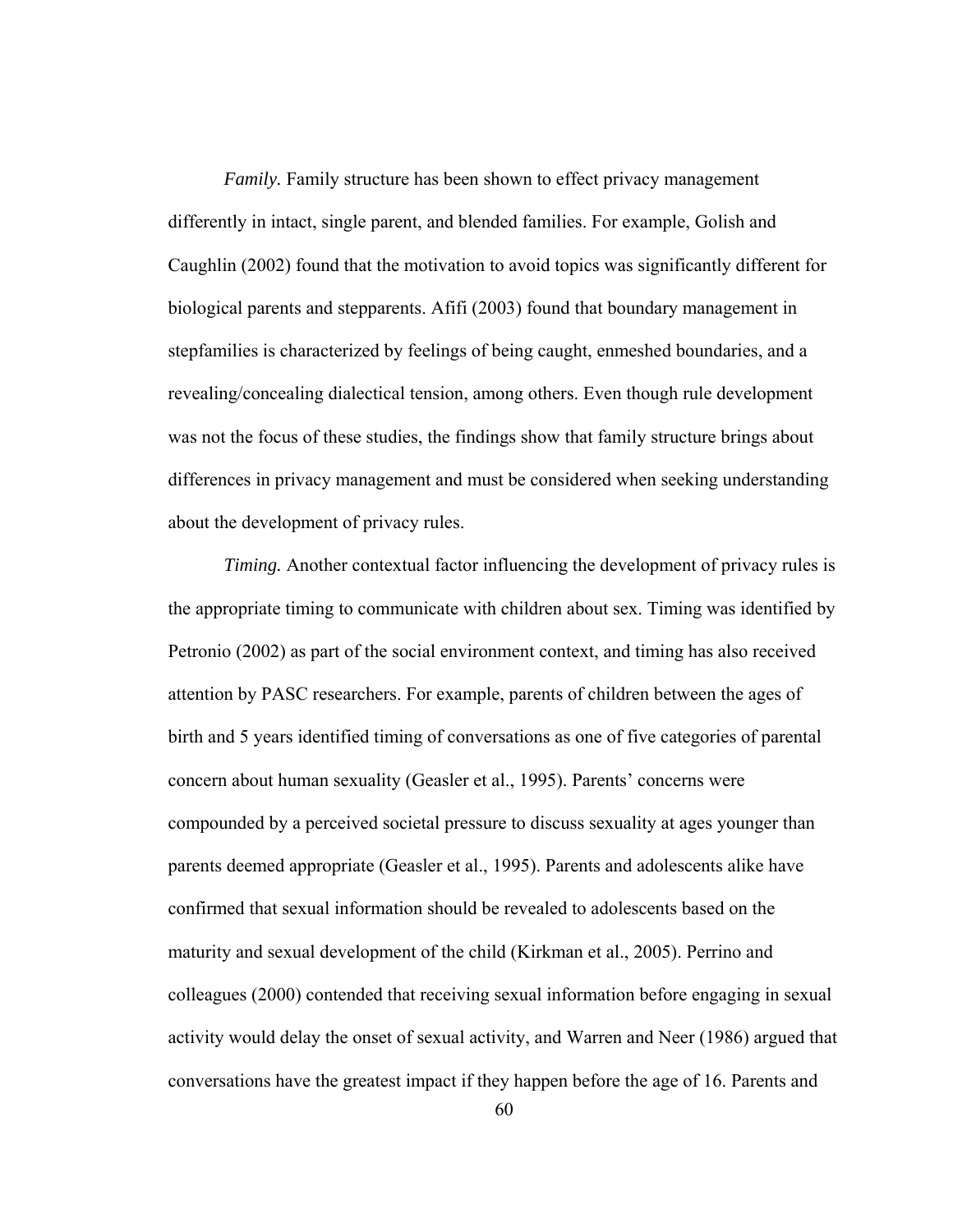adolescents reported having conversations during the pre-teen or early teen years such as ages 10 or 11 (Warren & Neer, 1986), 12 (Jaccard & Dittus, 1991), or 13 (Clawson & Reese-Weber, 2003; Fisher, 1986), which indicates adolescence is not the only time period during child development when sexual communication occurs. Clawson and Reese-Weber (2003) also categorized sexual conversations as on time or off time. With this approach, parents were on-time if they communicated with their child before engaging in sexual activity and off-time if they talked with their child after he/she had engaged in sexual activity. Their results showed that 57.5% of mothers were on-time.

The current project will contribute to previous findings about ages for sexual conversations, but will do so with the guidance of CPM and its tenet of timing-as-context as part of the development of privacy rules. In this way, mothers and adolescents will be asked to describe their thoughts about the timing of sexual communication, and how they determine the age at which they will talk, think they will talk, or have talked about sex, and what they will talk about at various ages or stages of child development.

*Space.* Another contextual aspect to consider is the physical setting for privacy disclosures. To that end, very little research discusses the physical environment in which parent-adolescent sexual conversations occur. In one study, mothers who were open with their adolescents indicated they had sexual conversations when sexual communication was not the only purpose for the interaction (Rosenthal et al., 1998). These mothers had conversations in the car, in the kitchen after school, or in front of the TV. The participants in Pluhar and Kuriloff's (2004) study reported nearly identical details about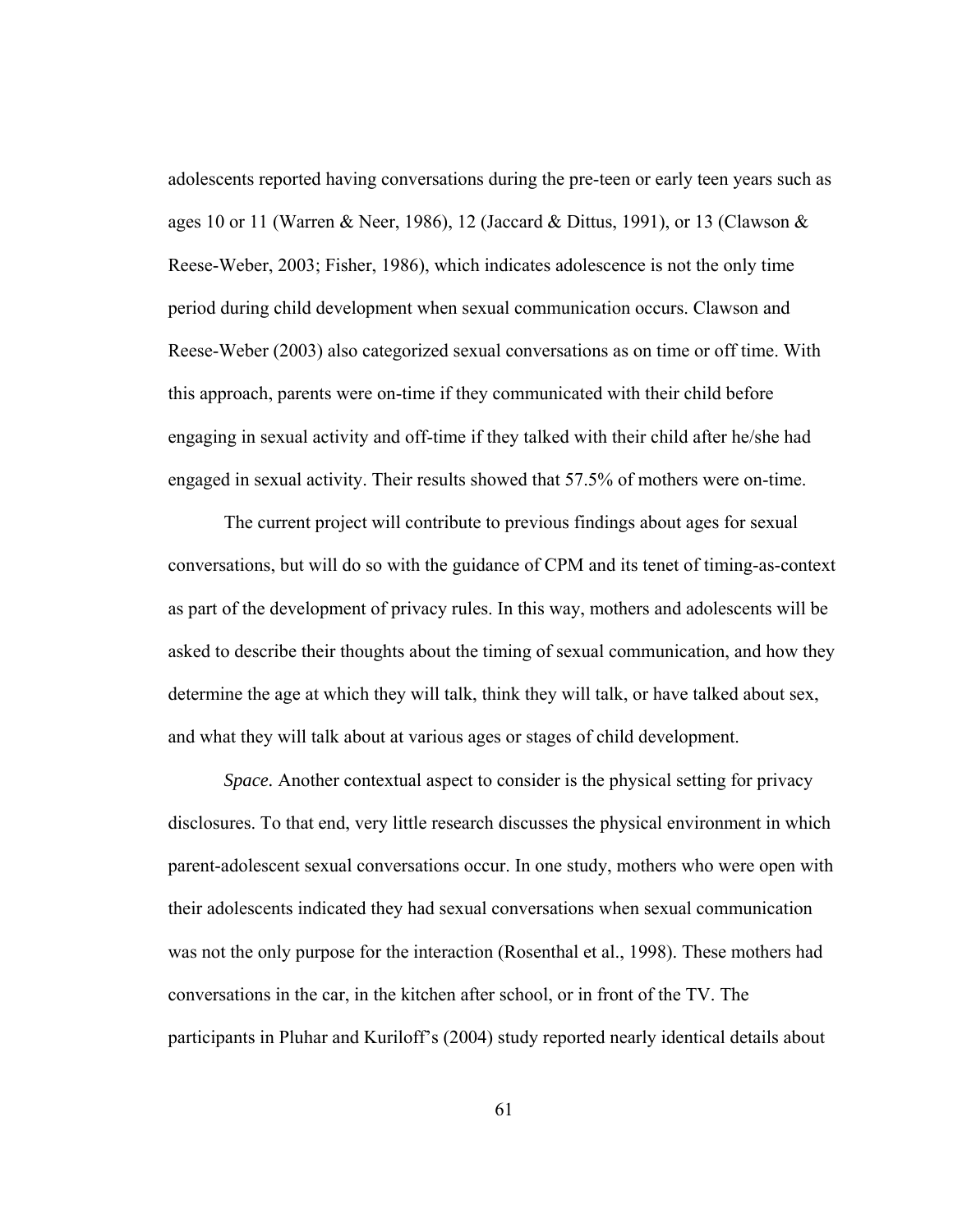the setting for sexual conversations. This study will ask mothers and adolescents how they determine what physical environment will be used for sexual conversations.

*Others.* There are other contextual factors that may influence mother-adolescent sexual communication such as social class, religion or education. Wight and colleagues (1995) surveyed parents ( $N = 608$ ) of school-aged children in rural Midwest communities (population of 4000 or less). Socioeconomic status specifically was not one of the demographic variables, but parents were asked for their occupations. In this sample, 27% were managers, lawyers, physicians, teachers or nurses; 20% were homemakers; 18% were technicians, clerical, or sales workers; 12% were laborers, waitresses, or factory workers; 8% were farmers/ranchers; and 15% were unemployed. The religions reported were 17% Lutheran, 16% Methodist, 14% Baptist, 11% Catholic, 21% Christian (unspecified denomination), 15% other, and 6% none. Results where these variables were measured showed no relationship for mothers between religion and discussion of sexuality topics with either daughters or sons. It seems as though researchers are more interested in how social class, religion, and education influence sexual behaviors than sexual communication. Based on the Wight and colleagues (1995) findings, it seems as though parents' religion and occupations have little influence on their communication. *Risk-Benefit Ratio* 

Even though parents may be motivated to talk to their adolescents about sex, the act of discussing requires a decision-making process. The risk-benefit ratio is one criterion of CPM's privacy rule development that may lead to understanding the differences between parents who proceed to have conversations about sex and those who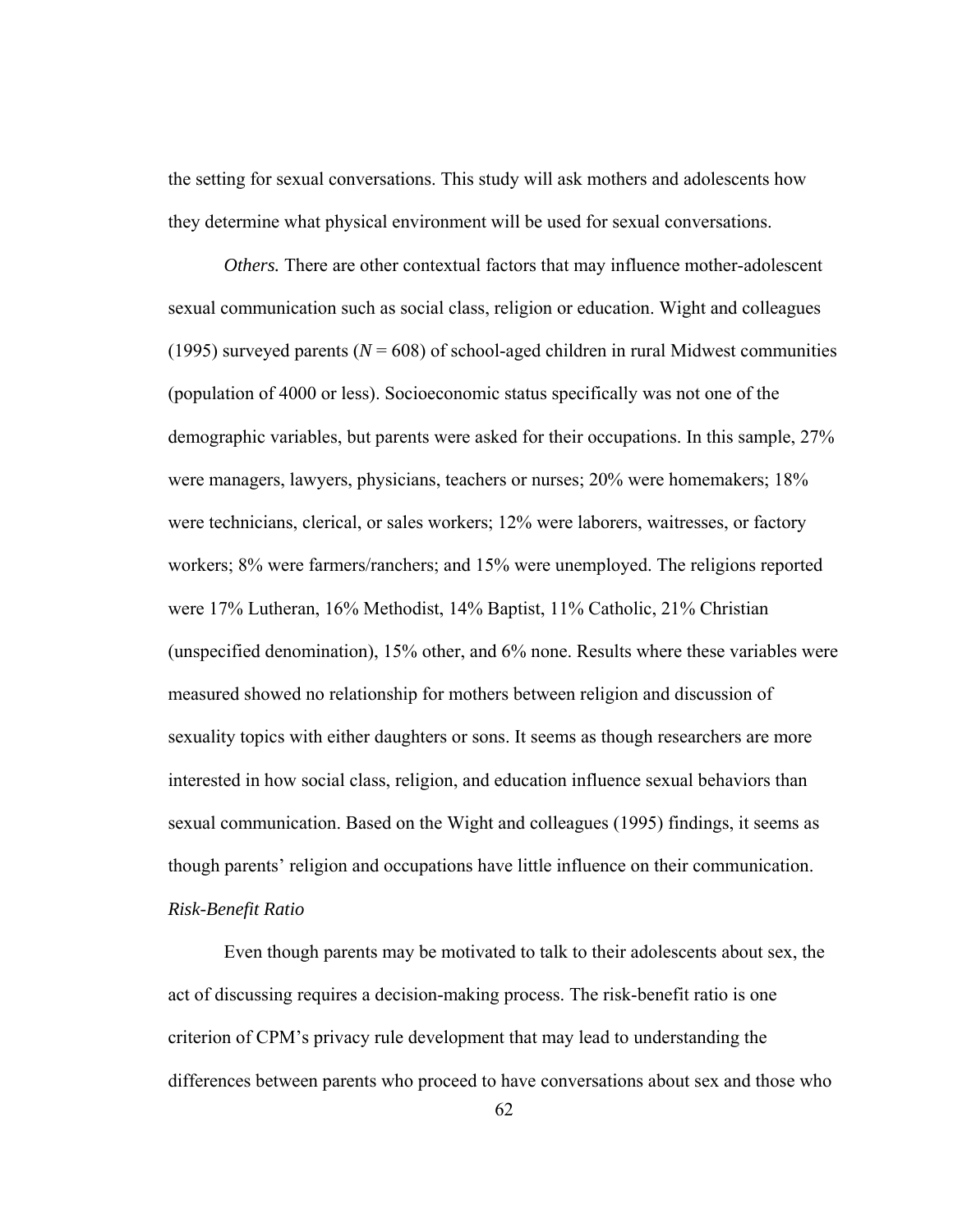do not. Communicating with an adolescent about sex does have risks such as tuning out a parent (Pluhar & Kuriloff, 2004) or being evaluated negatively by the adolescent (Feldman & Rosenthal, 2000). However, there are some benefits of sexual communication such as closeness (Pluhar & Kuriloff, 2004) or fewer sexual risk behaviors by adolescents (Jaccard et al., 1996; Koesten et al., 2001; Miller, Forehand, & Kotchick, 1999).

Using a CPM lens, the level of risk is evaluated while deciding whether or not to reveal or conceal private information. Three levels of risk, according to CPM, are high, moderate, or low (Petronio, 2002). Petronio (2002) defines high-risk information as that which causes "shame, threat or severe embarrassment" (p. 67), whereas moderate-risk information involves that which is "uncomfortable, troublesome, or aggravating" (69). The views about sexual information, as discussed in a previous section, are important in order to assess the risk that mothers associate with sexual information. A second consideration of the risk-benefit ratio criterion is the type of risk. Petronio (2002) identifies types of risk as security, stigma, face, relational, or role risks. Managing the disclosure of private information is guided by considering the type of risk and the benefits or costs the disclosure may impart. No studies have asked mothers to describe their perceived risks and benefits of sexual communication and how that guides their decision to reveal or conceal sexual information.

## *Summary of Rule-Development Criteria*

According to CPM, disclosure of private information is guided by three rule management processes, the first of which is called privacy rule foundations. This first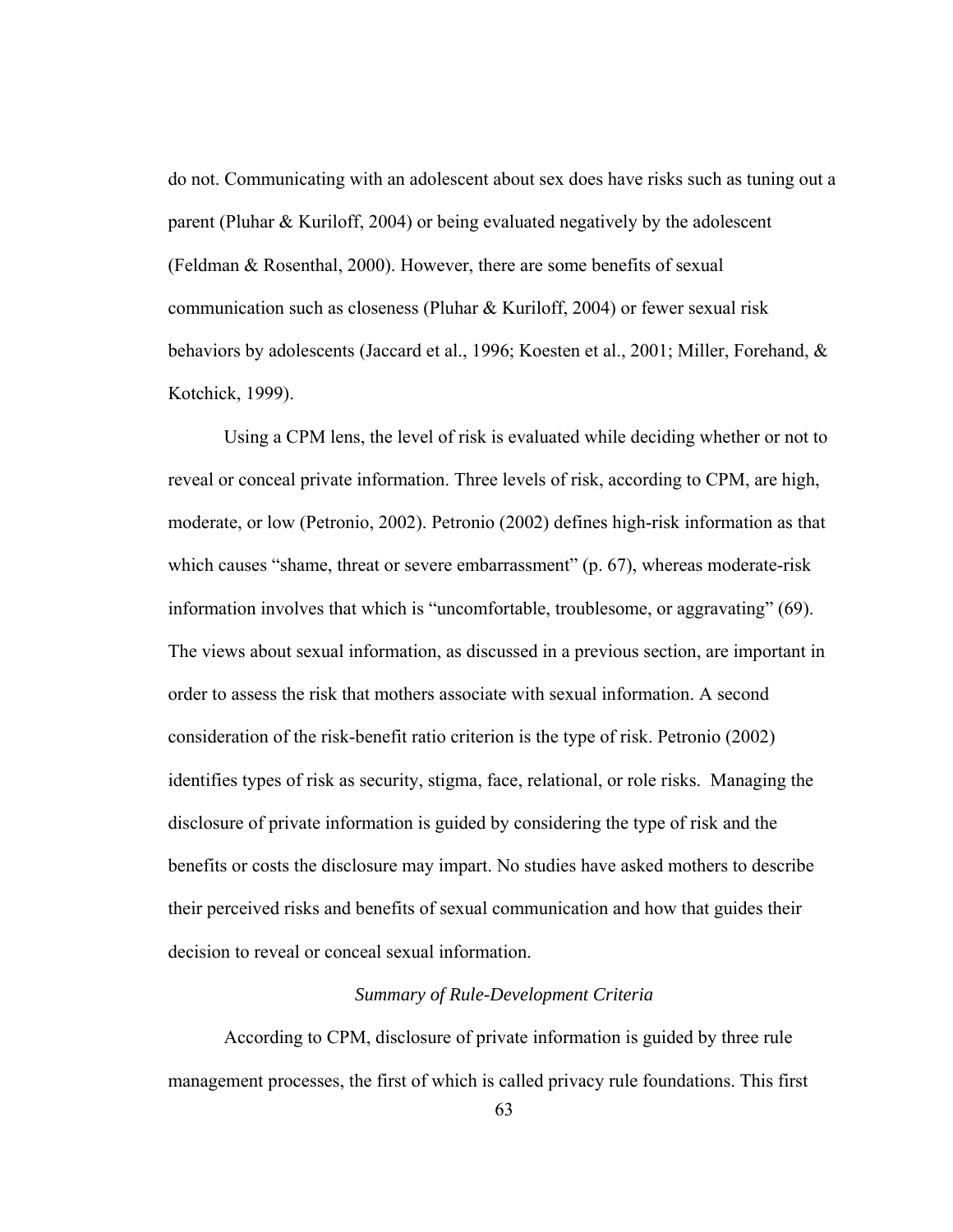process considers the development of rules for disclosure and considers the criteria of culture, gender, motivation, context, and risk-benefit ratio. The rules about revealing sexual information are important to understand because they describe the processes leading up to the revelation or concealment of sexual information. Further, because some mothers do not communicate with their adolescents about sex, it is important to understand what hinders this interaction. The sexual communication process and the rules for revealing or concealing sexual communication from a mother to an adolescent can be understood by asking the following research questions:

 $RQ<sub>2a</sub>$ : How do mothers and adolescents describe the process of revealing or concealing sexual information?

 $RO<sub>2b</sub>$ : How do mothers and adolescents describe the rule development criteria of culture, gender, context, motivation, and risk-benefit ratio for revealing or concealing sexual information?

#### Strengths in the Literature

 In review, substantial PASC research has been conducted and yielded important contributions to the understanding of communication. First, sexual communication between parents and adolescents has been characterized in several ways such as uncomfortable, embarrassing, or challenging. Second, despite these negative assumptions, sexual communication is occurring between parents and adolescents, particularly between mothers and adolescents. Research strongly demonstrates that mothers engage in much of the parent-adolescent sexual communication. Third, mothers talk about a wide variety of sexual topics with their sons and daughters and do so, for the most part, when children are between the ages of 11 and 16. Fourth, mothers who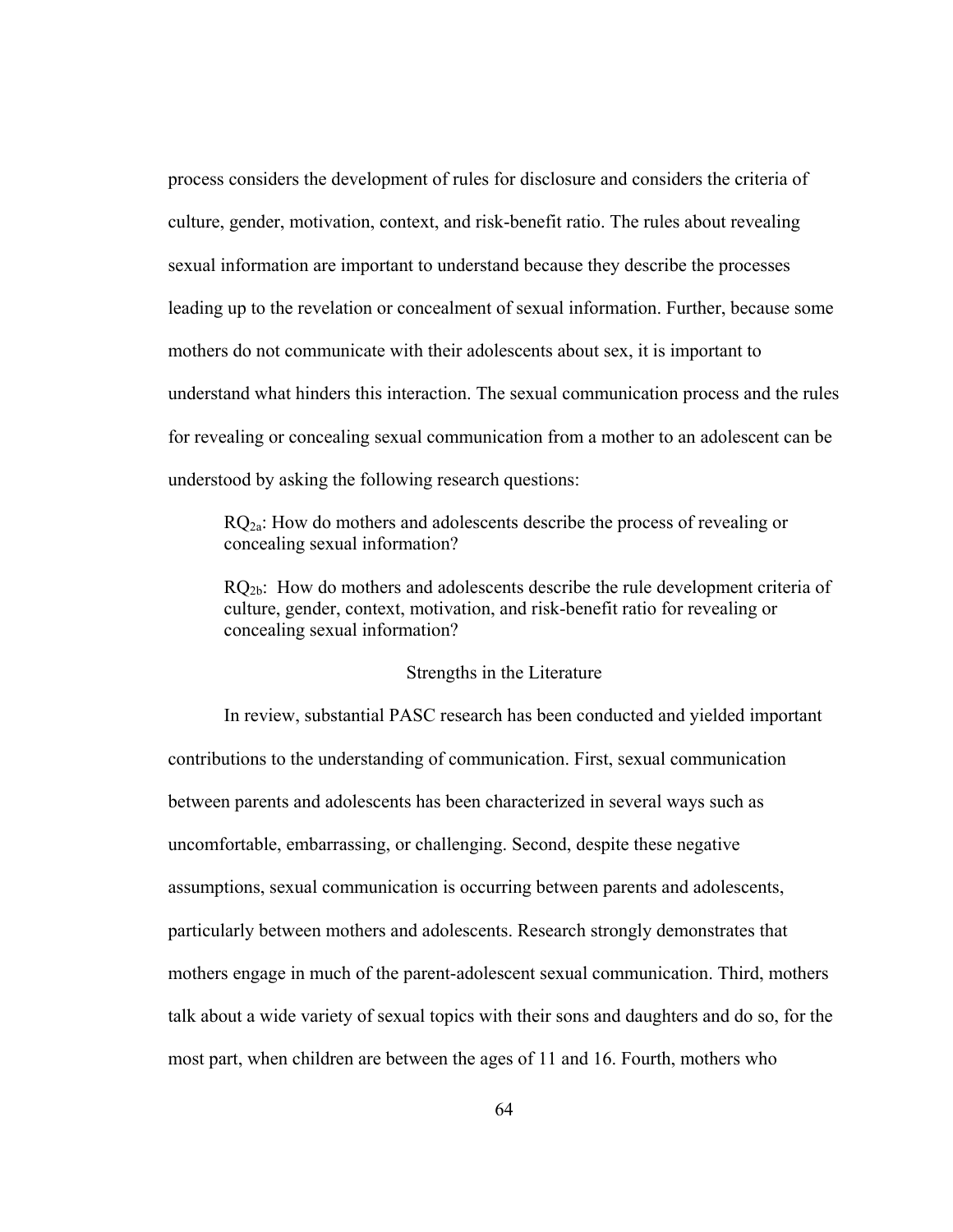communicate about sex believe that openness is an important attribute of the communication. This body of literature has also contributed to findings about the sexual behavior of adolescents. However, the sexual behavior outcomes are beyond the scope of the current project.

### Gaps in the Literature

 As mentioned in the introduction, sexual communication can be challenging in interpersonal relationships, but the literature has yet to begin to understand why this might be. Researchers have been able to identify the feelings associated with talking about sex, such as discomfort or embarrassment, but have not been able to explain the source of the discomfort or embarrassment, among other sentiments, that are attached to sexual information. Several explanations are likely to exist, but empirical research has not captured the reasons why they exist in relationships, particularly between parents and children. Further, some adolescents have reported that sexual communication with their mothers is open and comfortable. Thus, it is important to understand the qualities of sexual information, as reported by mothers and adolescents, that lead them to reveal or conceal sexual content to each other.

Additionally, by measuring communication as topics, researchers have failed to adequately pursue an understanding of the sexual communication process. Some mothers or adolescents seem to be able to talk about sex while others do not. Further, communication has often been treated as if it moves from parent to adolescent and neglects the possibility that the receiver of the information influences the communication process. Another gap has been the under utilization of theory. An attempt to fill these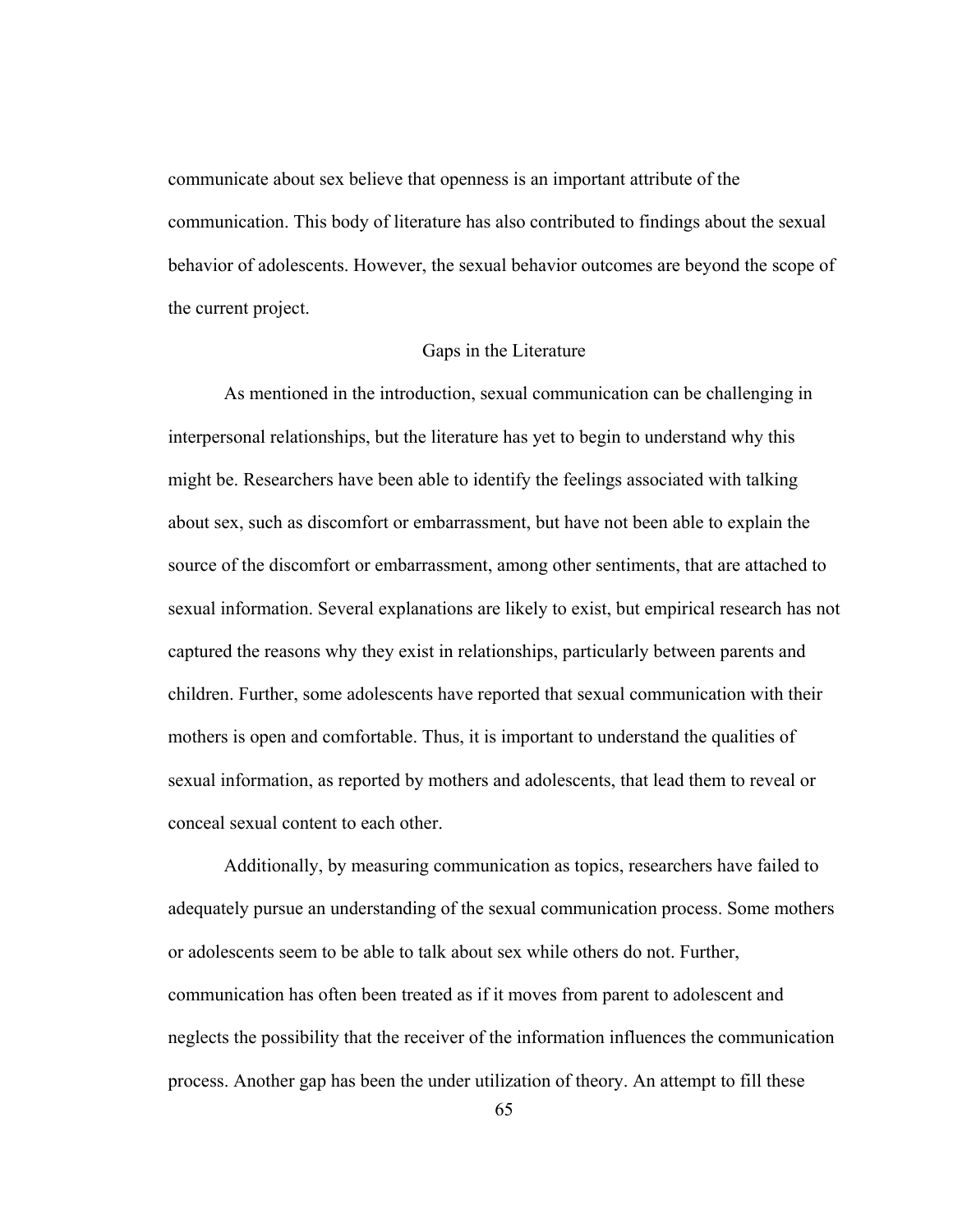gaps can be achieved using the rule development criteria of CPM—culture, gender, context, motivation, and risk/benefit ratio.

# Implications

### *Theoretical Implications*

This study attempts to make three contributions to the advancement of theory. First, the challenging nature of communicating sexual information will be questioned. Second, PASC will be studied with a theoretical lens, a practice rarely done in previous studies. Third, CPM will be advanced by using a new example of private information– sexual information.

First, the results of this study will advance the understanding of sexual information. Sexual information has been identified as a challenging topic to discuss in interpersonal relationships but the reasons why have not been adequately understood through research. This study seeks to clarify why sexual information is often considered taboo, and why it is particularly challenging for mothers or adolescents to discuss with each other. Identifying the reasons why the information is difficult may help break down some of the barriers surrounding the topic of sex or support a movement toward healthy approaches toward openness about sexual information. Additionally, some mothers or adolescents may not believe that communicating about sex is challenging. Understanding why sexual information is comfortable for some mothers and adolescents may assist other family members for whom the topic is difficult.

Second, PASC will be advanced by using theory. Indeed, much PASC research has been largely atheoretical (Jaccard et al., 2002), so this study will explain the findings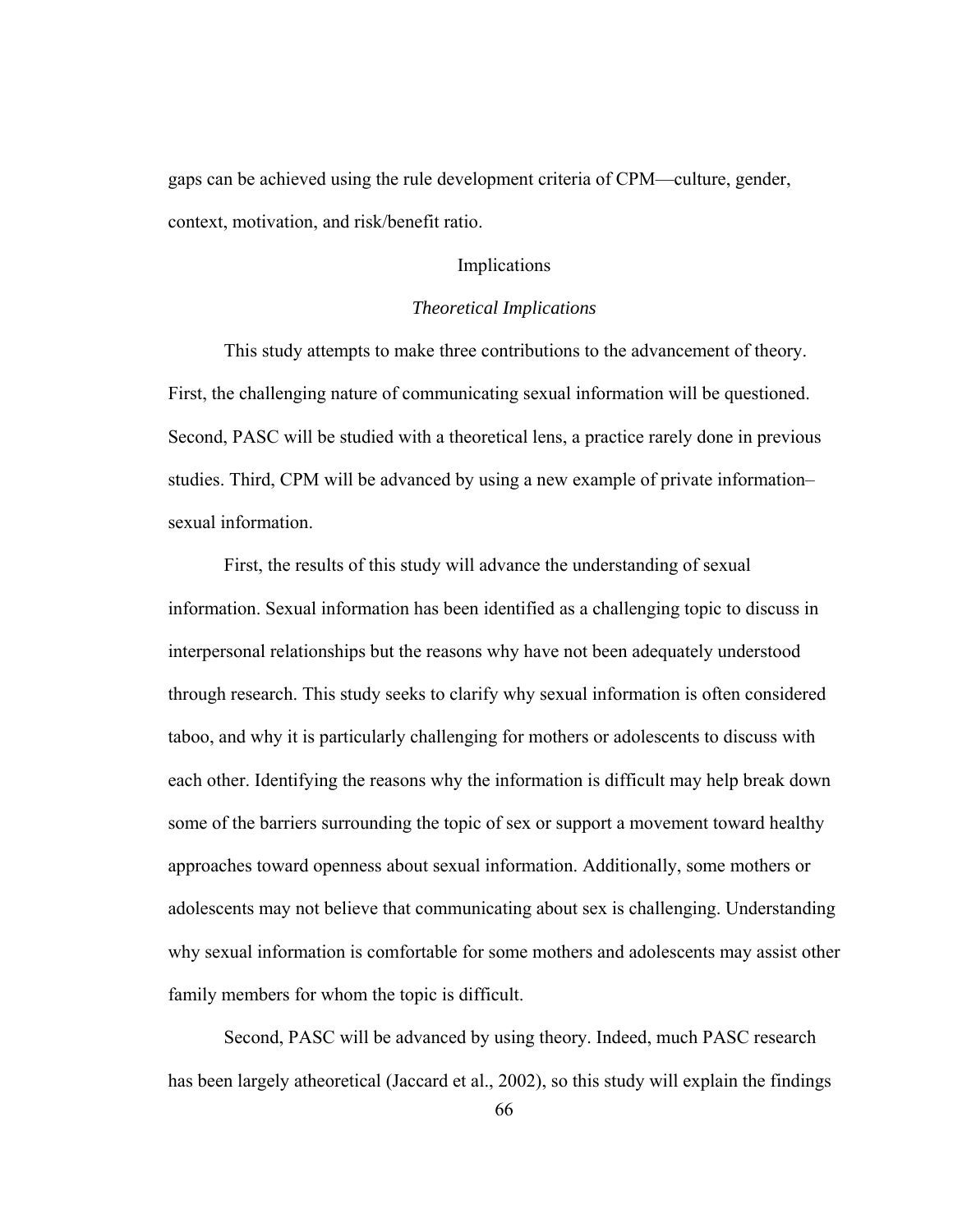through a theoretical lens. Using theory is important to organize and summarize knowledge obtained from data, to focus attention, or to clarify observations (Littlejohn, 1999).

Third, Communication Privacy Management theory provides a comprehensive and detailed explanation of the management of private information and the dialectical tensions that reside with the decision to reveal or conceal private information. Applications of the theory to various types of information show the rigor and power of the theory to explain social phenomena. This study will apply the theory with information that is not self-disclosure or secretive, two bodies of literature that were instrumental in the conceptualization of CPM. As such, the theory can be strengthened in its applicability through the present study because it will use information that is private, but not secretive.

The specific boundary management process of privacy rule development receives particular attention in this study, and is perhaps the first study to systematically and specifically seek understanding about rule development using CPM's five criteria. One study used some of the criteria for rule development—gender, culture, and context (specifically school context; Serewicz, Dickson, Morrison, & Poole, 2007). The findings from this study as reported by 264 college students showed no significant relationship between any of the three rule development criteria and the families' orientation toward privacy. However, the family privacy orientation was measured narrowly using a relatively new scale. The scale's reliability was adequate ( $\alpha$  = .80) but may need additional manipulation to be valid. Additionally, this study asked for one family member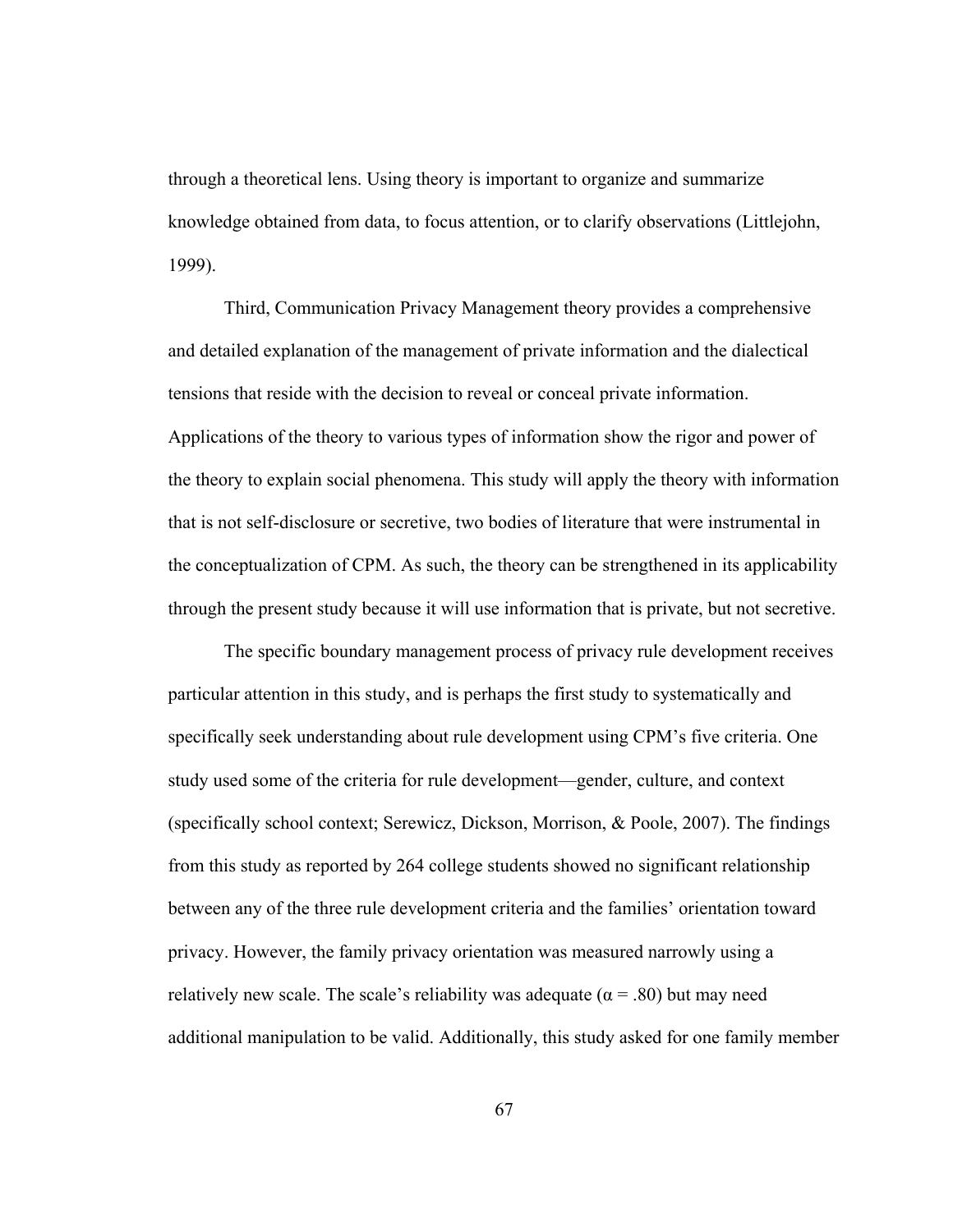to report on the privacy orientation for the family. Asking multiple family members to report on their perceptions of the privacy orientations may have led to different results.

Another study focused on boundary access and protection rules (Petronio, Reeder, Hecht, & Ros-Mendoza, 1996), but the study did not specifically target participants' recollections of the criteria set forth in CPM. Instead, the findings from the 38 children and adolescent victims of child abuse revealed three rules about revealing the abuse. The first rule, tacit permission, described how the victims responded when asked about potential abuse. The second rule, selecting the circumstances, described how victims sought places to make their disclosure that felt comfortable or reduced fears, such as while watching TV or washing dishes. The third rule, incremental disclosure, refers to disclosing the abuse using small amounts of information over a series of conversations across time.

In brief, even though some of the privacy rule criteria are not correlated with the families' privacy orientations, it seems as if participants from qualitative studies can articulate their considerations about revealing or concealing private information. While Petronio (2002) sets forth specific categories for the rule development criteria, it is possible that other categories for rules may exist. One unique aspect of CPM is its stated goal to be of practical use. Petronio (2007) wrote:

When a theory is built to be *of* practice, as CPM has been, the theoretical formulations are customized to guide users toward developing translational research. For CPM, the goal is to offer a theoretical perspective that suggests a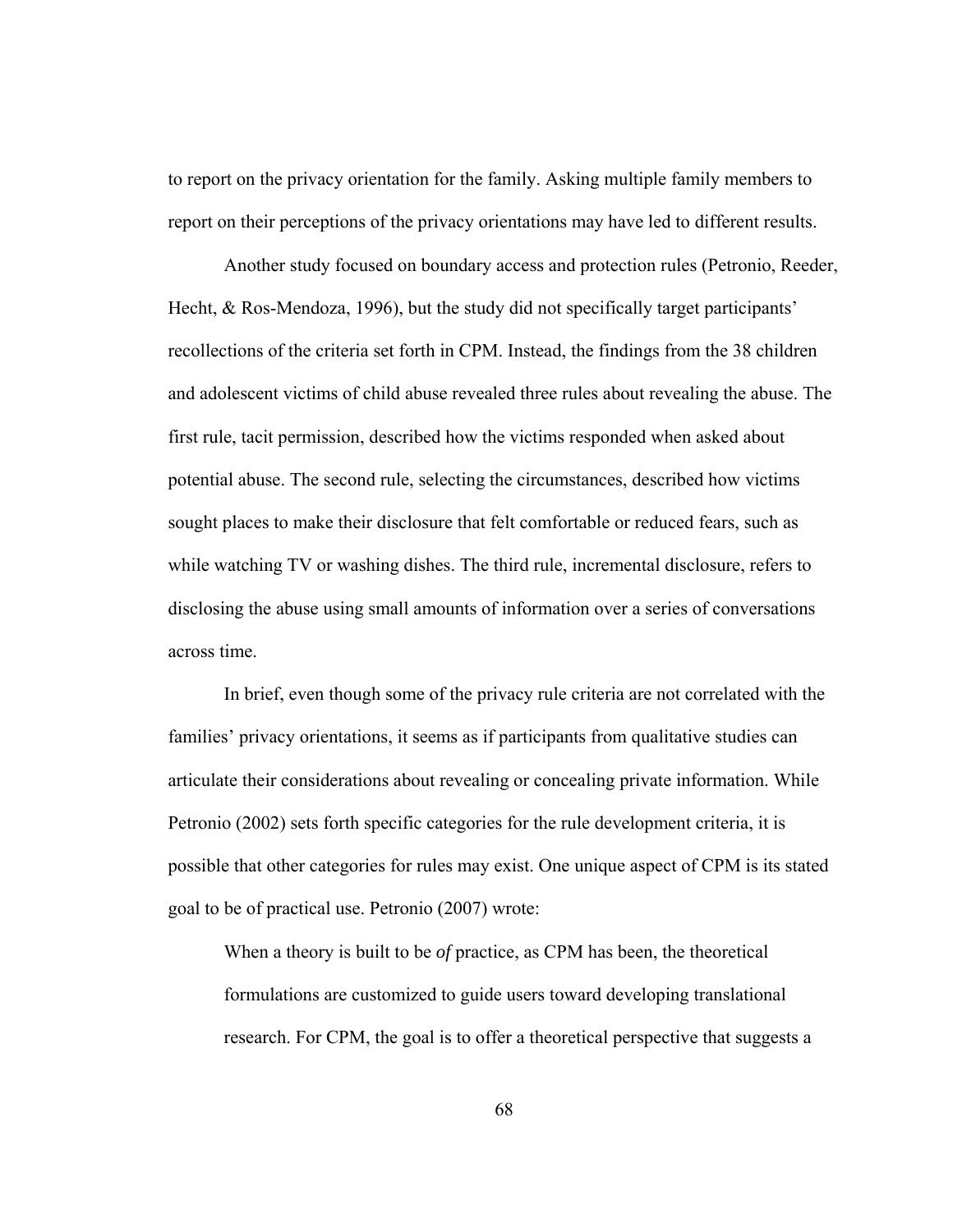way to understand the tension between revealing and concealing private information. (p. 218)

It is therefore toward the practical implications of this project that I now turn.

### *Practical Implications*

 Parenting a teen in an age of friends-with-benefits relationships/hooking up (Paul & Hayes, 2002), ambiguity about the meaning of virginity loss (Carpenter, 2001), and questioning whether oral sex is sex (Remez, 2000) seem to make parent-adolescent sexual communication more challenging and more realistic than the topic seemed while simply reading research articles for this dissertation. As I communicate with friends of adolescents, I am reminded of the potential this research project has to make valuable, realistic contributions to the day-to-day lives of families.

First, I hope to gain insights from mothers and adolescents about how easy or challenging sexual information was to discuss. What is it about sexual information that makes it a topic so challenging to talk about? Why is it that some parents believe sexual information is challenging to discuss, but they talk with their adolescents anyway? Why is it that some adolescents want to ask their parents questions, but may choose to reveal their inquiries? These are the questions that I hope to answer. In so doing, one possible implication of this study is to help parents and adolescents ease the tension between revealing and concealing sexual information.

Second, I hope to obtain useful information about the process of communication. My intent is to provide suggestions about how to talk with adolescents or parents about the topic of sex. While some researchers have looked at openness or comfort specifically,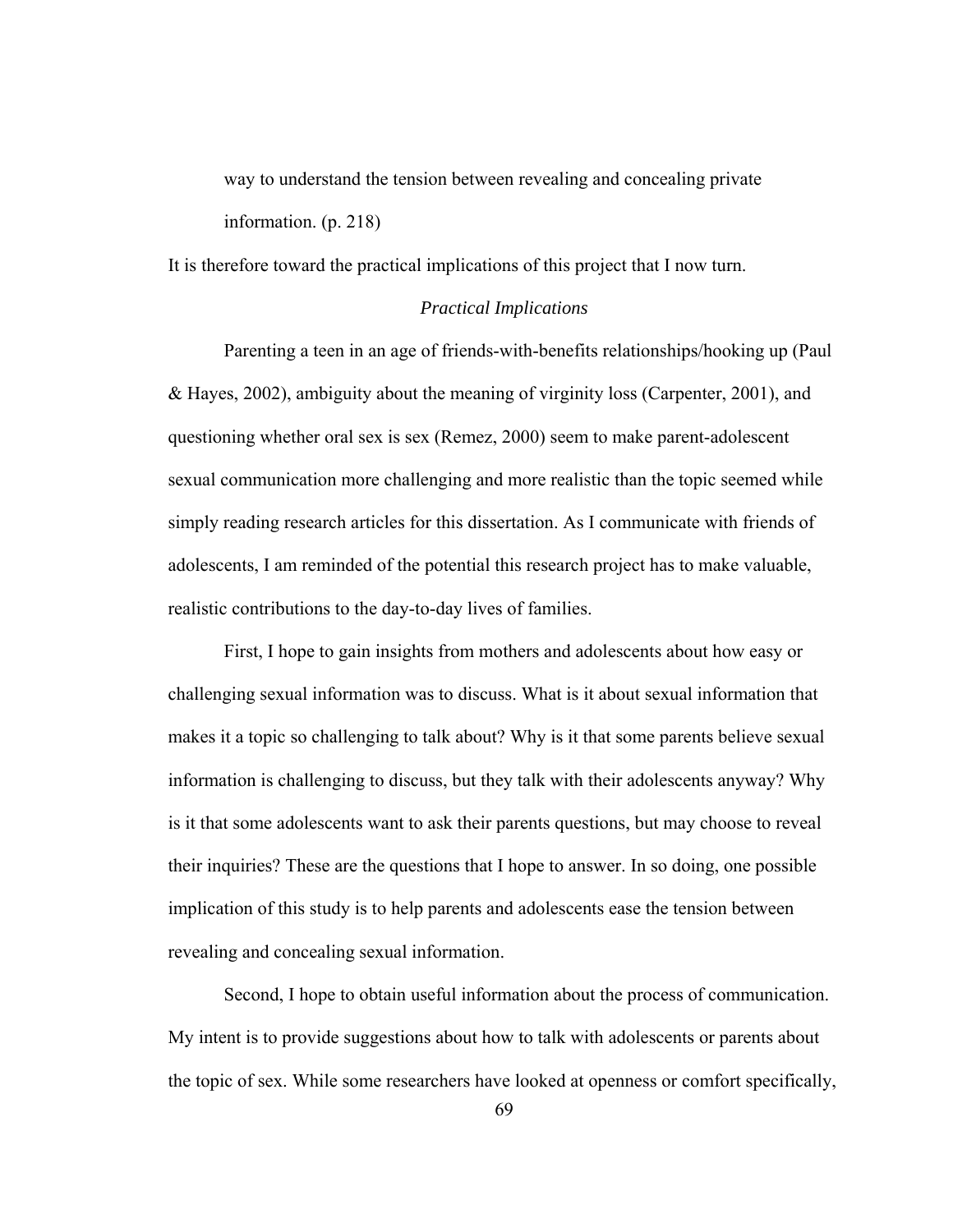my aim is to look at a variety of communication qualities that are relevant to parentadolescent sexual communication. Additionally, I intend to show how the adolescents participate in and affect PASC.

 Third, there is a great deal of variation in how families talk about sex. This variety makes it hard to coach parents to know what is right, what is appropriate, what is best for the adolescent, or what is best for the parent-adolescent relationship. Parents have fears about revealing sexual information to their adolescents, and about their teens engaging in sexual behaviors, which can lead to harsh consequences. So, if I can contribute in one, small way by showing the rules that parents or adolescents have about revealing sexual information, I can then share this information to a non-academic audience (in addition to an academic audience) through presentations at schools or churches in my local community, or by submitting articles to parenting magazines. When I have massed enough data, I can start my own website to provide practical, useful information to parents who seek assistance.

## Summary of Purpose

In sum, the purpose of this study is to: (a) seek understanding about the challenges of discussing sexual information in mother-adolescent relationships, (b) emphasize the process of communication using the privacy rule foundations of CPM, (c) gather dyadic data from mothers and adolescents, and (d) incorporate theory. Communication Privacy Management theory guides the study because of its focus on private information and how such information is managed. This project will make unique contributions to the Communication literature by exploring one specific type of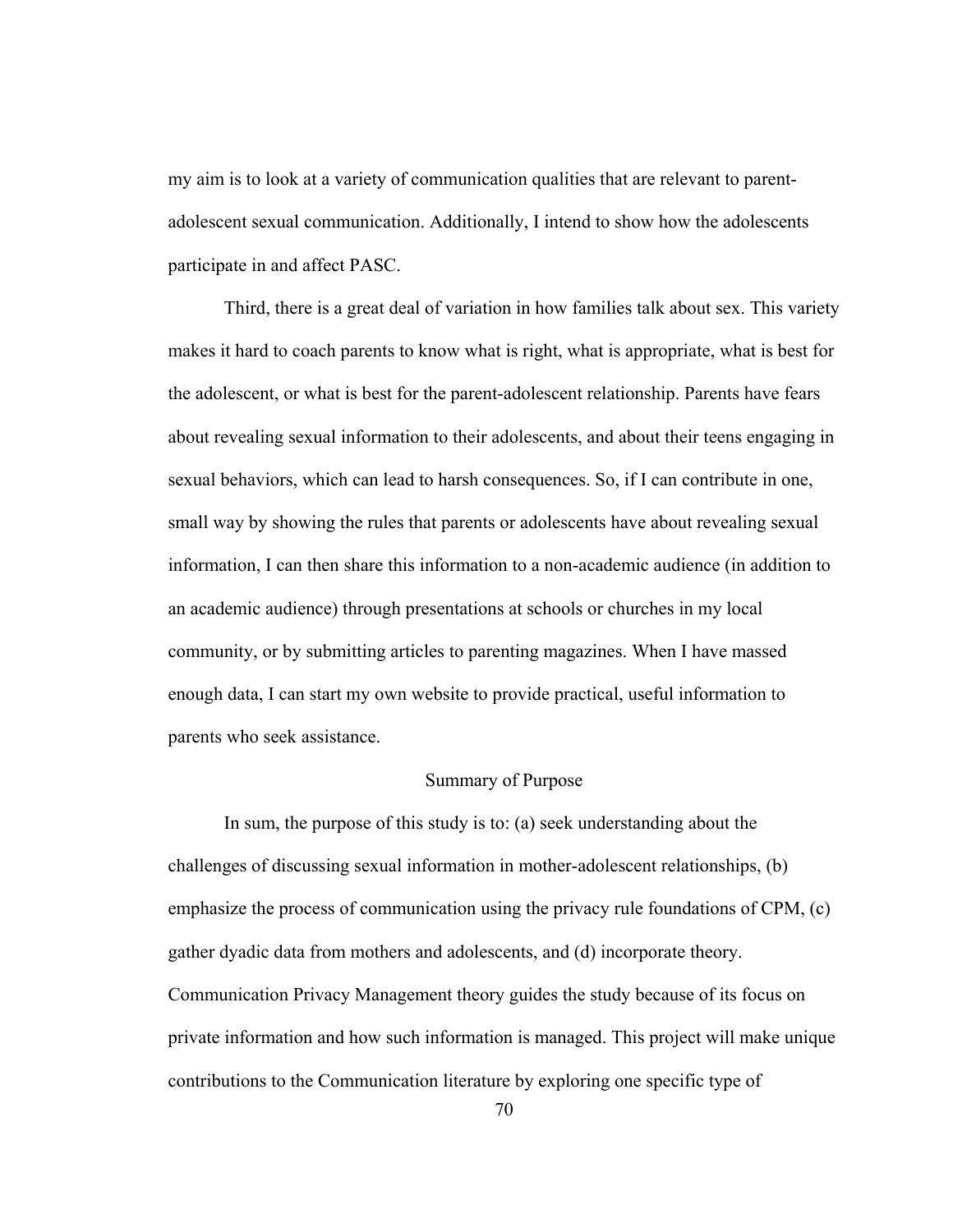communication–sexual–and why it is problematic in interpersonal relationships in Western cultures. The study will also contribute to family communication literature by analyzing a specific aspect of conversations about sex. Finally, the study will advance CPM by applying a specific type of information to the theory and seeing if the rule development criteria are sufficient to explain the process of revealing or concealing sexual information between parents and adolescents.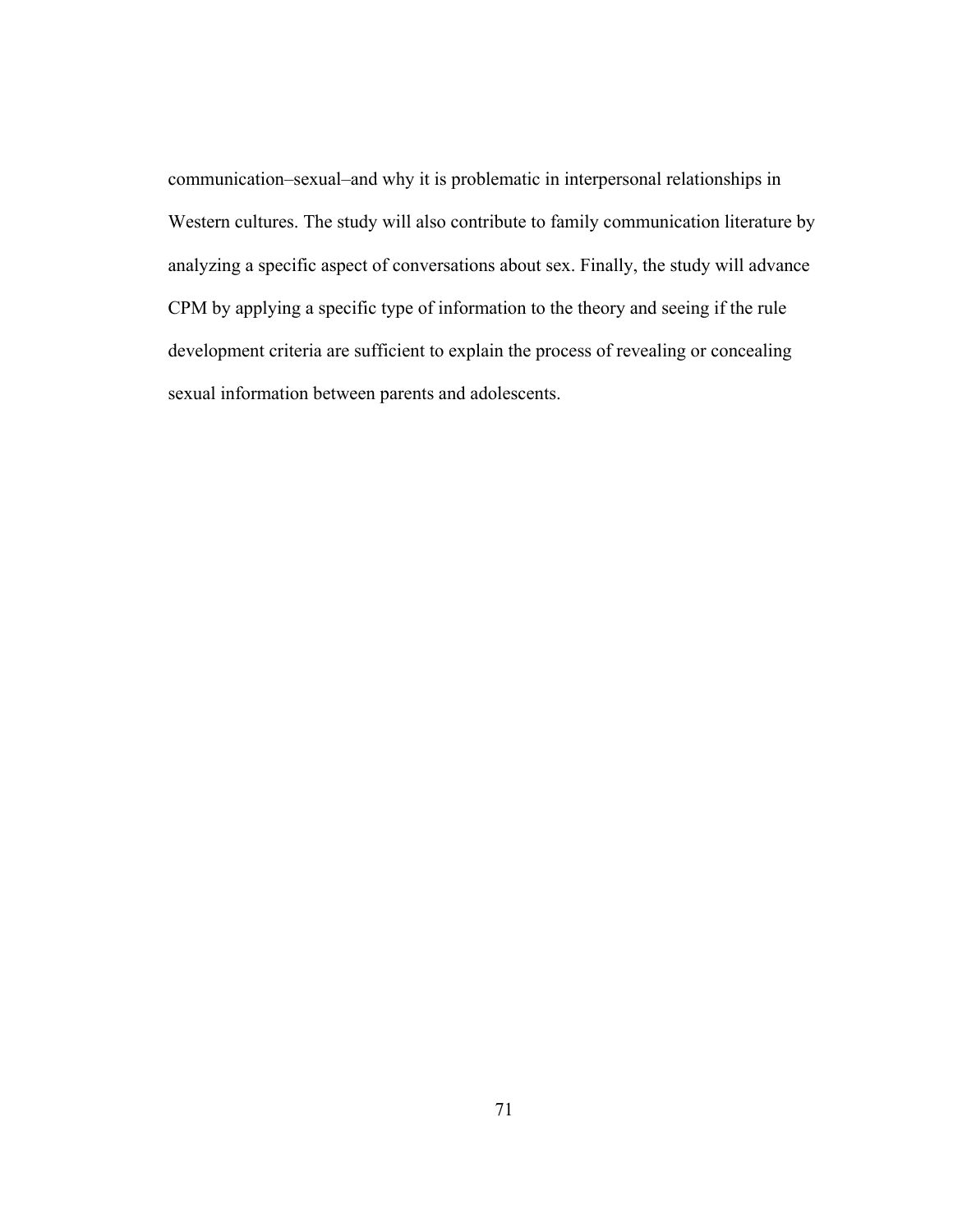## CHAPTER 3: METHODS

### Interpretive Paradigm

The interpretive paradigm is a way of knowing in which understanding is achieved through observing lived experience (Lindlof & Taylor, 2002) or human action (Schwandt, 2000), and, as such, was an appropriate stance for the current project. The interpretive paradigm permitted me to seek mothers and adolescents and to listen to their beliefs, prejudices, and rules about sexual information and conversations. Schutz (1967) called our beliefs, prejudices, and rules *stocks of knowledge,* which are used to guide the behavior, actions, and communication practices of members of a given social milieu. Schwandt (2000) said that "the [interpretive] inquirer must grasp the meanings that constitute that action" (p. 191). In part, one of my goals was to understand the meaning of sexual information in the family context. After understanding this meaning, I intended to learn mothers' and adolescents' rules for revealing or concealing sexual information. The interpretive turn provided the opportunity to obtain multiple meanings of sexual information and to understand how these elements shaped meaning.

The interpretive paradigm was also useful for this study because it accounted for multiple realities across families. Family systems are unique and distinct from one another and create a great variety of lived experiences. Families shelter "the essence of the everyday world" (Burrell & Morgan, 1979, 31), a concern of the interpretive paradigm. The diverse ways in which families operate create a plethora of explanations about sexual information and how it is treated within families, particularly between a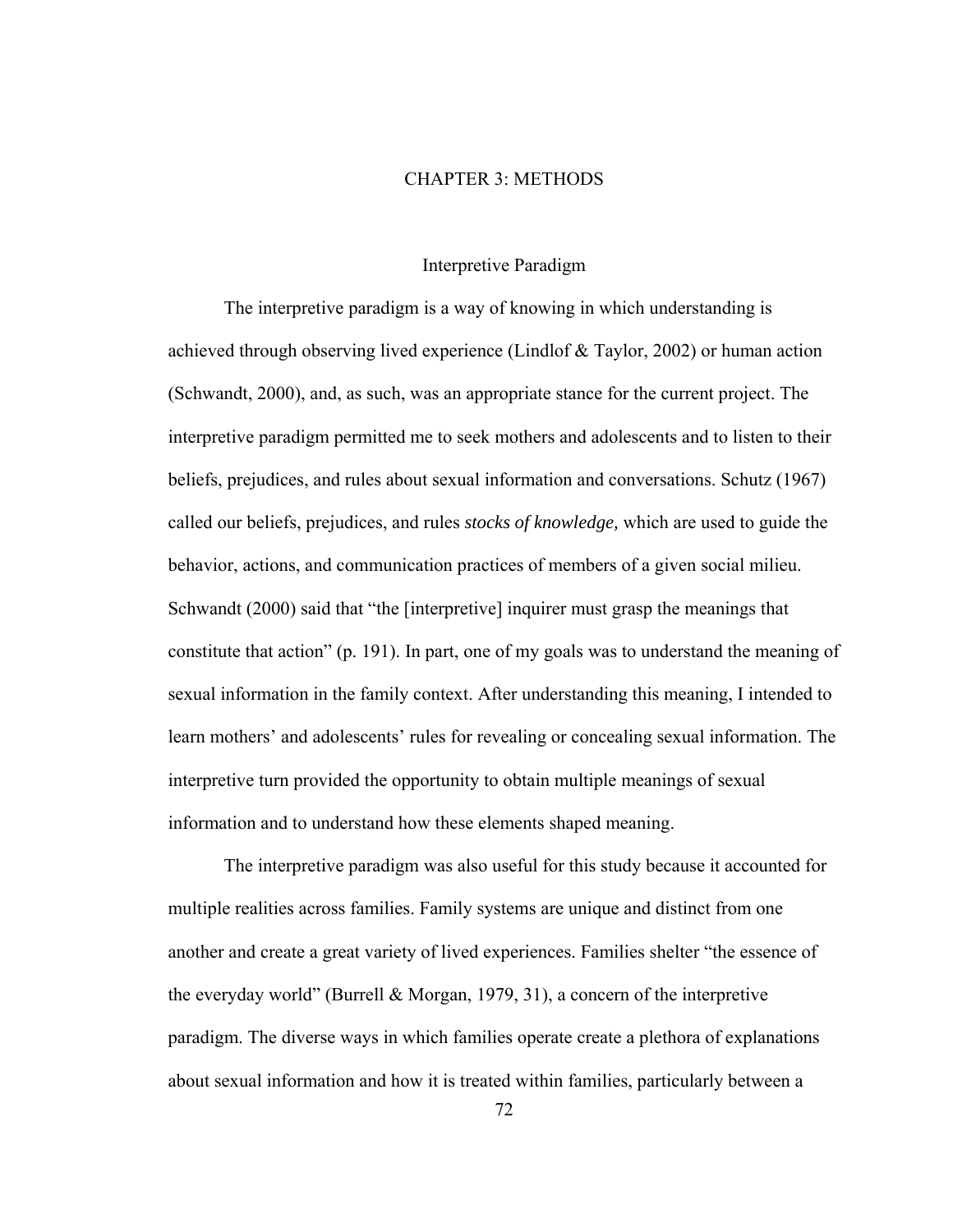parent and child. Through qualitative research, I came in close contact with participants to learn the socially co-constructed meanings of sexual information, to understand the rules for revealing/concealing it, and to interpret the findings across participants. Specifically, interviews allowed me to engage participants in lively, meaningful discussions about a topic, listen attentively to the explanations of their reality, make interpretations, induce meaning, and suggest common themes from their collective responses.

Encounters with participants also afforded some flexibility in the research process (Bryman, 1999). As a participant shared descriptions of his/her subjective, lived experiences, I directed and redirected the conversation as I learned more *in situ.* I also modified questions from one participant to the next as I reflected on past interactions with participants. What I have learned from my own experience as a researcher guides my approach with future participants. Thus, I was able to come as close as possible to the emic view, which is "see[ing] the scene through the meanings that the members attribute to their own communicative actions" (Lindlof & Taylor, 2002, p. 80). With some degree of flexibility, I was able to see how the beliefs about sexual information and rule development processes emerged from participants' actual, lived experiences.

Qualitative research and its "ideographic mode of reasoning" (Bryman, 1999, p. 41) coincide with CPM because privacy rules are fluid (Petronio, 2002). Also, because CPM is a dialectical theory, "Stability is but a momentary transition in a stream of continuous change" (Montgomery, 1993, p. 208). Indeed, as Bryman explained, ideography of qualitative research indicates that the data represent understanding at one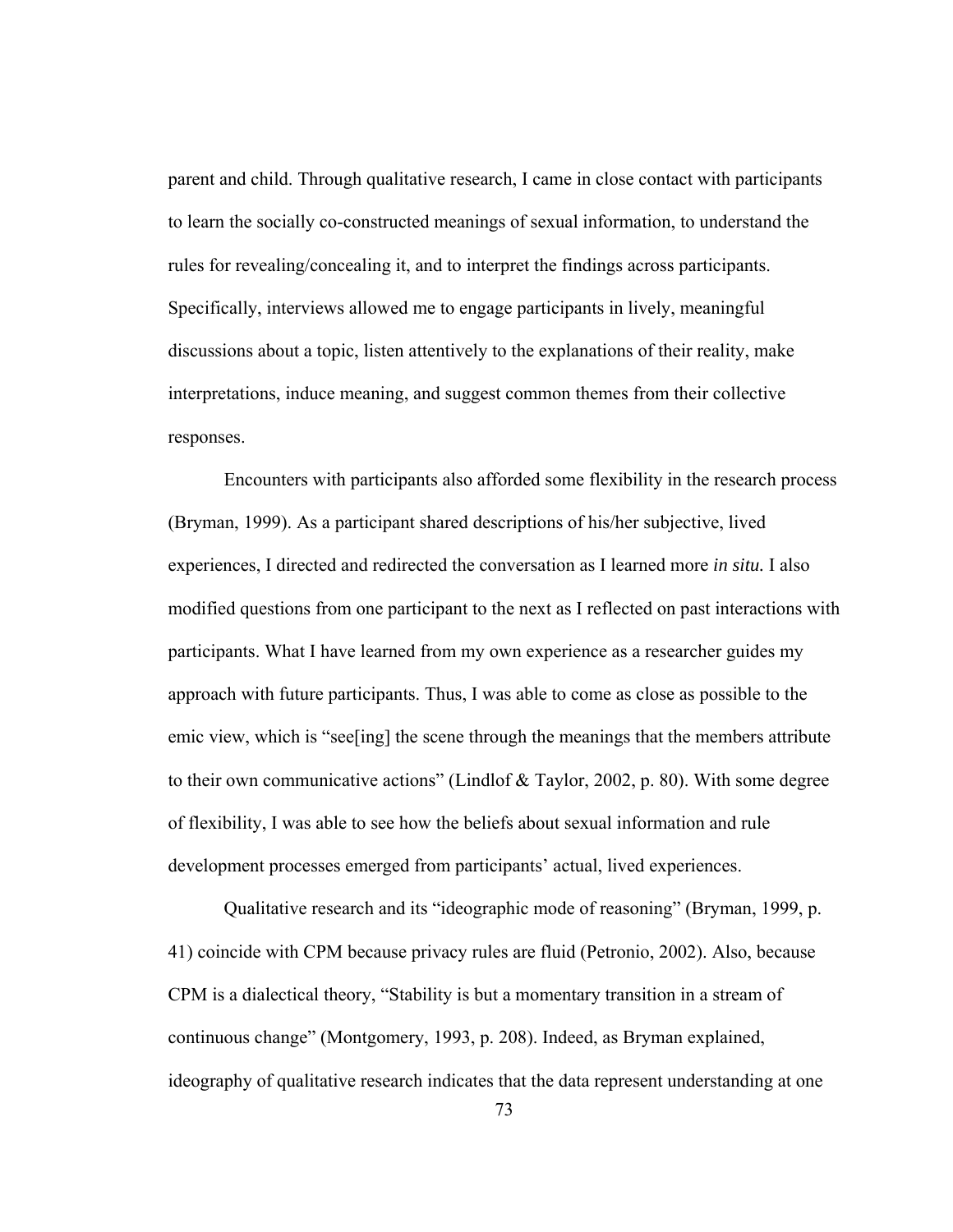moment in time. Therefore, the data are not conducive for the establishment of longstanding laws or principles, which are common in the quantitative research tradition. Rather, the understanding gained from participants captured an in-depth and detailed perspective about private parent-adolescent conversations. Further, the information obtained was different from previous research that asked respondents to recall objective information such as timing or content of conversations. Rather, the information obtained in this study provided details about the beliefs and rules that precede mothers' or adolescents' conscious or unconscious decisions to reveal or conceal sexual information.

## *Methodology*

 Within the interpretive paradigm, I loosely positioned my research within the grounded theory methodology (Strauss & Corbin, 1998). One important aim of this project was to understand the process of sexual communication. As such, the grounded theory methodology permitted me to theorize about process based predominantly on data. Strauss and Corbin (1998) supported researchers in their fragmented usage of grounded theory. They stated, "We know that readers will treat the material…as items on a smorgasbord table from which they can choose, reject, and ignore according to their own "tastes"—and rightly so" (Strauss & Corbin, 1998, pp. 8-9). From the "smorgasbord," I have chosen the principles of the methodology, rather than the exact steps of the method. My "tastes" were to (a) theorize about sexual communication by developing process models as a result of participants' stories and reflections, (b) conduct the research using interviews, and (c) analyze the data with thematic analysis. While none of the specific analysis techniques of grounded theory such as open or axial coding were used in this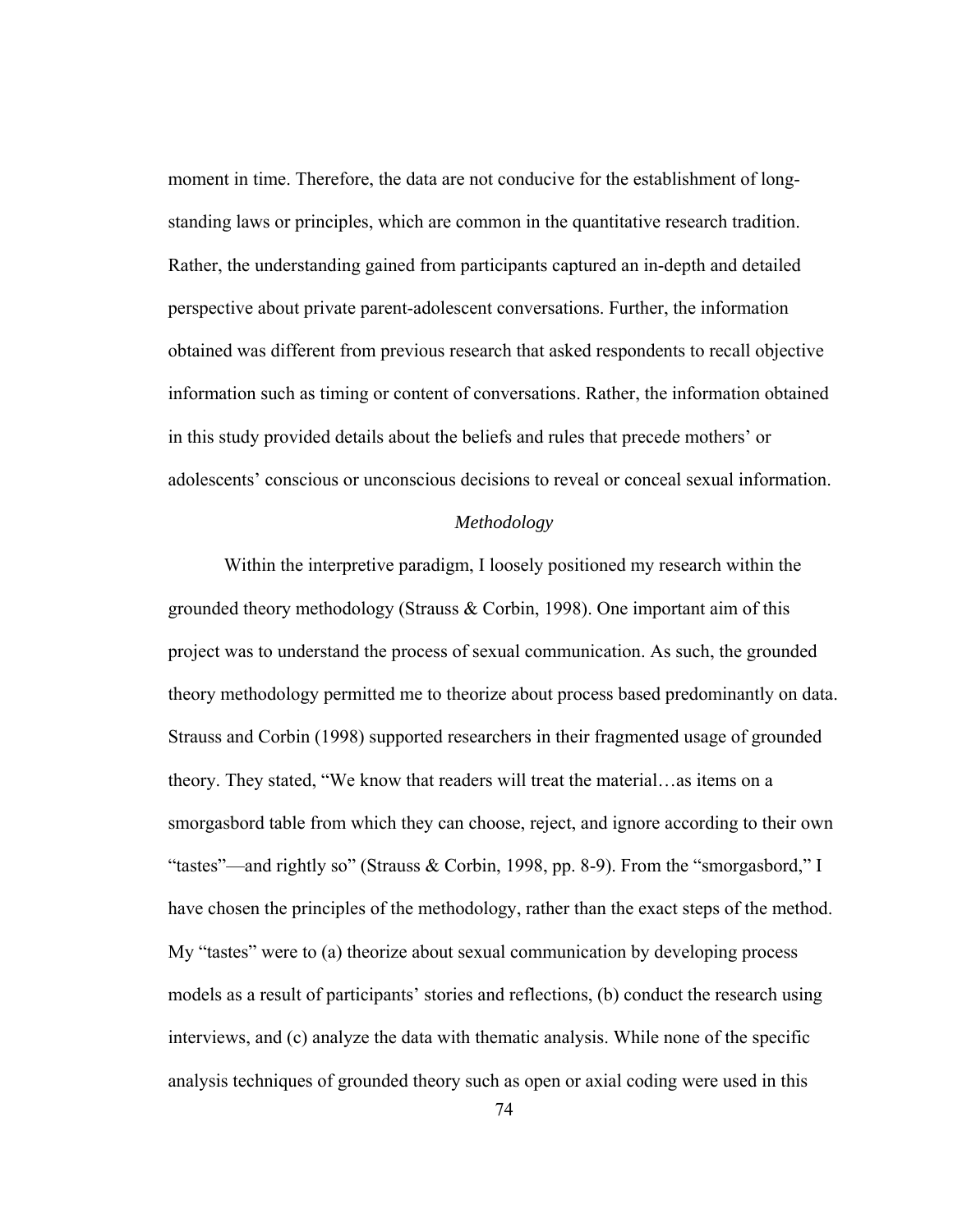study, the philosophy of the grounded theory methodology blanketed the data analysis and interpretation by allowing the process of sexual communication to emerge from the data. The coding procedures in the grounded theory methodology serve several purposes, some of which can also be achieved using data analysis techniques from other methodologies. For example, one purpose of coding in grounded theory is to build rather than test theory (Strauss & Corbin, 1998), which was one of the functions of this study. Further, grounded theory also allows researchers to "identify, develop, and relate the concepts that are the building blocks of theory" (Strauss & Corbin, 1998, p. 13). By focusing on the process of sexual communication, I contributed to theory development. While my intent was not to present a developed theory, I believe the results may prove resourceful for theory building in the future.

# *Researcher Stance*

The stance of the researcher in qualitative research favors closeness with the research participants in order to get an insider's perspective (Bryman, 1999). By gaining access to mothers and adolescents, I hoped to get a stronger understanding of their perspectives on PASC than can be obtained through survey data. As such, I wanted to give voice to mothers and adolescents and allow them to elaborate upon their communication experiences with each other. As I gave mothers and adolescents voice, I also recognized my narrative presence (Lindlof  $\&$  Taylor, 2000) in the project and need to disclose my thoughts and views on PASC. Therefore, before continuing, I offer my stance on the topic of sexual communication to reveal my background and interests and how they guided this project.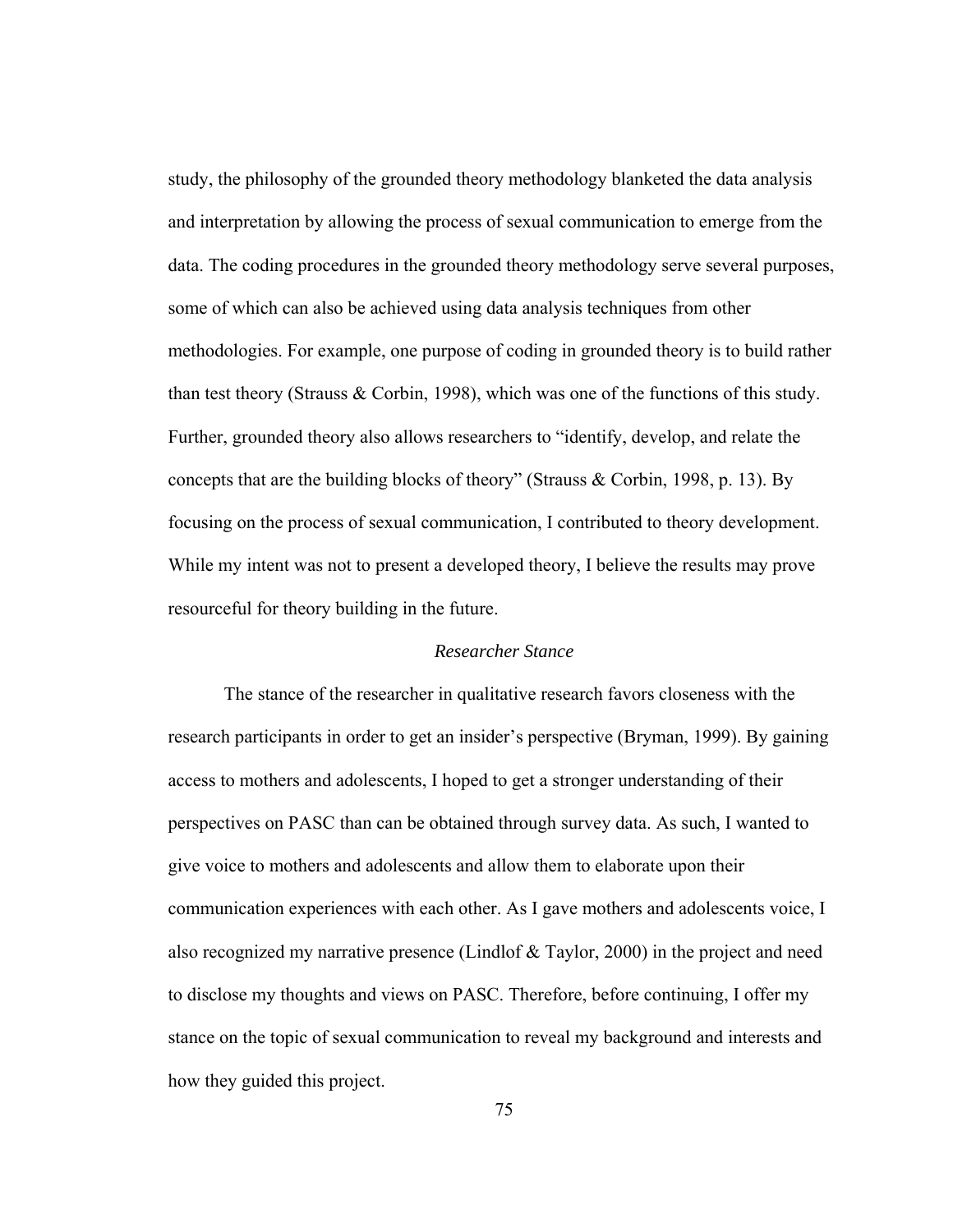I believe sexual information should be communicated openly and comfortably in all interpersonal relationships where issues of sex are concerned. However, I have rarely experienced these ideals in my own interpersonal relationships, particularly with my parents. I recall a moment during my early adolescence when my mother initiated a conversation about menstruation. I also recall a conversation with my mom that I initiated as a late adolescent in which I professed my desire to remain a virgin until marriage. My father never made a comment to me about sexuality nor about the broader scope of romantic relationships. The most remote verbal expression from my dad was a directive when he told me to leave the room when he and my younger brother were watching comedian Andrew Dice Clay. When I eventually had the opportunity to watch Clay's comedy routine, I thought it was raunchy and filthy. The early 20s feminist in me resented my dad for allowing my brother to watch the show but not me. Now, as a woman in my mid 30s, I am glad for that one boundary of decency my dad set for me. I am also saddened by his tacit approval of this female-objectifying material for my brother. Perhaps these combined experiences led me to grieve for more open communication with my parents, which I believe would have given me a healthier outlook on romantic relationships.

 As an adolescent, I also learned that I could overcome the "miss-goody-twoshoes" perception my peers had of me by making sexual innuendos. My desire to fit in and feel accepted during adolescence was achieved when I made sexual remarks. This positive reinforcement led me to have a comfort level with sexual information among my peer group. Over time, the content of my statements has changed from sexual innuendos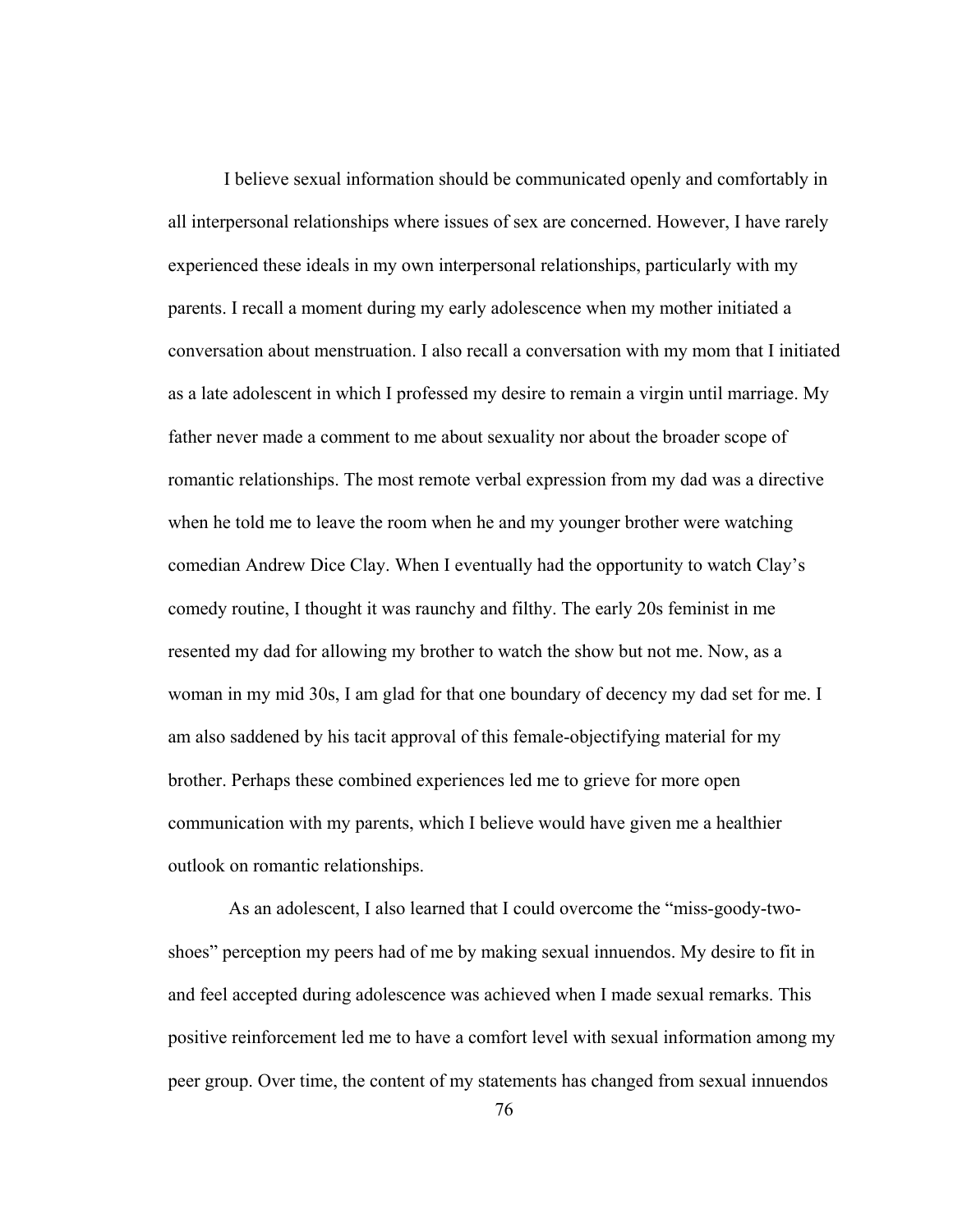and "mind-in-the-gutter" comments to healthier commentary on human sexuality and the role of sex in relationships. When others react with surprise or discomfort to my openness, my belief that talking about sex is challenging is reinforced. This bias has developed my research interest to determine if sexual communication is indeed challenging and, if so, why. Then, I want to know how people talk about sex. I chose the family context for the dissertation because of my academic and personal interest in families and my belief that the family is the basic unit of society. My hope is that this brief narrative helps to explain my own interest in the current research project and my stance on sexual information.

# Data Collection

## *Participants*

The participants in this study were nine 19 year old late adolescents and their mothers. The convenience sample of participants who volunteered for the study showed great diversity in family structure, size of community, and mother's educational level/occupation as shown in Table 2. Some of the daughters had experienced sexual intercourse and others had not. A connection to the Catholic religion was mentioned by five of the dyads. No other religious affiliation was mentioned by the participants. The participants were all of European American descent. There were virtually no common structural or contextual factors that were consistent among the nine dyads.

An important consideration regarding participants is how many to interview. Establishing a sample size for qualitative research is usually expressed by using the phrase *theoretical saturation* instead of developing a sample number as is the case in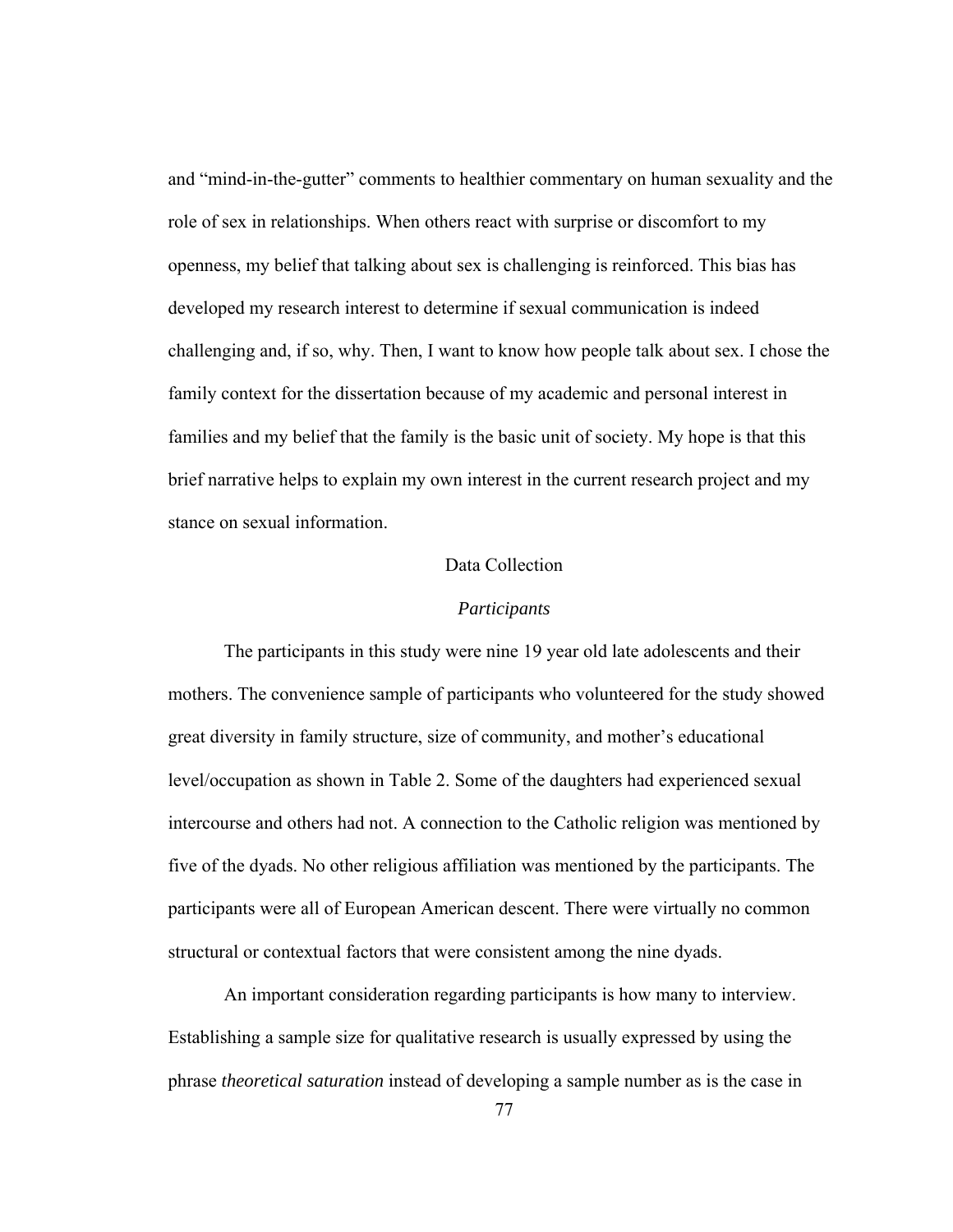quantitative research (Lindlof & Taylor, 2002). Theoretical saturation indicates the point when the researcher is hearing similar information from participants and no new data are emerging. Saturation could hypothetically be achieved after 15 interviews or not until 50 interviews. Within the grounded theory methodology, saturation refers to a point where "collecting additional data seems counterproductive" or "the researcher runs of time, money, or both (Strauss & Corbin, 1998, p. 136).Overall, saturation was achieved with these participants because of the similarity in their relationships and beliefs about sexual communication and the pragmatics of completing this project within a reasonable time frame.

# *Recruitment*

I utilized convenience sampling to recruit participants for this project (Lindlof & Taylor, 2002). I recruited late adolescents who were students enrolled in Communication courses at the University of Missouri-Columbia (UMC). Recruitment proceeded as follows. First, I sought permission from the Basic Course Director of Introduction to Public Speaking (COMM 1200) and the Instructor of Introduction to Communication (COMM 2500) to contact individual course/lab instructors who would allow me to recruit students enrolled in their classes in exchange for extra credit or a chance to win \$100 (Appendix A). Second, upon approval from the course directors, I contacted one COMM 1200 instructor, two lab instructors from COMM 2500, and instructors of other courses (Appendix B). I explained the purpose of the research project and requested a day to enter their classrooms and recruit students. Third, I visited each class on the agreed upon day, described the study to the students, and described how the students could participate in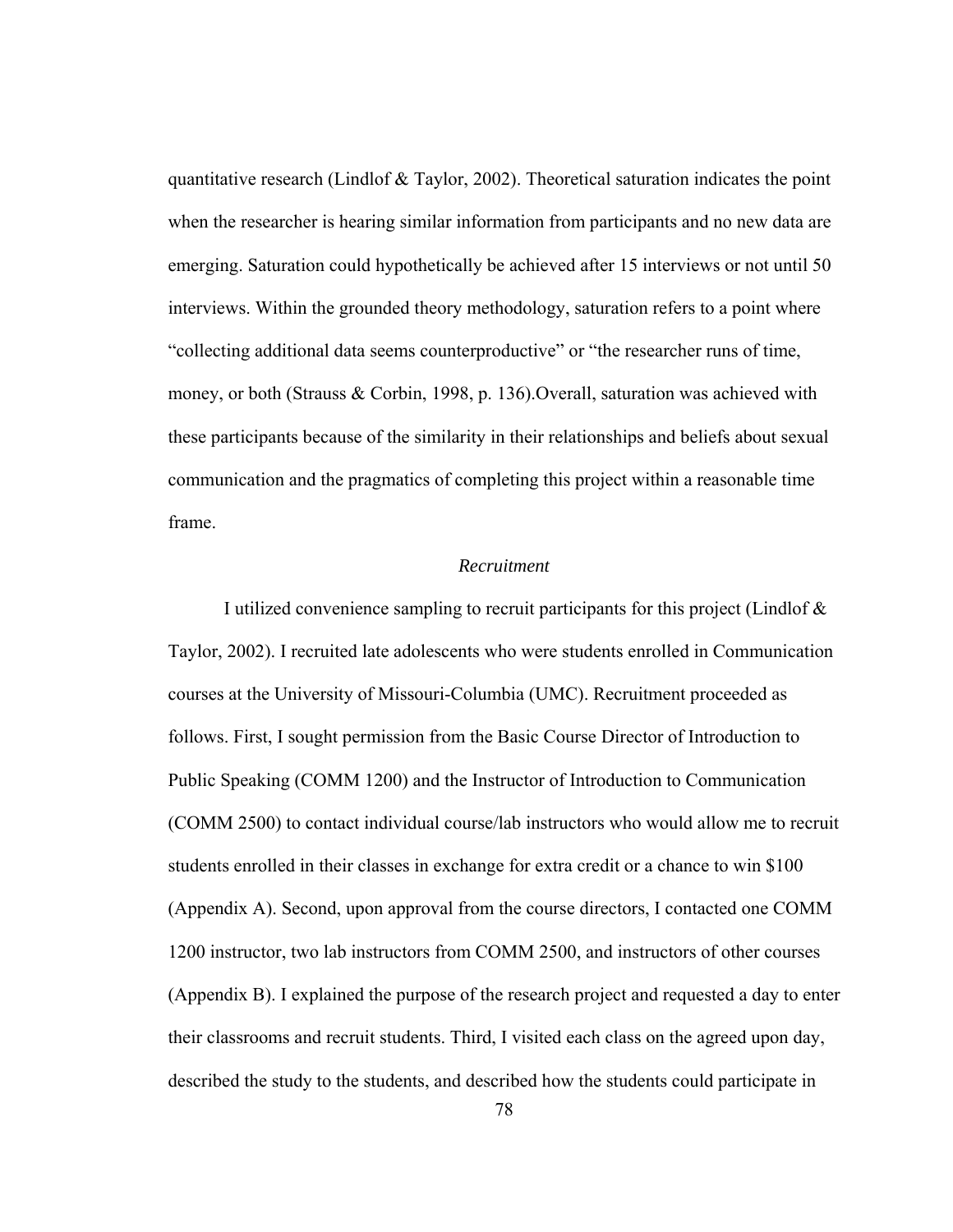the project in exchange for extra credit or a chance to win \$100 (Appendix C). Specifically, students were invited to participate along with their mothers. Students were told that participation involved three separate interviews: one alone, one with their mother, and one with their mother alone. Three students received 10 extra credit points after they and their mother completed all three interviews before December 7, 2007. No interviews were completed between December 8 and December 31, 2007. Therefore, there was no drawing for \$100 in cash.

An alternate assignment was available for college students who were ineligible or unwilling to participate. Specifically, students were asked to write a 2-4 page, double spaced paper that answered the following questions, "Do you believe sexual information is challenging to discuss between a parent and an adolescent? Why or why not?" Further, the length required some depth of thought into the questions, thus providing data that may be useful for future studies. Course instructors were asked collect the papers by December 7, 2007, record 5 points of extra credit for 2 pages or 10 points for 3-4 pages, and deliver them to me. Additionally, students were asked if their paper could be used for research purposes. Those students who agreed, were asked to sign an informed consent form, as approved by the university's Institutional Review Board (Appendix D). I obtained approximately 75 papers and consent forms as a result of the alternative extra credit assignment.

Students who wanted to participate were given a recruitment script to use when inviting their mother (Appendix E). Then, students contacted me to set up a time and place to conduct the interviews.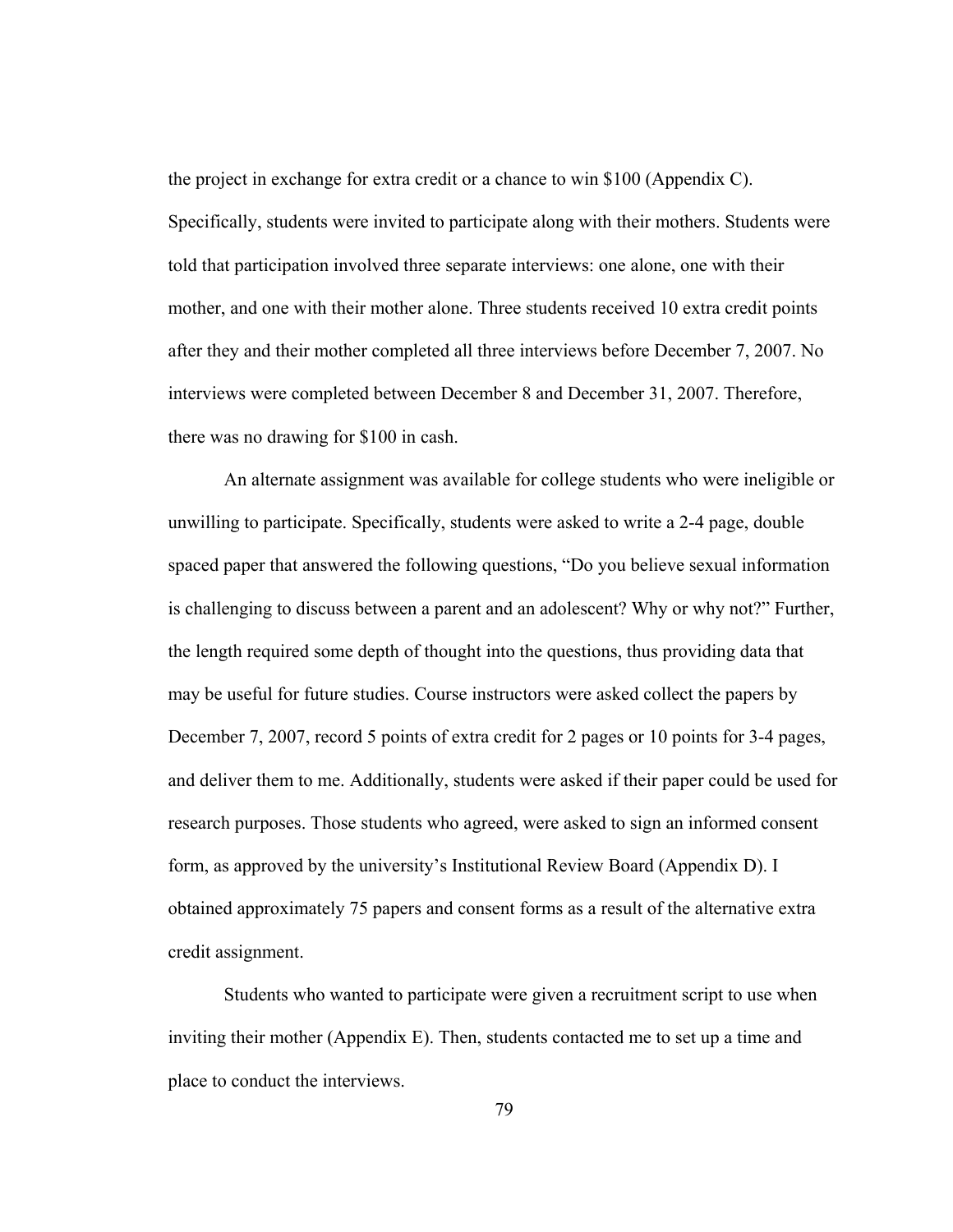As of December 31, 2007, I had presented the recruitment script to approximately 200 college students, resulting in 3 interviews. Because of the difficulty in recruiting participants, I made modifications. Namely, the incentive for extra credit was changed to a financial incentive of \$25 for each member of a dyad (Appendix F). I continued to recruit students from Communication courses and by mid February had recruited a total of six mother and adolescent dyads. Therefore, I modified the recruitment strategy again, with approval from the dissertation committee, to recruit a late adolescent and mother, but to offer individual interviews as an option. I returned to some Communication courses and to a large lecture class in the Human Development and Family Studies Department with the new change and obtained an additional two interviews. Because a financial incentive was offered to those who volunteered to participate instead of extra credit, there was no need to offer an alternative extra credit assignment. One of the interviews was obtained through network sampling. After nearly four months of recruiting, I had interviewed nine mothers and adolescents after presenting the opportunity to approximately 700 students. Needless to say, recruitment proved to be quite challenging. Furthermore, the daughters and mothers who did agree to participate described very close relationships. Further elaboration on the qualities of the participants follows in a subsequent section. The next section discusses the specific procedures used once the interviews were scheduled and data collection began.

## *The Research Setting*

The interpretive paradigm encompasses naturalism (Lindlof & Taylor, 2002), which advocates for the researcher to enter the setting of the researched. The scene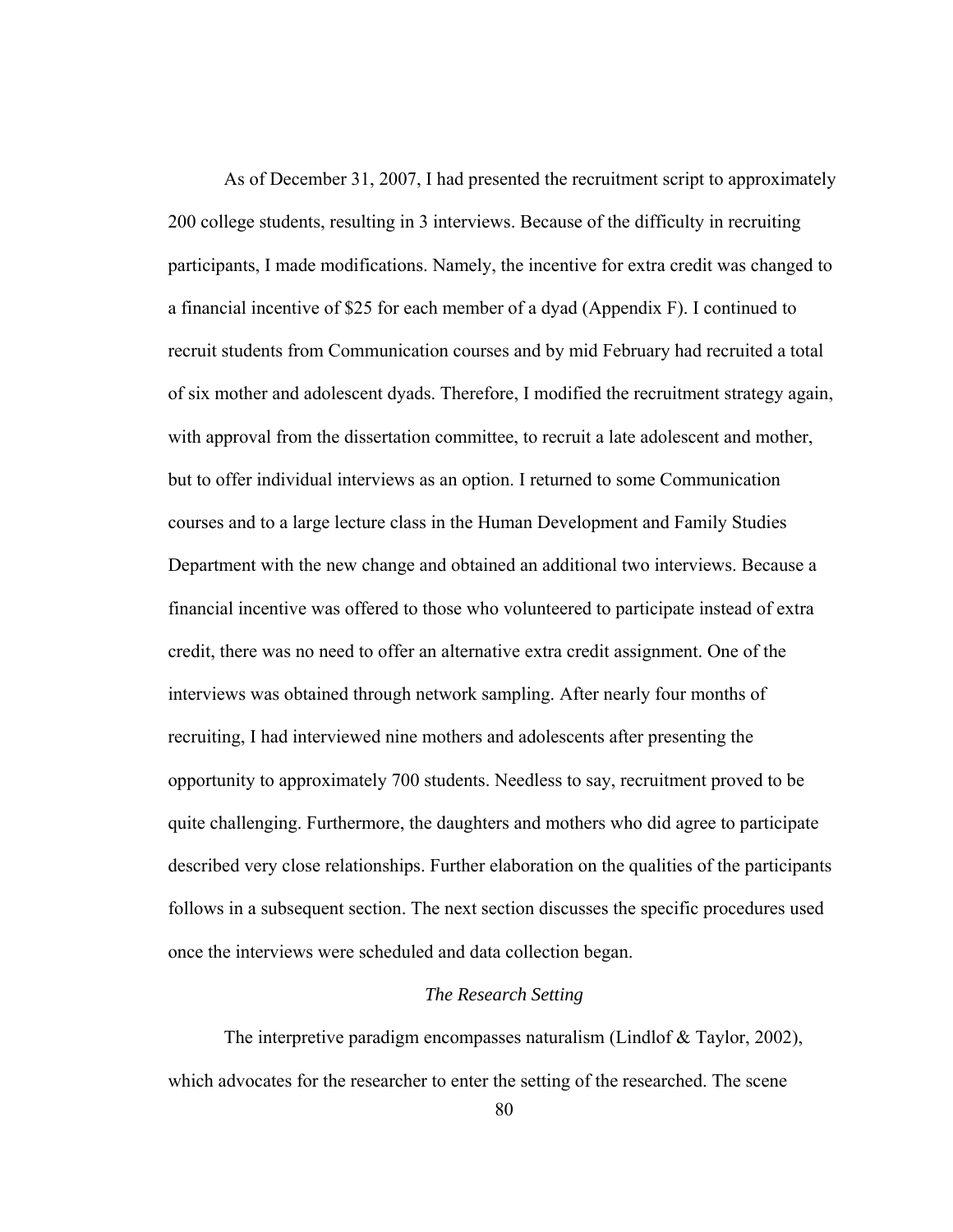specifically defines the most intimate location where the social action occurs (Lindlof & Taylor, 2002). The argument is that the natural setting of where the phenomenon under question resides reveals important information. The participant remains close to his/her natural environment such that, when the researcher approaches, the participant is comfortable and mindful of lived reality. This mindfulness enables the participant to be authentic in his/her disclosures to the researcher.

Not all interpretive research is naturalistic (Lindlof & Taylor, 2002) and, as a result, qualitative research may not always occur at the scene. Further, the scene of mother-adolescent sexual conversations may be entered infrequently and in very private places such as bedrooms or automobiles. Therefore, I attempted to approach the natural environment of the parent as closely as possible by requesting that interviews be conducted in their home, neighborhood, or community. Thus, I went to the site—"the specific, local, physical place in which the researcher and the social actor coexist" (Lindlof & Taylor, 2002, p. 79)—at a specific time and place coordinated between the participants and me. I asked each participant to select a quiet location where we could meet, such as their home, public libraries, conference rooms, or quiet restaurants or coffee shops. Five interviews were conducted in the home of the participants. One interview was conducted at the work site of a mother. Three interviews were conducted in the Department of Communication's research lab. The lab offered another possibility for a secure, quiet location in Columbia in which to conduct interviews. The lab had comfortable couches where participants could sit comfortably. Some even took off their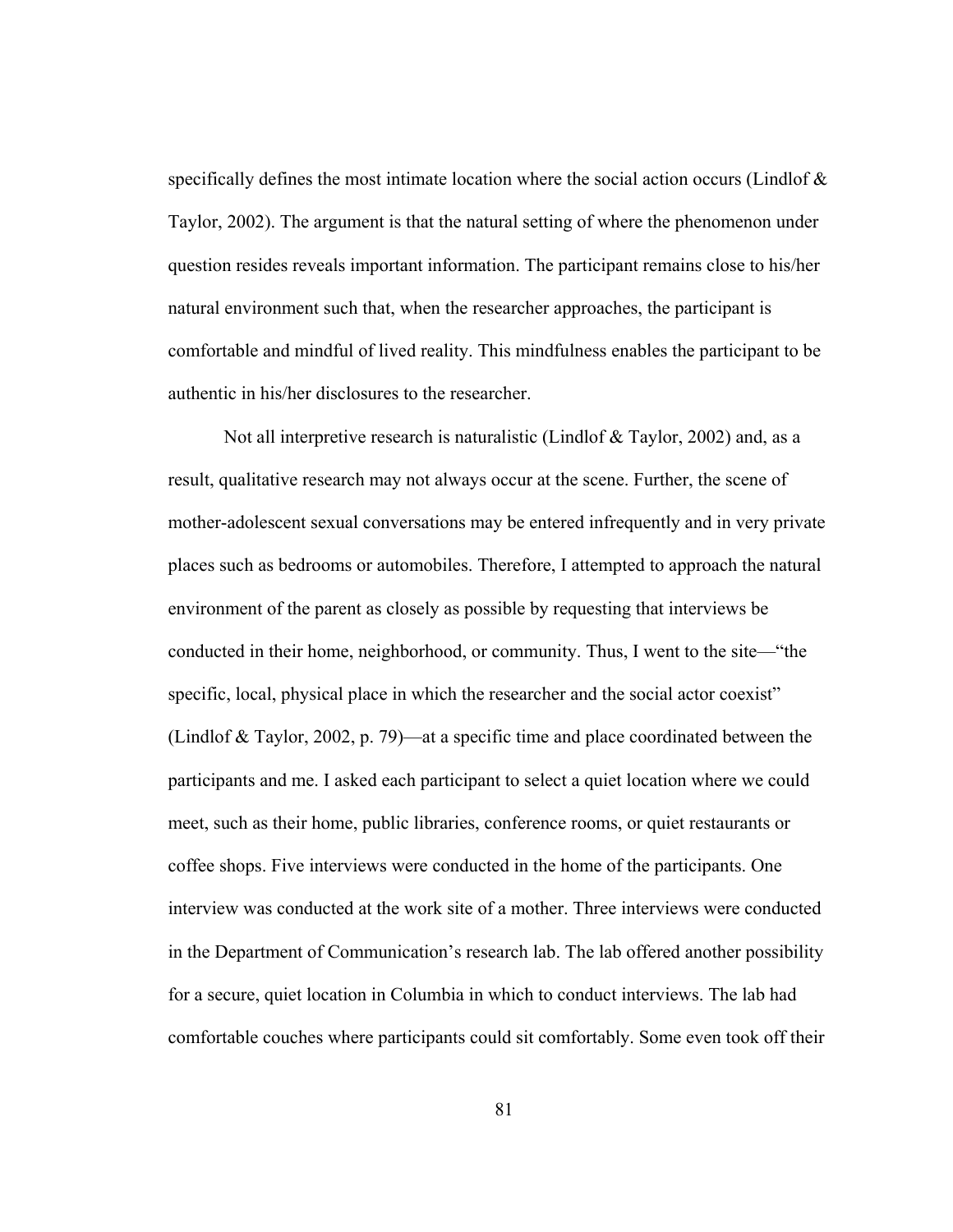shoes, put their feet on the couch, or wrapped their arms around the pillows. In other words, participants attempted to become as comfortable as they could.

Upon arrival at the site, the informed consent (Appendix G) and demographic (Appendix H) forms were completed by the participants. The informed consent form included information about the purpose of the project, the procedure of the interview, the potential positive and negative consequences of participation, and the process to safeguard confidentiality. Participants signed the form, acknowledging they had been informed of these issues and agreeing to participate at their own will. The demographic form asked adolescents for their age, race and occupation while mothers were asked for their age, race, occupation, marital status, number of children, and ages of children.

Interviews served as the primary method of data collection. According to Lindlof and Taylor (2002), qualitative researchers use interviews

"to understand their [participants'] perspectives on a scene, to retrieve their experiences from the past, to gain expert insight or information, to obtain descriptions of events that are normally unavailable for observation, to foster trust, to understand sensitive relationships, and to create a record of discourse that can subsequently be analyzed." (p. 5)

Thus, interviews were useful to enter into the mother-adolescent relationship and obtain their perspective of how sexual information is managed within the family. Such conversations are rarely seen by others, and interviews enabled mothers and adolescents to tell their stories and experiences about communicating sexual information.

82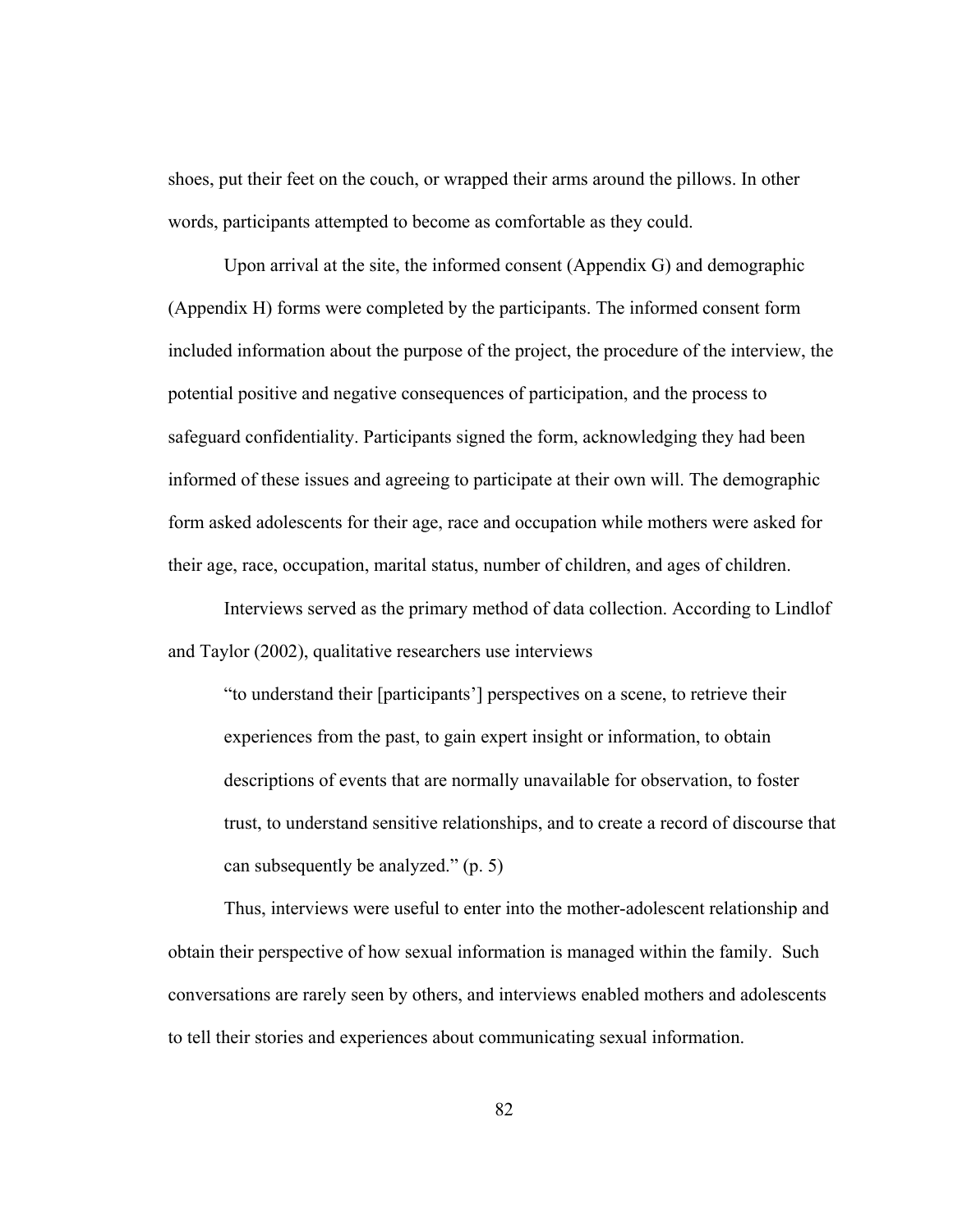The understanding sought from mothers of adolescents was achieved with quality interviews. Kvale (1996) identified six characteristics of quality interviews:

The extent of spontaneous, rich, specific and relevant answers from the interviewee; the shorter the interviewer's questions and the longer the subjects' answers, the better; the degree to which the interviewer follows and clarifies the meanings of the relevant aspects of the answers; the ideal interview is to a large extent interpreted throughout the interview; the interviewer attempts to verify his or her interpretations of the subject's answers in the course of the interview; and the interview is "self-communicating"—it is a story contained in itself that hardly requires much extra descriptions and explanations. (p. 145)

My role as researcher was to remain mindful of these six criteria during all phases of the research project and in particular, immediately preceding each interview. I printed these six criteria on a separate sheet and reviewed them before each interview. This mental preparation placed me in the moment of the interview and reminded me of my aims for the interview. I believe this simple practice helped me improve as an interviewer for qualitative research and obtain the rich, detailed descriptions of lived experience needed for meaningful findings. It was also important to establish rapport and put the mothers and adolescents at ease from the moment we met. I did this by smiling, being relaxed, asking the participants non-threatening questions, and expressing gratitude for their participation.

Respondent interviews (Lindlof & Taylor, 2002) were conducted using a semistructured interview guide (Appendix I). Respondent interviews were selected because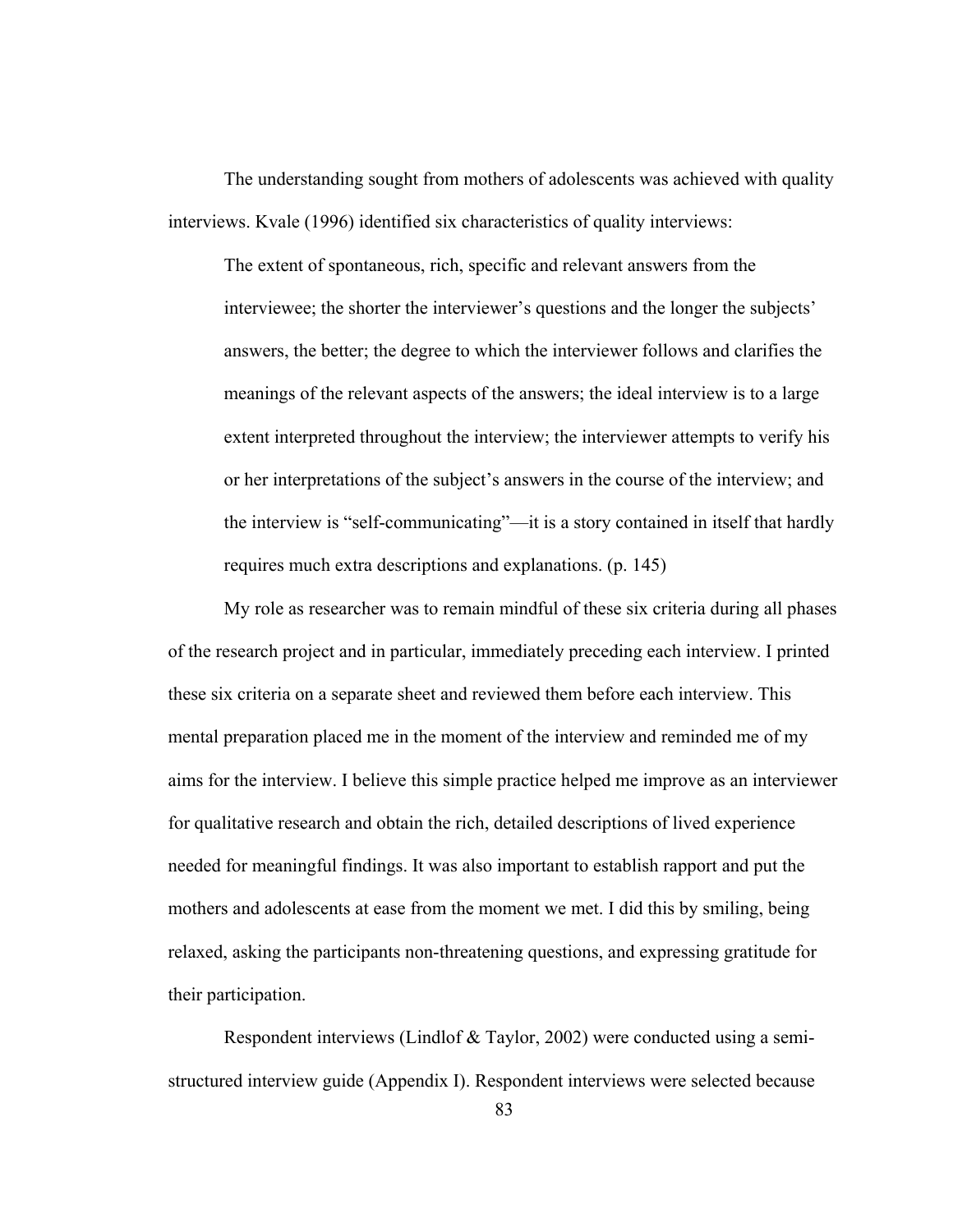they "elicit open-ended responses" (Lindlof & Taylor, 2002, p. 178). Further, the interviewee speaks of her own experience rather than speaking for a group as a whole. The semi-structured interview guide offered a flexible alternative to the more rigid interview schedule, and as such, provided me with a grouping of topics to discuss and suggested questions for each major topic area. The topics for my interview guide were centered on the research questions and more specifically, on the five rule development criteria of the CPM theory. The questions on the guide combined directive, nondirective, and closing questions (Lindlof & Taylor, 2002). The directive questions were used to discover the respondents' positions such as, "Is sexual information challenging for you to communicate?" In this way, the respondent's stance was discerned, and I could then proceed with probing questions such as, "Why?" or "Why not?" Nondirective questions were also useful to garner participants' accounts. Examples of these questions included "Tell me about a conversation you have had with your adolescent/mother about sex" or "How did you prepare for the discussion?" Finally, closing questions, which Lindlof and Taylor (2002) describe as sensitive or loose-end questions, were used toward the end of the interview. An example of a closing question was, "What didn't I ask you that you thought I would?" At the conclusion of the interviews, mothers and daughters were thanked for their participation and reminded of the importance of the study. In sum, several types of interview questions were prepared and organized to guide the conversations I had with participants.

The total time I spent conducting joint and individual interviews ranged from 1 hour 8 minutes to 1 hour 46 minutes with an average time of 1 hour and 30 minutes. The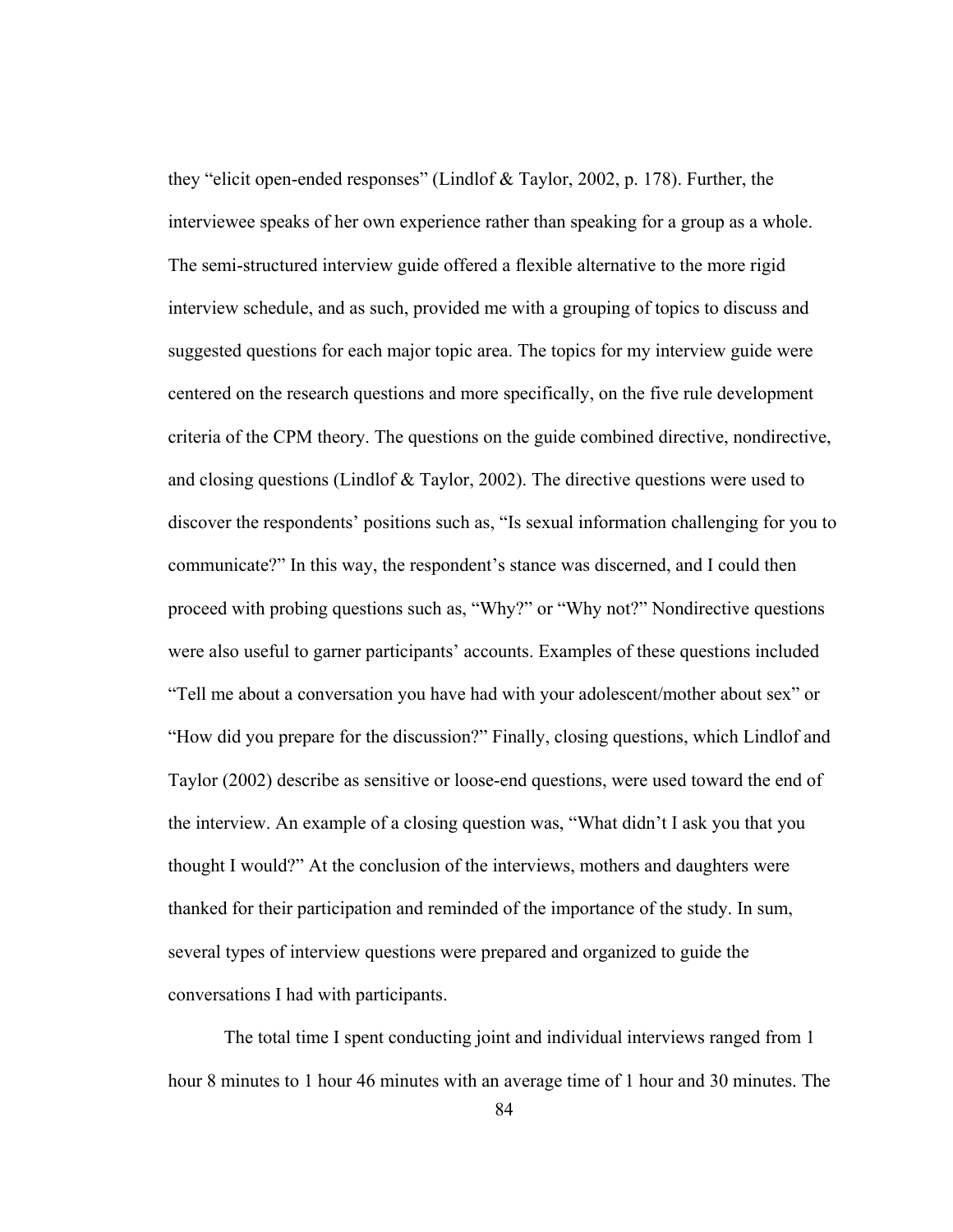data yielded a total of 319 pages of single spaced data. Specifically, conversations from the joint interviews ranged in length from 31 to 75 minutes and yielded 193 pages of single spaced data. Individual interviews were considerably shorter. Interviews with mothers ranged in length from 13 to 29 minutes and resulted in 72 pages of single spaced data. Interviews with daughters ranged in length from 11 to 23 minutes and yielded 54 pages of single spaced data.

Interviews were digitally recorded for later analysis. Participants were notified in advance that our conversation would be recorded. They were also assured that confidentiality of their information would be protected by the use of pseudonyms in any written transcripts or manuscripts and by storage in secure locations. I kept the data in four, secure locations: 1) an external, electronic storage device that I carry with me at all times or have locked in my apartment or office, 2) an electronic copy on my personal laptop computer that is stored in my locked apartment, 3) an electronic copy on the computer in my office at UMC of which I am the only occupant, and 4) a paper copy of transcripts to be stored in my locked office at UMC. Multiple storage locations provide insurance in the event of destruction to a paper or electronic copy, but each location is secured to protect the data from inappropriate use.

#### Data Analysis

One advantage of qualitative research is the collection of "rich, deep" data (Bryman, 1999, p. 44) filled with intricate details. The stories and experiences told by participants "convey social life in the language and style of the subjects" (Bryman, 1999, p. 45). I used my training and experience as a qualitative researcher to analyze the data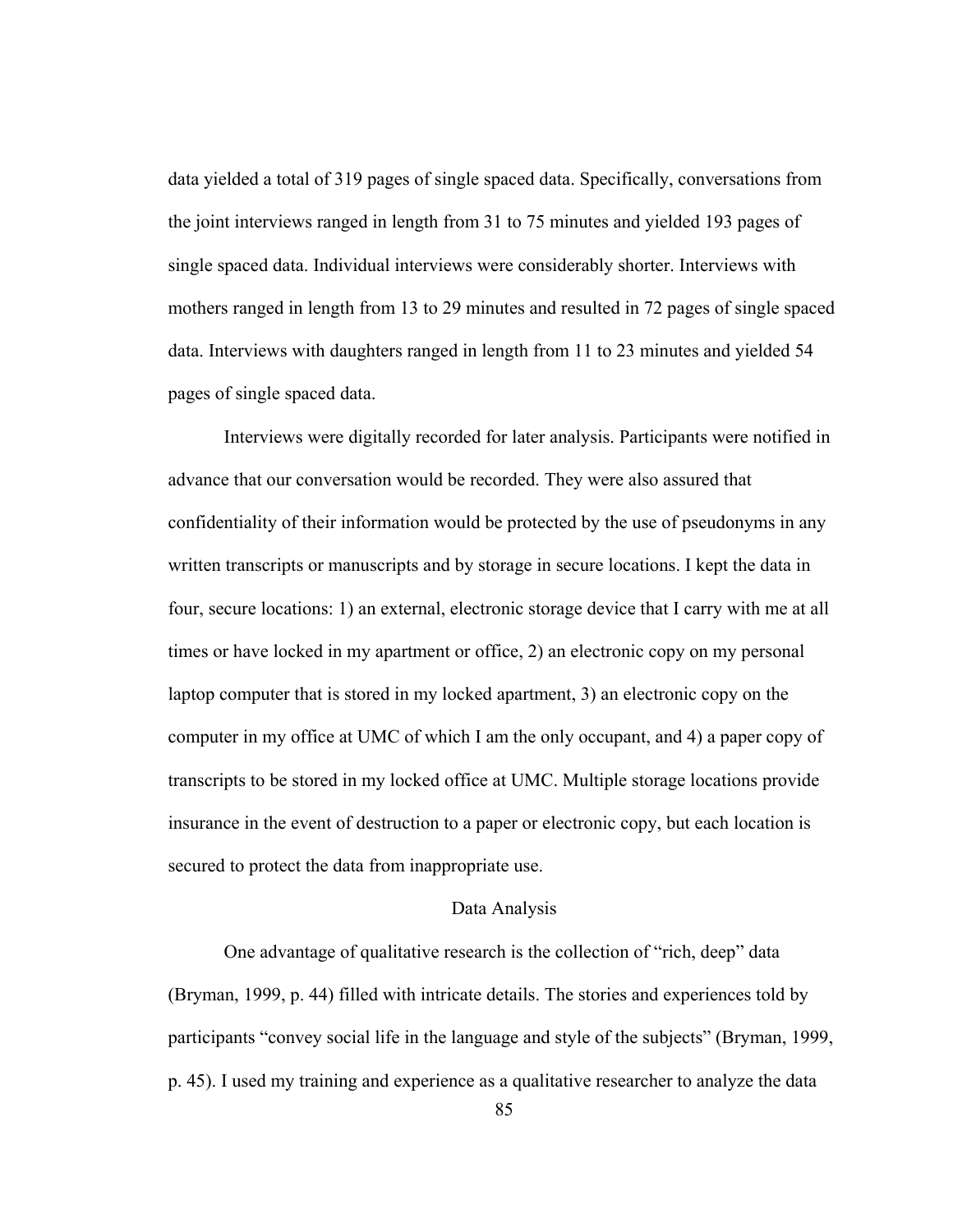and interpret the findings by looking for emergent themes. I followed Lindlof and Taylor's (2002) method of data analysis by using asides, commentaries, and in-process memos during early analysis, and coding and categorization during later analysis.

First, early analysis began with the completion of the first interview. I transcribed interviews as soon after an interview as possible, and began to reflect upon the conversations and information I heard. As I transcribed, I utilized asides as needed. Asides are brief notes bracketed into the transcribed data that explain, clarify, or interpret a particular detail from the interview (Lindlof & Taylor, 2002). Commentaries were also required while transcribing. These are substantial paragraphs following a short interaction within the interview from which I wrote about noteworthy aspects of the interview that were not evident from the transcript such as a nonverbal cue or hesitation. I also used commentaries to begin recording some of my connections between the data and theory or from one data set to another. Each of these analysis tools helped me record immediate thoughts and observations I had from the interviews. They provided an outlet to record a range of thoughts, such as nonverbal mannerisms of import, observed during the interview or noteworthy theoretical connections. As transcription proceeded, I occasionally departed from this task and proceeded to another document where I recorded in-process memos—interpretations of the data. The iterative processes of interviewing, transcribing, reflecting, interpreting, and writing continued throughout the data analysis period. Because this process occurred across time, the asides, commentaries, and inprocess memos proved to be valuable resources to make needed adaptations to data collection, and to begin the lengthier coding and categorization processes.

86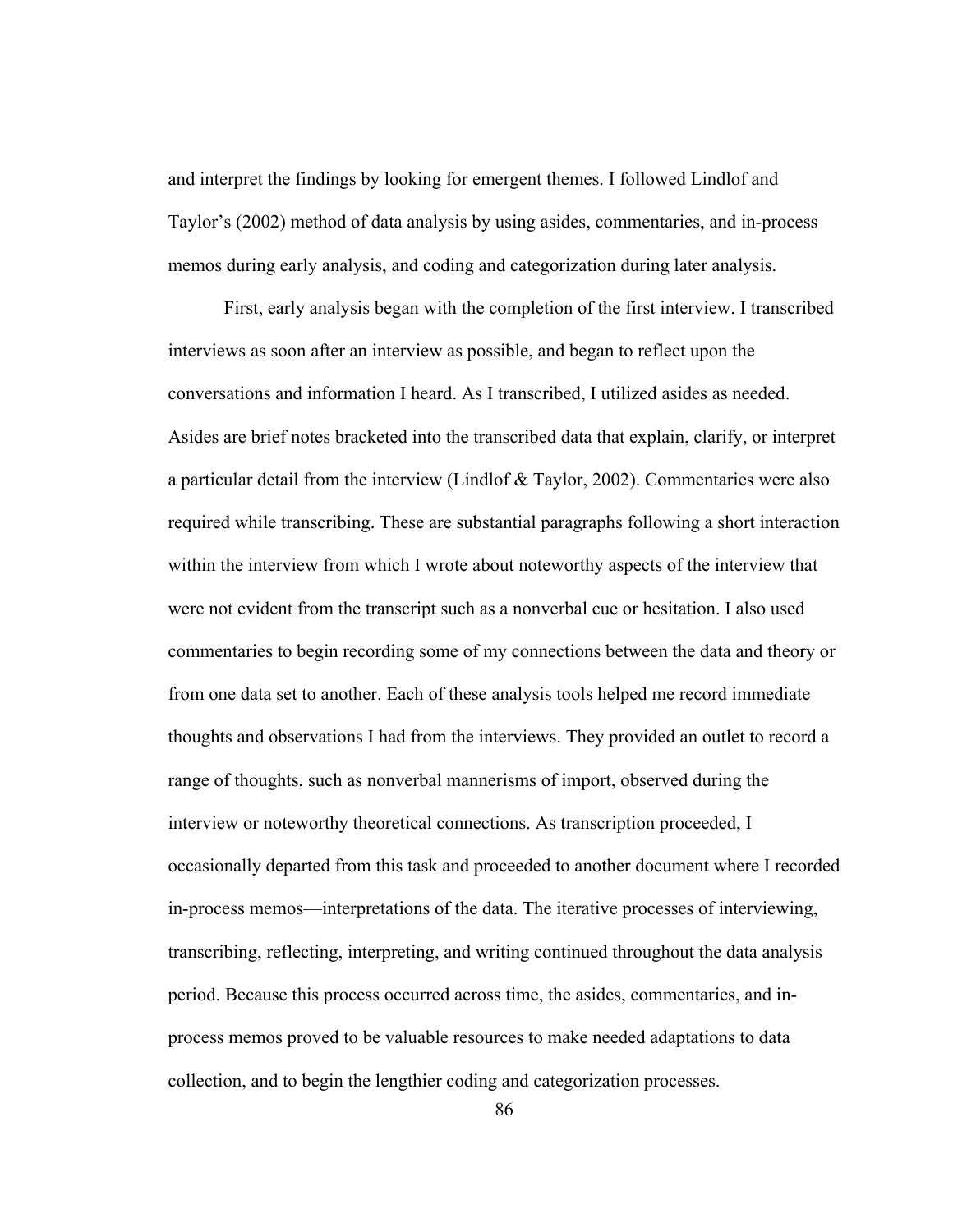Categories aggregated similar ideas or concepts together as they emerged from the data (Lindlof & Taylor, 2002). Careful and repeated reading of the transcripts allowed me to reflect upon the experiences of the mothers and adolescents and see shared experiences that answered the research questions. Data were reduced by noting recurrence, repetition, and forcefulness (Owen, 1984). Interesting or poignant data that were repeated across several participants were placed in a new document, separate from the original transcripts. In the new document, I collected several exemplars from the participants within similar categories. Continued analysis of these smaller bundles reduced the data further. I also began to record the codes, or reasons why the data were collected together, as a way to explain to readers why the information belonged to a particular category. Categories were named in meaningful and useful ways.

Some of the categories were developed in etic fashion. Lindlof and Taylor (2002) note that, "researchers sometimes look to existing theory and research for categories and apply them to the data in deductive or etic fashion." Other categories were inductively derived through data analysis and then subjected to verification.

# Verification

Verification provided trust and authenticity (Lincoln & Guba, 1985) in the data and was performed employing a variety of techniques. Creswell (2003) recommended using a minimum of two techniques. In this study, I utilized persistent observation, thick, rich quotes, and member checks. First, persistent observation (Creswell, 2003) occurred *in situ* by checking for inconsistencies in the participants' responses. As the interviews were conducted, I listened to responses and asked probing or clarification questions if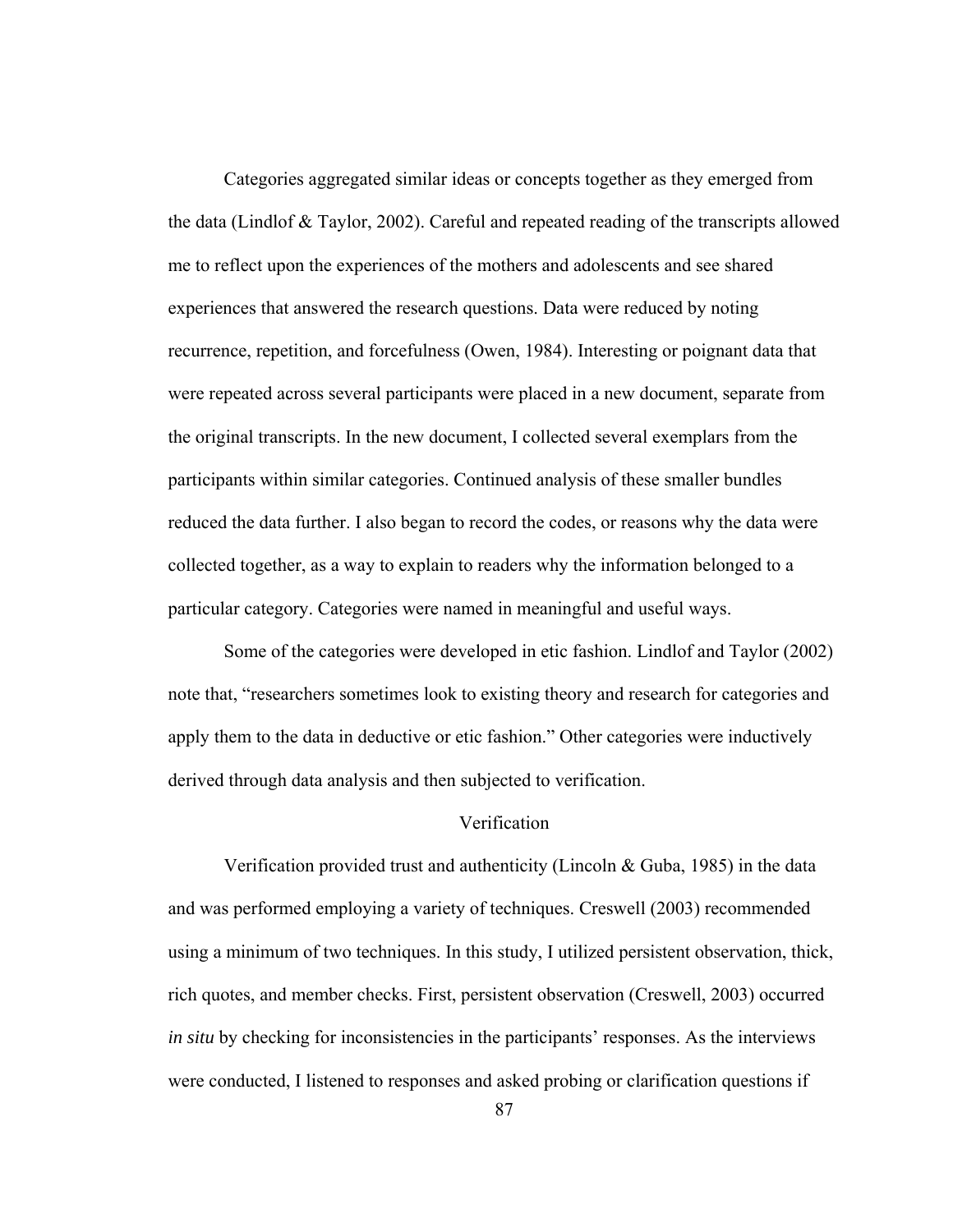inconsistencies were heard or information was unclear. Second, thick, rich quotes were included in the results section for further verification. These exemplars follow the description of each category and illustrate for the reader the codes which interpret the meanings of the participants. Third, member checks were completed after data analysis. Excerpts of the analyses were shared with six interviewees who were asked to read a one page summary of the results and comment on how well my interpretation matched their lived experience. Three responded to me at the time of this printing and replied that the information seemed accurate.

## Ethical Considerations

An important consideration in all research is ethics. This section discusses my desire to conduct ethical research borrowing from Creswell's (2003) list of ethical issues during data collection. Creswell (2003) began with the statement "do not put participants at risk," (p. 64). Data collection for this study did not have the potential to instill physical harm to the participants. The harm that was a possibility was mild discomfort as participants discussed a sensitive topic–sex–and how they talked about this subject with their mother or adolescent. Part of the impetus for this study was to understand if sexual information was challenging to talk about and why or why not. The participants I interviewed seemed to be very open and to have little discomfort when talking about sex. Part of the ease of the conversations was a result of the self-selection on the part of the participants. It was also important for me to establish rapport with the participants, and to be relaxed and comfortable with them to put them at ease. My ability to establish trust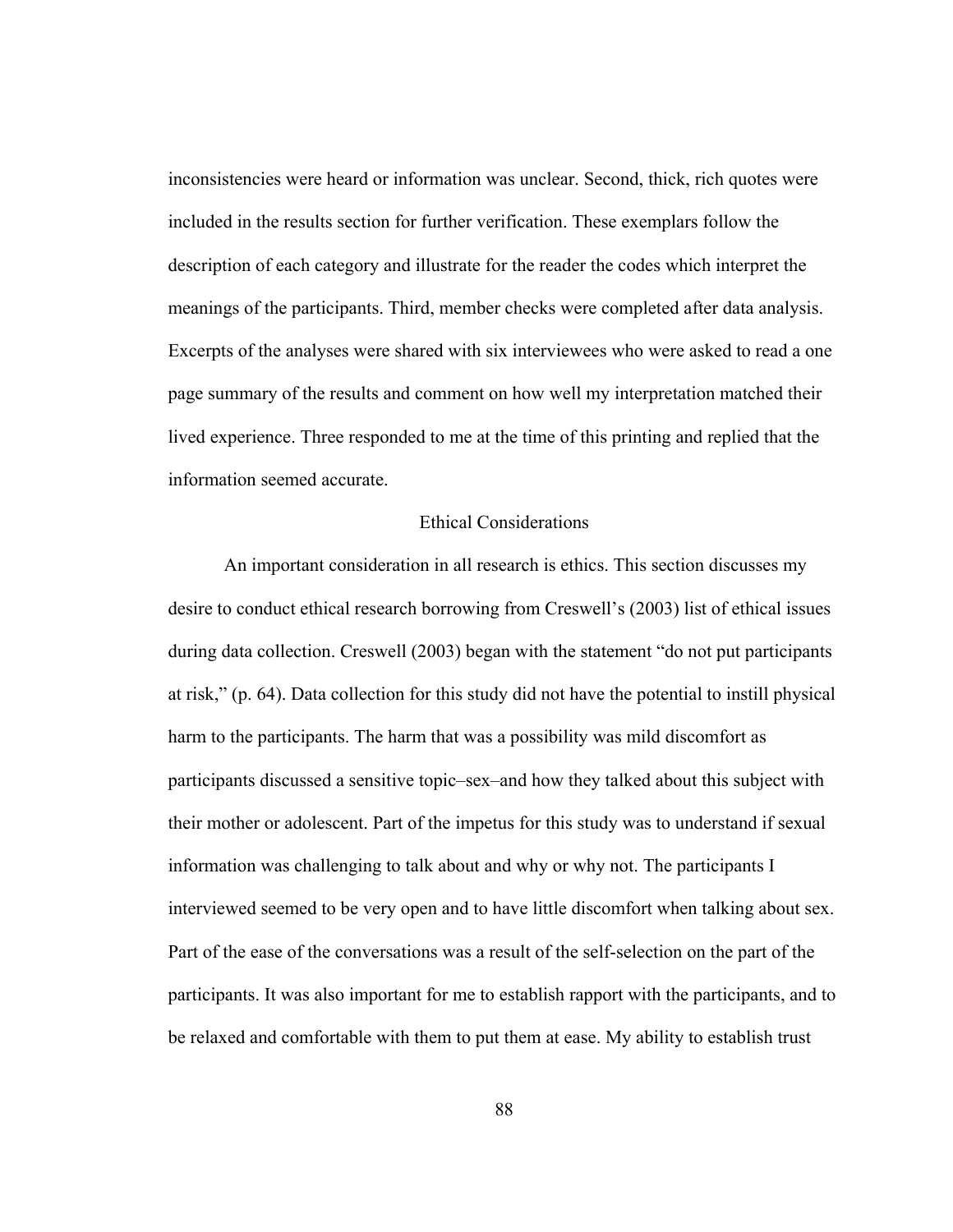and to clearly explain the study and why their perspective was important were vital to obtaining the rich data I obtained.

Creswell (2003) notes another ethical consideration of reciprocation between researcher and participant. He cautions against participants feeling coerced and suggests that participants be involved in all phases of the research project to the extent possible. I reduced the possibility of coercion in two ways. First, college students were able to earn extra credit in either of two ways—helping me with recruitment or completing an alternative assignment. Students had the choice first to pursue extra credit and second, to determine which way they would like to receive the extra credit. Second, participants were invited to participate, and they had the choice of accepting or declining the invitation. Participants interviewed after December 31, 2007 had the opportunity to receive a small incentive of \$25. However, I do not believe the incentive was substantial enough for participants to have felt coerced into participating. The suggestion to involve the participants was also achieved by asking participants for feedback on the questions and interview process at the end of the interviews. I also asked for member checks to help with verification, as described above. I have also kept the participants' contact information (separate from the data) to keep them informed on the progress of the project, if they so desire. Some participants were curious to see the final project, and I would like to follow up with them by informing them of the completion of my dissertation and the publications that will result from it. I will offer participants the web site address where the online version of the dissertation will be available after my graduation.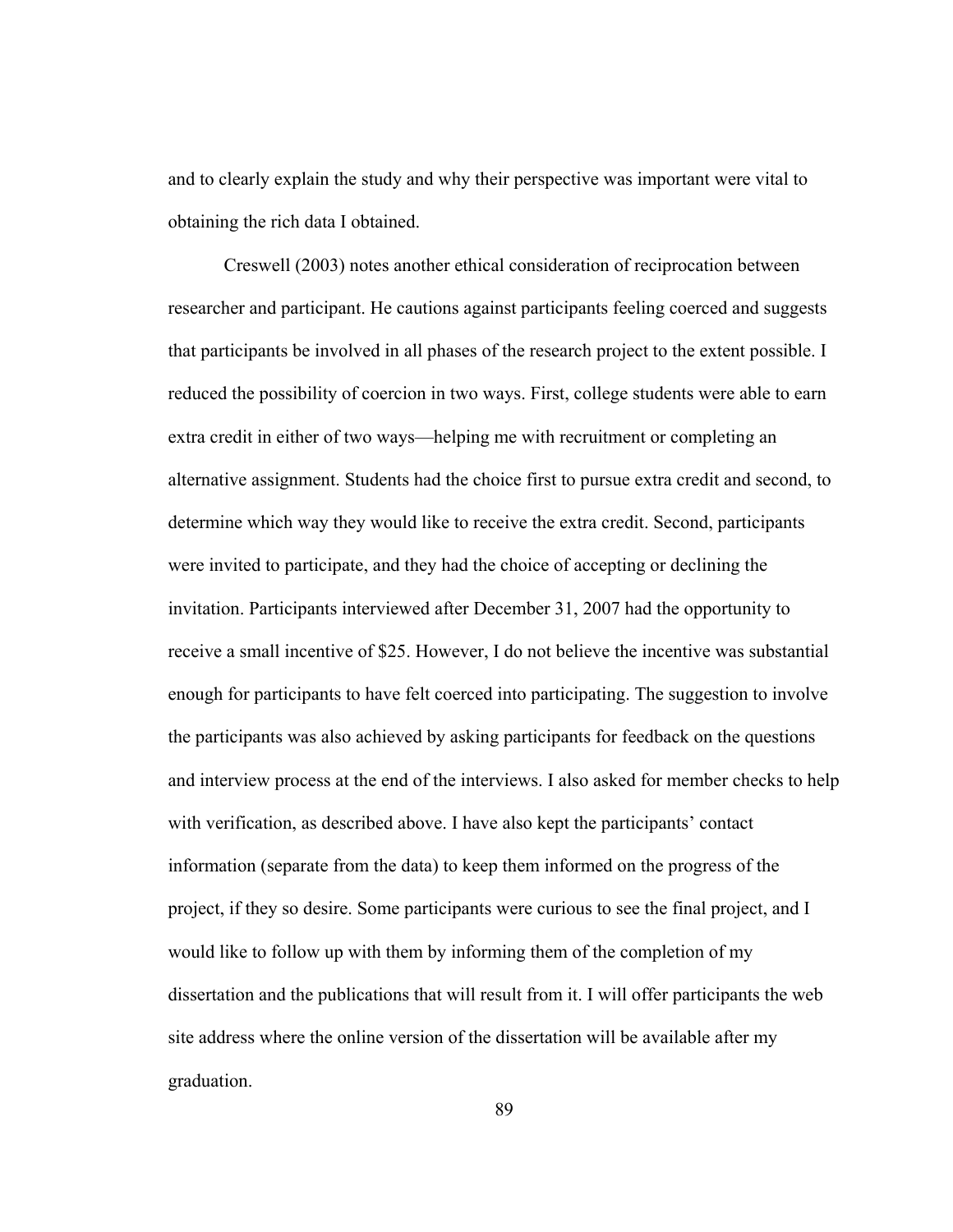Another caution Creswell (2003) noted was that researchers should be prepared for the possibility of receiving harmful information during data collection. Because my area of interest is sexual information, I took this caution quite seriously and considered the possibility that I might hear troubling information. For example, a parent could have told me about an experience with rape, sexual assault, or sexual child abuse and how that experience could have influenced the rule development of talk about sex. Creswell advised, "the ethical code for researchers is to protect the privacy of the participants and to convey this protection to all individuals involved in a study" (p. 66). I was proactive and safeguarded against potential disclosures that could have revealed illegal activity by including a statement on the informed consent form that read, "It is important to note that if you report instances of child abuse, rape, or sexual assault, your identity and confidentiality related to the assault may no longer be protected because of the interviewer's responsibility to safeguard the welfare of children" (Appendix F). There was one incident of date rape that was revealed during an interview. One mother reported on her date rape experience when she was a teenager and how she shared this experience with her daughter. Because of the statute of limitations, this piece of information presents no legal implications for me. During the interview, I expressed my sympathy. The mother spoke about the incident with a matter-of-fact tone. Her vocal quality and demeanor did not change when she disclosed this information to me.

I believe I exhibited the highest level of sensitivity I could when participants revealed information, especially harmful or delicate information. As an interviewer, I attempted to put the participants at ease throughout the interview process and by being an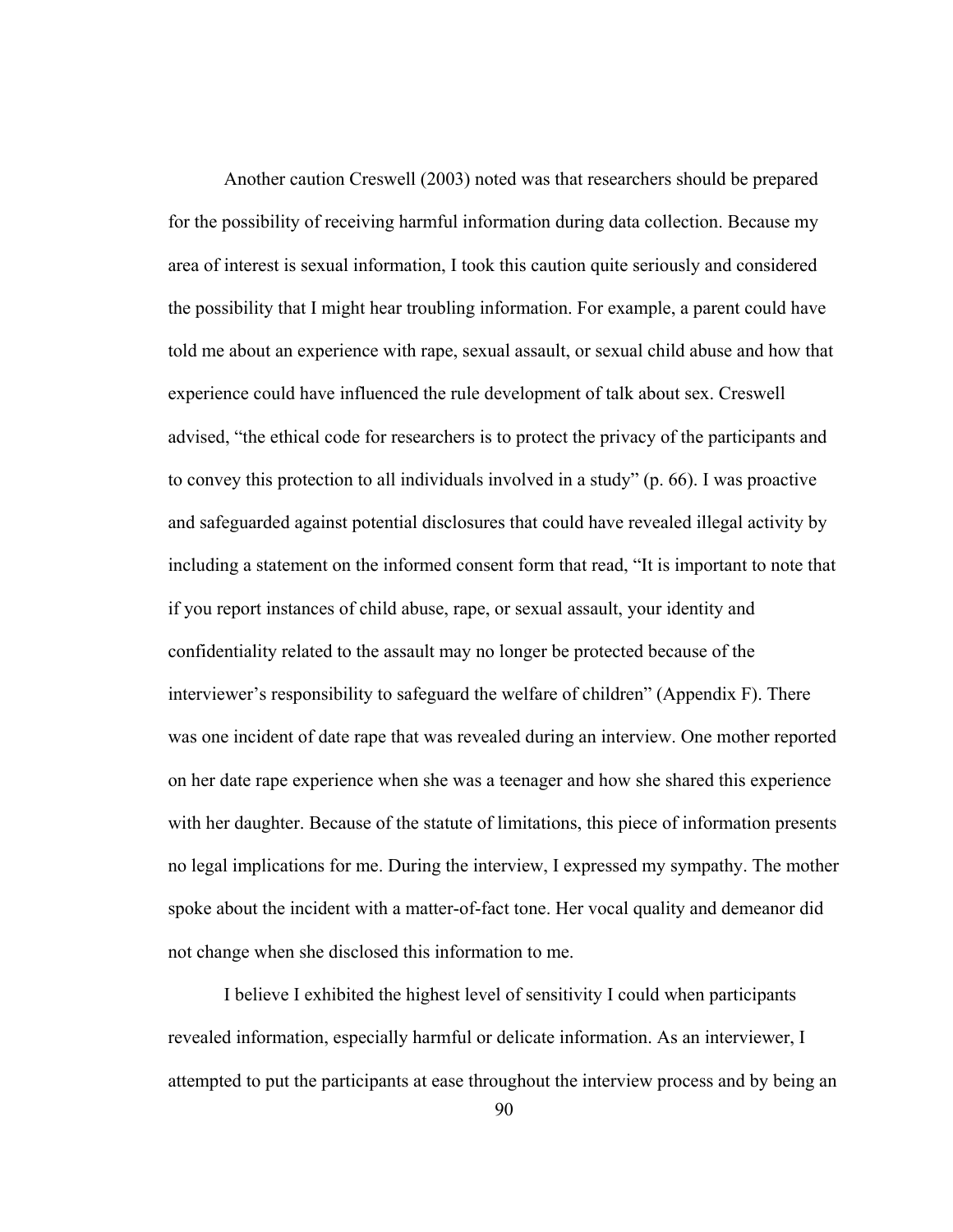attentive listener. I demonstrated sensitivity by using phrases such as, "That must have been difficult" or "I am sorry to hear you (or the child) went through that experience" and by stating these phrases with a soft, gentle voice.

A final note on ethical considerations is to mention the role of the Institutional Review Board (IRB). The research project was presented to the IRB at the University of Missouri-Columbia because human subjects were used for data collection. Their approval was secured before data collection began. The primary function of the IRB is to protect the rights of human subjects and their procedures serve as another safeguard to ensure ethical behavior on my part.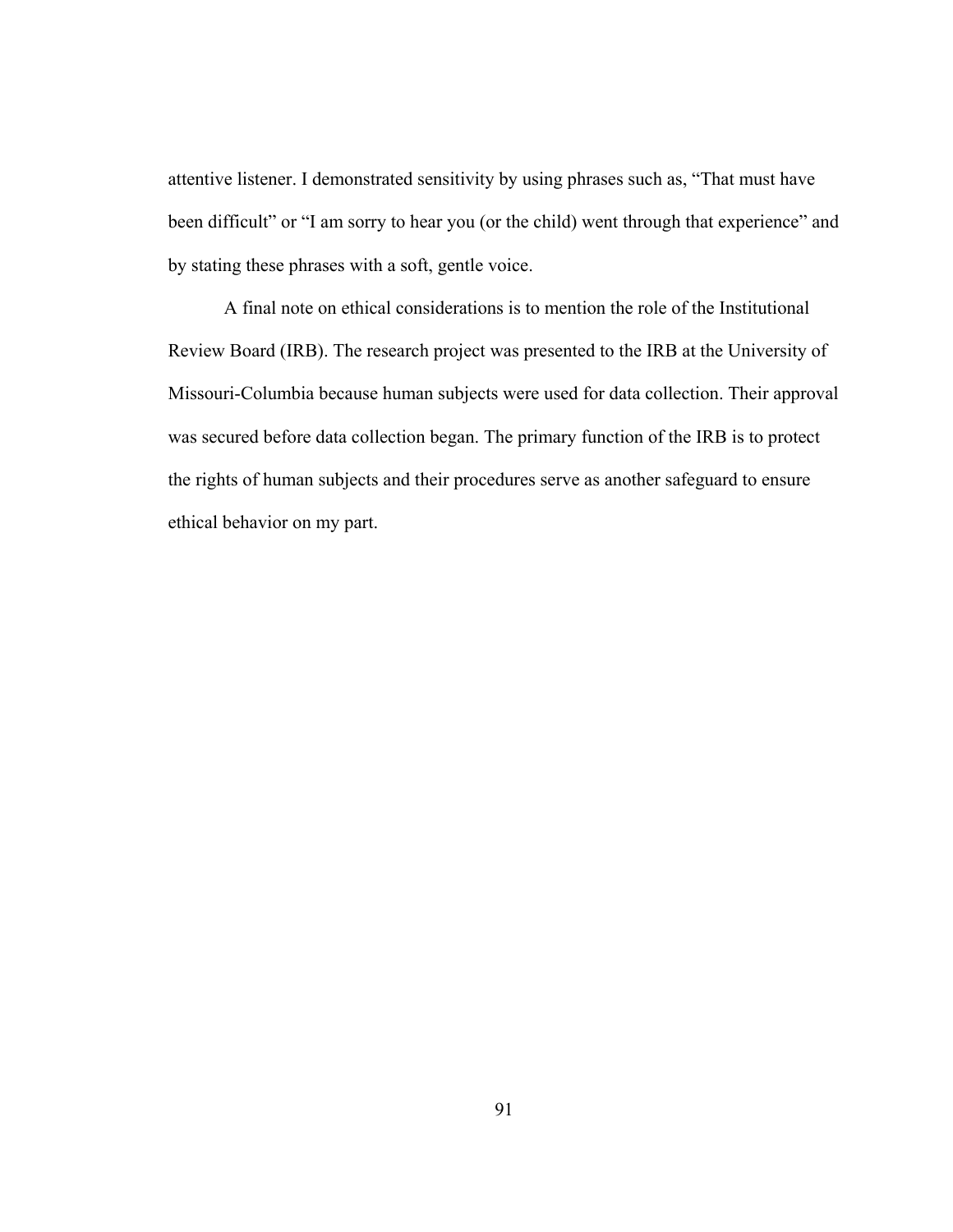# CHAPTER 4: RESULTS

Overall, a consistent element across the dyads was the established, open relationships the mothers and daughters had with each other. Because the study was designed to interview mothers and daughters together, the daughters and mothers who volunteered to participate in the study were very comfortable with each other. The daughters had no difficulty asking their mothers to participate in a study about sexual communication. In turn, the mothers were comfortable and open with their daughters to the extent that they agreed to be interviewed and participate in the research project. The closeness between the mothers and daughters in this study was perhaps atypical, as the data will show. They spoke to each other frequently and shared considerable information with each other about sex and other aspects of their lives. Therefore, the results of the study are best understood from the perspective of extremely close mother-daughter relationships. In this chapter, I describe the mothers and daughters who participated in the project and their families; comment on the variation of sexual attitudes, beliefs, and values; and then proceed to share the results of the study. Thick, rich quotes from the interviews were included throughout to verify the results. $<sup>1</sup>$ </sup>

## Participant Introductions

Even though the participants were similar in their closeness to one another, they showed considerable diversity in family structure, size of community, and mothers' educational level/occupation. Table 2 showed the characteristics of the families by listing a family number, family structure, pseudonyms of family members, ages of children in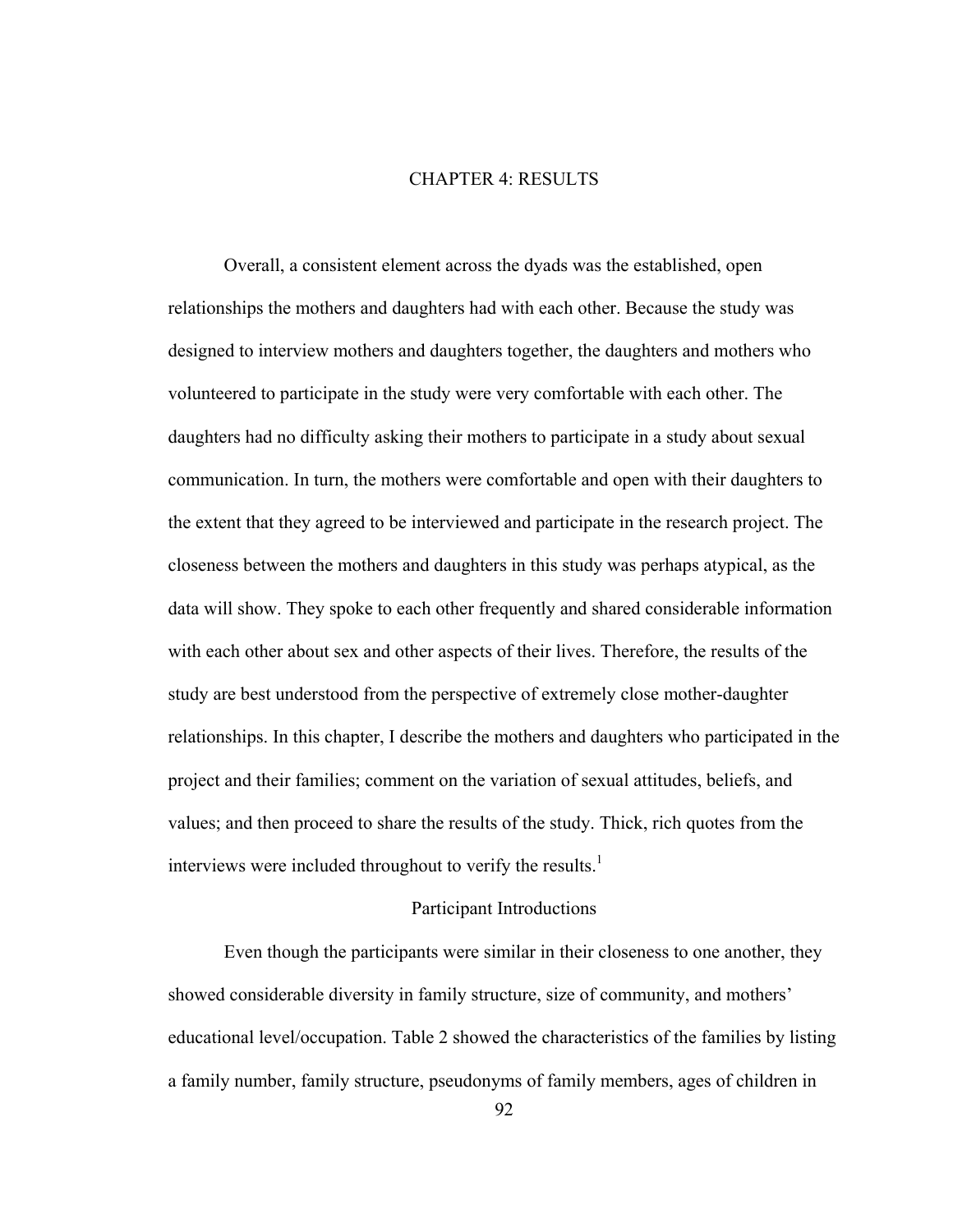each family, the type of community where the daughters were raised and the mothers currently lived, the mothers' occupations, the virgin/nonvirgin status of the daughter, and the religious affiliation of the family.<sup>2</sup> Brief introductions of each family appear below, using information provided by the daughters and mothers on their demographic forms and/or offered during the interviews.

## *Family 1: Mae and Dana*

Family one was a blended family. Mae remarried a few years after the death of her first husband when Oscar and Dana were aged 1 and 4. Mae's current husband had two children from a previous marriage. Mae and her husband had one son together. Combined, the children ranged in age from 14 to 21. Dana's older brother and step-sister were 21, and she and her other step-sister were 19. Her younger brother was 14. Dana called her step-father "Dad."

### *Family 2: Myrna and Deanne*

Family two consisted of a single mother, Myrna, with four children ranging in age from 7 to 19. Deanne was the oldest. Her sister was 9 and her twin brothers were 7. Her biological father has been absent all of her life. She labeled Myrna's second husband and father to her siblings as "Dad." Myrna and her husband began the divorce process approximately one year prior to data collection. Neither Deanne nor her siblings have had any contact with their father since the time of the separation.

#### *Family 3: Marge and Dawn*

Marge and her husband, Scott, were an intact family with one daughter and one son. Dawn was 19 and the second child, Chad, was 17 years old.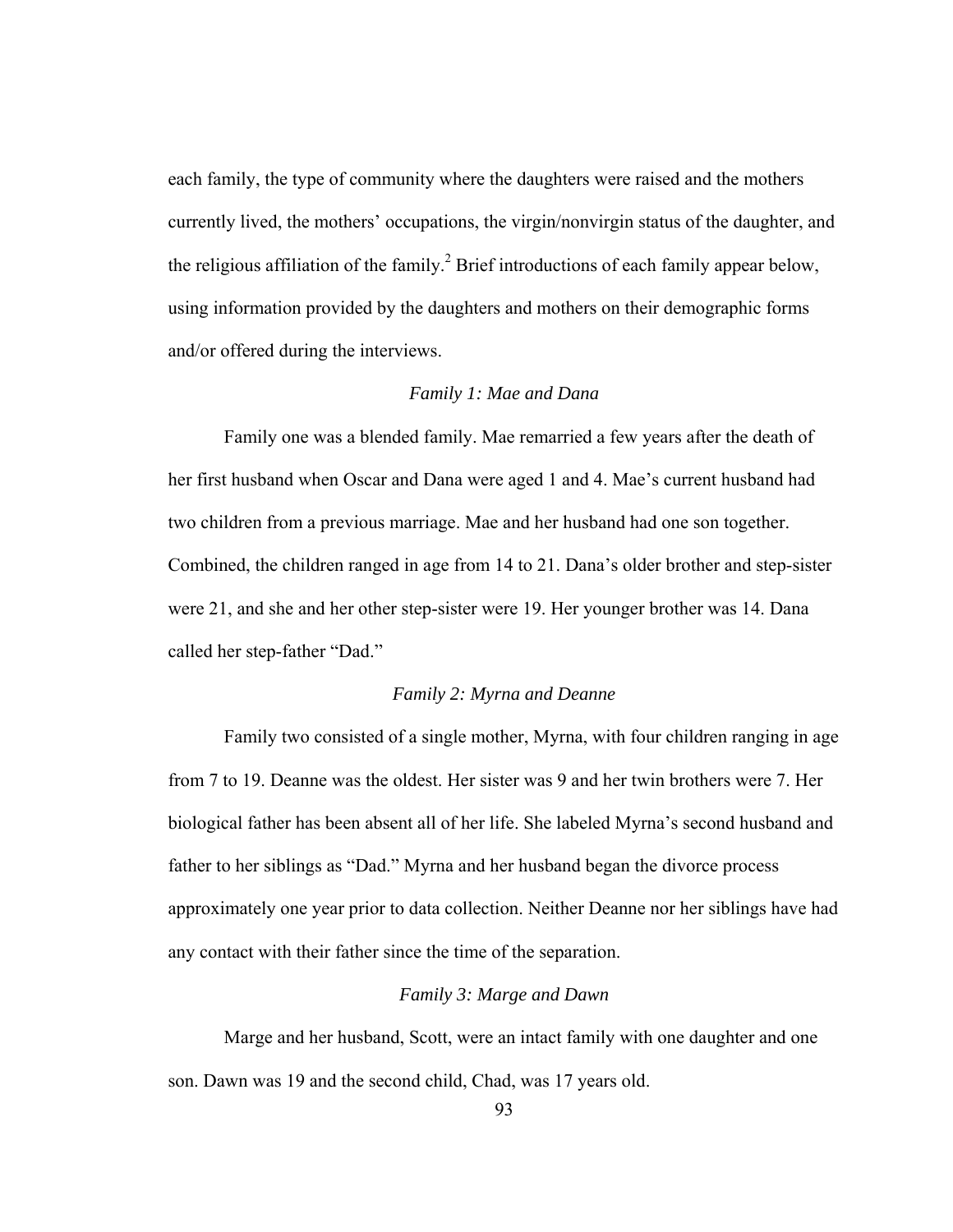### *Family 4: Maureen and Deidra*

Maureen and her husband, Daryl, were an intact family with two daughters.

Deidra was the younger of the two siblings. The first daughter, Beth, was 23 and married.

## *Family 5: Muriel and Diane*

Muriel and her husband, Andrew, were an intact family with two daughters.

Diane was 19 and the older of the two children. The second daughter, Tamara, was 17.

### *Family 6: Marla and Donielle*

Donielle's parents divorced soon after she was born. Both of Donielle's parents have remarried. Donielle had three siblings from her mom and step-dad aged 15, 10, and 3. She also had two siblings from her dad and step-mom and maintained regular contact with them. She referred to her "dads" at several points in the interviews.

# *Family 7: Michelle and Desiree*

Monica and Bob were an intact family with three children. Desiree was 19; Matt was 18; and Emily was 16.

## *Family 8: Monica and Debbie*

Family 8 was a blended family. Debbie's dad, Bob, was widowed with two daughters when he married Monica. Monica and Bob have two children together, Debbie and her younger brother, John. Bob's first two children called Monica "Mom." The children were aged 31, 27, 19, and 16.

## *Family 9: Mary and Donita*

Mary and her husband, Terry, had 8 children ranging in age from 14 to 31. Donita was one of three girls, the  $6<sup>th</sup>$  child, and had 4 siblings-in- law.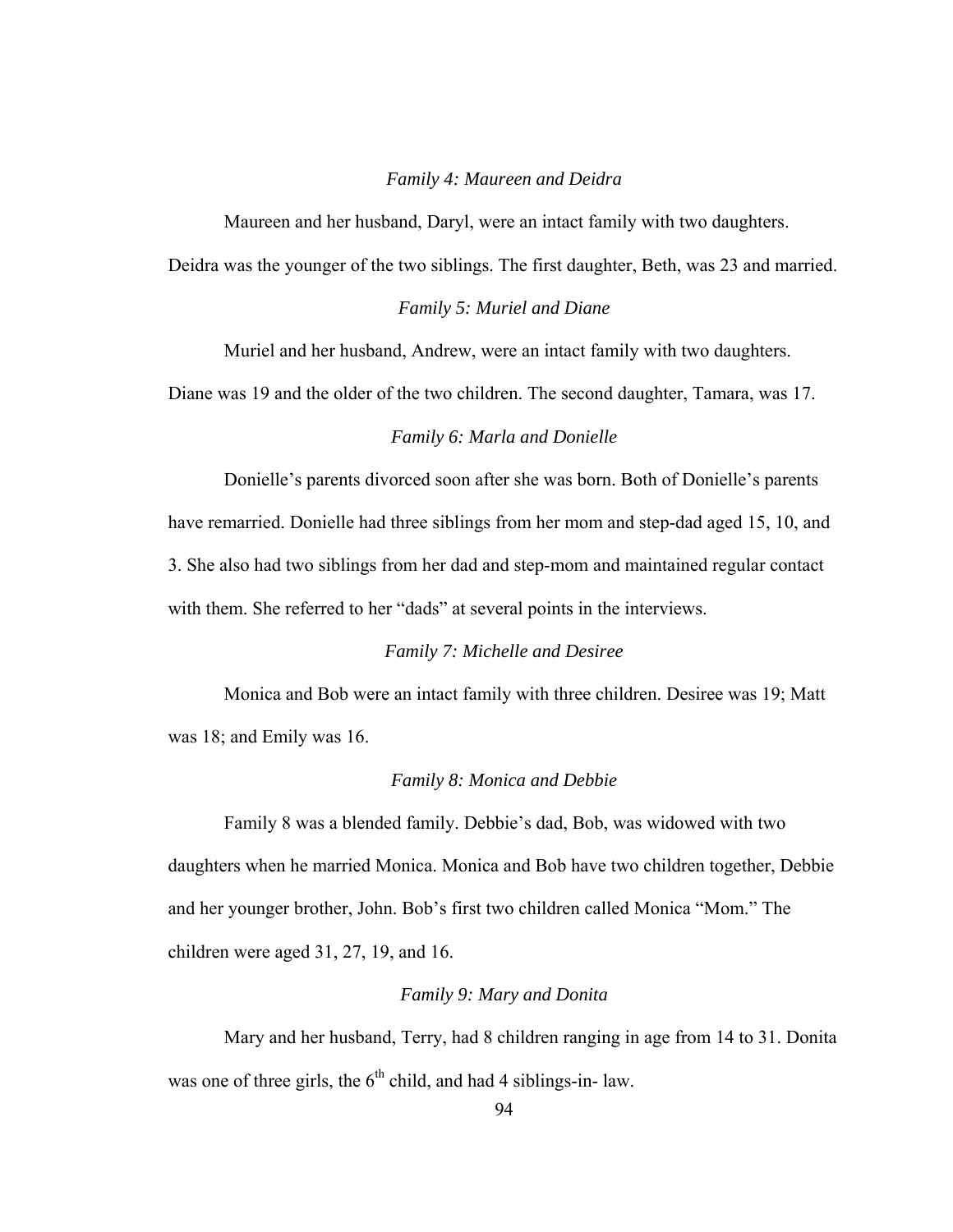These brief summaries were intended to demonstrate the array of family structures represented among the participants. Regardless of the variation in family structure and background, however, all of the mothers and daughters described their relationships as close. A few quotes were provided to verify this claim. Dana illustrated the closeness with her mom by reporting the frequency of their conversations.

Dana: I'd say it's good. Um, we get in trouble a lot, by my dad, because we talk on the phone too much. I would say we talk every day, and when we do talk. We probably talk, 3 or 4 times a week, every other day, maybe? But we talk for like, 20 minutes, or so.

Mae: Yeah.

Dana: A good, not just like a "Hey, what's up?" It's a good chunk of time that we talk. We don't have the quick five minute phone calls that my roommate has with her mom everyday. So, when we talk, we like really talk. (1*j*:189-197)

Dana made a point to clarify that the quality of their communication was good

because they "really talk." In her individual interview, Dana confirmed the closeness in

her relationship with her mother.

Dana: We have a very close relationship and I'm very thankful for that. (1d:25-26)

Dana used the word "close" specifically to describe the relationship with her

mother. In the next example, Deanne also described the closeness with her mom.

Deanne: She had me when she was real young, so she and I are a lot more like sisters than we are mother-daughter. We talk on the phone every day or you know, best friends sort of thing. Yeah, she's definitely one of the best people that I know. I love my mom. She's awesome. (2d:14-17)

Deanne viewed a sibling or best friend relationship different from—perhaps

stronger than—a mother-daughter relationship. She distinguished the relationship with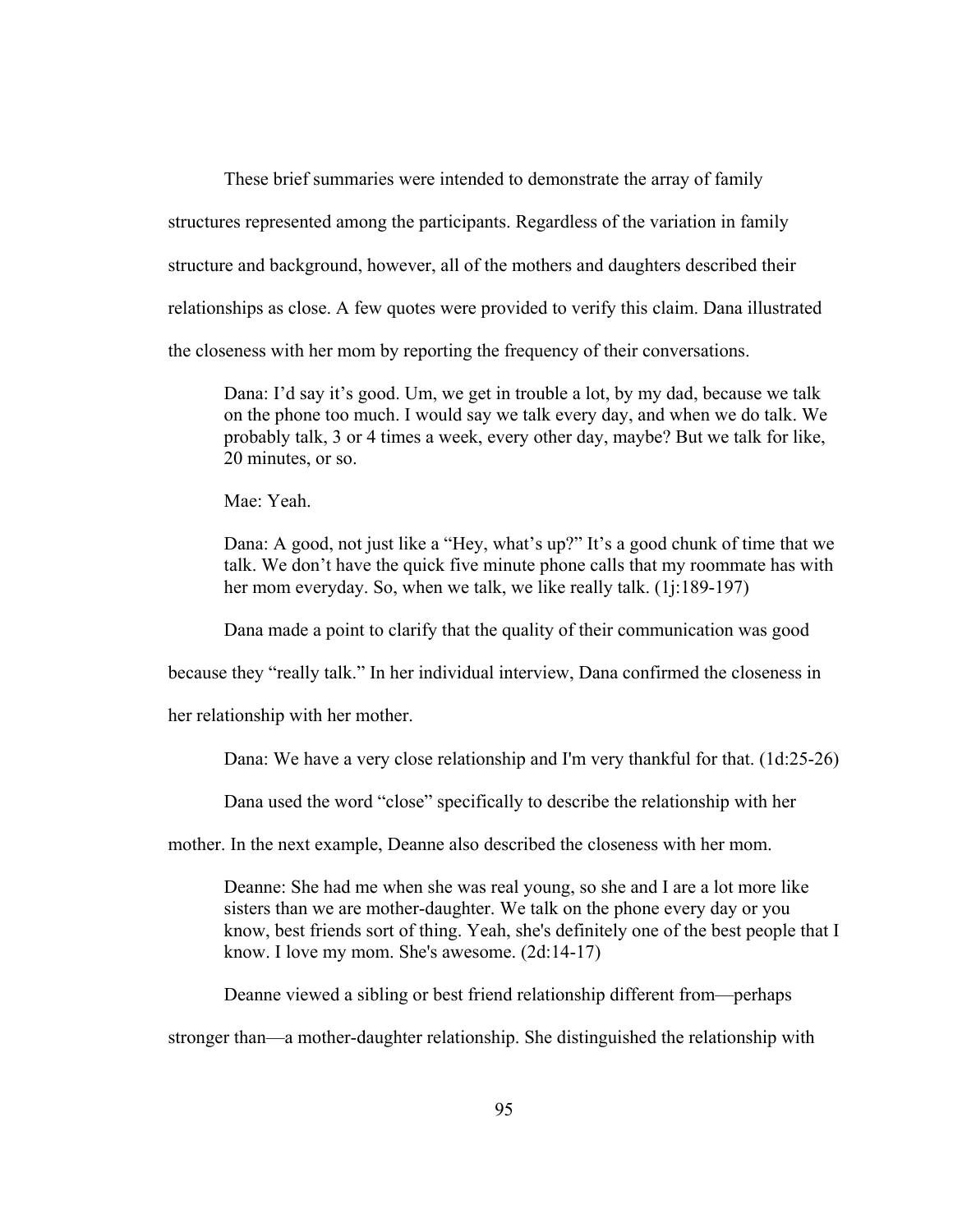her mother as close in the sense of siblings or best friends. Michelle viewed her relationship with her daughter similarly when she referred to Desiree as her "soul mate."

Michelle: Desiree has probably always been the one that is most likely to be my best buddy. She and I have similar interests. We have compatible personalities. And maybe personality traits that, we just get along. We get along. She's probably the most likely of my kids for me to say she's kind of a soul mate. (7m:14-17)

Michelle recognized the unique qualities of her relationship with Desiree when she compared Desiree to her other children. These excerpts represented the closeness described by all the mothers and daughters who participated in the study. Despite the similarity of closeness across the mother-daughter dyads, the sexual attitudes, beliefs, and values they possessed were quite diverse.

Variation in Sexual Attitudes, Beliefs, and Values

The participants varied widely in their sexual attitudes, beliefs and values. The exemplars included in this chapter illustrated diversity in the content of the messages exchanged between mothers and daughters. However, the focus of this study was on the process of communication, rather than the content of the messages. Therefore, the ways in which families managed sexual information was of greatest import. It was also interesting to note that of the participants who volunteered to participate in the study, there was no dominant value, belief, or attitude about sexual behavior among them. Some participants held to a strong belief that sex was reserved for marriage. Others held this belief, but called themselves "realists" and acknowledged how difficult it was "today" for teens to wait until marriage to have sex for the first time. Some held permissive attitudes about sex and accepted teens having sex in high school. These attitudes reflected the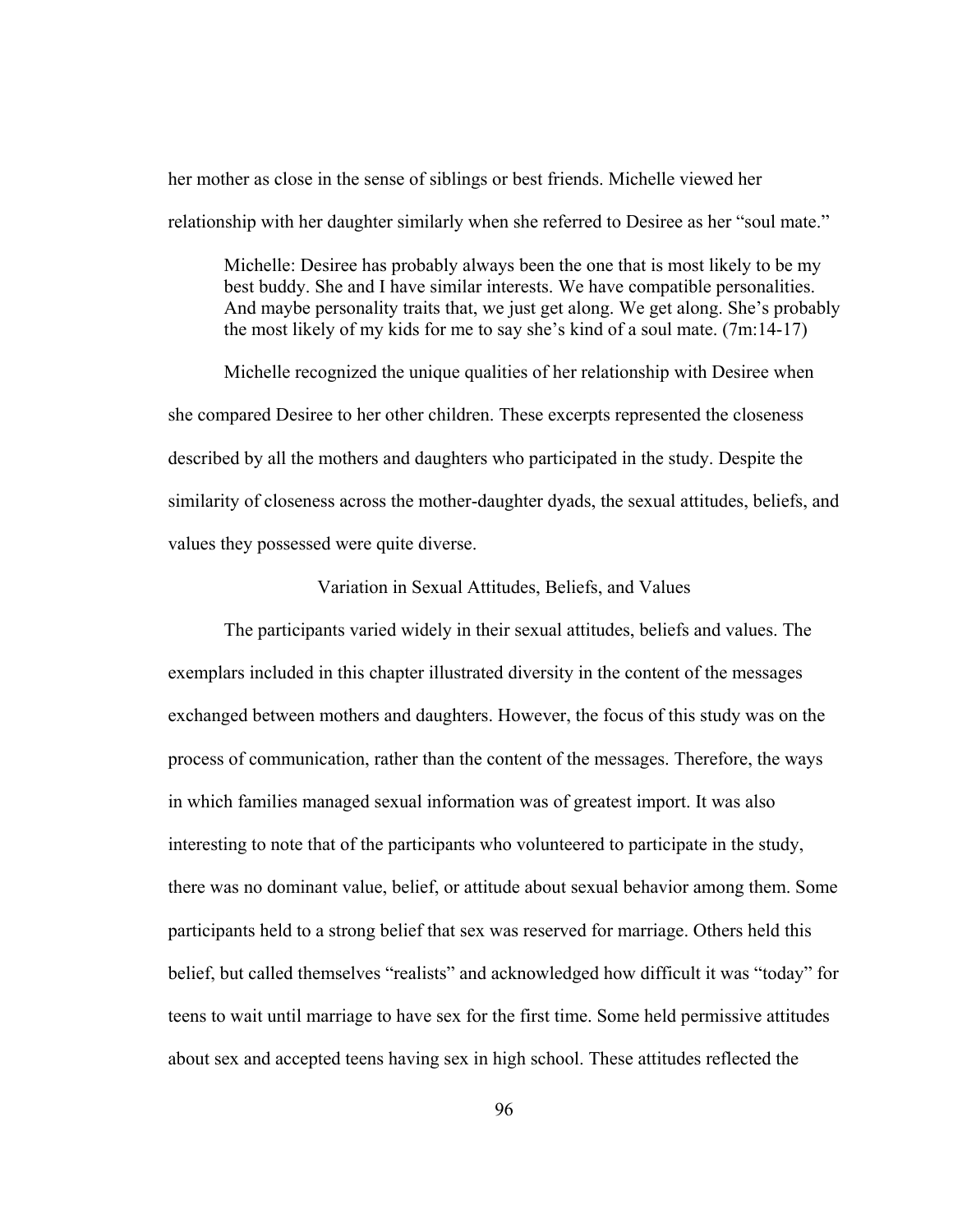diversity present in the larger society. Four exemplars were provided to illustrate the range of sexual attitudes, beliefs, and values among the participants in the study. The examples ranged from conservative to liberal values, and these values were present among both the mothers and daughters.

### *Example 1: Conservative Mother*

Mary: Being Catholic, I mean, we strongly believe in the 10 commandments and if you believe that, then you would have to somehow convey the idea that these sexual sins are wrong because they're against the  $6<sup>th</sup>$  commandment. And, had we had no faith, I can't imagine giving a hoot what happens. (9j:282-285)

#### *Example 2: Conservative Daughter*

Diane: Our faith is, we save ourselves for the person we're going to marry, our bodies. And, so, that's how we mainly talk, we talk about sometimes, just saving ourselves. (5j:271-273)

#### *Example 3: Liberal Mother*

Myrna: At 14 she [another daughter] will go on birth control just like Deanne did. I, you know, I don't want my daughters to have to struggle with making the decision of that's right, um, making the decision to care for an infant and put your college education on hold. (2j:419-422)

## *Example 4: Liberal Daughter*

Desiree: Or the people who are naïve and think their kids aren't having sex. Yes, they are. There's middle schoolers who are pregnant. Stop teaching them abstinence and teach them about how if they're gonna have sex, use this, do this. Know that you're gonna get this. You know? [makes disgusted noise] So I think that's why we're so OK with it because it was talked about. And it's not like this big, bad thing that you have to be afraid. (7j:230-235)

Despite the variety of values, attitudes, and beliefs, the common thread among the

participants was the tenet that communication about sex was appropriate to discuss

between a mother and daughter. Further, the participants claimed to have an open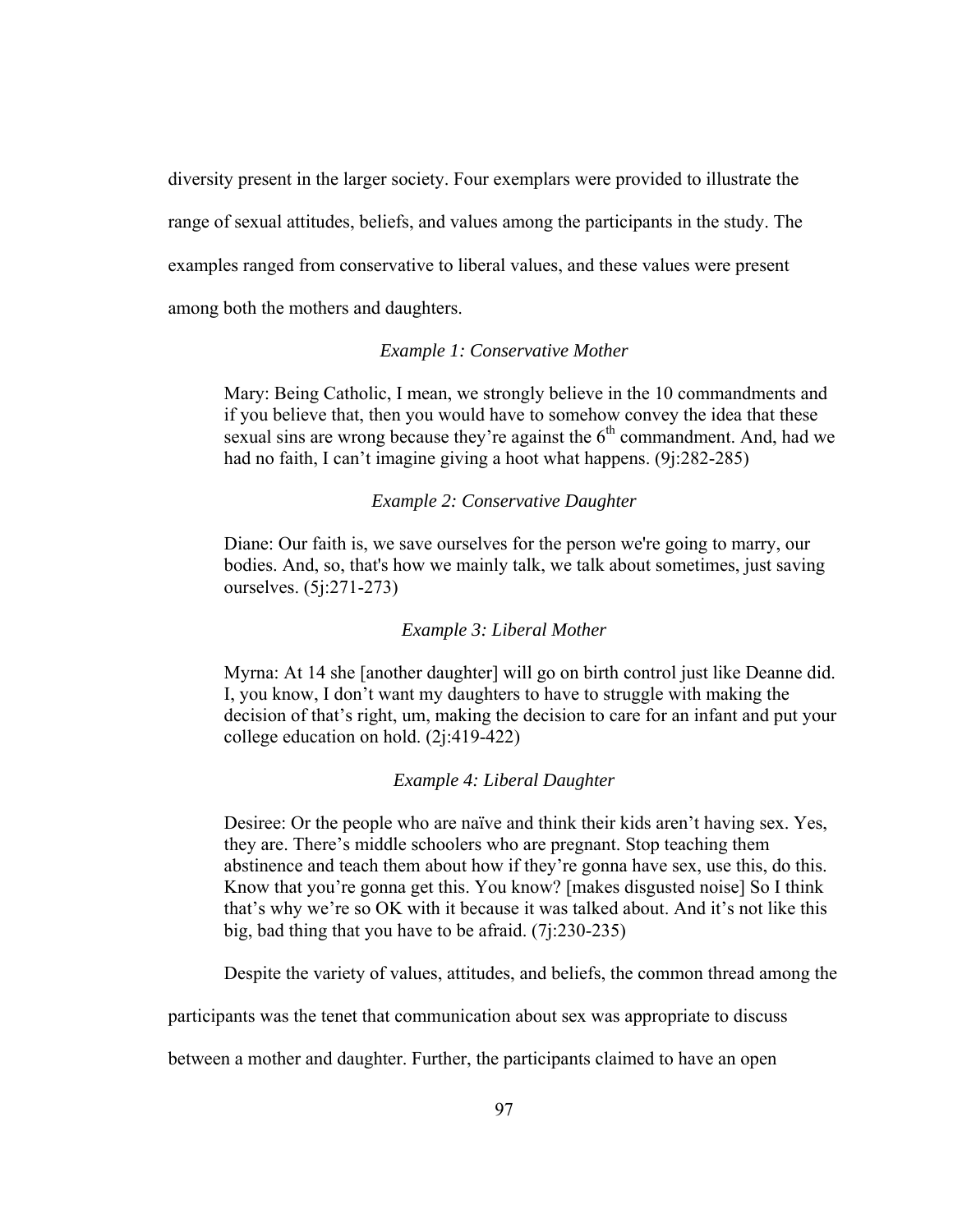relationship such that communication had occurred or could occur with ease. Some of the families engaged in extensive sexual communication. Others indicated not having as much, but they believed their relationship was capable of generating additional sexual communication. Regardless of the extent of communication, the participants were consistent in their description of the process by which they revealed sexual information. I now turn toward the results as related to the specific research questions posed.

# Process of Sexual Communication

Using the interwoven stories of the participants, I prepared two models that conceptualized the process of revealing sexual information and called them the Sexual Communication Process Model in Close Mother-Daughter Relationships (Process Model; see Figure 1) and the Sexual Communication Interaction Model in Close Mother-Daughter Relationships (Interaction Model; see Figure 2). The Process Model captured the process of sexual communication over time, whereas the Interaction Model magnified the process to see the details of individual conversations. I proceed by providing a broad overview of each model. Then, I decompress the models and answer the research questions using excerpts from the participants and theoretical components of CPM.

The Process Model was comprised of four major components—information, privacy boundaries, time, and privacy rule development criteria. First, sexual information was the content or subject matter of the information contained within the communication process. Second, privacy boundaries were placed around sexual information. The model displayed three sections of conjoined circles representing privacy boundaries around sexual information. Each set represented a mother's privacy boundary, a daughter's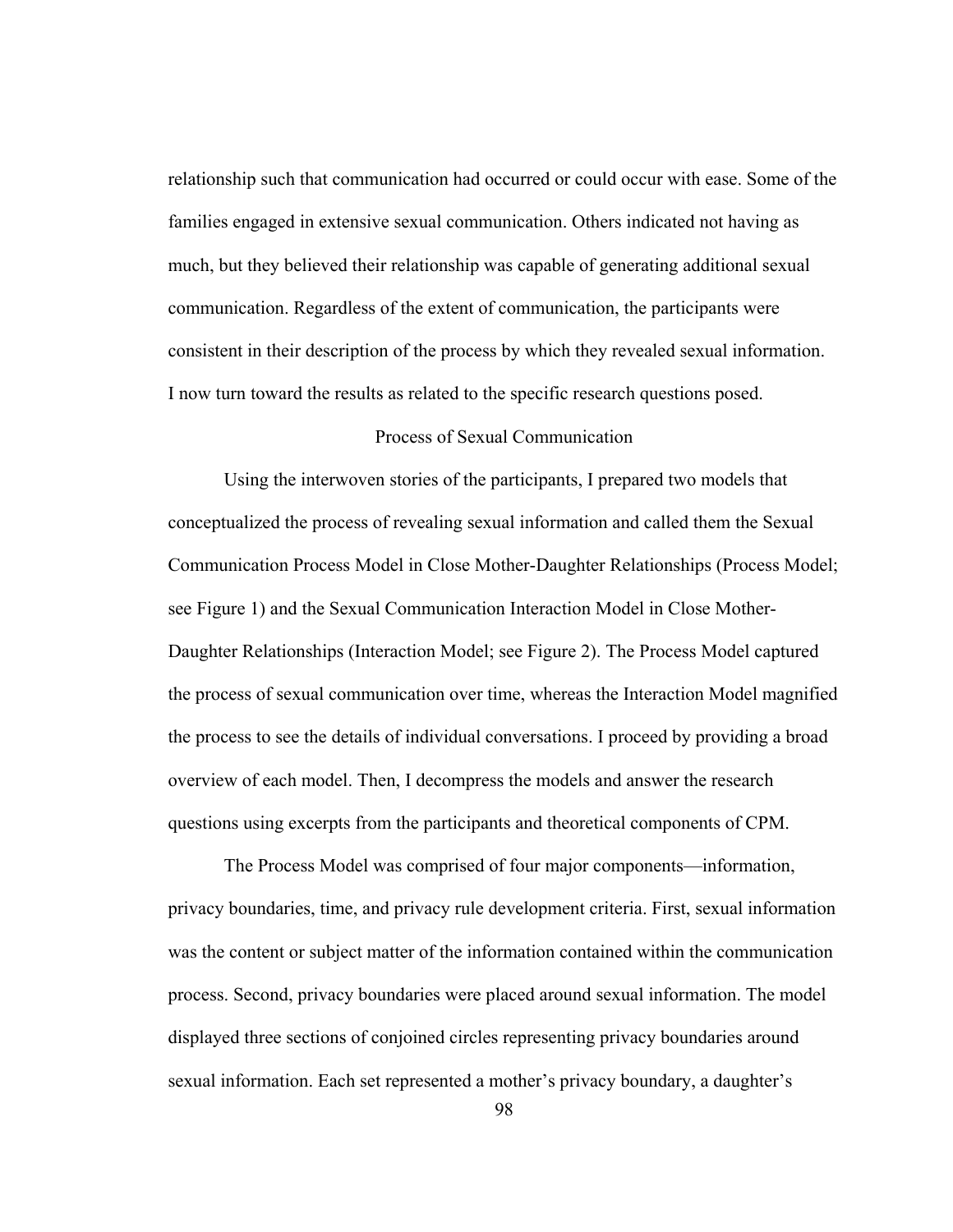privacy boundary, and a mother-daughter co-owned privacy boundary around sexual information. Third, time was depicted by the horizontal arrow. Fourth, privacy rule development criteria refer to the basic processes the participants used in constructing rules for how to communicate about sex in their relationships.

The premise of the Process Model was that a mother and a daughter erected individual privacy boundaries around her sexual information. The sexual information included both sexual knowledge as well as personal sexual practices. The size of the mother's privacy boundary was the same in each set, but the permeability of her privacy boundary became more open as her daughter aged. As the daughter matured, the circumference of the daughter's privacy boundary expanded as she obtained new sexual information. The daughter's privacy boundary also increased in permeability as she became more open with her mother. As the mother and daughter revealed information to each other, their privacy boundaries overlapped indicating co-ownership of the same sexual information. The privacy boundary of co-owned sexual information also expanded over time as the daughter and mother revealed more and more information to each other.

The mother-daughter sets were depicted at three different time periods. The three phases of Toddler Through Pre-Adolescence, Early Adolescence, and Late Adolescence were selected based on recollections of the participants in the study. However, the horizontal arrow representing time acknowledged that the process was fluid and continuous. The dashed arrow around Late Adolescence served as the linchpin between the Process Model and the Interaction Model. The Interaction Model provided a microscopic view of the communication *during* a specific interaction. The dashed arrow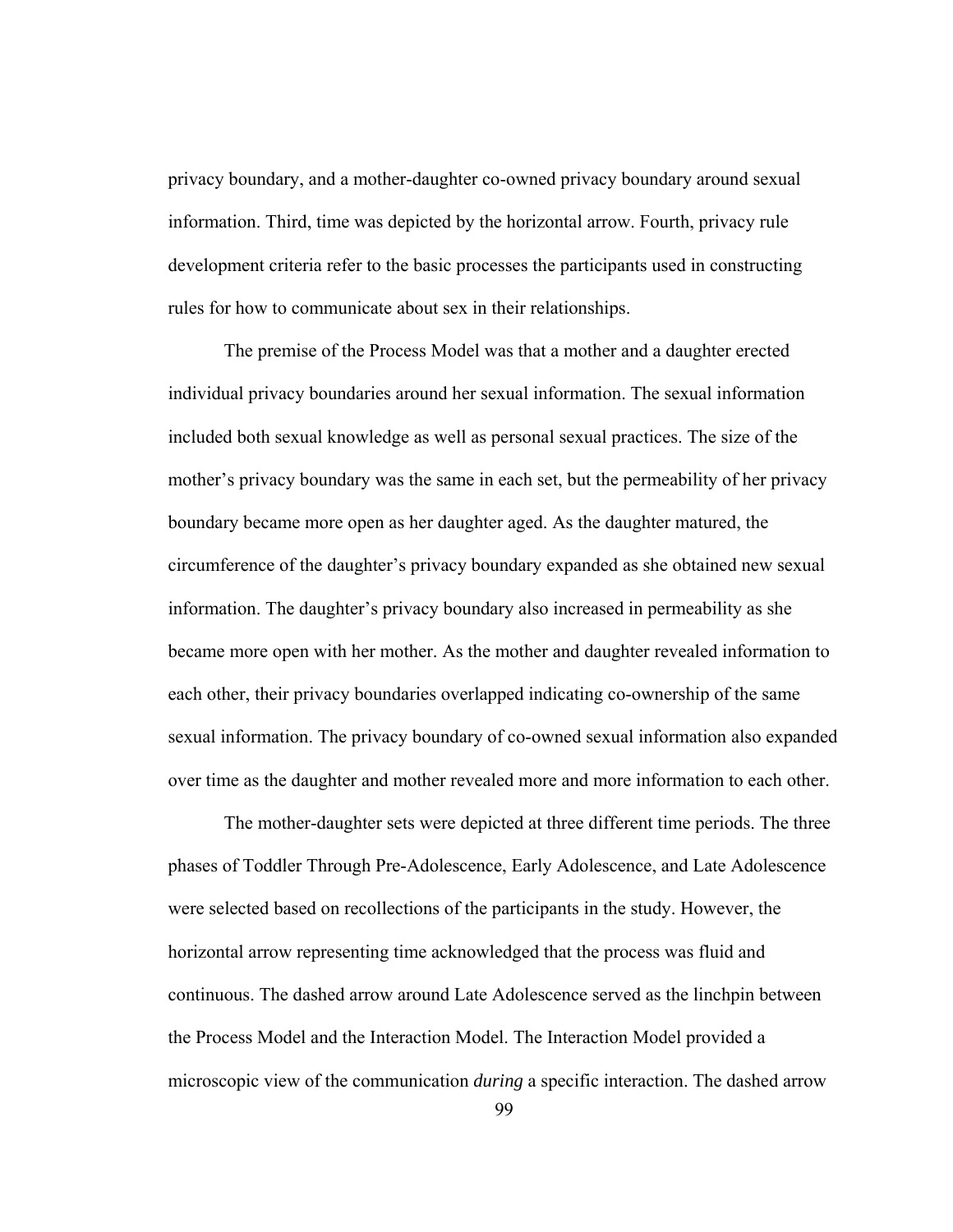was used at the Late Adolescence phase for illustrative purposes only, even though the Interaction Model represented communication at any time period.

 Unlike the Process Model that highlighted the entire process across time, the Interaction Model examined the process of revealing sexual information during a *specific* interaction. Like the Process Model, the Interaction model began by showing the individual privacy boundaries mothers and daughters had around their sexual information. From there, the Interaction Model proceeded by exhibiting additional details of the communication process. The arrows signified the introduction of sexual information into a conversation by either the mother or daughter. The mother-adolescent interaction represented by jagged lines showed that, preceding a revelation, the mother or daughter might experience a tension or strain as she decided whether or not to reveal information or how much to reveal. The model ended by showing the intersection where information was revealed and subsequently co-owned, while also showing the area where information was concealed and maintained within the individual's privacy boundary.

As mentioned, the process of sexual communication was guided by privacy rule development criteria that lead to the creation of rules for sexual communication. The results do not specify the actual communication rules, but instead show seven criteria upon which rules were founded. The results show that specific rules may differ from one mother-daughter dyad to another, but the criteria upon which the rules were established were similar across families. These privacy rule development criteria were reflected in both the Process Model and the Interaction Model and will be elaborated upon in a subsequent section. In the remainder of the chapter, I deconstruct the models to show the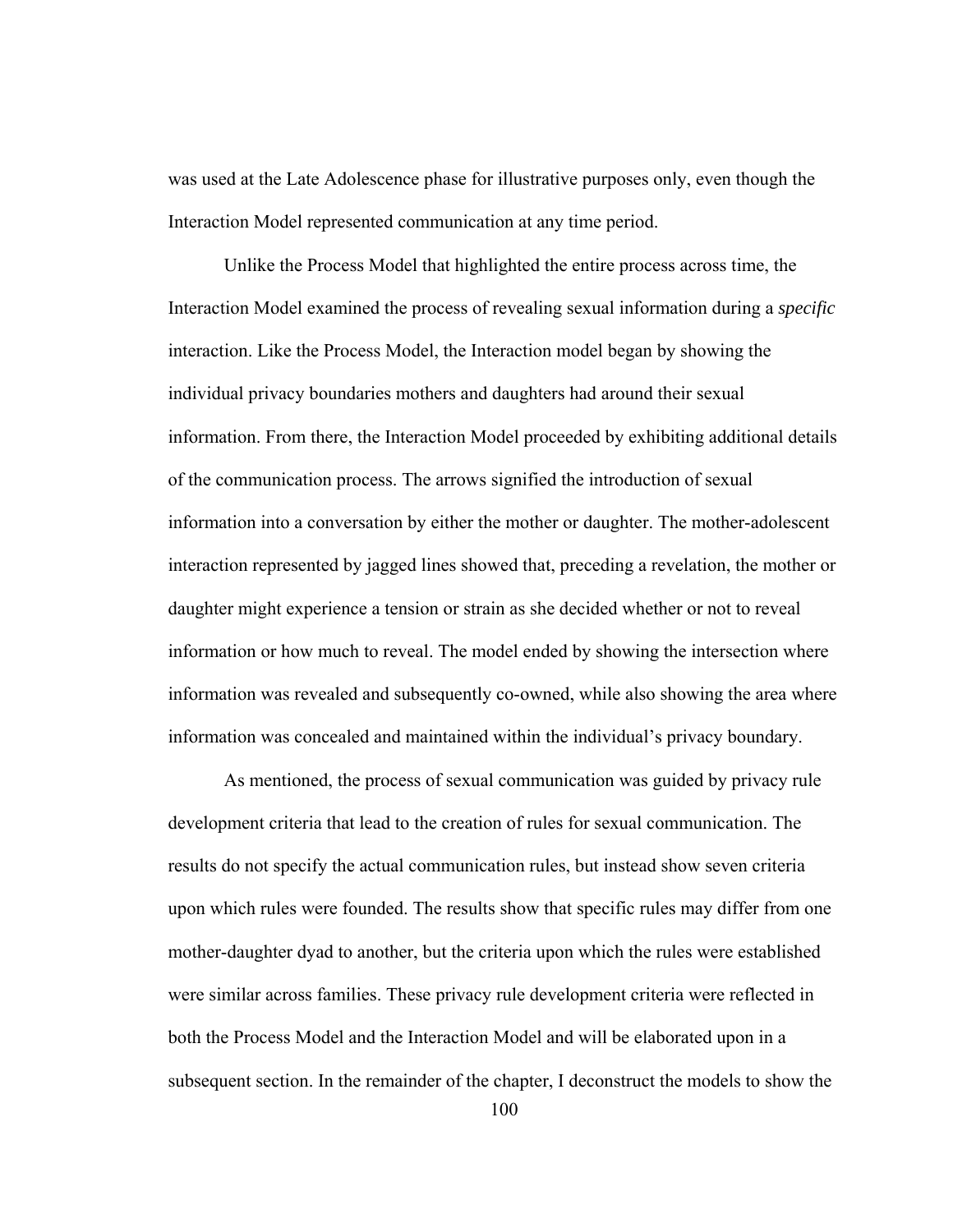components and how they operated for the participants. Simultaneously, I answer the research questions and present the results using excerpts from the mothers and daughters.

## *Research Question One: Framing Sexual Communication as Challenging*

The first major component of the Process and Interaction Models is the sexual information contained within a mother's or a daughter's individual privacy boundary. While analyzing the data, it became apparent that CPM's first supposition of private information was a useful tool to understand the participants' treatment of the content of sexual information as either public or private within the mother-daughter relationship and answer the first research question:

RQ1: In what way, if at all, do mothers and adolescents frame sexual communication as challenging to discuss?

Recall that the supposition of private information in CPM emphasized the content of disclosures. Applied to the Process and Interaction Models, the focus on the content of sexual information between mothers and daughters informed the ways in which they framed the process of sexual communication as challenging.

Overall, sexual information was treated as public information in these close mother-daughter relationships and was, therefore, not challenging to discuss. In this section, five themes were presented that emerged in this part of the analysis to answer the first research question and simultaneously begin the explanation of the sexual communication process models. The first two themes were labeled Public Information and Private Information to demonstrate the participants' treatment of sexual information. The next two themes were labeled Sex is a Natural Topic and When I Was Younger.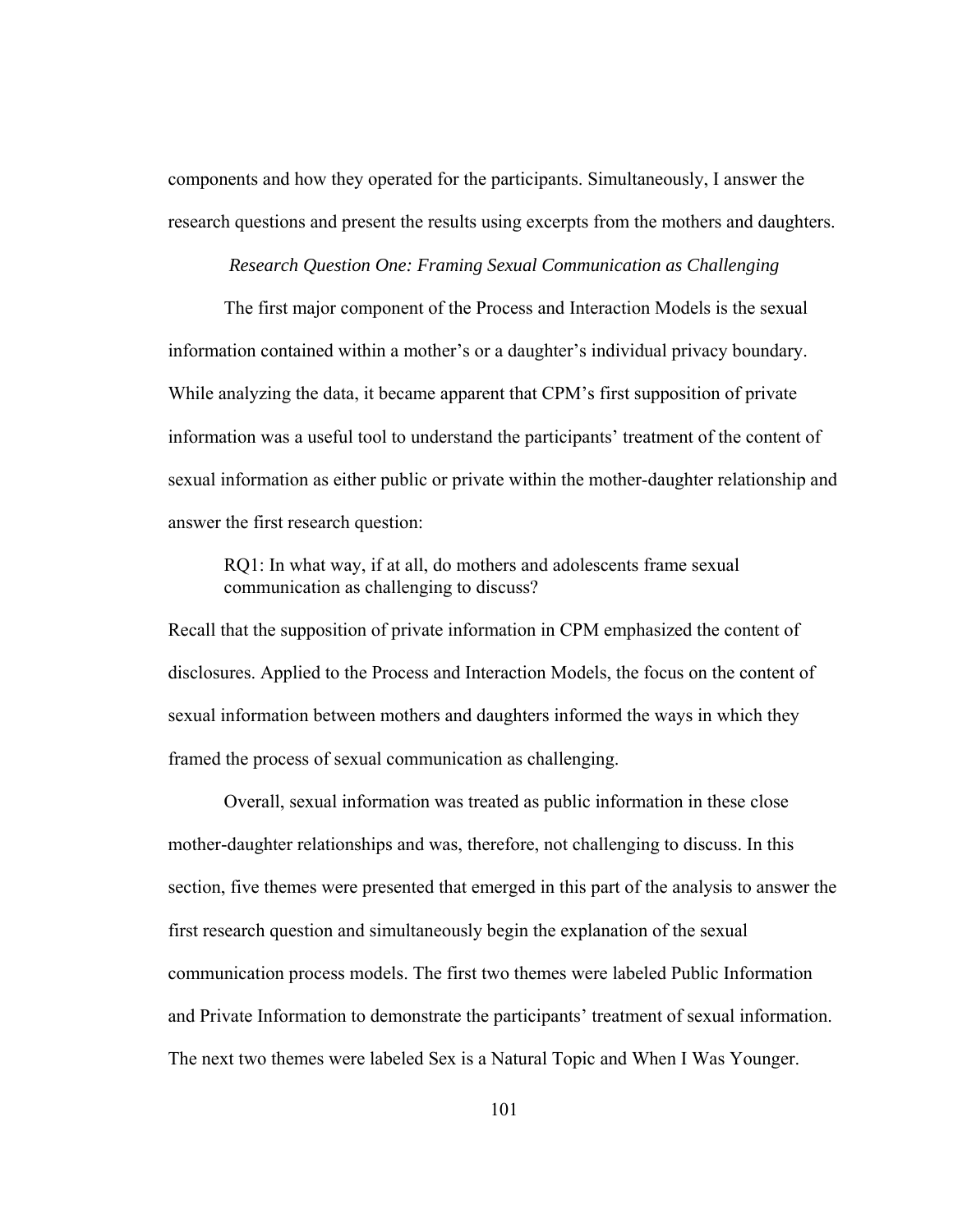These latter two themes relied on the findings from the public and private information themes as they recounted participants' renditions of sexual communication as challenging. The fifth theme I called More to the Story? Its purpose was to show contradictions in the ways in which mothers framed sexual communication as challenging.

#### *Public Information*

The results indicated that sexual information covered a broad range of topics for these participants. Very little sexual information was considered private. Indeed, the participants reported several conversations on many different topics. The following three examples illustrated the breadth of topics considered to be sexual information. In the first example, Dawn and Marge represented mother-daughter dyads who talked about the daughters' sexual activity and contraceptive needs.

Dawn: Like when she first found I was [having sex], she goes, "Dawn, are you having sex?" Like, "Yeah, have been for a while." "OK."

Marge: I said, "OK." I said, "So, are you using any more protection?" She goes, "Mom, we use condoms and we use." There was one day she goes, "Mom, will you pick Brad up some condoms?" I'm like, "OK." I would rather have not bought. Yes, I did, didn't I? I went out and got them. I said I would much rather buy…

Dawn: I'm like, "Yes! That's my mom. She's so cool." (3j:899-907)

Marge and Dawn talked about the fact that Dawn had started engaging in sexual

intercourse and Dawn's use of protection. Additionally, requests for condoms were

treated openly in their relationship. In the next quote, Dana's account of sexual

information that was public focused on dating relationships and women's health.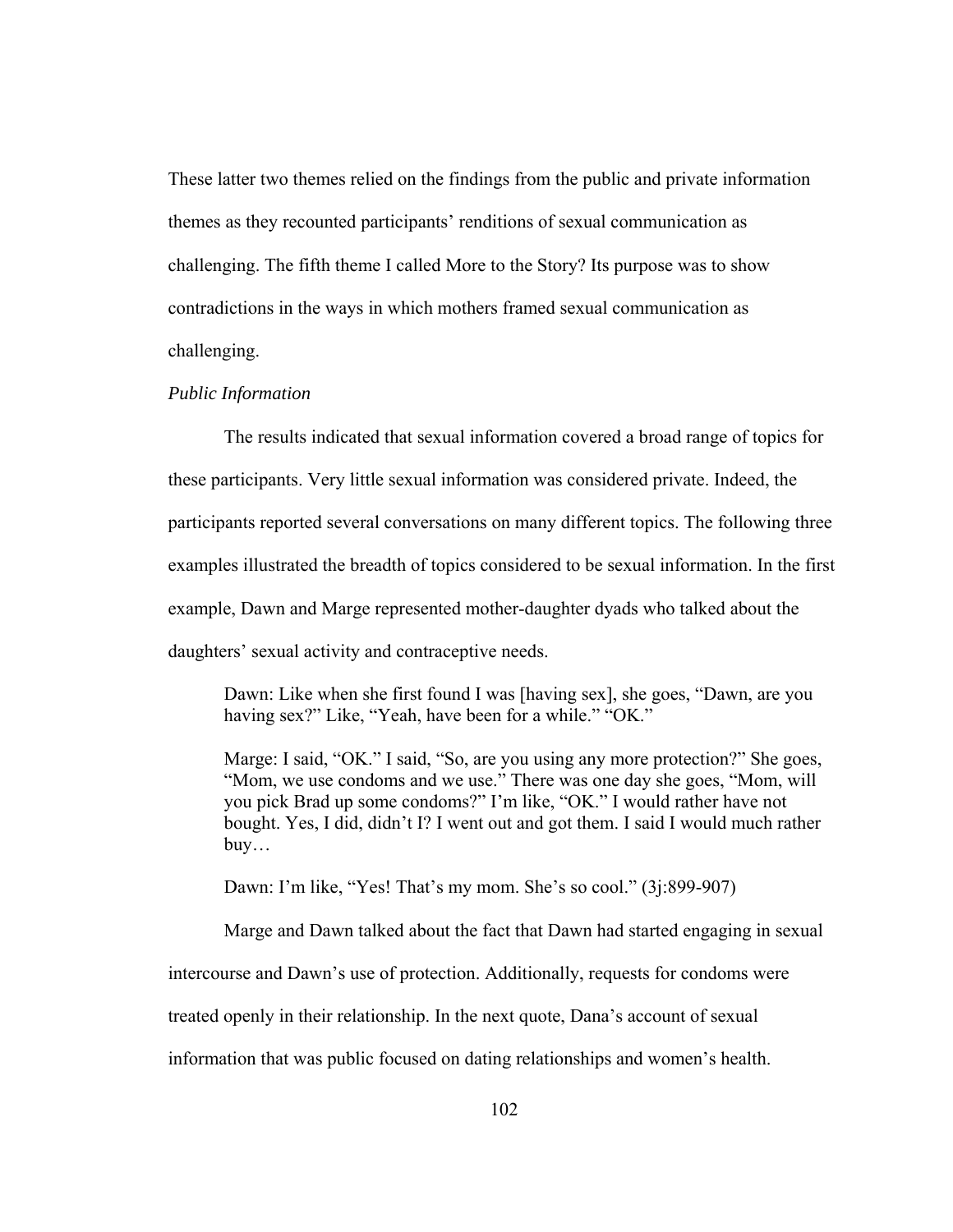Dana: I guess just the communication. We talk about the relationship with a guy, and me, and like if I'm sexually active or not. And, like, if I have a boyfriend or if I don't have a boyfriend and if I've gone out on any dates. Or, even like growing up, like, becoming aware of the world [around] me, and what's going on in it. But, I mean, I wouldn't say we really talk ever about STDs or HIV or anything like that. But like, we do talk about how I need to go to the OB/GYN and like, communication like that type of stuff. (1j: 236-242)

Dana relayed that non-private information between her and her mother was about her relationship status, awareness of her surroundings, and appointments with her gynecologist. Her comment about not talking about STDs or HIV was noteworthy, also. I sensed these topics were not discussed, not because they were private, but because they weren't necessary as Dana was not sexually active. STDs and HIV were brought up in the joint interview with ease, leading me to believe that the topics could be discussed with relative ease between Dana and Mae. Donita's example below showed another example of information that was not private.

Donita: Other than that, not much. It's just been like. My parents have taught us not to have sex until we're married. And that's about it. (9j:174-175)

In Donita's family, sexual communication centered on abstinence until marriage.

As a result, there were very few examples of communication on other sexual topics

between Donita and Mary. However, Donita considered the message about remaining

chaste until marriage to be sexual communication, and she believed that she and her mom

were open with each other, as evidenced by her description of her mom.

Donita: We talk a lot. I'm not really afraid to communicate anything with her. And sometimes there are like, as I mentioned before when she, she tends to draw things out [laughing] sometimes! And that is frustrating to me sometimes. But I know that things that I do frustrate her too. But, we have pretty good communication I would say. Yeah, we are both really open with each other. (9d:18-22)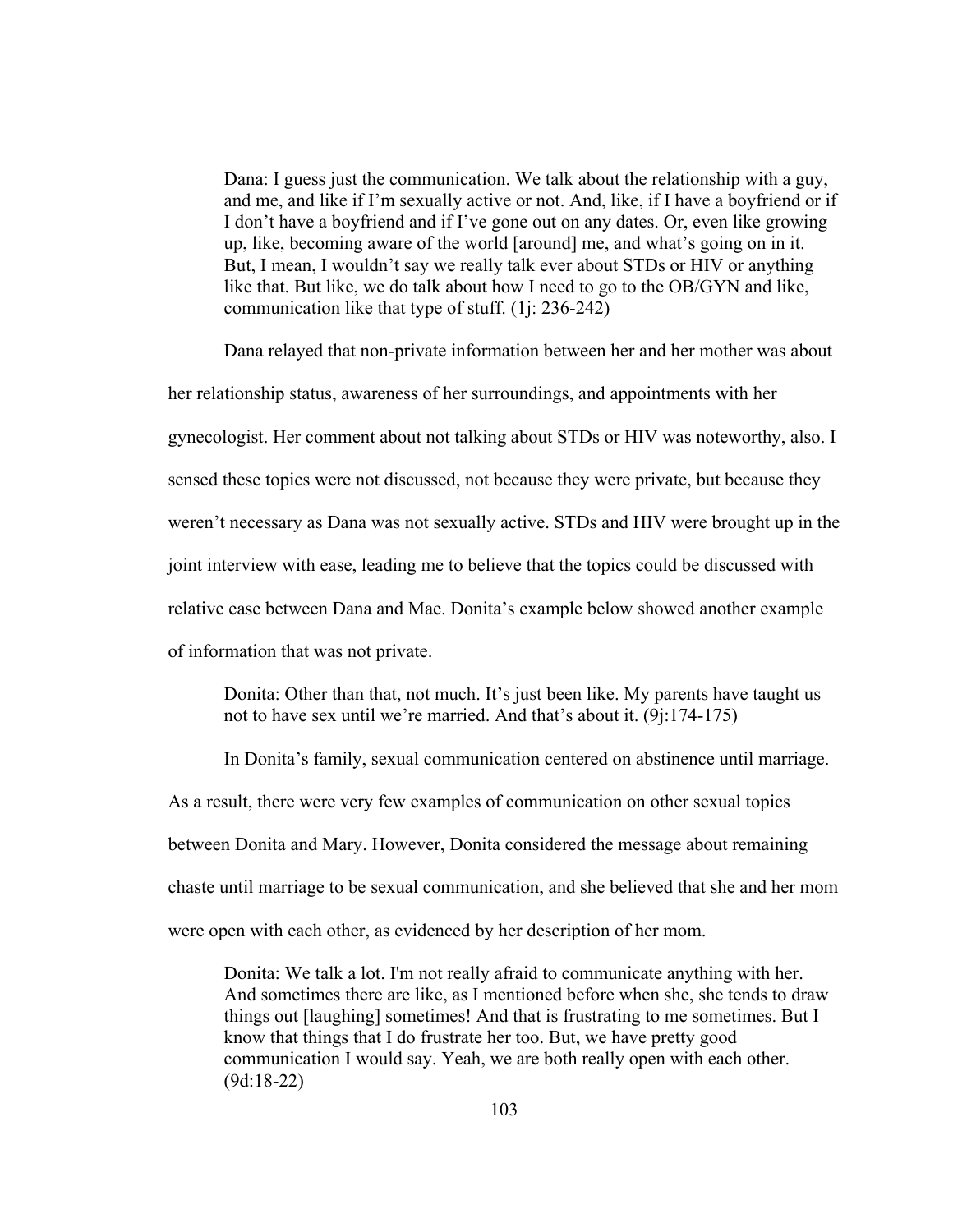Donita and Mary reported substantially less sexual communication than the other mother-daughter dyads in the study. However, they were similar to the other dyads because they considered themselves close and open. Because of their religious beliefs, the content of their sexual communication was limited to the teachings of their faith. Mary did not see a need to communicate any other sexual information to Donita because Donita was not sexually active. This was an important point because additional sexual information was not discussed between Donita and Mary, not because it was considered private, but because there was no perceived need.

Three examples of sexual topics discussed between the mothers and daughters were presented to illustrate the breadth of information classified as sexual communication. In brief, most of the sexual information held by many of the participants in this study was viewed as public information within the context of the mother-daughter relationship.

#### *Private Information*

Despite the openness in the participants' relationships, mothers and daughters alike confessed that some aspects of sexual information were private, hidden, or secretive. Specifically, the details of one's sexual activity were considered taboo by nearly all the participants. In the first exemplar from Monica and Debbie, they began in agreement that all information was available to the other. But, Debbie pointed out one exception.

Monica: I'd say everything.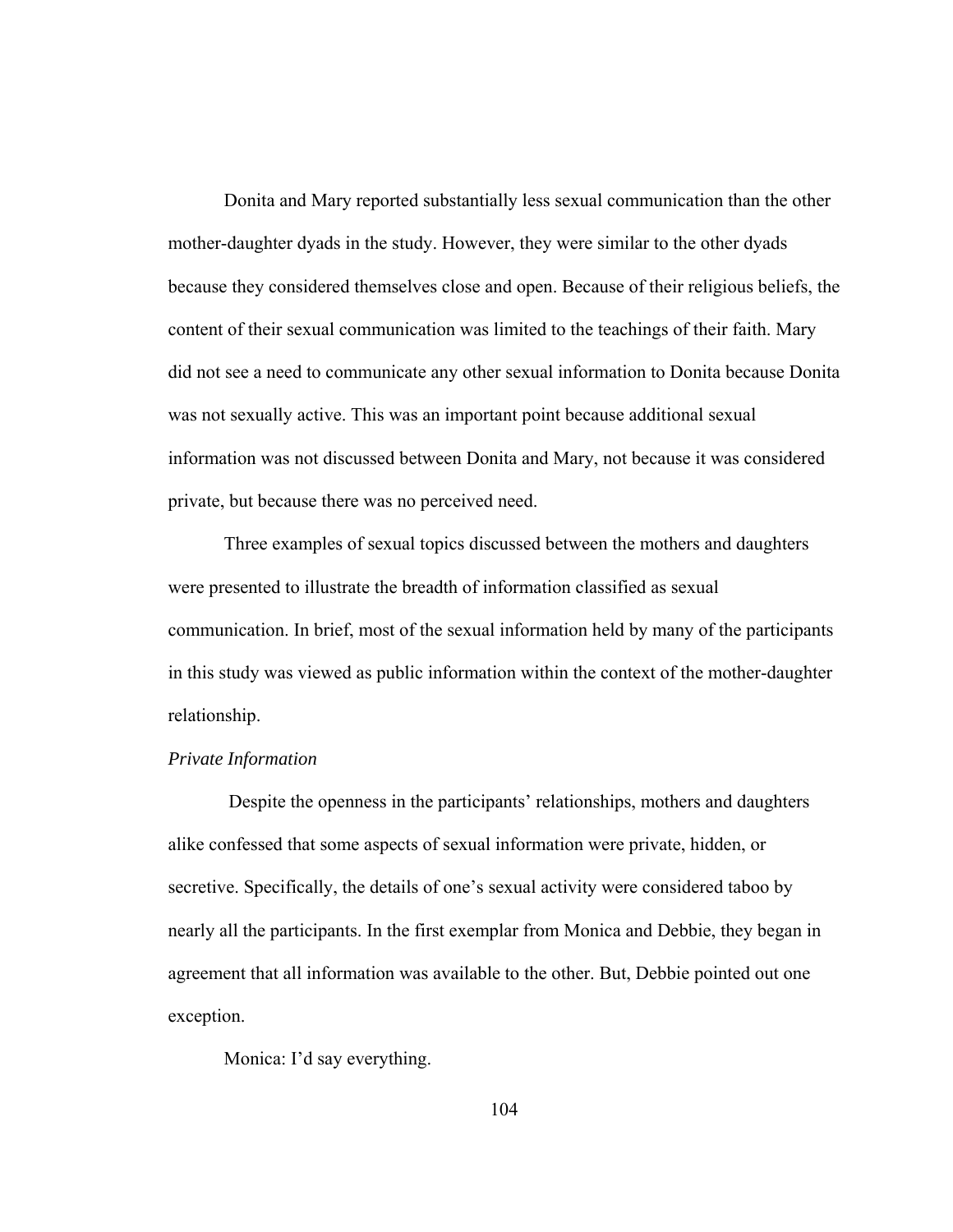Debbie: Yeah. I'm really comfortable talking about anything with her. Not that I can think of anyways. I think pretty much everything's open, except I mean like, I don't really tell her, like I just said. Other than when I have sex.

Monica: I don't want to talk about details.

Debbie: Who I'm having sex with. Yeah, details like that.

Monica: That's a.

Debbie: [interrupts] That's kind of like, an unsaid rule. That I don't discuss with my mom. (8j:590-601)

Debbie and Monica mentioned details of sexual activity as the type of information

that would be concealed. Included in the details were who Debbie's partners were and

when she had sex with them. This was the only exception to "everything" that they

considered private. Michelle and Desiree had a similar conversation with each other in

which they acknowledged some information was private, particularly the details of sexual

activity.

Michelle: I think there are probably some unspoken rules that Desiree and I, that maybe out of respect, I don't know if it's respect or…

Desiree: I don't…

Michelle: …privacy.

Desiree: Yeah.

Michelle: Yeah. That we don't ask. I think probably what you're saying about, while you may ask for information, or you may communicate about whether or not something is a positive or a negative experience, that it goes beyond the bounds of privacy to ask for details about someone's relationship. That, that's not something that you discuss. I mean, you could, you could ask me about different sexual positions and I'm not gonna say, "Oh my god! I can't believe you asked me that." But if you asked me…

Desiree: Yeah, she would tell me that.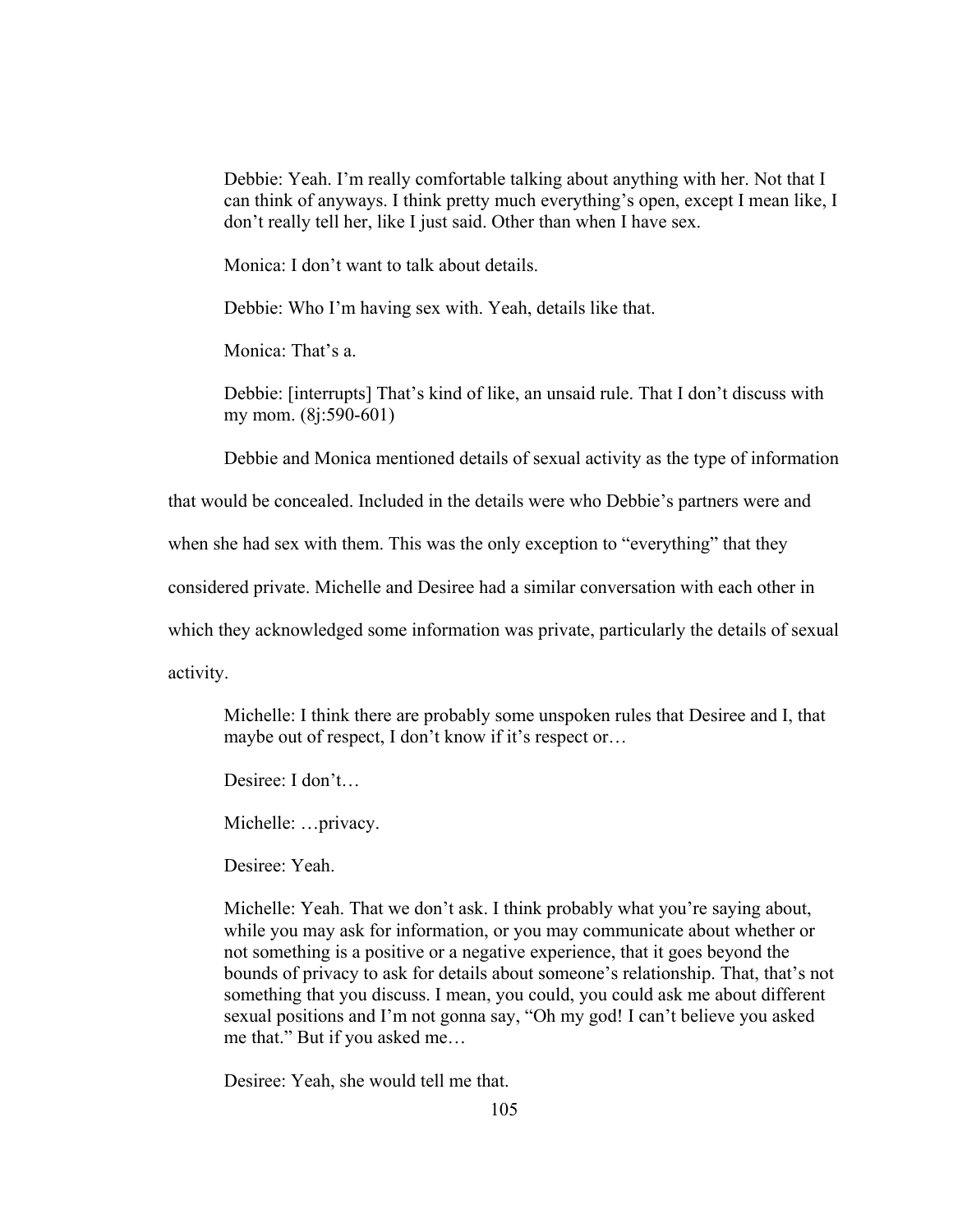Michelle: ...or asked me what positions me and your father...

Desiree: I'm not going to ask.

Michelle: ...then I would say, "Do you really want me to answer that?"

Desiree: But, making it clear that she would still answer it if I said yes.

Michelle: Might just scar you for the rest of your life. You know, and we'd laugh about it and she'd say, "You're right, I don't want to know." And I wouldn't ask you that question either. (7j:305-336)

In this example, Michelle and Desiree focused on the details of Michelle's sexual

activity with her husband more than Desiree's sexual activity. But, like Monica and

Debbie, they identified the specific details of sexual activity as being private between two

sexual partners. Some additional explanation about the meaning of graphic details was

evidenced in the next conversation with Mae and Dana.

Mae: Well I would never want to. I mean I trust her. So I would never want to invade her privacy. I mean I would never say, "Oh he touched you where and then what happened next?" And then, you know?

Dana: Yeah.

Mae: "You took your shirt off and then what." You know what I mean? I wouldn't. I would not ever want that level of…

Dana: And I would never tell her that.

Mae: …detail. (1j:452-463)

These examples showed that the details of sexual activity were considered private

and would not be discussed. This sentiment was expressed among the adolescent

participants who were virgins as well as those who were not. This observation increased

the strength of the claim that the details were private because it did not matter if the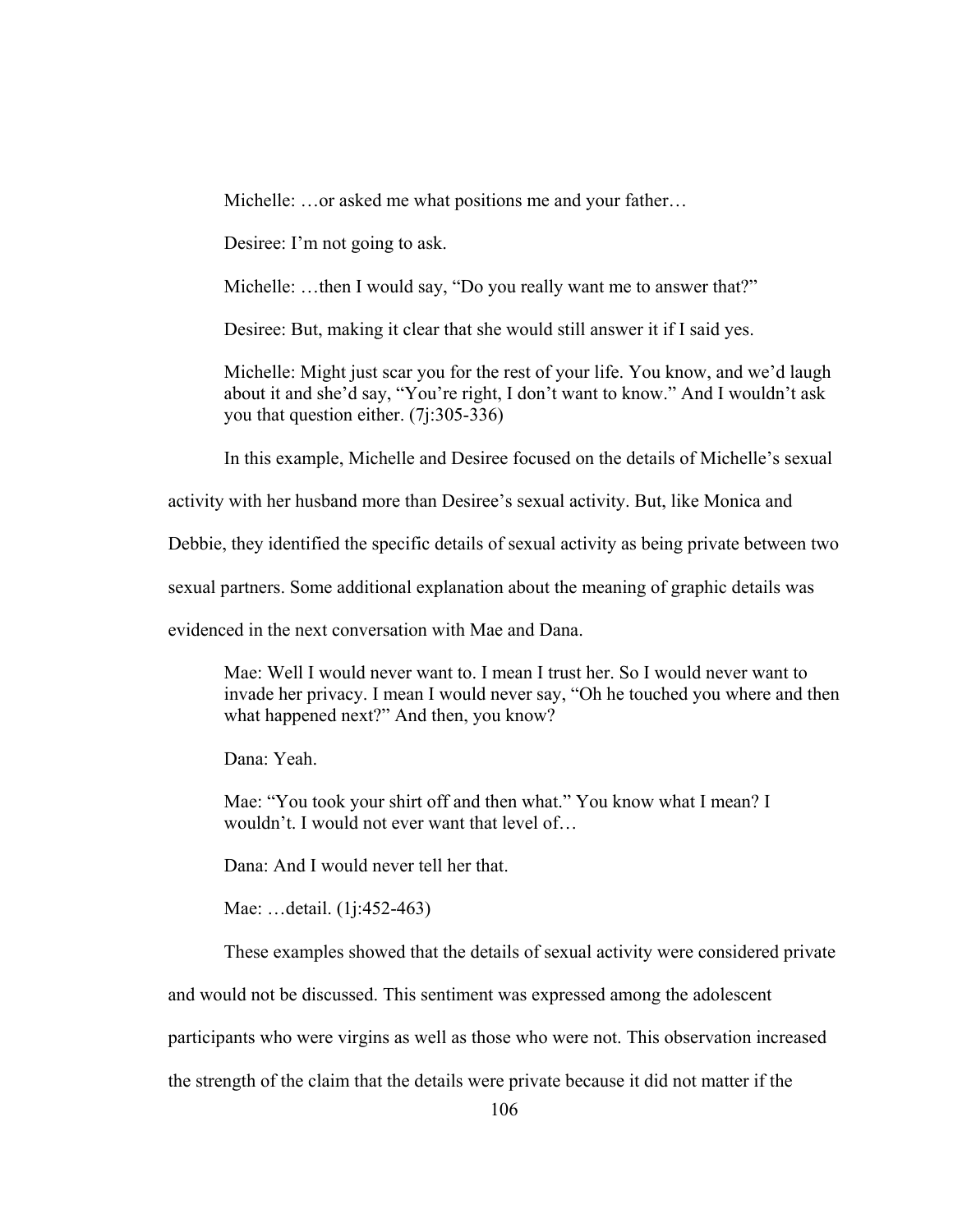adolescent was sexually active or not. There was an understanding that the details of sexual activity remained private. The participants' understandings of sexual information as public or private illuminated the results presented in the next two themes, which underscored the ways in which participants framed sexual communication as challenging. *Sex is a Natural Topic* 

Because most sexual information was treated as public, it was not challenging for the participants to reveal. Participants positioned sex as a natural topic of discussion in their relationships. All of the participants agreed that sexual communication was not challenging in the present. Some even said that sexual communication had never been challenging, whereas a few of the mothers and daughters indicated that sexual communication had been challenging in the past. For those who thought sexual communication was not challenging now or in the past, they described sexual information as a natural topic that was comfortable to talk about and therefore public information between them. Further, they had difficulty understanding why sex would be a challenging topic for discussion. Muriel mentioned that sexual communication was comfortable for her to discuss at several points throughout her individual and joint interview. The example below was one direct comment she made when asked whether sexual communication was challenging.

Muriel: I think for me, um. It was comfortable because I know. I'm comfortable with—that my girls should learn. This is the fact of life. These are things they should know and I feel like knowledge is power for them. (5j:313-315)

Muriel spoke with a confident voice. At times, her tone approached defensiveness as if she felt challenged by being asked if sexual communication was difficult. For her, it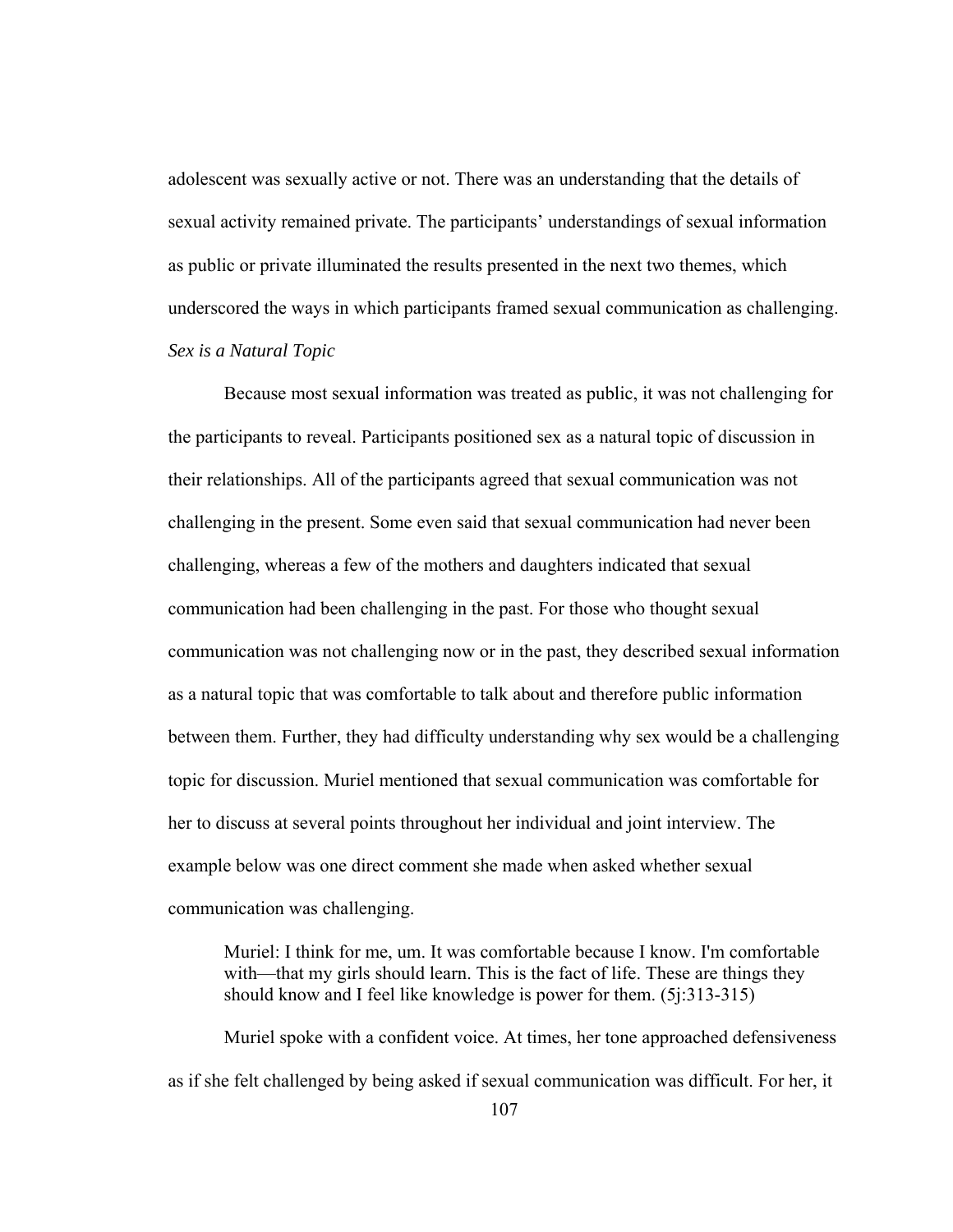seemed to be understood that parents should and would talk with their children about sex. Other mothers were equally confident when they proclaimed that sexual communication was not challenging or was comfortable for them to talk about with their daughters. For Myrna, sexual communication was likewise a comfortable topic to discuss, and she was amazed that it would be any other way.

Myrna: You know, you don't need to go to the library. You don't need a book. You've been through it. Why would you have somebody else put words into your mouth to spew to the one thing that you gave birth to? How did you create it? Hello! You know? I just don't get that. I just really don't. And I don't know why people have such a hard time with it and have such hang ups about it. I mean, it's pleasurable, it's fun. It's the most intimate experience you can share with another person. It creates life, which is miraculous. I mean it's a wonderful topic. I don't understand why people are so afraid of it. I really don't. (2j:673-680)

Myrna's example represented the attitude that because sexual activity was

perceived with positive qualities, then sex should likewise be a "wonderful" topic to

discuss. Her confident tone mimicked Muriel's, even to the point of approaching

defensiveness. For mothers who believed sexual communication was not challenging,

they seemed to have a taken-for-granted attitude about the naturalness of the topic of sex.

In addition, Myrna's comments supported the normality of sexual activity, thereby

reinforcing the natural way she and others believed sex should be viewed and

subsequently discussed.

Like mothers, some daughters were equally comfortable with the subject of sex both in the present and the past. In the next example, Deidra indicated that sexual communication was not challenging for her.

Tina: So how challenging is actually having these conversations?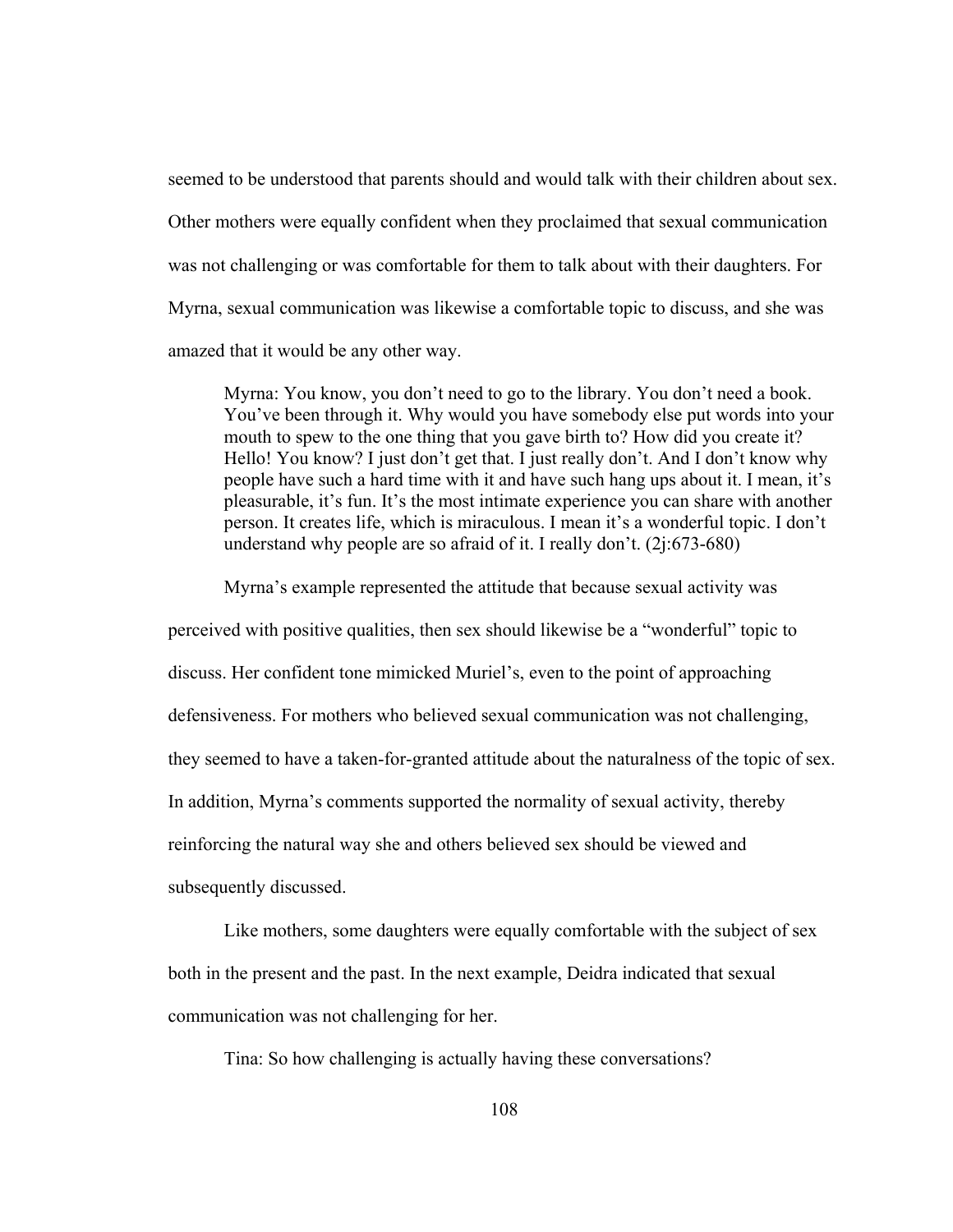Deidra: Not challenging at all. We kind of have everything constantly. And, I think it would be [challenging] for a lot of people. A lot of my friends were just like, "I don't even go there with my parents. If they start talking about it, I don't even talk about it at all." We talk about everything. It doesn't matter. It really doesn't matter, we talk about everything. (4j:525-528)

Deidra was perhaps aware of the normality of sexual communication with her mother because of the comments made by her friends. Her friends' relationships with their mothers stood in contrast to her own, such that she identified the different ways other families framed sexual communication. Because she and her mother talked about everything, sex was a normal topic for discussion for them and had always been that way.

The ideas of naturalness and comfort with sexual content were reinforced in the

individual interviews, as well. In the next excerpt from an individual interview, Desiree

described the naturalness of the subject of sex in conversations with her mother.

Tina: Is sexual communication challenging for you to talk to your mom about?

Desiree: No.

Tina: OK. Why do you think that is?

Desiree: Just because we're open and it's been, like she said, it's been normalized in our family. It's not a big deal. It's OK. And, the fact that I know that she'll support the decisions I make or tell me, "That's stupid, and you need to stop, and this is why." And even though I might not listen to her, I know that she'll give me her honest opinion on things. (7d:55-64)

Desiree mentioned both the normality of the topic and the openness between her

and her mother. Her past tense use of the verb "has been" reflected her family's

acceptance of sexual information throughout her lifetime.

The individual interviews with the mothers continued to strengthen this theme as

some mothers echoed the aspect of open relationships with their daughters as Marge's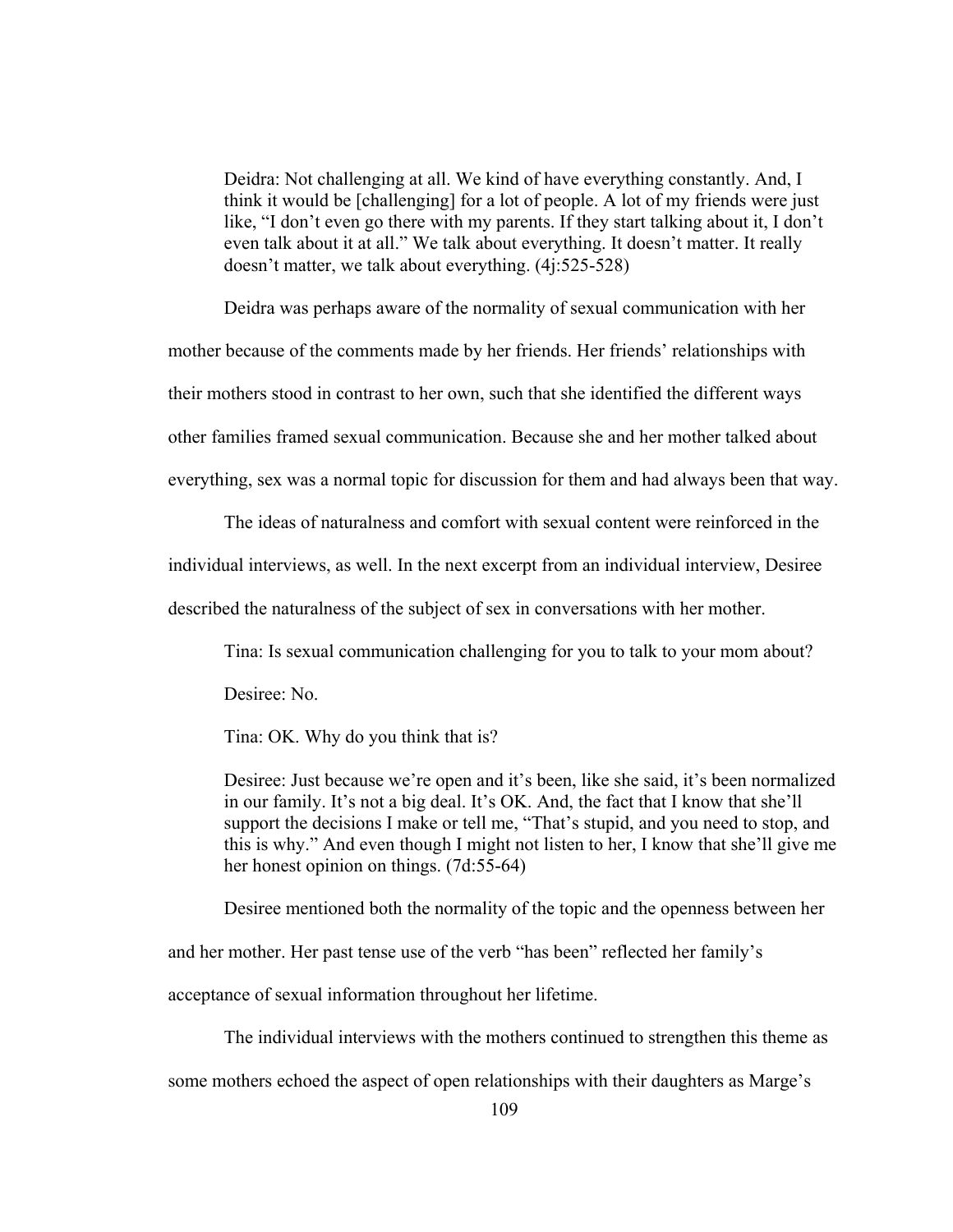comment below illustrated.

Marge: I don't know that it's real challenging. Of course, like I said, we're pretty open, and pretty… And if you take a lot of stuff that you started out with, just something like a sense of humor, if you make it light, then I don't. I never pounded and questioned her… I don't think it's been real challenging. (3m:60-63)

In brief, all of the mothers and daughters believed that sexual communication presented no real challenges as a topic of discussion in the present and some said it had not been challenging in the past. Because they talked about everything, they viewed sexual information as a natural discussion topic. However, some daughters described their relationships as open and/or close and were comfortable talking about sex in the present, but admitted that sexual information had been difficult to talk about in the past.

*When I Was Younger* 

Some daughters reported that sexual communication was not challenging for them in their present relationship, but it had been challenging when they were younger. Their use of the term *younger* usually referenced junior high or high school. The daughters indicated that talking about sex seemed awkward, embarrassing, or uncomfortable. Their discomfort seemed to be associated with the information rather than on their relationships with their mothers. The quote below from Diane highlighted the embarrassment and awkwardness she attached to sexual information when she was younger.

Diane: Well, of course, when I was younger it was awkward. But, I guess gradually it became less embarrassing. Sometimes, it's still a little bit…you know, embarrassing. But now though it's, I mean, it's just so, it's more open. You know, I tell my mom a lot. (5j:339-342)

Diane also pointed out that to some extent, sexual communication was still somewhat embarrassing. But, she noted more openness in her relationship with her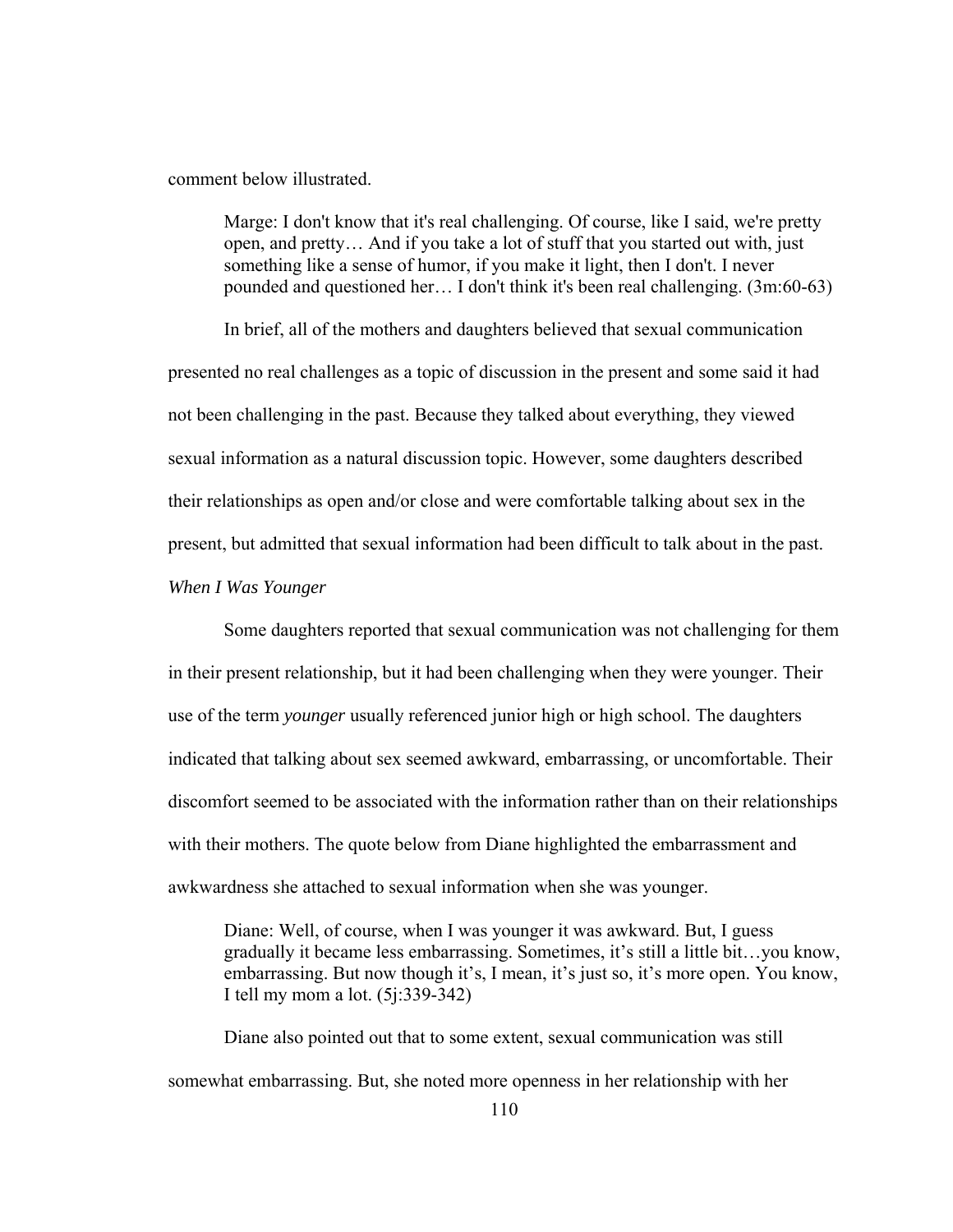mother that fostered a gradual decline in the embarrassment. In the next reflection by Debbie, she compared sexual communication in her sophomore/junior years to that of her senior year in high school.

Debbie: It was one of those things where she [Mom] just kind of tried to completely walk around it and stuff. And, I don't know. When I was in high school. Like, not my senior year. By the time I got to my senior year, I was kind of like, whatever. They're Mom and Dad. They are smart. They know stuff. They're not stupid. So, why even lie about it? So I was really relaxed about it and I didn't really care. But probably like my sophomore and junior year when I'd go out with friends or something. Or if I'd be going out with a boy, I'd get really nervous and scared to like tell them that I was even going out with friends since there were boys with us. I don't even know why. I was just afraid that they were going to have a sex talk with me and it would be really awkward and uncomfortable.

Monica: You mean, so you avoided sex talks?

Debbie: Yeah. I, I, I did, for a long time in high school. (8j:311-321)

Debbie reinforced this theme by noting the awkwardness and discomfort

surrounding sexual information. Debbie believed that her mom had a desire to talk about

sex, which led her to avoid sex talks with her mother. However, as Debbie got older, she

accepted her parents' knowledge about her activities and became more relaxed with her

parents. Dawn also noted awkwardness when she was younger.

Dawn: I think it used to be. When we were younger and you first start talking about it. Even before I knew what sex was. Like, you know, when you first start talking about sex to your kids. I was like, I don't want to talk about this with you.

Marge: Yeah

Dawn: It's awkward.

Marge: Yeah.

Dawn: But, I like, as you get older it gets less awkward. (3j:328-338)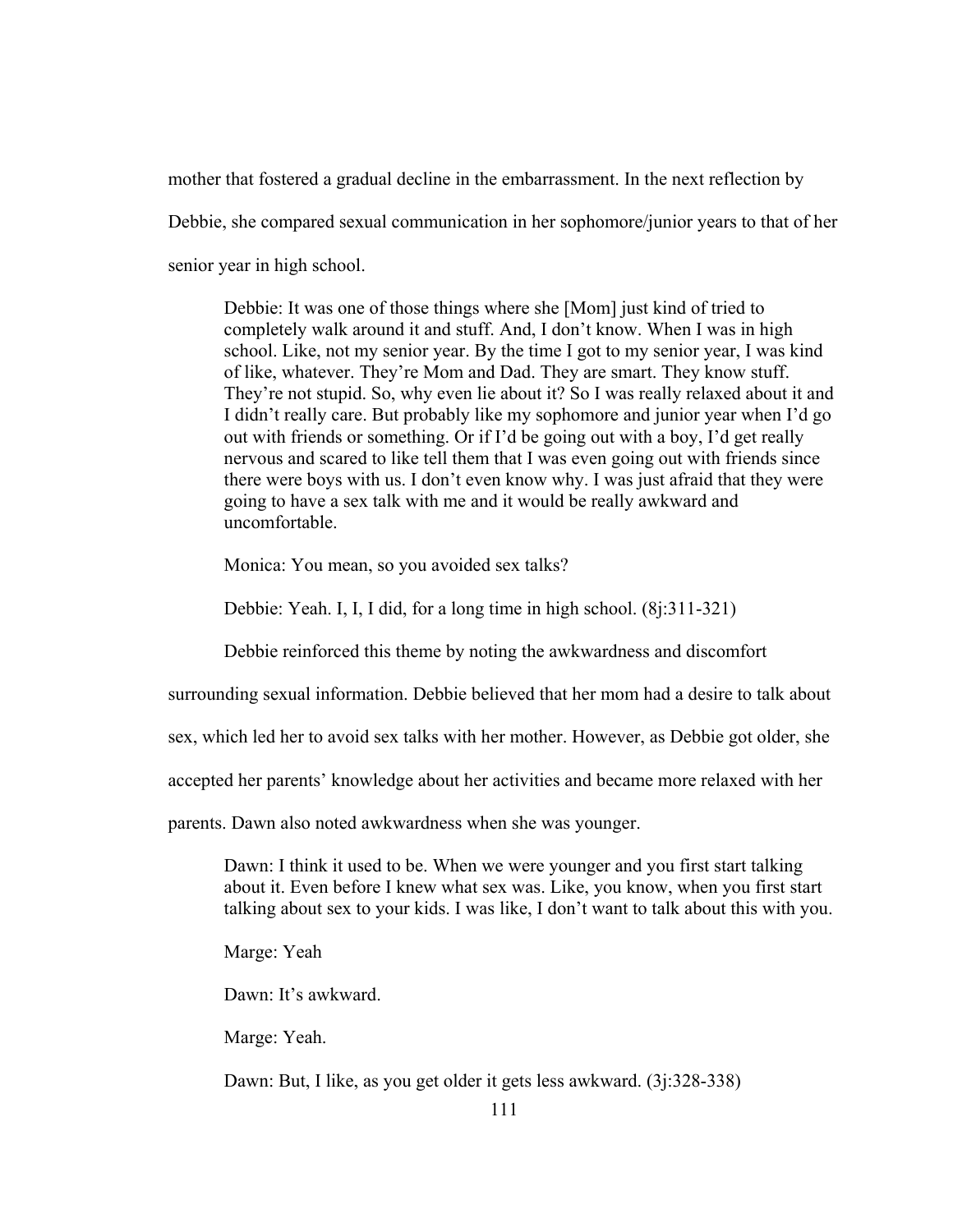Some of the daughters, therefore, were keenly aware of how challenging sexual communication had been when they were younger. They felt embarrassed, awkward, and uncomfortable talking about sex with their mothers, namely as a result of the type of information. However, as time elapsed, they became more comfortable with sexual information and were able to talk with their mothers about sex with ease. Daughters' changes in sexual communication from when they were younger to the present foreshadowed the results presented in the next section. However, before proceeding, it is important to mention contradictions in the data by some of the participants.

# *More to the Story?*

Mothers remained firm in their claim that sexual communication was not challenging. Some participants responded to the question, "Is sexual communication challenging?" with a negative response followed by an explanation. However, as the interviews progressed, some mothers began to disclose particular aspects of sexual communication that presented difficulties. I noted this contradiction and added a final theme called More to the Story? Whereas daughters seemed to experience challenges because of the information, mothers were inclined to be challenged by the process of communication. Interestingly, one of the daughters, Deidra, explained the contradiction between agreeing and disagreeing with the challenging nature of sexual information:

Deidra: First off, I would say no. Like automatically, that's my automatic response. But, there are those times that you're just like, "That's a little weird that I'm talking about this with my mom." But it never stopped me. (4d:82-84)

 Deidra's explanation provided additional depth to the framing of sexual communication as challenging. While the immediate response of most participants was a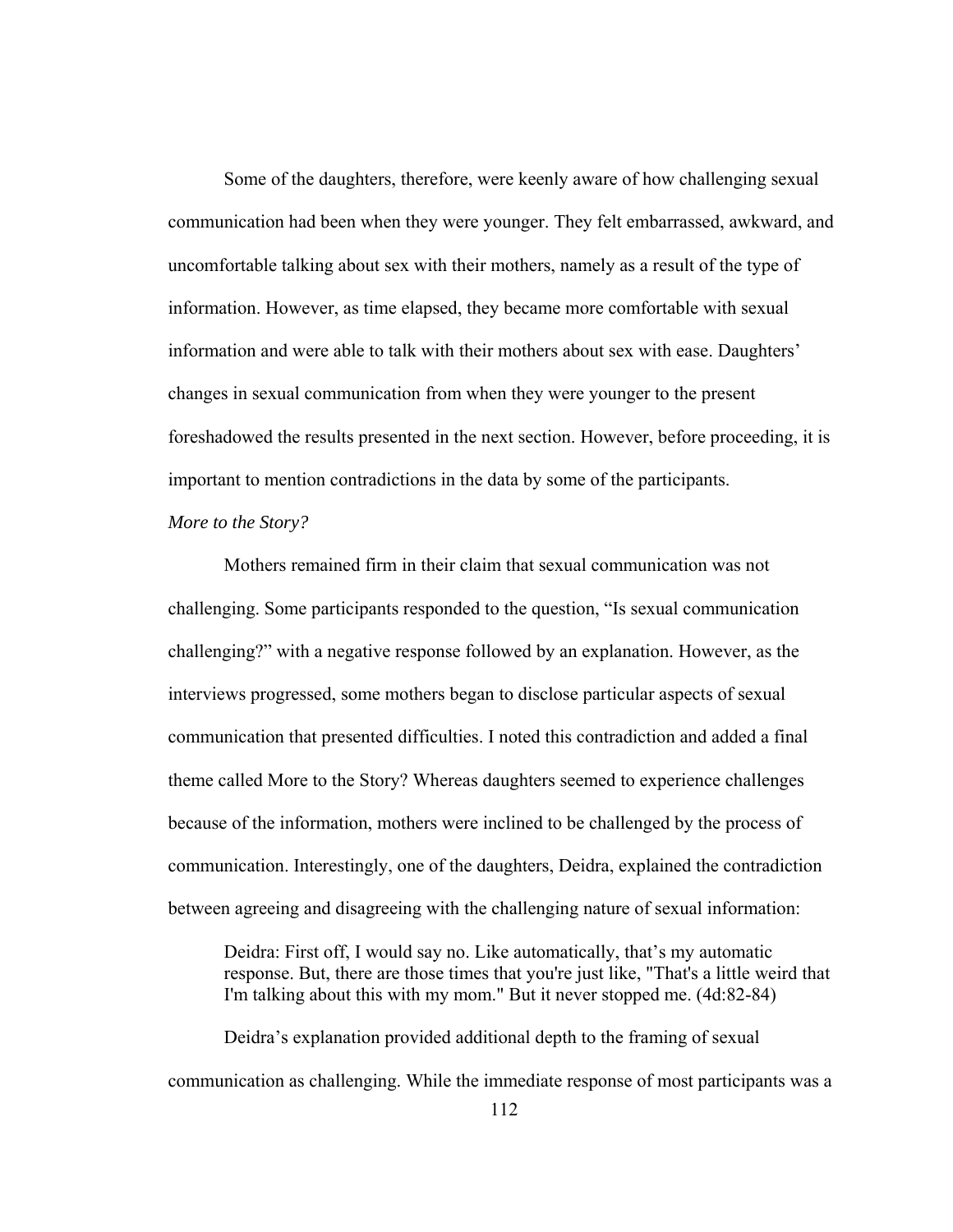firm "No," the data showed that some participants recalled moments when sexual communication was challenging. For example, Muriel was a mother who mentioned how comfortable she felt talking about sexual information with her daughters, Diane and Tammy. In the next passage, Muriel began with a response to a comment Diane made, then transitioned to another topic and described how hard it was to explain the various ways to obtain STDs.

Muriel: Right! There's not just one way to have sex! There's other ways and I made sure to explain that too, so they wouldn't think— I have another daughter you know, that it only counts if you have sex this one way. There's other ways too, that you can still get the STDs and…

Diane: Mm hmm.

Muriel: …so I tried to explain that to em. Which, that's hard to do to a young girl. And then they're like, they hear it and they're like, "Ew!" [everyone laughs] "Why are you telling me this?" (5j:201-206)

Muriel admitted that some aspects of sexual communication were challenging

despite her initial response that she was comfortable talking about sex with her daughters.

This example also showed her persistence to communicate, despite resistance or negative

comments from her daughters. Therefore, even though she was comfortable with the

information, something about the process was still challenging for her. Toward the end of

Marla's interview with her daughter, she admitted that sexual communication was

challenging.

Marla: It's a challenge, but you have to, you have to show them what they need to see, so that they do open up. (6j:863-864)

In her interview alone, she responded to the question, "Is sexual communication

challenging?" by stating, "I don't think so." However, when asked if sexual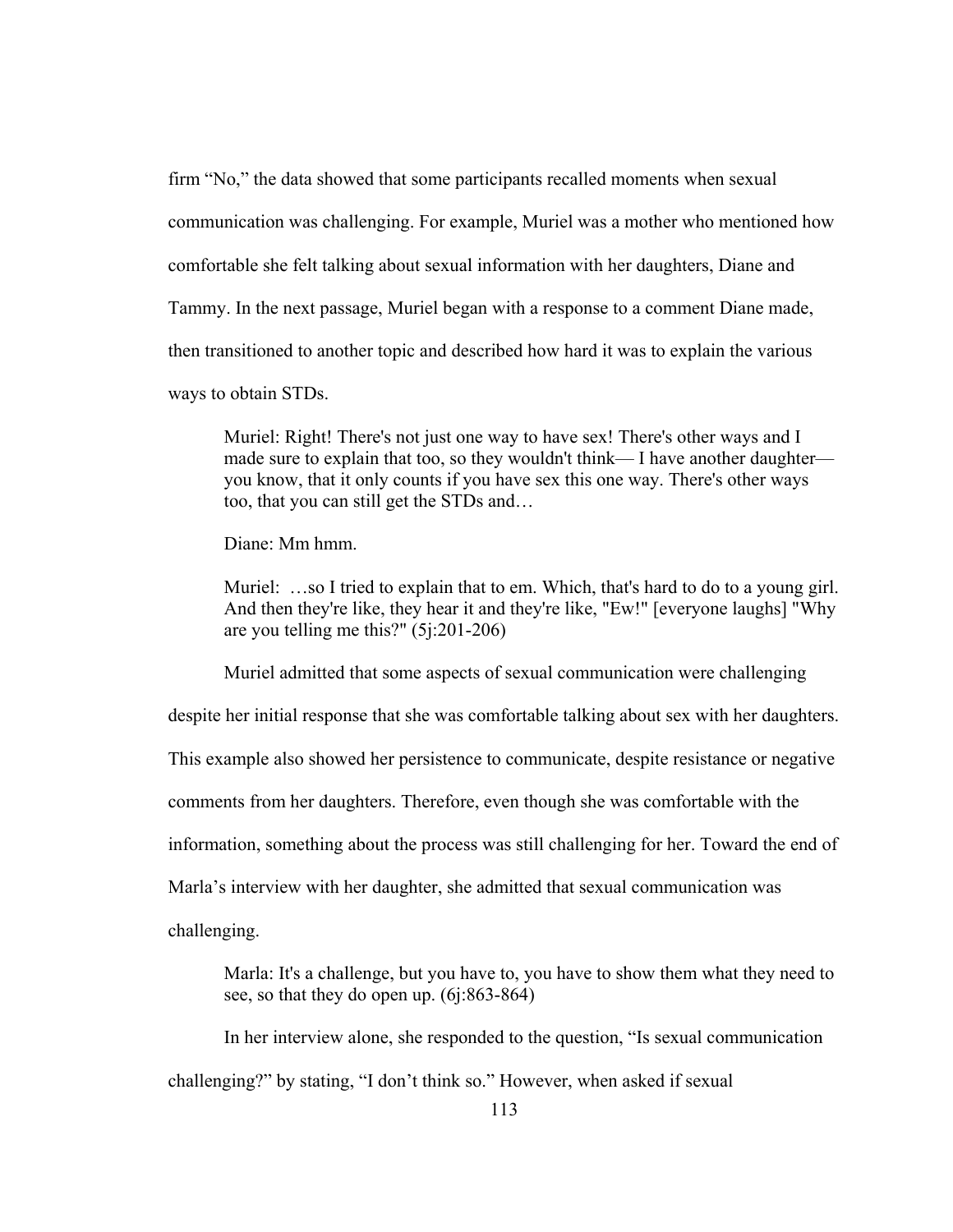communication was easy, she said "It's touchy." The selections that follow showed the

explanations Marla provided with each of these responses.

Marla: I don't think so, because um [sigh]. I just wanted Donielle to know the things that were best for her. You know, like I said, as you become an older person, you can always look back and see, "Oh, I understand if things would have went this way, how much better or worse that could have been." So, I think in having that type of hindsight on everything, that's how I try to be with her.

Tina: Would you say that sexual communication is *easy*?

Marla: It is—I mean it's touchy because I don't want to… You never know how much to say sometimes. You don't want to give too much information, to give ideas I guess, but you wanna kind of be on their level. You don't want to like, be so not offering them information that they don't understand or they think you're not. You know, they're gonna know so much. It's not like you can really hide what you're going to talk about. You're just gonna have to talk about it. And I think that the honesty of that, as we were talking earlier, being a parent's responsibility, it just, it has to be. It just has to be. (6m:41-55)

Marla did not believe that sexual communication was challenging. However, she

did not believe that it was easy, either. Thus, there were some aspects of sexual communication that were challenging, even when the broad topic of sexual communication was framed as not challenging to discuss. It seemed as if there was a comfort level with sexual information because it was natural and public, but there were other factors that made the process challenging. Marla elaborated on the tension involved with wanting to reveal information coupled with some concern about how much to reveal. Her comments, combined with comments from other mothers, hinted at the possibility of a dialectical tension between revealing and concealing sexual information. Additional results provided in a subsequent section shed further light on this possibility.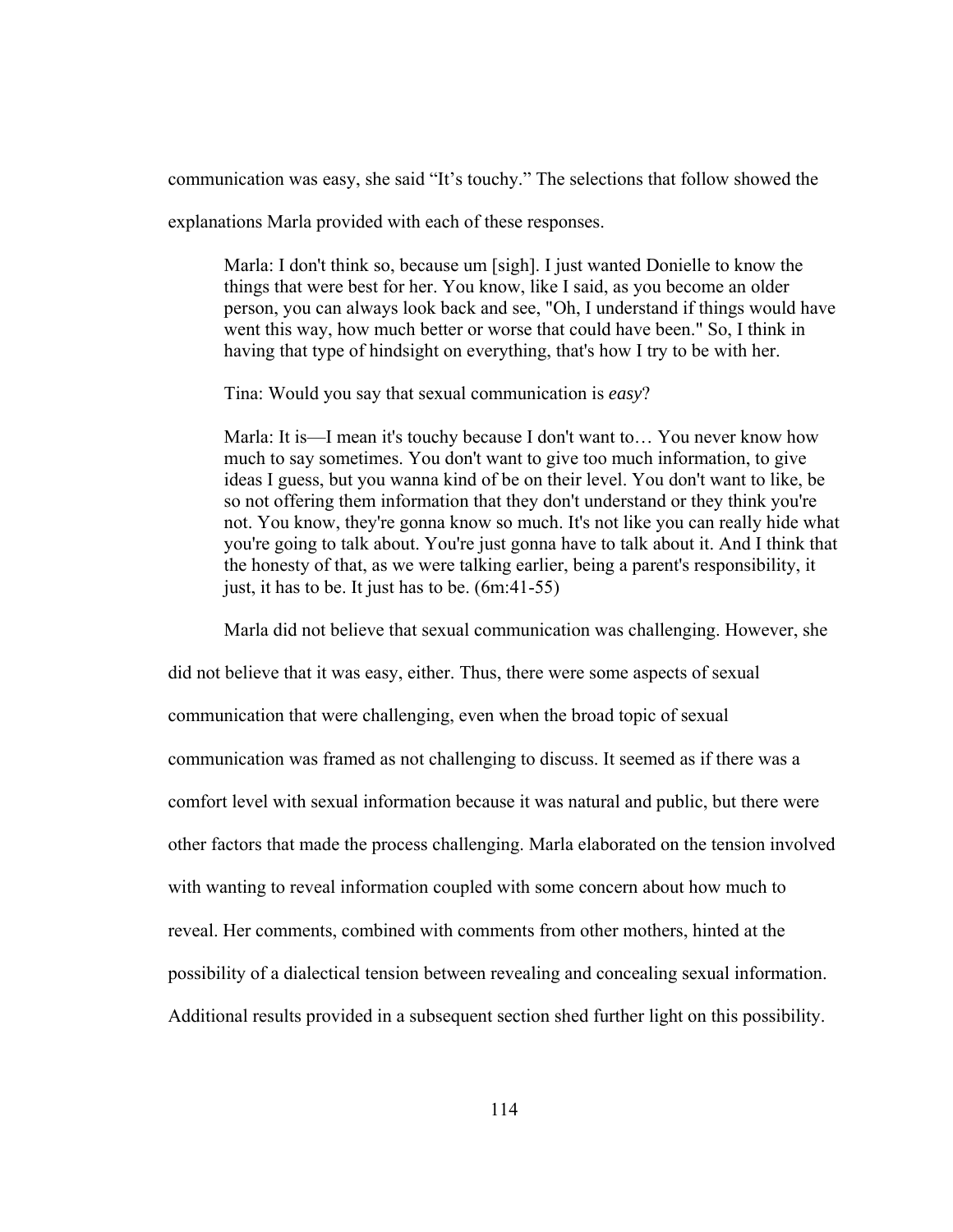In sum, the Process and Interaction Models began with an explanation of the information within each boundary and an understanding of the views held about sexual information. The results showed that mothers and adolescents in close relationships drew clear privacy boundaries around sexual information that was public or private. Namely, details of sexual activity were viewed as private, and all other sexual information was public within these mother-daughter relationships.

Not only did the distinction between public and private information lay the foundation for the models, but it also proved beneficial to answer the first research question. Because mothers and daughters perceived much sexual information to be public information and a natural topic, they experienced few challenges with the process of sexual communication. However, some daughters appraised sexual information as challenging to talk about when they were younger while mothers appeared to experience some challenges with the process—not sexual information—of communicating about sex.

Overall, the consensus was that at this juncture in these close mother-daughter relationships, sexual communication was not challenging. However, the challenges of sexual communication may be more complex than the participants realized. The contradictions noted in their interviews suggested subtle, perhaps denied, tensions or difficulties when communicating about sex. Therefore, all sexual information the participants conveyed to each other, whether viewed as public or private by them, was incorporated into the rest of the results to further explain the models and help shed light on the potential for underwritten tensions of sexual communication. Further explanation of the models elaborated upon the management of sexual information.

115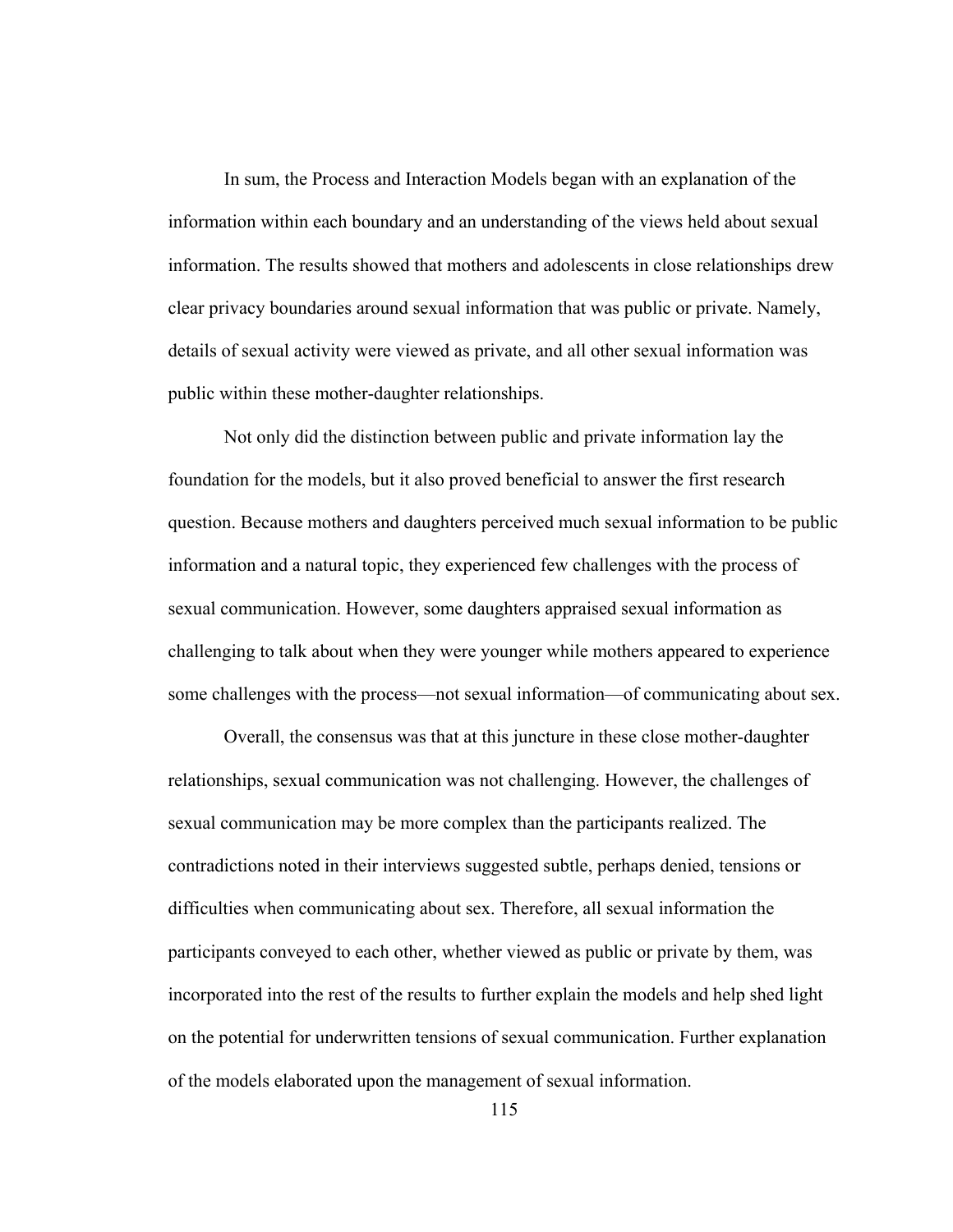#### *Research Question Two: The Process of Revealing Sexual Information*

The second major component of the Process and Interaction Models is privacy boundaries. In the previous section, the breakdown of the process models began with an explanation of the sexual information contained within privacy boundaries. In this section, the elucidation of the Process and Interaction Models continues and in so doing, partially answers the second research question:

 $RQ<sub>2a</sub>$ : How do mothers and adolescents describe the process of revealing or concealing sexual information?

The third major component of the Process Model–time–also answered the second research question. Because the data showed that time was an important element of the process, it has been reserved for a separate section to follow. The focus herein resided on the privacy boundaries.

The boundary metaphor, a supposition of CPM, was beneficial to construct the ways in which participants described their sexual communication experiences. The results showed that privacy boundaries guarded participants' sexual information. While the previous section emphasized the content of disclosures, this section focuses on the privacy boundaries around the information. This section dissects the Interaction Model by explaining how mothers and daughters came to co-own sexual information during an individual encounter.

# *Privacy boundaries Around Sexual Information*

As both models showed, sexual information was protected within an individual privacy boundary before it was revealed and subsequently co-owned. The permeability of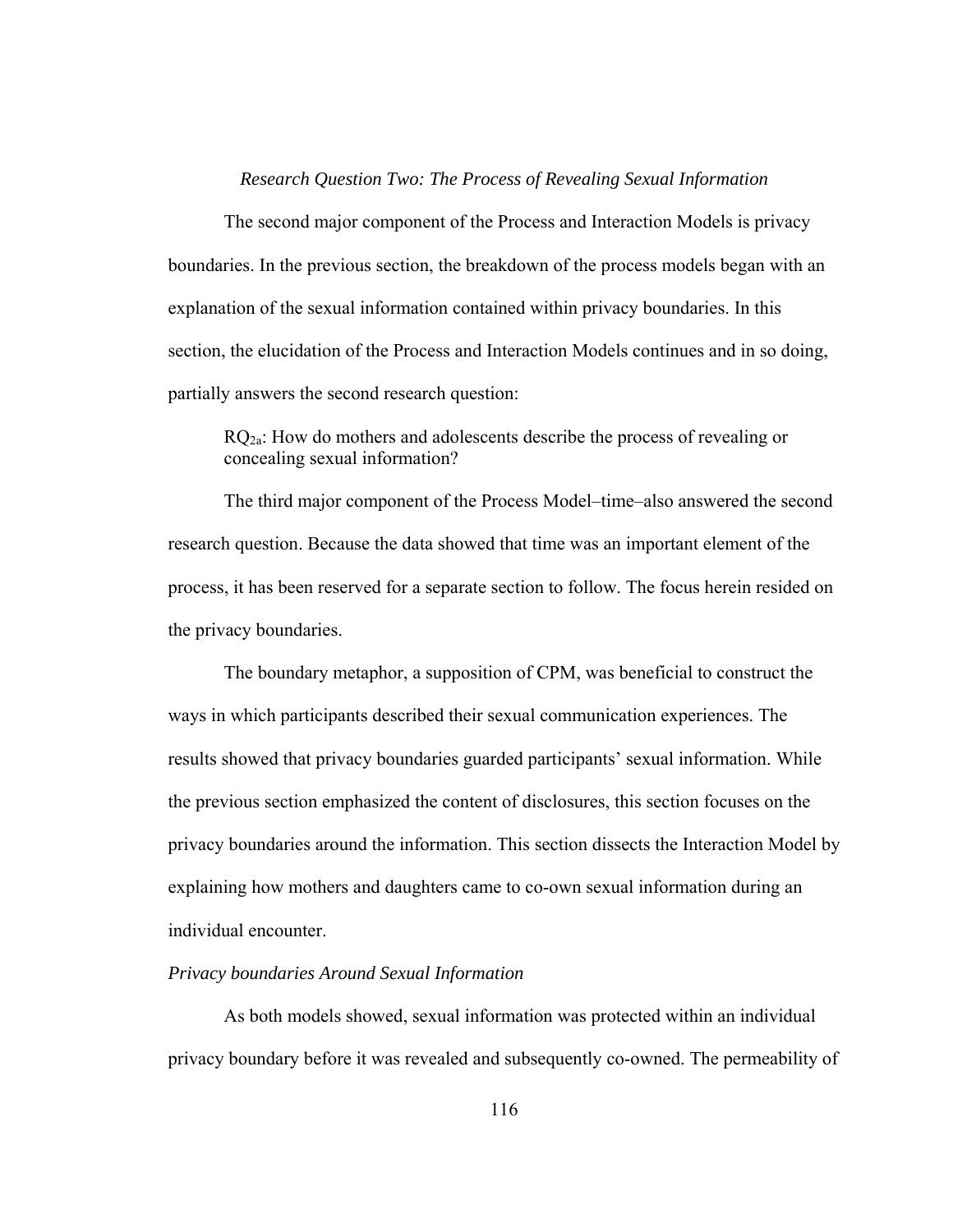the boundaries gradually shifted from closed to open. Several mothers and adolescents in this study described ways in which they maintained sexual information within their individual privacy boundary. In the example below, Desiree declared her ownership of some information.

Desiree: There are things to this day that I won't reveal to her. But they're not things that bother me not to tell her. They're just things that I don't think she needs to know. Or I know I wasn't supposed to do. So, I'm not going to reveal those until I'm a little older. (7j:604-607)

 Desiree admitted in front of her mother that she still conceals information. Her tone of voice was strong and confident when she made this declaration. Desiree was aware that she had control over the information and could decide if she would like to reveal it to her mother. Myrna remembered her decision to make her privacy boundary highly permeable with her daughter where sexual information was concerned.

Myrna: I think, when we had that discussion when she was 13, I remember the discussion and I remember deciding, you know what, I'm not going to keep secrets. I'm just not. (2m:47-49)

Myrna recognized the control she had over private, sexual information and the ability she had to regulate the flow of information across her privacy boundary. The next aspect of the process was the movement of sexual information from an individual privacy boundary to a co-owned privacy boundary, depicted in the Interaction Model.

*Co-Owning Information: The Interaction Model* 

 The Interaction Model pinpointed the process to the intersection where mothers or daughters decided to reveal or conceal sexual information. In the model, mothers and daughters were depicted as individual circles containing sexual information. This model,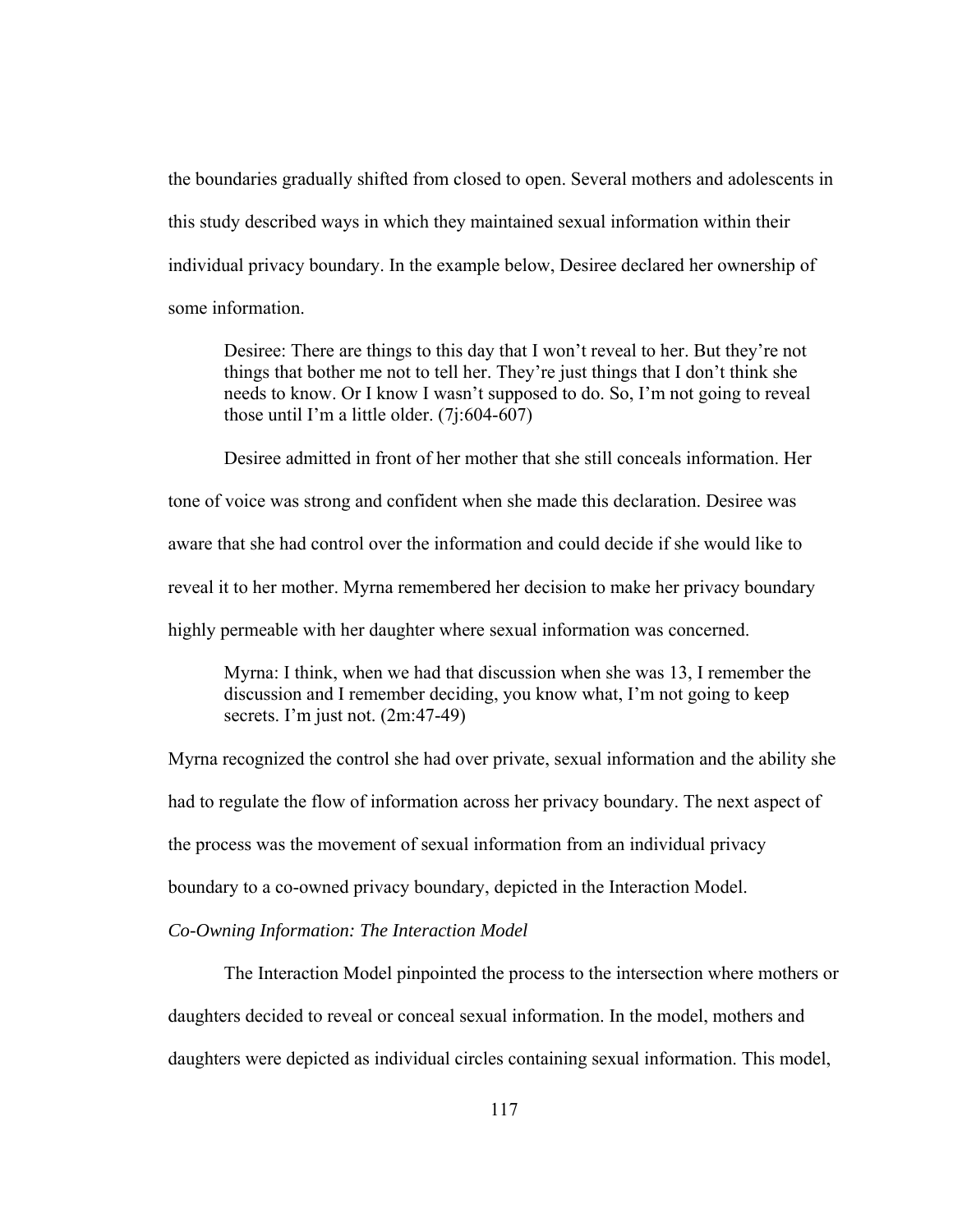in contrast to the Process Model, showed the mother and daughter separately before they encountered each other. In this way, the Interaction Model used arrows to indicate the mutual influence mothers and daughters had on each other. Further, either the mother or the daughter took the lead in turning conversations toward the topic of sex. The role of the daughters was salient among the participants, even though mothers also initiated communication about sex. An emergent theme from the data called Kids Will Ask resulted, again relying on *in vivo* codes. Immediately preceding the decision to reveal or conceal, some mothers and daughters experienced tension, depicted in the Interaction Model by two jagged edged shapes intersecting. Daughters specifically talked about strained or tense moments when they had to decide if they should Bring It Up, referring to their first experience with sexual intercourse. The next two segments described these two themes.

*Kids will ask.* This theme helped answer the research question and supported the Interaction Model by demonstrating the influence children had on the process of sexual communication. In the Model, the arrow from the adolescent to the mother was supported by the evidence presented in this theme, which showed how daughters initiate conversations with their mothers. Indeed, in their attempts to gain new sexual information and expand the circumference of their privacy boundaries, daughters approached their mothers and attempted to access their mothers' privacy boundaries by asking questions. Several exemplars from mothers and daughters reinforced this theme. For example, Muriel mentioned how children will ask questions.

Muriel: I think it's important to start early.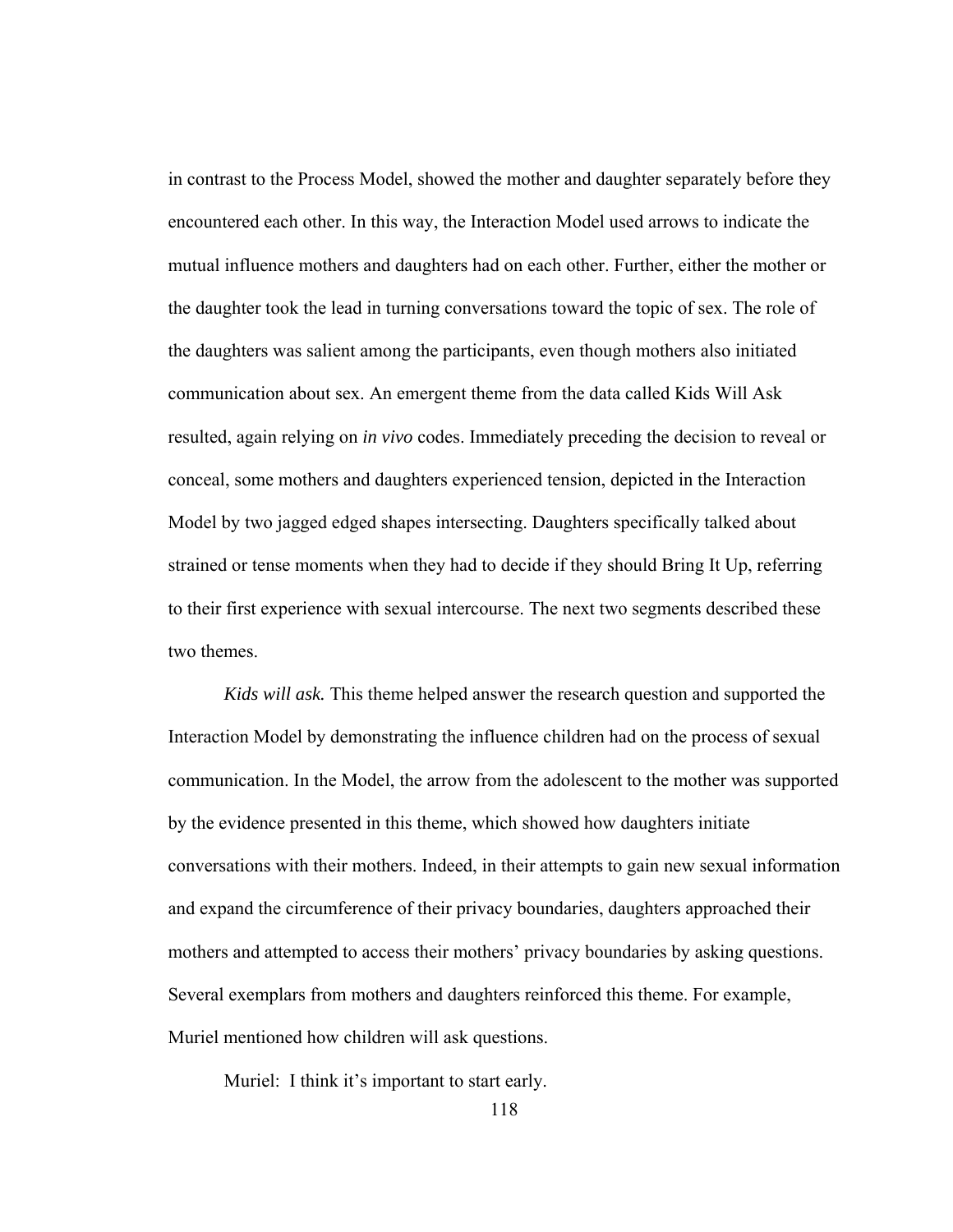Tina: And, again, does early mean…

Muriel: Well, probably even earlier than fifth grade. I mean, they'll ask you. Especially if they ask, just…(5j:686-692)

Muriel was speaking from experience when she said "they'll ask you." Indeed her

experience working as a speech pathologist in a school gave her considerable access to

children. Daughters were also aware of their role in the process. In the next quote,

Desiree recalled many times when she had approached her mother with questions.

Desiree: Well I initiated the conversation after the first time I had sex. I said, "Mom, I had sex. Oh, gosh." I've asked her about when you're most likely to get pregnant. How effective are certain forms of birth control. You know, like you hear things in the media and, this is effective, this is only this part, you know. But, I wanted to see what she thought, what's the most effective. And honestly, she thought I should get a diaphragm. But, we didn't go that route. So. What else did I ask her? [whispering to herself] Whenever, I guess, just the way school and friends and society is. I thought that girls, you know you could have sex, but, you weren't necessarily supposed to have sex for fun. And, my mom's a big pusher of, "You know, don't go out and have sex with everyone." But, sex should be a pleasurable thing. It should be something you want to do. Not something like. Not necessarily it needs to be a right of passage. You have to have sex before you graduate high school. Or, you have to be the cool kid who, you know. That kind of stuff. So, I talked to her about that. I've had lots of conversations with friends who have had questions who, it's been me and my friend talking to her about, "What is this disease? Or you know, if I'm having sex and this happens, what's, you know, if the condom breaks, what are my chances? What's the problems that are going to be talked about?" I've had conversations with her and friends about how did they talk to their parents about sex. (7d:72-88)

Desiree recalled instances when she had asked her mom questions about many

different aspects of sex. Deidra also initiated conversations, primarily in response to

words or information she had overheard her sister and mother discussing.

Deidra: Um, like anything my sister brought up. Like, "What's a blow job?" And then I'd just be like, "Hey mom, I don't know what this is." [laugh] Like, I know I'm probably not supposed to be learning this, but she brought it up, so I might as well know. [chuckle]. Kind of like that. (4d:88-91)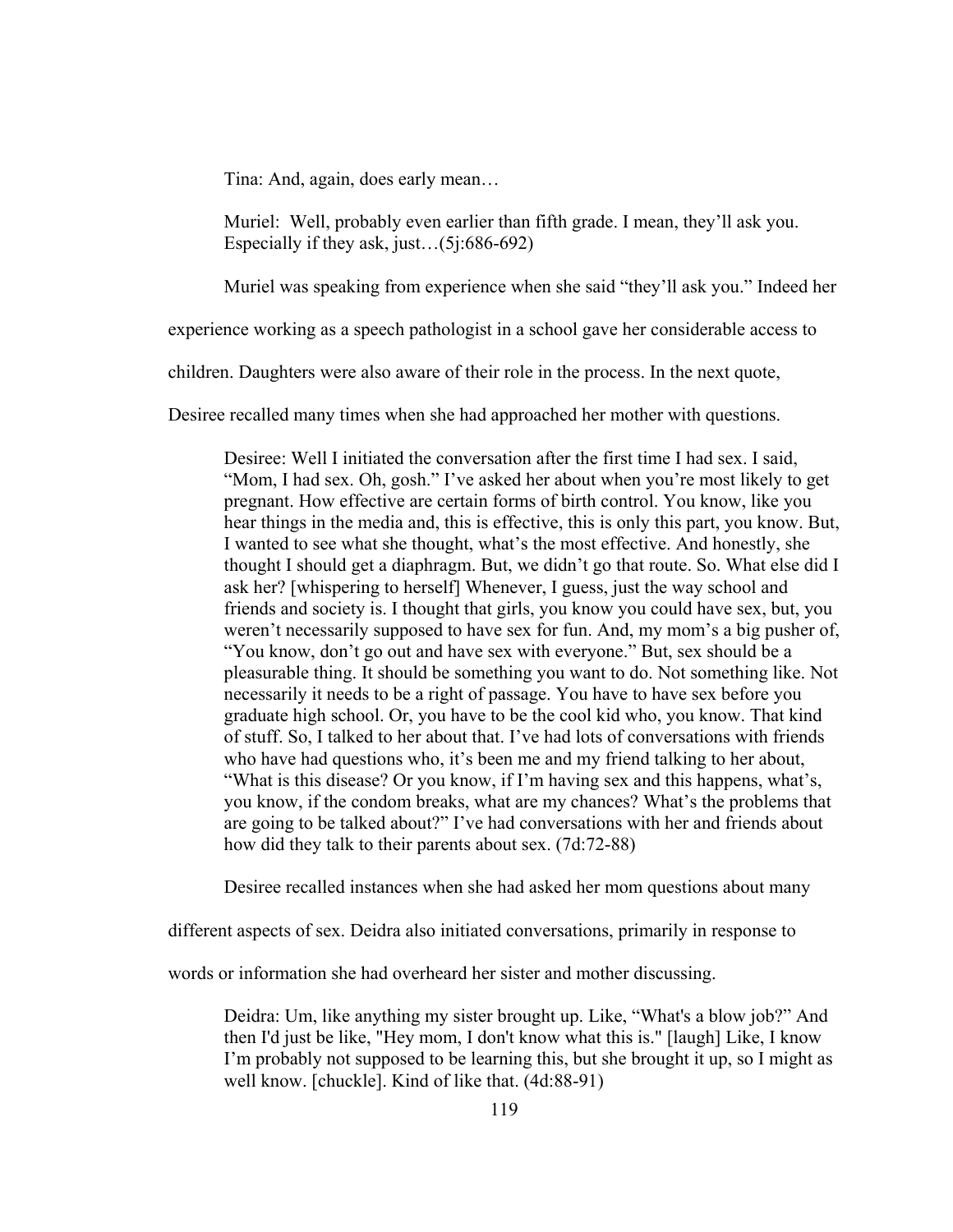Deidra gave an example of how she asked her mom questions as a result of sexual information revealed by her sister. Deidra's questions linked back to the challenging nature of sexual communication by showing that some mothers and daughters treated sexual information as normal and therefore, not challenging to discuss. However, as mentioned previously, some aspects of sexual information were challenging. The next component of the Interaction Model elaborated on possible tensions.

*Bring it up.* As noted earlier, some mothers and daughters experienced occasional challenges and tensions when talking about sex. The middle section of the Interaction Model showed that tensions may exist at the moment of encounter between a mother and daughter. The results in this theme confirmed that participants were comfortable, overall, with sexual information, but were uncomfortable with the process. Maureen offered substantial detail in her description of her thought processes associated with the challenges of conveying sexual information.

Maureen: You know, and they'll have that look on their face. And sometimes, I can remember, and I can't remember specific things we were talking about, but you would give them an answer and think, "Oh please god, let that be enough." And, um, you know, and at times, they would be ok with that, you know. And I can remember a few times where they would ask a question and you would think, "Ok. Now you're going to give the big long, you know." And then, you, I would catch myself and say, "Ok, just feed them a little bit and see what happens." You know, and it was something so simple. And you would say something and they would be like, "Oh, ok!" like, "Oh my god. Thank god I didn't go into it." But, then there's times, and it's usually the worst time. They ask you a question and you think, "Ok, well this will be fairly simple." And I, I wish I could remember specifics, but I can't. (4m:270-281)

Maureen provided a level of detail in her experience that poignantly illustrated the

frustration and uncertainty some mothers experienced at the point of disclosure. Maureen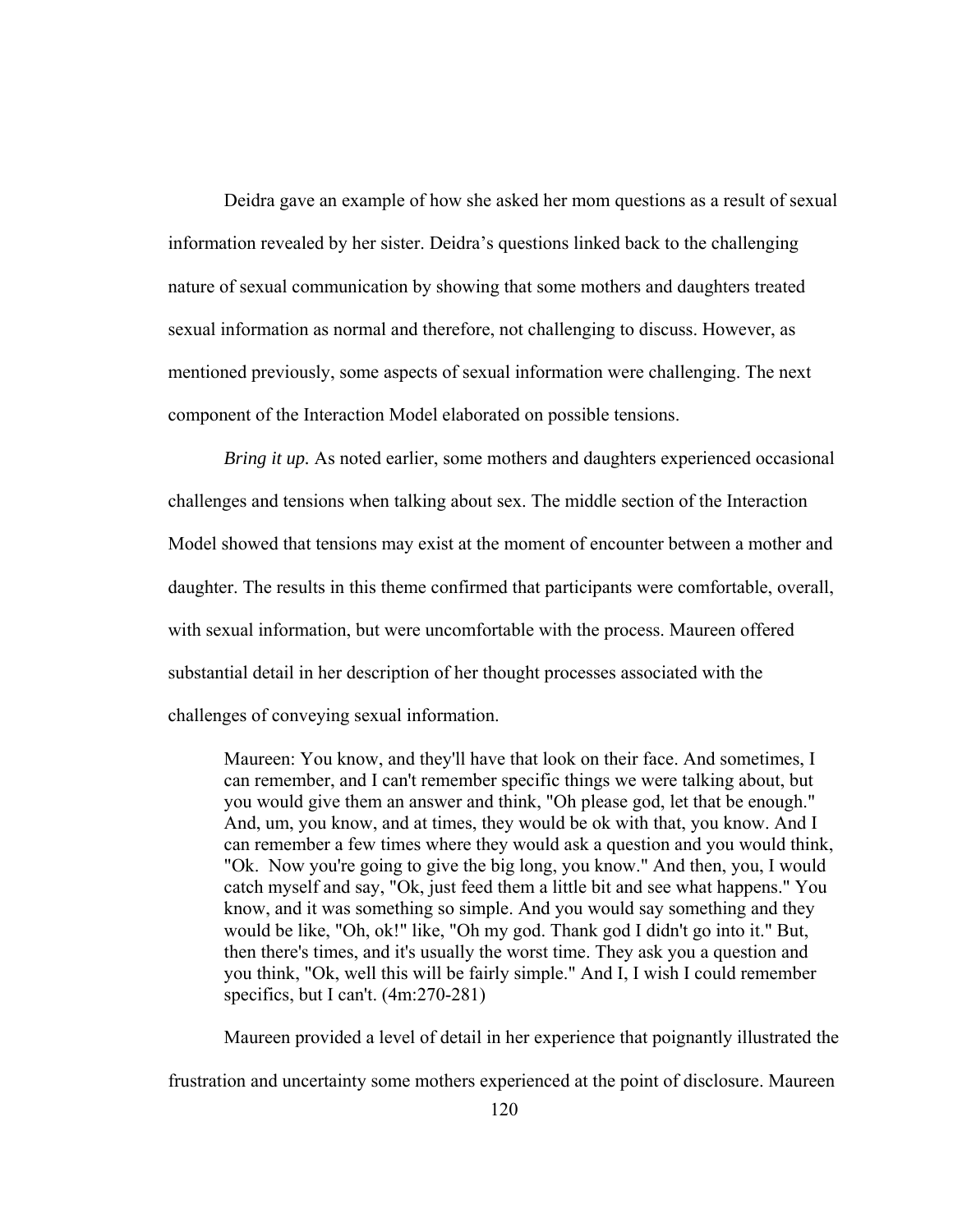had several sexual communication encounters with her daughters and described the intricacies of her disclosures by regulating how much information she gave. She strategically gave her daughters small doses of information and waited for the response. She then used the response to guide her next decision about whether or not to reveal additional information.

Some of the daughters' excerpts were equally riveting in their discussion of tensions and strains in their relationships with the mothers. For these daughters, the strain was brought about because they had started having sex, but had not told their mother. However, the daughters sensed that their mothers knew the information, but weren't saying anything. Donielle noted her challenging moment, which was bringing up the topic of her own sexual activity for the first time.

Donielle: I think the only time when it felt challenging for me personally was when I actually started experiencing the things instead of just being curious about them. Because then it got to the point where I was like, "Well, is she gonna be mad that I did this?" And not, like a fear that I would get in trouble, just that…it was a fear for myself to talk about it because I didn't want to. I just kind of wanted to keep that a private thing. And so that's the only time I felt like it was difficult, was just actually bringing it up the first time. (6j:278-283)

Donielle attributed the change in sexual communication with her mother to her first experience with sexual intercourse. She described her thoughts and feelings before deciding to reveal information, noting the feeling of fear. She further noted her desire to keep her sexual activity private. Despite the tug between revealing or concealing, Donielle decided to tell her mom that she had started having sex. Donielle was also descriptive in retelling another story about an attempt to conceal information.

Donielle: She did not approve of the guy that I was with. And I had snuck around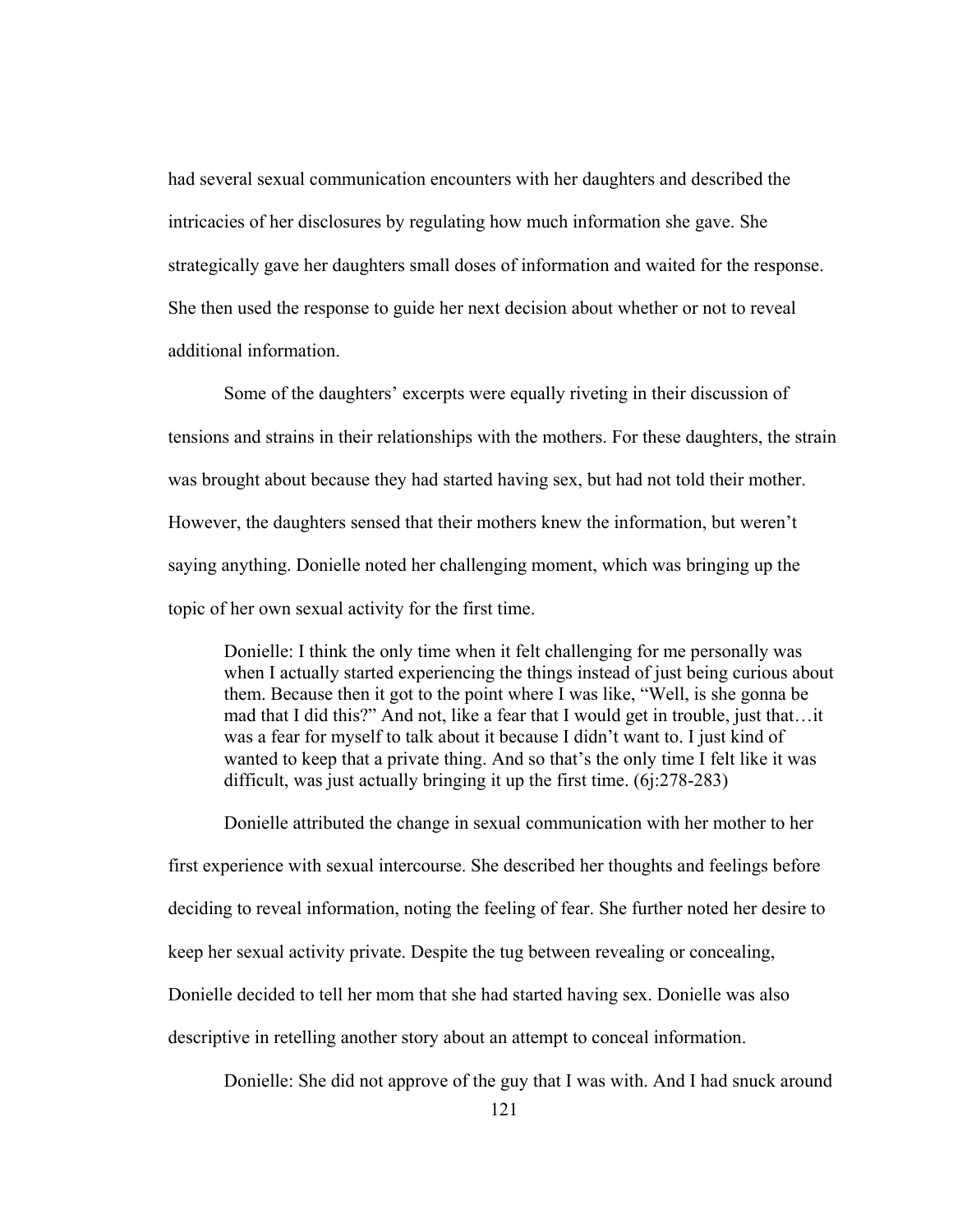with him a little bit because it had been right after another breakup and I just wanted to have fun, but she didn't like him. So, I just didn't tell her. I would be like, "Well, I'm going to the movies with this person." And I'd really be with him. And then, eventually I told her because I felt so bad about hiding it. I could tell that hiding it was changing my personality. And changing my relationship with her and I didn't like…

Tina: How do you think it was changing?

Donielle: I was being more secretive. And I was getting angrier with her because I was afraid. I was getting angry with myself! And I was afraid of letting something slip. And so, I would just shut her off completely with everything. I wouldn't talk to her about anything. And then I hated that because then so much was building up. And so then, it took a couple weeks. Then finally I was like, "OK. I have been seeing him. And, you know, we've been doing whatever. And I want you to know because I'm tired of hiding it." (6d:152-167)

In the story, we saw how Donielle maintained control over her privacy boundary

around the sexual information, how long she concealed the information, the feelings that

led her to reveal, and the decision she made to regulate the flow of the information. She

was aware of the strain of "holding it in," as if withholding information was a violation of

the openness in her relationship with her mom. She felt as if she was "hiding"

information from her mother when she initially attempted to conceal the information. A

little later in the interview, Donielle added insight about how her comfort level with

sexual communication changed after she revealed her first sexual experience to her mom

and co-owned this information with her.

Donielle: I guess once we finally did bring it up, it became a lot easier to talk about it from there on out. It was just like that first conversation after it actually happened. (6j:299-300)

Donielle's examples showed that sexual communication was challenging when she was younger, a change in her sexual activity resulted in a tension between revealing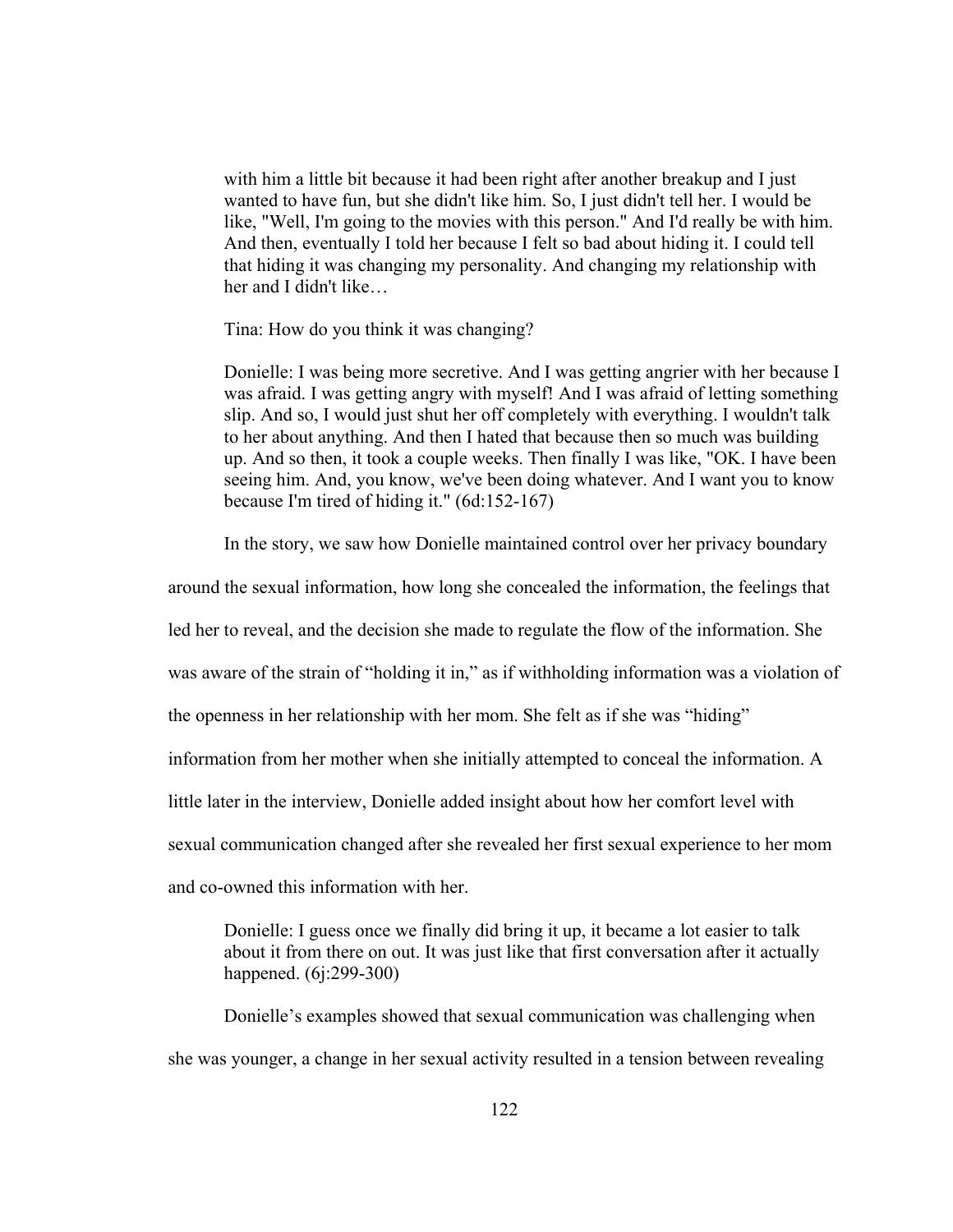or concealing, and sexual communication was now easier for her and her mom. In the next example, Dawn maintained control of the privacy boundary around the information that she had started having sex. She chose to keep this information private, but like Donielle, seemed to be frustrated by concealing the information. Unlike Donielle, however, Dawn waited for her mom to approach her.

Dawn: Up until I ever brought it up, it was just the fact that I was scared to tell her, cause I was like, "Oh man, it's my mom. Do I tell her those kind of things?" I didn't know what the boundaries were to talk to her about it. And I didn't know how comfortable she would be talking about it, cause she never really brought it up. I was having sex, probably six months until my mom found out that I was having sex. I knew she knew, but she didn't say anything. And so that was even more awkward to me, cause I'm like, "Why doesn't she say anything? Why isn't she bringing this up?" And then I thought, I just thought she'd be mad or something, but she wasn't. It's strange. (3d:180-187)

Dawn felt "awkward" because she believed her sexual activity was known by her

mother, but had not been verbally discussed between them. Further, she noted uncertainty

about the boundary rules with her mother when the subject was Dawn's sexual activity.

She was concerned about her mother's comfort with the information. Eventually, Marge

approached Dawn about Dawn's sexual activity and Dawn admitted that she was having

sex with her boyfriend. After the information was co-owned, Dawn and her mother

concurred that sex became easier to talk about, as described in the next excerpt.

Dawn: I don't know. I feel more mature and I could talk about it without it freaking me out, so I don't think it freaks them out as much.

Marge: And probably since you're having sex now…

Dawn: Yeah.

Marge: ... it's kind of easier to talk about.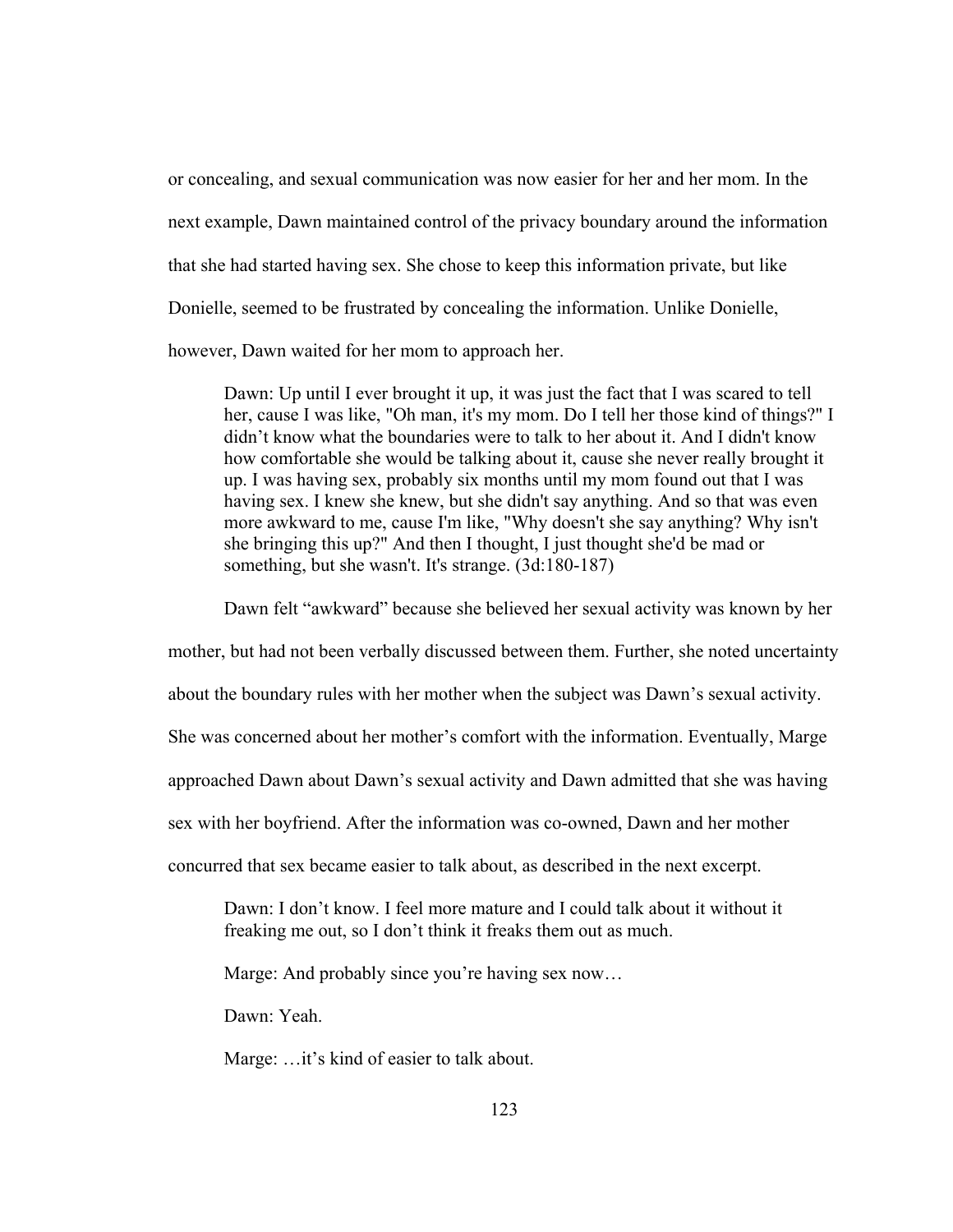Dawn: Yeah, and when you're not [having sex] and you hear about it, you're like, ugh, like, eww. (3j:342-351)

 Dawn labeled her tension "freaking out" and also agreed with her mother that having sex made the subject easier to talk about. She also referenced distaste for sexual information before she experienced sex, providing additional clues about the tension associated with revealing sexual information. In brief, tensions were present for several daughters and mothers at the moment of revealing or concealing sexual information. For daughters, the tension was experienced most strongly after they started having sex and before they disclosed this information to their mothers.

 To summarize the Sexual Communication Interaction Model, mothers and daughters guarded their sexual information with privacy boundaries. Daughters were initiators of the process by asking questions of their mothers. Mothers' initiations of conversations were assumed and also referenced on the model. At the meeting point of an interaction, some mothers and daughters experienced tension, suggesting the dialectical aspect of revealing and concealing information. For daughters, their strain seemed to result from experiencing sexual activity but not disclosing the information to their mothers. Their attempts to control the permeability of their privacy boundary and keep their sexual activity private were often unsuccessful in the long term as these daughters eventually disclosed the information to their mothers. The Interaction Model ended by showing the decision to reveal information, resulting in co-owned information between the mother and daughter. The description of the models now shifts back to the Process Model.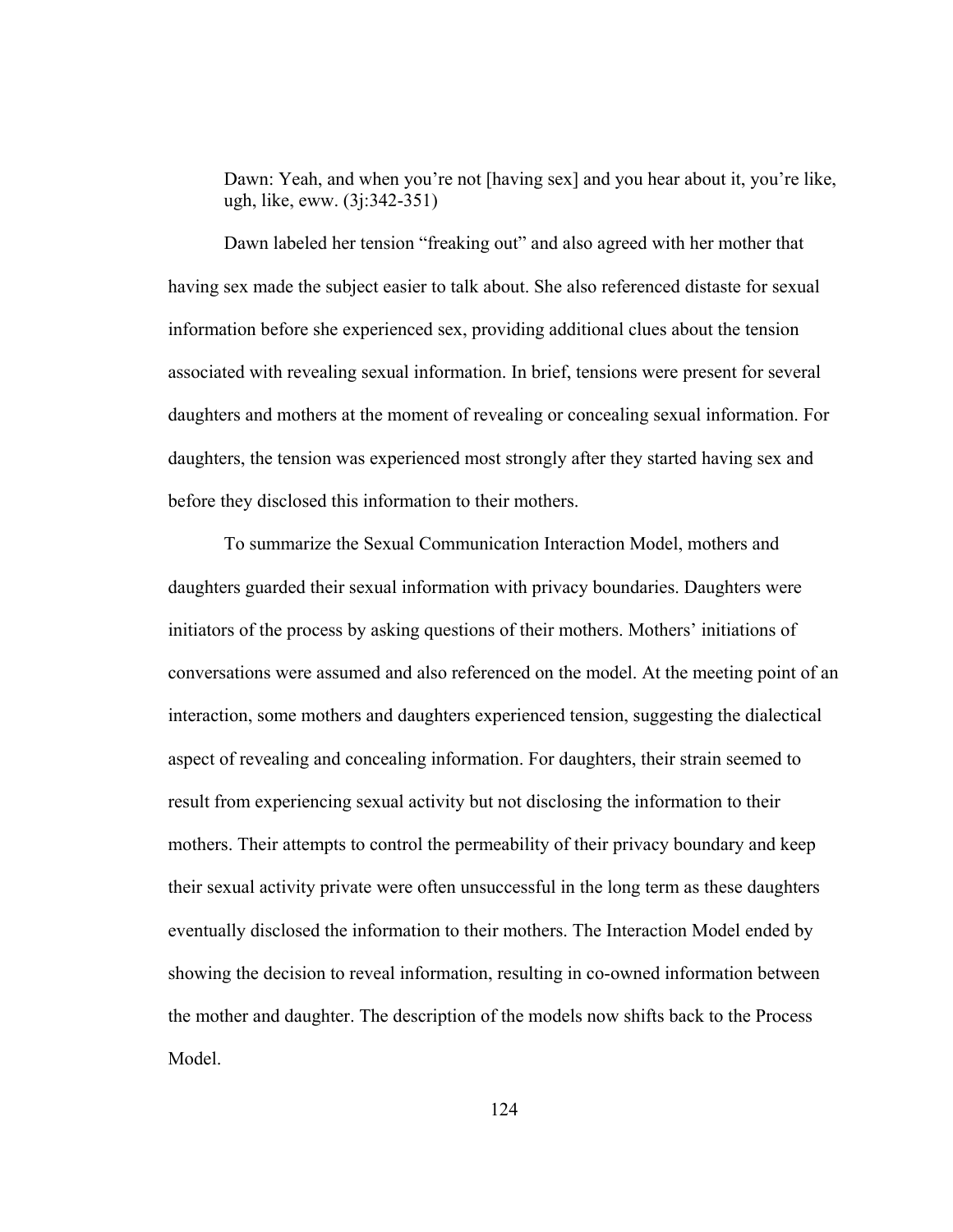## *More of the Process: Time*

The third major component of the Process Model was time. The element of time was crucial to completely answer the second research question. For these participants, there were many conversations about sex over time. With each interaction, mothers maintained control over the permeability of their privacy boundaries by releasing small amounts of information and choosing to conceal the rest. Indeed, participants, namely mothers, discussed how sexual information was revealed in Little Bits and Pieces. Mothers regulated the permeability of their privacy boundaries by revealing small segments of sexual information during each encounter. As information was released to the daughters, the circumference of daughters' privacy boundaries expanded to account for new sexual information. Mothers and daughters noted three specific time periods when considerable sexual information was revealed—the toddler/early elementary years, middle school, and late adolescence. Therefore, the Process Model emphasized the communication at each of these points. The participants mentioned other time periods, as well, but not with the same forcefulness or repetition. Therefore, the horizontal arrow on the Process model represented the fluidity of the communication across time.

# *Little Bits and Pieces*

In this theme, the results showed that mothers and daughters communicated about sex at various points during the child's entire span of development. No dyad could recall one, specific, all-inclusive conversation—commonly referred to as The-Birds-and-the-Bees— in which information was revealed. Instead, revealing sexual information occurred in small increments. Further, the sexual communication itself was rarely bound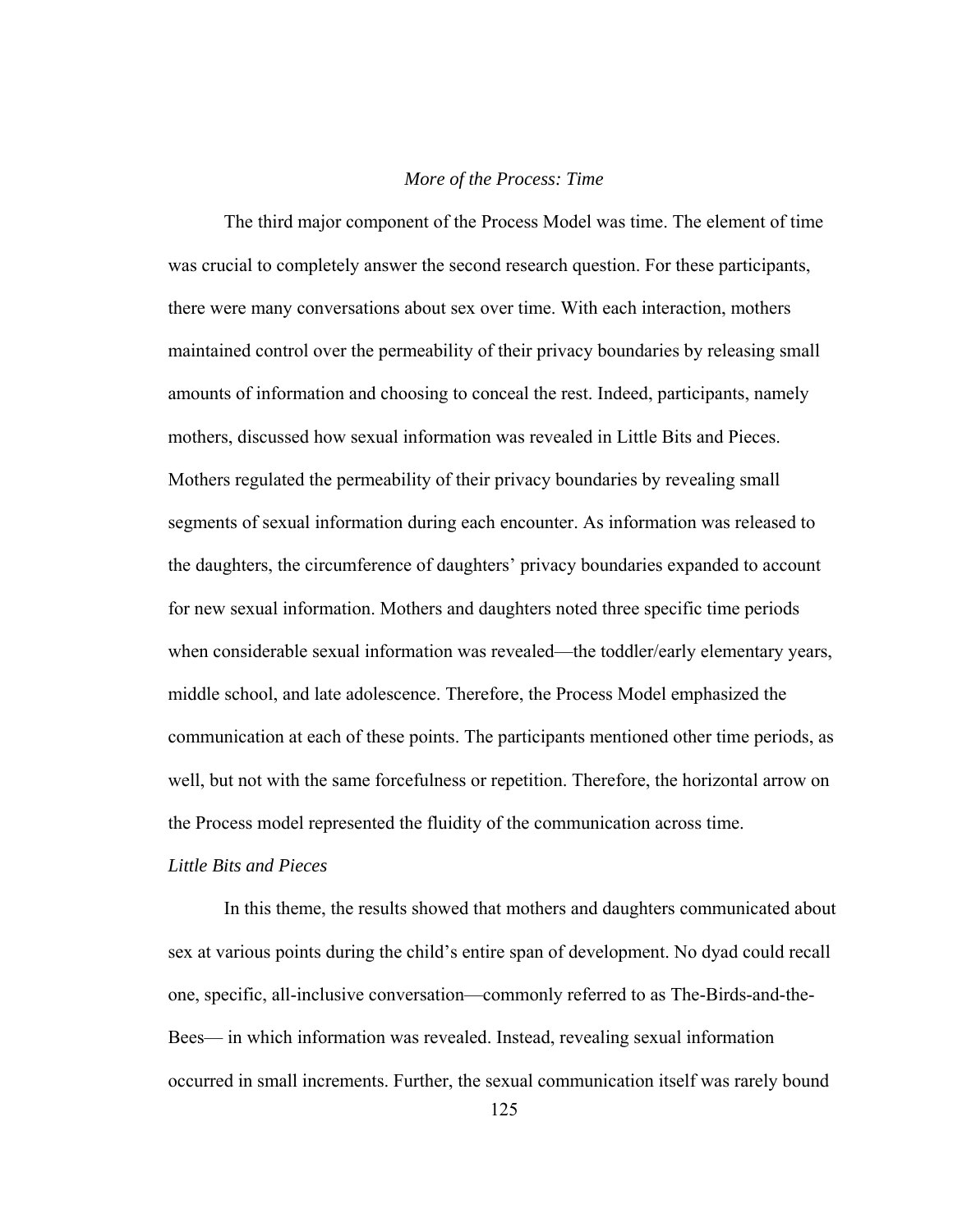as an isolated conversation. Rather, the topic emerged out of another conversation or in response to an event. Thus, this theme showed how information was revealed incrementally over time and within a given conversation. Mary's quotation below previewed the theme as she recalled several instances when sexual information entered

the topic of conversation with her children.

Mary: But you know, one other thing I thought of just now was, like I said, a lot of times you bring in stories or something. OK, if we'd read something in the paper. If I read an article in the paper. And it was what happened to somebody who made many wrong choices. Then I would say, "Well look at this." Or whatever. Or the kids would see first hand uh, girls that got pregnant in high school, and some early high school, especially at this little public school out here. I mean there were like how many kids in one class? Like 6 or 7 kids in one class that got pregnant in one year. And I was in there looking at that and my little, Danny, who was, maybe he was 10 or 11 at the time. He would say, "So, how are they having a baby? They aren't married." And so he didn't understand it. So I'd say, "Well, you don't really have to be married. There just has to be another man. And you have sexual relations." And he. I didn't explain exactly how it is. But um, um, so anyway. And then like with the boys, too, they would see Donita's or Diana's pads or whatever upstairs. "What is this?" So that would be the time you would say, "Well, when girls get to a certain age, their body gets ready to where someday they can have a baby and so they have to wear these pads cause they bleed every month." "Eww, sick." [joint laughter] But, so things came up like that where. Things around town, articles in the paper. Magazine articles. Things they saw around here. It was just kind of learned like that. OK, and like when Christina was breast feeding, you know. Actually when I, I breast fed em all. So, um, I never was one that liked to sit out in front of people and do it. So when company comes, I would always, when my kids were around, I always made sure the other part of my shirt was pulled up so I, you know, everything wasn't exposed. So they saw, you know, that part and knew that the breast is good use for something, you know. So. It was just kind of like, they learned just little bits and pieces all along. But as far as sitting down and talking about it, we probably didn't talk too much because they would say, "Oh, we already know all of that. We learned it in school." So, maybe I failed in that part. You know? (9j:177-200)

Mary's re-telling of experiences with her children showed the "little bits and

pieces" of information that were conveyed to her children. Notice the conversation with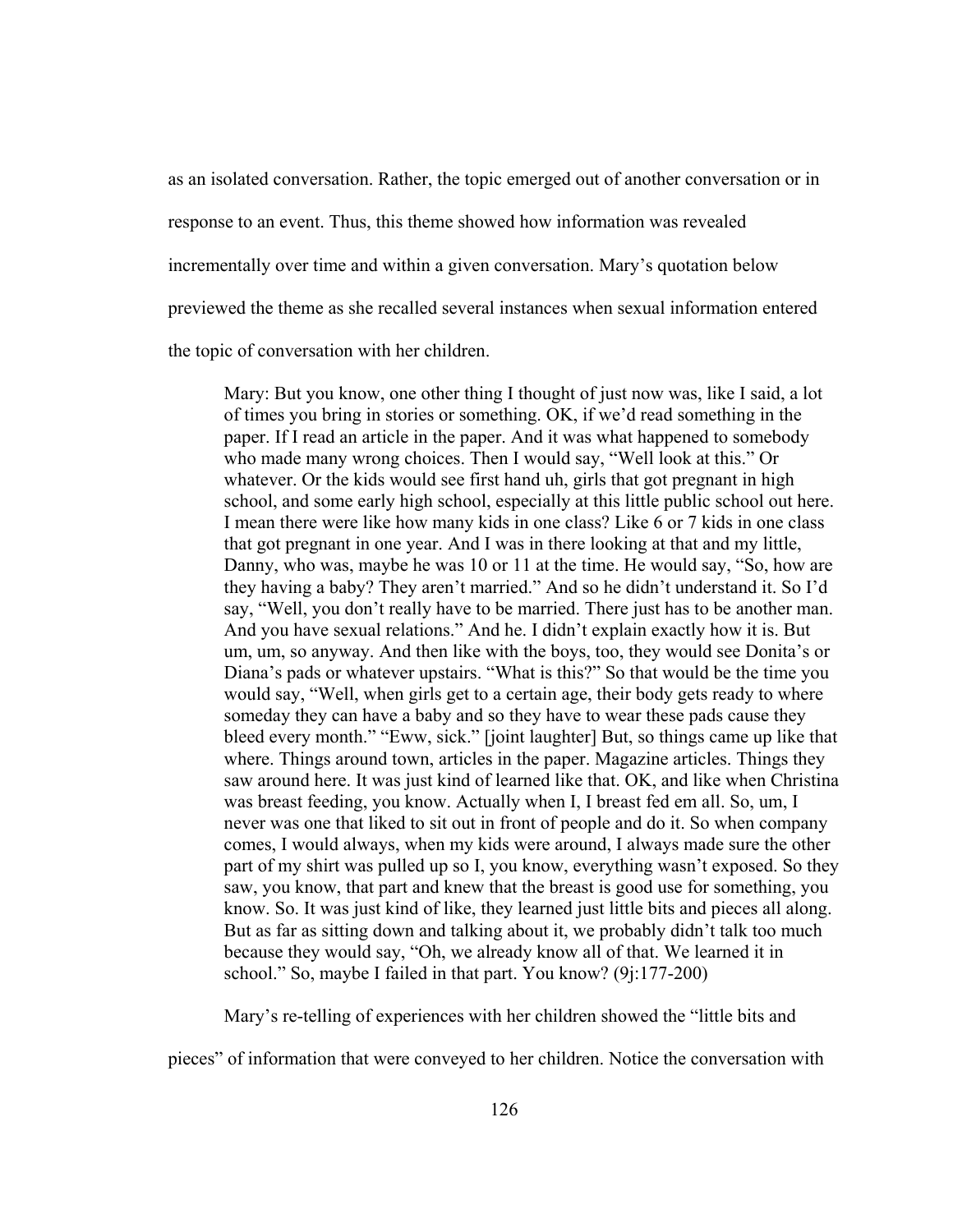Danny. She specifically recalled how she did not give him detailed information about how reproduction occurs. She refrained in that moment from revealing additional information. The same was true when her sons asked about feminine products. She provided enough information to give an explanation of women's menstruation. Mary's quote was useful to introduce the theme. The remaining quotes showed further details of communication at designated ages or grade levels.

Mothers recalled instances when their daughters were toddlers or in the early

elementary years and some aspect of sex would meld into a conversation.

Muriel: But you guys, I mean, even when you were younger, you would ask. In fact, I'm sure you asked. I know you asked when you were younger, "How do babies happen?" But we didn't, when they were real young like that, first, second grade, I don't, you know…

Tina: How do you answer that question?

Muriel: Well, at that age, when they're young like that, pretty much, you just say, "When two people love each other, that's what happens! You're blessed with babies." I mean, that's what we did. But, you wouldn't get graphic with the young one. At least we didn't in our family. But, we did explain what things were called. I mean, not make up things, like their body parts. You talked about what each part was called and the boy part too, if you asked. I don't remember if you did or not. (5j:232-243)

Muriel revealed information to Diane when it was asked. There was no hesitation

to conceal information, which reinforced the normalized aspect of sexual information.

However, Muriel maintained control of what information would be revealed and

regulated the disclosure of sexual information. Muriel obviously knew considerable

sexual information, resulting in a privacy boundary around sexual information that had a

larger circumference than her daughter's. However, she regulated control over her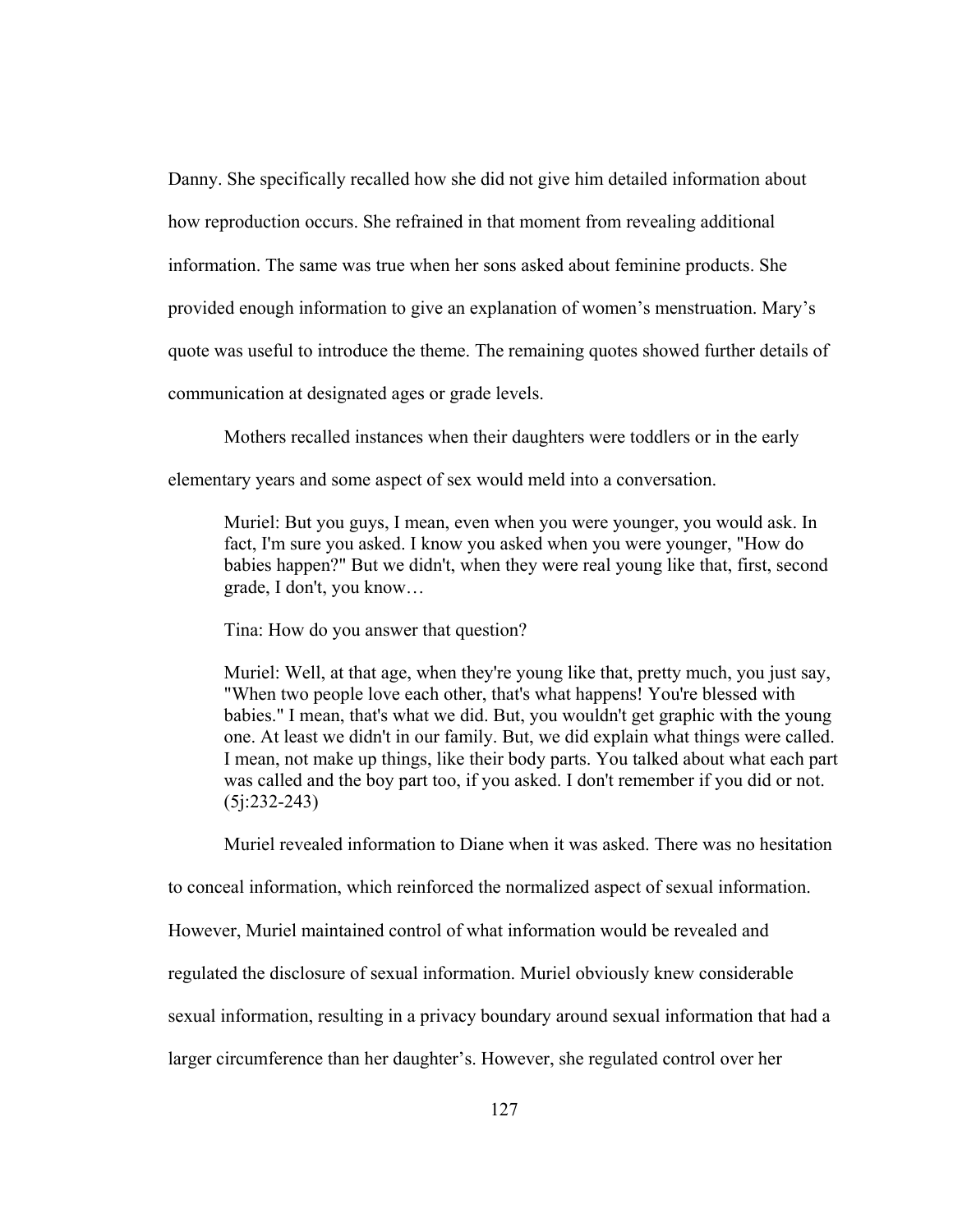information and revealed only a small amount of information, thereby creating a coowned privacy boundary around a small amount of sexual information. The challenging aspect of communication seemed to be with the process of regulating the permeability and flow of the information. Mary also remembered an example when her oldest daughter asked questions at a young age. Mary changed her tone of voice to baby talk when telling this brief story, reflecting the young age at which the questions were asked.

Mary: I remember Christina asking me one time. She said, "Can you get pregnant by swimming in the same water as your brother or other boys? No, no Christina. You can't. Can you get pregnant by using a towel after a boy?" "No, you can't." So she was just a little innocent. And I thought, "Oh, that's sweet." (9j:103-109)

As with Muriel, Mary answered Christina's questions and provided no additional

information. Christina's privacy boundary contained only a small amount of new

information as she learned how not to get pregnant. Mae also indicated the type of

information that children needed to hear before intercourse and reproduction were

discussed. Notice that Mae used the phrase "little snippets" to convey this idea.

Mae: It doesn't start out, "OK, this is the act of sex. This is how babies are made." It has to start out so much earlier with, "This is not an appropriate thing to wear and this is why." And, it's like little snippets of information through time. (1j:1215-1217)

Mae pointed out that the small amounts of information were revealed beginning at

an early age, showing that the process spans most of the child's life.

During the toddler years, mothers also discussed body parts and how babies were

made. In the first example, Maureen mentioned a book she bought for her oldest daughter

when she was pregnant with Deidra, her second daughter.

Maureen: Like a book for a. Well, Beth was 3.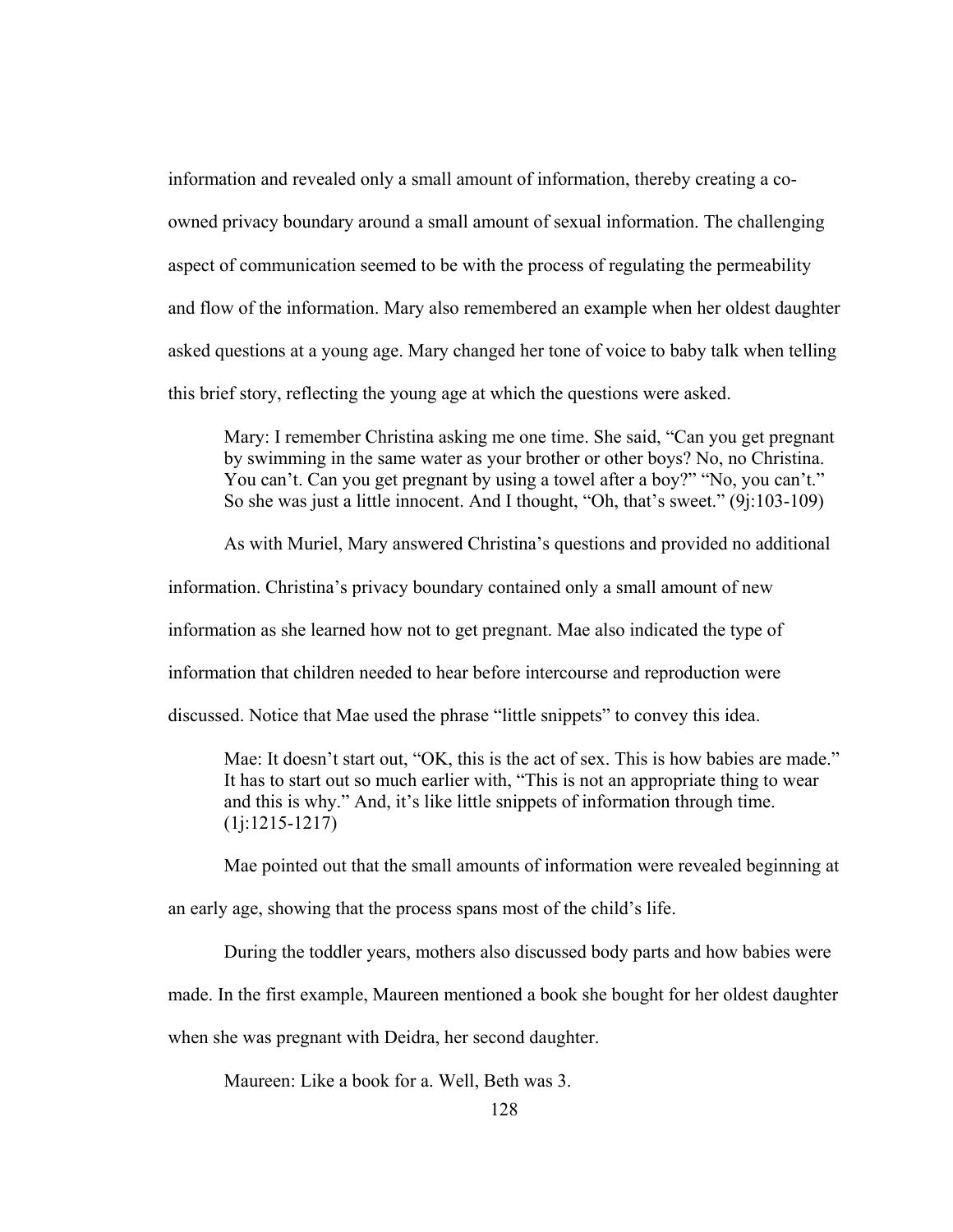Deidra: A little kid.

Maureen: When I was pregnant with her [Deidra], we used this book, "How Babies are Made" and it goes through flowers, chickens, and dogs, and whatever.

Deidra: Humans.

Maureen: And then humans. And then, so after she was born then when she started to learn to read at 2 or 3 then...

Deidra: Had the book, too.

Maureen: You know, read the book, too. (4j:456-469)

Deidra also remembered reading this book. In Michelle's individual interview,

she discussed some of the questions her children asked her when she was pregnant.

Michelle: I think with them it started when, when they were little. When I was pregnant. "Where did I come from? Where's that baby? How did that baby get there?" You know? OK. It's not. Yeah. Why is that a big deal? Why is that a secret? It's not. (7m:60-63)

Michelle was describing the process of sexual communication for her and her

three children, of whom Desiree was the oldest. As she did, she cited her pregnancies as events that prompted questions from her children who were toddlers. She recalled the questions her children asked and inserted her beliefs that these questions should be responded to openly and naturally.

 The next grade levels mentioned by a mother were grades 4 and 5 when Mae recollected advice she received and took from another mother about the importance of strong communication during those years. Mae's excerpt did not specifically refer to sexual communication, but her thoughts reflected how important communication in general was at that particular age to establish a strong relationship during the high school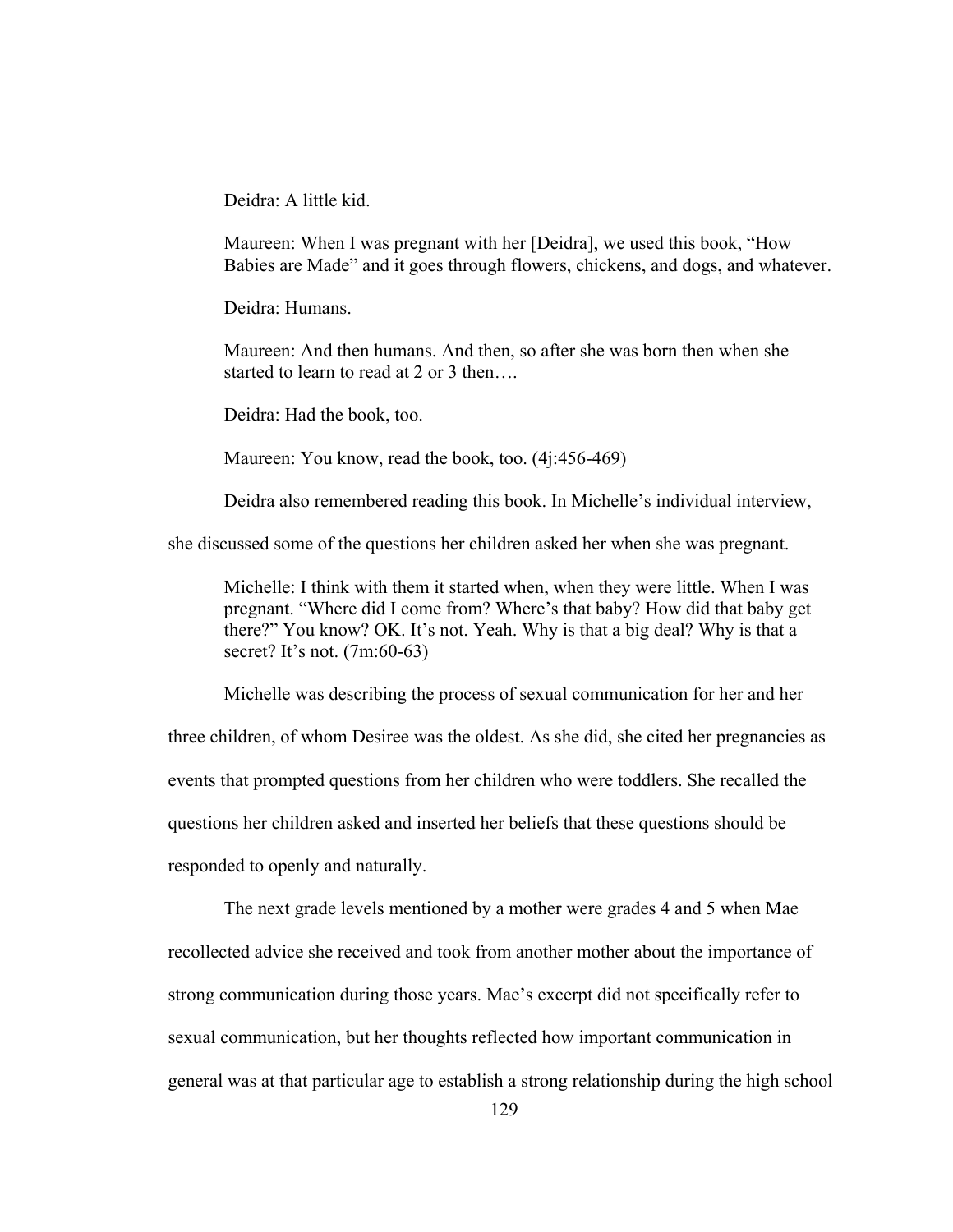years and the potential to discuss any number of topics or situations that could emerge

during adolescence.

Mae: An older mother told me when my kids were in elementary school. She goes, "You really have to work with your kids and make sure you are really close to them in  $4<sup>th</sup>$  and  $5<sup>th</sup>$  grade. Spend all kinds of time with your kids in  $4<sup>th</sup>$  and  $5<sup>th</sup>$ grade because, that's the basis of your relationship when they're teenagers. You have to develop the trust with them in  $4<sup>th</sup>$  and  $5<sup>th</sup>$  grade. Really, with all your kids spend as much time as you can during those years, and it will benefit you later," and I did that, and I found it to be absolutely true. That when they got to, through those rocky middle school years and high school years, that we did have a strong relationship during that time, cause I, both my husband and I made a really concentrated effort in those late elementary school years to be there for them and be around a lot.

Dana: Yeah. Which they were. (1*j*:356-366)

 Mae referred to the importance of communication in grades 4 or 5 at five different points during the joint and individual interviews. She firmly believed that the foundation she set during those years impacted her relationships with Dana and her other children. Dana chimed in to validate her mother's and father's actions.

 The examples thus far have focused on the sexual communication between mothers and their toddlers or elementary school-aged children. Mothers revealed very small amounts of information to children during these early years, resulting in a small privacy boundary of sexual information for the child, as well as a small, co-owned privacy boundary of shared information between the mother and daughter. Mothers treated information as natural and experienced no challenges with the information, itself. However, they carefully regulated the permeability of their disclosures, being mindful of their daughters' ages.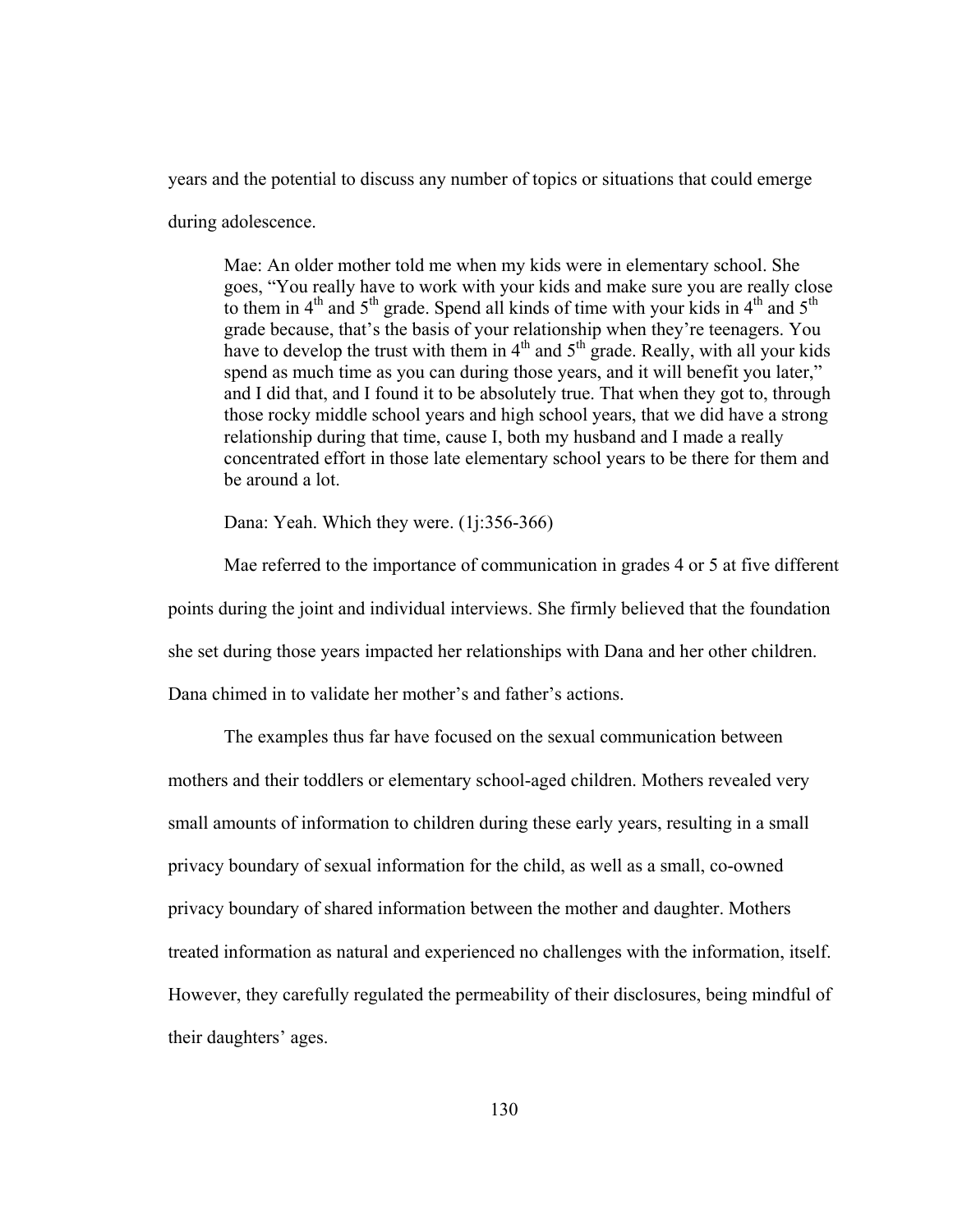The Process Model showed that considerable sexual communication resurfaced when the daughters entered the middle school years. Mothers revealed additional information to their daughters, thereby expanding the daughters' individual and coowned privacy boundaries. However, the mothers continued in their practice of revealing information incrementally. Diane and Muriel had quite a bit of sexual communication and grade 5 seemed to be the beginning of most of it. The following story began when Diane was in grade 5. Muriel and Diane continued to describe several aspects of sexual communication and how it evolved as Diane got older.

Diane: Well, first off, well, cause it was, I was [in] 5th grade whenever we had um, sexual, sexual education at my school. And, you know, where they taught, you know, the facts of life and, you know.

Muriel: About [the] period and...

Diane: Yeah.

Muriel: …boys, you know. Every aspect of how the body is going to change. For males and females.

Diane: Yes. And um, so, before that um, my mom and I talked. She talked to me about that beforehand, so I'd be more prepared in the classroom and just not sit there and going, "Oh my gosh! I don't want to watch this! I don't want to listen to this!" Cause it's something I need to know, obviously! And then, um, after that…

Muriel: Well you got a. I got you a book.

Diane: Yes, you did. You got me a book. About how, well, my body changes…

Muriel: Right, we talked about that.

Diane: …and what goes along with that and um…

Muriel: We discussed it.

Diane: Yeah. And then I think it just got broader and broader.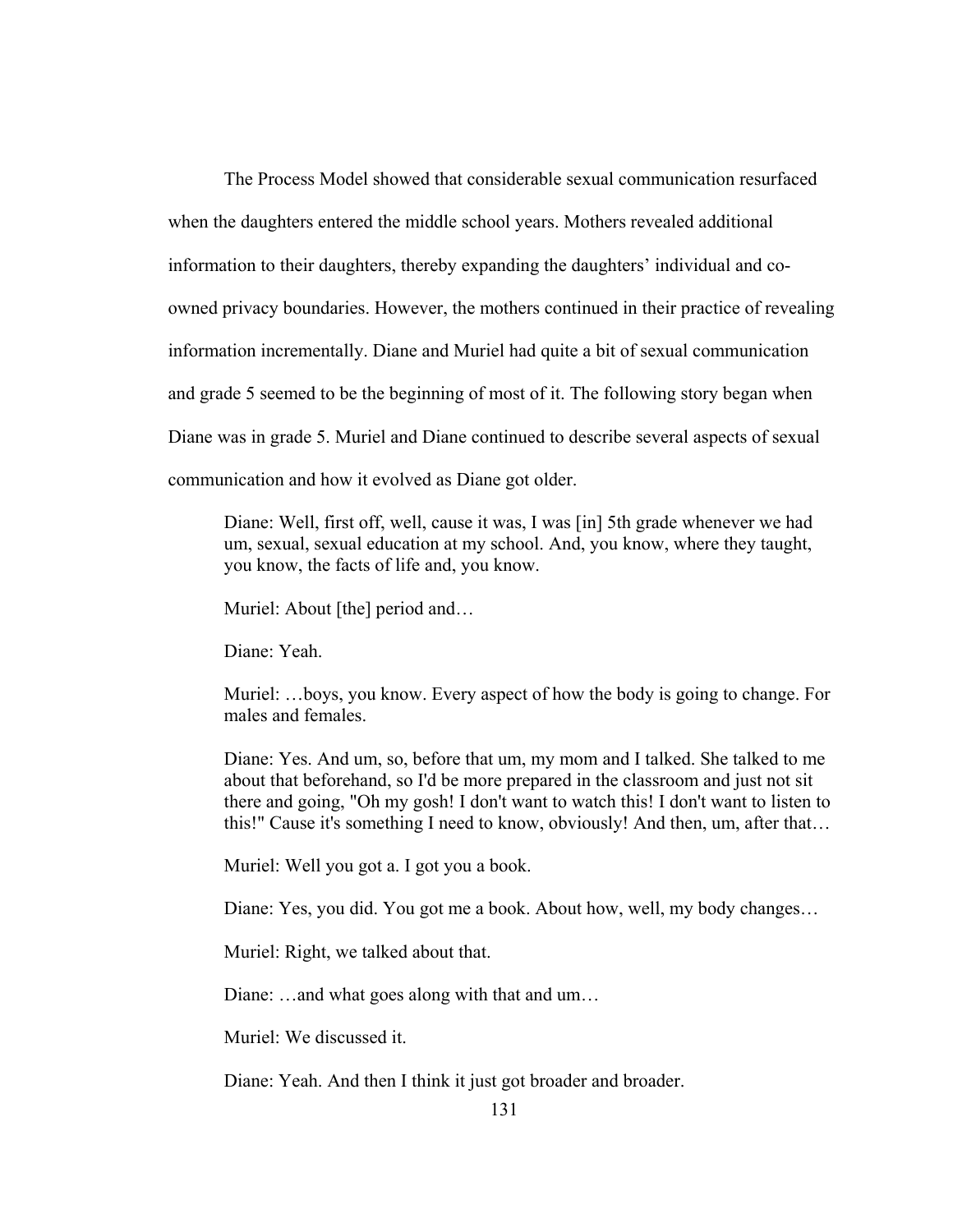Muriel: Yeah, because in fifth grade, you don't tell them everything, you know, you just gradually tell them more and more. And I just told them enough. The school that the girls went to was good about letting us preview the information that they were going to teach them. So, we knew what to teach them. But I mean, you just start like, you don't tell them everything, you just give them a little bit each time. And then as they get older, you explain it more in detail. You just give them what. Because like fifth grade, uh, they were introduced, there was a sexual act. All they do is define it.

Diane: Yeah.

Muriel: They don't go any further than that. They just explain it in medical terms, you know.

Diane: Uh hum.

Muriel: The, whatever, penis is inserted, you know, it's just very, like a little definition of it. And you don't elaborate on it. But then, as she gets older, you elaborate and explain more about it. Because they're only able to comprehend so much at that point. And, I don't think they, you have to be real graphic at fifth grade. I mean, I think pretty much though by sixth, seventh, eighth grade, you knew, pretty much by sixth grade, we tried to explain as much as you could…

Diane: Um hmm.

Muriel: Right? In that area. (5*j*:154-194)

Diane and Muriel recalled grade 5 as the starting point for most of their sexual

communication. Diane explained that the sex education in school spurred her mom to talk

with her. Muriel then described the content of what was taught in grade 5, namely the

"definition" of sex using "medical" terms. Muriel supplemented her communication and

the school's curriculum with a book, as well. Note how Diane reinforced the privacy

boundary expansion by saying the communication became "broader and broader."

Desiree remembered getting a book, too. However, she was around 13 when she received

hers.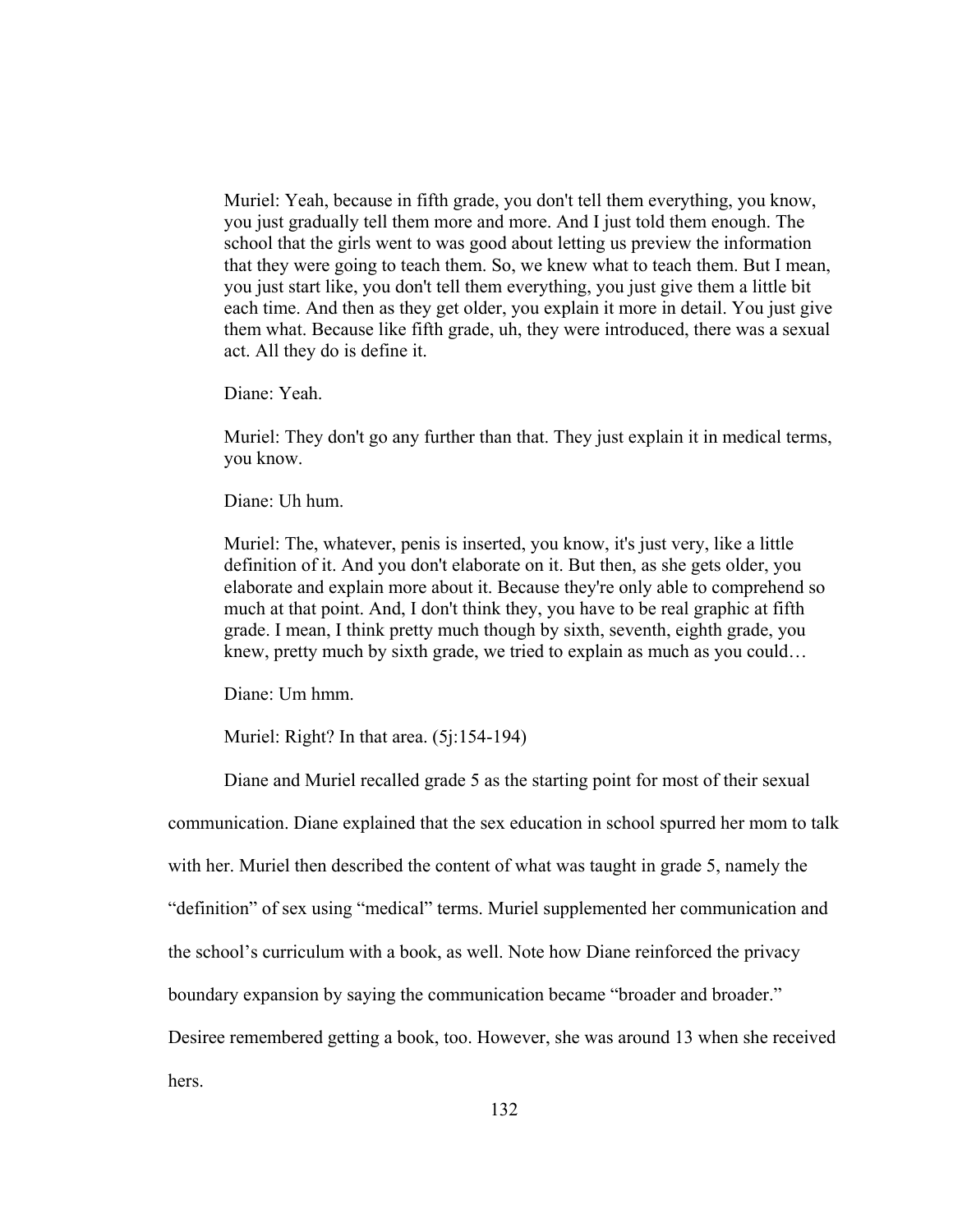Desiree: I was like 13-ish when you gave us those books?

Michelle: For your  $13^{th}$  birthday, for you and Emily, yeah. (7j:164-166)

Michelle noted that she gave her daughters books about sex for their  $13<sup>th</sup>$ 

birthdays. In the next example, Myrna had taken her children to a wedding and went

outside away from the crowd for a few minutes and Deanne came with her. Deanne was

13 when this conversation occurred. As they were talking, Myrna disclosed that she

became a date rape victim at approximately age 14.

Myrna: And it was the same thing with Deanne and I in the sexual, the talk, up in [State]. I was outside, smoked outside, I'm a smoker. And she said, "Mom, can I go with you?" She was a kid by herself up there. And we started talking about. Actually we started talking about weddings. And it just, flowers, and just, inner talk, you know? And one thing led to another and it was, it was just like we were meant to have that conversation. It just kind of flowed, you know? (2m:65-75)

Myrna's revelation to Deanne emerged out of another conversation. The flow of the information followed other topics. But, when the information about Myrna's rape was revealed, that did not lead to a robust conversation about every topic related to sex. Myrna regulated the permeability of her privacy boundary to reveal information specific to her tragic experience, but contained the information to that which was relevant to the story. Myrna's and Deanne's privacy boundary of co-owned information expanded at that moment, as well, to accommodate the new information. In the next example, I asked Donielle and Marla if they recalled the first time they talked about sex. The junior high years were once again recalled. Donielle began:

Donielle: Like, from the beginning. Just always having, like an openness, like junior high on, when, you know, girls start making out with boys, and all that stuff. And you hear things in the hallway, and like just always being able to go to her with that. I never felt the pressure from like, you know, the peer pressure to go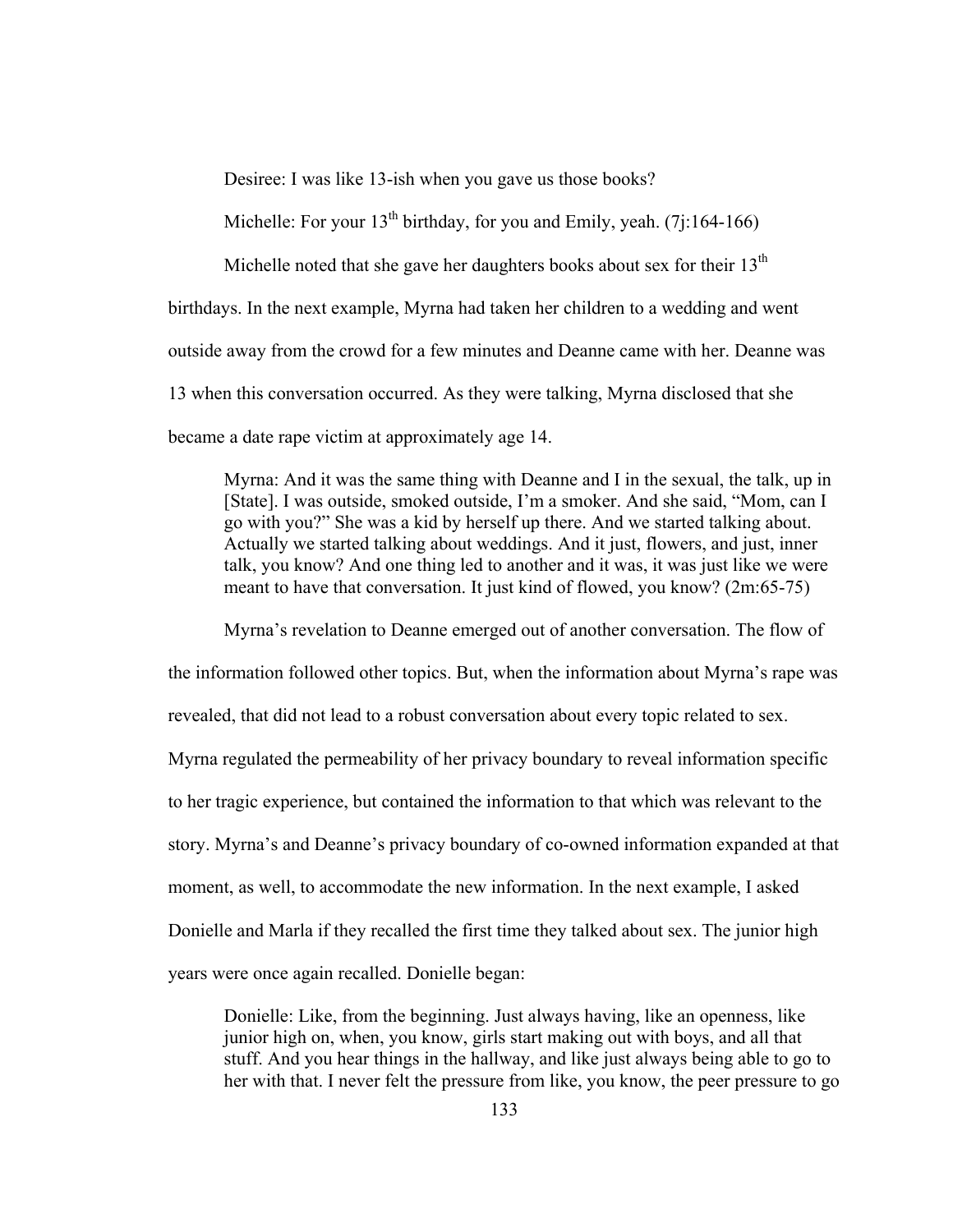out and experience it, because I knew I didn't have to. Because I had the communication with my mom. (6j:524-528)

Donielle referred to junior high as "the beginning" of when issues related to sex

started. She commented that she "had the communication" with her mom, suggesting that

sexual communication had been established between them by this time. Shortly

thereafter, the conversation continued and further details about revealing sexual

information were provided.

Donielle: I don't think so, because I think it was... I know I was younger, probably in Junior High, is when we first really ever…

Marla: [interrupts] Probably watching a movie or something, brought the topic up…

Donielle: Yeah.

Marla: …I would think, um.

Donielle: It was probably something like watching "Titanic," cause there's that whole scene, like in the car and I was like…

Marla: [interrupts] Well, yeah. You saw that but I didn't. [laugh]

Donielle: I think I talked to you when I got back from seeing it. And a, or something like that. (6j:448-459)

And in another example:

Marla: Well Donielle read a lot too. She was always a big reader. So I think she uh. Probably in those books…

Donielle: Yeah.

Marla: …she read a big series, Sweet Valley High series.

Donielle: And like, they didn't like [Marla talks over her]

Marla: It wasn't too detailed, but it was, the curiosity was there, I believe.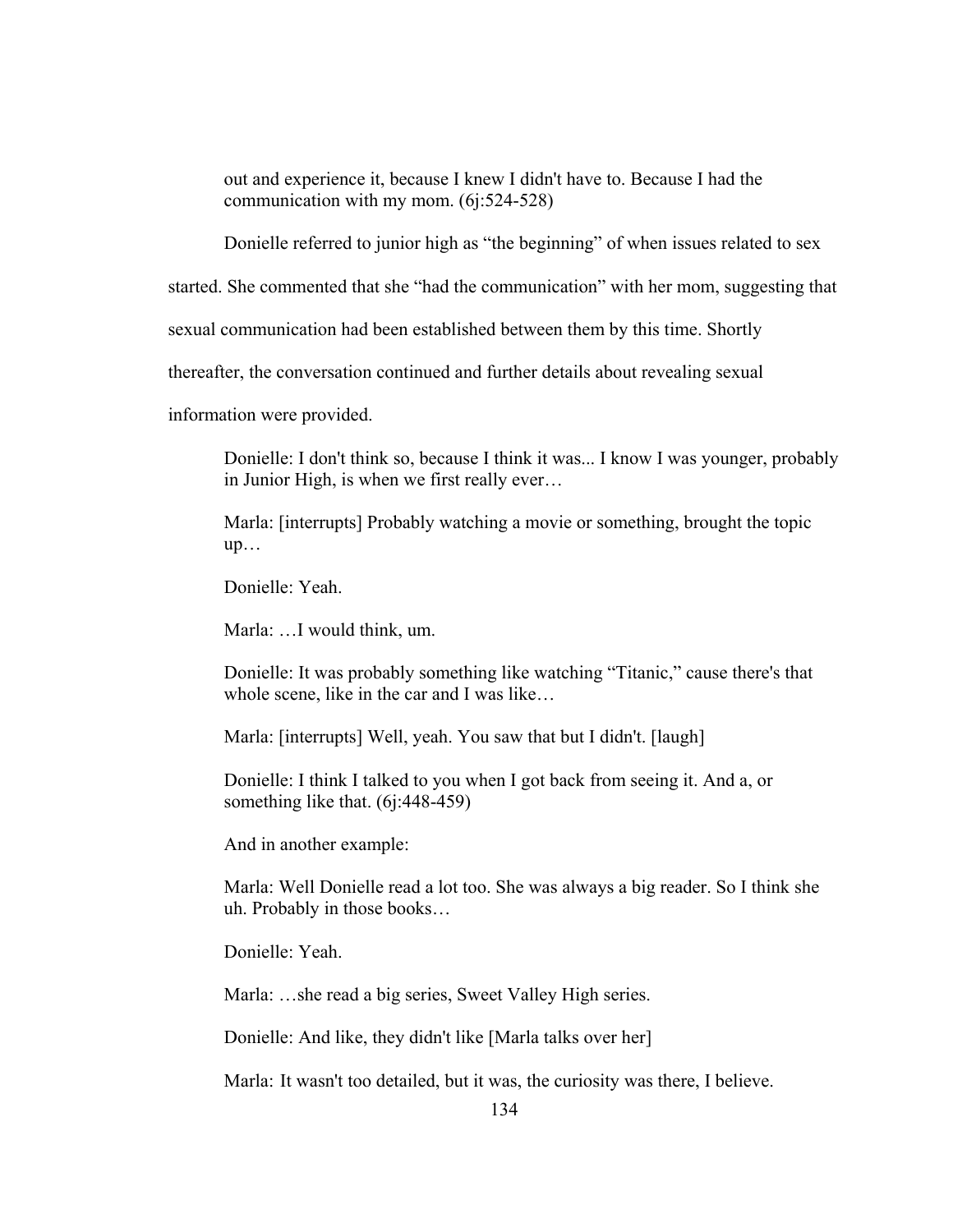Donielle: Yeah.

Marla: And the, just the…

Donielle: Always like the hint of something else and.

Tina: So then, would you then go to your mom and ask her questions?

Donielle: I think so, yeah. I don't remember how I would word them, but I would be like, "Hey, I read in this book," and then be like, "What does it mean? Like what did they do?" And then, she'd try to tell me in the best way [laughing] she could without freaking me out I guess! [everyone laughs] (6j:461-476)

Donielle's examples showed that her mother was receptive and willing to reveal

information. As Marla revealed information, she was careful in her disclosures, according

to Donielle. Donielle retrospectively understood her mother's disclosures as being "the

best way she could without freaking me out."

In addition to age, some mothers noted developmental markers as catalysts for

sexual communication. Mary noted initial sexual communication as a result of

menstruation, which typically happens during the middle school/junior high years.

Mary: Well, I guess I felt like the girls. There were certain things that you had to talk to them about initially with like the periods and stuff. (9j:481-483)

Like Mary, Myrna believed her communication with her daughter began with the

beginning of menstruation.

Myrna: I think all of it kind of started about the time that she started, I think you started your period and all that and we decided to, OK. (2j: 307-308)

Mary and Myrna relied on the triggering event of menses to prompt sexual communication. These excerpts have shown how sexual communication was managed during the middle school/junior high years. As the Process Model showed, the privacy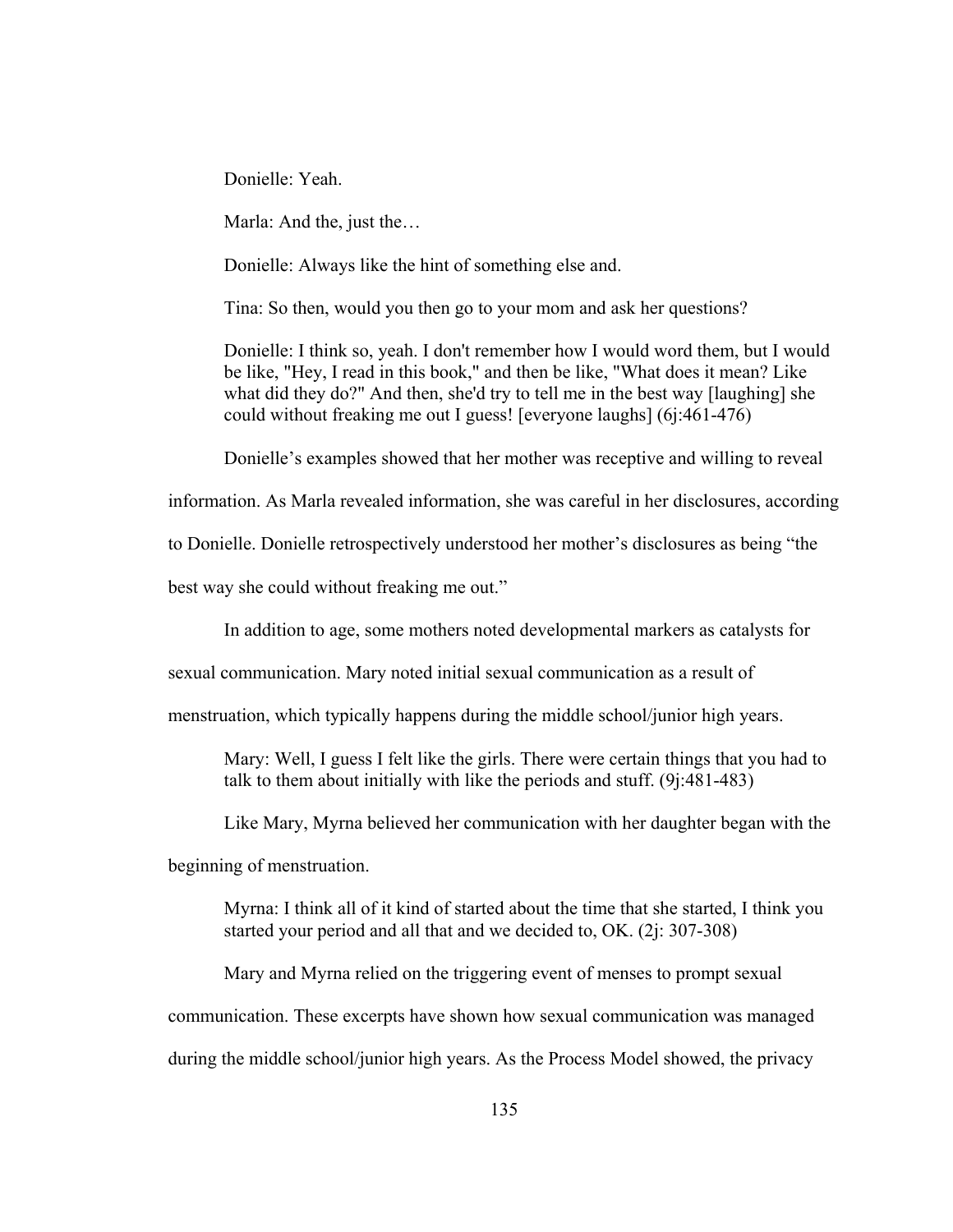boundary of sexual information for the daughters expanded in circumference with the addition of sexual information. Additionally, the privacy boundary of co-owned information between the mother and daughter continued to overlap.

The third section of the Process Model referenced late adolescence. Participants referred to the senior year of high school or early years of college as periods of frequent sexual communication. Daughters' privacy boundaries expanded because of their sexual experiences and additional revelations from their mothers. Monica reflected on a conversation with Debbie during the senior year of high school.

Monica: She had a boyfriend. She really went through most of high school, you know, with no serious boyfriends. And so when she started dating this [Other Town] boy, um, and she asked him to prom and he asked her to prom, is really when I started really questioning her about sex and... (8i:188-191)

Monica's expansion of the co-owned privacy boundary with Debbie was brought

about because of prom. Other details of how the privacy boundary expanded occurred a

few seconds later in the interview.

Monica: And so, so uh. So then I asked Debbie, "Debbie, you know, just because you think you're in love with someone doesn't mean you have to have sex. Where are you going be at on prom night, cause are you guys going to be sleeping somewhere together? Because you know, when you sleep with a boy, and you let him go so far, then he's going to want to go all the way." So, you know, we kind of got into that sort of conversation and. Talked to her about condoms…

Debbie: I think I was…

Monica: …and protection.

Debbie: I think I was probably really obnoxious. I was probably like, "Well, yeah, Mom, I've had sex."

Monica: Yeah, she did. She said, "Mom, we've…had sex." (8j:214-229)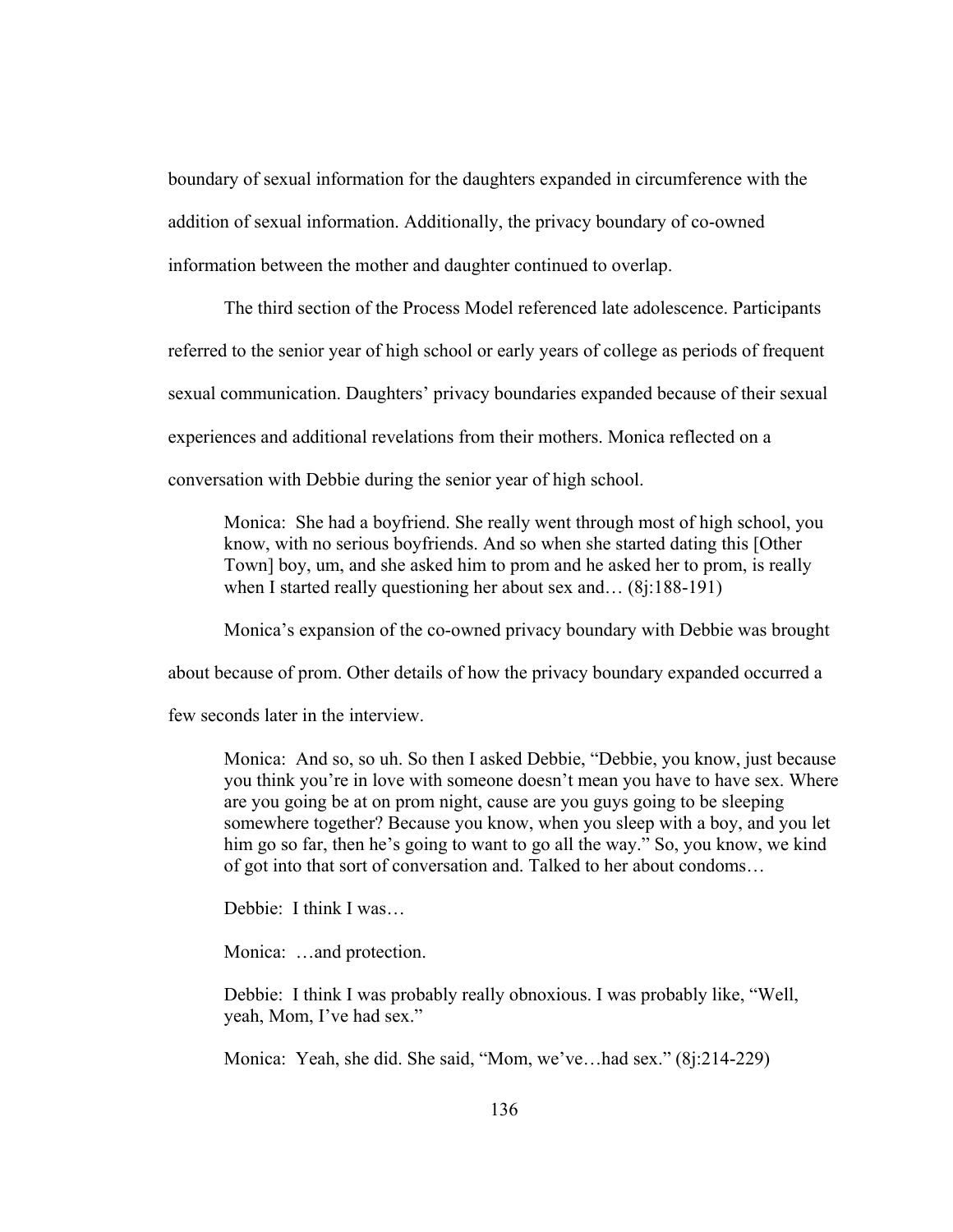Monica remembered talking with Debbie about the details of birth control and condoms because Monica had started dating seriously and would be attending her prom and her boyfriend's prom. The privacy boundaries of co-owned information contained considerably more information than at previous time periods for Debbie and Monica, as they did for many of the mothers and daughters during late adolescence, because of discussions about sexual behavior, attitudes, morality, and protection. Mothers' regulation of sexual information became highly permeable as they attempted to convey more information to their daughters. Control over sexual information was loosened as very little information was concealed. Daughters' privacy boundaries expanded in circumference to be nearly equal to their mothers' privacy boundaries, and the overlap between mothers and daughters co-owned information was quite extensive.

In brief, sexual information was revealed to the participants at various ages or grade levels. Myrna provided an excellent summary of how the sexual communication with her daughter evolved as Deanne got older. While Mary opened this section with a lengthy quote, Myrna's narrative was offered here as a summary of revealing sexual information at various ages.

Myrna: That's where you get into the whole, rely on Mom. What did you do? That and getting in with the school. So you know,  $4<sup>th</sup>$ ,  $5<sup>th</sup>$ ,  $6<sup>th</sup>$  grade we did the whole basic, "Ok so you saw the sex film today?" kind of talk. But, you know, I think that's just prep work, really. I mean basically you're turning over the responsibility to someone who sees your child more than you do at that point. And they're going to do it from an educational level. But let's face it, there's more to sex than just how it works and what body parts you have. That's what they're doing. Then you get into junior high and they start this boy likes this girl, this girl likes this boy. You know, that kind of thing. And yeah, I kind of just, quite honestly, I winged it. I did it as we were there and she was fighting with somebody. And I'd say, "Well, what's going on?" and "Do you like him?" "Have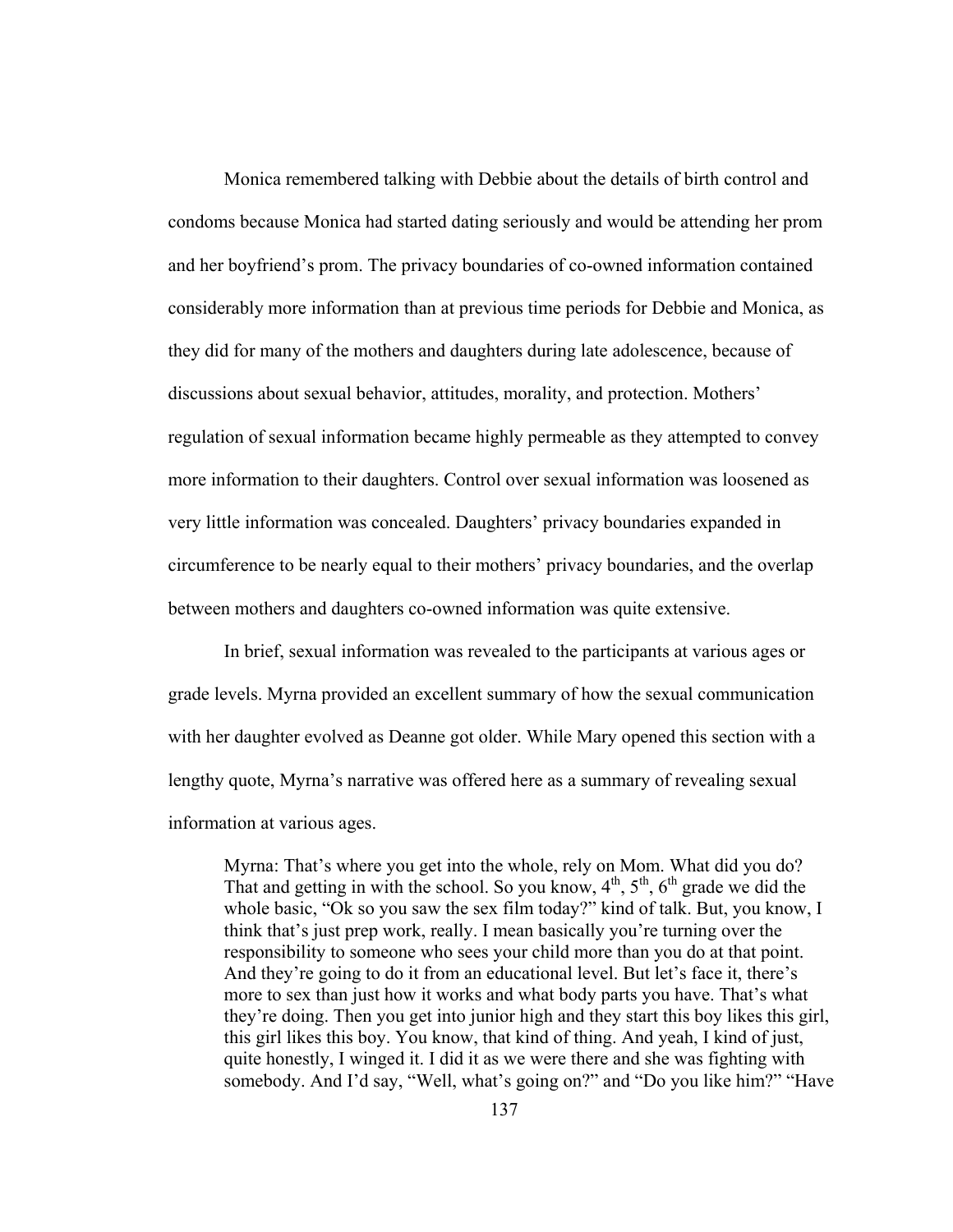you kissed him?" Then, when she got into high school, it was, I don't remember exactly when it was, but I remember her telling me how far she had gone with her one and only steady boyfriend. And they had not had intercourse, but it had been further than I had anticipated. And I remember being kind of taken aback. But, we're having this conversation and I'm telling myself, "Ok, you just have to smile. You can't act shocked about it. You're going to have to act cool about it because she's talking to you. Can you believe it?" I mean, my head is just like spinning 90 miles an hour. And I think that was the real turning point for me, too. That's when I decided, you know what? This is how I want to communicate with my kids. I want them to feel comfortable enough to be able to ask me anything. And vice versa. (2m:112-134)

These examples showed how little bits and pieces of information were given to the daughters over time. These accounts finished answering the research question about the process of revealing or concealing sexual information, and they supported the models by showing how daughters' privacy boundaries expanded over time to account for new sexual information. Additionally, the exemplars showed that the co-owned privacy boundary between mothers and daughters expanded as additional information was revealed over time. The final element of both models was the privacy rule development criteria that illustrate overarching guidelines guiding their sexual communication.

# *Privacy Rule Development Criteria*

The fourth major component of the Process and Interaction Models was the privacy rule development criteria. The focus thus far has been to explain the overall process of sexual communication over time and during individual interactions, emphasizing the sexual information held within privacy boundaries, the ways in which the information became co-owned during an interaction, and how sexual communication changed over time. As mothers and daughters revealed information, it appeared that they were guided by several rules. However, while specific rules did not emerge from the data,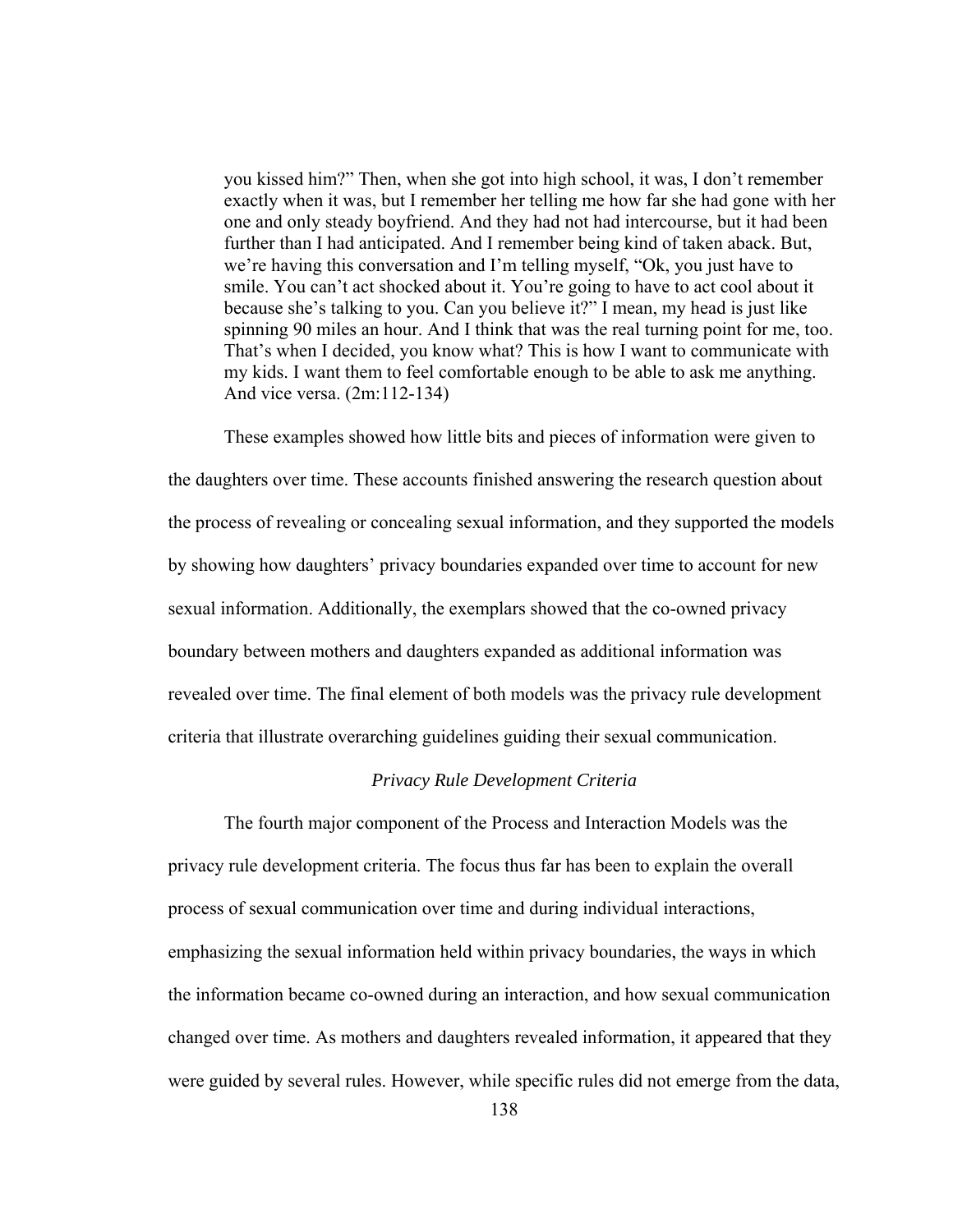the criteria upon which rules were founded were described by the participants. The criteria formulating the rules proved to be very informative to understand the intricacies of how the process of sexual communication operated both over time and during a specific interaction. It is toward the privacy rule development criteria guiding the Process Model and Interaction Model that I now shift while answering the next research question.

RQ<sub>2b</sub>: How do mothers and adolescents describe the criteria for rule development for revealing or concealing sexual information?

My initial intent during data analysis was to use the five criteria of CPM—culture, gender, motivation, context, and risk-benefit ratio—in etic fashion (Lindlof & Taylor, 2002) to understand the criteria for rule development guiding the sexual communication process. Interview questions were prepared based on these five criteria. However, it became clear that these criteria limited my analysis and ability to see the larger, emic view of the participants' experiences. Therefore, I modified the research question above to fully capture the essence of the forces influencing mothers and daughters to reveal or conceal sexual information with each other.

Overall, there were seven privacy rule development criteria that emerged guiding how participants talked about sex with each other: (a) mothers want to talk about sex differently from their mothers, (b) sexual communication is reserved for the motherdaughter relationship, (c) mothers have many motivations to talk about sex, (d) adolescents are motivated to talk with their mothers to get accurate information, advice, or support, (e) religious beliefs impact the content of sexual messages, (f) sisters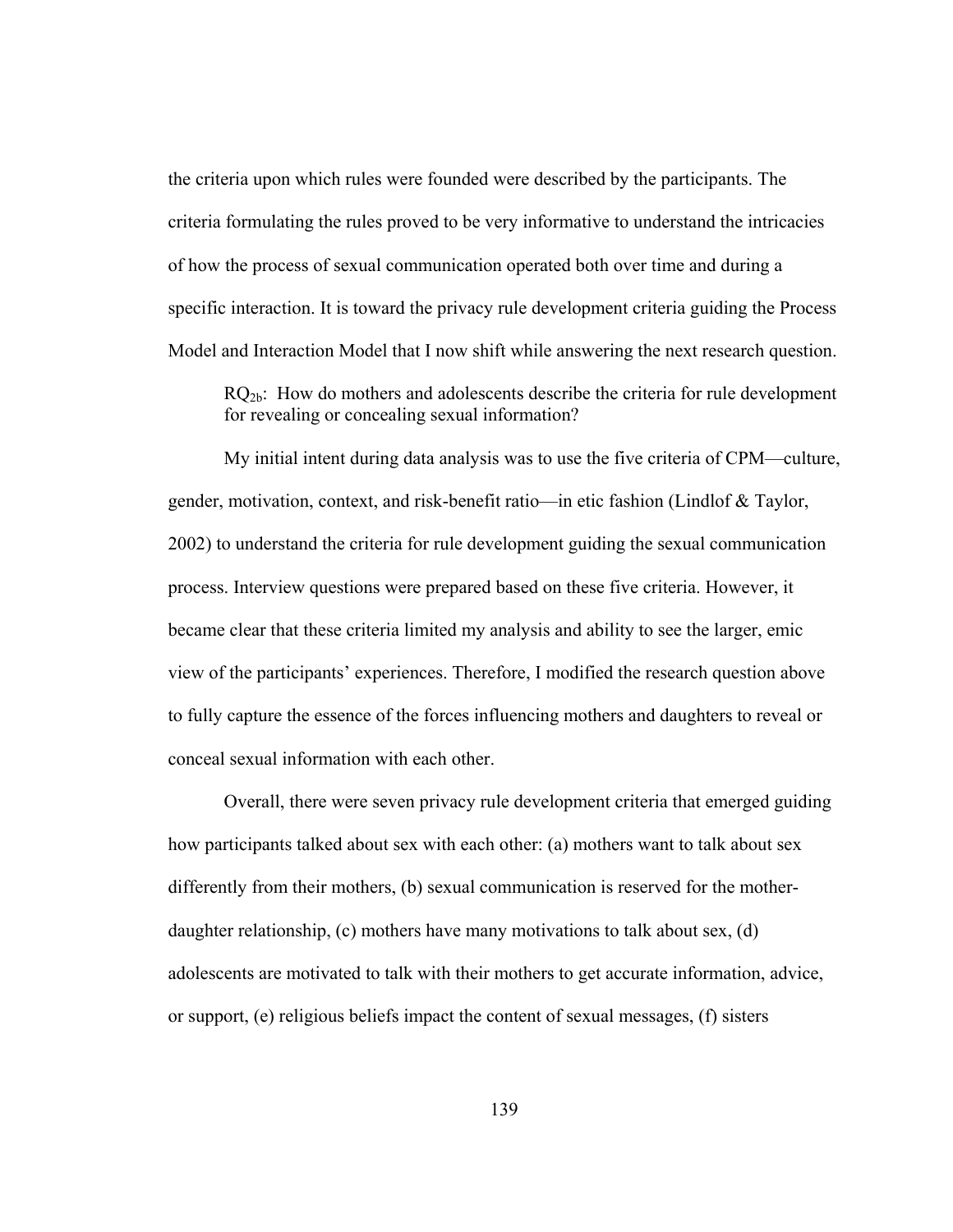influence the process in both positive and negative ways, and (g) the benefits of talking about sex far outweigh the risks.

# *Different From my Mother*

Several mothers stated a desire to communicate differently from their mothers. Many mothers explained that their mothers did not talk with them about sex. As a result, the mothers desired to have a different relationship with their daughters and circumvent some of the fear and anxiety they felt as adolescents. Mary explained the absence of communication with her mother and the resulting feelings quite succinctly.

Mary: My mom never talked to me and I found this little book one time on her shelf. I was reading it. But when I started my period I was scared to death. I said, "Look how much blood." And she's like, "It's OK. It's normal." (9j:484-485)

Mary noted that there was some communication after her period began, but she experienced a lot of fear before talking to her mother because she was not prepared for the realities of menstruation. In her individual interview, Mary elaborated on her own

sexual education, recalling that most of it came from a neighbor and friend.

Mary: When I was young, we didn't have sex education in school. My next door neighbor told me most of it. I thought, "Yuck!" [both laugh] And then uh, my mom, when I, when I started my period and I was just alarmed. And she said, "Oh, that's ok." But she really never. My girlfriend, my next door neighbor, I was probably twelve years old when she told me about how the sex act is done. And I was like, "Ohh. That's kind of sick." [laugh] Isn't that weird? (9m:118-123)

Mary mentioned the lack of communication with her mother again, after having

referred to the lack of interaction during the joint interview. Mary also made known that

she did not have sex education in her school. In another portion of the interview, it was

made clear that Mary's children were taught sex education and sexual morality in their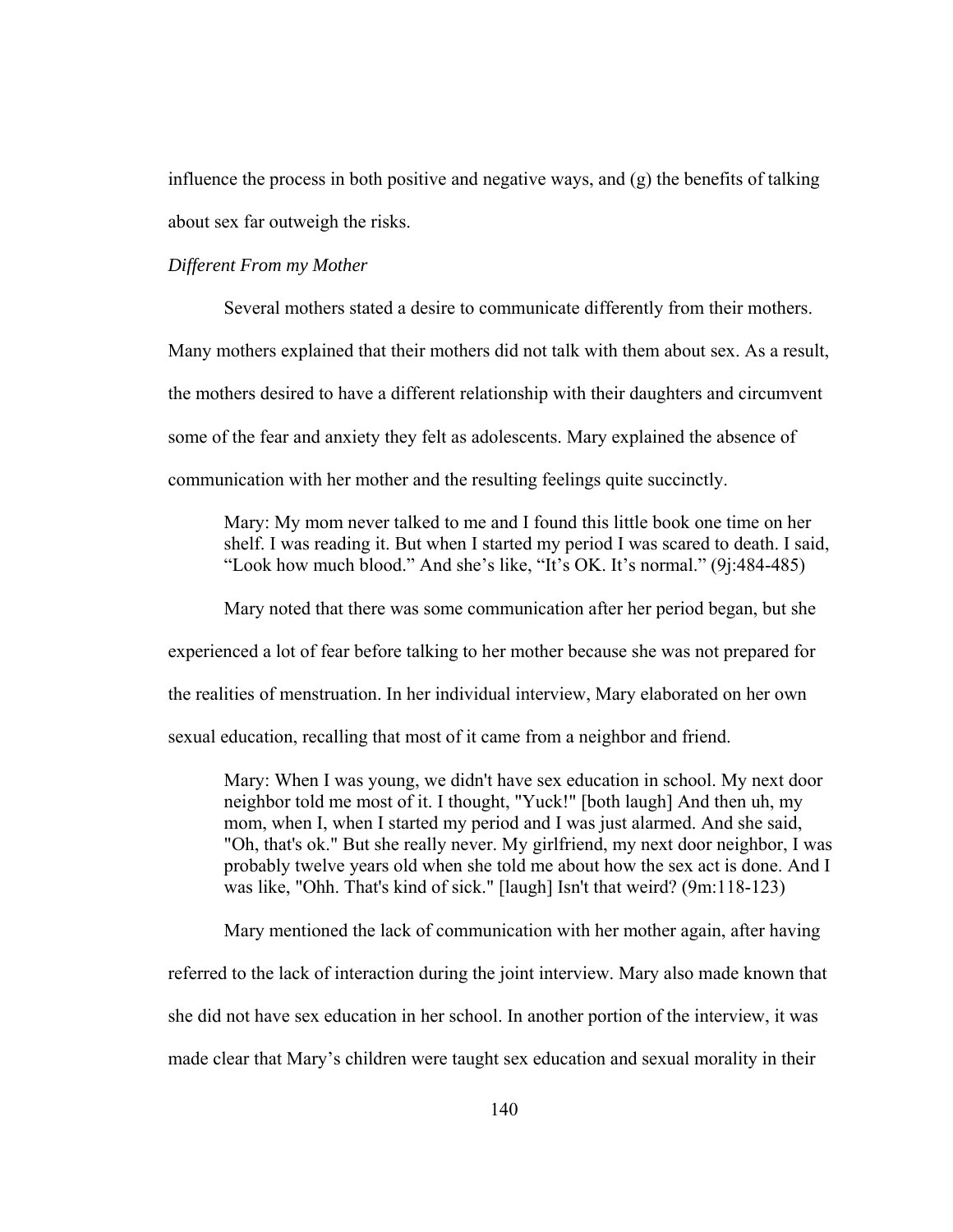Catholic school. Thus, her statement in her individual interview was made comparatively and collectively. Comparatively, she didn't have sex education in school as some do presently. Collectively, her use of the pronoun "we" could have referred to her siblings or to a larger generational cohort who were not exposed to sex education in school. Monica's comments mirrored Mary's.

Monica: I came from a really strict Catholic family. And Bob [Monica's husband] came from a very open, honest, say anything family. And that's why I said, they sat around the dinner table and talked about sex. At my house, where I grew up, when I had my first period, I had to go to my sister and ask her what was going on because you didn't talk to Mom and Dad about sex or anything like that. And Mom never talked to us. And at that time they didn't talk about it in school, either. (8j:34-38)

Monica and Mary experienced four similarities: (a) they shared the same Catholic

upbringing, (b) their mothers did not talk to them about sex, (c) they relied on a third

party for some of their sexual information, and (d) sex education was not included in the

school curriculum. Marla related to Monica and Mary because of the lack of

communication with her mother. However, she elaborated more on how she felt as an

adolescent.

Marla: I always wanted that [open communication with her daughter] because it wasn't like that at my home growing up. It was totally different. And I just didn't want the same. I didn't want the way I felt toward my mother at that point in my life, I didn't want her to ever feel that way toward me. And I just wanted to be more open about. I just didn't want her to feel threatened. I wanted her to feel safe about it. You can talk about it, you can experience, but, you gotta be smart about it, you know. (6j:494-498)

Marla remembered the negative feelings she had toward her mother when she was

an adolescent and did not want her children to feel the same way toward her. She recalled

feeling less open and threatened as a teenager in her mother's household. She also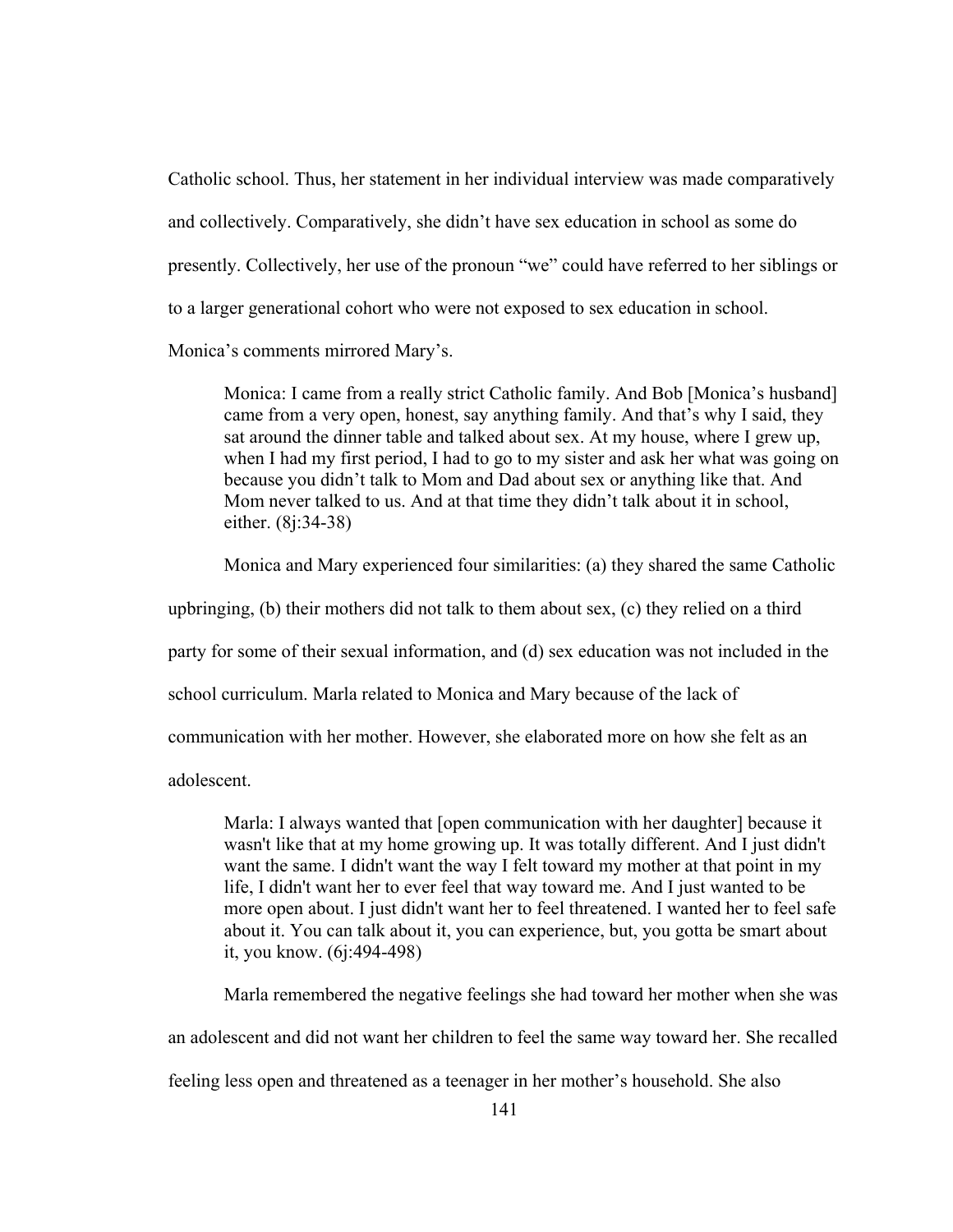referenced the dissatisfaction with her mother's sexual communication as a motivator for change. Her open communication and relationship with Donielle was created, in part, because of Marla's desire to make change. Other mothers in the study also offered information about their mothers, but unlike the first three participants, called to mind some sexual communication with their mothers.

Muriel: No, I would tell them those things. I wanted them to know that they're [boys] gonna try those things. I don't think my mom, I mean she did some of that, but not all of that. So, when you get out on a date, I'm like, "Whoah. Maybe I shouldn't. I mean, am I supposed to let the boy do this kind of stuff?" I think with my mom, we weren't as open because back then. I mean she told me some things, but she didn't talk about a lot of other things.

Diane: Grandma's very, kind of reserved in that area.

Muriel: Right. (5j:671-680)

 Muriel's mom may not have said a lot, but there was an acknowledgement of some communication. Muriel mentioned her mother in the middle of answering another question. She had not been asked anything about her mother, yet it seemed important to bring up as she discussed sexual communication with Diane. Diane's statement indicated that she had some awareness of how her grandmother communicated about sex. These examples focused on passing on different communication styles from one generation to the next within the same family.

 In sum, the first criterion guiding the development of communication rules for sexual communication for some mothers in the study was to communicate differently from their mothers. Several mothers strived to achieve more openness with their daughters than they had experienced with their mothers.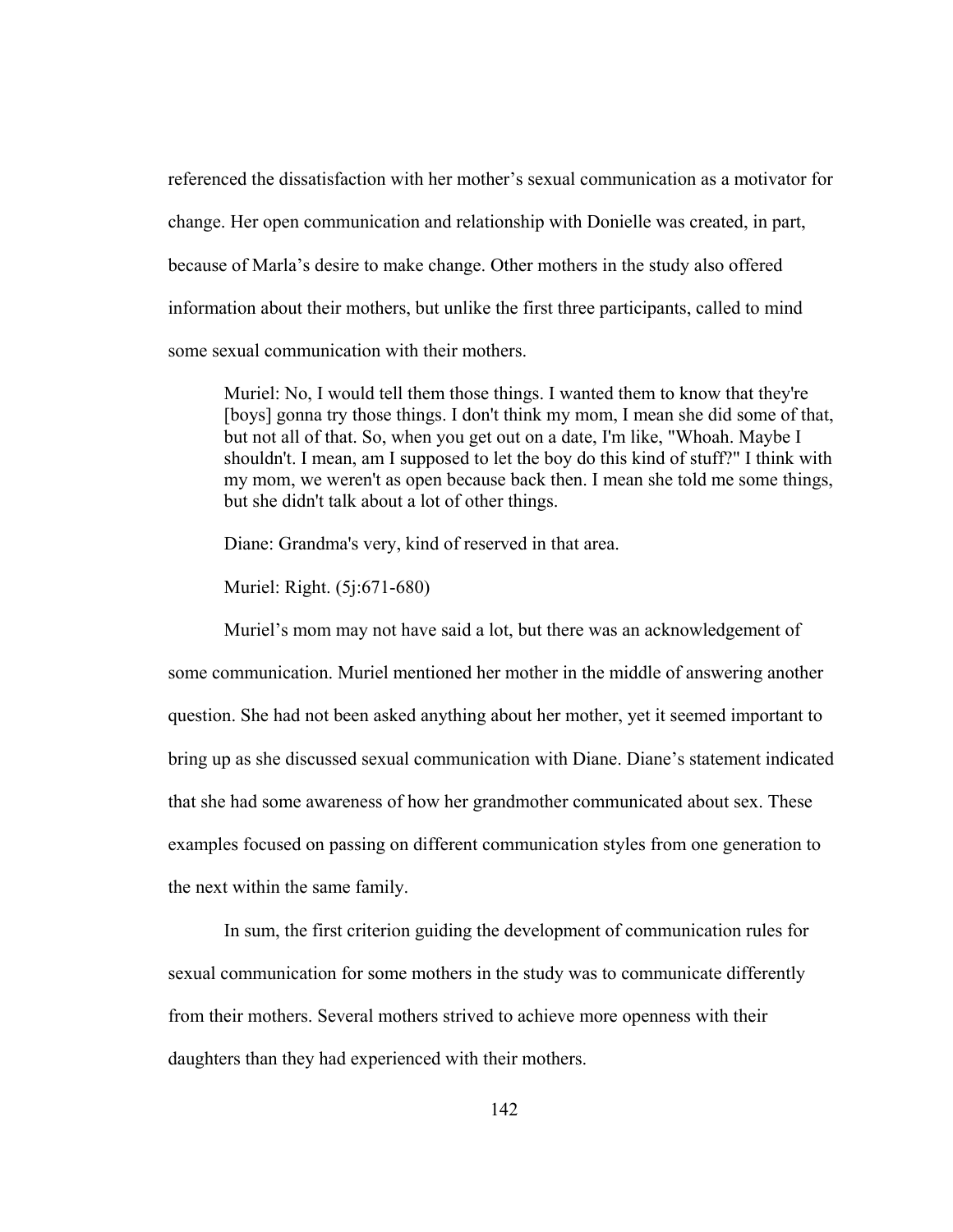#### *Gender*

 Research has consistently shown that there are at least three main gender differences with parent-adolescent sexual communication. First, mothers talk with children and adolescents about sex more than fathers do (e.g., Lefkowitz et al., 1996). Second, daughters are talked with more than sons (e.g., DiIorio et al., 1999; Fisher, 1988). Third, daughters receive different messages than sons (e.g., DiIorio et al., 1999; Fisher, 1988). The intent in this study was to reach some understanding about why these differences might exist and how the differences influence revealing or concealing sexual information. All the mothers and daughters in this study confirmed that sexual communication was predominantly the mother's function and, for those who had brothers/sons, the mothers' communication was different for daughters and sons.

Overall, daughters preferred their mothers over their fathers to be their source of sexual information. Fathers were predominantly absent from direct conversations about sex but did play a role behind the scenes in some families. As described earlier, the mother-daughter relationships of these participants were very close. As such, sexual communication was believed to be appropriate for mothers and daughters. Some of the daughters were described as Daddy's little girl and as such, there was no sexual communication between fathers and daughters. However, in this capacity, fathers were credited with communicating via protecting their daughters or teaching them self-respect. However, not all participants could relate to the Daddy's little girl relationship. Instead, these daughters commented on their fathers' communication style as a barrier to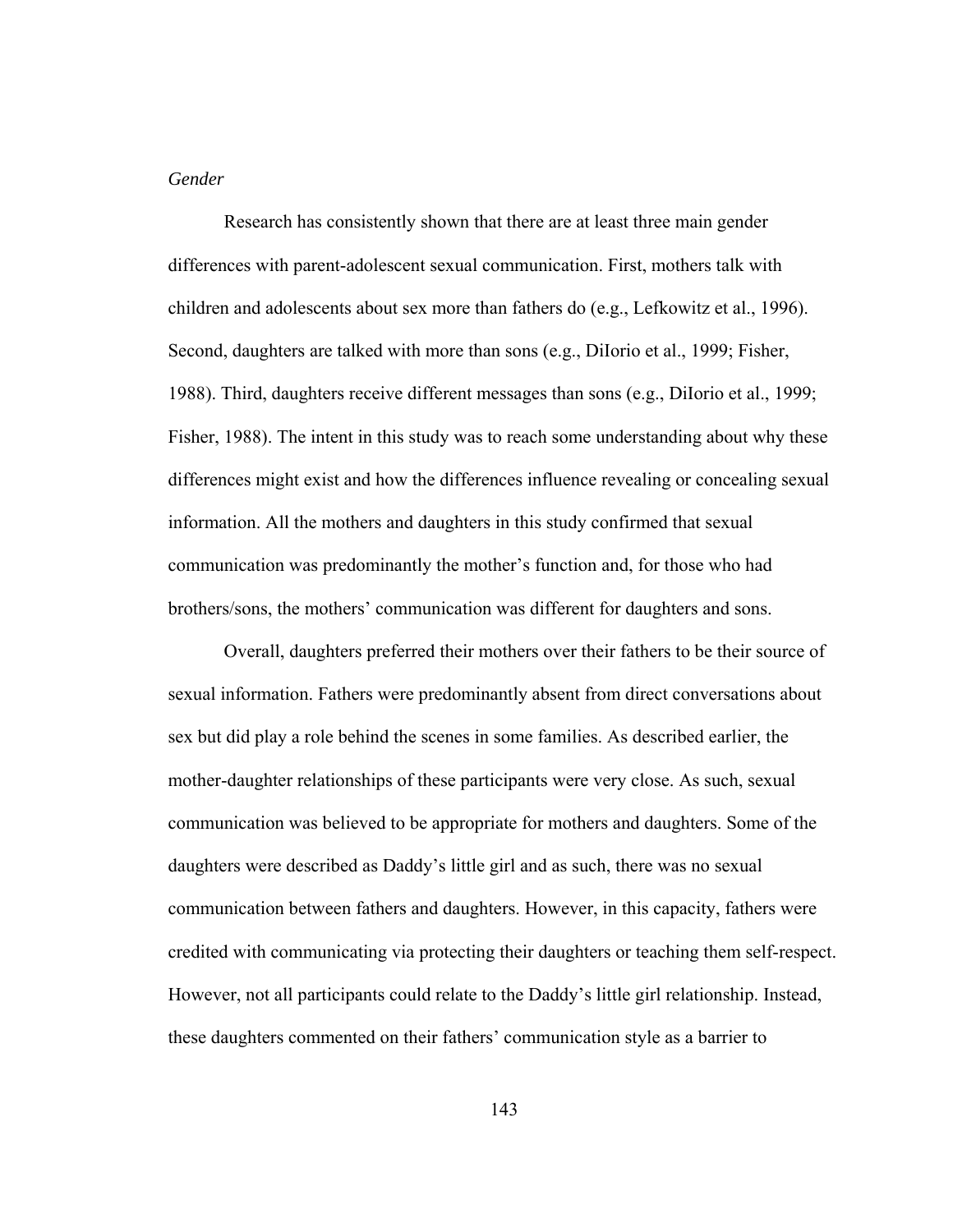discussing sex. I begin by presenting the results that place sexual information within the mother-daughter relationship.

*Sex talk is between mothers and daughters.* The closeness of the mothers and daughters was highly pronounced for these participants, such that sexual communication was conducted between mothers and daughters, and communication with the fathers was seen as not necessary. Also, the same-sex aspect of the relationship promoted being able to relate and to understand the feelings and emotions attached to sexual activity. For example, Donielle specifically stated that her mother's biological sex influenced her decision to talk about sex.

Donielle: I think it's because she's a girl. Like a guy, guys don't really understand the way that girls feel. So, I think if I went to my step-dad crying about something, he'd be like, "Why are you crying about it?" [Tina and Marla chuckle] My mom would understand better. He'd just be like, "Get over it!" [laugh] (6j:693-696)

Donielle compared her mother's ability to understand her feelings to her step-

dad's desire for her to "get over it." Donielle insinuated that her step-dad was insensitive

to her feelings, and she needed someone who could relate to her feelings. Donita

concurred with the same sex dimension and the emotional closeness she felt with her

mother.

Donita: Well, my mom is obviously a woman [laugh] and it makes, I think that makes it a little less awkward. And just in general, she, my mom has been the parent that we go to, you know, when we have problems and stuff and we're upset. And my dad, um. I'm not as close, emotionally, with my dad. I don't really. I tell my mom a lot more than I tell him, just cause it's. I don't know if that's something you can change or if that's just the way it is, or. I just feel more comfortable around my mom, and more comfortable telling her stuff about myself, and asking questions and stuff like that. (9d:114-120)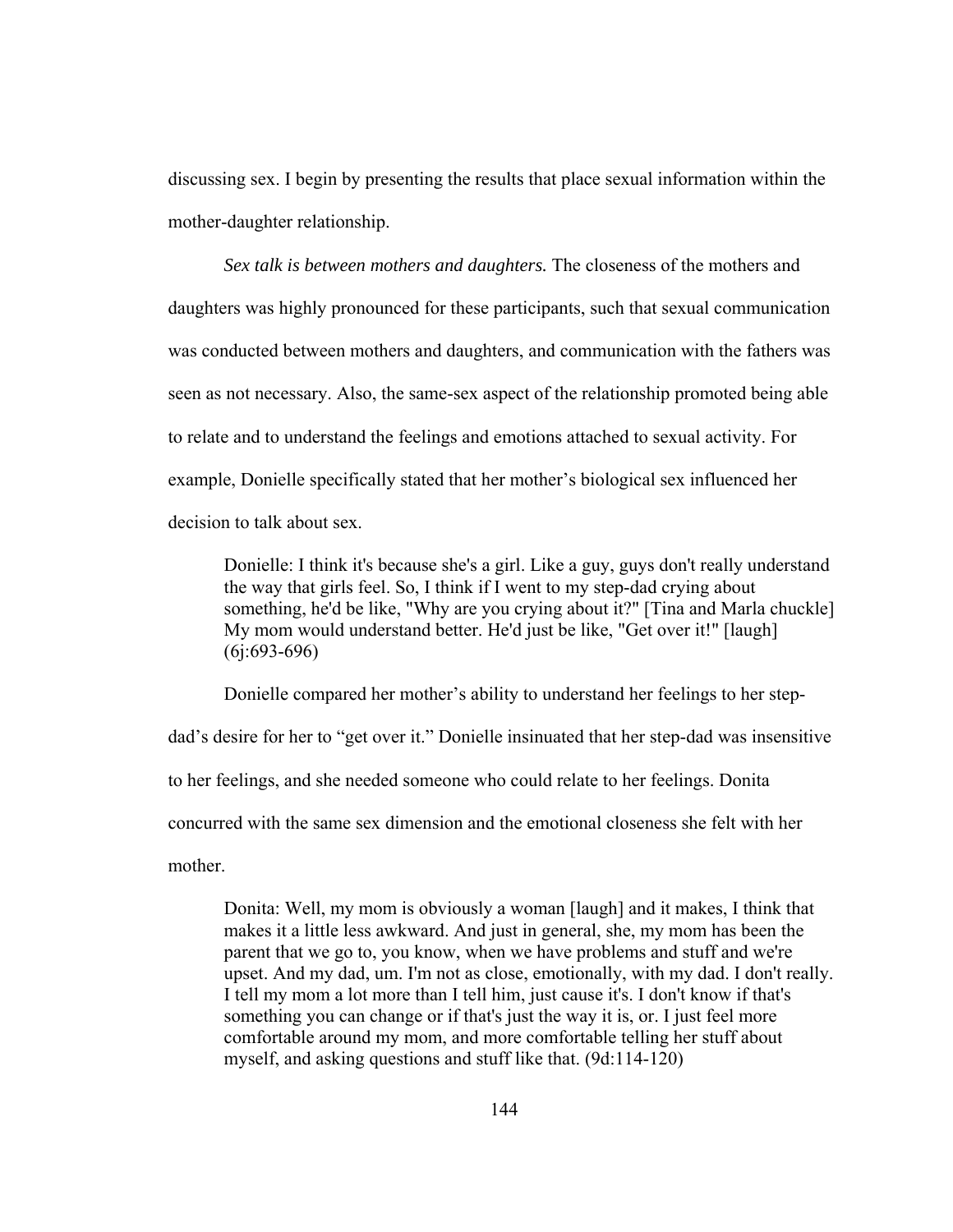Donita reinforced the need to talk with someone with whom she had established comfort and emotional closeness. Myrna echoed Donielle's and Donita's sentiments about the ease of communicating with someone who can relate or shares common physical features.

Myrna: And I would say that's [sex of parent and child] a factor for communication, too. You know, it's much easier to talk with someone who shares the same body that I do and the same feelings and all of that.  $(2j:615-617)$ 

In the next example, Maureen and Deidra conversed about the role of Daryl in

family sexual communication. Daryl engaged in sexual communication to a point. Deidra

explained her father's departure by suggesting a mother-daughter privacy boundary

around sexual information, as if fathers had no role because the information belonged to

the mother-daughter relationship.

Maureen: And I think my husband, her dad, had a lot, had a more difficult time talking openly about it. But he would.

Deidra: Uh hum. [affirmative]

Maureen: Because, you know, I would say. I didn't want to hide anything. They're going to find out. Obviously, they're going to find out. And that's what I always talked to him about. They're going to find out. It's just a matter of do you want to tell them the accurate [information], or do you want them to find out by trial and error or their friends telling them, or god knows what. And you know, he didn't want them to find out inaccurate information. And he didn't want them to try it out to see what it was like. So, he agreed to talk about it. But there would be times, he would make up some excuse to go do something when it was getting like, he wasn't comfortable anymore.

Deidra: Like that's not his place anymore.

Maureen: Yeah. He was like, "OK, I'm out of here."

Deidra: That's a mother-daughter thing.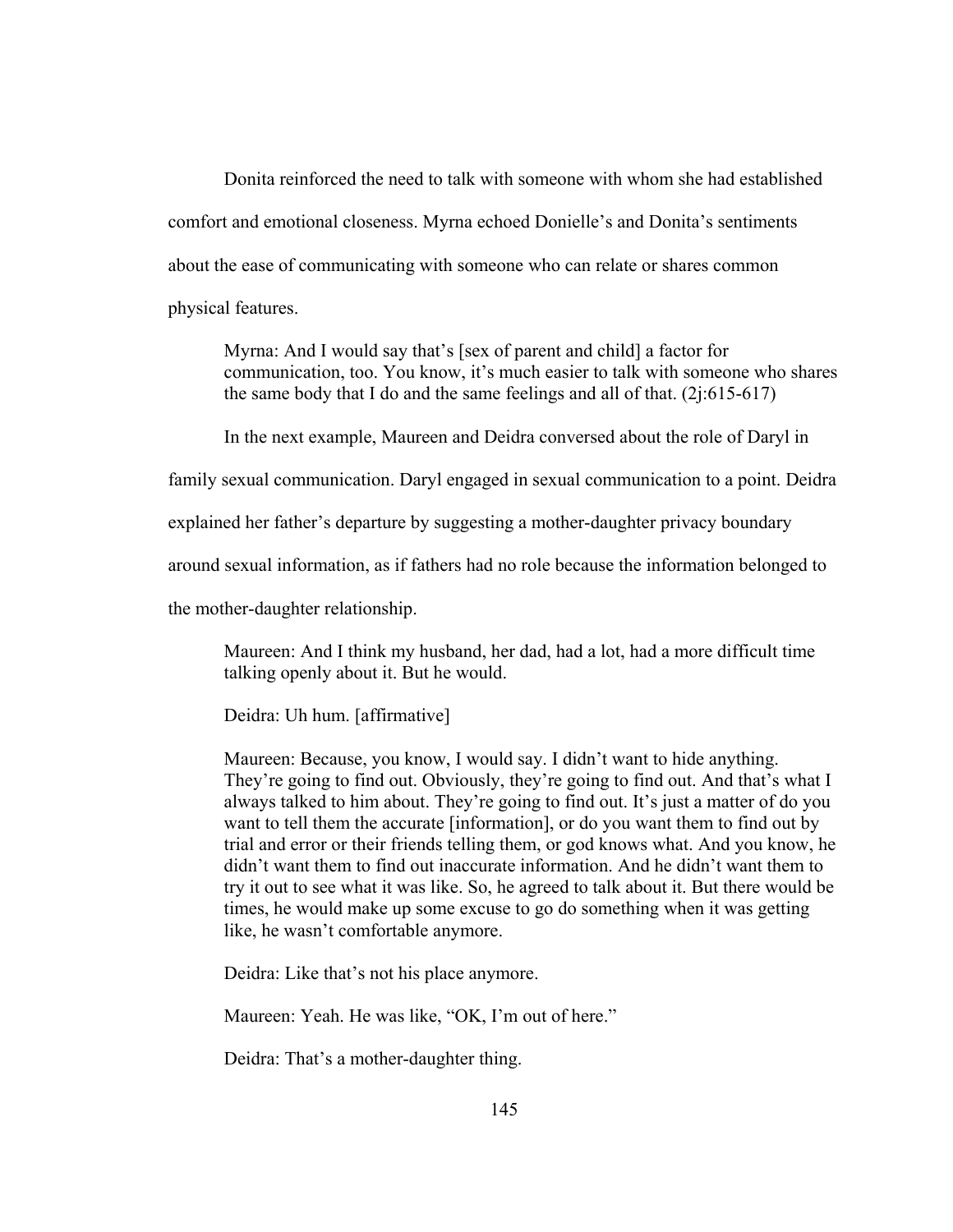Maureen: Uh hum. And then he would leave. (4j:826-845)

Deidra and Maureen talked about Daryl's presence during sexual conversations more than any other mother-daughter dyad discussed the presence of their respective husband/father. However, even they noted that sexual communication was a motherdaughter thing belonging to females instead of males. Deidra and Maureen pointed out that some sexual information may permeate a co-owned privacy boundary among the three of them, but the permeability had its limits and Daryl would eventually leave the scene as Maureen and Deidra continued to exchange information through highly permeable privacy boundaries. Marge reported her husband's views on sexual communication, which supported the idea that sexual information belonged to females and men do not want to be a part of it.

Marge: He just doesn't talk. He avoids it. He knows it's there. He's not stupid by any means. He knows what he was like, and he knows that his daughter. But, he's just like, "Don't want to know." If there was a problem, he would be right there for her. I mean, I'm sure she says some things once in a while, just to raise the hair on the back of his neck, cause that's just the way she is. And he's never bought Kurt [Dawn's boyfriend] condoms, where I have. [laugh] There's a difference. [both laugh] And he probably doesn't want to know. Cause he's said a few things, once in a while, where he's made a comment like, "They weren't having sex," and I just looked at him and go, "Ok. If that's the world you want to live in, that's ok. You know they're probably." He's like, "Uh! I don't want to know." (3m:267-278)

In this example, Marge's husband appeared to have a very impermeable privacy boundary and wanted no sexual information about his daughter to cross it. The exemplars have shown that fathers and/or daughters have impermeable privacy boundaries around sexual information and leave this domain to the mother-daughter relationship. Another theme that emerged was the characterization of the daughters as Daddy's little girl*.*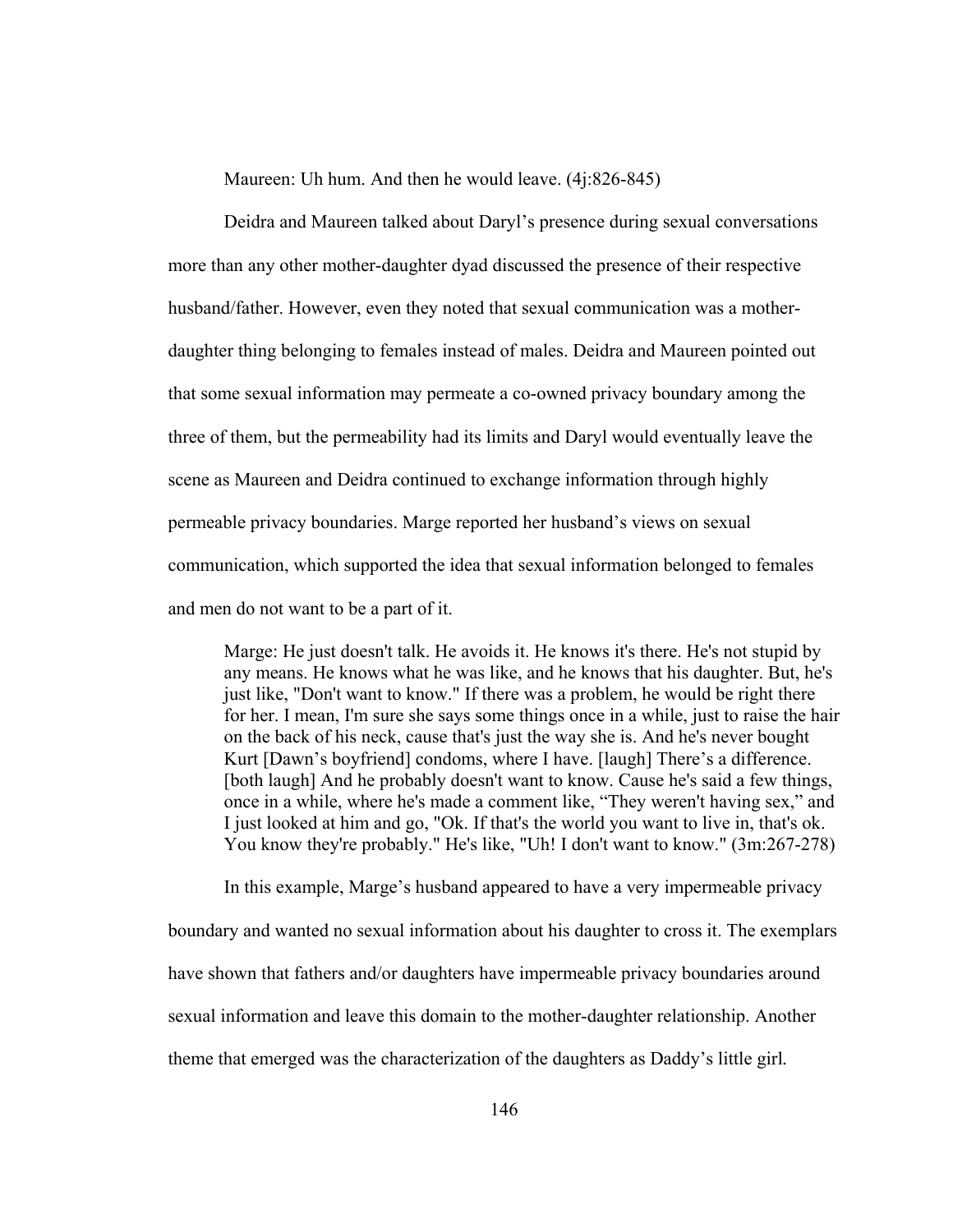*Daddy's little girl.* Some of the participants described the father-daughter relationship with the phrase Daddy's Little Girl. Present in this theme were the ideas that daughters wanted their fathers' love and protection or fathers took on the role of protector. Mothers and daughters alike perceived the fathers as assuming this protective role for their daughters. In the first example, Debbie clearly saw herself as daddy's little girl.

Debbie: I'm like, his youngest girl. So I'm kind of daddy's little girl. So I'm sure if I told him or anything, he'd be the kind of dad who I'd be afraid who would go and kill one of the boyfriends 'cause my dad's pretty like, tough, you know. [laughs] (8j:246-248)

 Debbie not only referred to herself as daddy's little girl, but she also hinted at his role of protector. She feared he might harm her boyfriends and described her dad as tough. In the next conversation with Muriel and Diane, Diane also observed that her father's role had been to protect her from her boyfriends. Muriel and Diane realized that Andrew had not engaged in any conversations about sex. But Diane was aware of Andrew's presence and the impact his nonverbal communication has had with her boyfriends as Andrew attempted to protect Diane from them.

Muriel: I don't know. Did he talk to you guys?

Diane: No, he didn't. It was mom! It was all mom! [laugh]

Muriel: I don't think Andrew, my husband Andrew, really, you know.

Diane: He's more of the, he just kind of sits there and. I mean, my dad, all my boyfriends have been scared of him. I mean, he's more of the…

Muriel: Right, and doesn't talk much.

Diane: "Don't touch my daughter. I'm just sitting here and saying, not even saying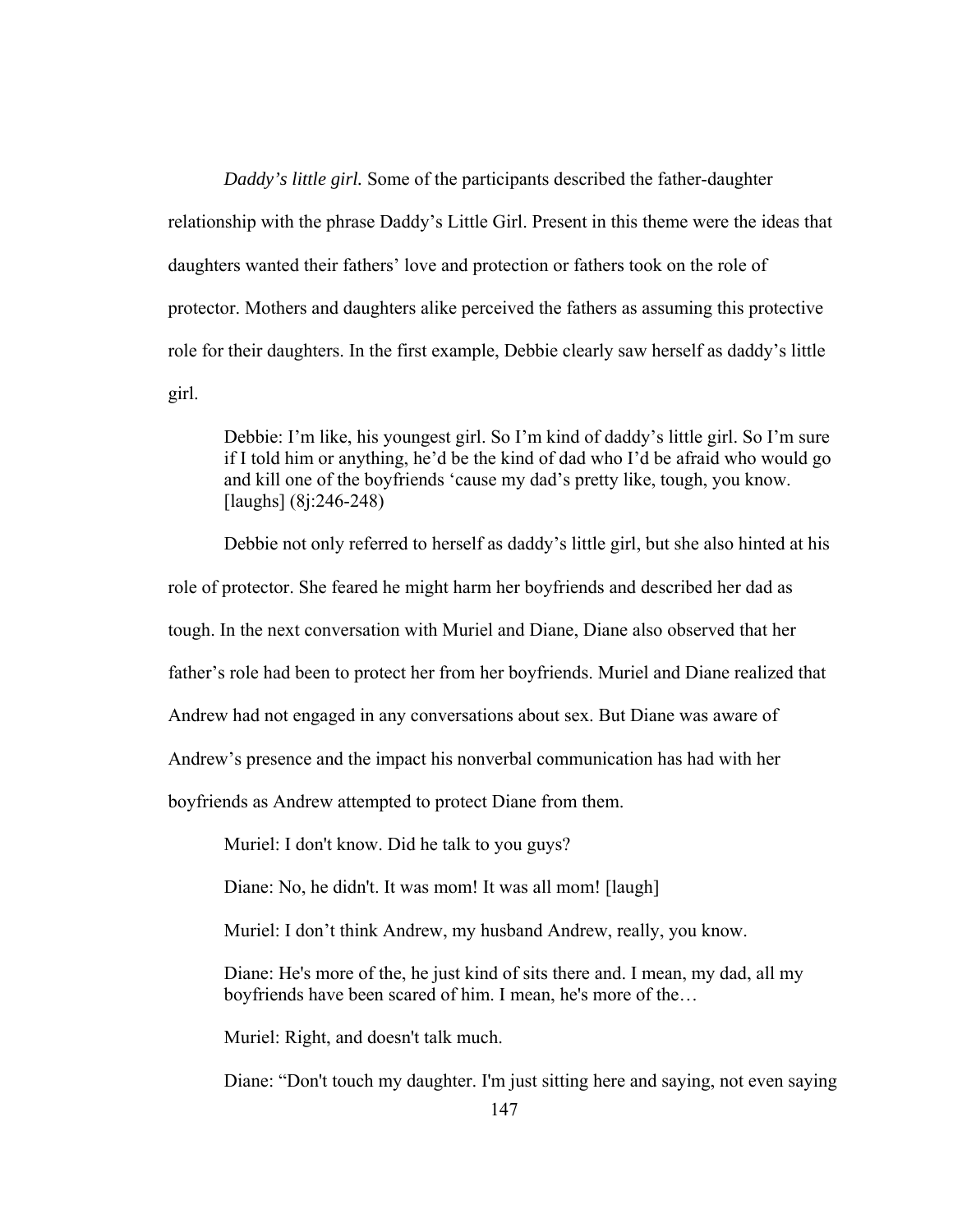anything. But you get the message. Don't touch my daughter." But my mom has been the one who's, um, talked to us about that. Yeah, I haven't talked to my dad about it, at all. (5j:510-523)

Diane ended by contrasting the role of her mother and father where her mother

talked with her and her dad protected her. Dawn believed her dad saw her as a child and

did not want to acknowledge his daughter's sexuality.

Marge: And I'm a realist, you know. Her dad is like, "No, no, no, no."

Dawn: And he knows [that she is sexually active], but he just. He avoids it.

Marge: He ignores it.

Dawn: He's just like, "Don't tell me about it, I don't care."

Marge: Yeah.

Dawn: "You're my daughter and I don't want to know. You're my five year old, still." (3j:280-290)

Dawn reiterated the little girl idea again. Marge and Dawn agreed that Dad

ignored his daughter's sexual activity and therefore avoided sexual communication.

When the mothers or daughters were in their individual interviews, they expounded on

the "little girl" idea and described how their fathers/husbands did not want to imagine

another man being sexually active with his "little girl." The next quote showed a

mother's perspective.

Marge: That's daddy's little girl. He doesn't want to know some other man might be doing nasty things to her! I'm sorry! Daddy, she has him wrapped around his little finger. And she does. She could call him, he'd be, not even go to sleep in the morning, would drive straight out here and bring her stuff, or get her whatever she needed, or you know. "Whatever you want, honey. Mom's got money. I gave Mom money. She's got money." But, that's his baby girl. And I don't think men want to know what their baby girls are doing. That's the way I look at it anyway. (3m:280-288)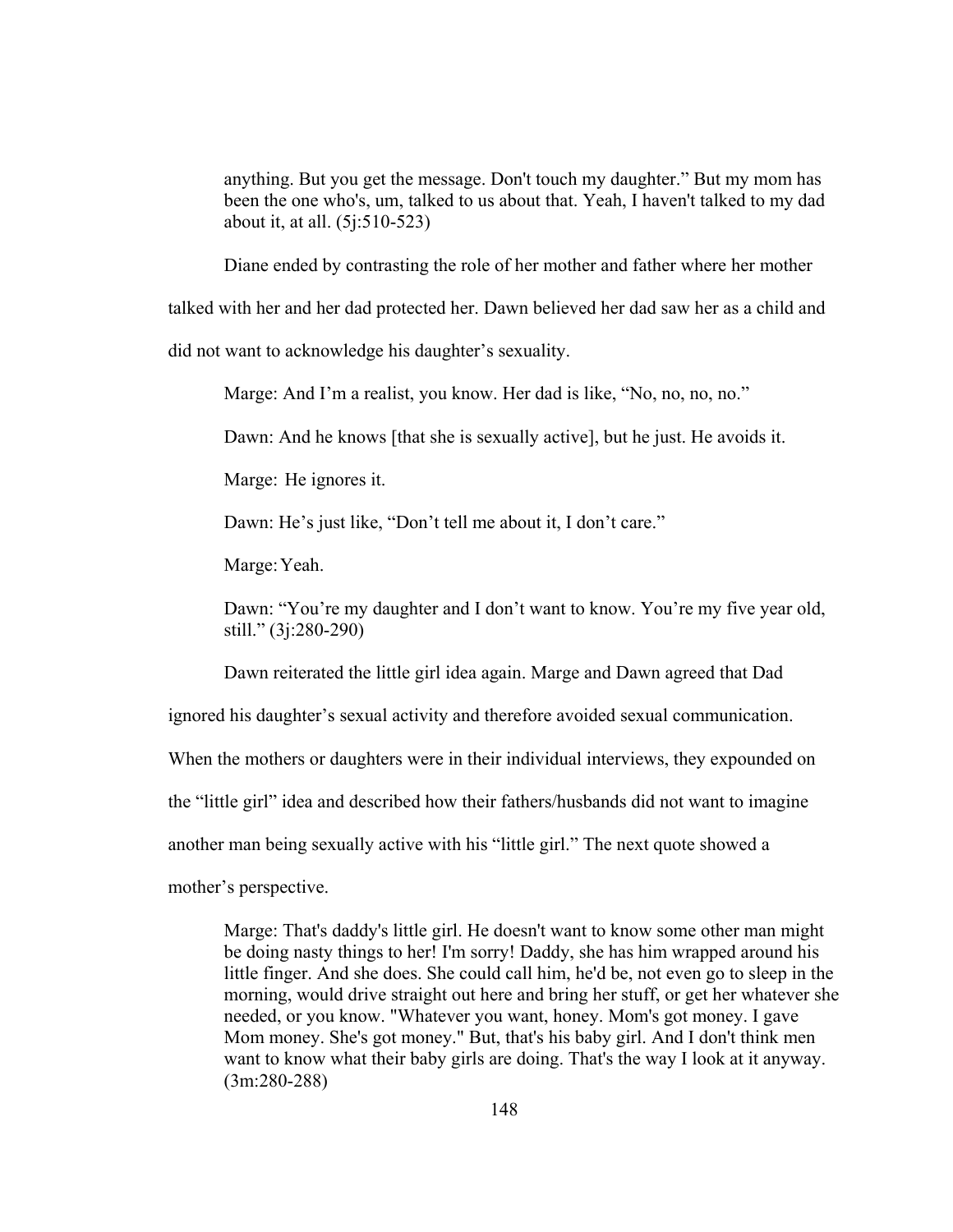Debbie also added more detail to her explanation in her individual interview:

Debbie: So if he knew that I was having sex with that person, I just know he would, I don't know, he would imagine his little girl having sex [laughing] with this guy, and he'd probably get mad. (8d:122-127)

Overall, in this theme, participants described the fathers as protectors of the daughters. As such, the fathers did not engage in direct communication about sex with their daughters. Instead, some fathers would espouse a protective role and use nonverbal communication to keep their daughters from harm from other males.

 Not all participants related to the daddy's little girl relationship. Several daughters noted qualities of their fathers' communication style that made communicating with them on any topic generally difficult.

*Dad's communication style.* Daughters admitted that communicating about sex with their dad would be awkward or uncomfortable, so they avoided communication with him. They also recognized qualities about their fathers' communication styles, such as not saying much or being quiet, that made it difficult for daughters to discuss sex. Dana began by saying in a few words that her dad doesn't have much to say.

Dana: He talks, but he's not. We can't have a 20 minute conversation on the phone. It would probably be 15 minutes of silence. [Tina chuckles] He just doesn't have a lot of words to say.  $(1d:155-157)$ 

While Dana noticed how little she and her dad had to say to each other, Desiree

commented on the uncomfortable aspect of sexual communication with her father.

Desiree: I would never, ever, ever, talk to Dad about sex or any of that. That would be a very uncomfortable conversation. (7j:367-368)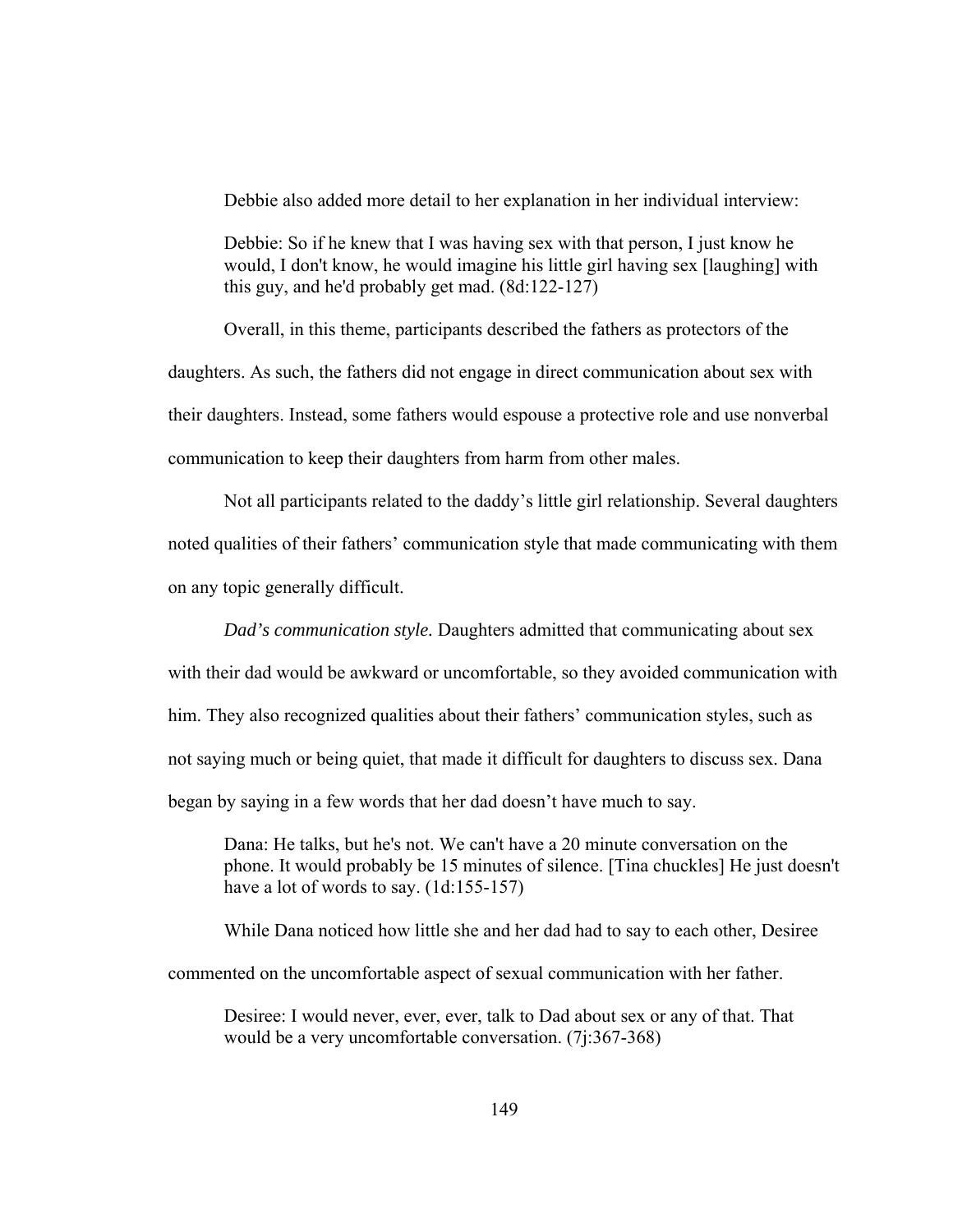Donielle has two dads and observed a difference between the two, but still noted

that communication with either one of them was difficult.

Donielle: Yeah, I mean like. You know, my step-dad, he is, he's like, I don't know, he's got a hard exterior. And so, it's hard to break through that with him. And like my dad, he's just very quiet and reserved. So, it's like, he'll just kinda soak everything in. And then he'll form an opinion. It might even take him days! [Marla and Tina laugh]

Marla: Yeah! That is sooooooo the way to explain it. [laugh]

Donielle: And then, you know, my step-dad he's…

Marla: Mellow.

Donielle: …automatically puts up a wall. And then you have to like chisel through it. And so I think that's why it was just like, I know I can go to them, but it'll take me longer to get through to them than with my mom. (6j:852-861)

Donielle's metaphoric descriptions of her dad lend some insight to fathers'

discomfort or not being talkative as mentioned by Desiree and Dana. Donielle continued

the explanation of why it was difficult to talk to her fathers about sex by pointing to some

men's need to solve problems or control a situation.

Donielle: I think he would, he would be more inclined to go out and fix the problem himself, instead of letting me fix it. Because that's just how dads are, I think. Well that's how my dads are. Like, they want to take control, instead of giving me advice, to let myself take control. So I think it, that just makes [it] easier to talk to my mom about it, as opposed to my dads, because she is a girl. She knows. She has the same feelings. (6j:701-705)

For Donielle, her fathers' communication styles formed the criterion for whom

she would talk with about sex. Donielle also conveyed how her similarity to her mom

was an important criterion to determine who she would talk with about sex, which linked

back to the theme of That's a Mother-Daughter Thing.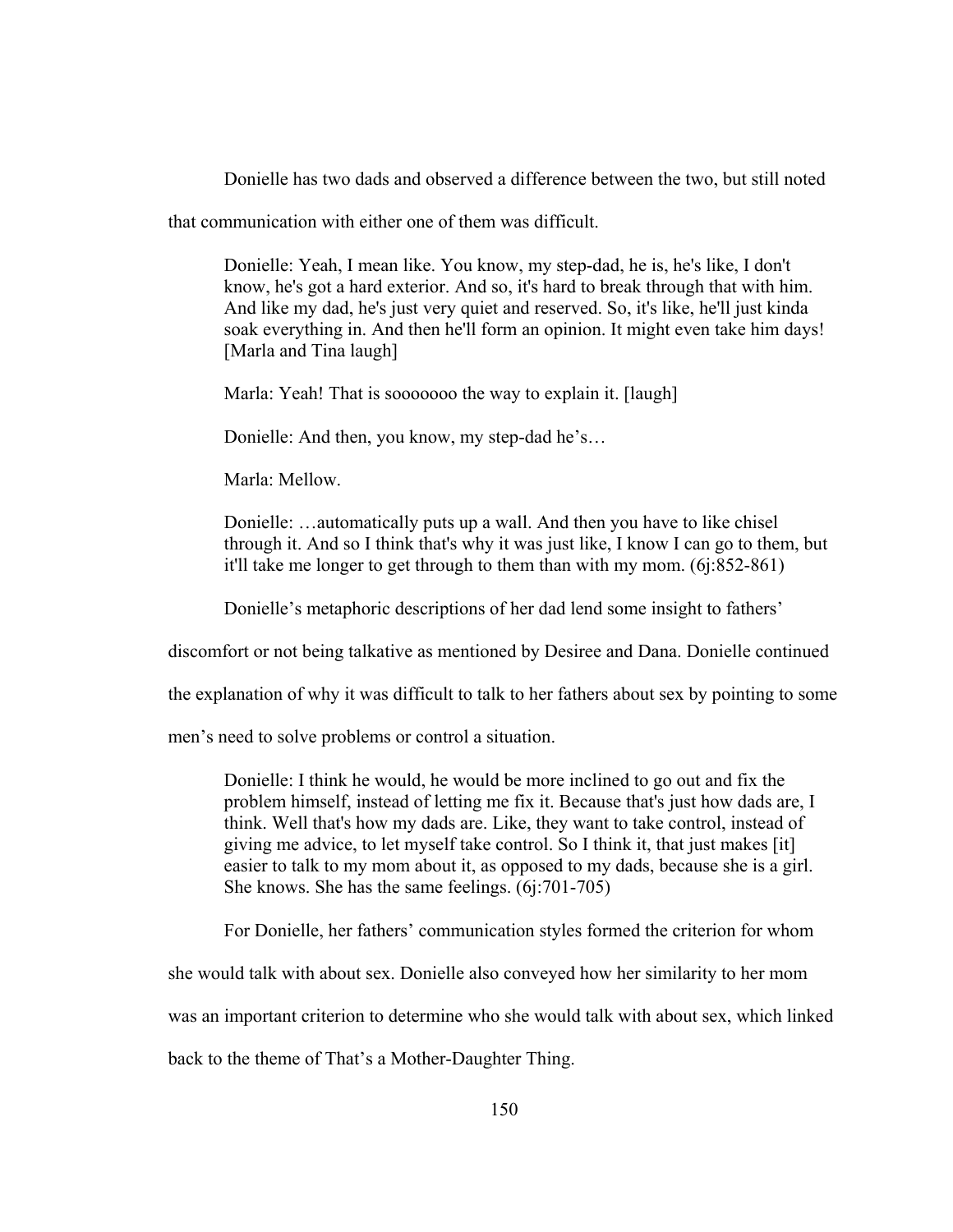In sum, another privacy rule development criteria for these participants was that mothers, not fathers, engaged in sexual communication with daughters. Mothers talked about sex with their daughters considerably more than fathers did among this group of participants. Participants described Daddy's little girl, characteristics of the fathers' communication styles, and the strength of the mother-daughter relationship as reasons why a co-owned privacy boundary between fathers and daughters had not formed. Gender differences were also noted between daughters and sons.

*Boys are challenging.* Because only daughters volunteered to participate in the study, the results regarding communication differences with daughters and sons were obtained by asking mothers and daughters for their perceptions about the communication. Seven of the nine participants had a son/brother in their family and these males were aged 7 to 29. Everyone agreed that communicating with their adolescent son/brother was much more challenging than communicating with adolescent females. In the joint interviews, the comments made by mothers and daughters focused on the content of sexual messages. In general, mothers mentioned that they taught their sons to respect females or discussed the consequences of pregnancy. In the first excerpt, Mary mentioned that her oldest two sons were taught to respect girls but were told no other sexual information because they did not date.

Mary: But if you're not exposed to that thing, to parties like that. Then, I guess you don't feel a need to bring up, to the boys who never date, except to respect girls. So I guess that's why we didn't really talk to them that much. And then they had it in school. I guess we could have covered more ground. But we didn't. (9j:497-501)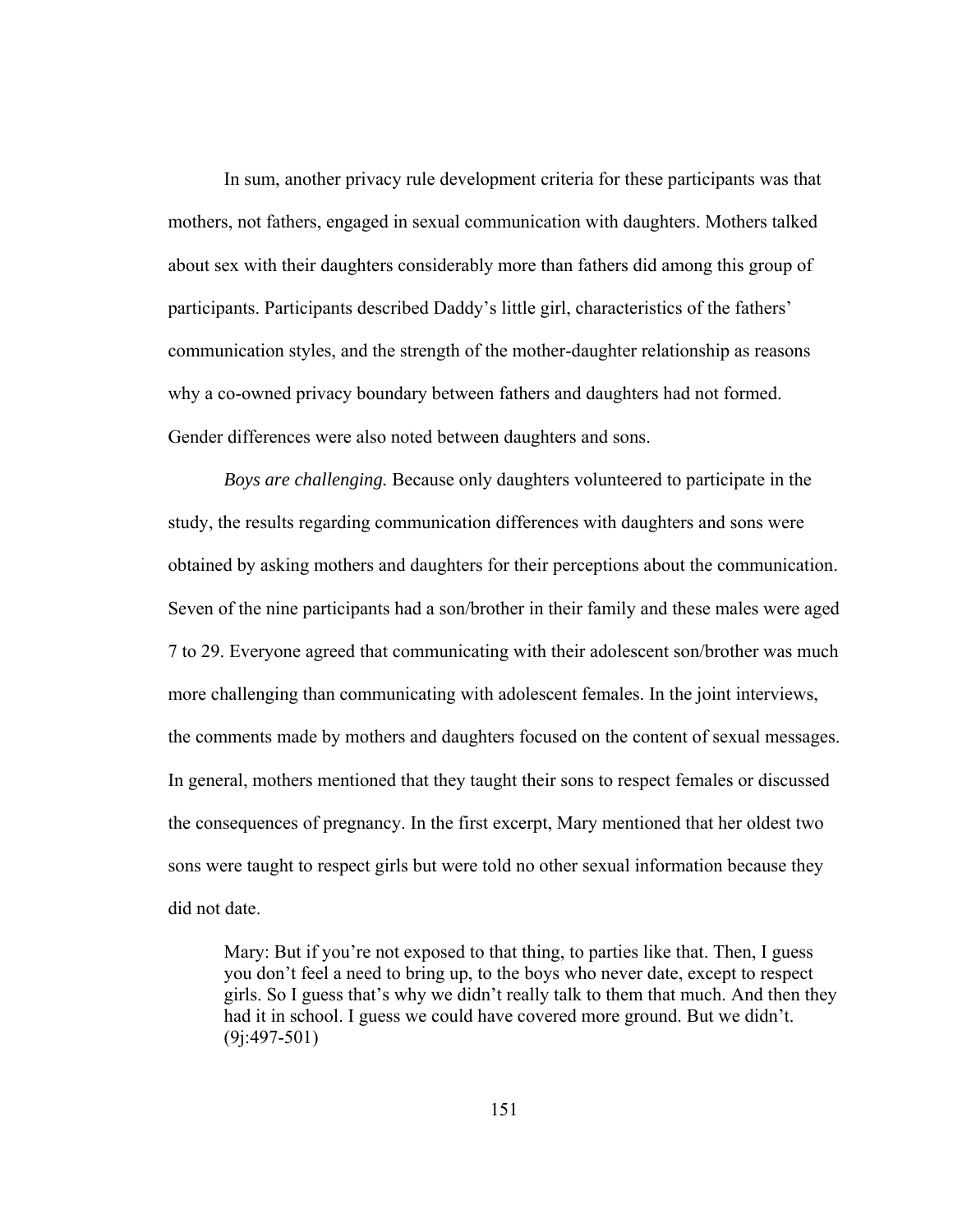Mary and Terry had three other sons and Mary recalled more conversations with the youngest two boys than with the oldest two, in part because the two youngest boys lived at home at the time of data collection, and the conversations were more recent. Another reason she may have recalled more from the two youngest sons was because their middle son, Phil, dated a teenage mother, which seemed to spawn quite a bit of sexual communication for this family. Regardless, other participants sent the same message of respecting women to their sons.

Michelle: With Matt, and I didn't [emphasis here] do this with you guys, with the girls, we didn't talk about, "Are you being a respectful partner?"

Desiree: Oh yeah.

Michelle: Very sexist of me. Have had that conversation with Matt many times. And I'm not sure why I didn't talk to you guys about it. I guess I didn't. I just. It's just sexist. I just assume that boys are more disrespectful. More inconsiderate about enjoying sex. And, just saying you need to be considerate. You need to be respectful the way that you treat a girl. (7j:415-424)

Michelle not only identified the message she conveyed to her son about respecting

females, but she also pondered why she did not send the same message to her daughters.

Her comments supported the claim that males and females receive different messages.

Marge had several thoughts about the communication with her son about sex.

Tina: What differences do you notice about yourself in terms of how you talk to Dawn and how you talk to your son about sex?

Marge: My son just doesn't talk about it.

Tina: Have you tried to initiate conversations with him?

Marge: About sex?

Tina: Mm hmm.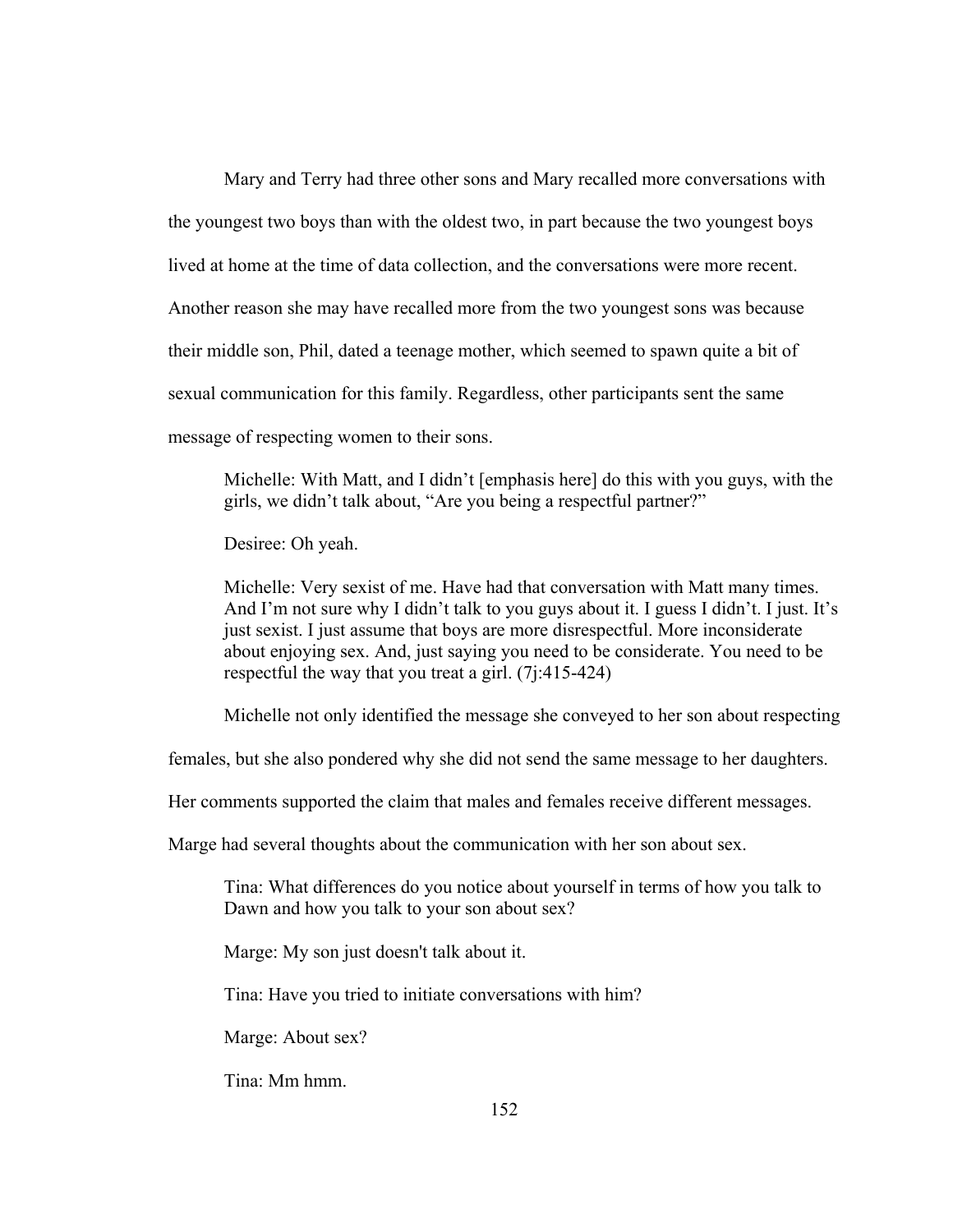Marge: Oh yeah. Anytime I do, it's like "Ehh!!! NO NO! This isn't happening!" My son, he's funny. I wish he would talk more, but he's funny. He's a funny kid. I mean, I can remember him walking into my room one day and I was bent over, I had my bathing suit on, I was bent over and he was like, "Ohhhh! I'm damaged for life." And I'm like, "Oh god. Thank you so much, I just needed that." [sarcastically] I know he knows. He's a smart kid. He's not stupid by any means. I mean, he does stupid things sometimes, but, he knows all about reproduction, he knows all about protection. And like my daughter says, she doesn't mince words, "Need condoms? I'll get em for you if you need em." "Aaaargh!" [imitating Chad's response to Dawn]

Tina: Well how do you know that he knows those things?

Marge: Well, first of all, he went to the same classes that she did, as far as education and school. And you know, he's kidded around. He's showed me a couple goofy things on the internet or whatever, people, sexual. Not pornographic, but you know, kidding around, like a cartoon or something. And he'll just laugh and laugh. I mean, Scott, I know my husband has talked to him.

Tina: And how do you know that?

Marge: Cause my husband, cause I sent my husband to talk to him.

Tina: Ok.

Marge: No, I mean. I said, "Have you had a talk with him?" "Yeah." And I said, "Well, how'd it go?" And he goes, "He already knows everything. It's not like I gave him any new information." (3m:290-328)

Marge discussed her son's negative responses to sexual communication. She also

noted that he was knowledgeable about sexual information based on sexual jokes, her

husband's conversation with him, and her daughter's offers to buy him condoms. Monica

also believed communicating with her son was hard, even on topics other than sex.

Monica: So, so that's the first and foremost and that sticks in my mind, is that with Brian, it's hard really to talk to him about anything. And when we do have a conversation, it's short. And he doesn't want to know very much details. And he doesn't really want to talk about it. So, yeah, I think guys are more close-minded than girls are. Like I said, girls are so curious about everything and want to know and ask and talk. You know how girls are. So, it, so for that right there, it's easier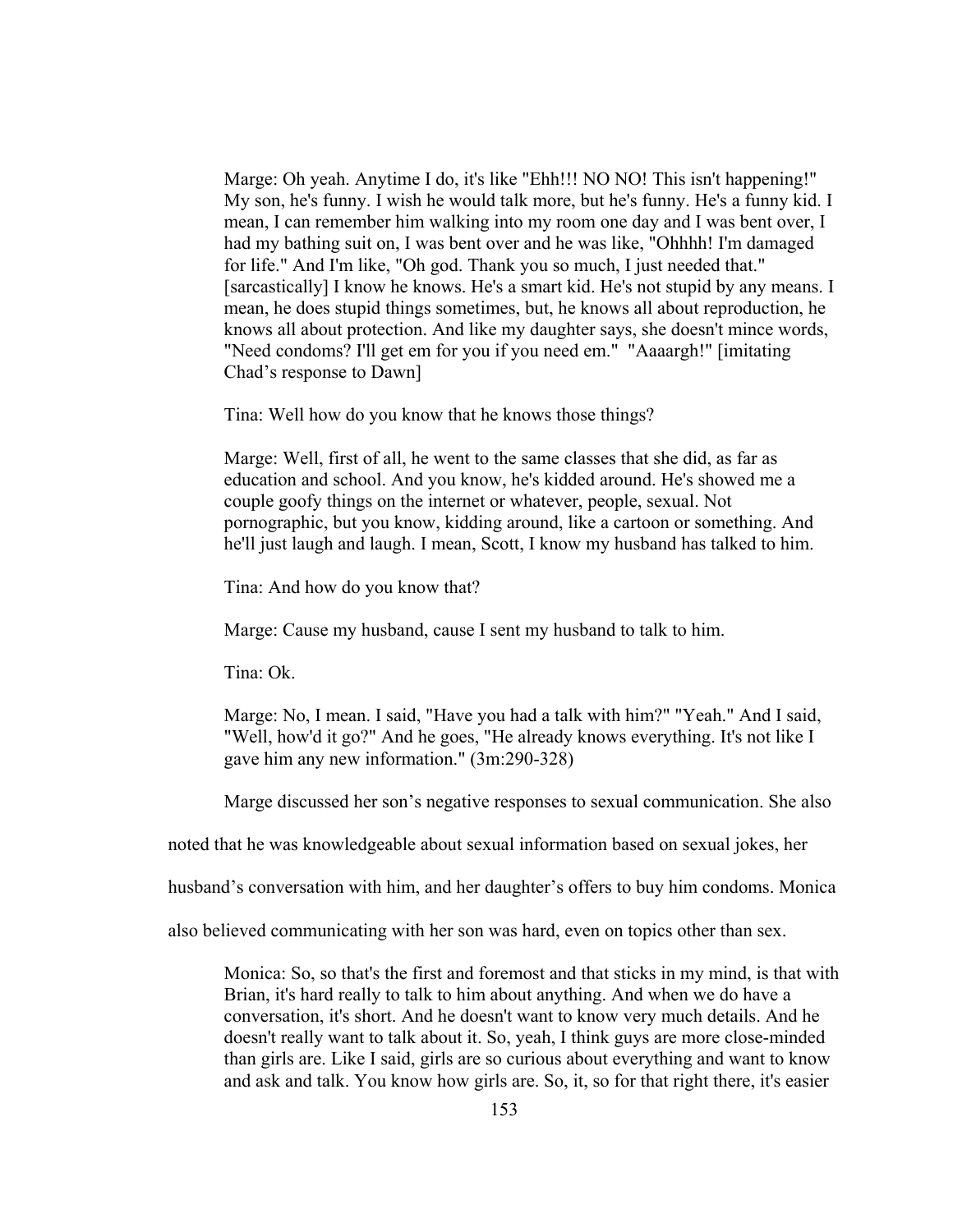to sit down and talk with a girl than it is a guy, for those reasons. And I think that's even when it's your own son. You know? (8m:140-146)

Monica compared her daughters to her son to highlight the differences between

them. She focused on the positive attributes of her daughters and their natural curiosity

and desire to talk. In the interview with Monica and Debbie, they had a rather lengthy

discussion about sexual communication and Brian.

Monica: Well, I think with boys, I think a woman looks at her son or a boy a little bit like they're their dad, in a little bit of a way. And I think [sigh]. I think guys think they know it all almost. A girl is always more curious and she. She may try to come across like she knows it all, but she really doesn't. So she's going to be curious and ask. A boy thinks he knows it all, but he's not going to lower himself to ask anybody. He's going to try to figure it out for himself or not. So that goes back to. We kind of wait until the kids come to us and ask us things. Brian's never gonna come and ask us anything. So, I think it's harder to open up a boy—a lot harder to open up a boy—than it is a girl. You know, a girl will spill her guts about anything eventually. And the boys, hmmm.

Debbie: But they're really relaxed, so they don't care. Like, if you say something. Brian, my parents know that Brian has sex. But, and like she said, he didn't come up and say, "Hey Mom, I'm having sex." He probably wasn't as open with it as what us girls are with her.

Monica: No, I think I have…

Debbie: But, when Mom said, "Brian, are you having sex?" I mean, he'll be like, "Well, yeah, duh, Mom."

Monica: Yeah. And then he does not want to talk about it. And that's kind of how his dad….

Debbie: He's very defensive about it.

Monica: That's how his dad sort of is. If he doesn't want to talk about something, you can just know by when he says one word out of his mouth. OK, not gonna go there cause he doesn't want to talk about it. And if I keep talking, he's probably not really gonna listen. And I have like, this last year, Brian had his first real girlfriend. And I think over a phone conversation, or something that she said to him, that they'd spent the night together. So that's when I was like, "Brian, if you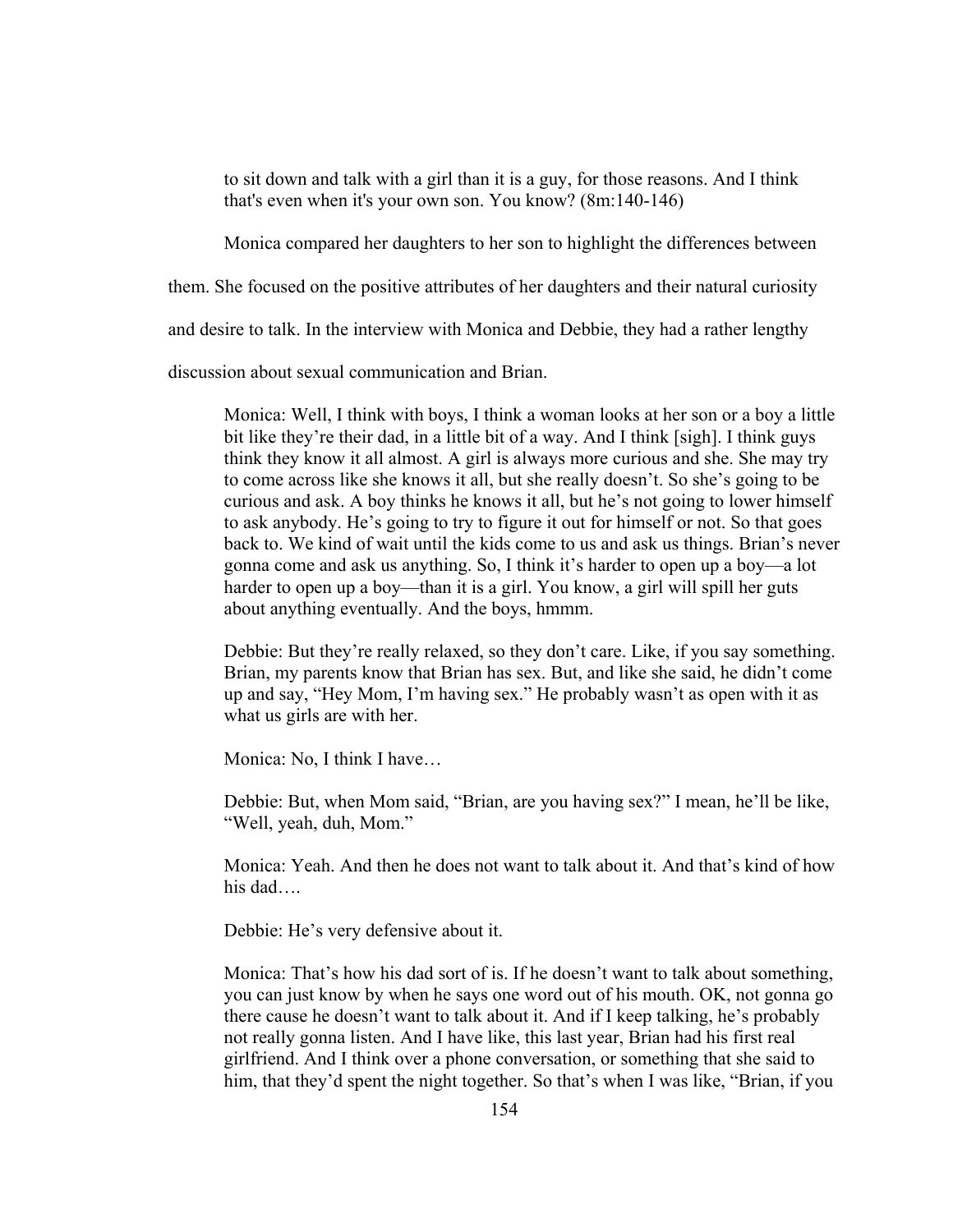guys spent the night together, what's going on? Have you had sex?" And he's like, "Yeah." And so I'm like, "Brian, [sigh] you're way under the age. And you have to use." "Mom, I know. You don't have to talk to me about it. I know." (8j:1091-1021)

Debbie and Monica brought up several attributes about their perceptions of the

differences between males and females. Monica reiterated her belief that females were

more curious than males. She also pondered the idea that males may be equally curious,

but won't take the initiative to ask questions. Monica mentioned how much harder it was

to "open up a boy." Debbie and Monica agreed about Brian's defensive, almost stand-

offish, tone when questioned about his sexual activity. When Michelle and Desiree were

talking about Matt, the issue of a teenage boy's curiosity also came up.

Desiree: I think Matt's more blunt about things. "Yeah, I had sex with her. So what?" Kind of thing. Not so much now, but then, he didn't. That wasn't a big deal for him. He didn't place any value on sex. It was just whatever. I don't know. Is he different talking to you? I would say like…

Tina: Well you mentioned that one example of how. I'm sorry, go ahead.

Desiree: You're fine. I. personally I would say I value her opinion on what I do more than he does.

Michelle: Ummm.

Desiree: Apparently not.

Michelle: I don't think so. He's less likely to say...

Desiree: Yeah, I know. To say something bothers him.

Michelle: …to be outwardly vocal about it. But he asks. He asks a lot of things. (7j:632-649)

In this conversation, Desiree assumed she was more inquisitive than her brother,

but her mother's reaction led her to re-think her brother's behavior. Michelle limited her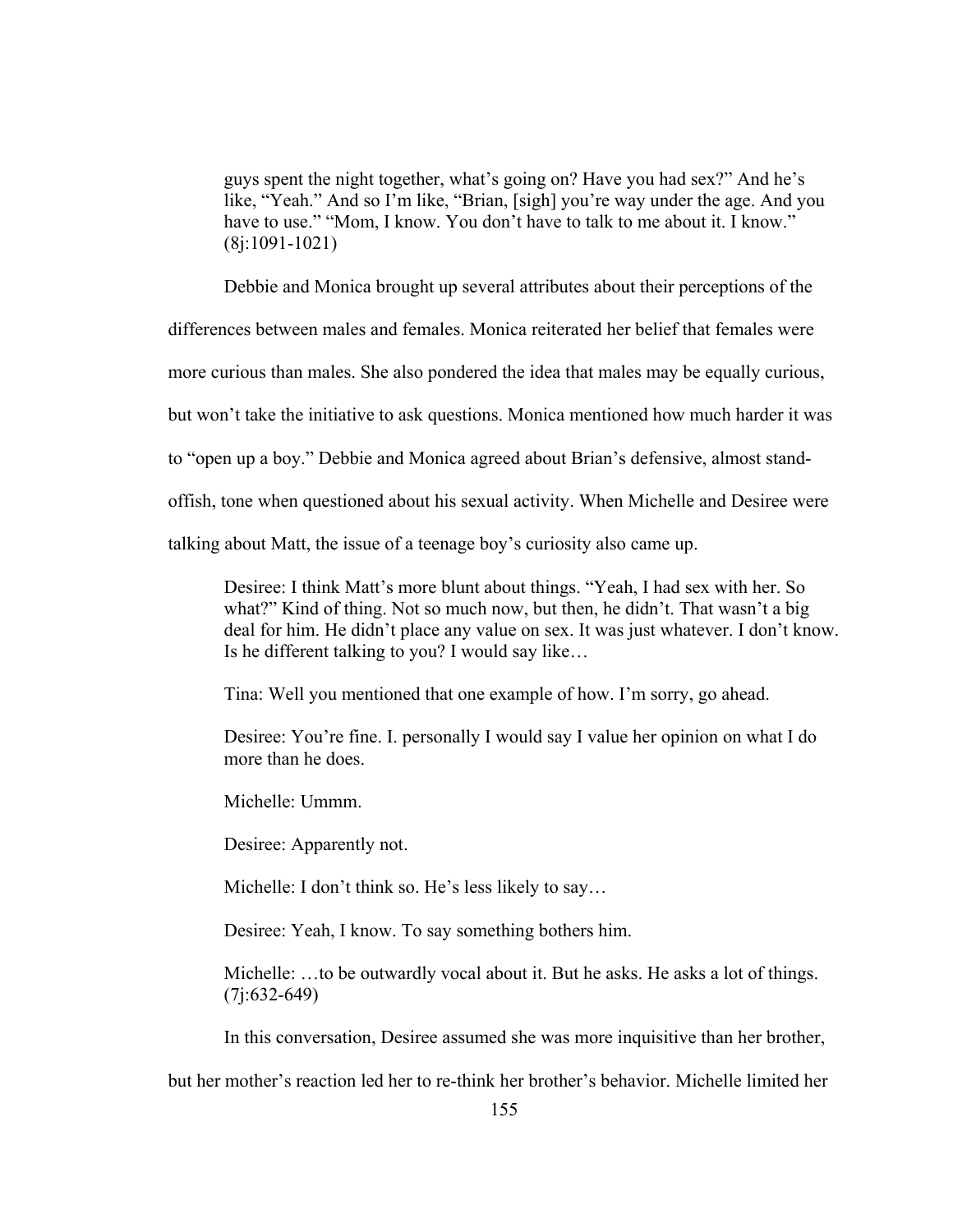comments, but said enough to let Desiree and me know that Matt had asked questions, but he was more reserved than Desiree. Because Desiree was unaware of her brother's inquisitions, it was likely that Matt and Michelle have had private conversations separate from the rest of the family. Thus, to summarize, the second privacy rule development criterion was that sexual communication was a component of a mother-daughter relationship.

# *Mothers' Motivations*

 The third privacy rule development criterion that impacted the foundation of communication rules about revealing or concealing sexual information was motivation. Mothers were asked what motivated them to share sexual information with their daughters. They had many reasons to share information including health, safety, abstaining from sexual activity, or using contraception and protection. Some mothers had one or two specific issues that were of greatest concern to them. Other mothers identified many reasons why sexual communication was carried out. The most pronounced reasons included physical safety, physical health, relational health, and circumventing inaccurate information from peers. A series of quotations from mothers follow about their motivations to talk about sex. Because a mother may have listed several motivations in a sequence, the data are difficult to separate by category. Therefore, several excerpts are included that demonstrate the multiple motivations held and the complex ways in which these motivations operated for the mothers. For example, in Michelle's dialogue below, she listed emotional health, physical health, and relational health as motivators.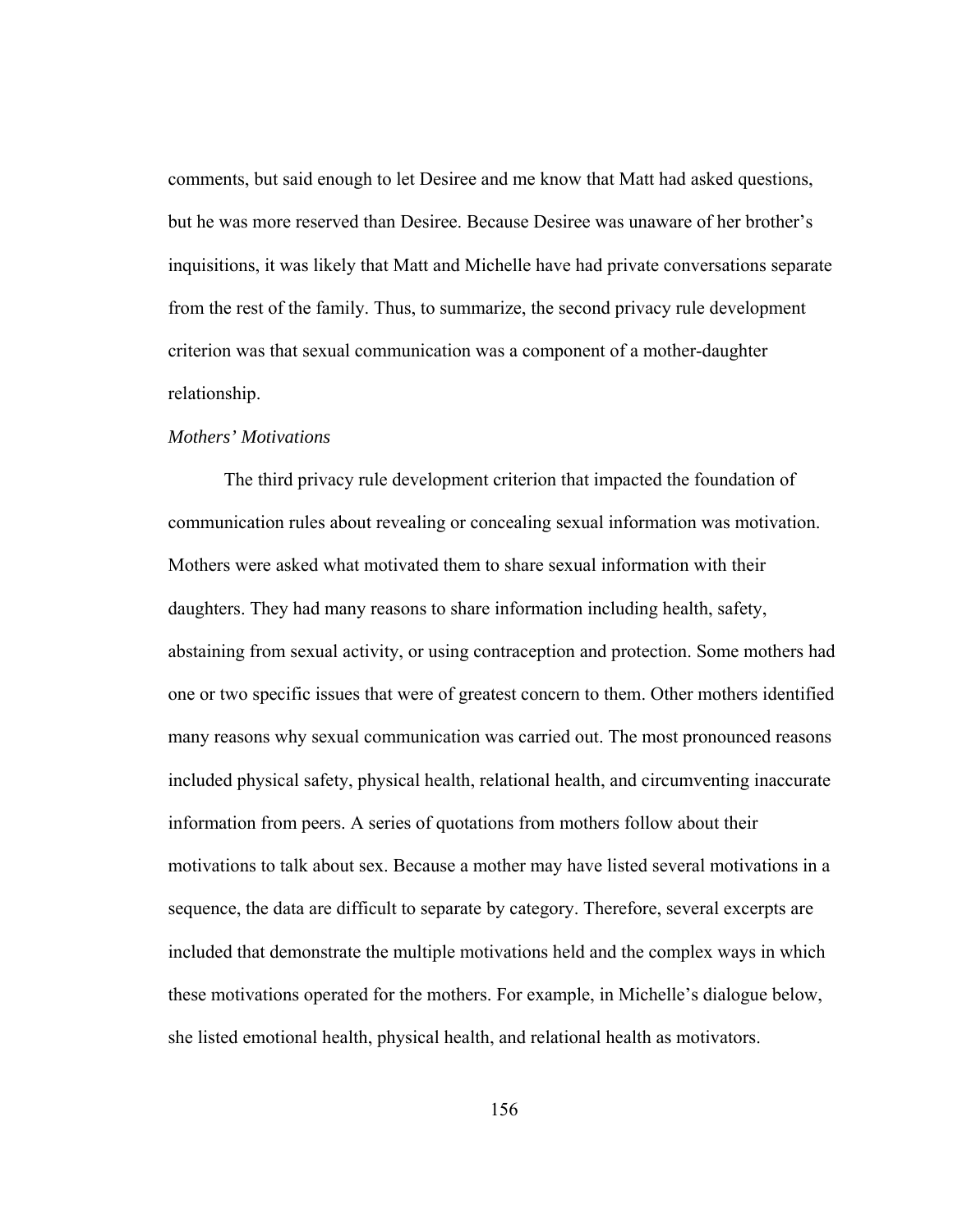Michelle: Because it's the right thing to do. Again, because I want them to be happy. I want them to be healthy. I want them to enjoy their lives. I want them to grow up to be good partners. Have good relationships. A healthy respect for their bodies, their sexuality, I mean all of those things. (7j:544-547)

Michelle was motivated by a desire for her daughter to be happy, have healthy

relationships, be a good partner, and respect herself. Muriel echoed the health aspect and

tied in the motivation to pass along sexual beliefs and values as guided by their religion.

Muriel: Well growing up she, you need to talk to your kids about it. I mean, that's just important. I wanted her to grow up and be healthy, sexual healthy woman. And not be afraid of sex or think it's wrong or anything like that. And we coupled that with, in our religion, which is, it's in the context of marriage. (5j:463-466)

Muriel's motivators were being sexually healthy and confining sexual activity to

the context of marriage. Mae brought up another issue, physical safety.

Mae: You know, I do, I feel like she could really be easily taken advantage of and so, I do try and talk to her about being really aware that not everybody, there are evil people and there are evil men and evil situations that you could be in and you need to be very aware of that and um, so, I guess that would be my. That is a concern. That is a concern. Well, even with you dating, you know she hasn't dated a lot and so I think that's. I think that's a healthy thing to do when you're 18, 19 years old is to date different people, and not be waiting for, oh the one prince charming. (1j:743-754)

Mae's daughter, Dana, was described as naïve and Mae was motivated to try and

protect Dana from a date rape situation. Therefore, much of her communication with

Dana focused on the potential thoughts and behaviors of adolescent males as well as on

Dana's behaviors and the messages she sent to males.

One other reason that emerged from the data was the concern about the influence

of peers. Mothers were aware that sex was a topic that came up within their daughters'

peer groups and were uneasy about the potential misinformation that their daughters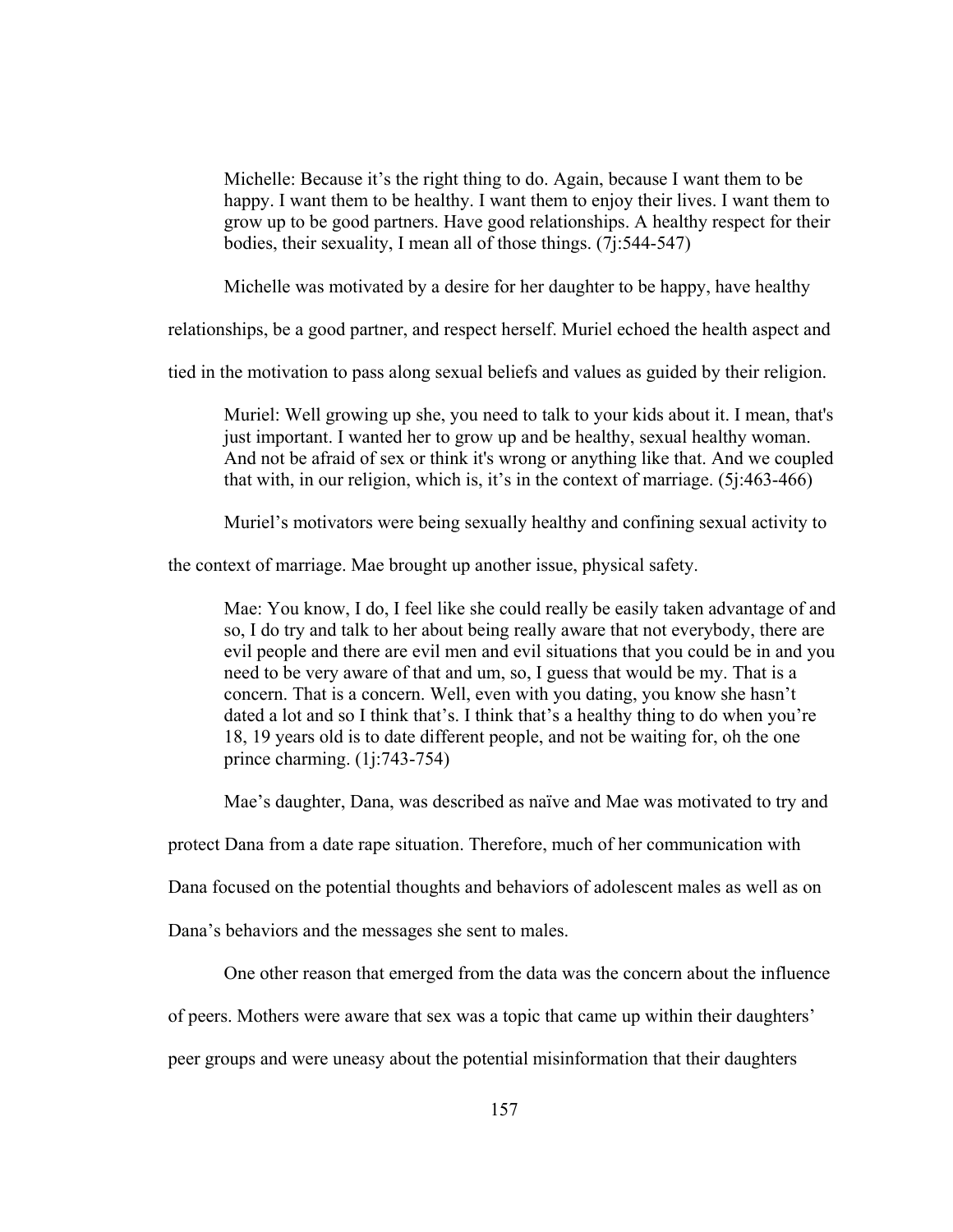might receive. As a result, mothers were also motivated to talk with their daughters to circumvent inaccurate messages from friends. Myrna and Muriel explained their motivation to be the giver of sexual information in the following excerpts.

Myrna: Because I want to be the one to give her information. There's too much misinformation, warped information, too much potential for her to do something or hear something that makes her feel bad about something that she's done. And to second guess herself as a person, to me, is the worst thing that you could possibly do. So I want to arm them with as much information as I can. Not only information, but confidence, too. To be able to go out and say, "You know what? Whatever. This is what I choose to do." (2m:185-192)

As Myrna talked about misinformation, she coupled this sentiment with wanting

to instill confidence. She seemed to be worried that other sources would send a message

to Deanne that would weaken Deanne's self-confidence. Because of this concern, Myrna

was motivated to empower her daughter. In the next example, Muriel supported the need

to talk about sex to counterbalance the communication from friends.

Muriel: But they need to learn early. Because, if you don't tell them, they're going to know, I mean their friends will tell them. And, or they're not, then it's not going to be accurate. (5j:306-308)

Muriel was also convinced that information received from friends would be

inaccurate. The influence of misinformation was again viewed as a motivator to talk

about sex. Donita confirmed the role peers have as she recalled her introduction to sex in

the  $3<sup>rd</sup>$  grade by a classmate.

Donita: I was corrupted in third grade by Erin Smith. Like, it's by the kids. Really, the kids. Like, she told us everything about it. And by the time we had sex education in  $5<sup>th</sup>$  grade, we already knew almost everything. (9j:111-113)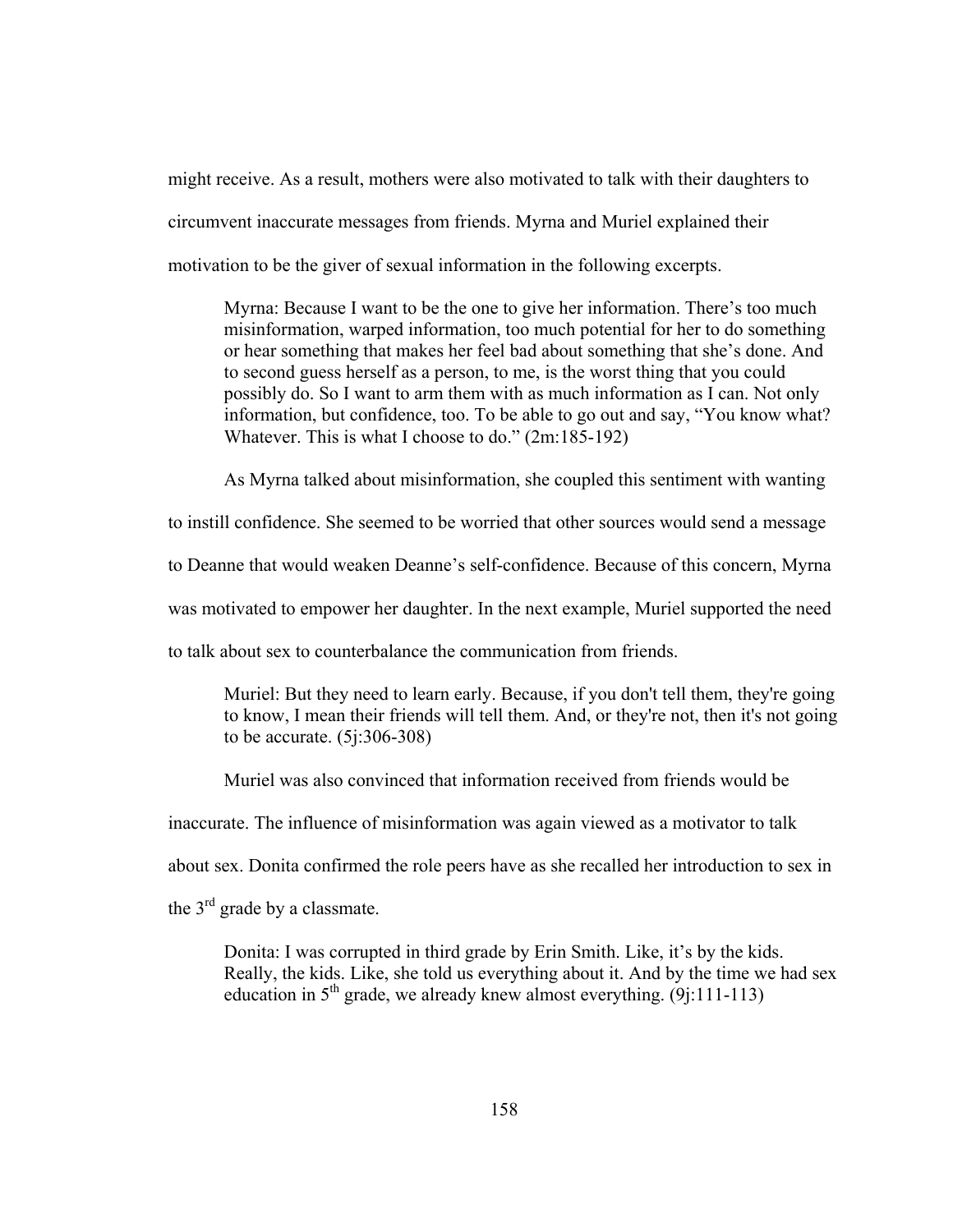Donita used the verb "corrupted," indicating she had no desire to hear the information about sex. However, she was able to recall this conversation that happened several years ago, lending support to the impact it had on her.

Thus, mothers identified many reasons why they communicated about sex with their daughters. Some mothers had one or two dominant issues, whereas other mothers had a range of reasons why they talked about sex. Reasons identified included physical safety, physical health, relational health, or accurate information, among others. Next, the results of the motivators influencing daughters to talk about sex are presented.

### *Daughters want a Trusted Source*

The fourth privacy rule development criterion was that daughters were able to distinguish the motivational forces leading them to talk about sex with their mothers. Primarily, the reasons included wanting accurate information, valuing mothers' opinions, or trusting mothers' experiences. In the first example, Desiree described valuing her mother's opinion.

Desiree: I value her opinion. I want to know what she thinks about it. I also think my parents did a very good job, not only raising us, but like, in their marriage. I want to know what they did right, what they think they did wrong. (7.1:533-535)

Desiree wanted her mother's opinion about sex and marital relationships. She complimented her parents on their relationship, hinting at the trust she has in her mother to ask for her thoughts. In her individual interview, Desiree added other reasons why she valued her mother's opinion.

Desiree: And then I value her opinion, too. I want to know what she thinks. I still want to know what she thinks. I may not like it when I hear it. Or I may say, "Well, I don't care. That's stupid that you think that." But I still want to know. I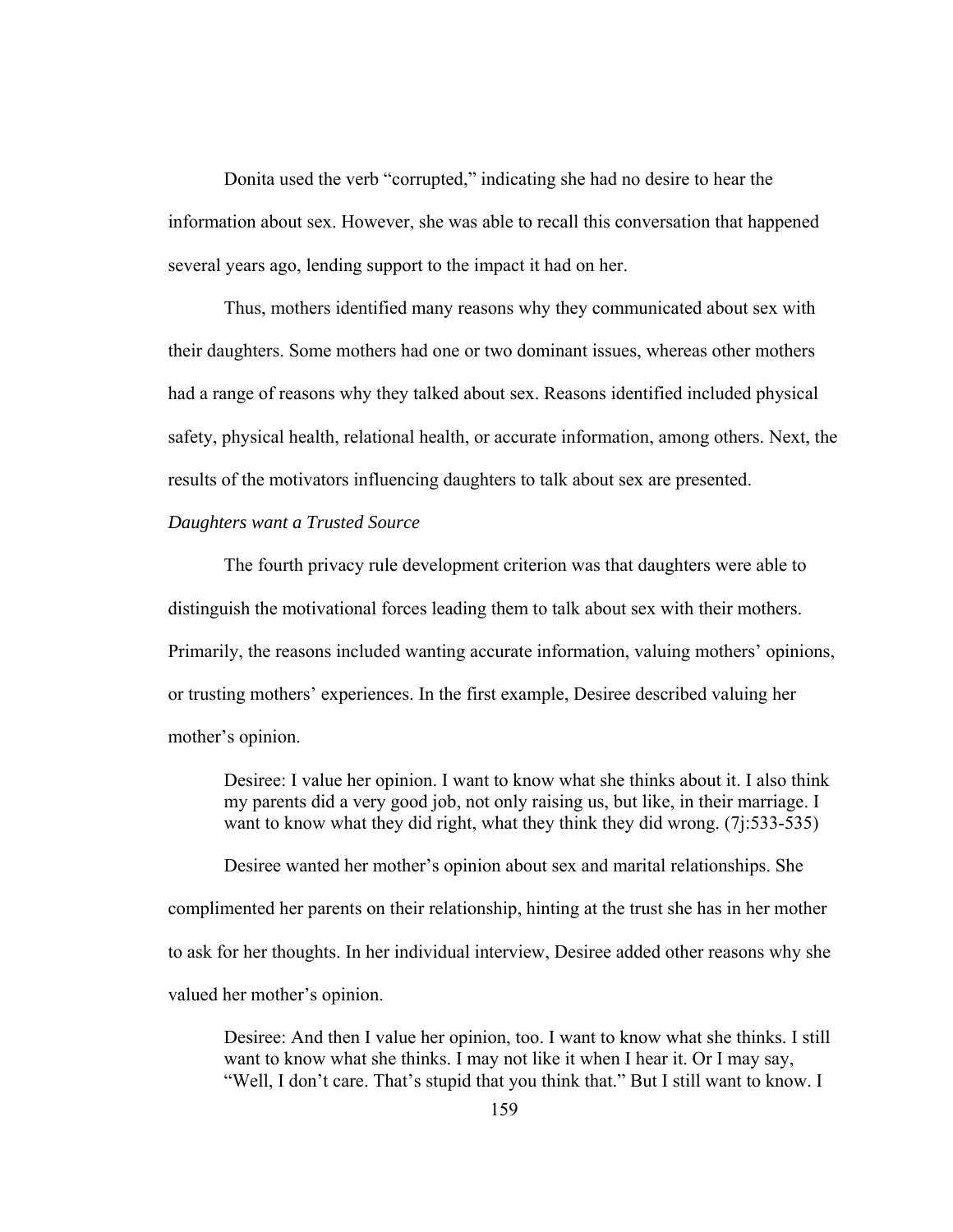guess it's more of that approval factor. But, then I can still make my own choice about it. (7d:150-157)

Desiree admitted that in some respects, she was still seeking her mother's

approval. At the same time, she felt confident in her ability to make her own decisions,

even if they differed from her mother's opinion. Donielle compared her mother to her

friends. Presented this way, Donielle perceived her mother to be easier to talk with than

her friends.

Donielle: I mean, it's easier for me to talk to my mom about it than my friends, because my mom's been in my life for 19 years. My friends have been in my life for a year. I mean, she knows me better. And, you know, I don't know if it, like if in her mind if it's like this? But when I talk to her, sometimes it's easier for her to like remove the momness and just be a friend sometimes? And that makes it easier for me, cause then I'm like, oh, I'm talking to a friend who knows what they're talking about. Instead of a friend who's like, just working off of speculation. And, so that's why I turn to her, because I know that, no matter what I tell her, she's not going to be judgmental and she's gonna give me the best advice that she thinks fits for the situation. (6j:632-645)

Donielle believed that her mom switched between a mom and friend role, such

that her mom became a trusted source because of her knowledge and experience.

Donielle liked the switch her mom made from mom to friend because her mom became

easier to approach. Dawn, like Donielle, compared her mother to her friends, and also

appreciated her mother's experience and knowledge.

Dawn: I just talk to her about it because, just someone that I think, number one, because I think she's experienced it longer than me and she understands everything. So if I really have something I was curious about or wanted to know if it bothered her, I can ask her, cause she's been around longer than me, and she knows what she's talking about. I think cause she's older. It's easier for me, for some reason, it's easier to talk to her, cause she's older, about it, than it is about my friends. I'm just like, "Well you're in the same boat I am, so what do you know?" (3d:149-155)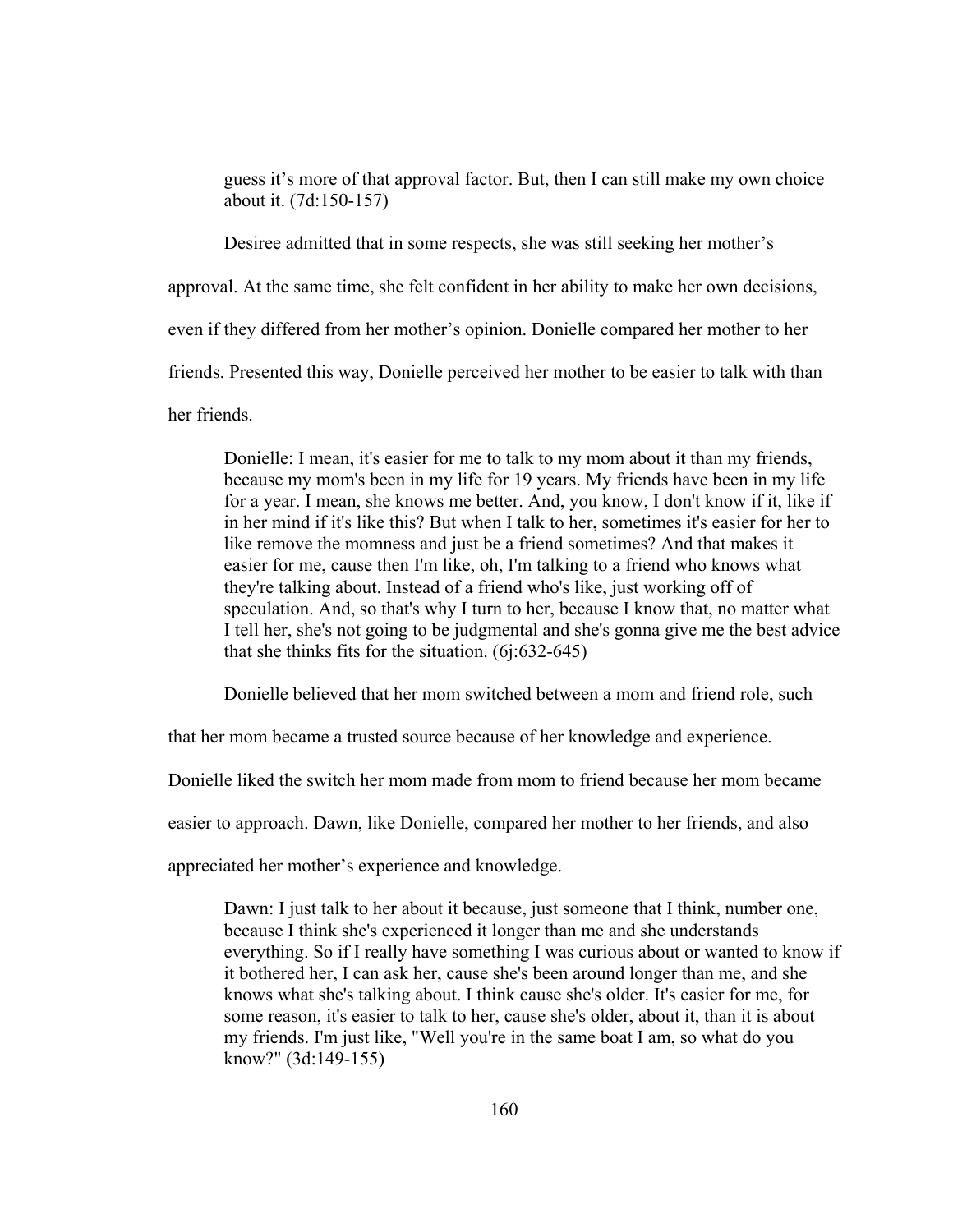Dawn indicated a lack of trust in her friends because they were "in the same boat." Dawn implied that if she had questions, her peers would have the same level of knowledge she had and not know the answers either. In brief, daughters were able to identify the reasons why they spoke to their mothers about sex. Namely, daughters were seeking advice and trusted their mothers because they were viewed as knowledgeable, experienced, and approachable.

### *Religious Beliefs*

The fifth privacy rule development criterion was that religious beliefs impact the content of sexual conversations. Religious beliefs were considered as part of the context guiding the messages mothers wanted to send to their daughters about sex. Religious beliefs were not mentioned as a deterrent to engaging in conversations about sex. If anything, with some of the mothers and daughters, religion prompted sexual communication. Interestingly, four of the nine families shared that they were Catholic and their children went to Catholic school. Another mother mentioned how she was raised Catholic but no longer practiced. With the Catholic families, religious beliefs were mentioned as an influence on the message, but not on whether or not to have sexual communication.

Mary and I had a direct conversation about the influence of her religion on communication. During the conversation, Mary invited Donita to comment on what happened during her sex education classes in school.

Mary: Being Catholic, I mean, we strongly believe in the 10 commandments and if you believe that, then you would have to some kind, somehow convey the idea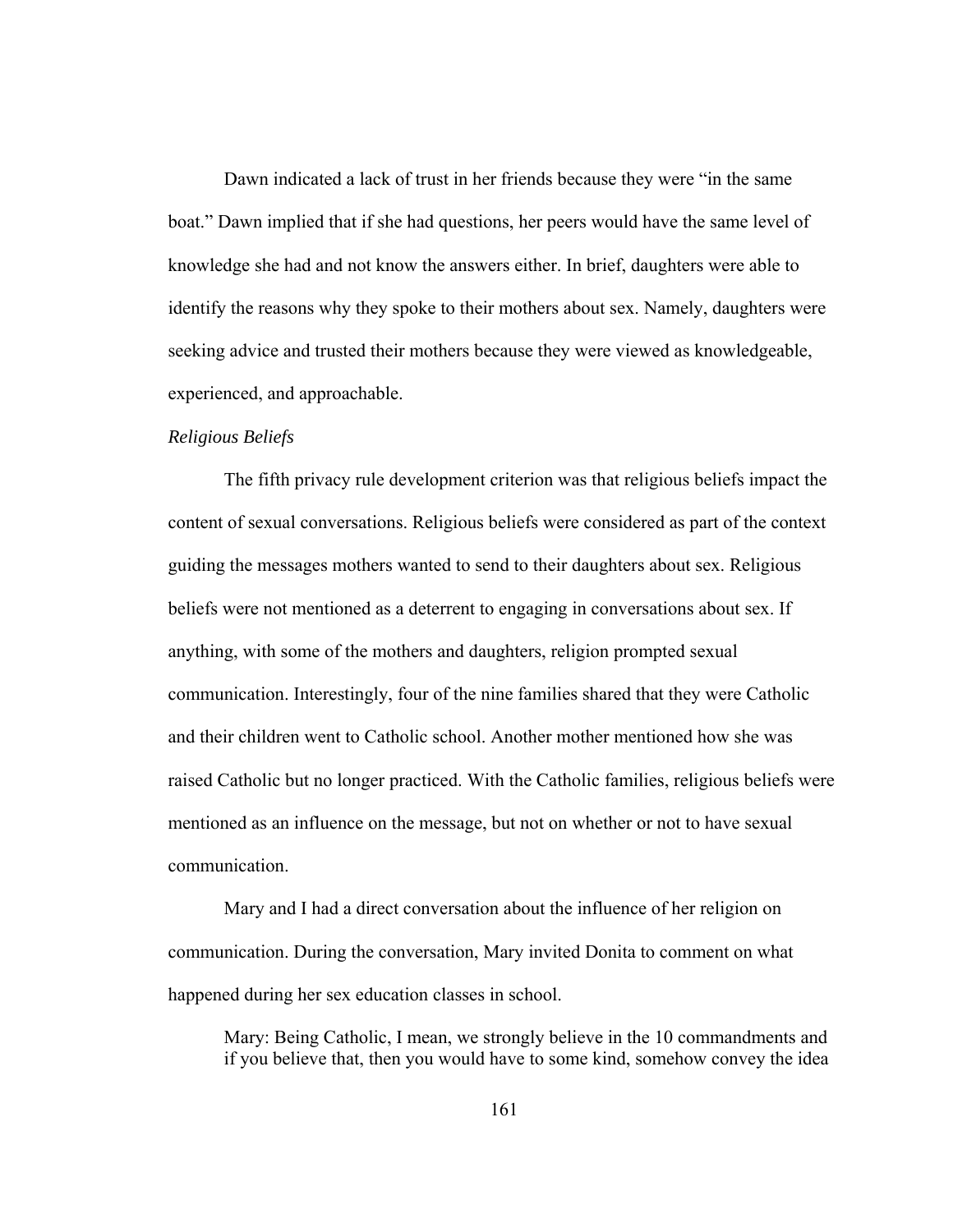that these sexual sins are wrong because they're against the  $6<sup>th</sup>$  commandment. And, had we had no faith, I can't imagine giving a hoot what happens.

Donita: Uh hum.

Tina: Some religions actually discourage families from talking about sex…

Mary: Oh.

Tina: …and so I was wondering if you ever felt like there were messages or pressure or suggestions to talk or if that might have influenced. You know, it definitely influences the message but does it influence the fact that you communicate or how you communicate?

Mary: Oh. In those classes that you had, in the sex classes, did they say, "Go home and ask your parents questions" or anything? Did they encourage that?

Donita: Not really. They didn't really mention anything about our parents.

Mary: Hum.

Donita: So. I don't know. I wouldn't say that they discouraged it. But, they didn't really approach asking our parents at all. (9j:282-312)

Mary referred to the teachings of her religion, namely the Ten Commandments, as

her source of content for the sexual information she conveyed to her children. When

pressed to find out how her religion influenced communication, rather than the message,

Mary deferred to Donita and the sex education classes to see if communication with

parents was encouraged. Donita replied that her sex education classes did not suggest

communicating with parents. Muriel elaborated more on her religious views and how

they influenced the message in her individual interview.

Muriel: I think that it [religion] really helps. I think it really helps if you have religion in your life. That helps. Cause then you can, you have that as you're raising them. And to be relaxed and calm when you talk to them about it. And not, make it so it's. It's neat! I mean, they need to know this. Like, their bodies are changing, it's great! They're growing in to be young people. And someday they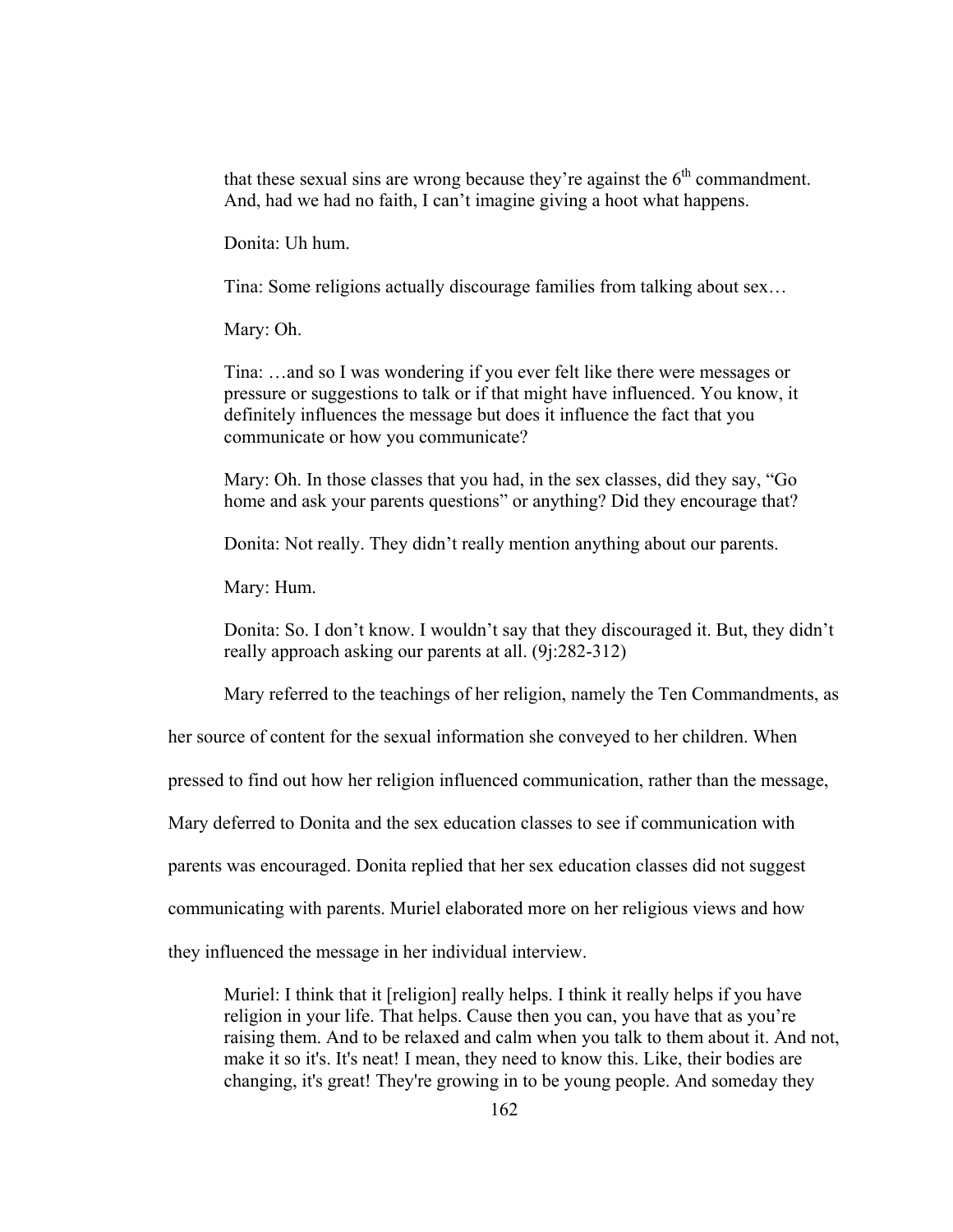can have children! And that sexuality is a wonderful thing. And when you're in, when you're married and you love someone, it's just a wonderful thing. And I want them to realize it is. It's nothing to be ashamed of or.. But that, also with the religion, because, you wanna get in there, clear to them that it's not safe to have multiple partners any more. It's not safe to do that. It's not good for you emotionally, physically. So you have to balance it. You've gotta make sure you get that in there. And just, you want them to grow up and be, um, have good selfesteem and confident enough and respect themselves so that they don't, they don't have the sex, do things they don't want to do just so the boy'll like them or whatever. I don't know, I guess that's why it's important. (5m:363-375)

Muriel began by crediting religion as being a source of help with raising children.

She elaborated on her beliefs about the sex act and returned again to her focus of religion. Muriel included several ideas in this paragraph, but religion was clearly an important part of her thoughts on sexual communication. Thus, religious beliefs were a relevant component of sexual communication for several of the mothers in the study. Further, the religious beliefs served as a strong contextual factor for these mothers.

#### *Sisters*

The sixth criterion guiding the rule development for sexual communication was the influence of sisters. Sisters impacted the sexual communication process by interfering with the mother daughter relationship in both positive and negative ways. All of the daughters in the study had siblings and eight of the nine had sisters. There were no commonalities among the daughters in the study regarding birth order, number of siblings, or sex of siblings. Some of the daughters had step or half siblings. Some had only one sibling and one participant had seven siblings. In other words, the daughters in the study represented several different structures of sibling groups. What united the participants was the influence of their sisters on their sexual communication, which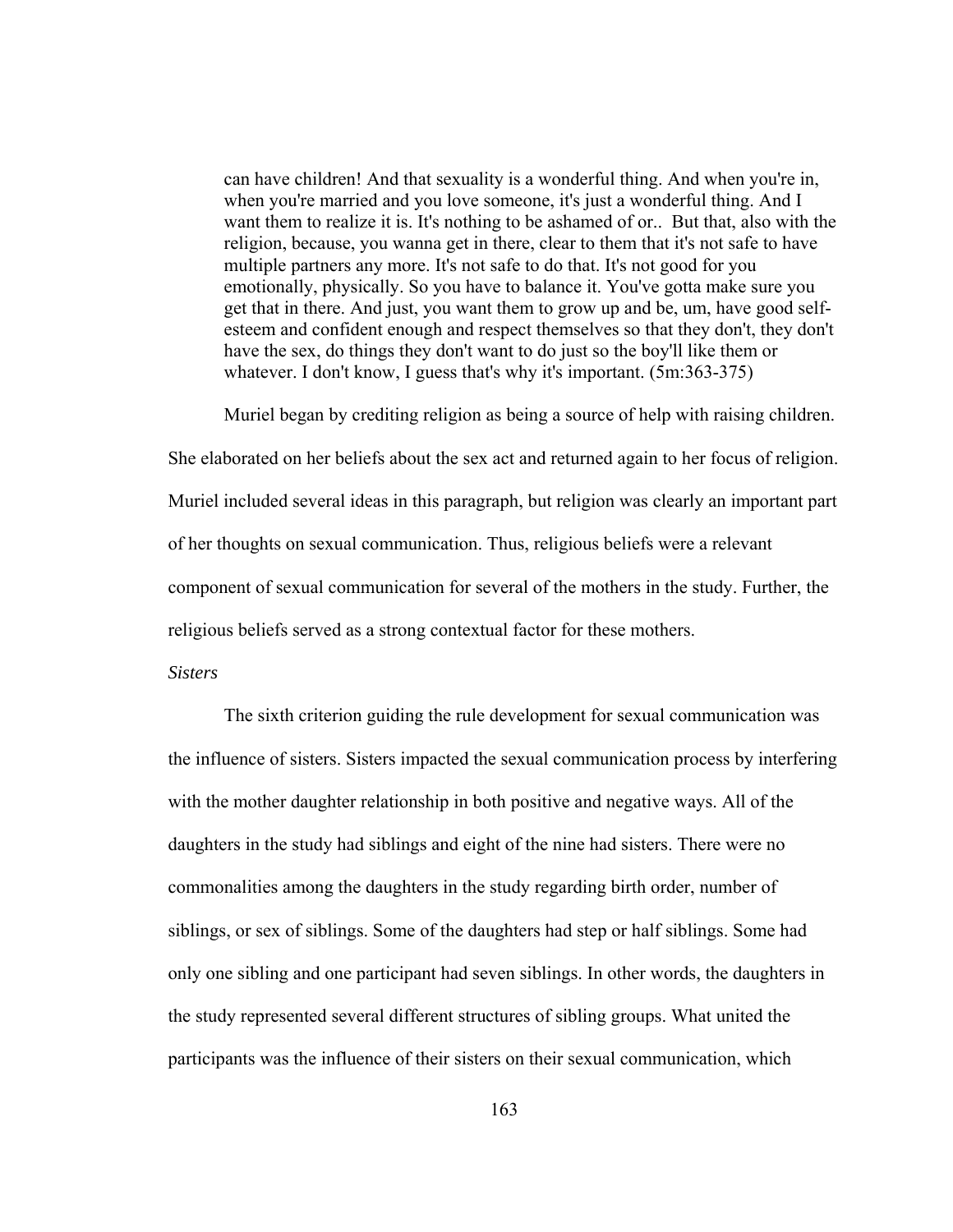affected their communication with their mother. In the first conversation, Mary and

Donita conversed about Donita's older sister, Diana.

Mary: I mean, if I would have anything to say to her or tell her I think I would be comfortable doing so. I don't know [joint laughter] if Donita has any concerns that she asked me, but I don't. At this point.

Donita: No.

Mary: I think you'd be pretty open, wouldn't ya? Or else you'd ask Diana.

Donita: I think I'd ask Diana, no offense.

Mary: Diana would. Yakkety, yak, yak yak. [joint laughter] I love her dearly, but she never. She's never quiet.

Donita: I would probably ask Diana over you just because Diana is a lot younger. (9j:406-419)

Throughout the interview, Mary and Donita described their relationship as open

and believed talking about sex was comfortable. However, when it came to providing

examples, they had experienced very little sexual communication together. In this

example, Donita confessed that her primary source of sexual information was one of her

sisters. She also mentioned that she had relied on her larger sibling network and talked to

a brother-in-law and a sister-in-law about sex.

Debbie, too, relied on her older siblings. She stated earlier in the interview that the details of sex were private information that would not be shared with her mother. Later in the interview, she indicated that she would share this type of information with her older sisters.

Debbie: If I have detailed questions, I usually ask my two older sisters or something like. Or if I have a detail, want to tell them or something. Then I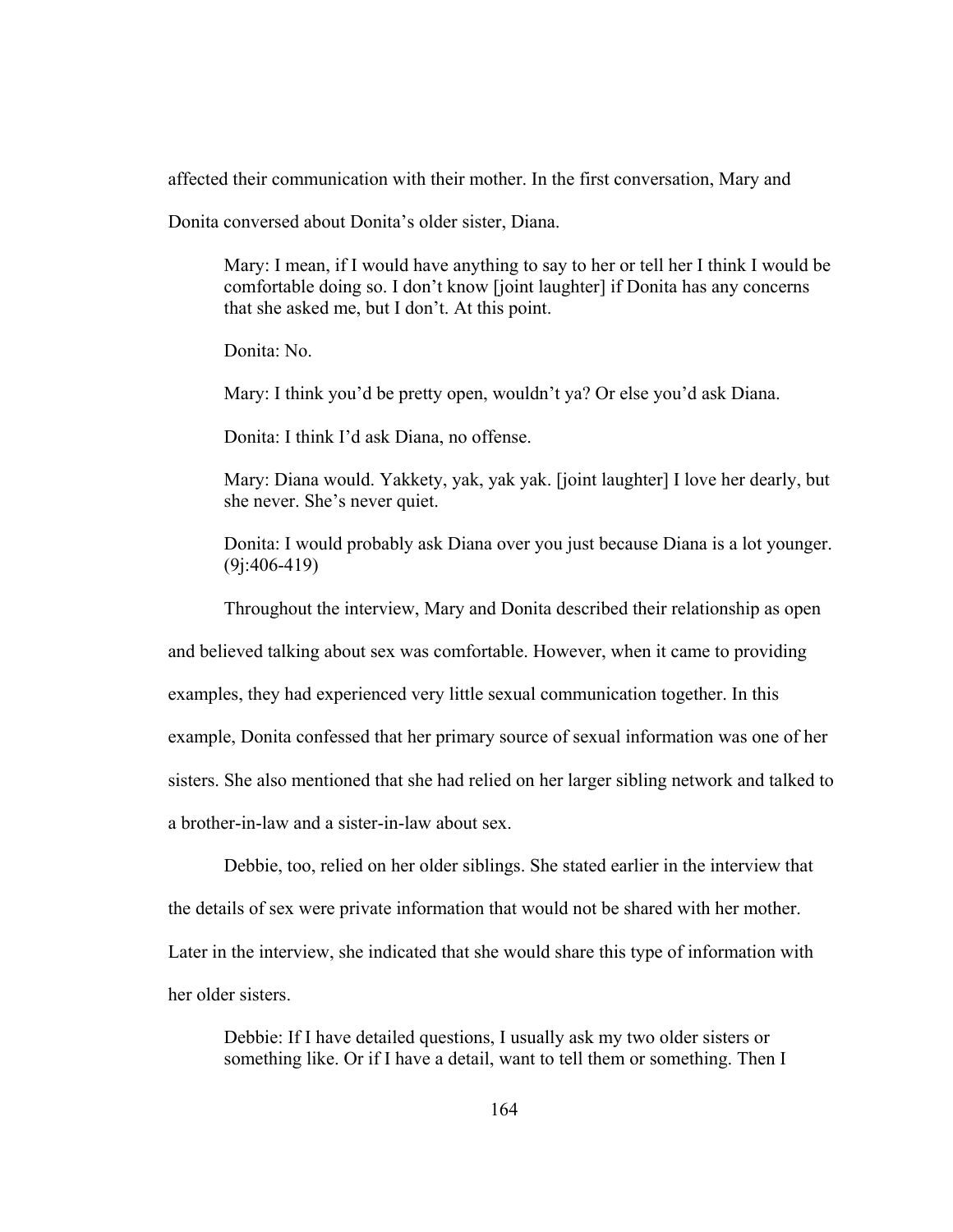usually don't tell her [mom]. I usually go to my two older sisters cause they like hearing that stuff. I don't know that my mom would necessarily. (8j:606-609)

Debbie brought up the aspect of "details" again and at this point in the interview,

told me and her mother that she would communicate with her older sisters about this

information. Debbie and Donita shared the common experience of having older sisters.

However, Donielle was the oldest sister and offered information about her perceived role

as such.

Donielle: Well, today we even told Abby [10 years old] that you were coming to interview us and you might be talking about the birds and the bees. [Marla chuckles] And she was like, "Oh. Well, I'm not going to be around then!" But, she knew what we were talking about. And I think for her it might be easier, too because she'll have my mom and she'll have me. And I didn't, like I'm the oldest, so I didn't have an older sister. I knew that what I would be doing would be influencing my siblings. And so, I wanted to make sure I was doing the right thing, which is why I always went to my mom because. Like, having four younger sisters, the two at my dad's house and the two here, just realizing that I'm such a role-model to them, it made it really hard for me to go out and be, you know, flamboyant and free and make whatever decision I wanted. I wanted to be, you know, the good role model. (6j:783-792)

Donielle was conscientious about her placement in the birth order and the

implications for sexual communication with her younger siblings. She did not indicate a desire to replace her mother's role, but rather, to provide an extra resource for her younger sisters. She also added that she wanted to be a good role model for them and, as a result, monitored her sexual behaviors.

Mothers, too, noted how activities or communication by one child affected their sexual communication with other children. Muriel had two daughters and noted how her second daughter received information earlier than Diane because of the communication with Diane.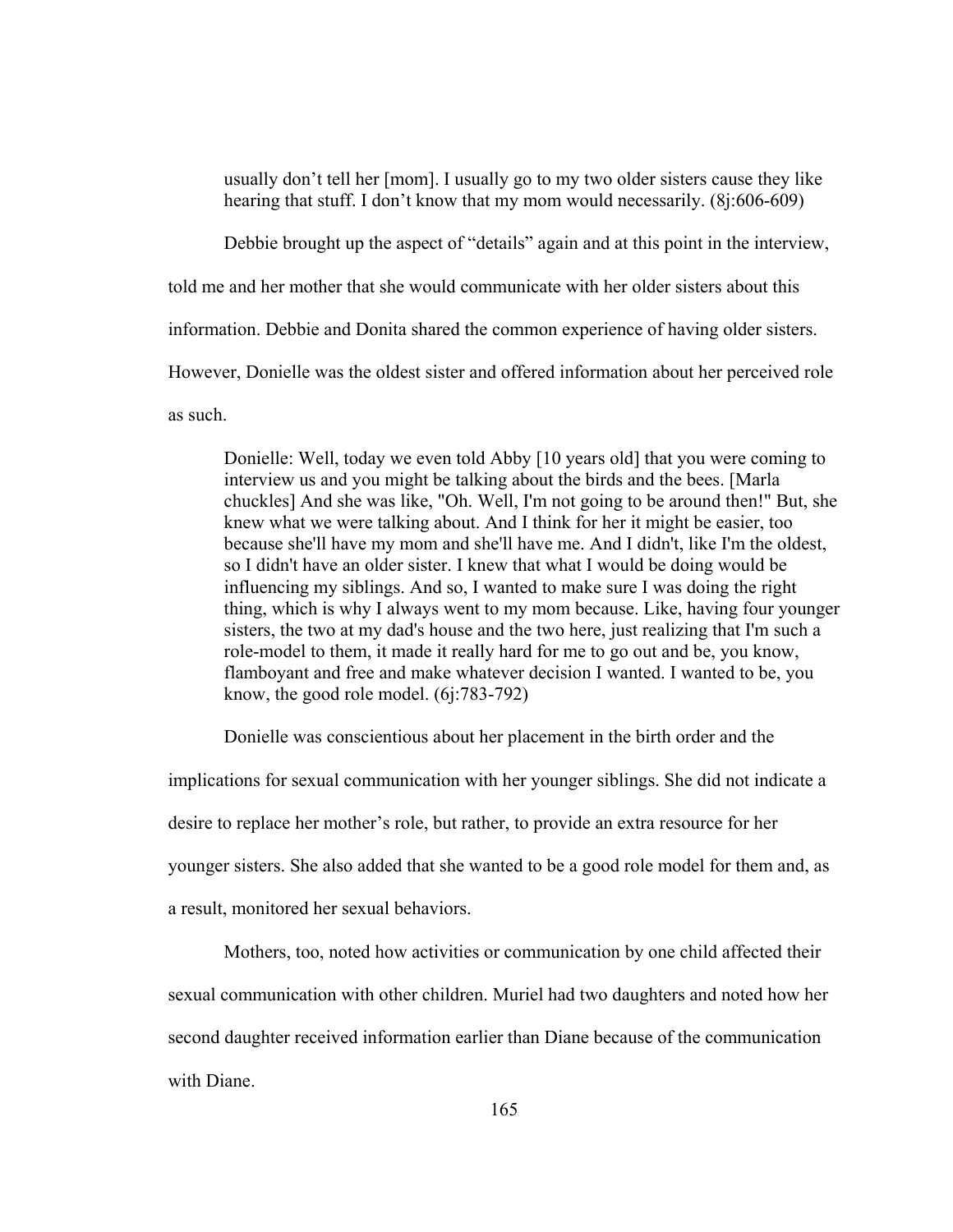Muriel: Tamara asked questions earlier. Diane was the oldest and so as Diane was older, Tammy sees what Diane does, so she asks questions. Where Diane didn't have an older sister. So, Tammy would ask earlier, so I know I told her earlier than Diane because she would ask about menstruation earlier because Diane. Diane already so, she probably knew. She was asking questions about it, so I did tell her earlier what was going. (5m:316-323)

Muriel recalled Tammy asking questions in response to actions by Diane.

Maureen, the mother of two daughters, related to Muriel. Maureen's first daughter, Beth,

was very open about her sexual activity and Deidra was often present during

conversations about sex with Beth.

Maureen: I think more of it probably came out, not that, Beth, her sister, not that we were hiding and not talking about it before, but I think some of the things that she faced and the relationship that she had with some guys, and you know, bad judgments that she made. And then seeing that, how that affected her,

Tina: her being…

Maureen: Deidra, Deidra. Well, it affected everybody but yeah, especially Deidra. And, you know, then I think that helped us talk about it even more. You know, not like we planned on sitting down having a talk about it. (4j:530-539)

Maureen explained that Beth's activities affected the information Deidra heard.

Maureen confided that she had not planned to sit down and talk about the information

with Deidra, but that the communication happened. Here, Maureen suggested that the

conversations with Beth may have helped Maureen's communication with Deidra.

In sum, sisters were a contextual factor that affected mother-daughter sexual

communication. Younger sisters reported turning to their older sisters for information in

lieu of the parent or with different information. One older sister commented on her

responsibility to model positive behaviors and to be a resource for her younger sisters.

Mothers noted that communication or events of one daughter affected communication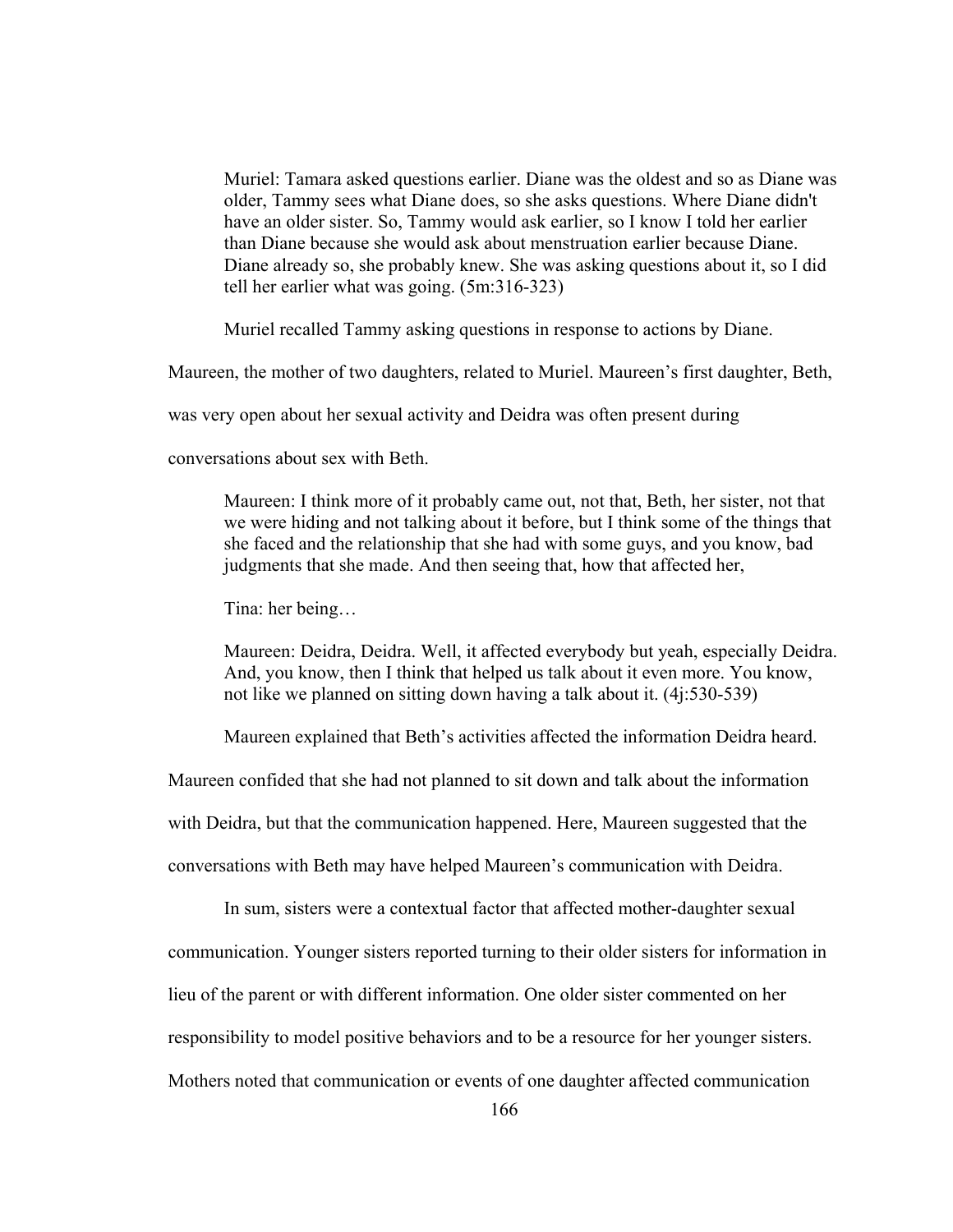with other daughters. This theme also crossed an earlier point that sexual information resides within the feminine domain.

### *Risks and Benefits*

 The final privacy rule development criterion was the ratio of risks to benefits. Overall, the benefits of talking about sex far outweighed the risks for these participants. The participants were asked to identify the risks and benefits of talking about sex with each other. Results were organized around the two categories of risks and benefits of revealing sexual information.

*Risks of revealing sexual information.* Risks of revealing sexual information were consistent among most of the participants. Mothers identified giving too much information as a risk, and daughters described fear of judgment. These risks provided additional explanation for some of the challenges and tensions mentioned earlier. I began with presenting the results from the mothers.

Several mothers reported one dominant risk, which was sharing too much information. The consequences of sharing too much information differed for mothers, but included reasons such as the backlash from other parents or appearing to condone sexual activity. Michelle described the risk of backlash from other parents.

Michelle: You know, other parents would say, "Oh my god. I can't believe my kid was at your house and you guys were talking. And you were talking about this. Or they asked you about this and you said, and you gave them an answer." I mean that's certainly always a risk that you take when you choose to let your children–your child. (7j:511-515)

Michelle did not elaborate on whether or not she had experienced backlash from other parents, but she was aware of the reality of parents who did not condone revealing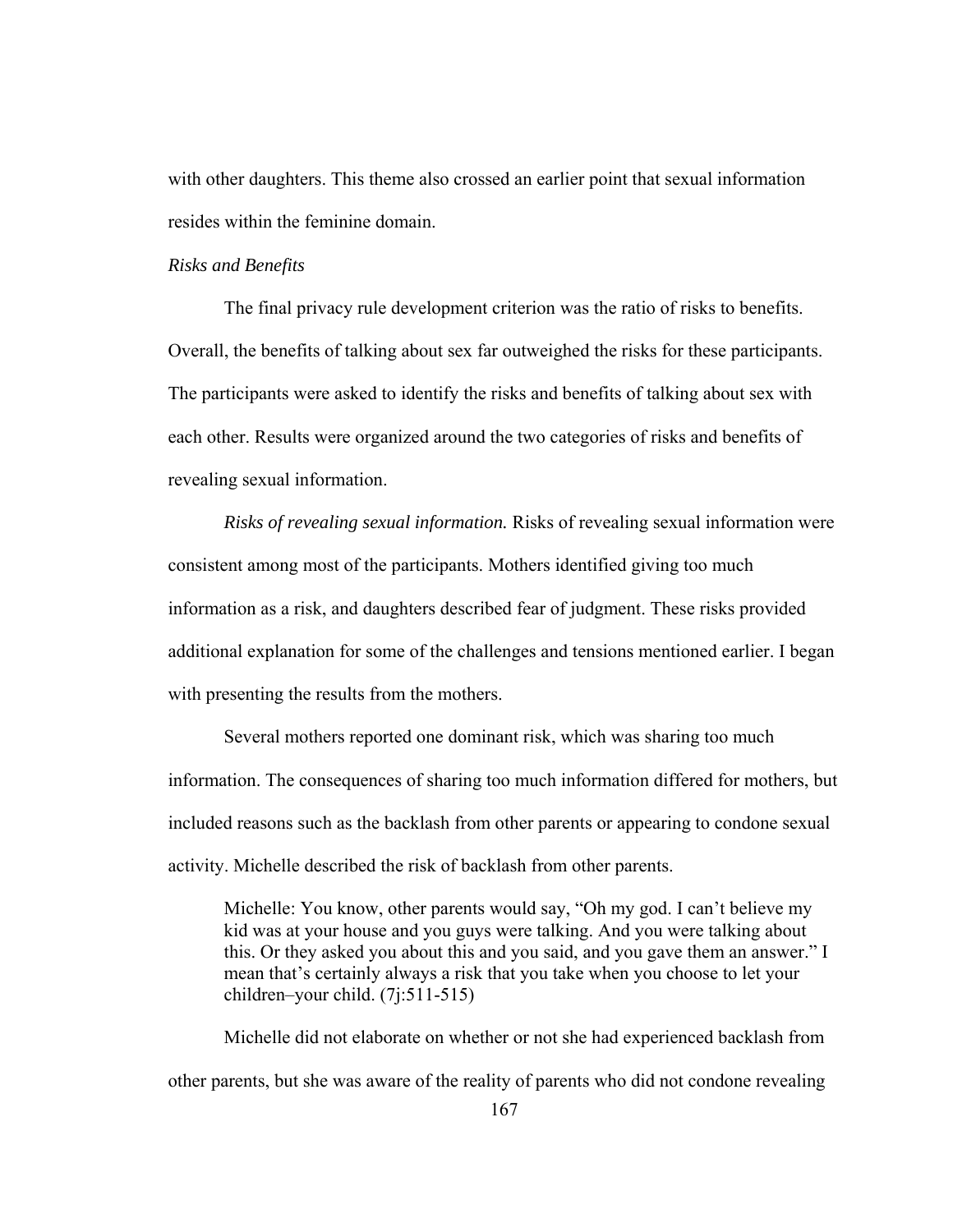sexual information to their children. Myrna identified the risk of appearing to condone

sexual activity.

Myrna: I think for me, again, as a mom, one of the biggest risks is that it will be perceived as condoning.

Deanne: Hum.

Myrna: And, I walk a really, really fine line. Especially now, being single and in a relationship myself. You know, I'm excited and I'm talking about it and we're sharing things and experiencing a lot of the same thing. And then I, I take a step back and I think, OK, but I'm 38 and she's 20. And then I think, well, wait a second. Is that fair? You know, if it's OK for me to do, and I'm being responsible, then I've got to have the same faith in my child. And say, "You know what? I did a good job." (2j:509-519)

Myrna said that a risk of talking would be that her daughter would think it was

acceptable to have sex. Deanne's paralanguage seemed to suggest that she had never

considered her mother's communication as condoning. Myrna elaborated on the risk by

referring to her own sexual activity and how she shared similar sexual experiences with

Deanne. She finished by reassuring herself that she had done a good job with Deanne and

accepted the level of sexual communication she had experienced with her daughter.

Marla echoed the risk of sharing too much information.

Marla: Well, the risk, if you're saying too much, things they don't know, you're offering too much information, you know, maybe your mind is not really hearing what they're saying. You're just like, "Oh my god! There was a question!" And you just start rattling off a bunch of information. They're standing there, mouth open. You know? So I think the biggest thing is just listening. Really listening to what they're saying so that you don't get too deep into something. That it just really answers where their curiosity level is. But, you've got to be in tune to your child to know that. You've gotta know where that level is. So, it's more than just this talk. It's about how you communicate on anything. And once you have that, I think. Yeah, it's a touchy subject, but you've gotta tell them about it. You know, you've gotta talk about it. (6m:119-128)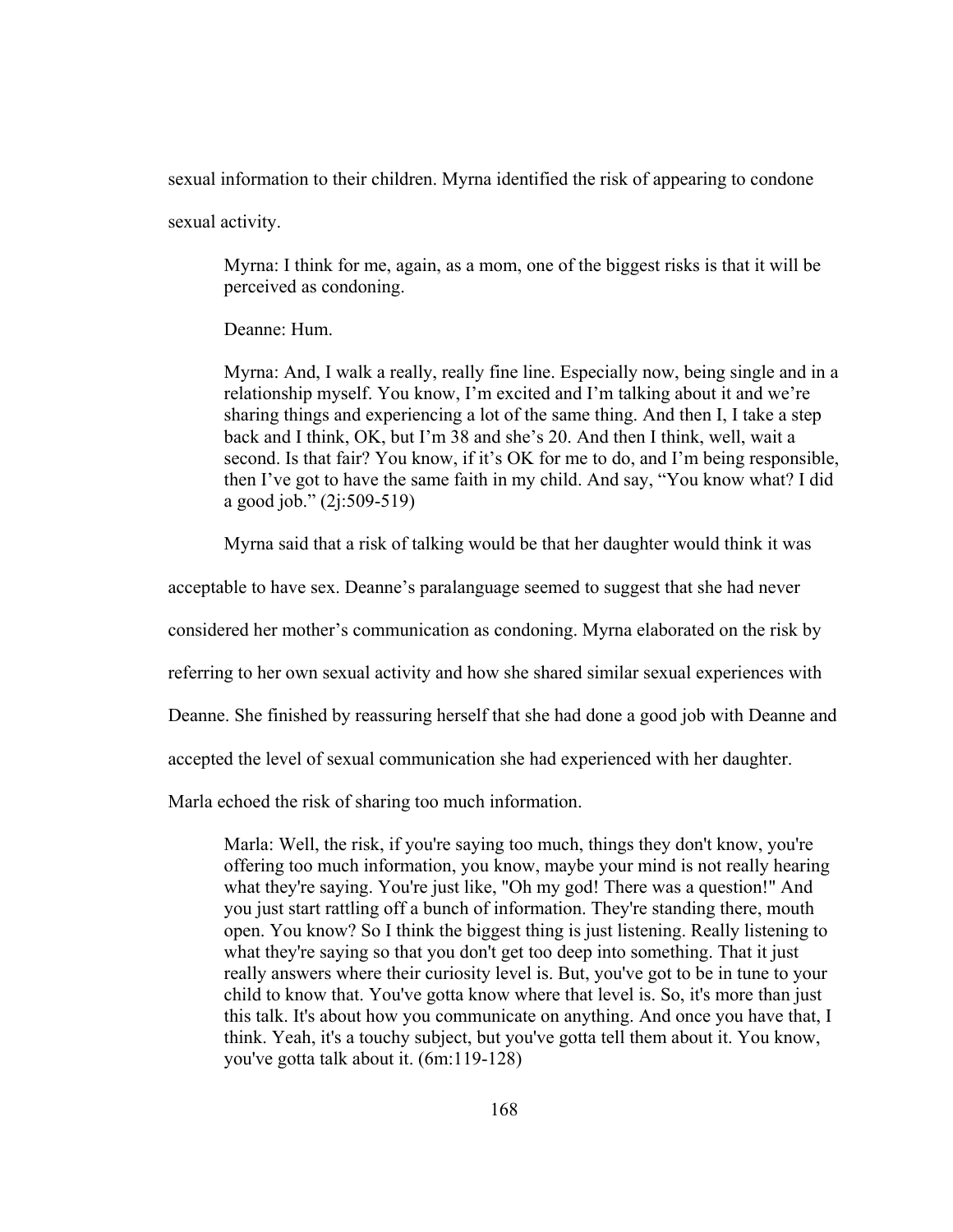When Marla discussed too much information, she was concerned about overwhelming her children with information they weren't ready to receive or weren't asking about. This concern was proposed earlier when sharing the results about giving information in little bits and pieces. Marla went on to offer advice, listing listening skills as important. She also ended by saying "you've gotta talk about it" implying that communication about sex must happen, regardless of the risks. For her, the risks of communicating about sex were overshadowed by her parental responsibility.

Daughters identified two dominant risks. The first was fear or judgment from a parent and the second was fear that their dads would find out information. Deanne discussed her mother's judgment.

Deanne: Huh! I mean, like I said before, there's always that initial. "Oh, what if

she thinks badly of me about this?" But I know that's, I mean, it's silly to even think of it that way because it's not going to make any difference either way. (2j:595-597)

Deanne's risk was her mother's judgment, but she also stated how silly it was to

think that way. Debbie described her fears, particularly when she was younger.

Debbie: The risks, I guess, not so much now. But when, I guess, when I first, like I said, first became sexually active and stuff. I was mostly just scared to like, that she would think, like frown upon what I was doing, being disappointed. I have, no matter what the conversation is, or anything, uh, I just have this big fear of disappointing my parents. And, I've always had that. I think most children probably do. So that was like, I don't know. That was probably the biggest risk, I think. I didn't want to disappoint her and stuff and her be like, "Oh my gosh, you're having sex. You're a bad child." Cause like she said, she grew up in one of those Catholic girl schools, where her dad was the principal of the school and superintendent. So, she grew up in a really strict home so I was afraid that I'd disappoint her. But, that feeling of disappointment was kind of why, I guess. (8d:84-94)

Debbie shared this information in her individual interview. She admitted that most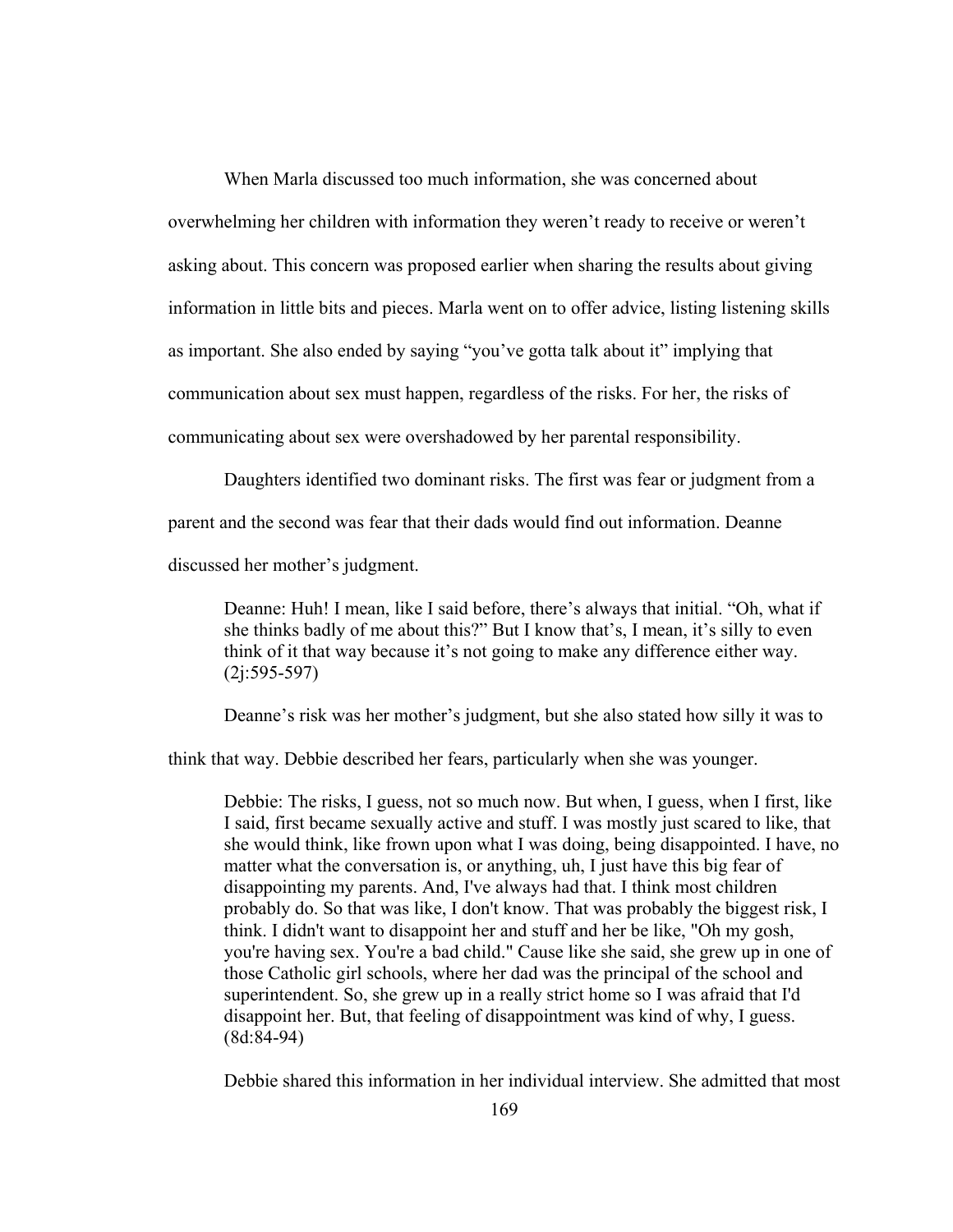of her fears were about becoming sexually active. She mentioned "disappoint" five times during her explanation. Noteworthy also was that she believed the risks were much stronger when she was younger, but did not perceive risks presently. The risk described by Donielle was doing "something wrong" or a fear of getting in trouble.

Donielle: Just feeling like I did something wrong, that I'll be in trouble. But, now that I'm older, it doesn't feel like I'll get in trouble as much. (6d:122-124)

Donielle also pointed out that she no longer perceived doing something wrong or

getting in trouble as risks now that she is older. Risks of sexual communication described

by several daughters in the study were fear of judgment or punishment by parents.

However, several mothers and daughters reported there were no risks to sexual

communication.

Donita: Risks? Hmm. I don't know. I don't know that there would be any, more than just me feeling a little bit uncomfortable. But, I don't, I can't see or think of any risks. (9d:92-94)

Donita considered the possibility that there might be some mild discomfort when

talking to her mother about sex. But other than that, she was unable to think of risks of

sexual communication with her mother. Dana was also unable to identify any risks for

her personally.

Dana: Just that, I don't know. I don't have the risk of her telling other people, but it just makes me really trust her. I don't know if there's really a risk. Not that I can think of. She's not the type of mom to judge me for any of my actions. She just says, "Ok, you've done this. Now we need to worry about this now." So, I don't feel like she would judge me. I feel like that would be a risk, but I don't feel like I would have that risk. Does that make sense? (1d:117-122)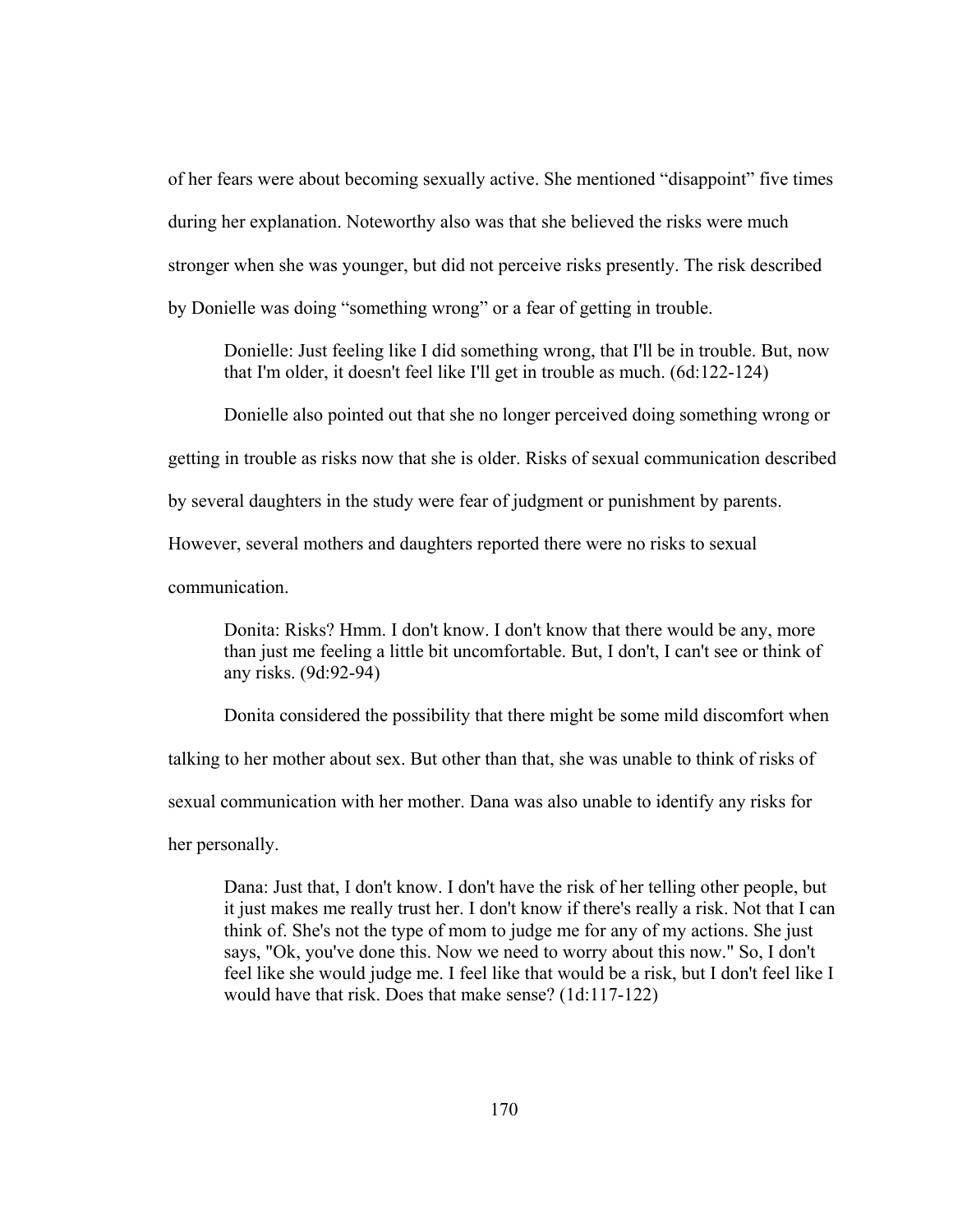Dana was aware that there were risks associated with revealing sexual information to a mother, but these were not risks for her. Interestingly, she referred to the risk of being judged, but did not believe this risk applied to her and her mother.

In sum, risks of revealing sexual information for some mothers were the backlash from other parents and appearing to approve of sexual activity. Daughters identified fear of judgment from their mothers as the risk of sexual communication. Some mothers and daughters reported that there were no risks associated with sexual communication.

*Benefits of revealing sexual information.* Mothers and daughters believed there were many benefits to sexual communication. Mothers had no particular benefit but instead, discussed "tons of benefits" to talking with their daughters about sex. The daughters were specific about their benefit—a strong relationship with their mother. Results from the mothers were presented first, followed by the results from the daughters. Monica believed there were "tons of benefits."

Monica: Well, tons of benefits. I don't see anything bad about it. I mean, I can't think of anything negative. I think it's all beneficial because. I mean in anything in life, the more you know and the more knowledgeable you are about things, then, the better off you are. The more knowledge you have and the more openness you have talking about something, then the better off you're gonna be in the long run. So, I guess what I'm hoping by, to get out of me being able to talk to her, is her feeling more comfortable and maybe thinking that, you know, sex is something important and sex is something that needs to be treated. (8j:848-854)

 Debbie interrupted Monica with a question that took Monica off the topic of the benefits. But she began to explain several of the benefits she perceived by having sexual communication with Debbie. She referenced knowledge, long-term benefits, her daughter's comfort, and the importance of sex. To elaborate on "tons of benefits,"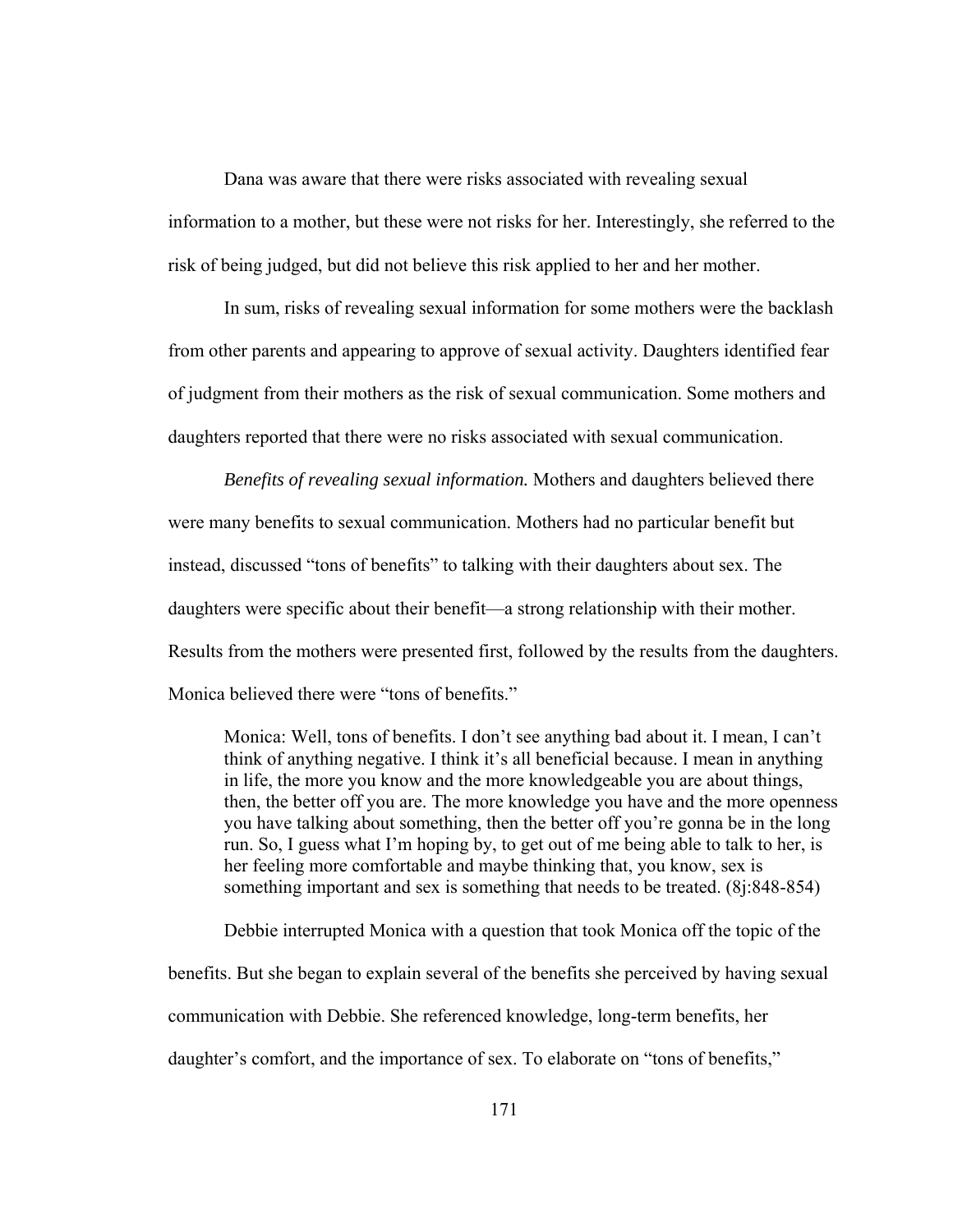examples from other mothers follow. Marla identified the relational aspect of sexual

communication.

Marla: I just think it's really important, because it creates a great relationship. I mean, it's such a big part of life! That, to never be able to talk about that, you're cutting off so much of what you can talk about. And it just leads to so many other things. I mean, if you can talk about that, you can talk about anything. And, I think just a lot of one-on-one conversation would be lost. (6j:871-875)

Marla viewed sexual communication as an indicator of the ability to talk about

other topics. Not only would a great relationship be formed by talking about sex, but

other topics could be talked about with ease. Another benefit of sexual communication

identified by Muriel was the perceived influence on sexual behavior.

Muriel: Well, it's a very important subject to talk with your child about. I mean, hopefully if you keep talking to them about it, they'll know the dangers of it and like I mentioned before, so they're not so naive about it. And hopefully you can just have an open dialogue about it so it hopefully will prevent some problems. That's what you're hoping. And then, so it's healthy and not, it's not something that. I mean, it's just, you should talk about it. I don't understand why people wouldn't. (5j:366-371)

Muriel hinted at knowing the dangers of sex, making her daughters less naïve, and

preventing problems that can result from sexual activity. Some daughters pointed to the

development of a strong relationship with their mothers as a benefit of sexual

communication.

Dana: I feel like sexual communication, if it's a barrier. I know a lot of parents, or a lot of kids my age won't even talk to their parents about it. [several sentences off topic] Then that makes us able to talk more about other things. Does that make sense? I trust her to tell her stuff. You know and so, I feel like it enhances our relationship. (1j:441-448)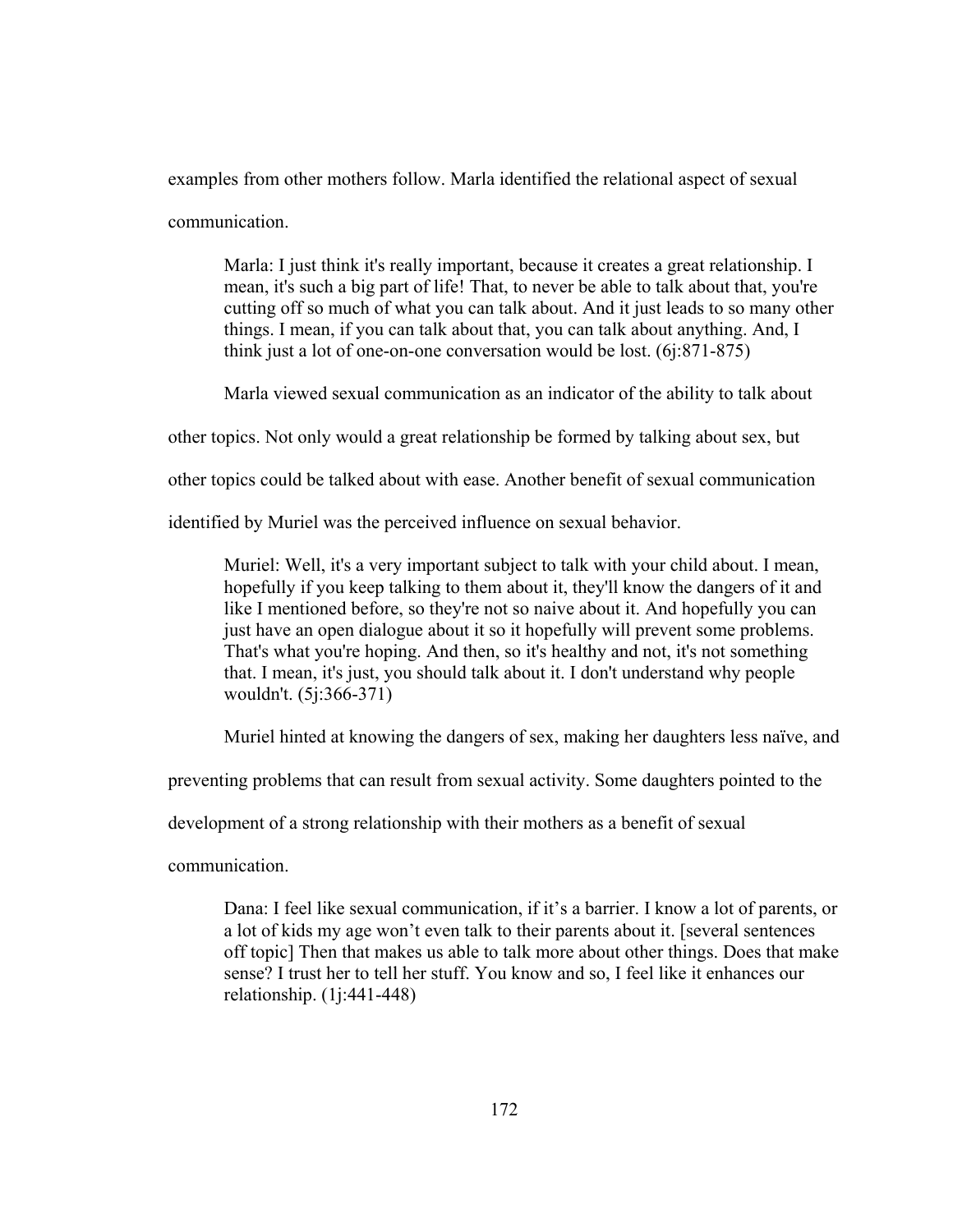Dana said sexual communication "enhances our relationship" and eliminated a

barrier to other topics of conversation. Deidra echoed the notion that sexual

communication opened possibilities for the relationship to handle other topics.

Deidra: Definitely the benefits are always just that I could come to her about anything. Once you pass the sexual communication, talking about sex to your parents. It's just like, it doesn't matter. (4j:916-918)

Deidra knew that if she could talk to her mom about sex, she could talk to her

about "anything." Debbie also referred to the relational aspect as a benefit.

Debbie: I couldn't imagine not having an open relationship. Like I think that's the beneficial factor to me. Because like, really, who else would I go talk with about [it]? I mean, obviously, like you have those girlfriends and stuff that you all like gossip with it about and stuff. But, really she's the only person, like I always usually tell everything to. (8j:888-891)

Debbie described the relationship with her mom as "open" and declared that the

openness was the benefit of sexual communication for her. In addition to the relational

aspects, some daughters in the study also valued their mothers' advice and input. Desiree

listed several reasons associated with getting her mother's advice and input.

Desiree: That if I had a bad experience, I could talk about it. If I felt like I was being taken advantage of, I could talk about it. If, anything. If I got pregnant, it would be OK. We would handle it. Just not being afraid to have any conversation with her about sex. Knowing that she has obviously told me what is her opinion on things and given me facts and I can make my own choices but that she'll 99% percent of the time support those choices. (7j:346-350)

Desiree listed several benefits, and then summarized the benefit of not being

afraid to talk about sex and receiving her mother's opinion. During the individual

interviews, the daughters elaborated more on the benefits of talking with their mothers.

One idea expressed by several daughters was the notion of permanence from their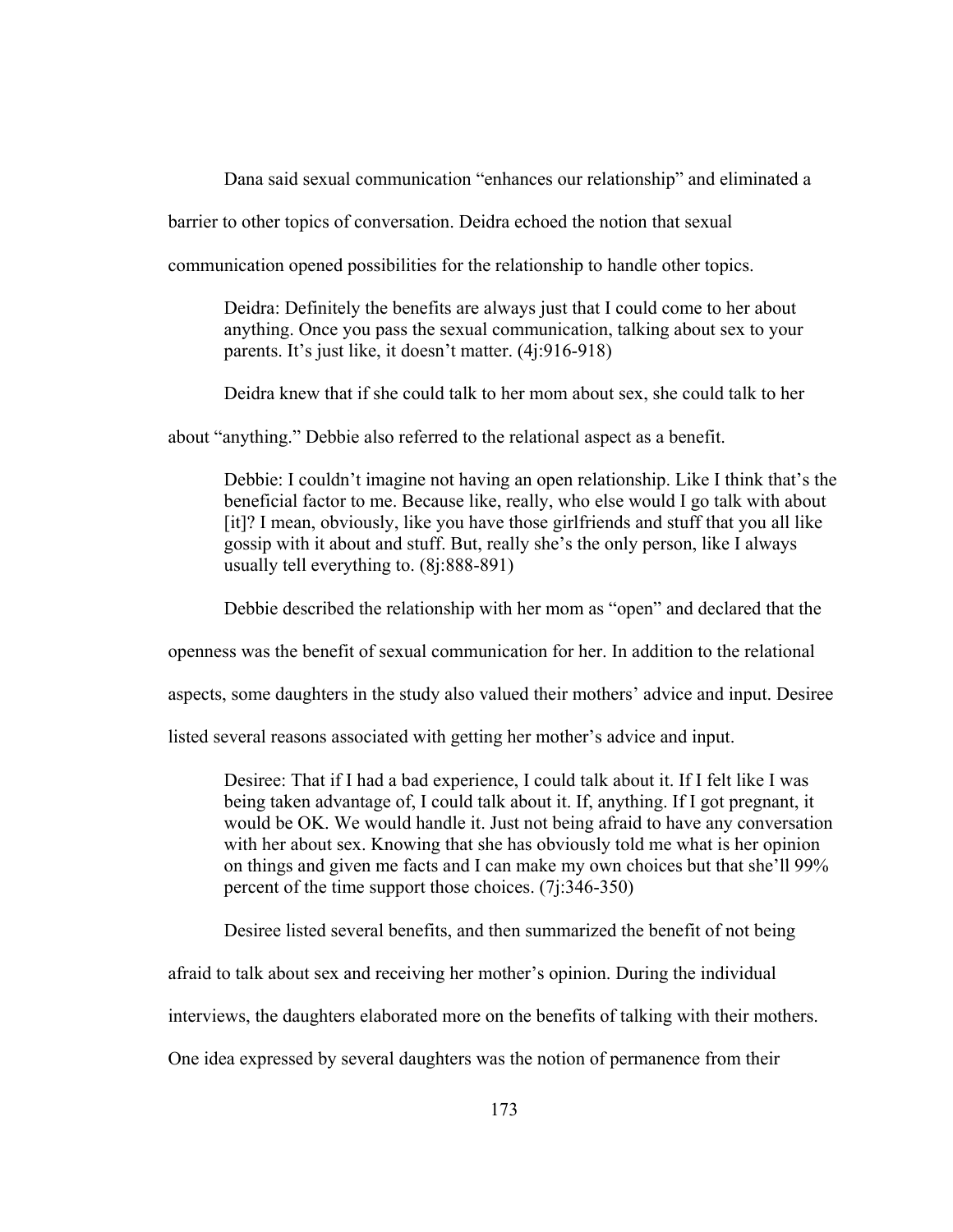mothers. Daughters used the word "always" and "anything" to refer to the trust they had in their mothers because of the constant presence their mothers fulfilled in their lives. Also, the idea that once you talk to your mom about sex, you can talk to her about anything, was reiterated in the individual interviews. Debbie provided substantial information on the benefits of talking with her mom.

Debbie: Just to have someone to talk to. Cause there's things that you, like I said. Everyone has friends and stuff that gossip and stuff like that. Those two or three friends that you do. But, like that's your mom. She's your family. No matter what you tell her, you can tell her anything and she's not gonna think that you're weird and stuff like that. You know, you're her child, so she loves you. So I know that. I know my mom's always going to be there for me. And so, I think that's the benefit for the most part. Just because she's always going to be there. She's always, always listening to me. It's not going to go in one ear and out the other. And, she always has advice to give me, which sometimes kind of annoys me, but [chuckle] I know that it's out of the goodness of her heart. So that's beneficial. Having someone who cares about you truly and being able to tell. (8d:70-80)

Debbie used the word "always" five times to refer to the permanence of the

mother-daughter relationship. She continued to state the benefit that her mother's care

was true. Dawn's quote below summarized the sentiments of many of the daughters about

the benefits of sexual communication with their mothers.

Dawn: I think we're closer now because I can talk to her about it. A lot of my friends, that was one thing I always hated. My best friend, she's always talked to her mom about absolutely everything, even when I was like, "Oh that's weird. Why do you tell your mom that?" She talked to her mom about it. And I was like, "Man, I wish I could talk to my mom about stuff." And now that I can, I feel so much more comfortable. If I have anything that bothers me, being able to talk about. When we first started talking about sex and when I first started talking to my mom a lot about everything, it wasn't just sex after that, it was kind of everything. And so I think, because that was so big, then everything else didn't seem like a big deal that I talked to her about it. (3d:111-119)

Benefits of revealing sexual information were many, according to mothers in the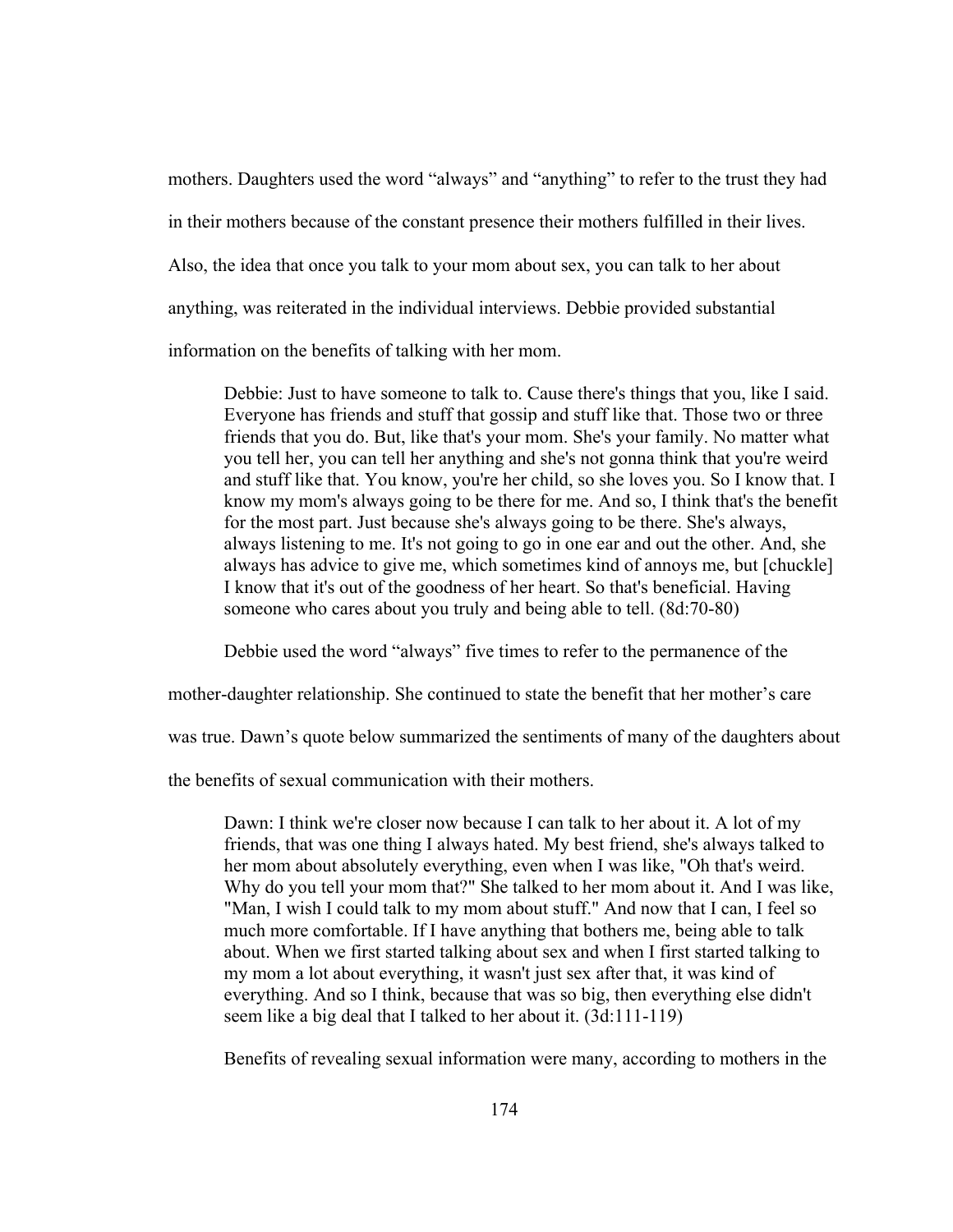study. Mothers described many benefits such as conveying knowledge, influencing sexual behavior, or being comfortable talking about other topics. Daughters focused their comments on relational qualities, reporting that they felt closer to their moms because they could talk about sex. The daughters also indicated that "if you can talk with your mother about sex, you can talk to her about anything."

In this section, the results regarding the risks and benefits of revealing sexual information were presented. The participants believed that the benefits of communicating far outweighed the risks. Mothers said there were "tons of benefits" of sexual communication and daughters pointed to a close relationship with someone they trusted as the dominant benefit. Some risks were identified by mothers such as sharing too much information or appearing to condone sexual activity. Some daughters feared judgment by their mothers as a risk to revealing sexual information. These results lend support for the tension that may be felt before revealing sexual information. Because the mothers and daughters believe the benefits outweigh the risks, they were inclined to reveal sexual information instead of conceal it.

### Summary of Results

To conclude this chapter, I summarize the major findings from the study. Two models, the Sexual Communication Process Model in Close Mother-Daughter Relationships and the Sexual Communication Interaction Model in Close Mother-Daughter Relationships, conceptualized the macro and micro processes of sexual communication. They proved beneficial in answering the three research questions.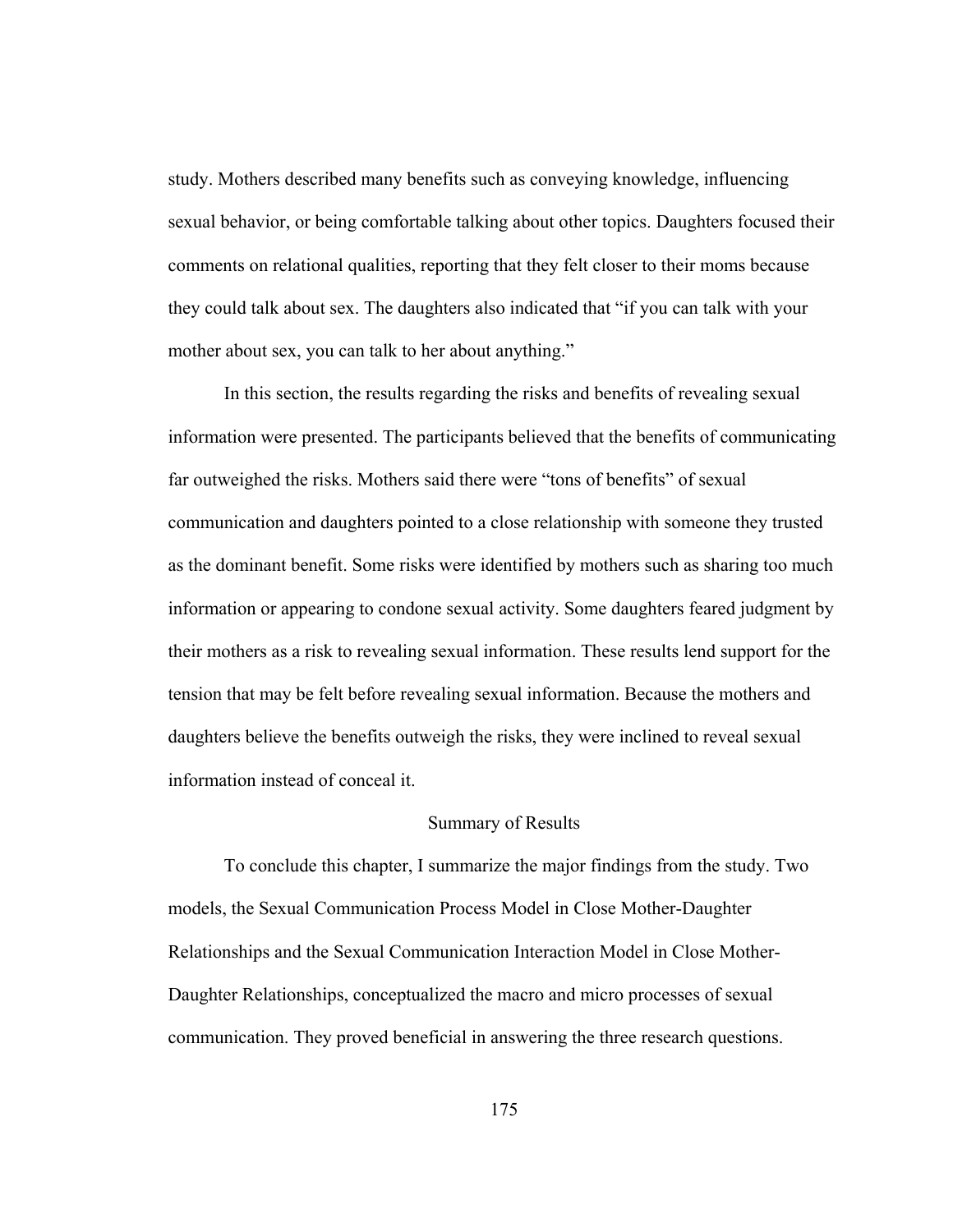The Process Model illustrated the ways in which close mothers and daughters possessed sexual information, how they came to co-own some information, and how the change in co-ownership changed over time. The Interaction Model further depicted the boundary management during an individual encounter by showing that the mother and daughter arrived at the scene, initiated conversations about sex, experienced some tension before a disclosure, and revealed information. Participants articulated guidelines for the development of privacy rules that informed decisions they made regarding how, when, why, and with whom to talk about sex. The criteria for privacy rule development that emerged in the present study include the following: (a) mothers want to talk about sex differently from their mothers, (b) sexual communication is reserved for the motherdaughter relationship, (c) mothers have many motivations to talk about sex, (d) adolescents are motivated to talk with their mothers to get accurate information, advice, or support, (e) religious beliefs impact the content of sexual messages, (f) sisters influence the process in both positive and negative ways, and (g) the benefits of talking about sex far outweigh the risks.

Overall, the results answered the research questions and showcased how the participants framed sexual communication as challenging. Namely, these participants, who were in very close mother-daughter relationships, did not believe sexual communication was challenging in the present, although it was for some of them when the daughters were younger. Further, the sexual communication process was described using a boundary metaphor. Individuals first determined what information was private, maintained privacy boundaries around the private information, and controlled the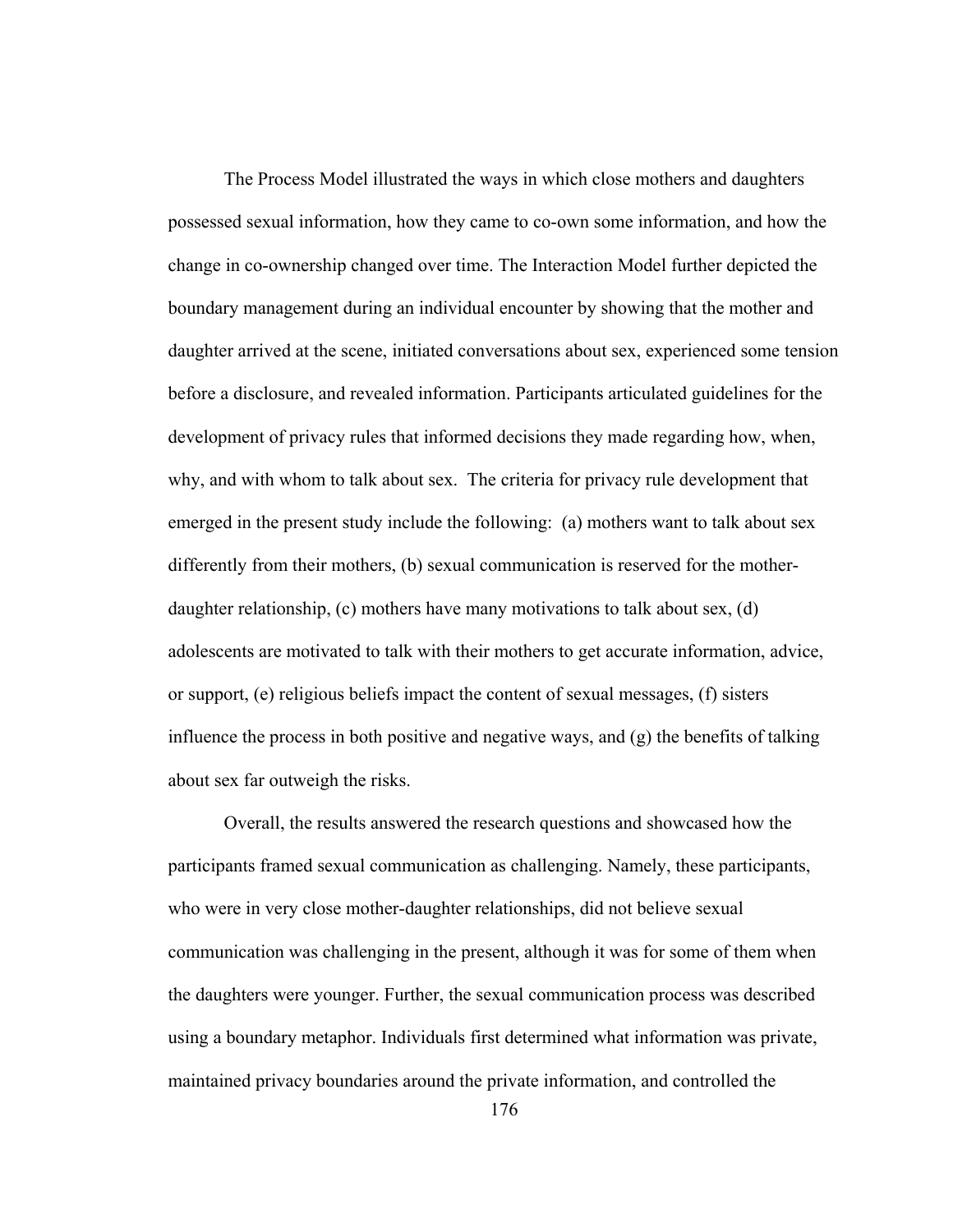permeability of the boundary. When individuals met for interaction and revealed sexual information with each other, participants invoked several rules—which were formulated from at least seven criteria that emerged in these data—to guide the interaction. In the next chapter, I discuss the results presented in this chapter, as well as practical applications, strengths, limitations, and future directions.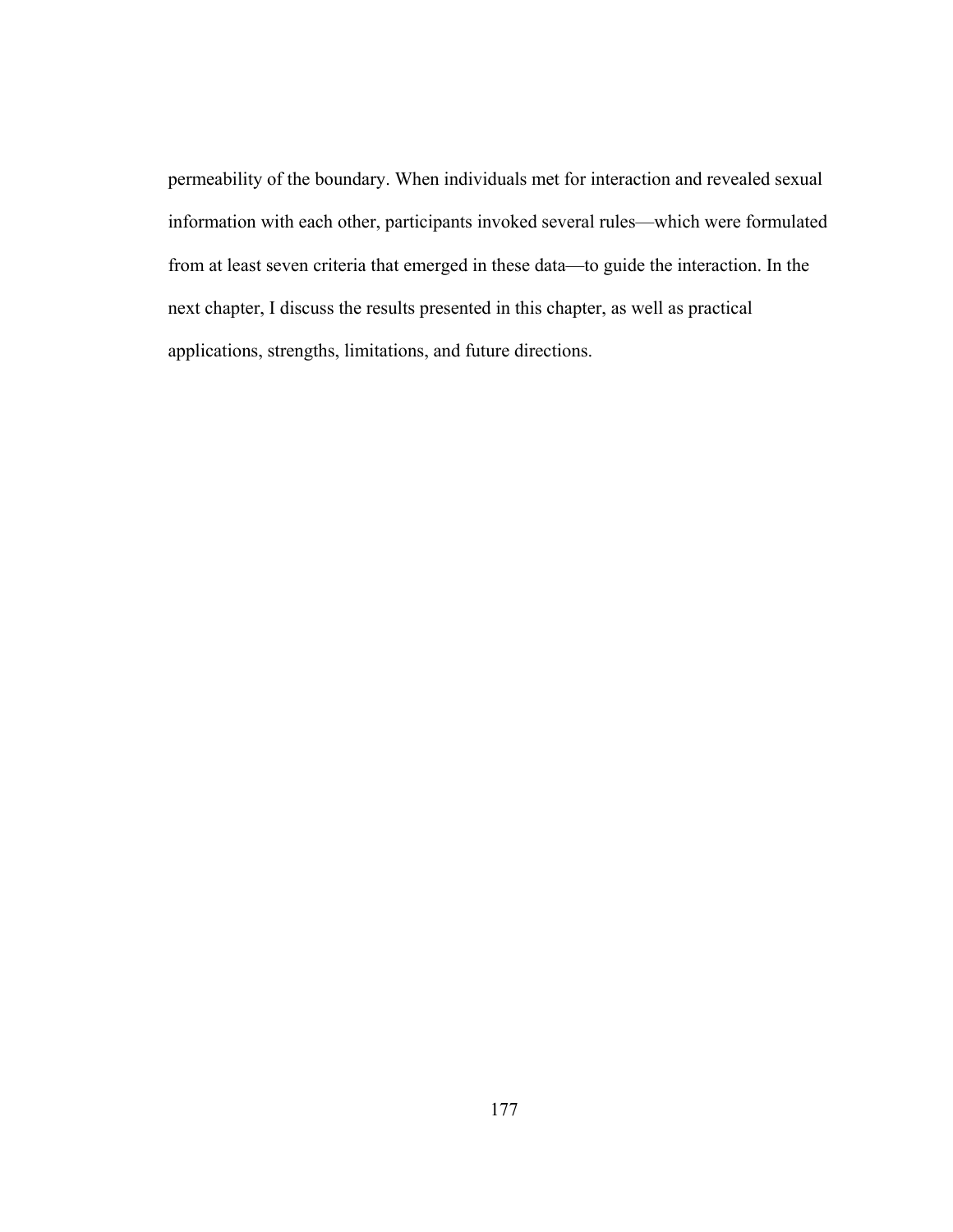### CHAPTER 5: DISCUSSION

### Summary/Overview

 Talking about sex presents challenges for many people across relationship types, including families. Within the family context, sex is discussed infrequently (Warren  $\&$ Neer, 1986). However, sexual communication between parents and adolescents has been studied extensively with a focus on the content, timing, frequency, and style of sexual communication as well as the general family environment and the subsequent influences on sexual behaviors of adolescents. In their focus on behaviors, many researchers have been neglectful in their operationalization of communication. Further, parent-adolescent sexual communication research has been largely atheoretical. As such, findings across studies lack a clear synthesis to explain families' communicative experiences with sexual information.

 The current research project was designed to study parent-adolescent sexual communication and to emphasize the process of communication. Such an approach was intended to deepen understanding of communication about sex in families. After examining the literature and theoretical framework of CPM, four specific purposes for the study were proposed: (a) to understand how family members frame sexual communication as challenging, (b) to emphasize the process of sexual communication and the privacy rule development criteria family members have for revealing and concealing information, (c) to gather information from dyads, rather than individuals, and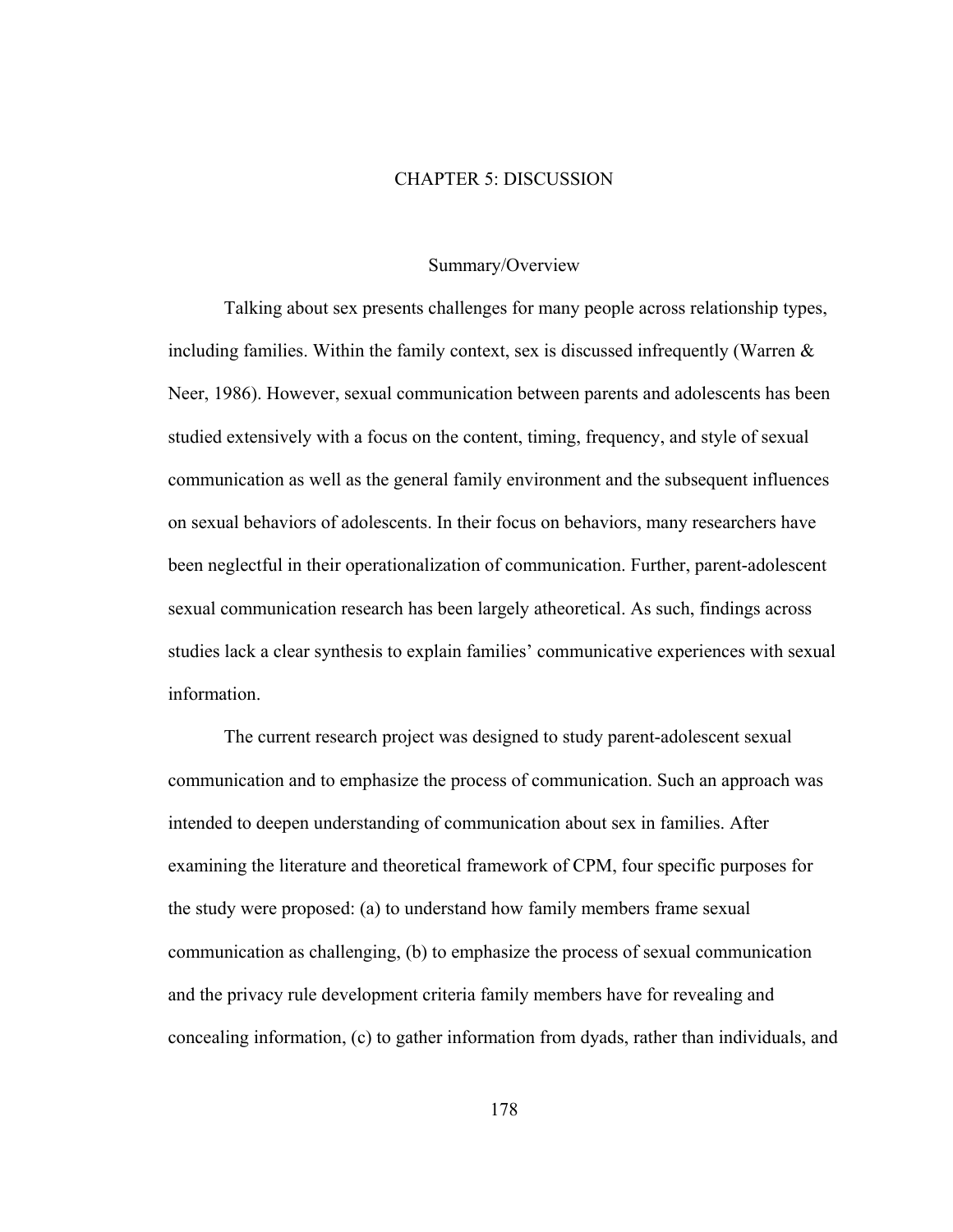(d) to incorporate theory. To fulfill the goals of the study, mothers and their 19 year old daughters volunteered for joint and individual interviews.

In this chapter, I discuss the findings from the study, theoretical implications, contributions to sexual communication and CPM literature, strengths and limitations of the study, and future directions. Namely, I will discuss three overarching observations. First, sexual communication is not challenging for some mothers and daughters, particularly those in very close relationships. Second, sexual communication operates as a process where mothers and daughters reveal sexual information in small increments over time. Third, the process of sexual communication is guided by at least seven privacy rule development criteria that guide participants' decisions regarding their communication about sex.

Research Question 1: The Challenging Nature of Sexual Communication

The first observation from the study is that sexual information is and is not challenging in close mother-daughter relationships. Talking about sex is easy for some mothers and daughters over the course of the child's life. This finding supports Pistella and Bonatti (1999) who found that some adolescents believe sexual communication is very easy and comfortable to talk about with their parents. However, this study shows that some mothers and daughters experience tension, especially when daughters are younger, creating challenges. This finding supports the claims of Jaccard and Dittus (1991) and Turner and West (2002) who assert that sexual communication is challenging in families. Therefore, it appears as though sexual communication can be framed as challenging *and* not challenging, rather than challenging *or* not challenging.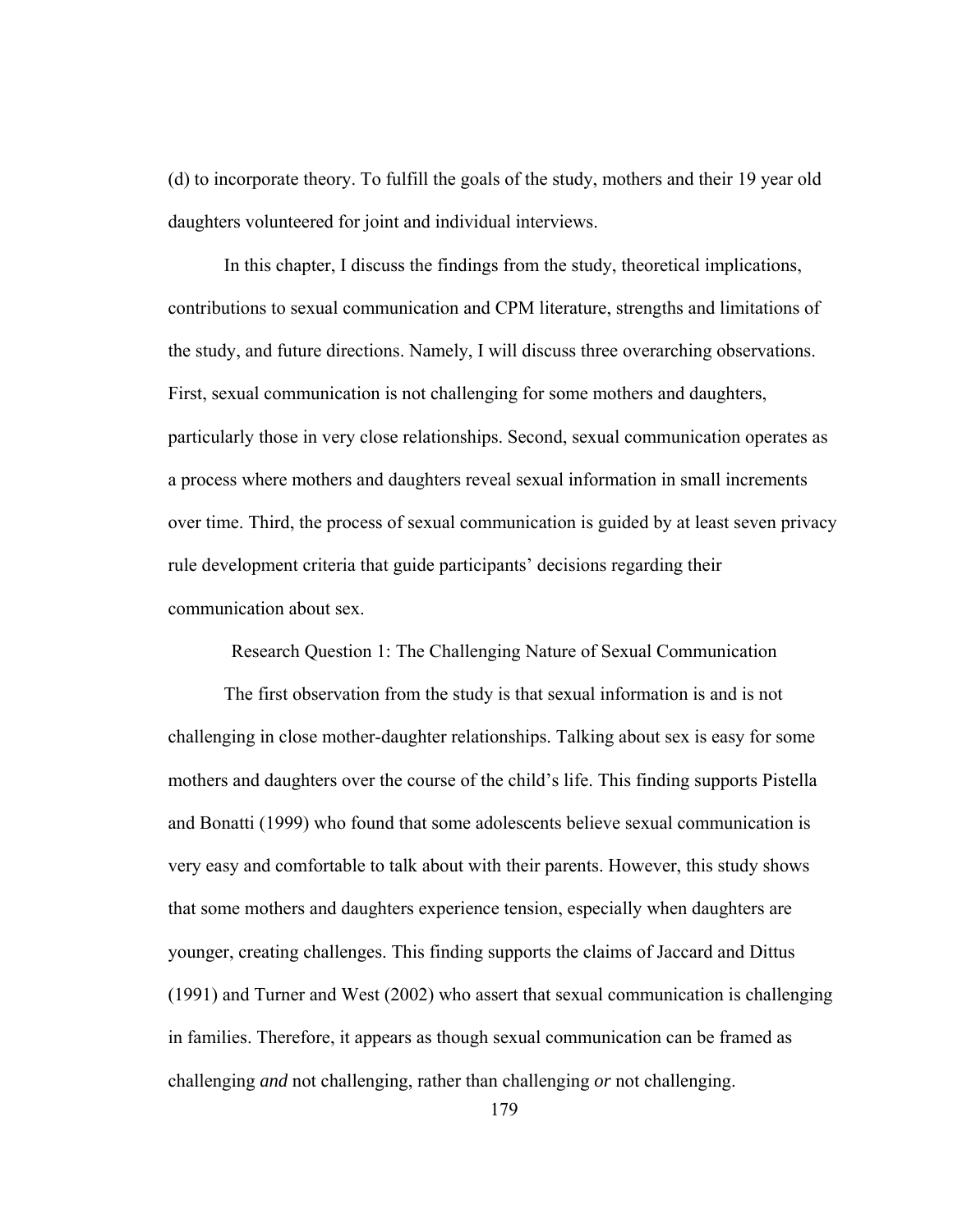This study sought to extend the research by understanding what makes sexual information challenging or easy to talk about. Sexual communication is not challenging, in part, because of the closeness in these mother-daughter relationships. Because the mothers and daughters are emotionally close and connected, the communication is open and as a result, the relationship can withstand discussions on many topics. The strong emotional bonds and sense of "we-ness" are similar to some of the mother-daughter relationships described in Miller-Day's (2004) ethnography of adult, maternal relationships. Another reason why sexual communication may not be challenging for some mothers and daughters is because the topic of sex is considered public information within their relationships. For these dyads, sex is a relatively natural topic, and, as such, is comfortable to talk about. The normality, openness, and comfortableness about sex permeate the family such that mothers and daughters who are close report considerable ease talking about sex with each other.

Research Question 2: Sexual Communication is a Process

The second observation of the study is that sexual communication operates as a process, answering Pluhar and Kuriloff's (2004) call for a process approach to the study of sexual communication. Two models (see Figures 1 and 2) emanate from this study and represent some of the complexities of the process of sexual communication in close mother-daughter relationships. The models coincide with the suppositions of CPM (Petronio, 2002) by showing how sexual information is contained within individual privacy boundaries and co-owned after information is revealed during interaction. Revealing sexual information is an indicator of the permeability of privacy boundaries.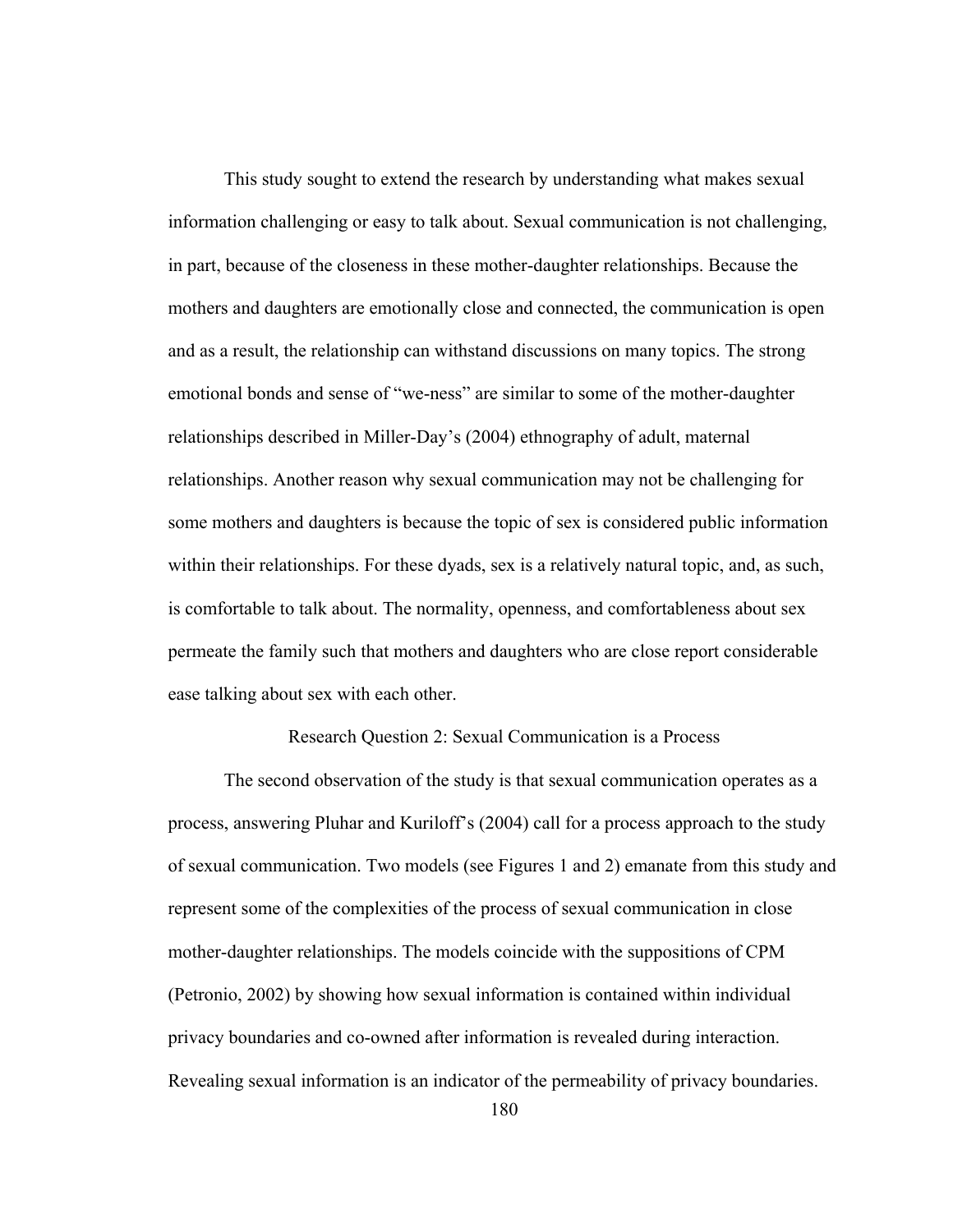As this study shows, when mothers and daughters have a close relationship, they have highly permeable privacy boundaries and reveal considerable sexual information to each other. This study lends support for White and colleagues' (1995) findings that openness and sexual discussions are positively correlated.

The models, grounded in the experiences of the participants, show how sexual communication operates over time and during individual interactions. The models show that mothers and daughters in close relationships contain sexual information within an individual privacy boundary. Then, during an individual encounter, mothers or daughters initiate communication about sex. At the point of revealing or concealing, some tension may result. Regardless of the tension, the mothers and daughters in this study chose to reveal some information. Coinciding with their revelations, some information was concealed, most notably by mothers. As their data show, mothers give their daughters information in little bits and pieces. During individual conversations, mothers regulate how much information to disclose, and over time, mothers also monitor the amount of information they provide.

Despite the open relationship and comfort with sexual information however, mothers in the current study noted experiencing some tension with the process of communicating about sex. As Kirkman and colleagues (2005) suggest, parents may feel a contradiction in their desire to discuss sex and avoid the topic. This contradiction may be dialectical in nature as parents and adolescents experience a tension between revealing and concealing, or openness and closedness (Baxter & Montgomery, 1996). As the daughters mature, it seems as if the mothers privilege the pole of openness, contributing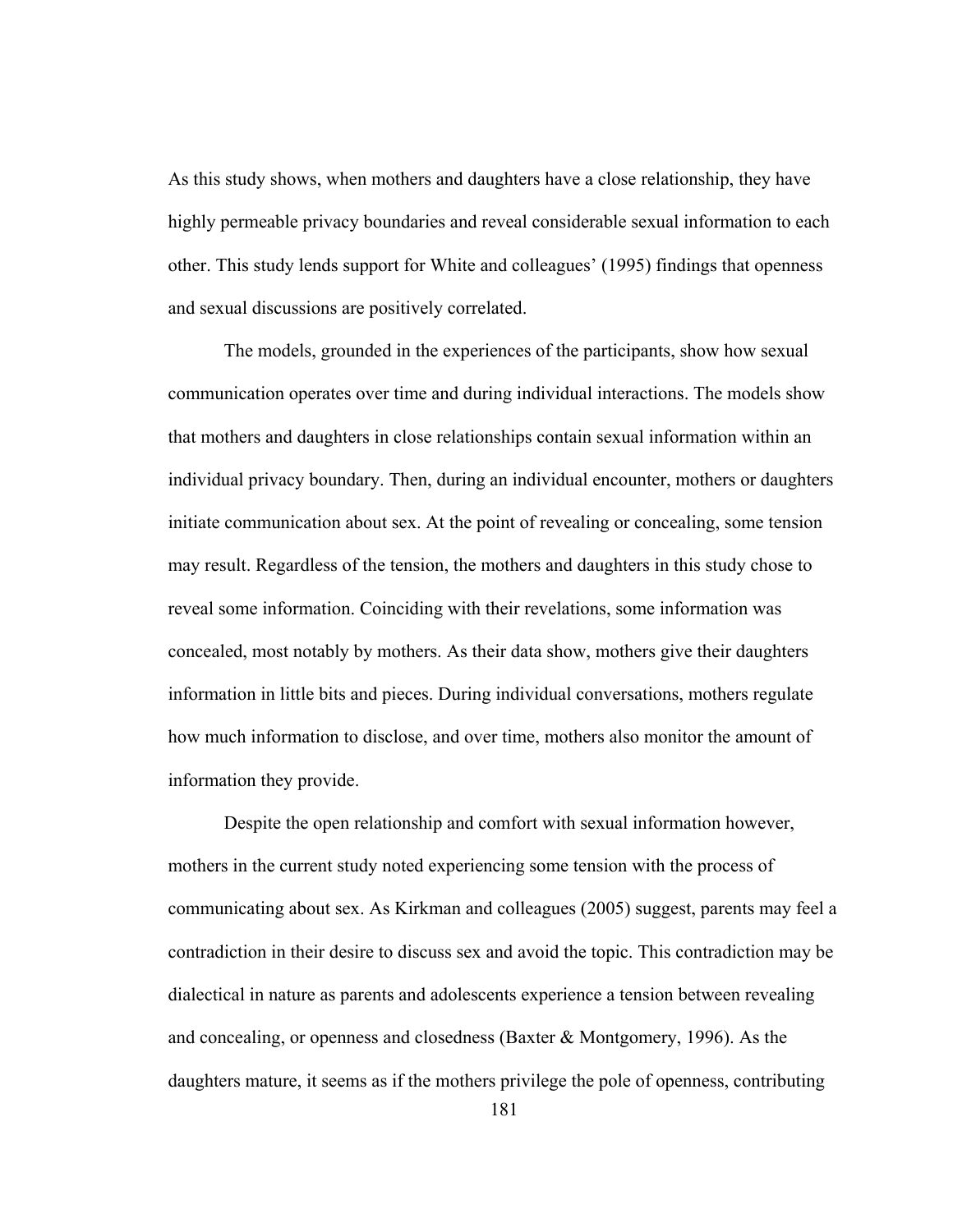to the expansion of their daughters' privacy boundary to contain increasing sexual information. Indeed, Petronio (2002) asserts that privacy boundaries expand from childhood, to adolescence, to adulthood. But, mothers are simultaneously cognizant of their daughters' development and other privacy rule development criteria guiding communication and adjust the access to sexual information accordingly.

The study also shows that some daughters experience embarrassment or awkwardness with the topic of sex. However, as daughters mature and obtain additional sexual information or begin to experience sex, the topic becomes easier to talk about, coinciding with CPM's claim that the circumference of privacy boundaries increases as more information is revealed during the adolescent years (Petronio, 2002). Privacy boundary permeability seems to become more open, as well, as reflected in these close mother-daughter relationships. As more sexual information is revealed to adolescents from their mothers—and other sources as well—their privacy boundaries expand to include the new information they possess.

Interestingly, the models also show that mothers' and daughters' privacy boundaries around sexual information converge and increase in their interconnectedness over time. This finding contradicts other research that shows adolescents renegotiate boundaries during adolescence such that there is more separation in the parent-adolescent relationship, particularly as adolescents struggle to develop their identity (Blieszner, 1994; Erikson, 1968) and gain independence from their parents (Bell, 1967). There are two possible explanations for this contradiction.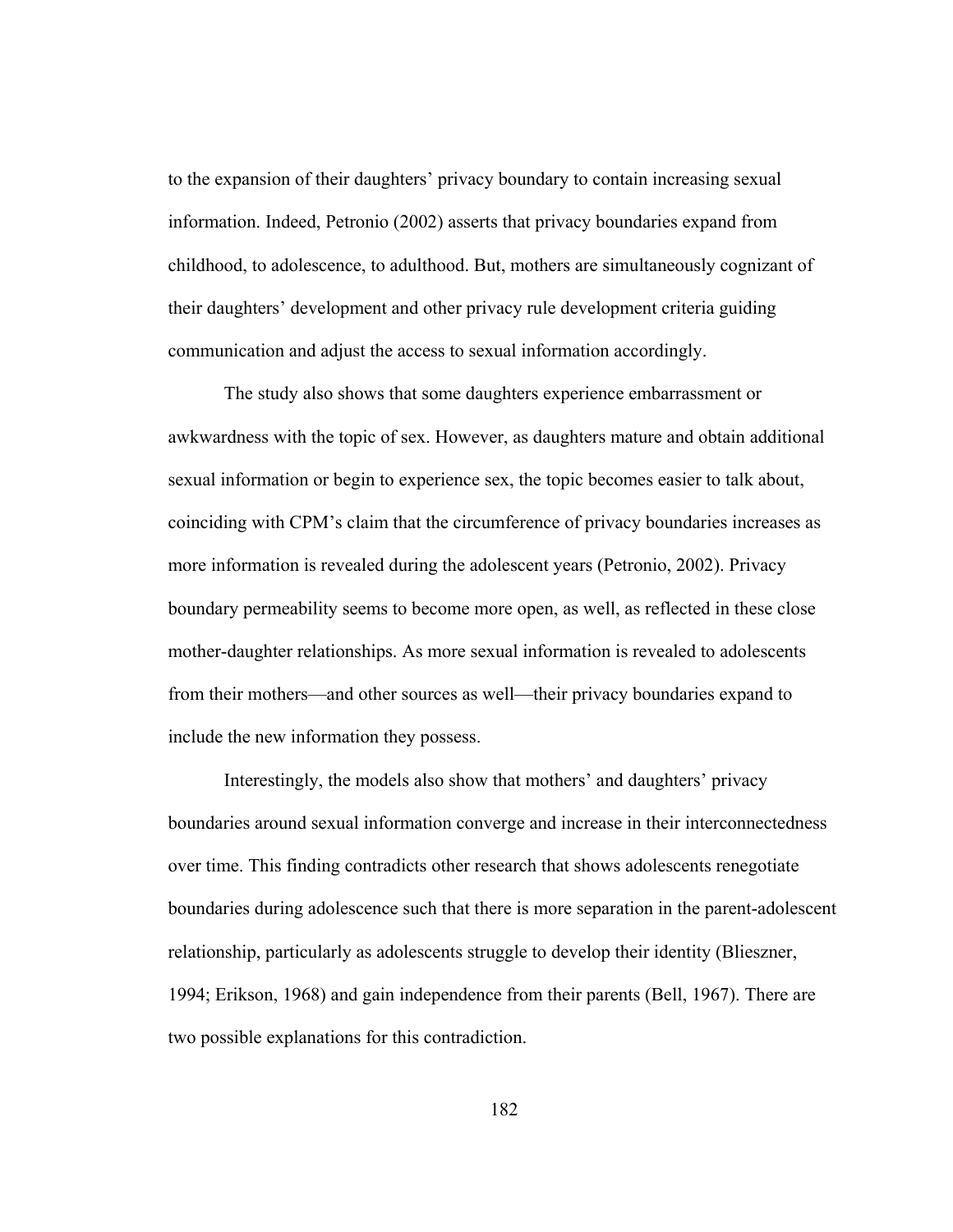First, the mothers and daughters in the study may have enmeshed boundaries. The close relationships of the participants resembled enmeshed relationships because of their strong interconnectedness. In Miller-Day's (2004) description of enmeshed motherdaughter relationships, mothers and daughters experience difficulty establishing autonomy and independence well into adulthood. The enmeshment leads to negative reactions from the mothers and daughters. Further, Olson's Circumplex Model (Olson, Russell, & Sprenkle,1989) depicts enmeshed family relationships as those with very high closeness, loyalty, dependency, and shared leadership with democratic discipline. These relationships create dysfunction for family members because of the inability to create healthy separation and independence. By contrast, the mothers and daughters in this study believe their relationships, while very close, are healthy, supportive, nurturing, and positive. Perhaps the relationships are enmeshed, but the dysfunctional aspect was not revealed during the interviews. Or, perhaps these mothers and daughters will experience difficulty with healthy separation in the future. Of course, such comments are only speculation, but they are worth discussing because of the intense closeness between the mothers and daughters in the study.

Second, the dialectical tension of autonomy-connectedness (Baxter & Montgomery, 1996; Petronio, 2002) may help explain why daughters increase their openness about sex during a time when they are believed to be establishing independence. The tug to remain connected while establishing autonomy is a lifetime tension for mothers and daughters (Miller-Day, 2004). This study extends Miller-Day's findings from adult maternal relationships to the adolescent phase of development and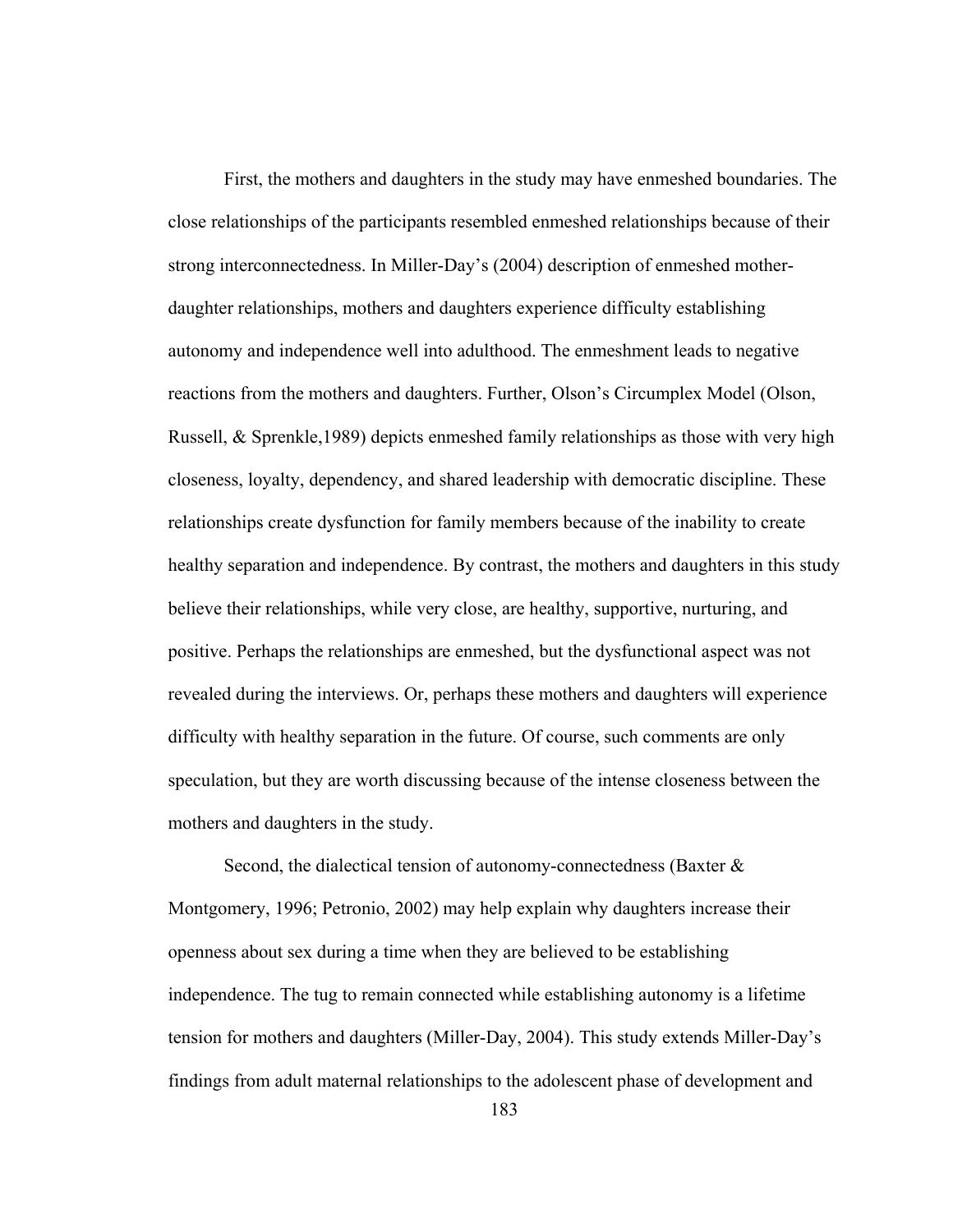shows that dialectical tensions may begin before the daughter reaches adulthood. The daughters in this study demonstrate a desire to remain connected with their mothers during a time in their life when their age cohort is constructing distinct identities separate from their mothers. As the daughters explain, they maintain the close ties with their mothers by making their privacy boundaries permeable and revealing information when they feel some tension in the mother-daughter relationship, particularly after they have had sex. Indeed, for many of these daughters, the revelation happened within a very short time after a sexual event occurred. Initially, daughters may avoid the topic of sex with their mothers because of privacy or self-protection, two of several reasons identified by Golish and Caughlin (2002) as reasons why adolescents avoid topics with mothers, fathers, and stepparents. However, in this study, the daughters' motivations to reduce the strain on their relationships with their mothers led them to reveal the information.

Another important element of the process of sexual communication is the role of the child, as this study shows. Researchers seem to approach sexual communication as if a parent gives information to a child (e.g., Jaccard et al., 2002). However, this study confirms that some children ask questions and initiate communication in close motherdaughter relationships. The study further shows that when children first ask questions during the toddler years, mothers respond positively by answering the questions. Then, children feel as if they can approach their parents in the future. Children's privacy boundaries expand only by gaining more information. Therefore, they ask questions in order to gain access to sexual information.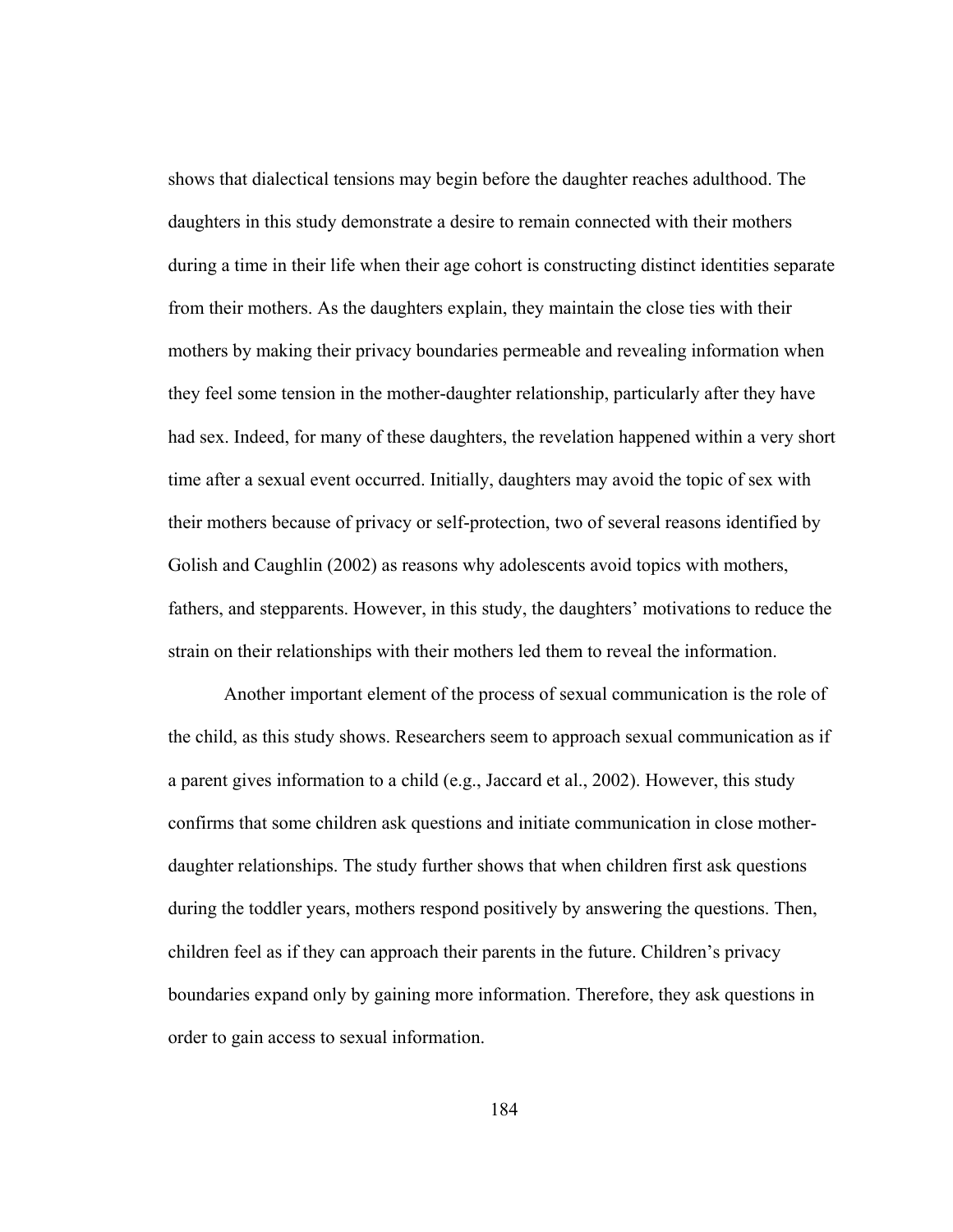One important element of the sexual communication process is the acknowledgement of time. This study makes clear that sexual communication changes over time and it illuminates the ways in which the changes occur. Age, grade level, or important events in the child's life trigger sexual communication according to the participants in this study. These contextual aspects mentioned by participants support Petrionio's (2002) claim that life circumstances require changes in boundary management. Indeed, based on the data of this study, more sexual information is revealed to daughters as they become older. During the toddler years, simple answers are given to daughters' questions about boys and girls or how babies are made. As daughters enter puberty, more information is revealed to them, particularly about menstruation and reproduction. Because puberty typically happens in the middle school years, this finding supports Jaccard and Dittus' (1991) argument that age 12 is optimal for conversations about sex. However, Jaccard and Dittus' claim is limited because sexual communication may happen more than once. The results herein are clear that mothers and daughters have several interactions over time where sex is discussed. Further, as daughters begin to date, the privacy boundary expands as information is given to them about expectations for sexual behavior. This finding supports Kirkman and colleagues (2005) who argue that sexual information should be revealed based on the maturity and sexual development of the child.

# Research Question 3: Privacy Rule Development Criteria

 The third observation from the study is that the process of sexual communication is guided by at least seven criteria that may assist mothers and daughters in their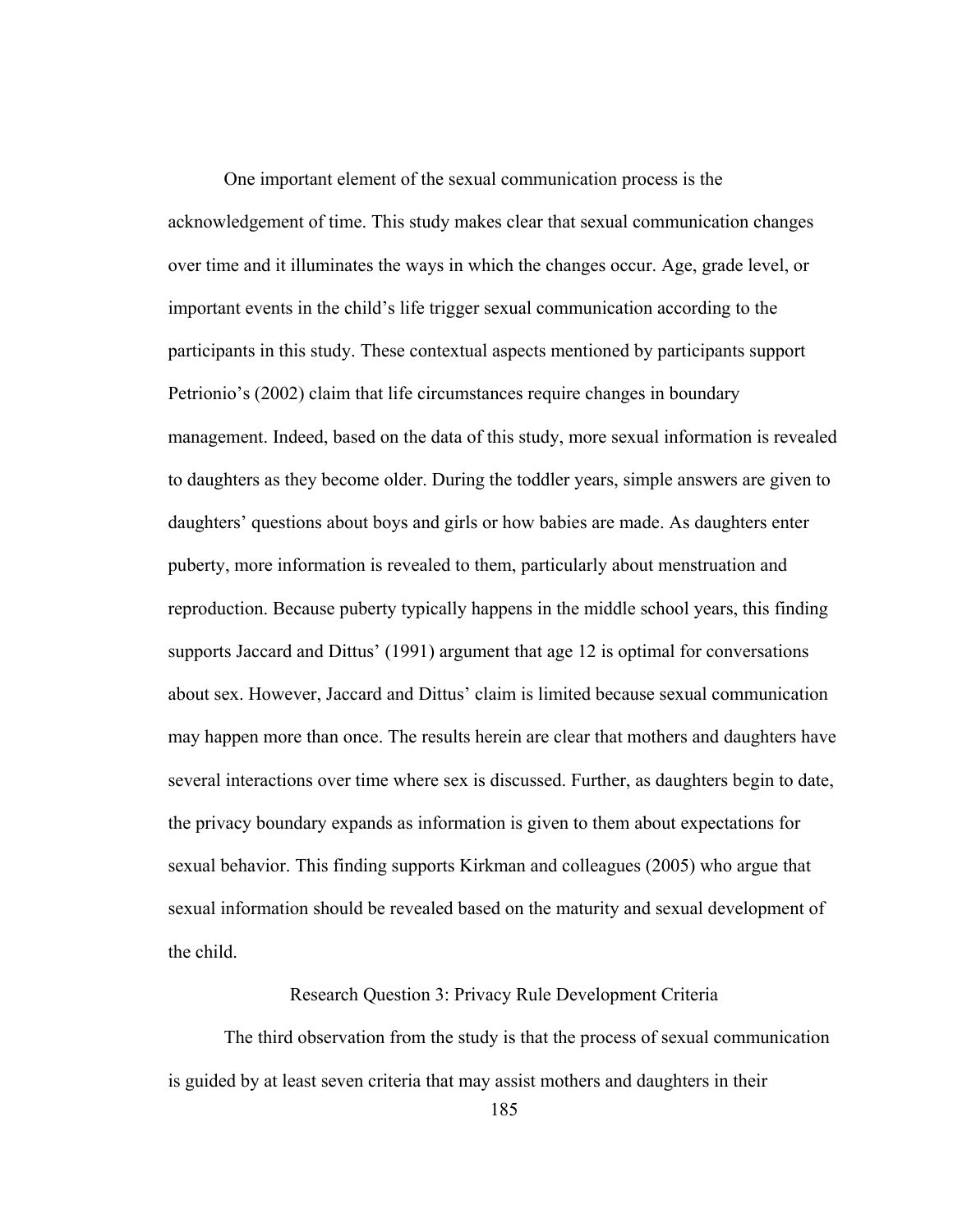decisions about how to talk about sex. The seven criteria that emerged from the data are: (a) mothers want to talk about sex differently from their mothers, (b) mothers talk with daughters, (c) mothers have many motivations to talk about sex, (d) adolescents are motivated to talk with their mothers to get accurate information, advice, or support, (e) religious beliefs impact the content of sexual messages, (f) sisters influence the process in both positive and negative ways, and (g) the benefits of talking abut sex far outweigh the risks. Collectively, these foundational criteria shed light on how mothers and daughters may develop rules, which regulate the control of privacy boundaries around sexual information. The criteria suggest that mothers and daughters may invoke any number of rules during an interaction to manage the decision to reveal and any corresponding tension that may develop as a result of the decision to reveal. The existing study did not identify specific rules , but rather, the criteria upon which rules are founded. Seven criteria were revealed in this study.

First, some mothers are guided by a strong desire to manage sexual information differently from their mothers. A lack of sexual communication from one generation of mothers leads to a subsequent generation of mothers who may want to be more open about sex. This criterion supports Brock and Jennings' (1993) findings that some women believe their mothers do not talk to them about sex because of family background.

Second, mothers and daughters talk about sex, rather than fathers and daughters. The results of this study support previous findings that mothers talk with children about sex more than fathers (e.g., Darling & Hicks, 1982; Lefkowitz et al., 1996). This study extends previous research by seeking to understand why differences exist between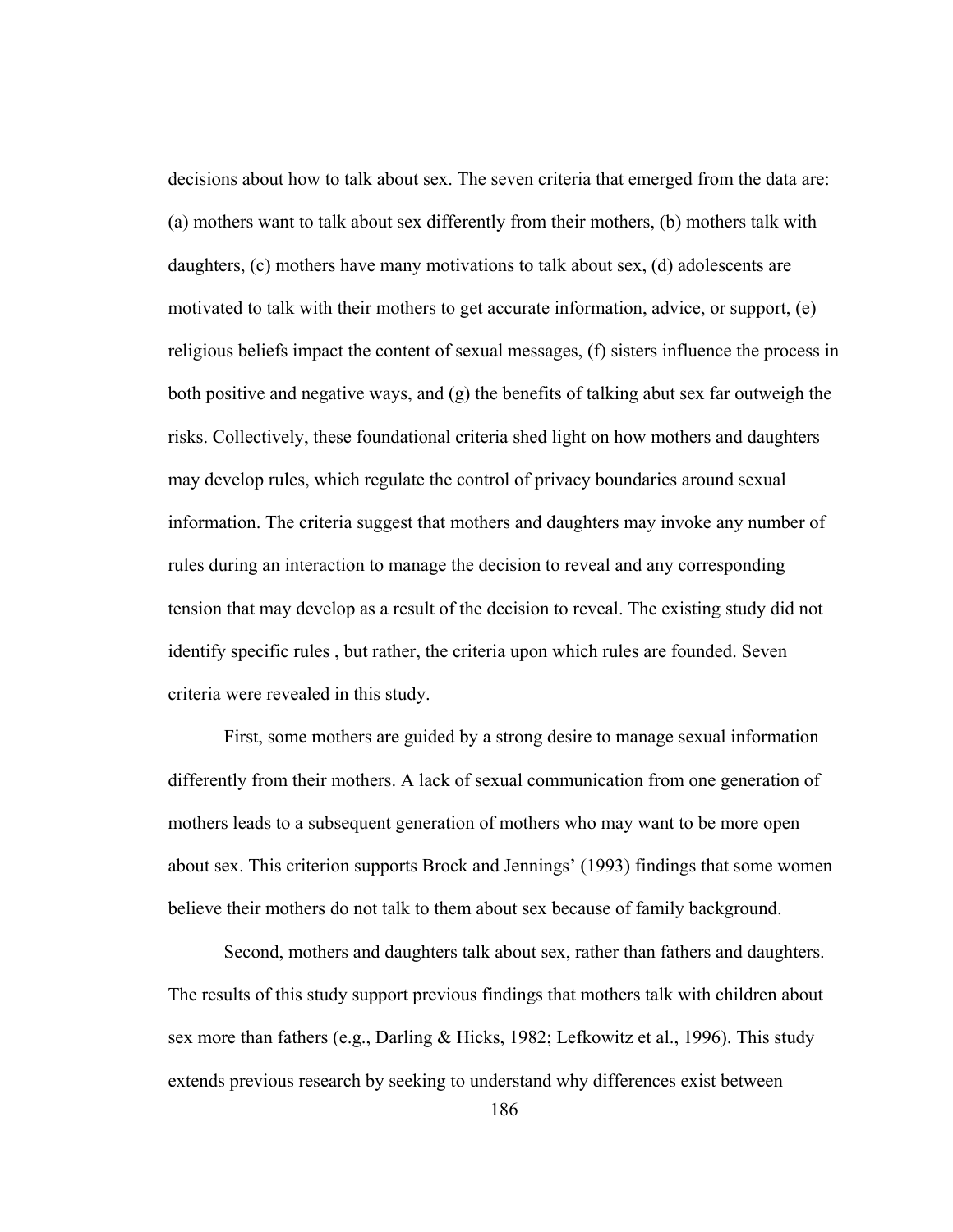mothers and fathers. There seem to be two privacy boundary forces at work. The first is the co-owned mother-daughter privacy boundary. Sexual communication resides within this privacy boundary and is characterized as a mother-daughter thing. There is an implied ownership of sexual information to the mother-daughter relationship. With this double layer of protection, fathers are not entitled to talk to their daughters about sex. When this mother-daughter *co-owned* privacy boundary is highly impermeable, it may be difficult for fathers to permeate, even if they want to. These findings about revealing information to a same sex target in parent-adolescent relationships mirror those of Snell, Jr. and colleagues (1988) in adult populations. Further, just as victims of sexual abuse (Petronio, Flores & Hecht, 1997) or HIV/AIDS (Greene, 2000) are strategic about who they disclose to, so too are daughters selective about choosing their mother over their father to talk about sex. Victims of sexual abuse and daughters in this study share some characteristics in their targets including credibility, support, and protecting feelings. With the daughters, the same-sex aspect gives the mother credibility. Also, the established closeness in the mother-daughter relationship makes the daughters feel comfortable. Support and protecting feelings are important, especially for daughters, as they seek to relate to their mothers on an emotional level.

The second privacy boundary force is the father-daughter co-owned privacy boundary, which is basically nonexistent according to the mothers and daughters in this study. The walls of fathers' and daughters' privacy boundaries seem to be impenetrable where sexual information is concerned. Therefore, sexual communication with daughters is done by mothers because of the impenetrable, co-owned mother-daughter privacy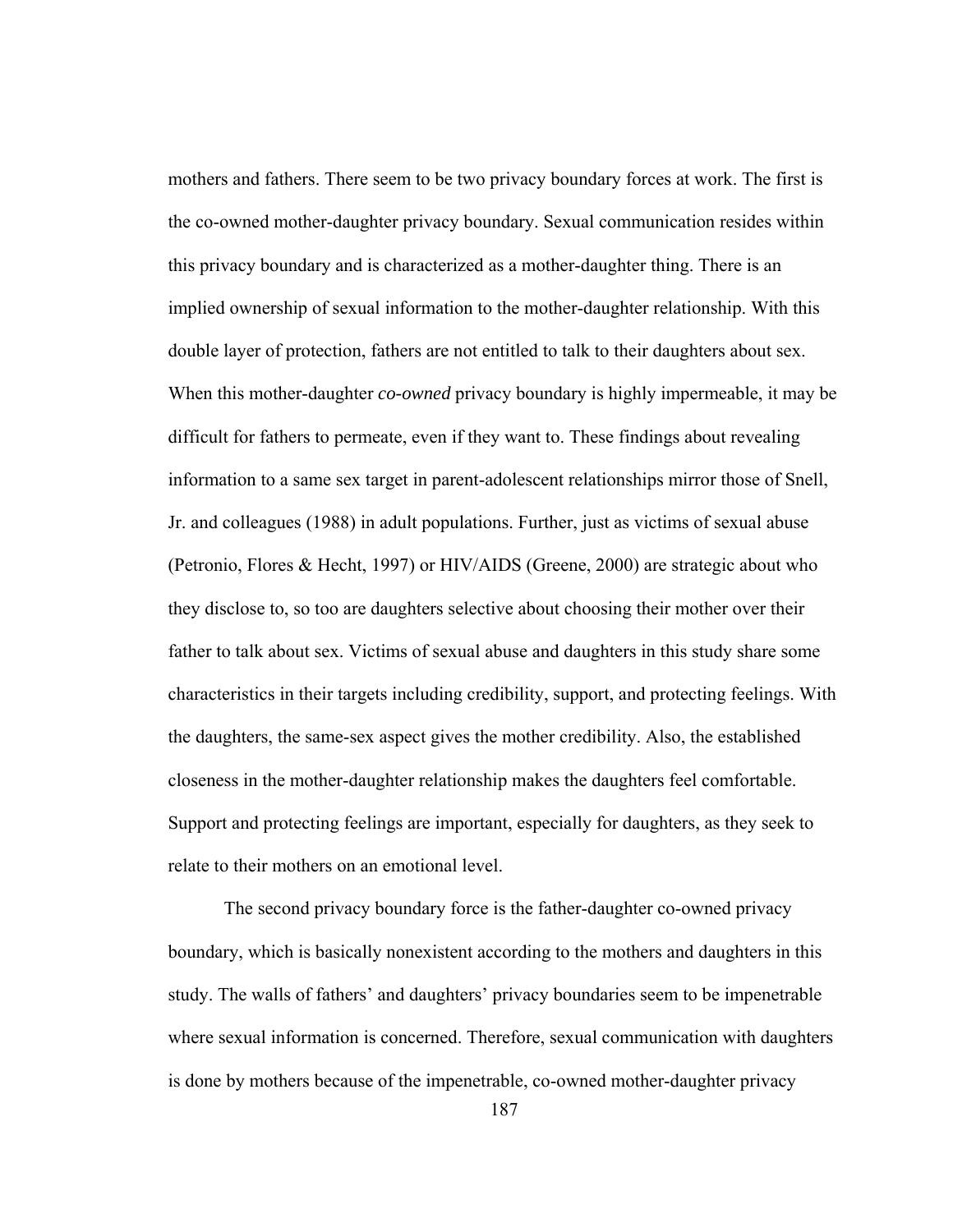boundary and the impenetrable, individual privacy boundary of fathers and daughters. The findings also support and update those of Petronio and colleagues (1984) about the qualities of trustworthiness, warmth and openness women seek in targets of their disclosures. These qualities are similar to those described by the daughters in this study about why they talked with their mothers about sex instead of their fathers. Because fathers are males, they are perceived as lacking understanding of their daughters' feelings and experiences. However, the data show that some fathers are involved on the periphery. Fathers take on the role of protector and guard their daughters from boyfriends. In this role, the father-daughter relationship is characterized by treating daughters as daddy's little girl. In this sense, the direct sexual communication between fathers and daughters is virtually nonexistent.

Third, mothers have many motivators to disclose sexual information to their daughters. Mothers appear to reveal sexual information for expressive needs, which Petronio (2002) defines as disclosures of feelings or thoughts. The mothers in the study have many thoughts and feelings about sex that guide their decisions to reveal sexual information. They are concerned about their daughters' sexual knowledge, safety, attitudes and behaviors. These findings support the assumptions made of other researchers (e.g., Clawson & Reese-Weber, 2003; Jaccard & Dittus, 1991; Miller et al., 2001; Rosenthal et al., 2001) who connect communication to sexual behaviors. However, the findings also extend previous research by showing motivators other than influencing behaviors. For example, mothers want their daughters to have healthy, positive attitudes about sexual activity, to pass on moral values about the meaning of sexuality, or to get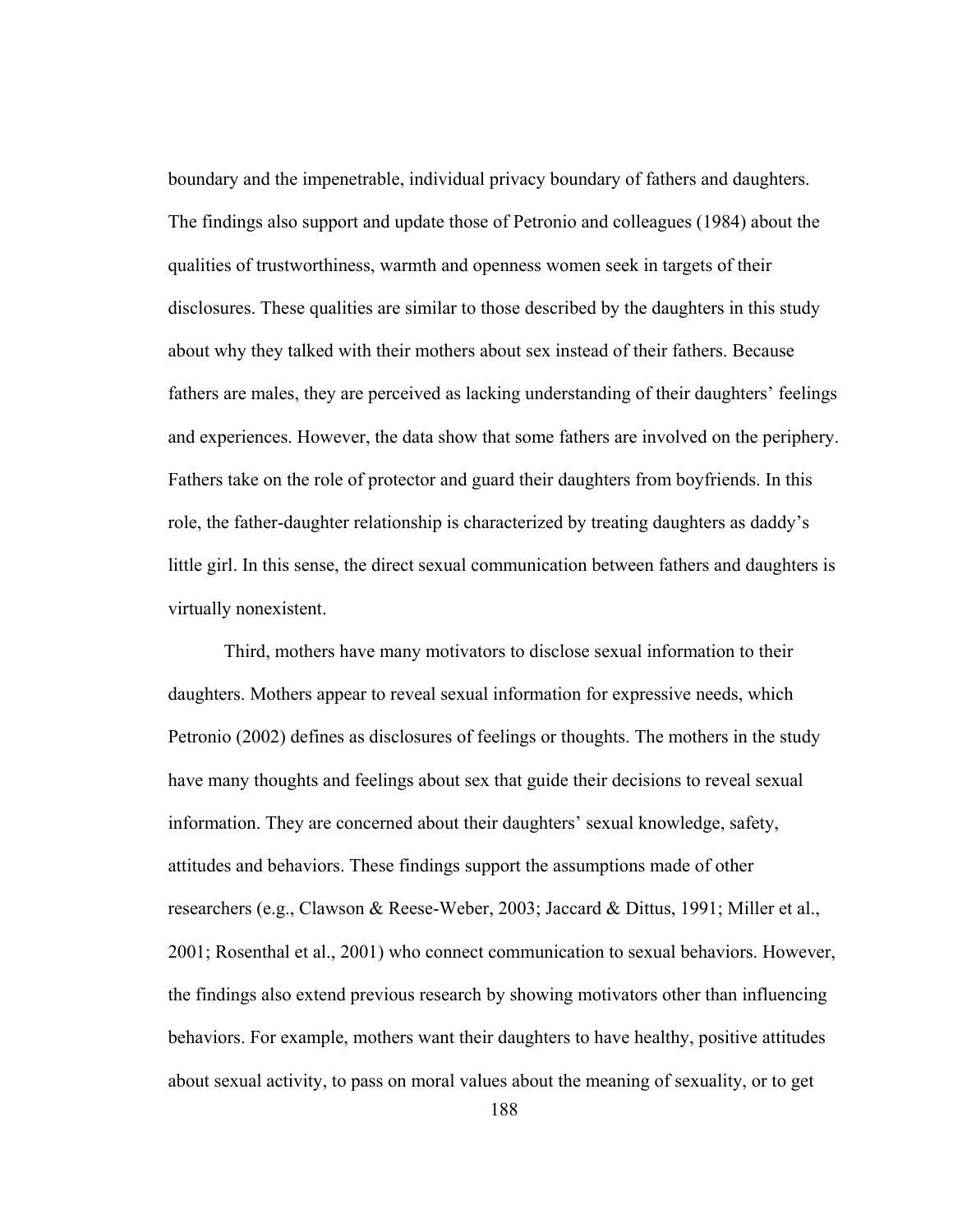information from a credible source. Indeed, several mothers believe much of the sexual information from friends is inaccurate as this study shows. Mothers believe themselves to be reliable, knowledgeable sources of sexual information and want to give daughters the information directly.

Fourth, adolescents are motivated to talk with their mothers to get accurate information from a trustworthy source as the results show. This finding supports Guilamo-Ramos, Jaccard, Dittus, and Bouris' (2006) who found a very high correlation between trust and expertise by adolescents when evaluating the source of their information about risky behaviors. Even though trust and expertise are mutually exclusive constructs, it is likely that adolescents perceive the two very similarly, especially when the target is a parent. As this study finds, daughters certainly talk with their peers about sex, but they trust their mothers' information, advice, council, and support.

Fifth, religious beliefs are a contextual factor guiding sexual communication for some mothers and daughters. However, religious beliefs are mentioned as part of the content of sexual information, rather than influencing the process of communication. Regardless, it is interesting that with so few volunteers for the study, four of the dyads are Catholic and one of the mothers was raised Catholic. The four who are Catholic sent their daughters to Catholic school. Research shows a correlation between religiosity and sexual attitudes (Meier, 2003), thus it is not surprising that religious beliefs would be included as part of the messages mothers sent to their daughters.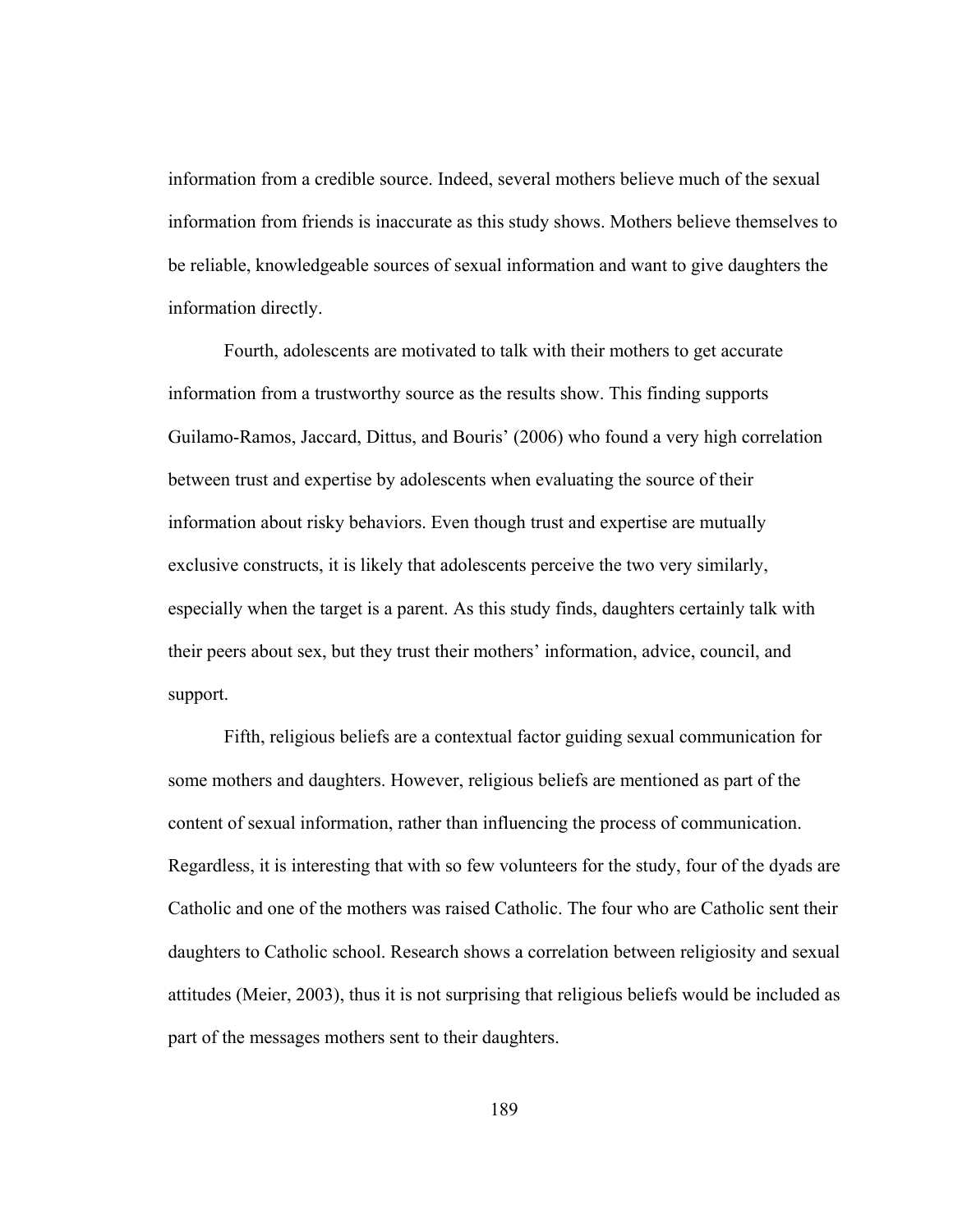Sixth, the results also show that sisters influence the process of sexual communication between a mother and daughter by creating interference. Some daughters in this study say they seek their sisters in lieu of a mother as their primary source of sexual information. Other daughters may reveal information to their mothers and sister(s), but the information is different for each target. As such, sisters may impede the opportunity for mothers to engage in sexual communication. Mothers also experience some difficulty maintaining closed privacy boundaries around sexual information for one child when older sisters are engaging in myriad sexual behaviors or talking about sex without consideration for younger sisters as these results have shown.

Seventh, mothers and daughters identify risks and benefits of sexual communication, but the benefits outweigh the risks, thereby leading to openness and revealing information. Because these mothers and daughters describe their relationship as open or close, they see few risks associated with sexual communication. In fact, the participants here would likely say sexual communication is a no-risk activity. However, mothers did acknowledge a low level of risk, primarily face risk (Petronio, 2002). Mothers were somewhat concerned about the consequences of telling their daughters information and the potential for the daughters to tell their friends about what they heard. They are not concerned about their daughters giving misinformation, but rather the backlash from other parents who may not want their children to know information. Pluhar and Kuriloff (2004) found that parents identified tuning out a parent as a perceived risk of sexual communication. However, the data from these mothers and daughters do not show this as a risk. Further, Feldman and Rosenthal (2000) found that parents fear being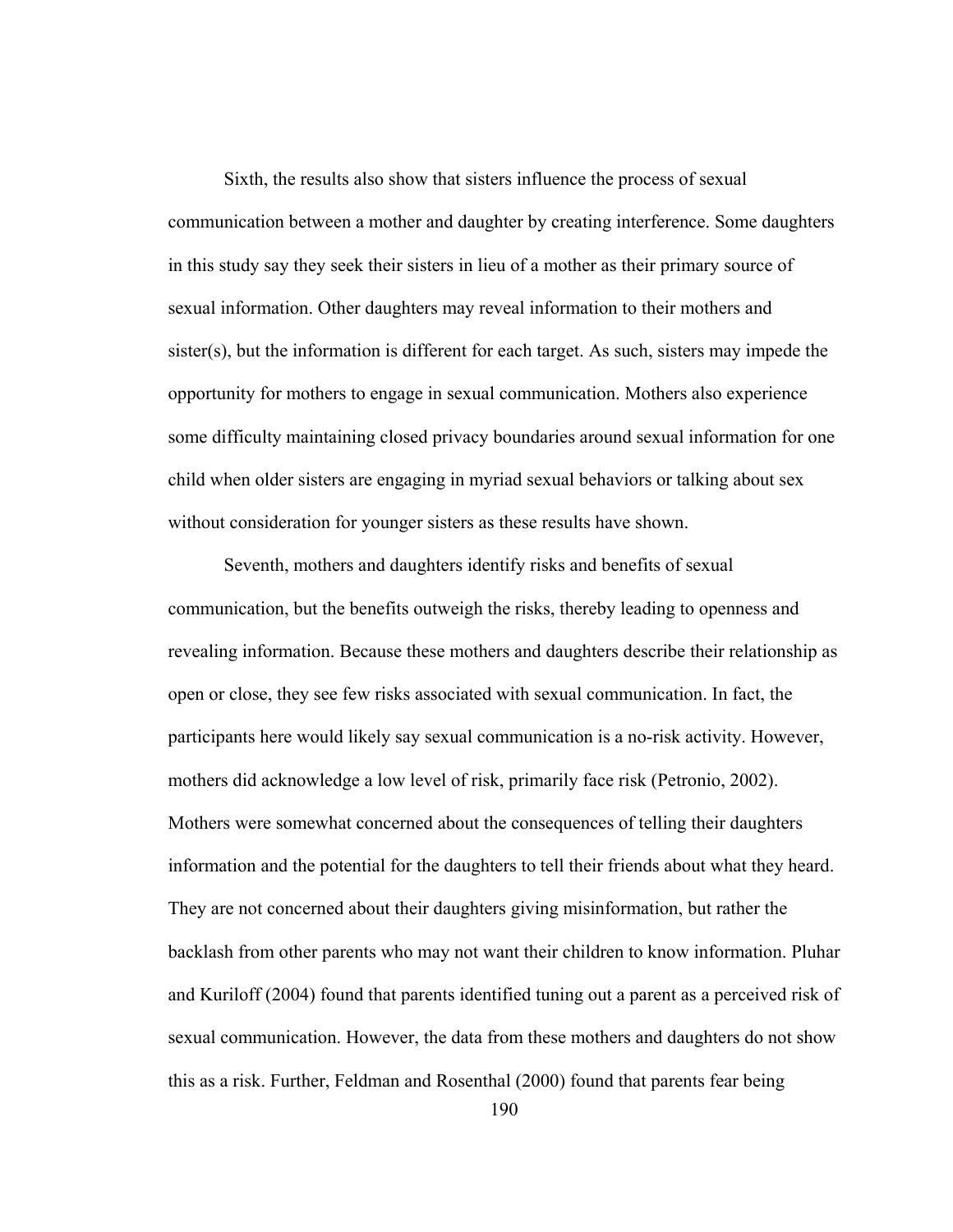evaluated negatively by an adolescent. However, this finding was not supported among these mothers, either. These contradictions from previous studies demonstrate that sexual communication can be a low risk activity in some family relationships.

 The risks reported by daughters mimic Petronio's (2002) descriptions of security or face risks (Petronio, 2002). The results show that some daughters fear getting in trouble or judgment from their mothers, especially after they start engaging in sexual activity. This makes sense because evaluation is one reason people keep secrets (Vangelisti, 1994). When the daughters in this study started having sex, they concealed the information from their mothers, which supports the findings from Guerrero and Afifi (1995a) and Mazur and Hubbard (2004) who suggest that adolescents avoid talking about their sexual and dating experiences to protect their privacy boundaries. However, the daughters in this study show that concealing sexual information can put a strain on some mother-daughter relationships. They believe their mothers know they are having sex, but are not saying anything. The strain creates awkwardness and discomfort for the daughters to the point that they eventually reveal the information to their mothers. The closeness between the mother and daughter may minimize the power imbalance between them, which has a direct effect on the concealment of secrets (Afifi  $\&$  Olson, 2005). Perhaps the closeness experienced by the mothers and daughters in the study minimized the power imbalance such that the pressure to conceal the private information was short lived. Overall, the benefits of talking about sex far outweigh the risks for mothers and daughters. Even when mothers and daughters thought of a few potential risks, they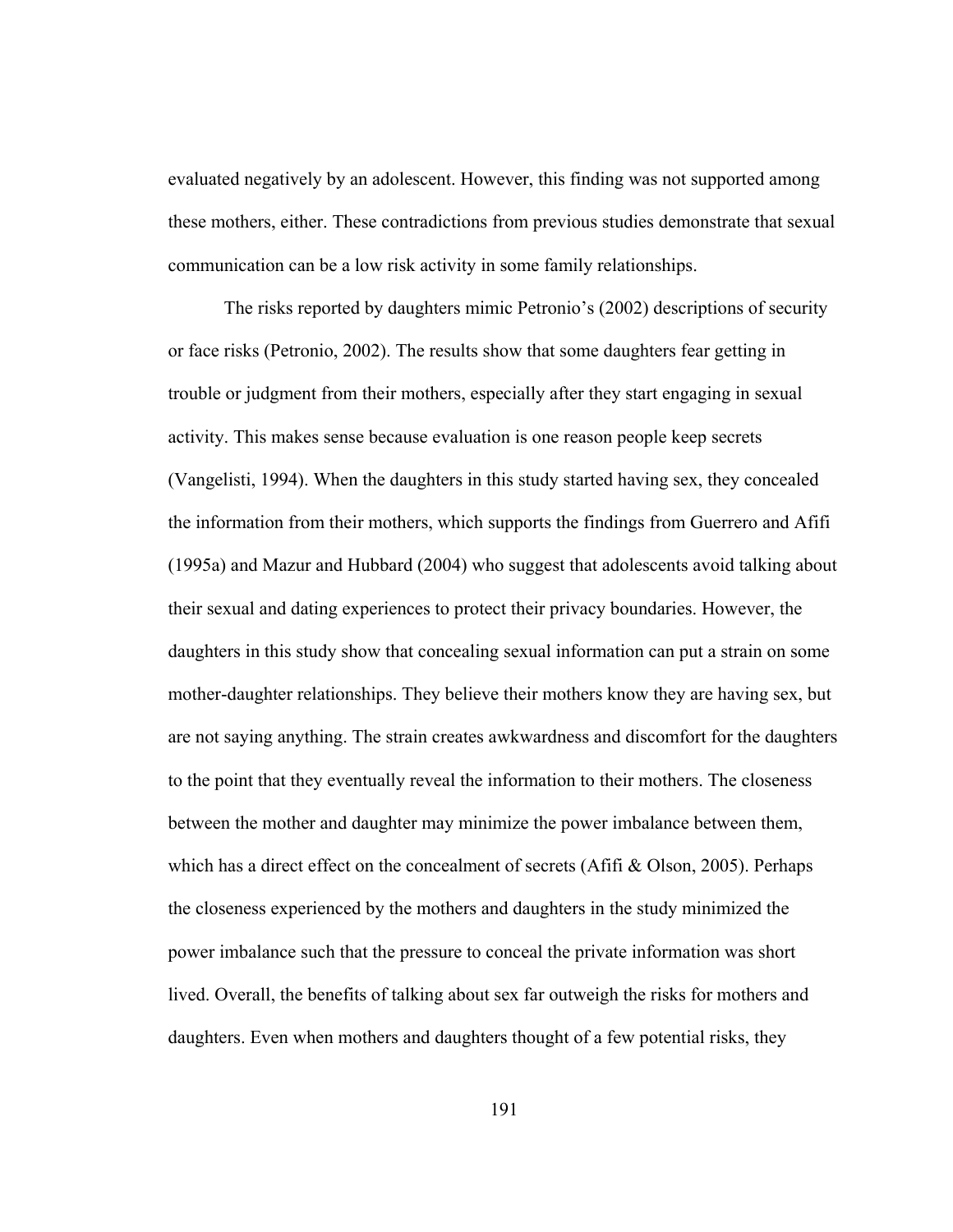persisted with revealing sexual information because of the many motivators they experience.

# Theoretical Implications

# *Theorizing about Sexual Communication*

 The study contributes to the parent-adolescent sexual communication literature in at least four ways. First, the study highlights communication by examining it separately from behavioral outcomes. In so doing, the study shows that the process of communication is important in addition to the content or topics discussed. Second, the process models suggested in the present study and indicative of close mother-daughter relationships, extend the parent-adolescent sexual communication literature by showing how the communication changes over time and by illuminating the role of the adolescent in the interactions. Third, acknowledging the presence of the adolescent demonstrates their initiation of communication as well as the mutual influence mothers and daughters may have on each other. Fourth, while this study was unsuccessful in its attempts to talk with parents and adolescents who had not talked to each other about sex, the study does show how information is given in small increments over time. In this way, some sexual information is concealed while other sexual information is revealed.

### *Implications for Communication Privacy Management Theory*

The study augments CPM in four possible ways. First, CPM is extended to another subject or topic. The theory has been heavily applied in health care contexts (e.g., Petronio et al., 2004; Petronio & Kovach, 1997) or stepfamily research (e.g., Afifi, 2003;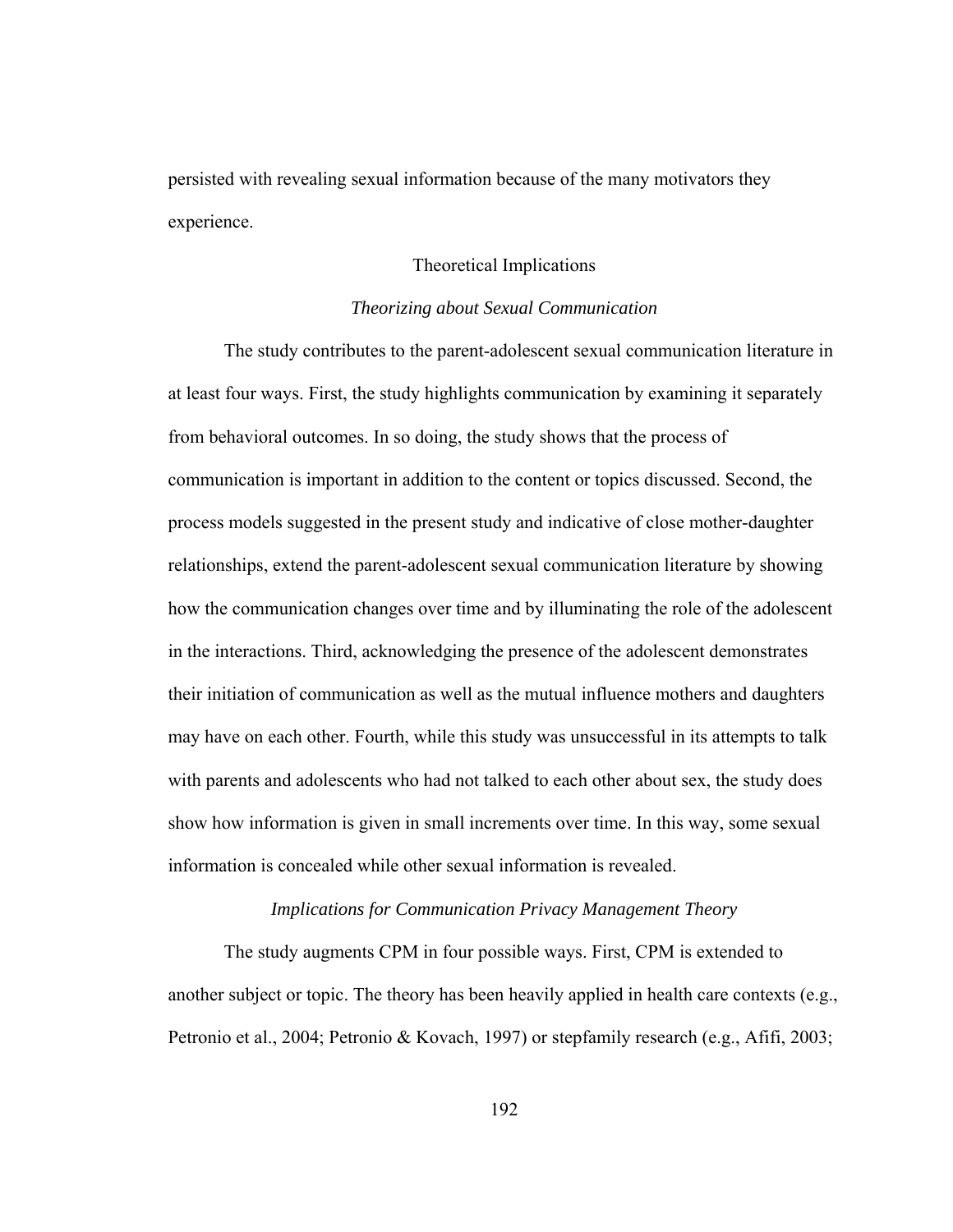Golish & Caughlin, 2002). While, these applications are appropriate and beneficial, additional contexts give the theory strength and utility.

Second, this study supports the use of a boundary metaphor by showing how sexual information crosses a privacy boundary when it goes from private (individual) to public (dyadic). Further, the study shows how individuals regulate the control over sexual information across the privacy boundary as they contemplate revealing or concealing the information. The circumference of the privacy boundary expands as additional sexual information is revealed over time, and the permeability of the privacy boundary is regulated with varying levels of openness. For most of the participants in this study, the boundaries were highly permeable as the pole of openness was privileged for most of the mothers and daughters. Specifically, the findings from this study parallel those of Petronio and colleagues (1996) because they share similar qualities in the process of how private information is revealed. The motivations for revealing information by mothers and daughters in this study and by child abuse victims in Petronio et al. (1996) are vastly different. However, it is interesting to note some similarity in the process of how information is revealed. As noted by Petronio et al. (1996), victims of sexual abuse reveal information through tacit permission, during mundane activities, and with incremental disclosures. Likewise, this study found that mothers and daughters use tacit permission by waiting to be asked questions, thereby obtaining reassurance and reducing vulnerability before revealing information. Petronio et al. (1996) also found that victims of sexual abuse grant access to their information during mundane activities. Similarly, the mothers' and daughters' conversations about sex analyzed in this study emerged while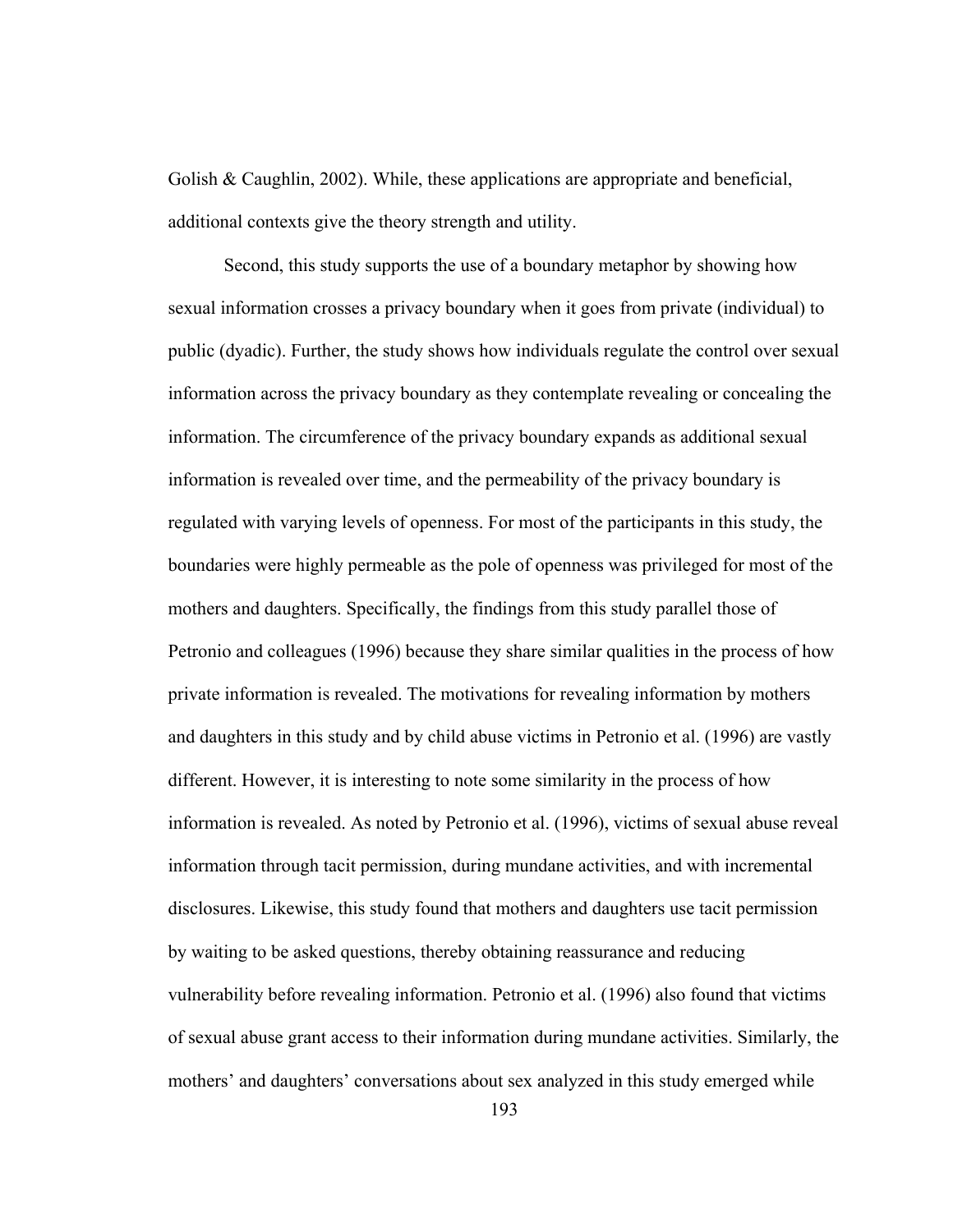watching television shows or movies, reading about events in the paper, or hearing local gossip. Finally, findings from Petronio and colleagues (1996) found that sexual abuse victims make incremental disclosures. Similarly, the mothers in this study disclose sexual information in small increments. While comparisons between victims of sexual abuse and mothers and adolescents who are not in the capacity of victims may seem odd, it is nevertheless informative that the process of how information is revealed is quite similar.

 Third, this study offers limited support for the dialectical aspect of CPM based on mothers' and daughters' experiences with the tensions of connection-autonomy and revealing-concealing. Based on my analysis and interpretation, I conclude that dialectical tensions experienced by the participants are possible, but not substantial. The interview questions were not designed to target dialectical tensions, nor did associated data emerge with forcefulness, redundancy, or repetition (Owen, 1984). Therefore, additional research is needed to fully support the *dialectical* tensions of sexual communication in close mother-daughter relationships.

 Fourth, the privacy rule development criteria for revealing and concealing information described by the participants in this study parallel the five rule development criteria of CPM. First, the culture criterion in CPM overlaps mothers' intergenerational criterion to communicate differently from their mothers. Second, CPM sets forth that gender is a criterion on which rules are formed. This study shows that gender influences the sexual communication process. Specifically, sexual communication is confined to the mother-daughter relationship among these participants. Third, the influence from sisters and religion reflect the contextual criterion of CPM. Fourth, this study shows that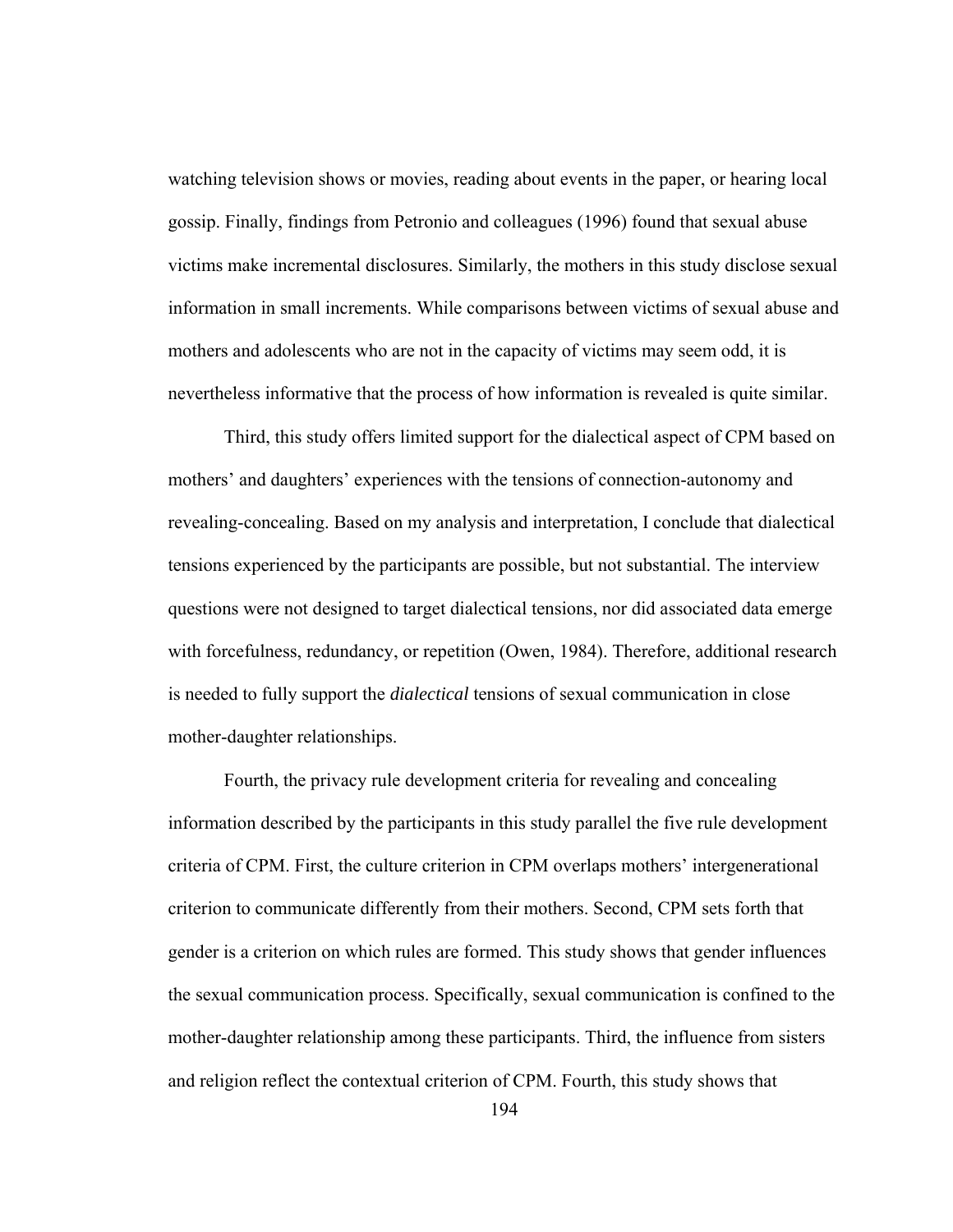mothers have many motivations to talk about sex whereas daughters are motivated by emotional closeness with their mothers, which aligns with CPM's claim that communication rules are developed based on the motivation for disclosure. The fifth criterion of CPM, risk-benefit ratio, is replicated in this study as mothers and daughters describe their risks and benefits and show that the benefits outweigh the risks.

### Practical Applications

Textbook authors, public health officials, Internet resource providers, or journalists who focus on parenting skills and adolescent sexual activity could apply the results of this study in four ways. First, this study presents several motivating factors guiding mothers who have very close relationships with their daughters to talk about sex. Therefore, persuading mothers to talk about sex could emphasize protecting safety or health, promoting family beliefs and attitudes, influencing behavior, enhancing emotional closeness, or raising responsible children. Note that the motivations are relational as well as well as behavioral. Influencing adolescents' behaviors are not the only reasons to communicate with youth about sex, based on the results of this study.

Second, designing messages that discuss the risks and benefits of *talking* about sex could help alleviate fears and promote the positive outcomes that can result from sexual communication. Based on my observations, statistics about teenage sexual behaviors seem to be the dominant message and persuasive strategy used in public health campaigns or by educators. As a result of this study, I propose that resource providers would benefit from also sharing the risks and benefits of sexual communication.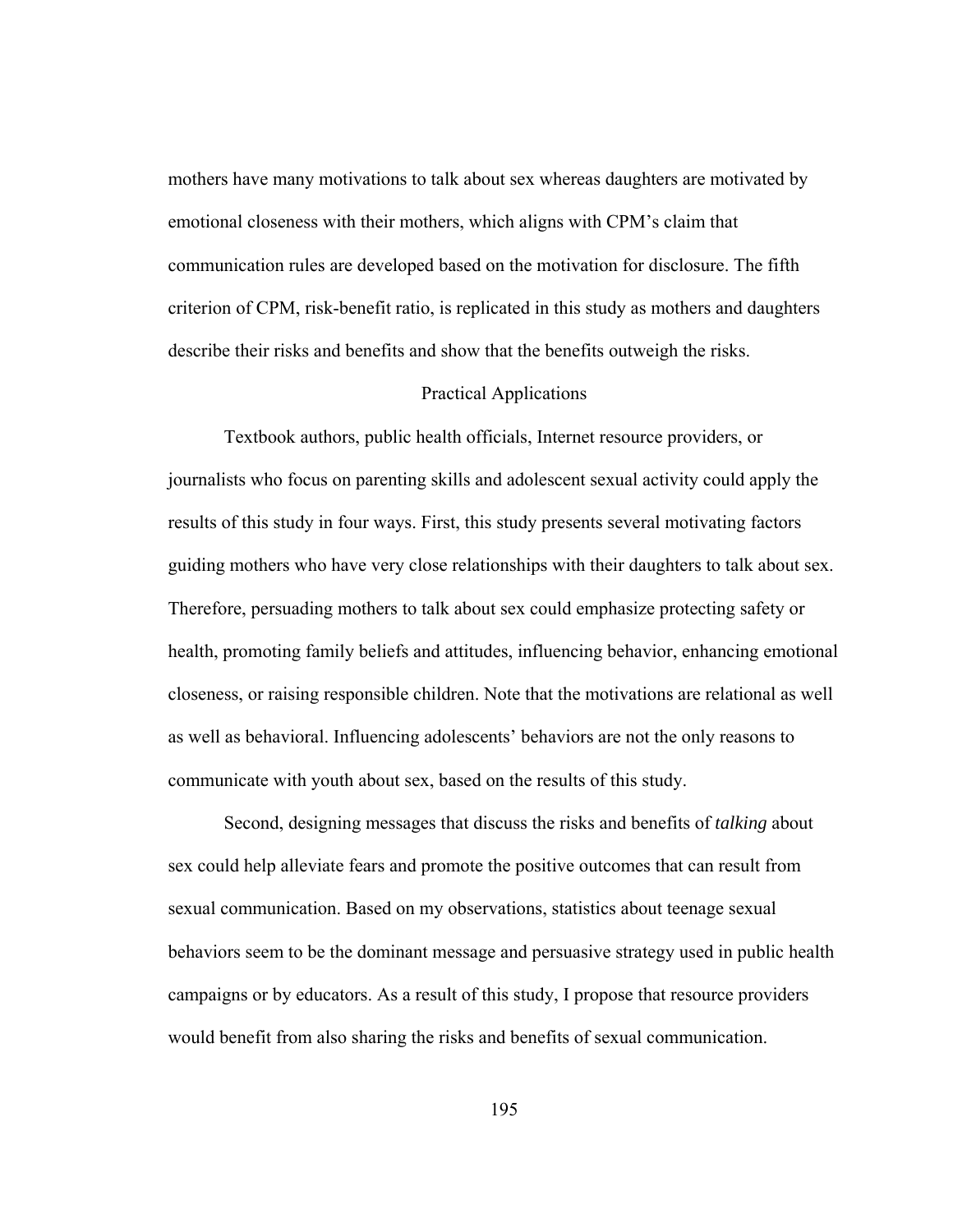Third, in addition to providing communication training and support to parents, adolescent daughters could be encouraged to participate in conversations with their mothers. Promoting emotional closeness and obtaining accurate information are two motivational factors that could influence females to talk with their mothers about sex.

 Fourth, communicating with young children about sex could extend many training and education programs. Because children ask questions about sex long before adolescence begins, mothers could benefit from the experiences of others who respond positively when children ask questions.

### **Limitations**

 There are at least five limitations to the study. The first limitation of the study resides with the atypical closeness of the participants. Recruiting college students and mothers to be interviewed together about sex resulted in a sample of extremely close mothers and daughters. By contrast, mothers and adolescents who were not as close, had very little or no communication about sex, or were uncomfortable talking about sex did not volunteer for the study. Therefore, obtaining information from family members who conceal sexual information was not achieved while obtaining information about the sexual communication between very close mothers and daughters was obtained. Different research designs will be needed to solicit information from mothers and adolescents who have had little or no sexual communication. I do not believe a comprehensive understanding of parent-adolescent sexual communication can be achieved until we hear the voices of those who do not communicate about sex. Further, there were only nine dyads. Recruiting college students and their mothers was challenging because of the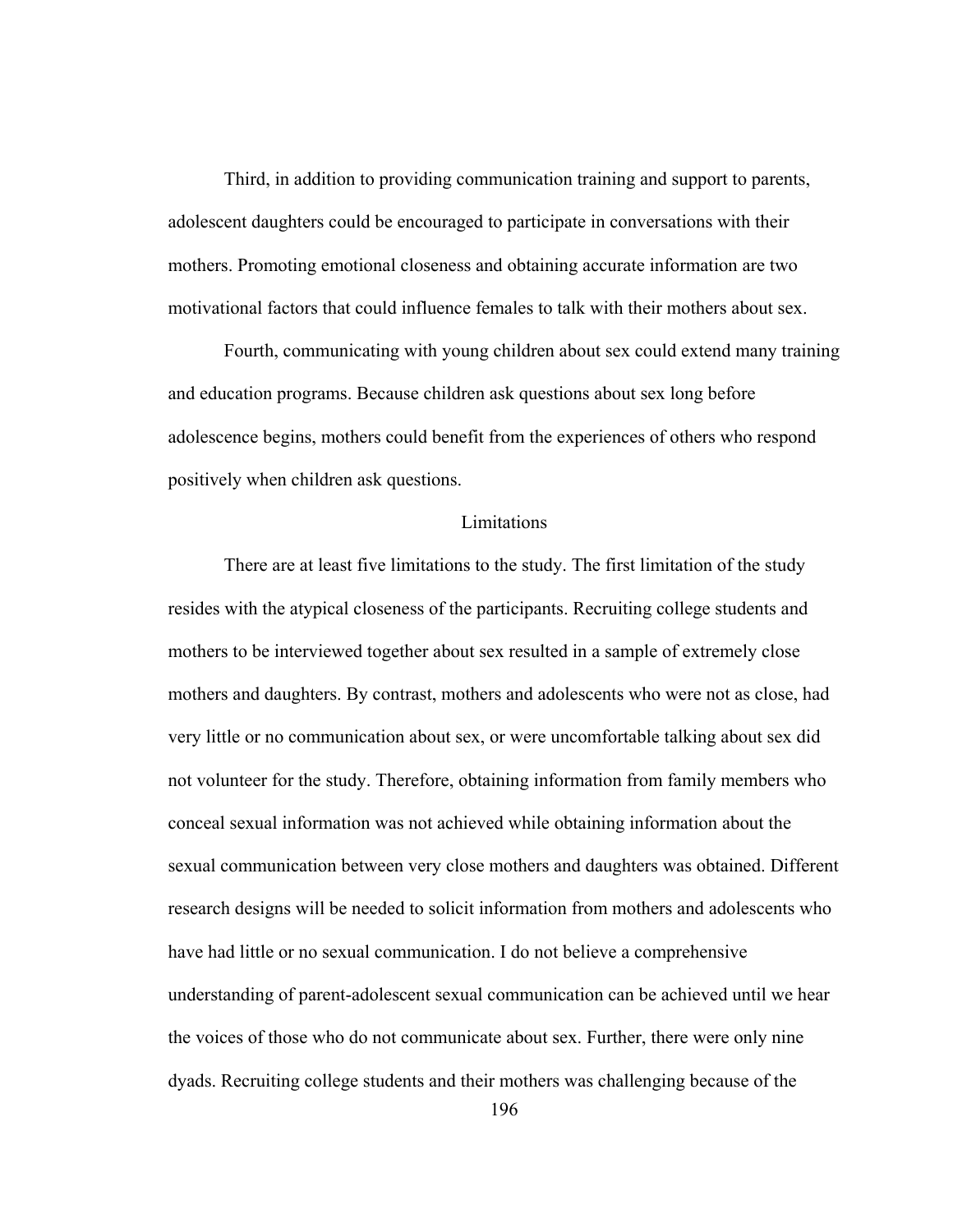nature of the topic, the geographic distance between the college students and their mothers, and scheduling a time for three people to meet. However, with more time and creative recruitment strategies, additional participants could be found, which would increase the strength of the saturation and make the results more transferable.

 The second limitation of the study is that the voices of males were not heard. In fact, during recruitment, many people heard me say mothers and daughters, even when my exact language was mothers and adolescents. I made no specific request for daughters. After realizing this assumption, I made a point to mention that sons were eligible and desired for participation because their voices were important, too. However, no adolescent males volunteered to participate. I believe that their voices can be heard if interviewed by a male and separately from their mother.

 Third, all the participants in the study were white and the students were in college. While the mothers ranged in education level from high school to master's degree, socioeconomic status of each family was likely middle class. More diverse participants in terms of race, socioeconomic status, and education level are needed.

 The fourth limitation is the self-serving bias. Mothers and daughters painted a positive picture of their relationship. Very few examples were given of conflict between the mothers and daughters. Though the study was successful in permeating a family privacy boundary, it is important to note that the privacy boundary was likely only permeated to a moderate extent. I am sure some of the mothers and daughters experienced some level of discomfort when sharing sexual information with a stranger and were cautious in what they chose to reveal to me and somewhat strategic in their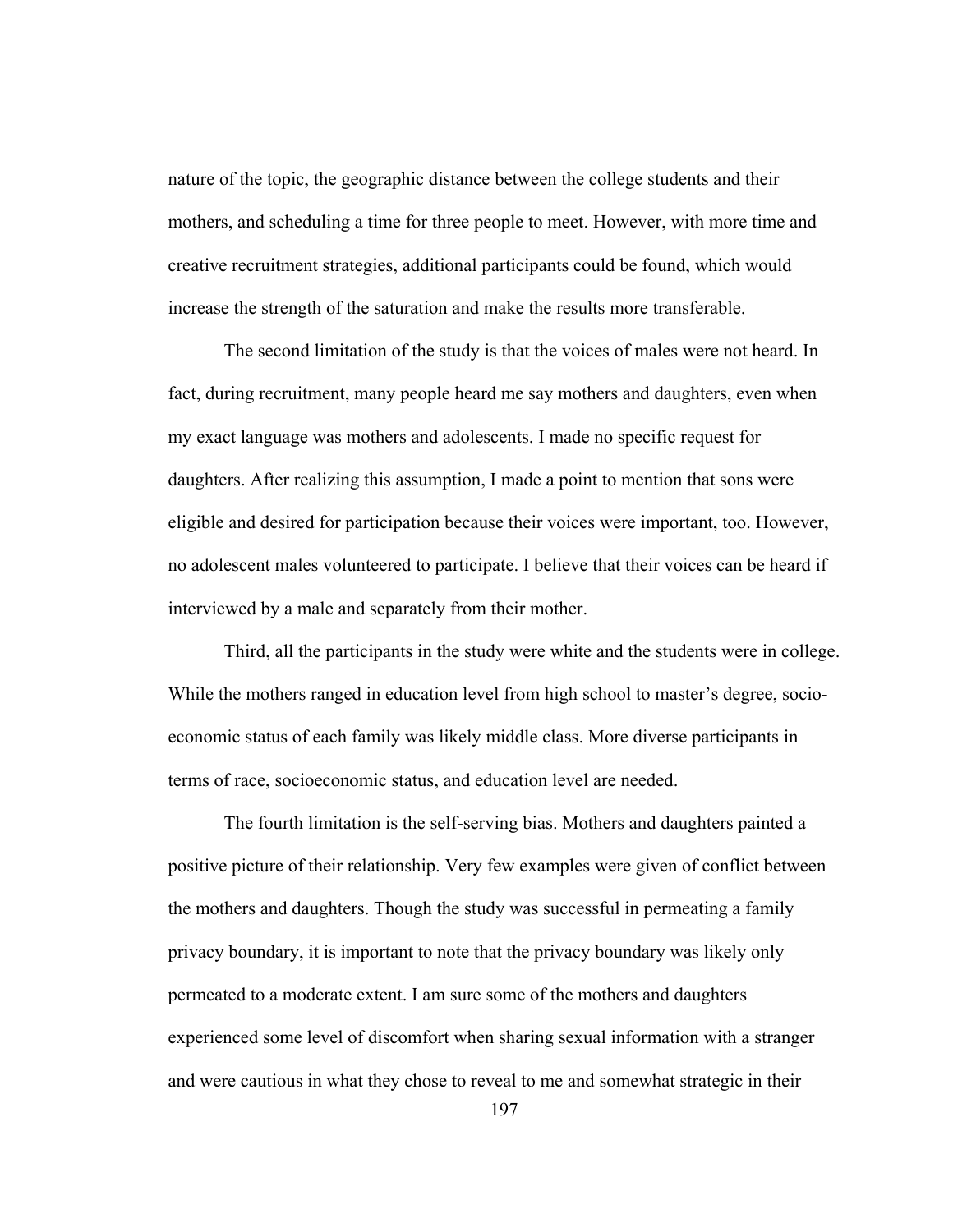impression management. Mothers and daughters allowed me to co-own information with them, but by using the logic of CPM, there is likely other information that was not disclosed to me.

 Fifth, the interview questions have opportunity for improvement, as well. Specifically, the questions about not talking about sex were wordy. These questions were initially designed to be asked of mothers and adolescents who said they did not talk about sex. However, all of the participants who volunteered had talked to each other about sex. Therefore, questions about not talking were somewhat confusing. I reworded the question in two or three interviews, but still didn't get wording that seemed to be clear. After that, I stopped asking the question. Perhaps this question would have been better as a probing or follow up question, rather than a question to try and get new information.

### Strengths

 There are five significant strengths of the study. The first strength of the study is using dyadic interviews coupled with individual interviews. The dyadic interviews allowed the voices of mothers and daughters to be heard simultaneously. Much relationship research has relied on a single member of the relationship to account for the communication within it. But, "singling out one person does not give a full account of the communicative issues" (Petronio & Braithwaite, 1993, p. 104). This study relied on the co-construction of recollections from mothers and daughters about their relationship. This approach proved beneficial because the data were rich with interactions and multiple perspectives of the same event. Mothers and daughters relied on each other to help remember information. Further, their co-explanations of events provided merit to their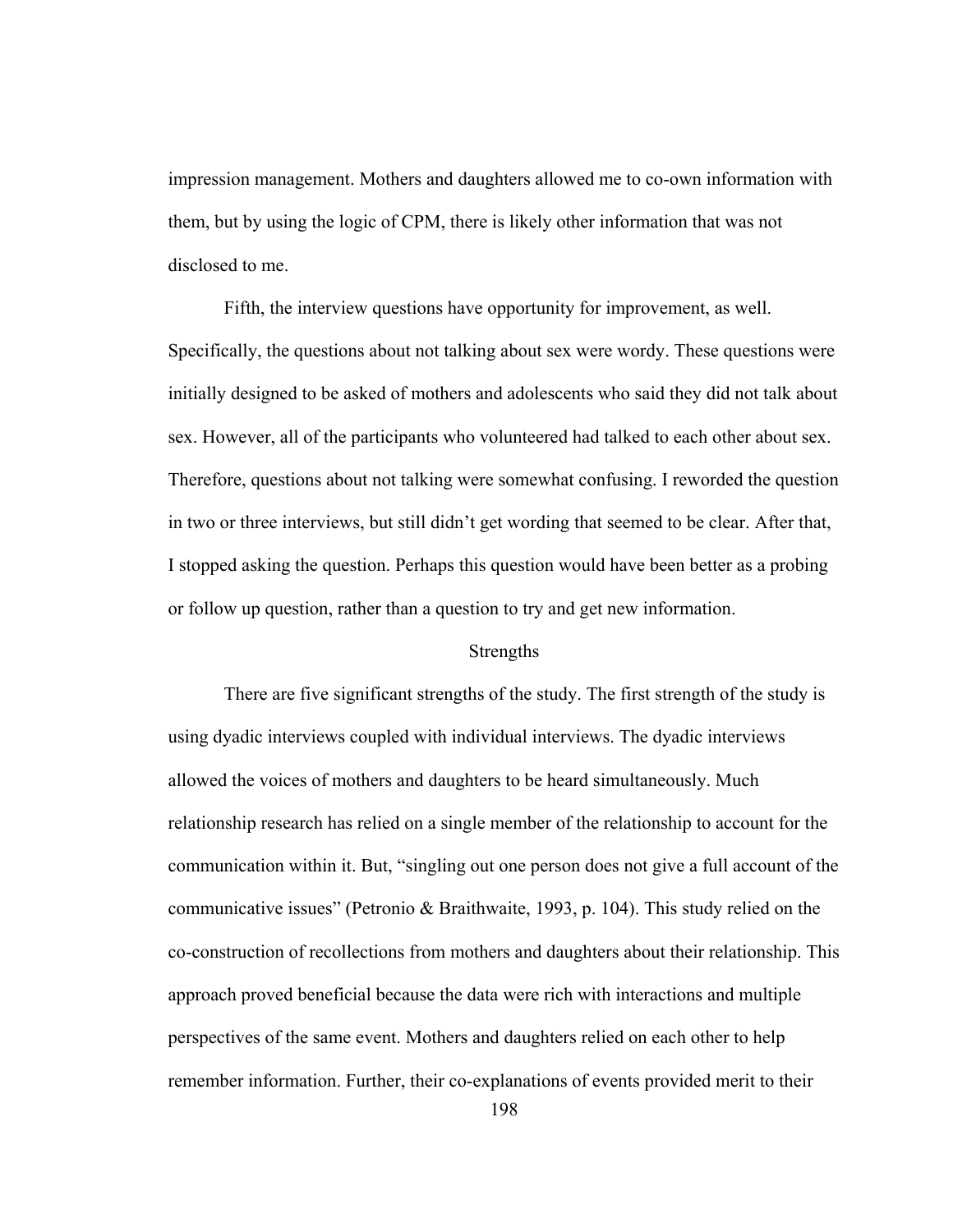experiences. Information obtained from parents and adolescents separately is typically contradictory. But in this study, the mothers and adolescents were together to lend support or correct misinformation in the moment. The individual interviews strengthened the dyadic interview because mothers and daughters were asked nearly identical questions during the individual interview. Participants had the opportunity to add new information or tell me information they did not want to say in front of the other. Thus, verification of the data was completed, in part, during the individual interviews.

 Second, this was a qualitative study of sexual communication. Much of the previous research has relied on quantitative methodologies (e.g., Fisher, 1988; Jaccard et al., 2000; Karofsky et al., 2000; Miller et al., 1999). While these studies have produced useful information, they have been limited in their ability to probe into the actual, lived experiences of parents and adolescents. This study was successful in hearing stories about sexual communication in close mother daughter relationships, which were rich with details and explanations. The complexity of sexual communication came alive as participants reflected on their communication experiences.

 Third, this study relied on theory to obtain understanding of the sexual communication process between mothers and daughters. Past literature is fragmented and lacks synthesis because of the underutilization of theory. Researchers recognize the complexity of communication and the need for theoretical frameworks to understand the communication process, particularly the communication leading to adolescent risk behaviors (Guilamo-Ramos et al., 2006). Theory improves the results of this study by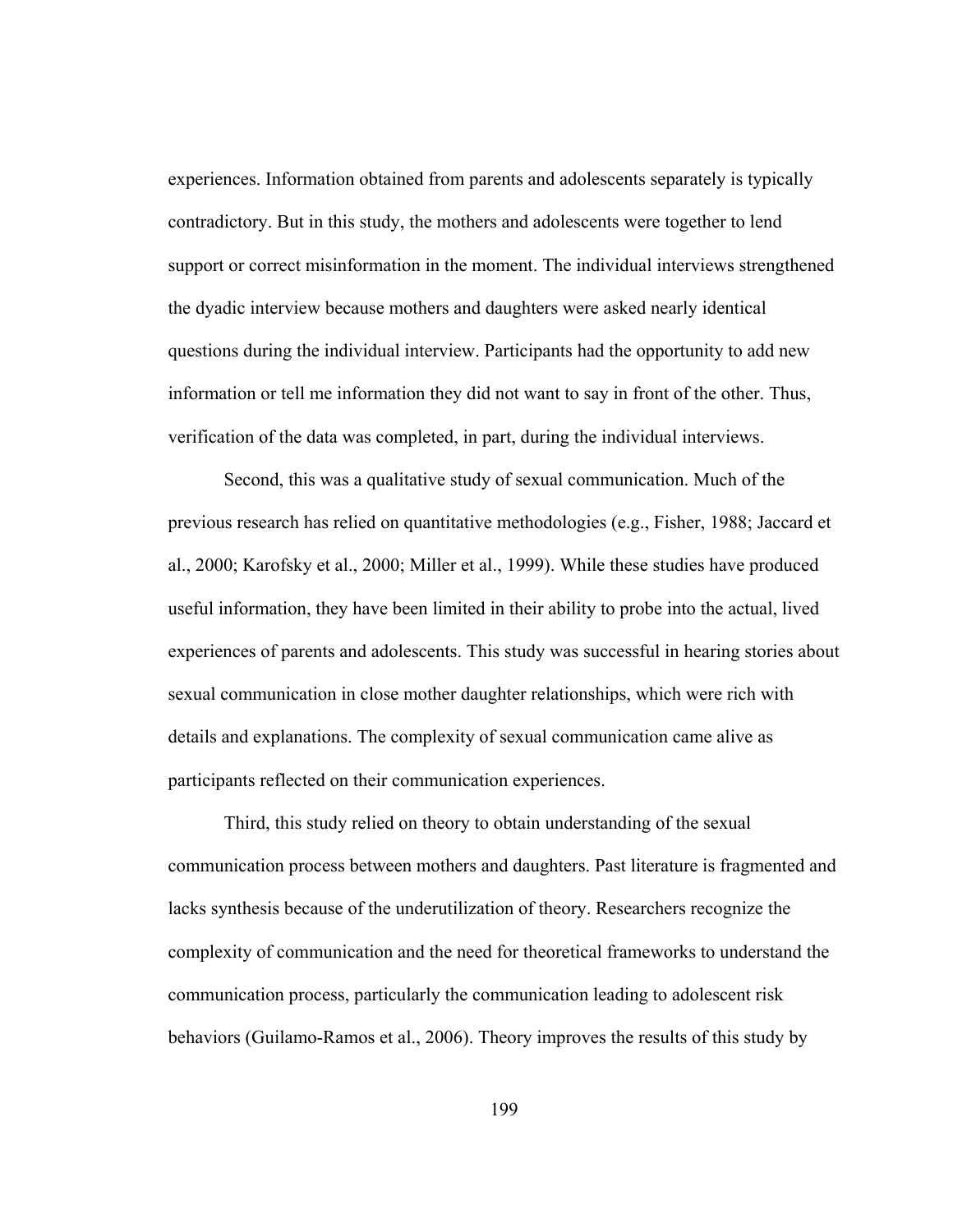integrating a possible explanation of how the sexual communication process functions in mother-daughter relationships over time.

Fourth, the voices of mothers are included to find out if sexual communication is challenging for them. Some parents do not talk to their children about sex, according to adolescent reports (e.g., Pistella & Bonati, 1999). Speculations about why this might be were given in one study (i.e., Brock & Jennings, 1993), but the voices of mothers have not been heard directly. In the present study, mothers said sexual communication was not challenging, overall. But, some mothers admitted that certain aspects of communication were challenging. For mothers, the challenge seems to revolve around knowing how much to share or when to share.

Fifth, the study's greatest strength is the development of models that reflect the communication process between mothers and daughters in close relationships. Jaccard and colleagues (2002) conceptualized a model that moves the study of parent-adolescent sexual communication toward a process approach. However, with its components of the source of information (parent), the message, the channel, the recipient (the adolescent), and the context, their model fails to acknowledge the interaction. Their model places full responsibility for sexual communication on the parent and treats the adolescent as a passive recipient of information. It further omits the elements of time and privacy rule development criteria guiding the process. Indeed, the current study shows that the process of sexual communication is more complex than Jaccard and colleagues (2002) proposed.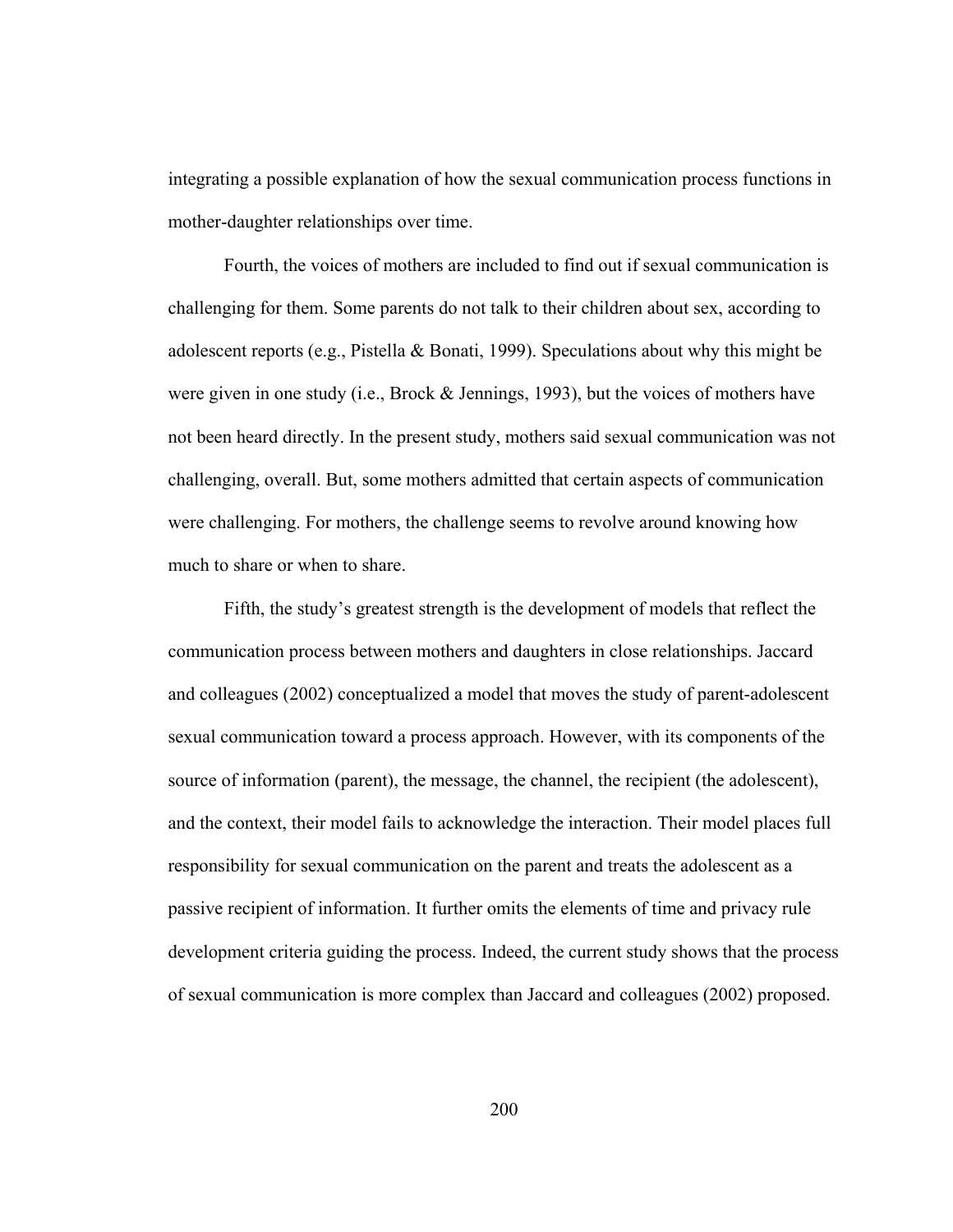## Future Directions

 Several opportunities remain for additional research on parent-adolescent sexual communication. I focus on six possibilities in this section. First, research is needed on family members who do not communicate about sex. Comparisons between families who talk about sex and those who do not and the subsequent consequences on any number of outcomes would be useful to understand the value of sexual communication. Perhaps adolescents obtain enough information from siblings, sex education, or their peers that parents do not see any necessity in talking. Or, perhaps parents experience apprehension or believe any form of sexual communication is improper. Further investigation will uncover the motivational forces that keep parents from revealing sexual information to their children.

A model for sexual communication in families who are less close and potentially have less sexual communication would look different from the models presented in this study. Again, because the mothers and daughters in this study were very close, the models are limited in scope to close relationships. Thus, I suggest that a model for mother-daughter relationships that are less close than those in this study would show two circles to represent the parent and adolescent, but there would be less overlap than in the models presented here. Or, in distant mother-daughter relationships, there may be no overlap if the distance leads to no sexual communication. In some families, the arrow representing time may be shorter if sexual topics are avoided during the toddler and elementary years. Further, channels outside the family such as friends or mediated messages may have a stronger impact on the sexual information the adolescent receives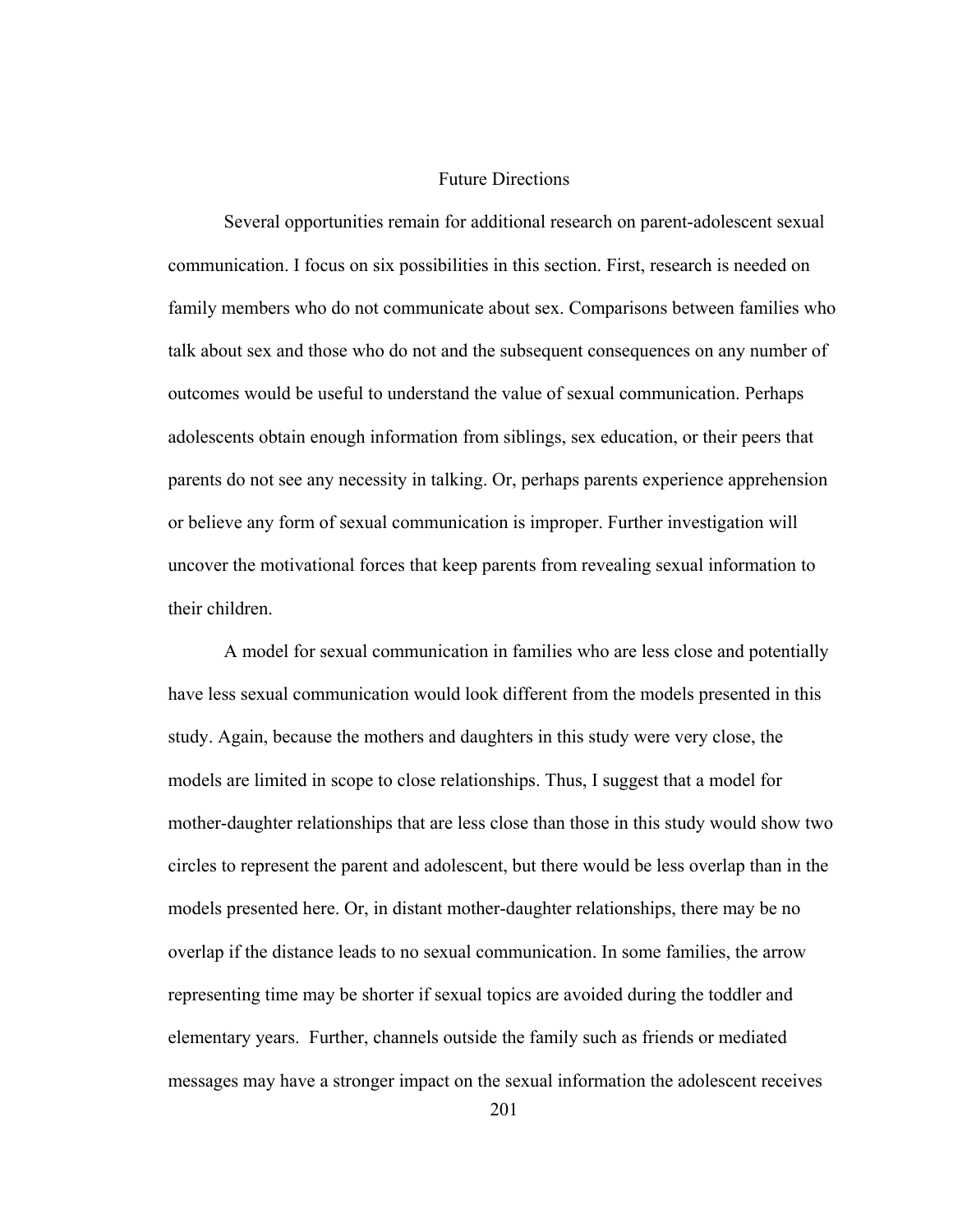because of the distance between the adolescent and parent. Therefore, the model might include circles representing other sources of sexual information. Another possibility with mothers and daughters who are less close, particularly with the Interaction Model, is that the process is linear. Perhaps sexual information is transferred directly from mothers to their daughters in other types of relationships. These ideas are mere speculation, but worth consideration in future studies.

 Second, the private information supposition of CPM needs additional discussion and definition in the academic community. My attempt to use the terms sexual information and sexual communication interchangeably proved futile. It seems as if the term sexual information is most appropriate when discussing the content and sexual communication is best when describing the process. Indeed, the private information supposition of CPM focuses on the content of disclosures and the remaining suppositions focus on the process. Additionally, the mothers and daughters in this study considered only details of sexual activity to be private. Yet, there is considerable evidence that many parents and adolescents do not talk about sex. Perhaps the secrets literature (e.g., Vangelisti, 1994) or topic avoidance literature (e.g., Guerrero & Afifi, 1995a) could expand this discussion.

 Third, work with sons would make much needed contributions to this body of literature. The lack of communication with and different messages to sons may not be a result of parents' efforts, but rather a lack of sons' responsiveness. It seems as though the mothers in this study are willing to be open and co-own a privacy boundary with their son, but the sons maintain a very closed privacy boundary and have little desire to reveal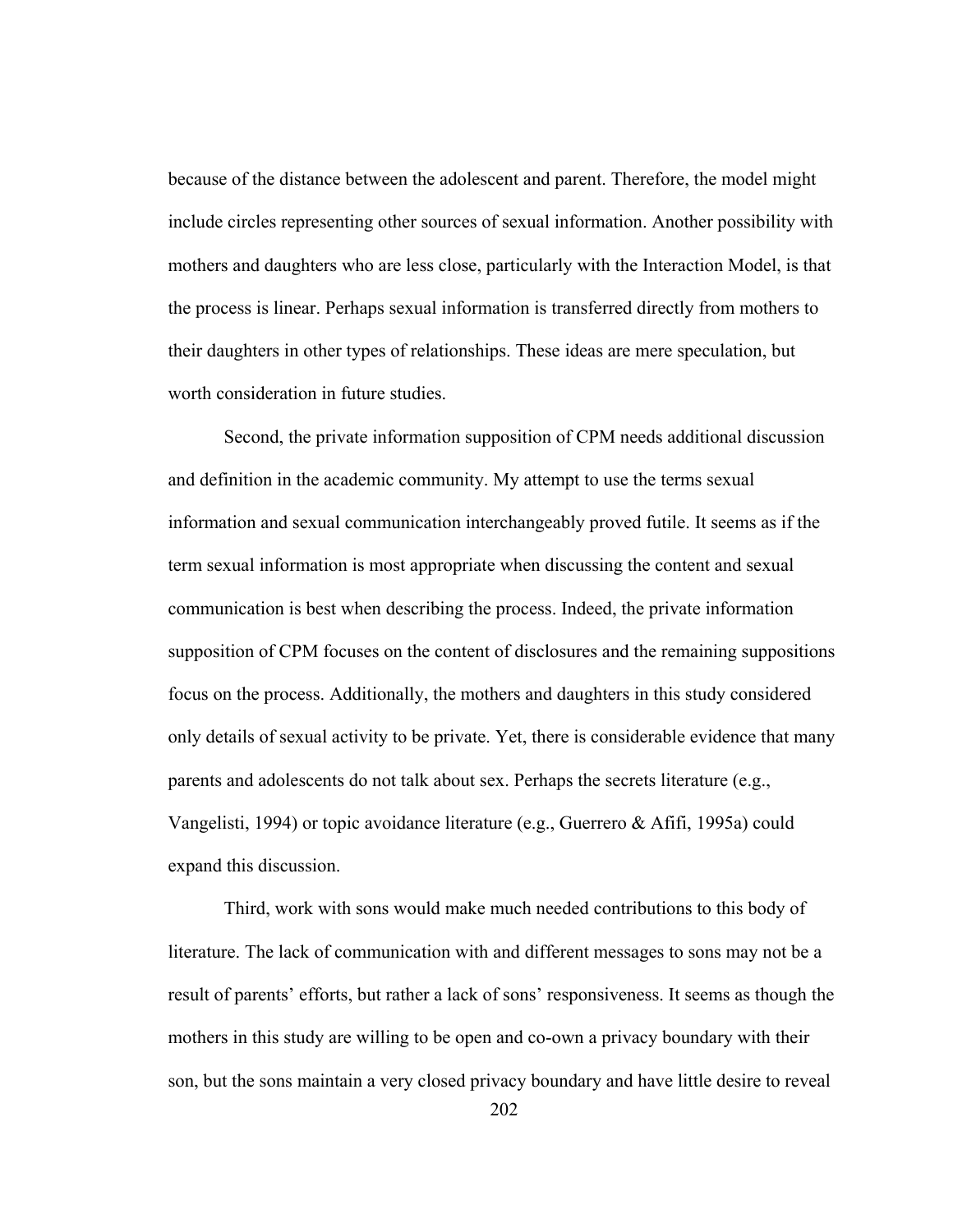sexual information to their mothers. However, future research with male family members, including fathers, may best be carried out by a male researcher.

Fourth, religion, religious beliefs, and religiosity, in relation to sexual communication, need examination. The results from this study lend support for the influence of religion, but only to the extent that religious beliefs impact the content of messages. However, because the only religion mentioned by half the participants was Catholic, there seems to be some broader influence on how sex is viewed. Perhaps the sex education curriculum in the Catholic schools and the openness the Catholic Church has about sexual morality tacitly persuade some of its members to talk about sex in their families. Or, the sexual communication by the institutional church may serve as a role model for normalizing the topic. It seems evident that the influence of the Catholic Church bears further analysis. But, the investigation of religion and sexual communication should not stop there. Other religious denominations should be analyzed as well as the religiosity of family members to obtain a robust understanding of how a religious denomination or an individual's religiosity effect sexual communication.

 Fifth, the application of CPM to parent-adolescent sexual communication has other research opportunities. This study focused on the suppositions of private information, privacy boundaries, boundary ownership and control, and the rule development criteria. However, the theory also includes boundary coordination and turbulence. These two components of the theory are also important for an in-depth understanding of sexual communication within families. Boundary coordination explains how information is managed after it has been revealed and is co-owned by multiple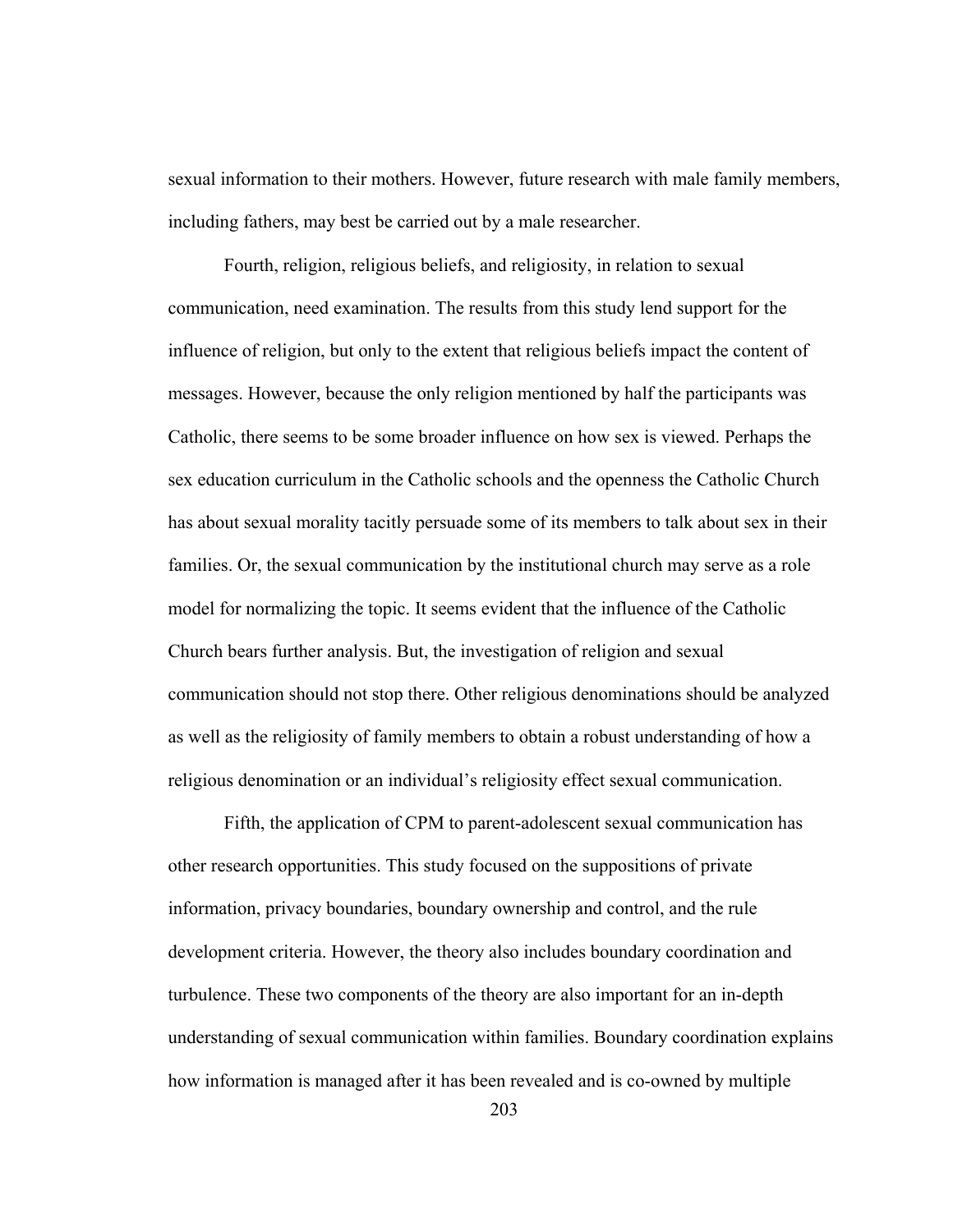members. Boundary turbulence describes the process when a violation of a privacy boundary occurs, such as telling someone else's private information. Some of the mothers mentioned the consequence of their children telling other children about sex as one potential risk of revealing information. By contrast, mothers were concerned that their daughters would obtain inaccurate information from their peers. Therefore, it seems as if the ways in which families manage their family privacy boundary would glean useful information.

Sixth, continued work with multiple family members will also supplement this body of research. The results from this study lend support for the influence of fathers and sisters, and their voices are needed to report on their perceptions of how family communication processes operate. Certainly, future studies could select other dyadic relationships within the family to learn more about the co-ownership of sexual information. Perhaps a case study analysis of a few families with all members present would glean rich information about family sexual communication, individual boundaries, co-owned boundaries within the family, and the family privacy boundary. Also, sexual information comes into the family from other sources. Therefore, additional research is needed to understand how sexual messages from external sources permeate the family privacy boundary and how families manage the boundary turbulence.

# Conclusion

 In conclusion, as a result of this study, we know more about the process of communication between mothers and daughters in very close relationships. For them, sexual communication is a natural topic discussed at various points during the daughters'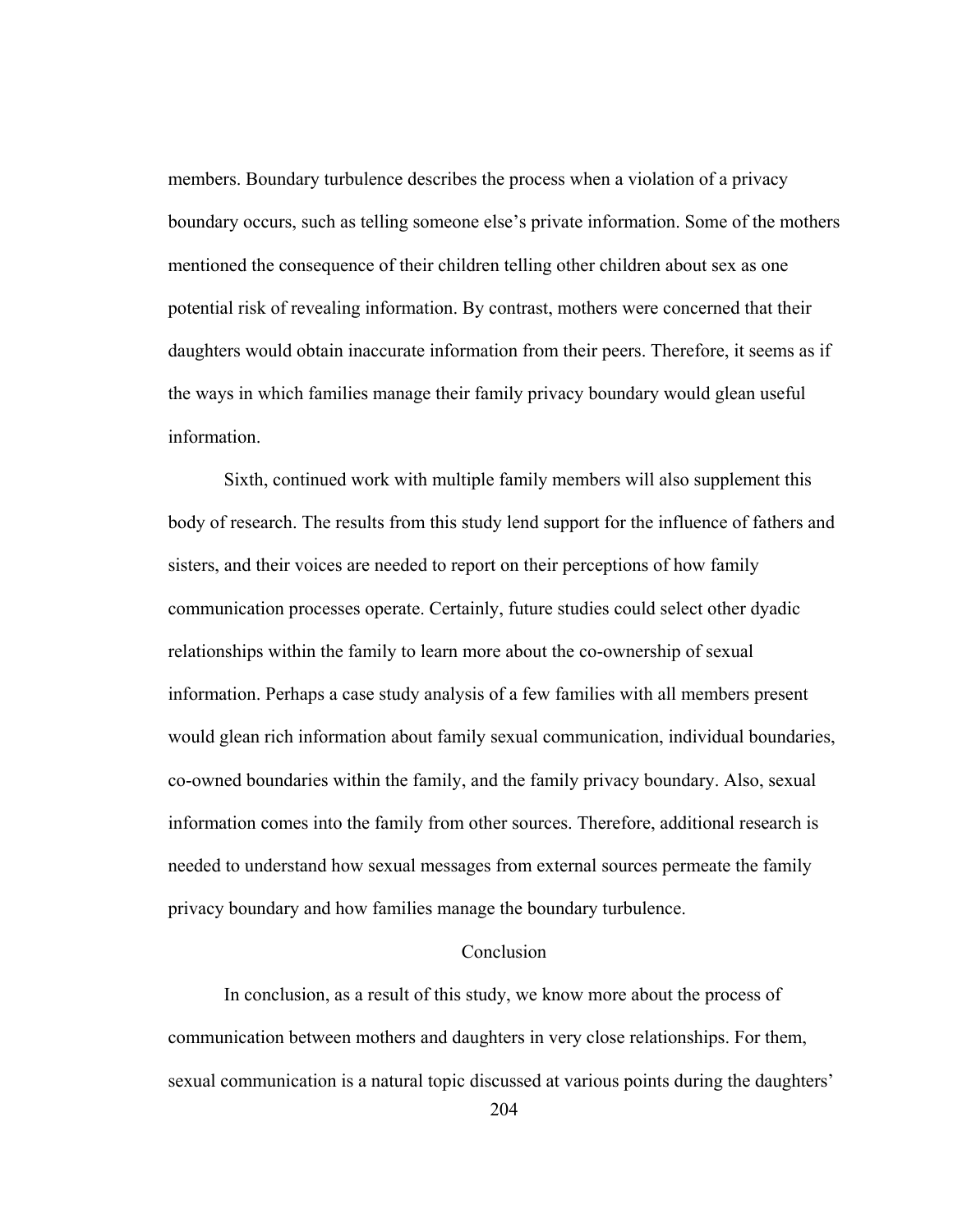lives. Questions about sex are not ignored, but rather responded to with small bits of information. As children increase in age, additional information is revealed to them as they ask questions, or parents respond to myriad events occurring in the environment. The process shows that some mothers and daughters experience tensions as they reveal and conceal sexual information to each other. The process is guided by privacy rule development criteria that assist mothers and daughters in their decisions to regulate the flow of sexual information over time.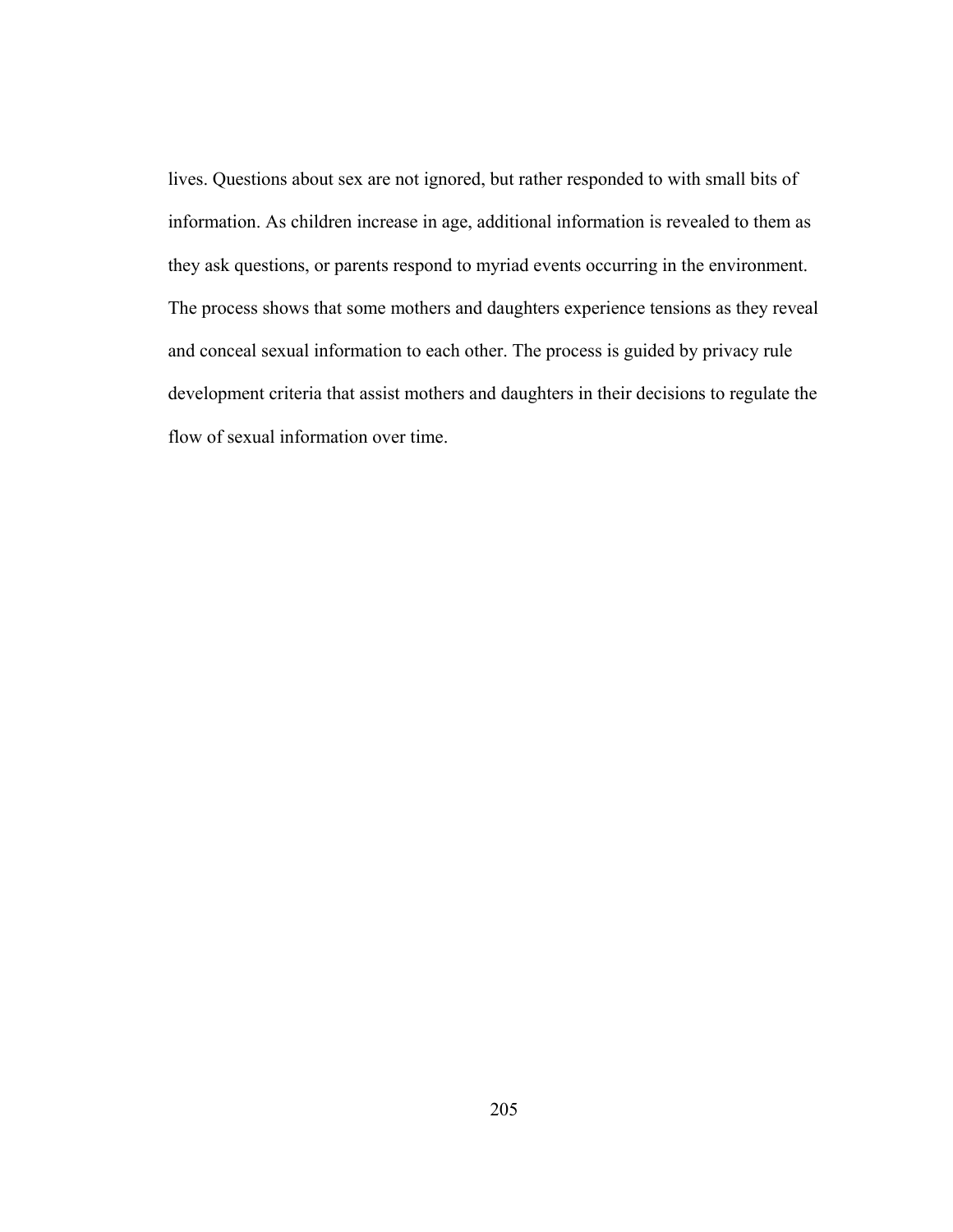#### REFERENCES

- Afifi, T. D. (2003). 'Feeling caught' in stepfamilies: Managing boundary turbulence through appropriate communication privacy rules. *Journal of Social and Personal Relationships, 20,* 729-755.
- Afifi, T. D., & Olson, L. (2005). The chilling effect in families and the pressure to conceal secrets. *Communication Monographs, 72,* 192-216.
- Altman, I., & Taylor, D. A. (1973). *Social penetrations: The development of interpersonal relationships.* New York: Holt, Rinehart, & Winston.
- Barber, B. K. (1994). Cultural, family, and personal contexts of parent-adolescent conflict. *Journal of Marriage and the Family, 56,* 375-386.
- Baxter, L. A., & Montgomery, B. M. (1996). *Relating: Dialogues & dialectics.* New York: The Guilford Press.
- Baxter, L. A., & Wilmot, W. W. (1985). Taboo topics in close relationships. *Journal of Social and Personal Relationships, 2,* 253-269.
- Bekaert, S. (2005). *Adolescents and sex: The handbook for professionals working with young people.* Oxford: Radcliffe Publishing.
- Bell, R. R. (1967). *Marriage and family interaction.* Illinois: The Dorsey Press.
- Blieszner, R. (1994). Close relationship over time. In A. Weber & J. Harvey (Eds.), *Perspectives on close relationships* (pp. 1-17). Boston: Allyn and Bacon.
- Booth-Butterfield, M., & Sidelinger, R. (1998). The influence of family communication on the college-aged child: Openness, attitudes and actions about sex and alcohol. *Communication Quarterly, 46,* 295-308.
- Brock, L. J., & Jennings, G. H. (1993). Sexuality education: What daughters in their 30s wish their mothers had told them. *Family Relations, 42,* 61-65.
- Bryman, A. (1999). The debate about quantitative and qualitative research. In. A. Bryman & R. G. Burgess (Eds.), *Qualitative Research: Vol. I* (pp. 35-69). Thousand Oaks, CA: Sage.
- Burrell, G., & Morgan, G. (1979). *Sociological paradigms and organizational analysis*. Portsmouth, NH: Heineman.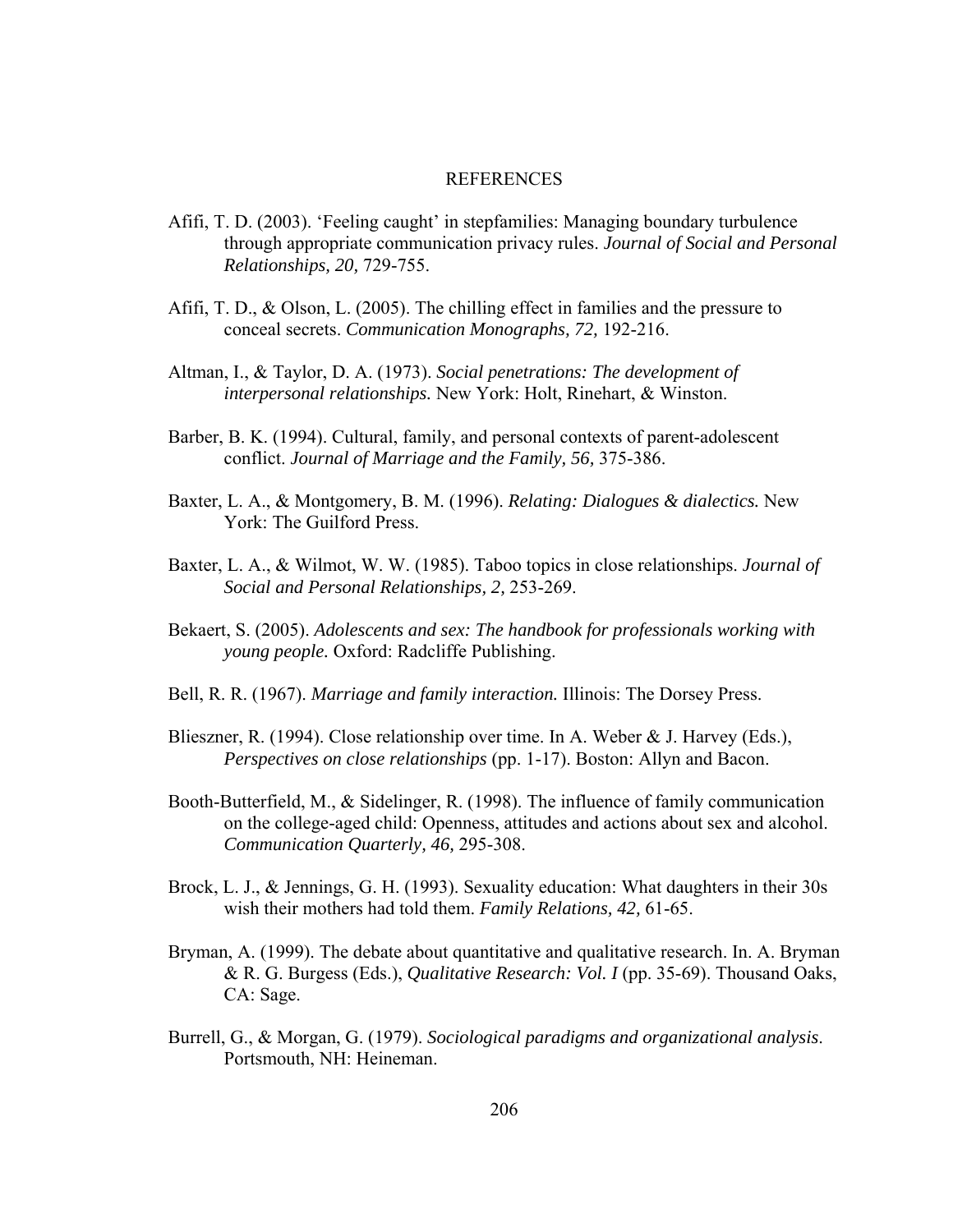- Carpetner, L. M. (2001). The ambiguity of "Having Sex": The subjective experience of virginity loss in the United States. *The Journal of Sex Research, 38,* 127-139.
- Caughlin, J. P., Afifi, W. A., Carpenter-Theune, K. E., & Miller, L. E. (2005). Reasons for, and consequences of, revealing personal secrets in close relationships: A longitudinal study. *Personal Relationships, 12,* 43-59.
- Caughlin, J. P., Golish, T. D., Olson, L., Sargent, J., Cook, J., & Petronio, S. (2000). Intra family secrets in various family configurations: A communication boundary management perspective. *Communication Studies, 51,* 116-134.
- Caughlin, J. P., & Malis, R. S. (2004). Demand/withdraw communication between parents and adolescents as a correlate of relational satisfaction. *Communication Reports, 17,* 59-71.
- Christopher, F. S., & Roosa, M. W. (1991). Factors affecting sexual decisions in the premarital relationships of adolescents and young adults. In K. McKinney and S. Sprecher (Eds.), *Sexuality in close relationships* (pp. 111-133). Hillsdale, NJ: Lawrence Erlbaum Associates.
- Clawson, C. L., & Reese-Weber, M. (2003). The amount and timing of parent-adolescent sexual communication as predictors of late adolescent sexual risk-taking behaviors. *The Journal of Sex Research, 40,* 256-265.
- Creswell, J. W. (2003). *Research design: Qualitative, quantitative, and mixed methods approaches.* Thousand Oaks, CA: Sage.
- Crosby, R. A., DiClemente, R. J., Wingood, G. M., Sionean, C., Cobb, B. K., Harrington, K., et al. (2001). Correlates of using dual methods for sexually transmitted diseases and pregnancy prevention among high-risk African-American female teens. *Journal of Adolescent Health, 28,* 410-414.
- Darling, C. A., & Hicks, M. W. (1982). Parental influence on adolescent sexuality: Implications for parents as educators. *Journal of Youth and Adolescence, 11,* 231- 245.
- Dailey, R. M., & Palomares, N. A. (2004). Strategic topic avoidance: An investigation of topic avoidance frequency, strategies used, and relational correlates. *Communication Monographs, 71,* 471-496.
- Daugherty, L. R., & Burger, J. M. (1984). The influence of parents, church, and peers on the sexual attitudes and behaviors of college students. *Archives of Sexual Behavior, 13,* 351-359.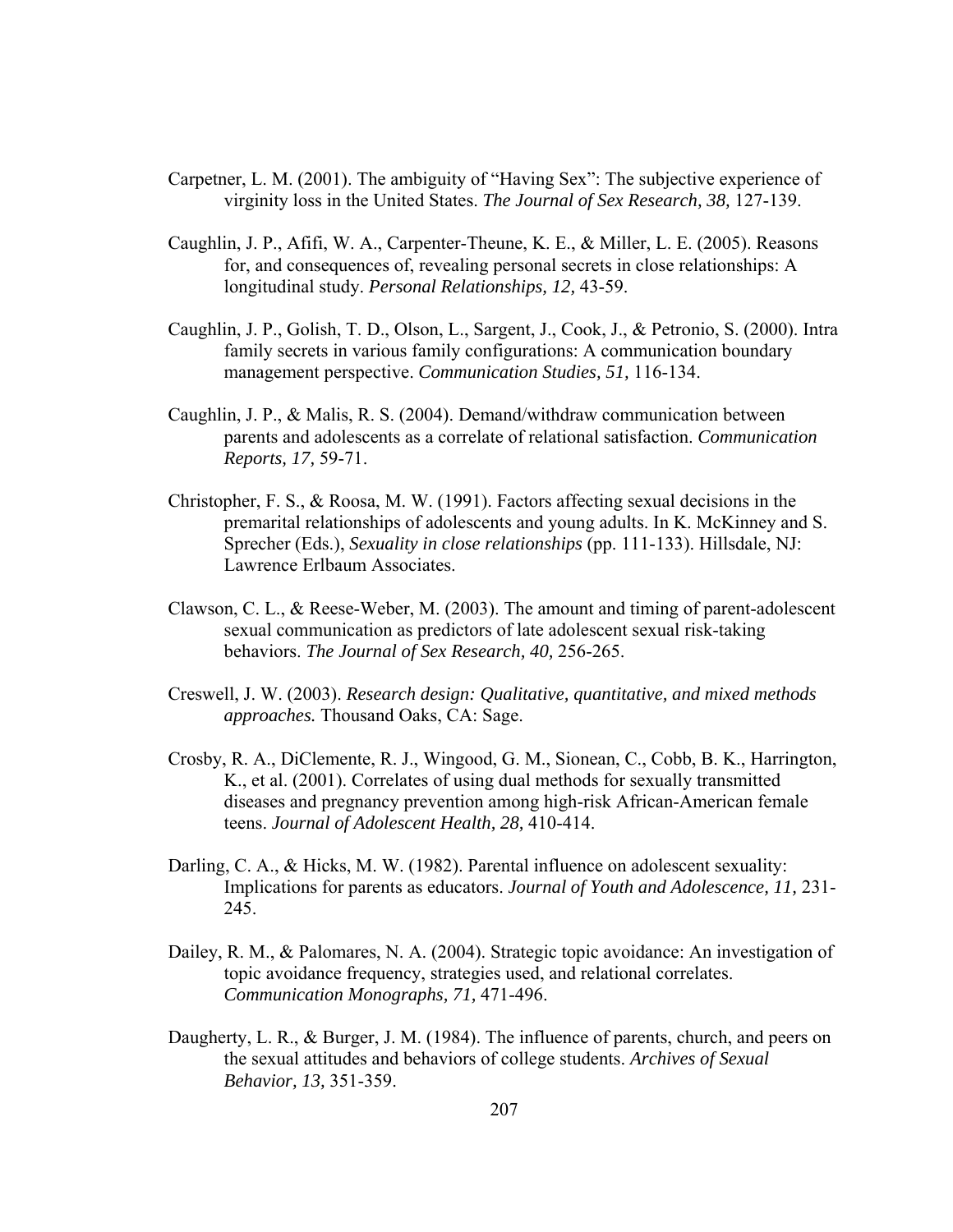- Derlega, V. J., Metts, S., Petronio, S., & Margulis, S. T. (1993). *Self-disclosure*. Newbury Park, CA: Sage.
- DiIorio, C., Kelley, M., & Hockenberry-Eaton, M. (1999). Communication about sexual issues: Mothers, fathers, and friends. *Journal of Adolescent Health, 24,* 181-189.
- DiIorio, C., Pluhar, E., & Belcher, L. (2003). A review of the literature on parent-child communication about sexuality: 1980-2001. *Journal of HIV/AIDS Prevention & Education for Children & Adolescents, 5,* 7-32.
- Erikson, E. E. (1968). *Identity: Youth, and crisis*. New York: Norton.
- Feldman, S. S., & Rosenthal, D. A. (2000). The effect of communication characteristics on family members' perceptions of parents as sex educators. *Journal of Research on Adolescence, 10,* 119-150.
- Fisher, T. D. (1986). An exploratory study of parent-child communication about sex and the sexual attitudes of early, middle, and late adolescents. *The Journal of Genetic Psychology, 14,* 543-557.
- Fisher, T. D. (1988). The relationship between parent-child communication about sexuality and college students' sexual behavior and attitudes as a function of parental proximity. *The Journal of Sex Research, 24,* 305-311.
- Fox, G. L., & Inazu, J. K. (1980). Patterns and outcomes of mother-daughter communication about sexuality. *Journal of Social Issues, 36,* 7-29.
- Furstenberg, F. F., Jr., Heceg-Baron, R., Shea, J., & Webb, D. (1984). Family communication and teenagers' contraception use. *Family Planning Perspectives, 16,* 163-170.
- Galvin, K. M., Bylund, C. L., & Brommel, B. J. (2004). *Family communication: Cohesion and change (6th ed.).* Boston: Pearson.
- Geasler, M. J., Dannison, L. L., & Edlund, C. J. (1995). Sexuality education of young children: Parental concerns. *Family Relations, 44,* 184-188.
- Gephard, P. (1977). The acquisition of basic sex information. *Journal of Sex Research, 13,* 148-184.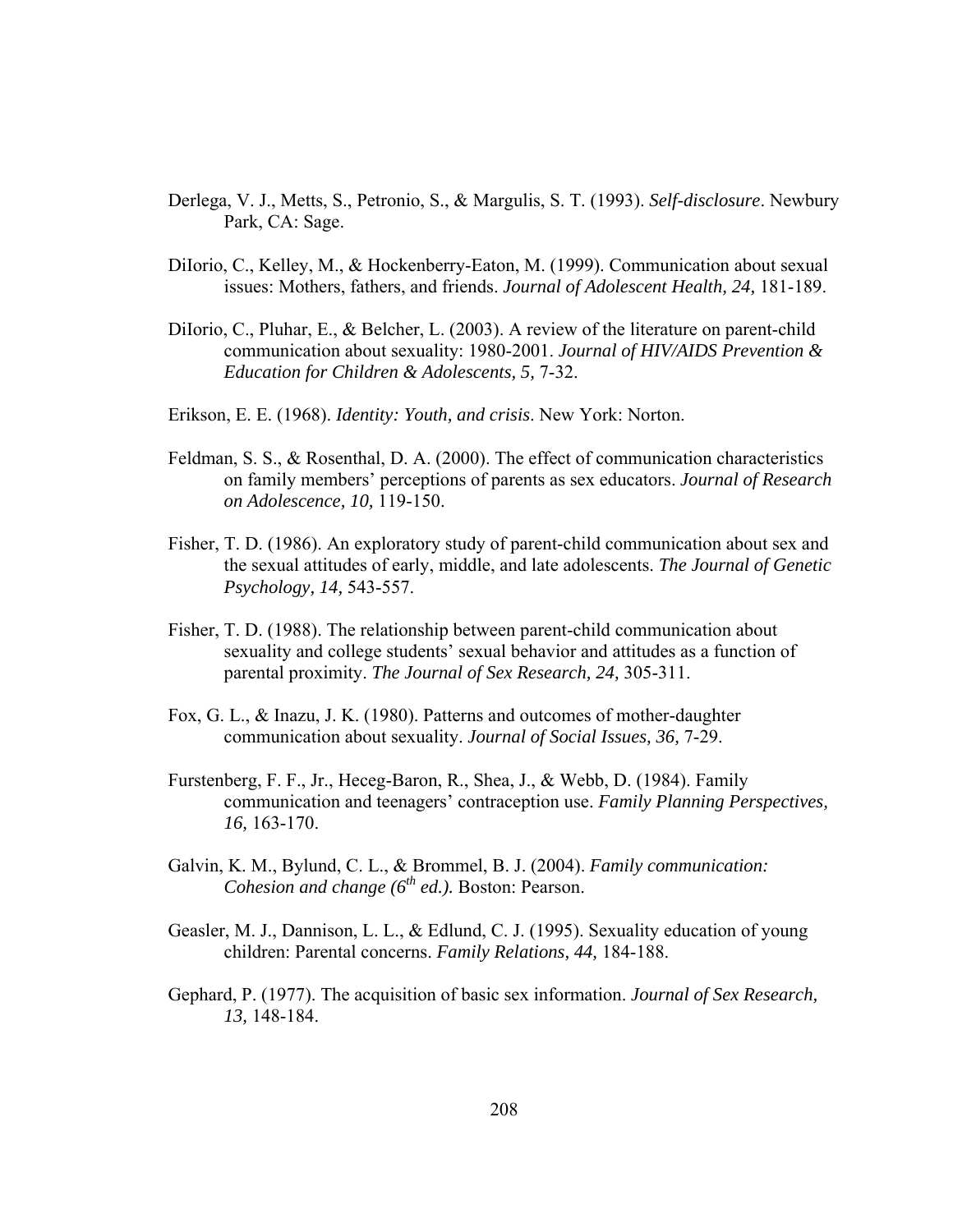- Golish, T. D., & Caughlin, J. P. (2002). "I'd rather not talk about it": Adolescents' and young adults' use of topic avoidance in stepfamilies. *Journal of Applied Communication Research, 30,* 78-106.
- Greene, K. (2000). Disclosure of chronic illness varies by topic and target: The role of stigma and boundaries in willingness to disclose. In S. Petronio (Ed.), *Balancing the Secrets of Private Disclosures* (pp. 123-135). Mahway, NJ: Erlbaum.
- Guerrero, L. K., & Afifi, W. A. (1995a). What parents don't know: Topic avoidance in parent-child relationships. In T. J. Socha & G. H. Stamp (Eds.), *Parents, children, and communication: Frontiers of theory and research* (pp. 219-245). Mahwah, NJ: Lawrence Erlbaum Associates, Inc.
- Guerrero, L. K., & Afifi, W. A. (1995b). Some things are better left unsaid: Topic avoidance in family relationships. *Communication Quarterly, 43,* 276-296.
- Guilamo-Ramos, V., Jaccard, J., Dittus, P., & Bouris, A. M. (2006). Parental expertise, trustworthiness, and accessibility: Parent-adolescent communication and adolescent risk behavior. *Journal of Marriage and Family, 68,* 1229-1246.
- Guttmacher Institute (2006). *Facts on American teens' sexual and reproductive health.* Retrieved October 27, 2006 from www.guttmacher.org/sections/adolescents
- Heisler, J. M. (2005). Family communication about sex: Parents and college-aged offspring recall discussion topics, satisfaction, and parental involvement. *The Journal of Family Communication, 5,* 295-312.
- Hockenberry-Eaton, M., & Richman, M. J. (1996). Mother and adolescent knowledge of sexual development: The effects of gender, age, and sexual experience. *Adolescence, 31,* 35-48.
- Hutchinson, M. K., & Cooney, T. M. (1998). Patterns of parent-teen sexual risk communication: Implications for intervention. *Family Relations, 47,* 185-194.
- Jaccard, J., & Dittus, P. (1991). *Parent-teen communication: Toward the prevention of unintended pregnancies.* New York: Springer-Verlag.
- Jaccard, J., Dittus, P. J., & Gordon, V. V. (1996). Maternal correlates of adolescent sexual and contraceptive behavior. *Family Planning Perspectives, 28,* 159-165.
- Jaccard, J., Dittus, P. J., & Gordon, V. V. (1998). Parent-adolescent congruency in reports of adolescent sexual behavior and in communications about sexual behavior. *Child Development, 69,* 247-261.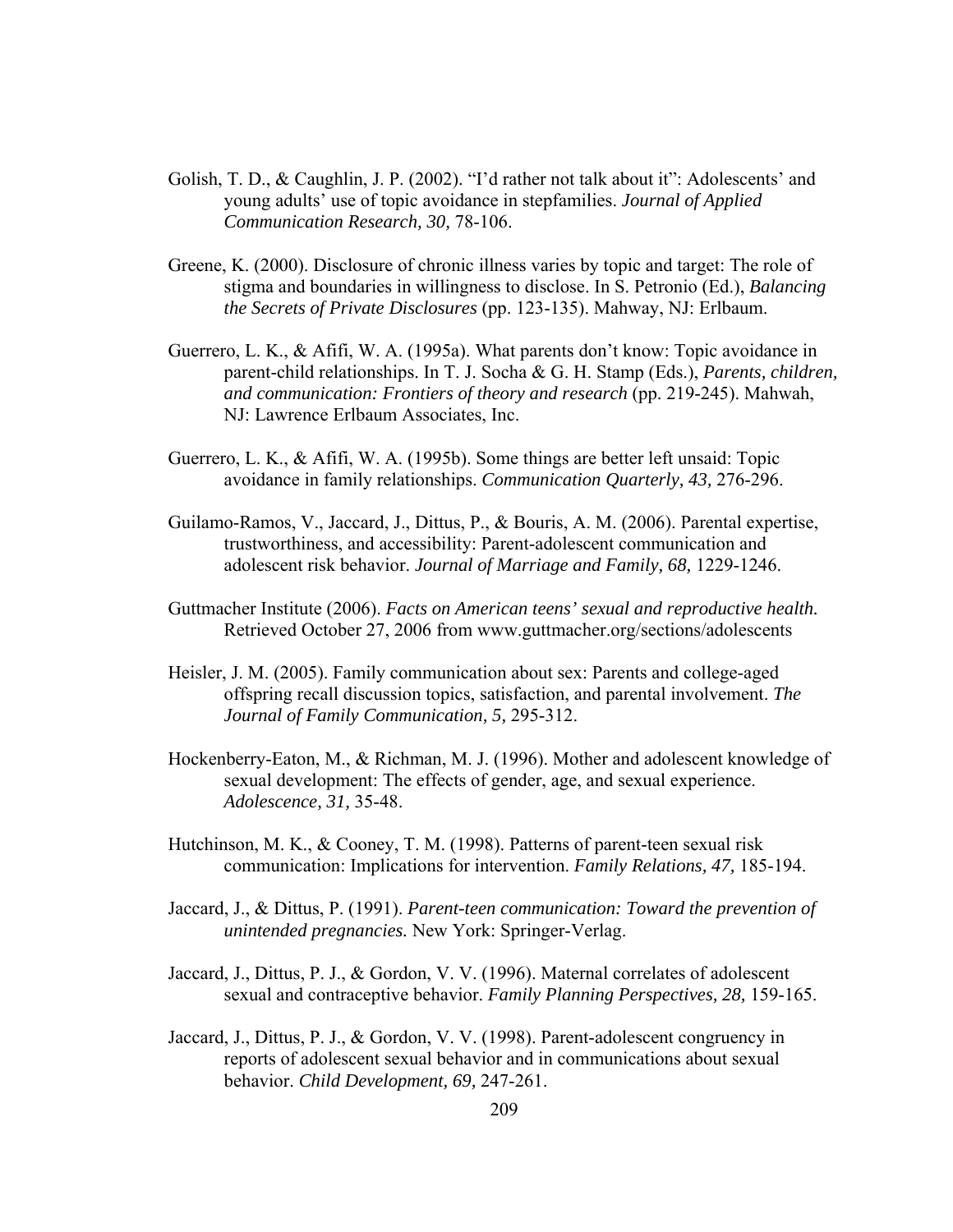- Jaccard, J., Dittus, P. J., & Gordon, V. V. (2000). Parent-teen communication about premarital sex: Factors associated with the extent of communication. *Journal of Adolescent Research, 15*, 187-208.
- Jaccard, J., Dodge, T., & Dittus, P. (2002). Parent-adolescent communication about sex and birth control: A conceptual framework. *New Directions for Child and Adolescent Development, 97,* 9-41.
- Jordan, T. R., Price, J. H., & Fitzgerald, S. (2000). Rural parents' communication with their teen-agers about sexual issues. *Journal of School Health, 70,* 338-344.
- Karofsky, P. S., Zeng, L., & Kosorok, M. R. (2000). Relationship between adolescentparental communication and initiation of first intercourse by adolescents. *Journal of Adolescent Health, 28*, 41-45.
- Kim, J. L., & Ward, L. M. (2007). Silence speaks volumes: Parental sexual communication among Asian American emerging adults. *Journal of Adolescent Research, 22,* 3-31.
- King, B. M., & Lorusso, J. (1997). Discussions in the home about sex: Different recollections by parents and children. *Journal of Sex & Marital Therapy, 23,* 52- 60.
- Kirby, D. (2002). The impact of schools and school programs upon adolescent sexual behavior. *The Journal of Sex Research, 39*, 27-33.
- Kirkman, M., Rosenthal, D. A., & Feldman, S. S. (2005). Being open with your mouth shut: The meaning of 'openness' in family communication about sexuality. *Sex Education, 4,* 49-66.
- Knobloch, L. K., & Carpenter-Theune, K. E. (2004). Topic avoidance in developing romantic relationships: Associations with intimacy and relational uncertainty. *Communication Research, 31,* 173-205.
- Koblinsky, S., & Atkinson, J. (1982). Parental plans for children's sex education. *Family Relations, 31,* 29-35.
- Koerner, A. F., & Fitzpatrick, M. A. (2002). Understanding family communication patterns and family functioning: The roles of conversation orientation and conformity orientation. *Communication Yearbook, 26,* 36-68.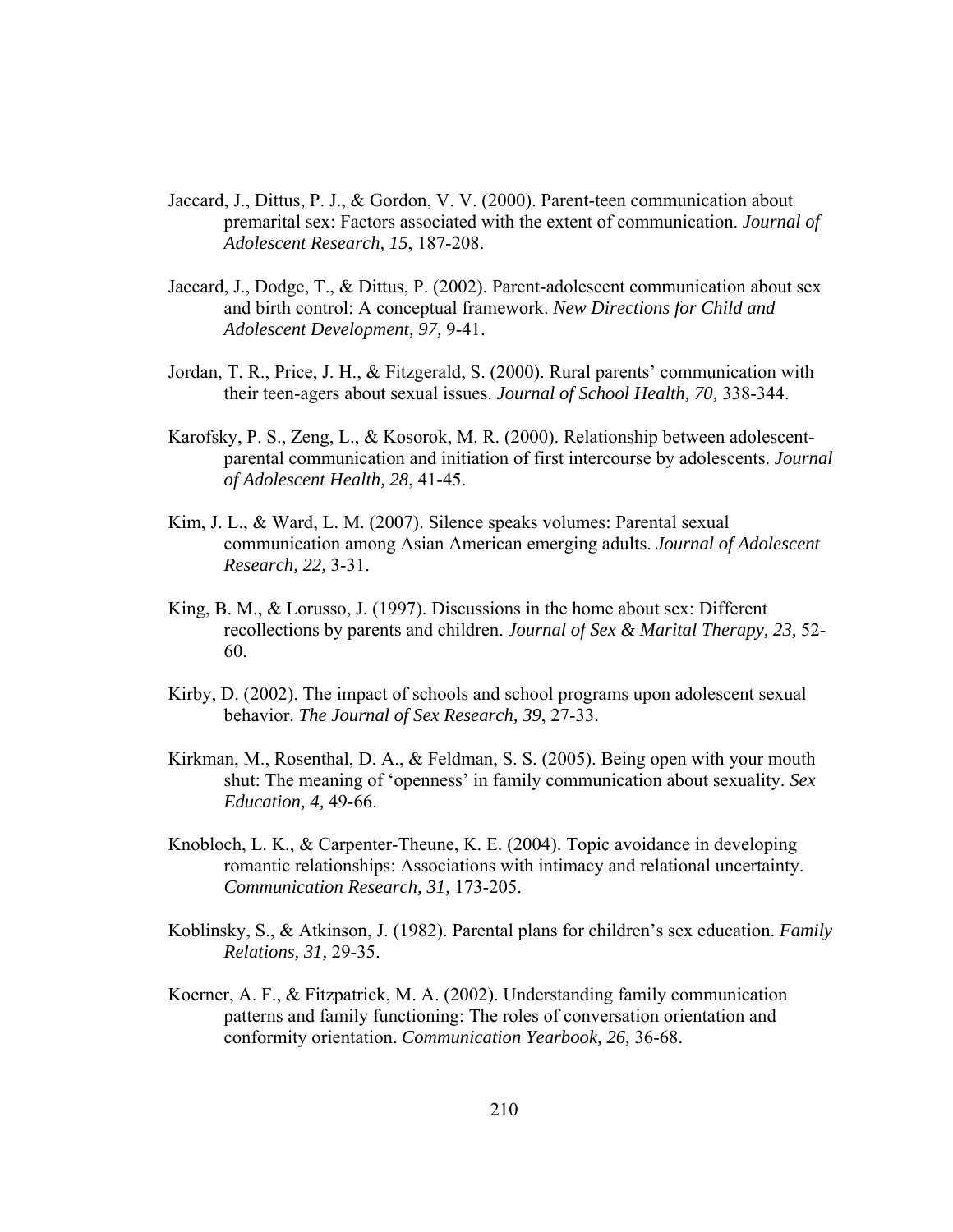- Koesten, J., Miller, K. I., & Hummert, M. L. (2001). Family communication, selfefficacy, and white female adolescents' risk behavior. *The Journal of Family Communication, 2,* 7-27.
- Kotva, H., & Schneider, H. (1990). Those "talks"—General and sexual communication between mothers and daughters. *Journal of Social Behavior and Personality, 5,* 603-613.
- Kvale, S. (1996). *InterViews: An introduction to qualitative research interviewing.*  Thousand Oaks, CA: Sage.
- Lefkowitz, E. S., Kahlbaugh, P., Au, T. K., & Sigman, M. (1998). A longitudinal study of AIDS conversations between mothers and adolescents. *AIDS Education and Prevention, 10,* 351-365.
- Lefkowitz, E. S., Kahlbaugh, P. E., & Sigman, M. D. (1996). Turn-taking in motheradolescent conversations about sexuality and conflict. *Journal of Youth and Adolescence, 25*, 307-321.
- Lehr, S. T., Demi, A. S., DiIorio, C., & Facteau, J. (2005). Predictors of father-son communication about sexuality. *The Journal of Sex Research, 42,* 119-129.
- Lewis, R. A. (1963). Parents and peers: Socialization agents in the coital behavior of young adults. *The Journal of Sex Research, 9,* 156-170.
- Lincoln, Y. S., & Guba, E. G. (1985). *Naturalistic inquiry.* Beverly Hills, CA: Sage.
- Lindlof, T. R., & Taylor, B. C. (2002). *Qualitative communication research methods: 2nd ed.* Thousand Oaks, CA: Sage.
- Littlejohn, S. W. (1999). *Theories of human communication* (6<sup>th</sup> ed.). Belmont, CA: Wadsworth Publishing Company.
- Mazur, M. A., & Hubbard, A. S. E. (2004). "Is there something I should know?": Topic avoidant responses in parent-adolescent communication. *Communication Reports, 17*, 27-37.
- Meier, A. M. (2003). Adolescents' transition to first intercourse, religiosity, and attitudes about sex. *Social Forces, 81,* 1031-1052.
- Meschke, L. L., Bartholomae, S., & Zentall, S. R. (2000). Adolescent sexuality and parent-adolescent processes: Promoting healthy teen choices. *Family Relations, 49,* 143-154.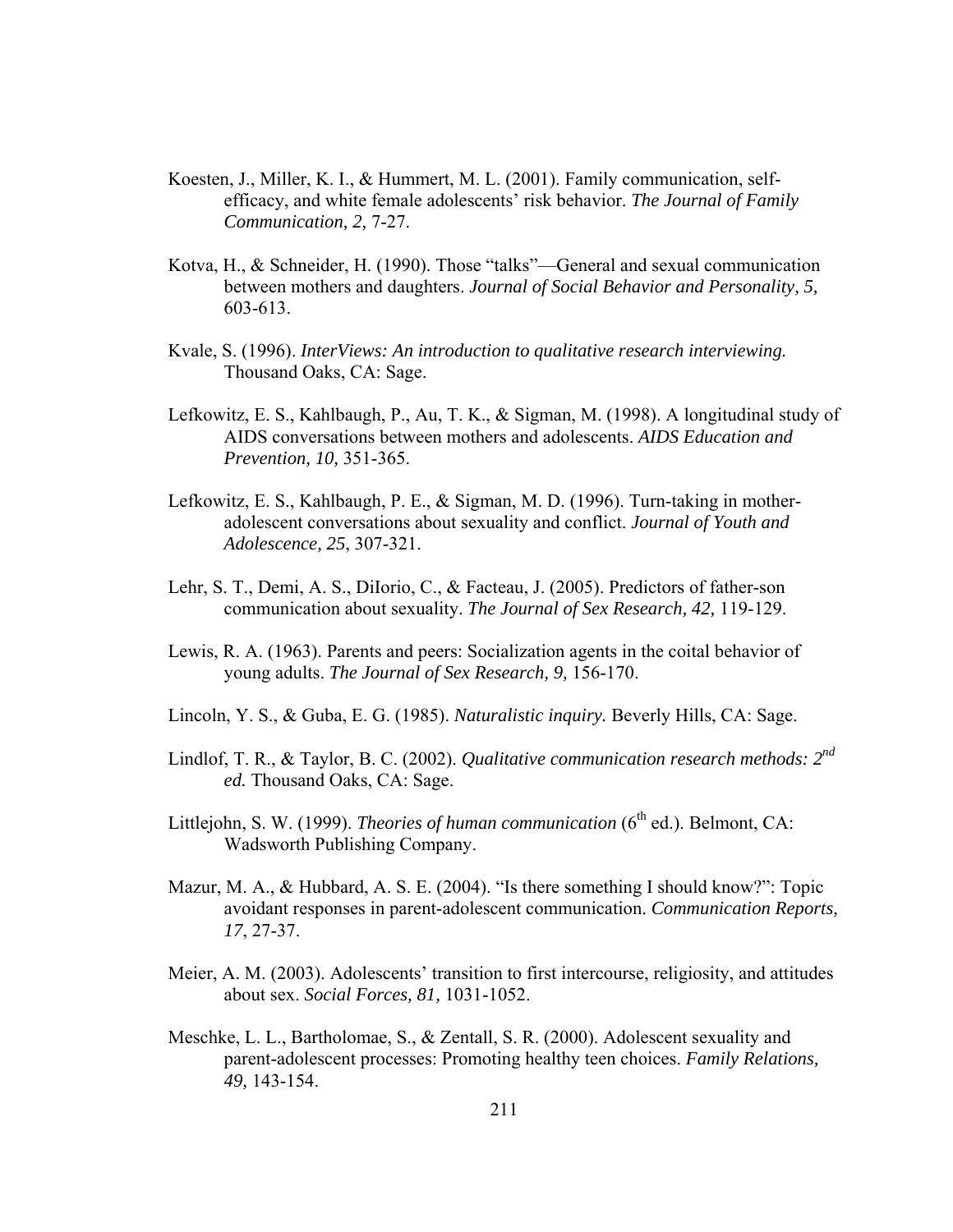- McKay, S. (2003). Adolescent risk behaviors and communication research: Current directions. *Journal of Language and Social Psychology, 22,* 74-82.
- McKee, M. D., & Karasz, A. (2006). "You have to give her that confidence": Conversations about sex in Hispanic mother-daughter dyads. *Journal of Adolescent Research, 21,* 158-184.
- Miller, B. C., Benson, B., & Galbraith, K. A. (2001). Family relationships and adolescent pregnancy risk: A research synthesis. *Developmental Review, 21*, 1-38.
- Miller, K. S., Forehand, R., & Kotchick, B. A. (1999). Adolescent sexual behavior in two ethnic minority samples: The role of family variables. *Journal of Marriage and the Family, 61,* 85-98.
- Miller, K. S., Kotchick, B. A., Dorsey, S., Forehand, R., & Ham, A. Y. (1998). Family communication about sex: What are parents saying and are their adolescents listening? *Family Planning Perspectives, 30,* 218-222, 235.
- Miller-Day, M. A. (2004). *Communication among grandmothers, mothers, and adult daughters: A qualitative study of maternal relationships.* Mahwah, NJ: Lawrence Erlbaum Associates.
- Montgomery, B. M. (1993). Relationship maintenance versus relationship change: A dialectical dilemma. *Journal of Social and Personal Relationships, 10,* 169-174.
- Mueller, K. E., & Powers, W. G. (1990). Parent-child sexual discussion: Perceived communicator style and subsequent behavior. *Adolescence, 25,* 469-483.
- Newcomer, S. F., & Udry, J. R. (1985). Parent-child communication and adolescent sexual behavior. *Family Planning Perspectives, 17*, 169-174.
- Nock, S. L. (1998). Too much privacy? *Journal of Family Issues, 19,* 101-118.
- Noller, P., & Bagi, S. (1985). Parent-adolescent communication. *Journal of Adolescence, 8,* 125-144.
- Norton, R. W. (1978). Foundation of a communicator style construct. *Human Communication Research, 4,* 99-112.
- O'Donnell, L., O'Donnell, C. R., & Stueve, A. (2001). Early sexual initiation and subsequent sex-related risks among urban minority youth: The reach for health study. *Family Planning Perspectives, 33,* 268-275.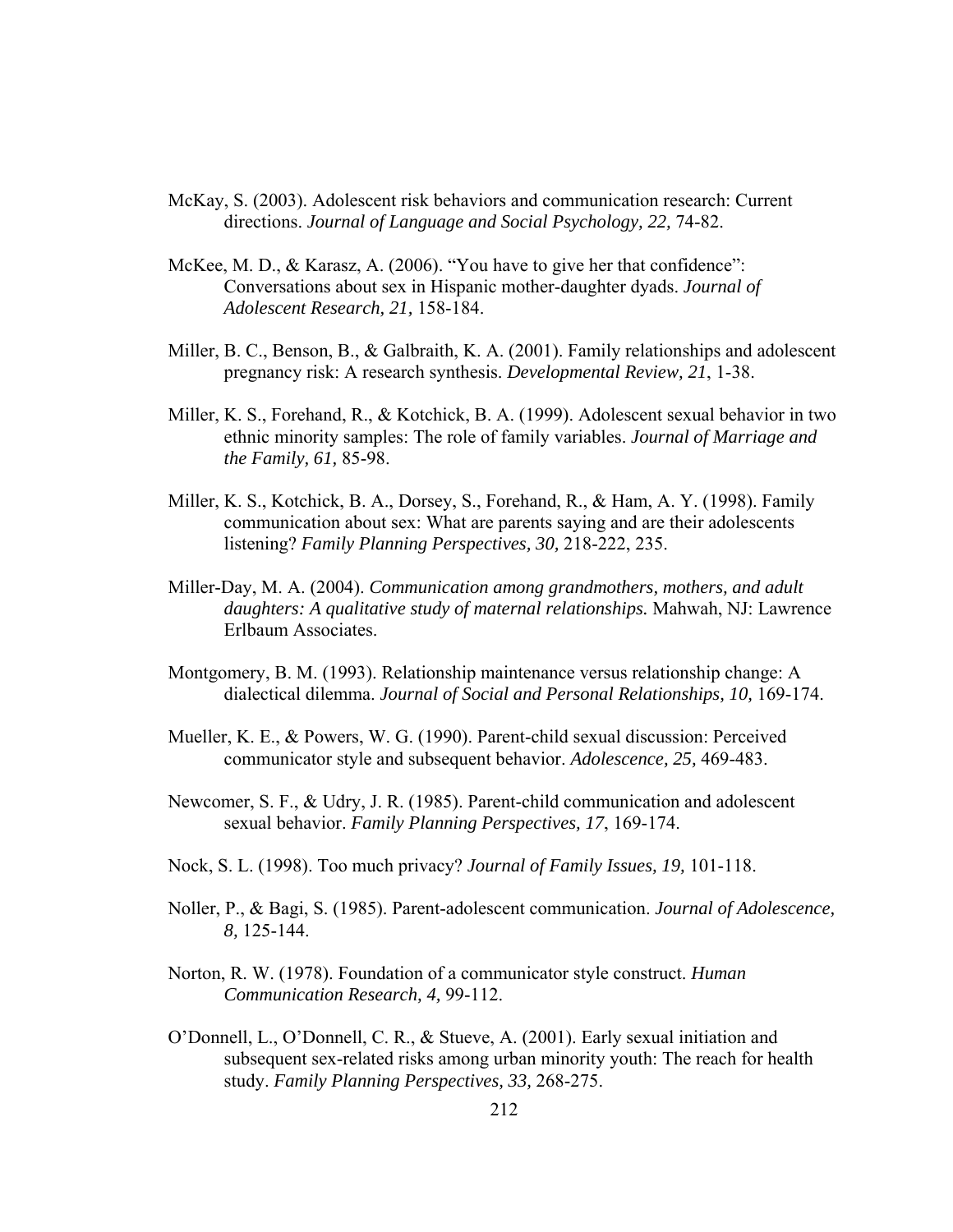- O'Sullivan, L. F., Meyer-Bahlburg, H. F. L., & Watkins, B. X. (2001). Mother-daughter communication about sex among urban African American and Latino families. *Journal of Adolescent Research, 16,* 269-292.
- Olson, D. H., Russell, C. S., & Sprenkle, D. H. (1989). *Circumplex model: Systemic assessment and treatment of families.* New York: Haworth.
- Orgocka, A. (2004). Perceptions of communication and education about sexuality among Muslim immigrant girls in the US. *Sex Education, 4,* 255-271.
- Owen, W. F. (1984). Interpretive themes in relational communication. *Quarterly Journal of Speech, 70,* 274-287.
- Paul, E. L., & Hayes, K. A. (2002). The casualties of 'casual' sex: A qualitative exploration of the phenomenology of college students' hookups. *Journal of Social and Personal Relationships, 19,* 639-661.
- Perrino, T., González-Soldevilla, A., Pantin, H., & Szapocznik, J. (2000). The role of families in adolescent HIV prevention: A review. *Clinical Child and Family Psychology Review, 3*, 81-96.
- Petronio, S. (2002). *Boundaries of privacy: Dialectics of disclosure.* New York: State University of New York Press.
- Petronio, S. (2007). Translational research endeavors and the practices of communication privacy management. *Journal of Applied Communication Research, 35,* 218-222.
- Petronio, S., & Braithwaite, D. O. (1993). The contributions and challenges of family communication to the field of communication. *Journal of Applied Communication Research, 21,* 103-110.
- Petronio, S., Flores, L. A., & Hecht, M. L. (1997). Locating the voice of logic: Disclosure discourse of sexual abuse. *Western Journal of Communication, 61,* 101-113.
- Petronio, S., & Kovach, S. (1997). Managing privacy boundaries: Health providers' perceptions of resident care in Scottish nursing homes. *Journal of Applied Communication Research, 25,* 115-131.
- Petronio, S., Martin, J., & Littlefield, R. (1984). Prerequisite conditions for selfdisclosing: A gender issue. *Communication Monographs, 51,* 268-273.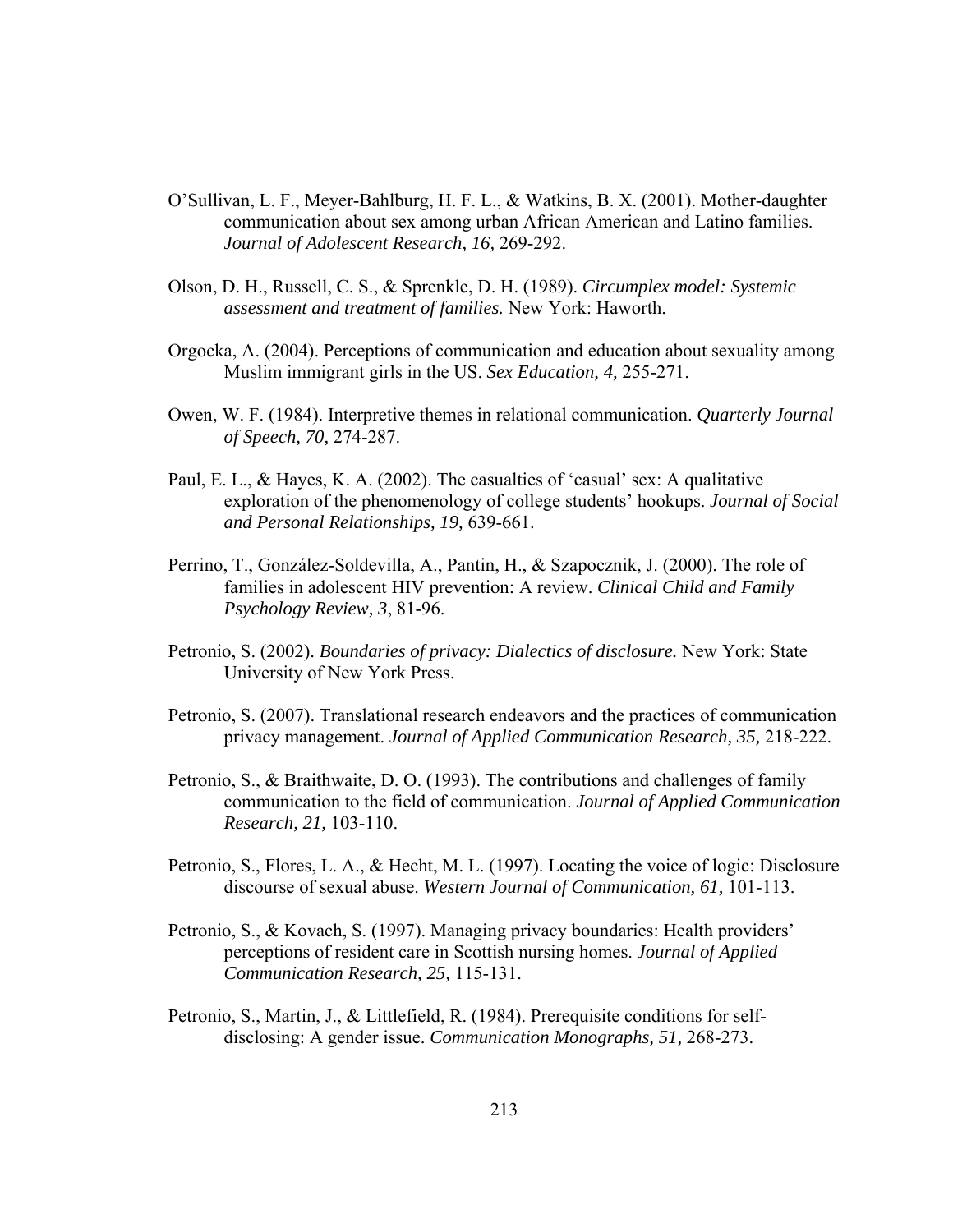- Petronio, S., Reeder, H. M., Hecht, M. L., & Ros-Mendoza T. M. (1996). Disclosure of sexual abuse by children and adolescents. *Journal of Applied Communication Research, 24,* 181-199.
- Petronio, S., Sargent, J., Andea, L., Reganis, P., & Cichocki, D. (2004). Family and friends as informal healthcare advocates. *Journal of Social and Personal Relationships, 21,* 33-52.
- Pistella, C. L. Y., & Bonati, F. A. (1999). Adolescent women's recommendations for enhanced parent-adolescent communication about sexual behavior. *Child and Adolescent Social Work Journal, 16,* 305-315.
- Pluhar, E. I., & Kuriloff, P. (2004). What really matters in family comunicatin about sexuality? A qualitative analysis of affect and style among African American mothers and adolescent daughters. *Sex Education, 4,* 303-321.
- Poole, M. S., McPhee, R. D., & Canary, D. J. (2002). Hypothesis testing and modeling perspectives on inquiry. In M. L. Knapp & J. A. Daly (Eds.), *Handbook of Interpersonal Communication* (pp. 23-72). Thousand Oaks, CA: Sage.
- Reiss, I. L. (1981). Some observations on ideology and sexuality in America. *Journal of Marriage and the Family, 43,* 271-283.
- Remez, L. (2000). Oral sex among adolescents: Is it sex or is it abstinence? *Family Planning Perspectives, 32,* 298-304.
- Ritchie, L. D., & Fitzpatrick, M. A. (1990). Family communication patterns: Measuring intrapersonal perceptions of interpersonal relationships. *Communication Research, 17,* 523-544.
- Rodgers, K. B. (1999). Parenting processes related to sexual risk-taking behaviors of adolescent males and females. *Journal of Marriage and the Family, 61,* 99-109.
- Rollins, B. C., & Thomas, D. C. (1979). Parental support, power, and control techniques in the socialization of children. In W. R. Burr, R. Hill, F. I. Nye, & I. L. Reiss (Eds.), *Contemporary theories about the family* (pp. 317-364). New York: Free Press.
- Roloff, M. E., & Miller, C. W. (2006). Mulling about family conflict and communication. In L. H. Turner & R. West (Eds.), *The Family Communication Sourcebook* (pp. 143-164). Thousand Oaks, CA: Sage Publications.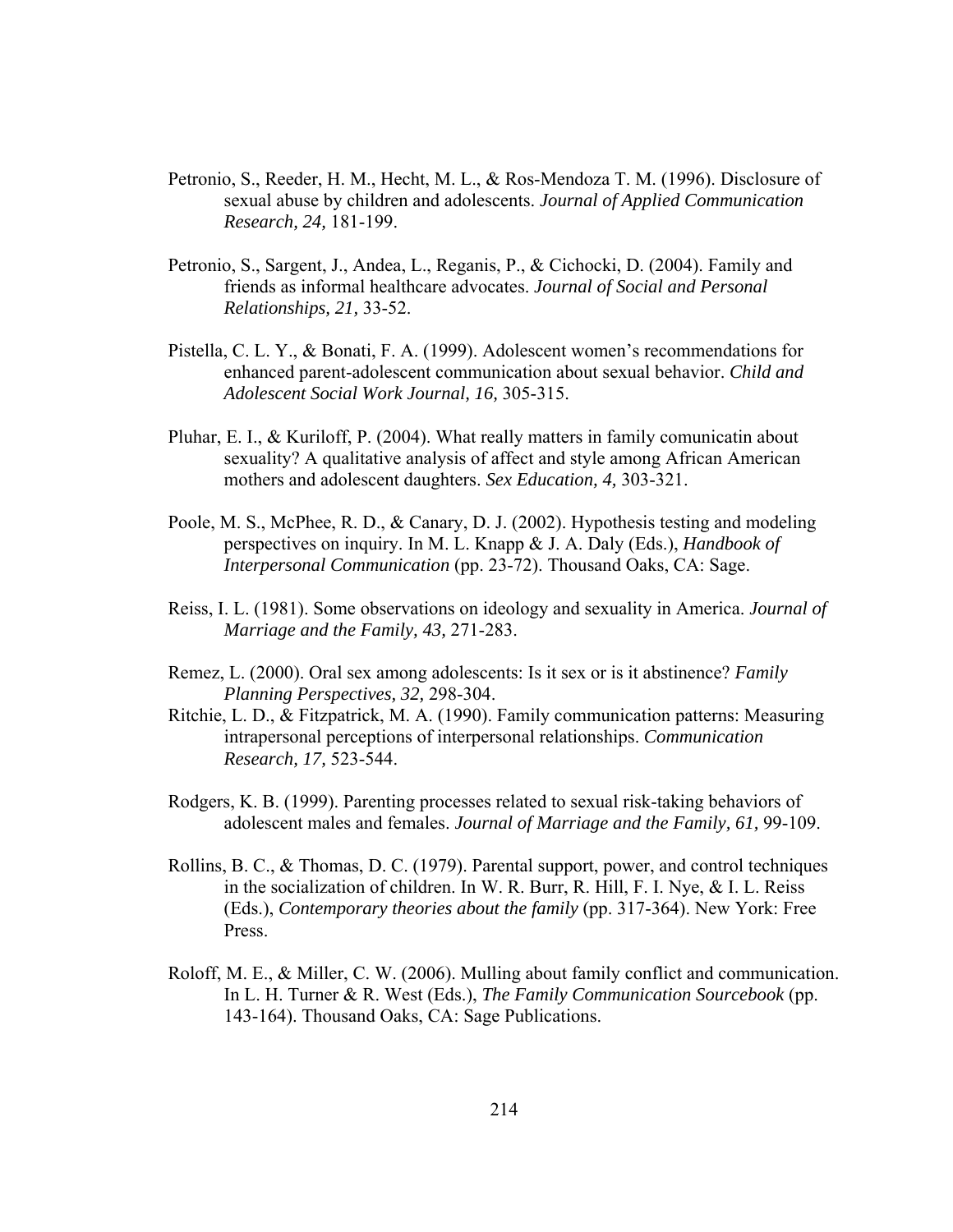- Rosenthal, D. A., & Feldman, S. S. (1999). The importance of importance: Adolescents' perceptions of parental communication about sexuality. *Journal of Adolescence, 22,* 835-851.
- Rosenthal, D. A., Feldman, S. S., & Edwards, D. (1998). Mum's the word: Mothers' perspectives on communication about sexuality with adolescents. *Journal of Adolescence, 21,* 727-743.
- Rosenthal, D., Senserrick, T., & Feldman, S. (2001). A typology approach to describing parents as communicators about sexuality. *Archives of Sexual Behavior, 30,* 463- 482.
- Schutz, A. (1967). *The phenomenology of the social world*. Evanston, IL: Northwestern University Press.
- Schwandt, T. A. (2000). Three epistemological stances for qualitative inquiry: Interpretivism, hermeneutics, and social constructionism. In N. K. Denzin & Y. S. Lincoln (Eds.), *Handbook of Qualitative Research:* 2nd *ed* (pp. 189-213). Thousand Oaks, CA: Sage.
- Serewicz, M. C., Dickson, F. C., Morrison, J. H. T. A., & Poole, L. L. (2007). Family privacy orientation, relational maintenance, and family satisfaction in young adults' family relationships. *Journal of Family Communication, 7,* 123-142.
- Snell, W. E., Jr., Belk, S. S., & Hawkins II, R. C. (1986). The masculine and feminine self-disclosure scale: The politics of masculine and feminine self-presentation. *Sex Roles, 15,* 249-267.
- Snell, W. E., Jr., Miller, R. S., & Belk, S. S. (1988). Development of the emotional selfdisclosure scale. *Sex Roles, 18,* 59-73.
- Spanier, G. B. (1977). Sources of sex information and premarital sexual behavior. *The Journal of Sex Research, 13*, 73-89.
- Stafford, L. (2004). Communication competencies and sociocultural priorities of middle childhood. In A. L. Vangelisti (Ed.), *Handbook of Family Communication* (pp. 311-332). Mahwah, NJ: Lawrence Erlbaum Associates.
- Strauss, A., & Corbin, J. (1998). *Basics of qualitative research: Techniques and procedures for developing grounded theory*. Thousand Oaks, CA: Sage Publications.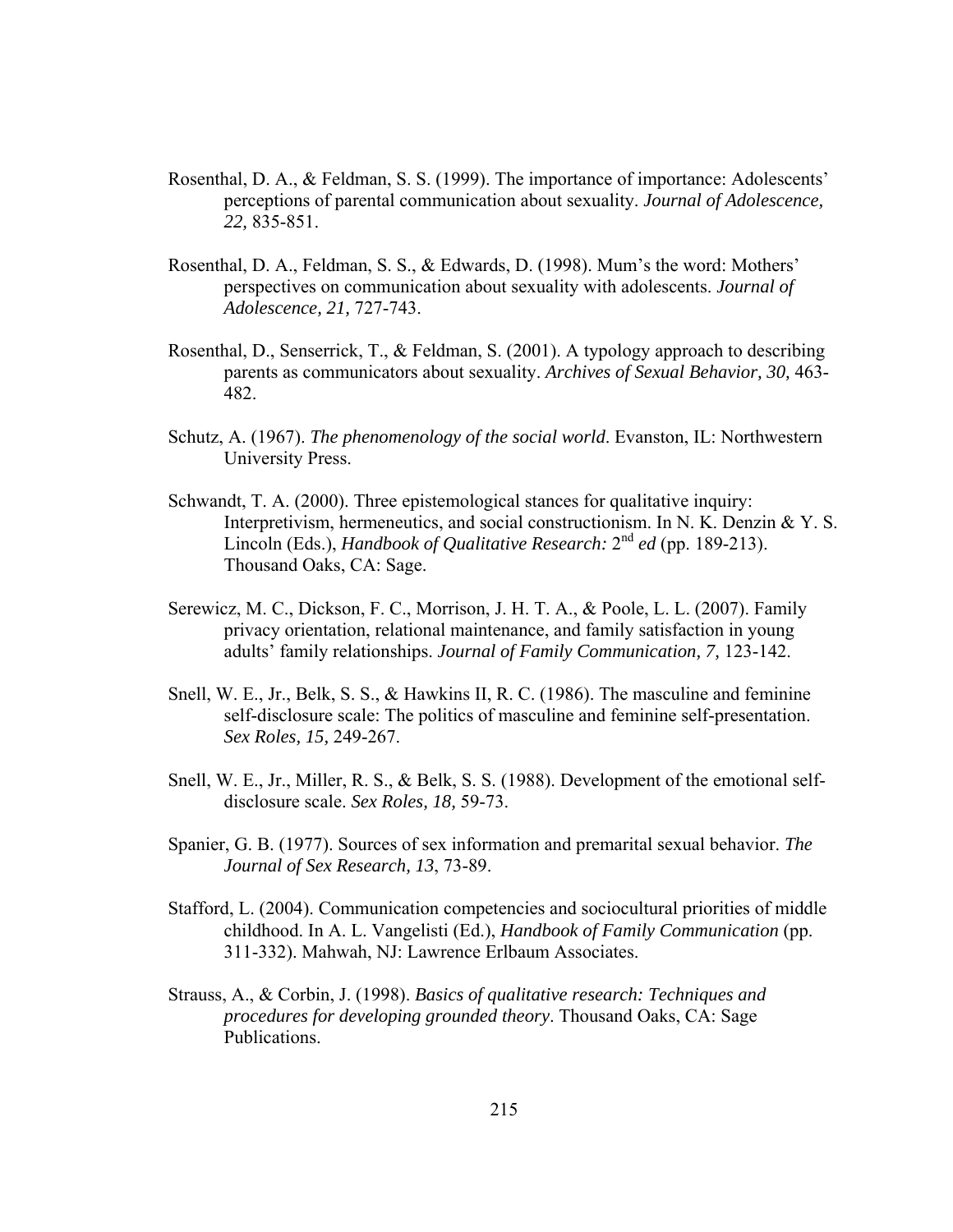- Toller, P. W. (2005). Negotiation of dialectical contradictions by parents who have experienced the death of a child. *Journal of Applied Communication Research, 33,* 46-66.
- Tucker, S. K. (1989). Adolescent patterns of communication about sexually related topics. *Adolescence, 94,* 269-278.
- Turner, L. H., & West, R. (Eds.). (2002). *Perspectives on family communication*. Boston, MA: McGraw-Hill.
- Vangelisti, A. L. (1994). Family secrets: Forms, functions and correlates. *Journal of Social and Personal Relationships, 11,* 113-135.
- Vangelisti, A. L., & Daly, J. A. (1988). Correlates of speaking skills in the United States: A national assessment. *Communication Education, 38,* 132-144.
- Warren, C. (1995). Parent-child communication about sex. (1995). In T. J. Socha and G. H. Stamp (Eds.), *Parents, children, and communication: Frontiers of theory and research*. Mahwah, NJ: Erlbaum.
- Warren, C., & Neer, M. (1986). Family sex communication orientation. *Journal of Applied Communication Research, 14,* 86-107.
- Watzlawick, P., Beavin, J. H., & Jackson, D. D. (1967). *Pragmatics of human communication.* New York: Norton.
- White, C. P., Wright, D. W., & Barnes, H. L. (1995). Correlates of parent-child communication about specific sexual topics: A study of rural parents with schoolaged children. *Personal Relationships, 2,* 327-343.
- Wight, D., Williamson, L., & Henderson, M. (2005). Parental influences on young people's sexual behaviour: A longitudinal analysis. *Journal of Adolescence, 29,* 473-494.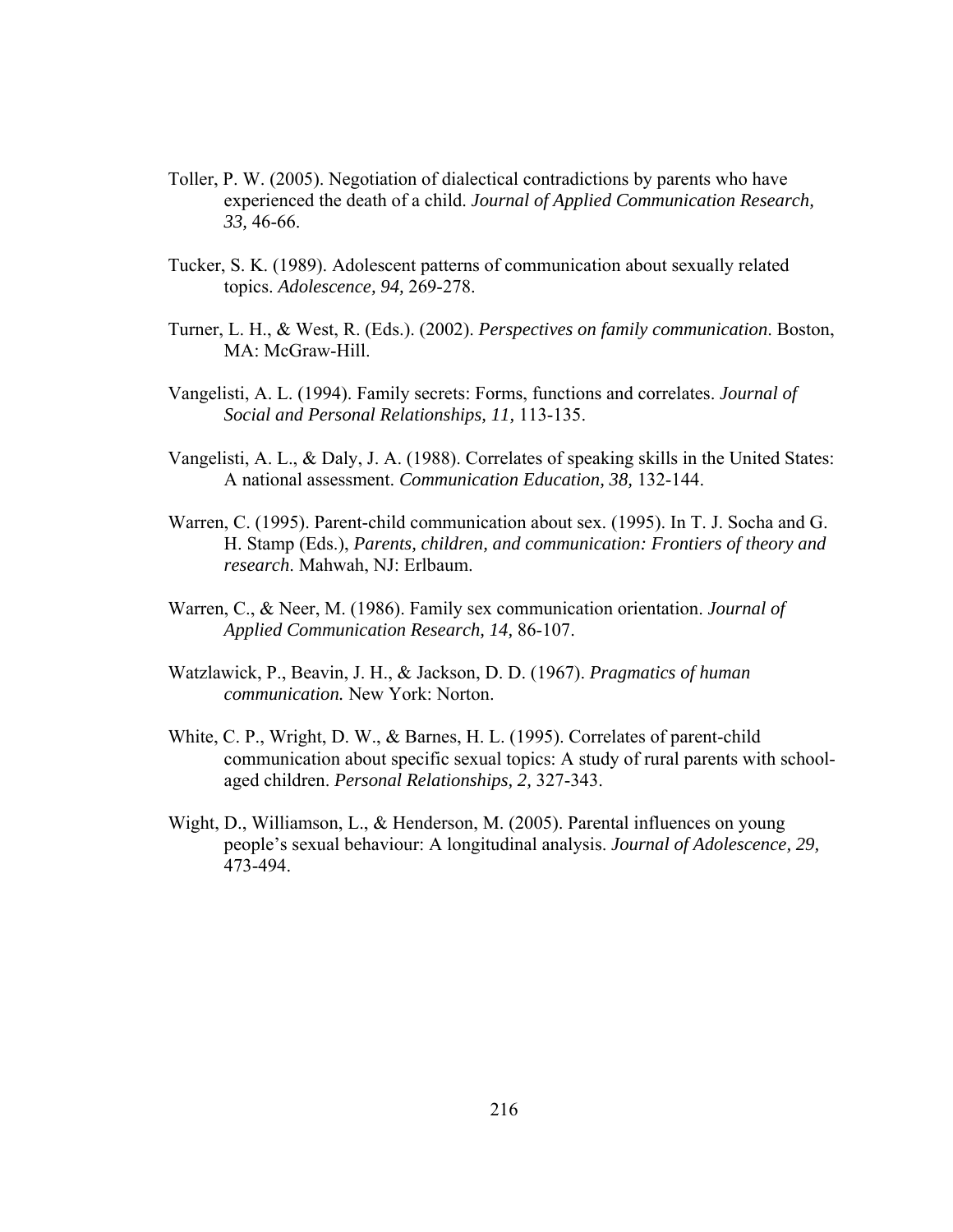## APPENDIX

### Appendix A Letter to Instructors of Communication Courses

Dear Drs. Olson and Dougherty,

I am writing to request permission to ask Comm 1200/2500 students for assistance with my dissertation in exchange for extra credit. My dissertation topic is entitled "Mothers' Development of Privacy Rules for Sexual Information." I need to recruit 20 mothers who have a child between the ages of 11 and 19 who have communicated about sex and 20 mothers who have a child between the ages of 11 and 19 who have not communicated about sex. I would like to ask students in Introduction to Public Speaking and Introduction to Communication for referrals of mother they know who fit either of these criteria. Students should spend approximately 5-10 minutes on the telephone or via email recruiting participants. A recruitment script will be provided to the students. Five extra credit points would be given for each qualified referral up to 2 referrals or 10 extra credit points. Students would be asked to provide the name, telephone number, and email address of mothers they have talked to who are open to learning more about participating in the study.

An alternative assignment is available for students who elect not recruit mothers. This assignment involves writing a 2-4 page, double spaced paper answering the following questions, "Do you believe sexual information is challenging to discuss between a parent and an adolescent? Why or why not?" Students who write 2 pages can earn 5 extra credit points and those who write 3-4 can earn 10 extra credit points.

Thank you for your assistance with this effort. Sincerely,

Tina A. Coffelt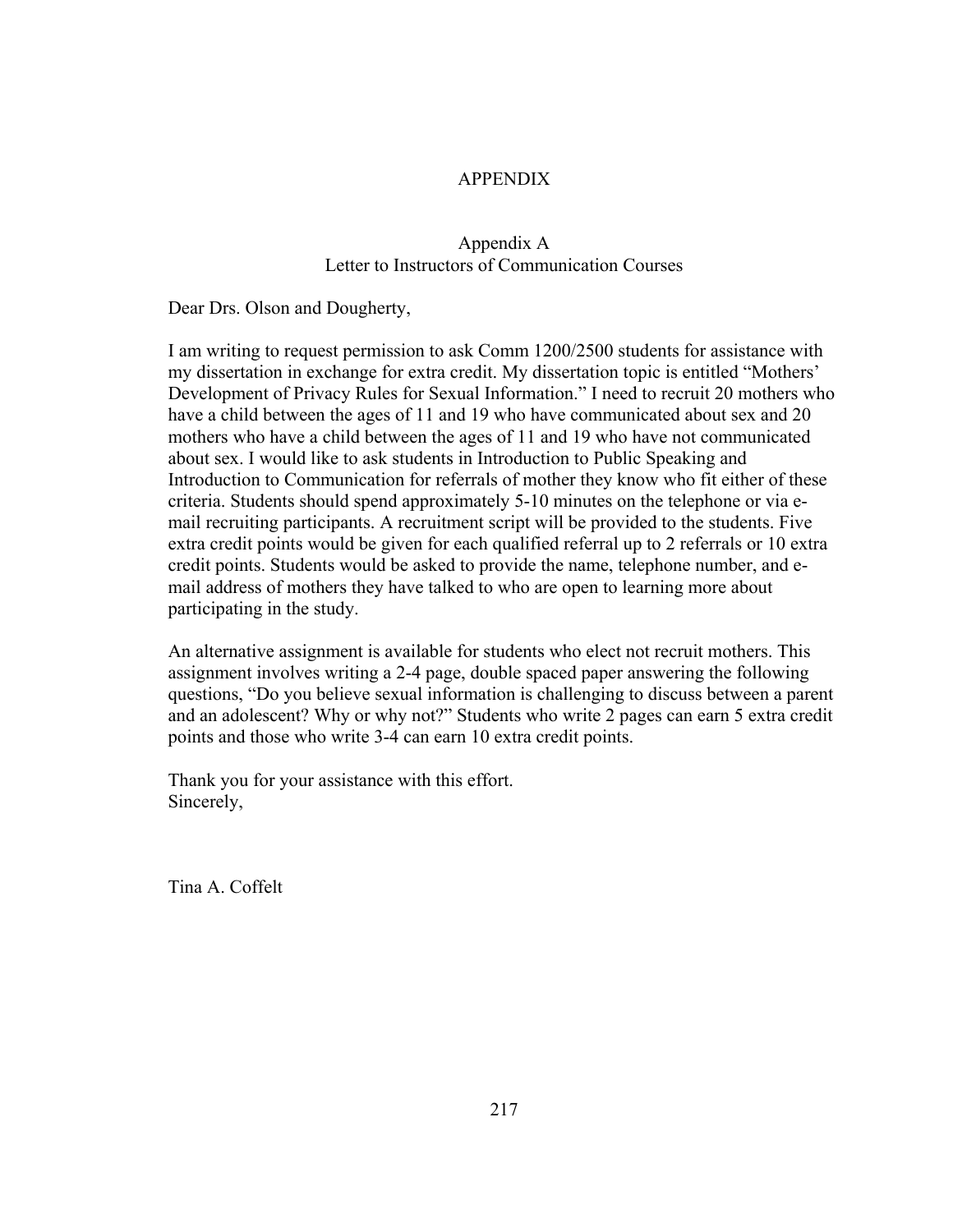### Appendix B Letter to Individual Instructors

Dear Comm 1200/2500 Instructor,

I am writing to request permission to ask Comm 1200/2500 students for assistance with my dissertation in exchange for extra credit. My dissertation topic is entitled "Mothers' Development of Privacy Rules for Sexual Information." Gathering information from mothers is critical to increase understanding about how they reveal or conceal sexual information to their adolescent children. To that end, students in your class could help me recruit mothers. Here's how:

 I would like to visit your classroom on a day convenient for you and make a presentation to your students about the research project. I need students to recruit mothers who have a child between the ages of 11 and 19 who *have* communicated about sex, and/or mothers who have a child between the ages of 11 and 19 who have *not*  communicated about sex. I would like to ask students in Introduction to Public Speaking and Introduction to Communication for referrals of mothers they know who fit either of these criteria. Students should spend approximately 5-10 minutes on the telephone or via e-mail recruiting participants. A recruitment script and procedures sheet will be provided to the students. Five extra credit points will be given for each qualified referral up to 2 referrals or 10 extra credit points. Students will be asked to provide me the name, telephone number, and e-mail address of mothers they have talked to who are open to learning more about participating in the study. Students will have two weeks from the day I visit your class to provide this information to me.

An alternative assignment is available for students who elect not to recruit mothers. This assignment involves writing a 2-4 page, double spaced paper answering the following questions, "Do you believe sexual information is challenging to discuss between a parent and an adolescent? Why or why not?" Students who write 2 pages can earn 5 extra credit points and those who write 3-4 can earn 10 extra credit points.

I need to visit your classroom by **November 26, 2007** and have referrals made by **December 7, 2007**. I will send you a list of students and the number of referrals made or pages written by each in a Word document by December 7, 2007.

 Research on sexual communication is very important, as you are well aware. Your help in this research endeavor is greatly appreciated. Thank you for your assistance with this effort.

Sincerely,

Tina A. Coffelt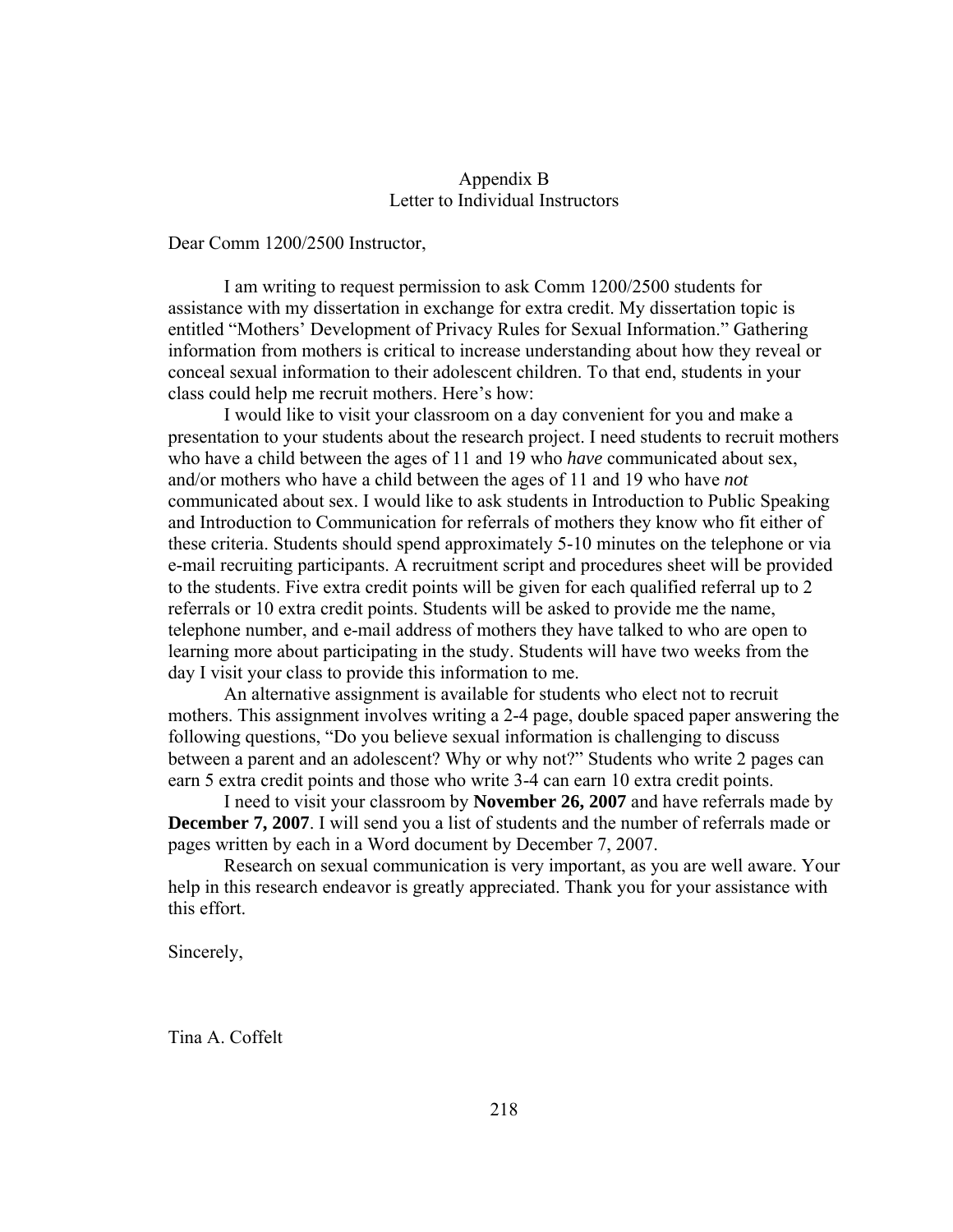## Appendix C Recruitment Script (college students)

Thank you for allowing me time to present you with this opportunity. My name is Tina Coffelt, and I am a doctoral student in the Department of Communication at the University of Missouri. I am conducting a research project on parent-adolescent sexual communication. The purpose of the study is to learn about the sexual communication of mothers of adolescents.

I am here to ask for your help with recruitment for the study. Participants for the study should be a mother of an adolescent. The mother must be at least 18 years of age and she must have at least one child between the ages of 11 and 19. Your decision to help with recruitment is completely voluntary. Choosing to help with recruitment or not will in no way impact your course grade. If you choose to help with recruitment, you will be given a recruitment script to guide you.

There are only minimal risks associated with recruitment, as you might feel uncomfortable asking an adult to participate in a study about sexual communication. Overall, risks associated are less than one experiences in everyday life. Benefits to assisting with this research will be 5 points of extra credit for one referral or 10 points of extra credit for two referrals. If you choose not to help with recruitment, you have the option to complete an alternate extra credit assignment which entails writing a two-page to four-page paper answering the question, "Do you believe sexual information is challenging to discuss between a parent and an adolescent? Why or why not?"

You are not required to recruit or complete the alternate assignment. If you would like to help with recruitment, please hold up your hand, and I will give you a recruitment script. The recruitment script is what you should say when you ask someone to participate. To receive the extra credit, you should send me an e-mail to [tac244@mizzou.edu](mailto:tac244@mizzou.edu) with the following information: your name, your instructor's name, the referral's first and last name, and the referral's phone number. I must receive this information within two weeks for you to receive the extra credit. If you choose to do the alternative assignment, e-mail them to me at  $\frac{\tan 244}{\omega}$  mizzou.edu by December 15, 2007.

If you have any questions about this study, please contact the primary investigator, Tina Coffelt at [tac244@mizzou.edu](mailto:tac244@mizzou.edu)

If you have any questions about your rights as a research participant, you are welcome to contact the Campus Institutional Review Board (IRB):

Office of Research 483 McReynolds Hall Columbia, MO 65211 573-882-9585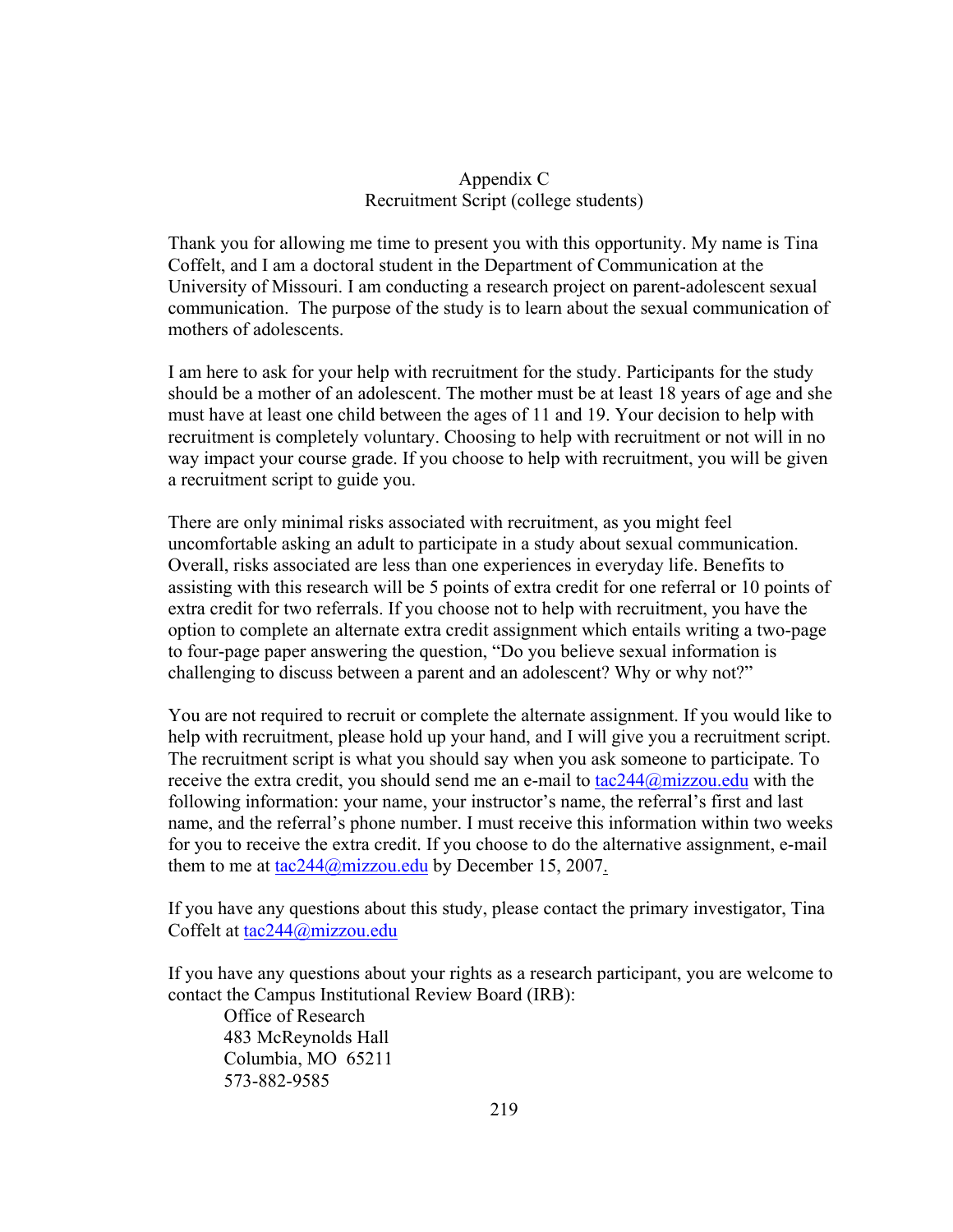Appendix D Informed Consent Form (Alternative Extra Credit Assignment Papers)

| Project title: | The Challenges (Or Not) of Sexual Communication Between a Parent and an<br>Adolescent.                                                                                                                                                                                                                                                                                                                                                                                                                                                       |
|----------------|----------------------------------------------------------------------------------------------------------------------------------------------------------------------------------------------------------------------------------------------------------------------------------------------------------------------------------------------------------------------------------------------------------------------------------------------------------------------------------------------------------------------------------------------|
| Researcher:    | Tina Coffelt is a doctoral candidate in the Department of Communication at the<br>University of Missouri-Columbia. She is advised by Dr. Loreen N. Olson,<br>Associate Professor in the Department of Communication at the University of<br>Missouri.                                                                                                                                                                                                                                                                                        |
| Purpose:       | I am conducting a research project to see how mothers and adolescents perceive<br>sexual information. I am also interested in the rules mothers and adolescents<br>establish about revealing or concealing sexual information to each other.                                                                                                                                                                                                                                                                                                 |
| Restrictions:  | You must be 18 years of age.                                                                                                                                                                                                                                                                                                                                                                                                                                                                                                                 |
| Time:          | Writing the 2-4 page paper should take approximately 1-2 hours, depending on how<br>much you have to say.                                                                                                                                                                                                                                                                                                                                                                                                                                    |
| Choice:        | Your participation is voluntary. Writing the paper can help you earn up to 10 points<br>of extra credit for your class. However, using the paper for research purposes is<br>your decision. Signing this form indicates you grant permission for your paper to be<br>used for research purposes.                                                                                                                                                                                                                                             |
| Risk:          | There is minimal risk involved with the study. It is possible that you might feel<br>uncomfortable writing your opinions about sexual communication between parents<br>and adolescents. In general, there is no more risk than you would experience in<br>your daily interactions. Your participation is voluntary.                                                                                                                                                                                                                          |
| Benefits:      | This research project is designed to how late adolescents perceive sexual<br>communication between parents and adolescents.                                                                                                                                                                                                                                                                                                                                                                                                                  |
| Compensation:  | Student participants can earn 5 points of extra credit for 1-2 page papers or 10<br>points of extra credit for 3-4 page papers.                                                                                                                                                                                                                                                                                                                                                                                                              |
| Anonymity:     | After your extra credit is recorded, your name will be removed from the paper by<br>cutting off the corner (if you have included your name), or by removing the<br>requested post-it note from your paper. This consent form will be used to separate<br>papers where consent has been given from those in which consent has not been<br>granted. The consent form will then be separated from your paper. By the time data<br>analysis begins, your name will not be attached to the paper such that your<br>information will be anonymous. |
| Contact:       | If you have questions about this project, feel free to contact Tina Coffelt at 573-<br>673-6792 or tac244@mizzou.edu. The advisor, Loreen Olson, can be reached at<br>573-447-0192 or olsonln@missouri.edu.                                                                                                                                                                                                                                                                                                                                  |
| Questions:     | If you have any questions about your rights as a research participant, please contact<br>the Campus IRB (Institutional Review Board):<br>Office of Research, 483 McReynolds Hall, Columbia, MO 65211<br>573-882-9585                                                                                                                                                                                                                                                                                                                         |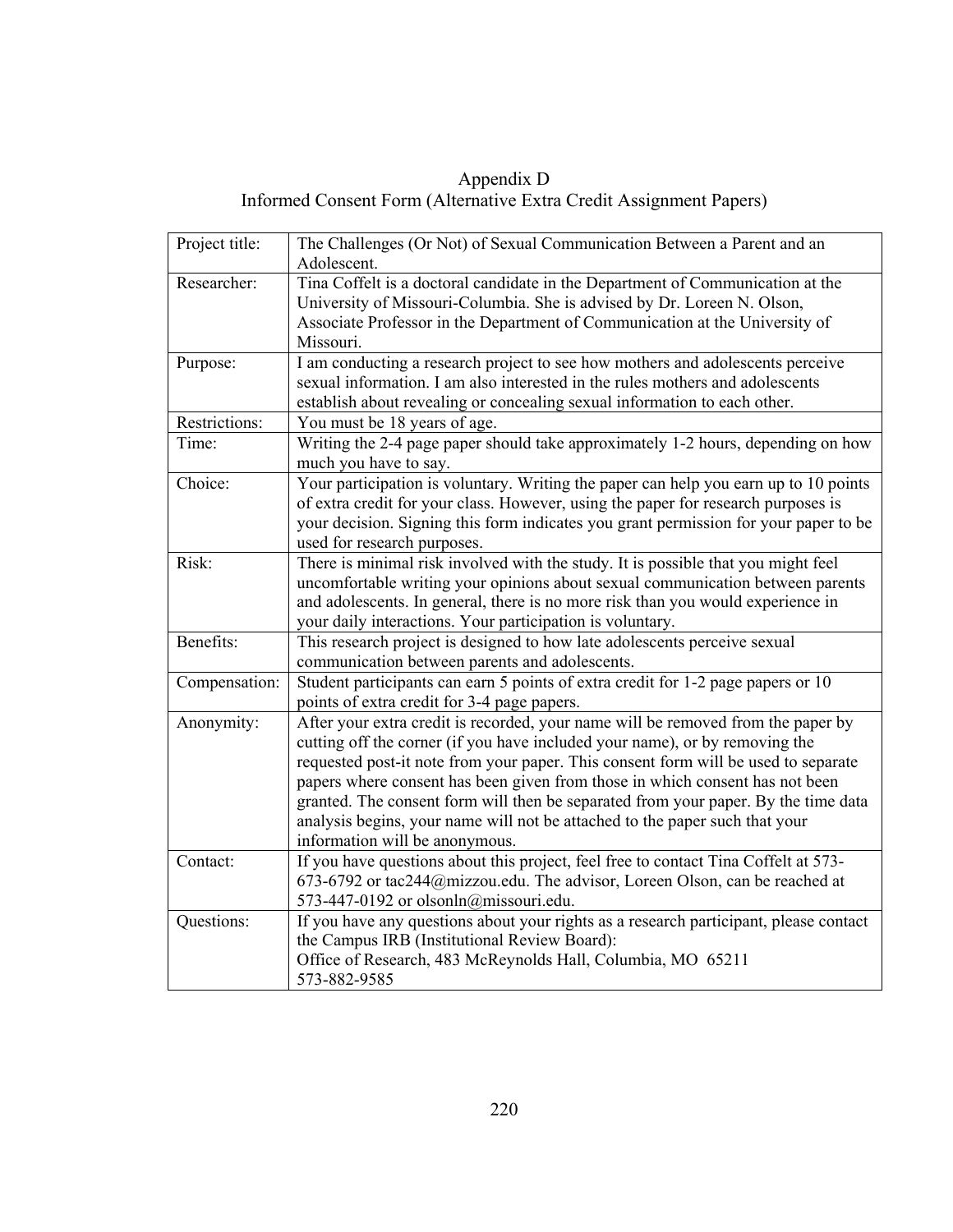# Appendix E Recruitment Script (Mother)

 Hi, Mom. A graduate student at the University of Missouri is looking for participants for a study on sexual communication. She's looking for adolescents and their moms to participate in interviews. I was wondering if you'd like to participate. Here are some of the details:

- 1. The graduate student, Tina Coffelt, is a doctoral candidate in the Department of Communication at the University of Missouri.
- 2. Tina is doing her dissertation on parent-adolescent sexual communication.
- 3. The purpose of the dissertation is to learn about the rule development for sexual communication between mothers and adolescents.
- 4. She is looking for 10-15 mother-adolescent dyads to interview.
- 5. Interviews are completely voluntary. Even if we agree to participate in the study, we can choose not to answer questions she asks.
- 6. We would be interviewed together, then she would interview each one of us separately. The total time would be approximately 2-3 hours, depending on how much we have to say.
- 7. We can do the interviews on campus in a research laboratory. Or, Tina will come to our house or someplace close. It's important that we be uninterrupted and have privacy for our individual interviews.
- 8. All interview information is confidential. All personal identifying information will be changed by using pseudonyms. You won't be able to hear my recording or read the transcripts from my interview. I won't be able to hear your recording or read your transcripts.
- 9. There are minimal risks associated with participating, as you might feel uncomfortable talking about sexual communication in front of me, or talking about sexual communication with the researcher. Overall, risks associated are less than one experiences in everyday life. Benefits to participating with this research will be making important contributions to knowledge about sexual communication in families.
- 10. There are two incentives for participating:
	- a. I can earn 10 extra credit points for one of my Communication classes if we are interviewed before December 7.
	- b. We can be eligible to win \$100 or \$50 each if we are interviewed by December 31, 2007. Tina will do a drawing on January 1, 2008 from the dyads who complete their interviews by December 31. She is looking for 10- 15 dyads.
- 11. You can also agree to be contacted after the data are analyzed to check over the conclusions I've drawn to make sure that I have accurately reflected your experience. This is optional.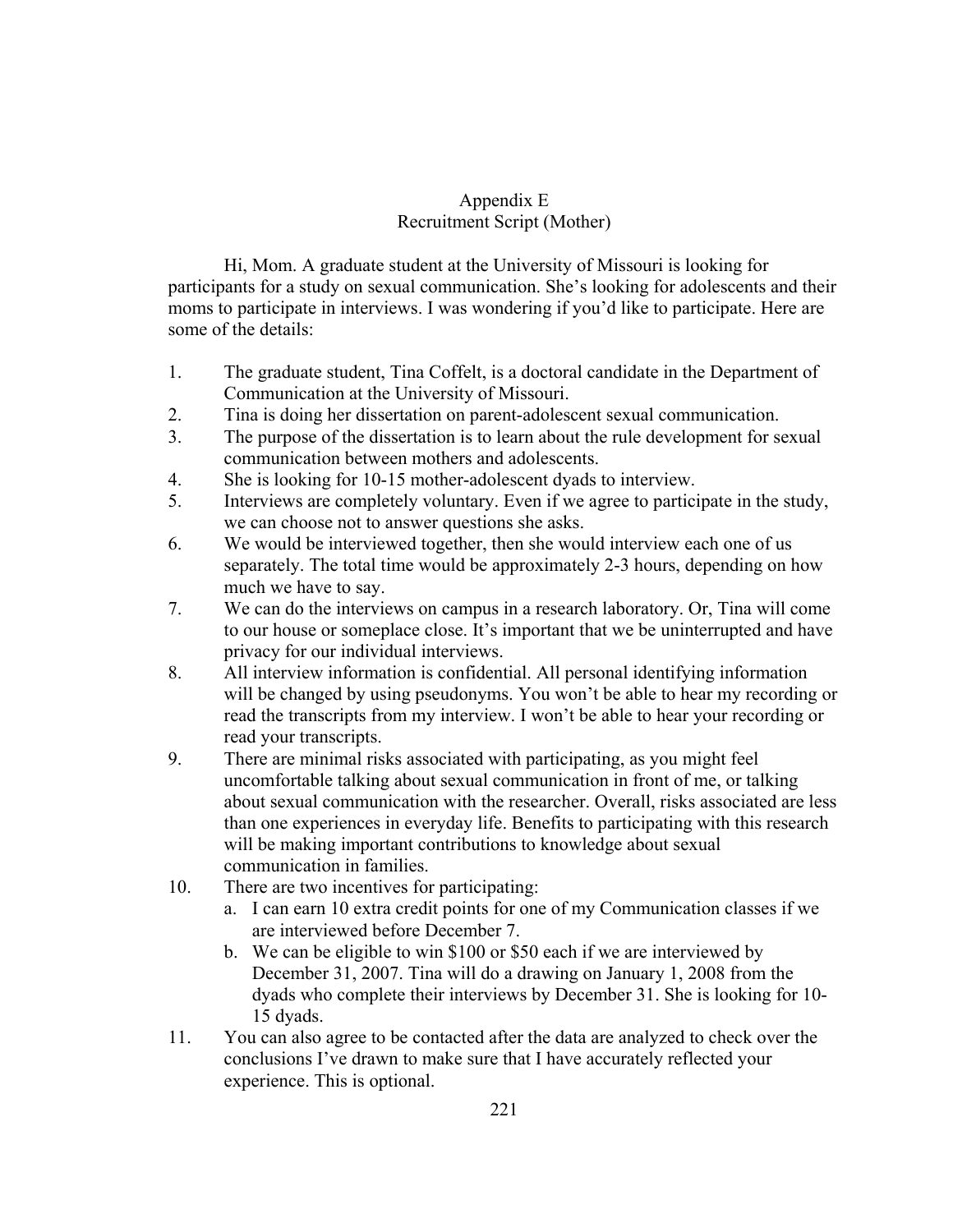Would you like to participate? Would you like to talk to the researcher before you agree? You can contact her at tac244@mizzou.edu or 573-673-6792. If you agree to participate. I have some instructions to follow to get the interview set up.

If you have any questions about this study, please contact the primary investigator, Tina Coffelt at tac244@mizzou.edu. If you have any questions about your rights as a research participant, you are welcome to contact the Campus Institutional Review Board (IRB):

Office of Research, 483 McReynolds Hall, Columbia, MO 65211 573-882-9585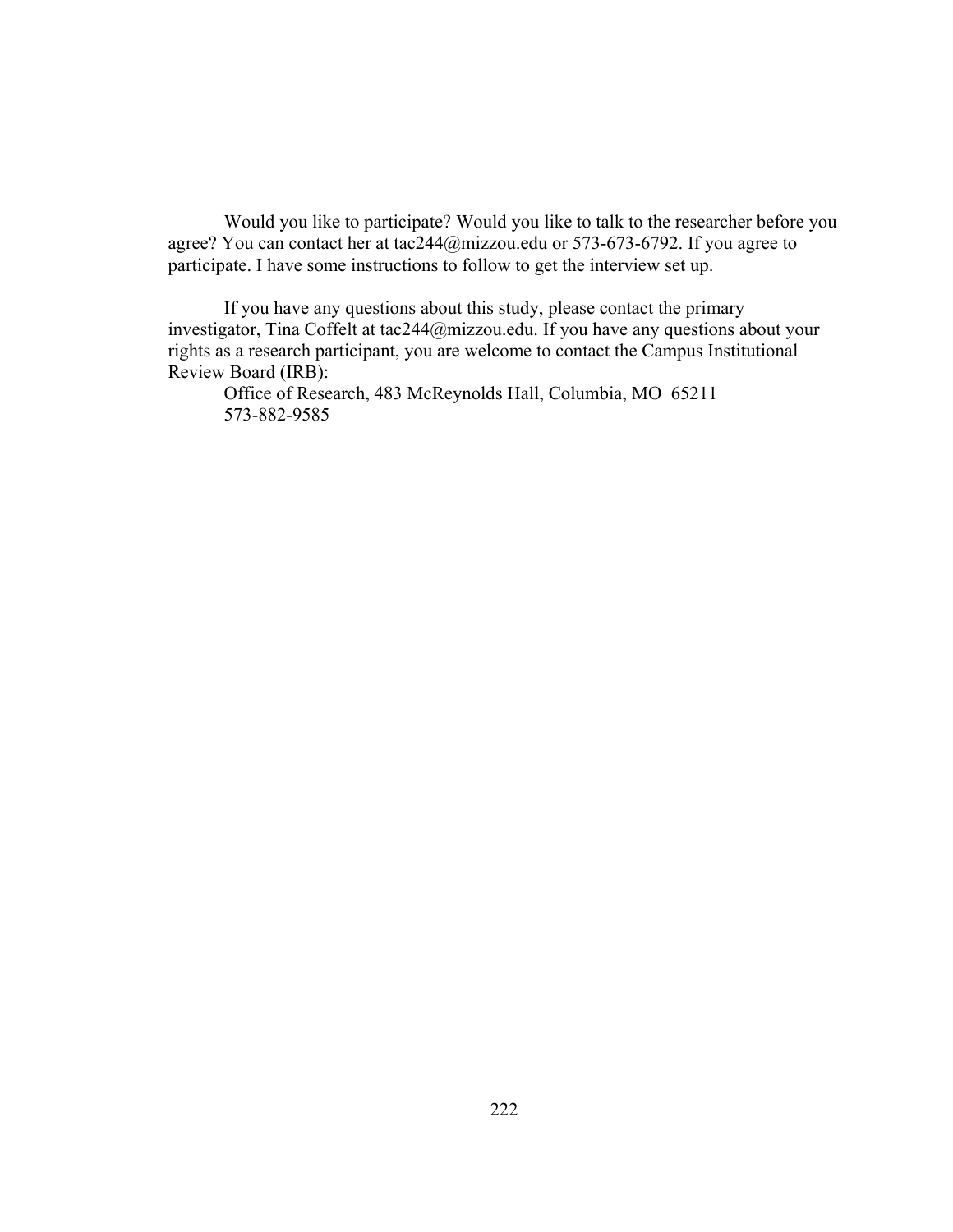## Appendix F Recruitment Script (Adolescent)

Thank you for allowing me time to present you with this opportunity. My name is Tina Coffelt, and I am a doctoral student in the Department of Communication at the University of Missouri. I am conducting a research project on parent-adolescent sexual communication. The purpose of the study is to learn about the rule development for sexual communication between mothers and adolescents

I am here to ask for your help with recruitment for the study. I need to recruit 10- 15 mother-late adolescent dyads. Late adolescents must be 18-19 years of age. To participate, your mother must also agree to participate. Your decision to participate is completely voluntary. Choosing to help with recruitment or not will in no way impact your course grade. To participate, I will interview you and your mom together, then interview you and your mom separately. Your interviews will be audio recorded for later transcription. Again, your participation is voluntary and you can choose not to answer any questions I ask. The total time for the interviews will be approximately 2-3 hours, depending on how much you and your mother have to say. All interview information is confidential. All personal identifying information will be changed by using pseudonyms. Mothers will not hear the recording or read the transcripts of their adolescent. Adolescents will not hear the recording or read the transcripts of their mother.

There are minimal risks associated with participating, as you might feel uncomfortable talking about sexual communication in front of your mother, or talking about sexual communication with me. Overall, risks associated with participation are less than one experiences in everyday life. Benefits to participating with this research will be knowing that you have helped advance understanding of sexual communication. You and your mom can each receive \$25, payable in the form of a personal check on the day of the interview.

#### *If you would like to participate:*

- Contact your mother using the attached recruitment script.
- If your mom is willing to participate, discuss possible times when you and your mom are both available.
- Call me at 573-673-6792 or e-mail me at tac  $244\omega$  mizzou.edu to discuss a time to conduct the interviews.
- We'll agree on a location when you contact me.
	- o The location should be a place where interviews can happen without interruption. The location should be quiet and private.
	- o The Department of Communication has a research laboratory in Switzler Hall where we can conduct interviews.
	- o I can travel to your home or other location close to your home if it is within a 3 hour radius of Columbia or Kansas City.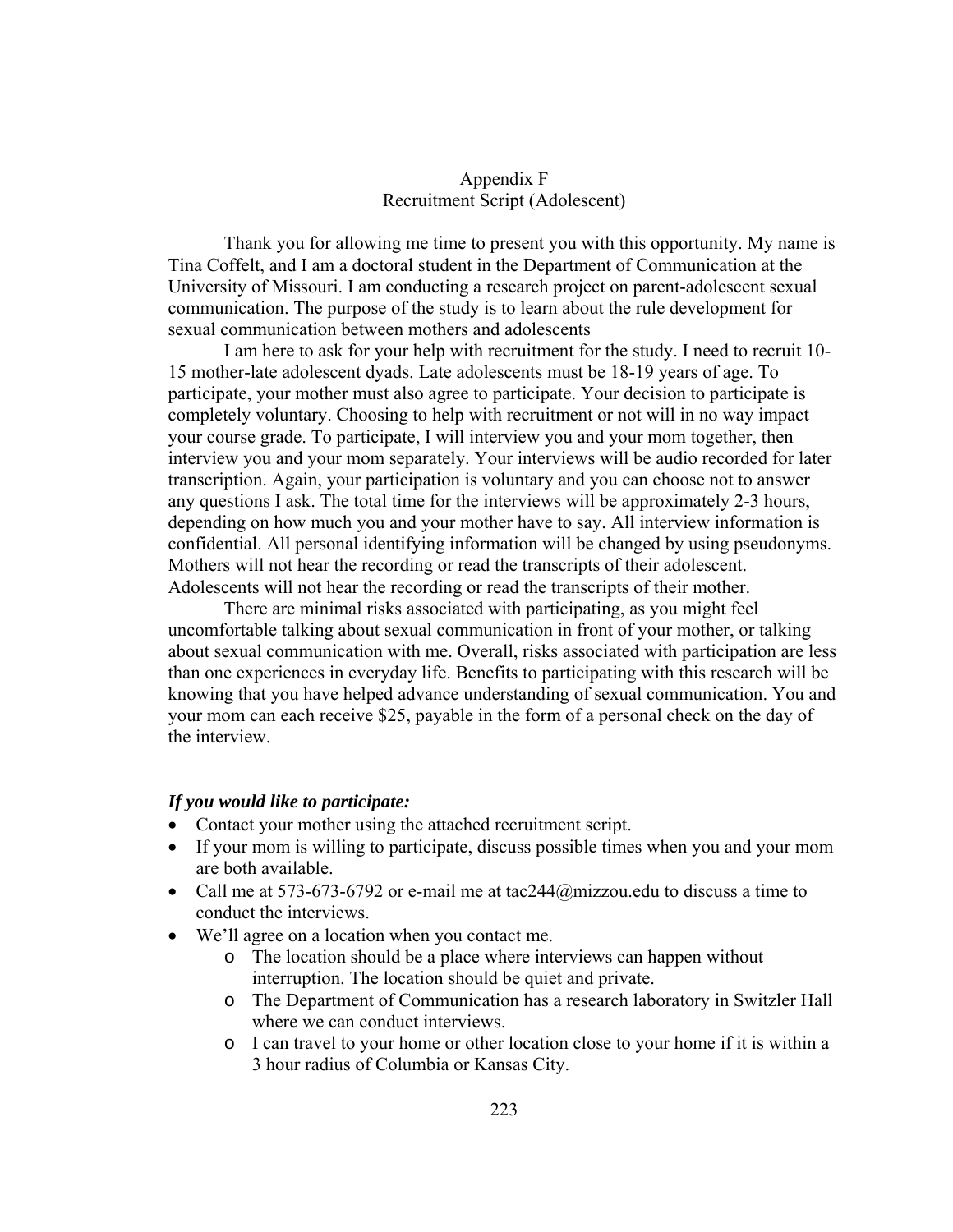• You can also agree to be contacted after the data are analyzed to check over the conclusions I've drawn to make sure that I have accurately reflected your experience. This is optional.

If you have any questions about this study, please contact the primary investigator, Tina Coffelt at tac244@mizzou.edu If you have any questions about your rights as a research participant, you are welcome to contact the Campus Institutional Review Board (IRB): Office of Research 483 McReynolds Hall Columbia, MO 65211 573-882-9585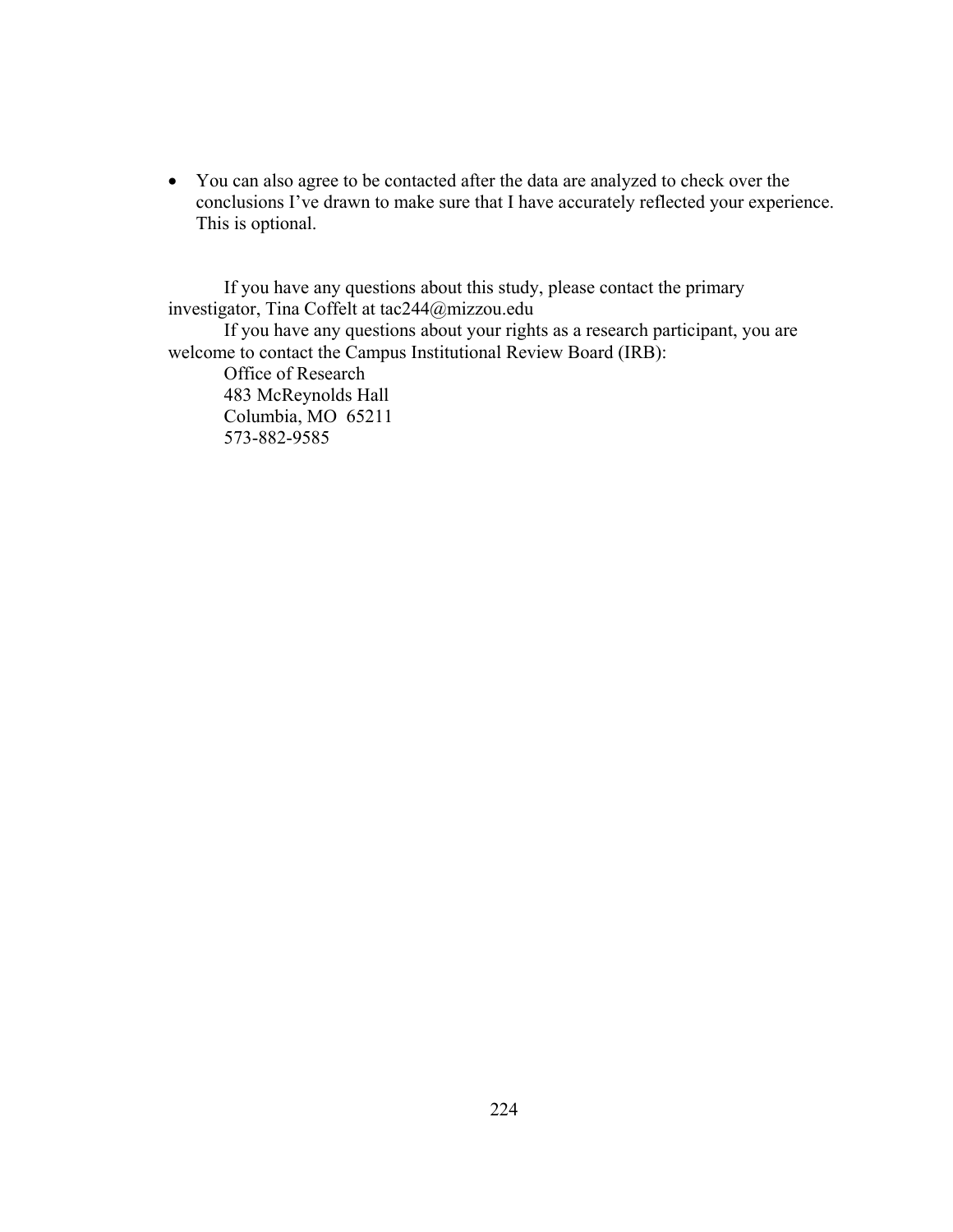## Recruitment Script (Mother)

Hi, Mom. A graduate student at the University of Missouri is looking for participants for a study on sexual communication. She's looking for adolescents and their moms to participate in interviews. I was wondering if you'd like to participate. Here are some of the details:

- 1. The graduate student, Tina Coffelt, is a doctoral candidate in the Department of Communication at the University of Missouri.
- 2. Tina is doing her dissertation on parent-adolescent sexual communication.
- 3. The purpose of the dissertation is to learn about the rule development for sexual communication between mothers and adolescents.
- 4. She is looking for 10-15 mother-adolescent dyads to interview.
- 5. Interviews are completely voluntary. Even if we agree to participate in the study, we can choose not to answer questions she asks.
- 6. We would be interviewed together, then she would interview each one of us separately. The total time would be approximately 2-3 hours, depending on how much we have to say.
- 7. We can do the interviews on campus in a research laboratory. Or, Tina will come to our house or someplace close. It's important that we be uninterrupted and have privacy for our individual interviews.
- 8. All interview information is confidential. All personal identifying information will be changed by using pseudonyms. You won't be able to hear my recording or read the transcripts from my interview. I won't be able to hear your recording or read your transcripts.
- 9. There are minimal risks associated with participating, as you might feel uncomfortable talking about sexual communication in front of me, or talking about sexual communication with the researcher. Overall, risks associated are less than one experiences in everyday life. Benefits to participating with this research will be making important contributions to knowledge about sexual communication in families.
- 10. You and I will each receive \$25 for our participation.
- 11. You can also agree to be contacted after the data are analyzed to check over the conclusions Tina makes. This is optional.

Would you like to participate? Would you like to talk to the researcher before you agree? You can contact her at tac244@mizzou.edu or 573-673-6792. If you agree to participate. I have some instructions to follow to get the interview set up.

If you have any questions about this study, please contact the primary investigator, Tina Coffelt at tac244@mizzou.edu. If you have any questions about your rights as a research participant, you are welcome to contact the Campus Institutional Review Board (IRB): Office of Research, 483 McReynolds Hall, Columbia, MO 65211; 573-882-9585.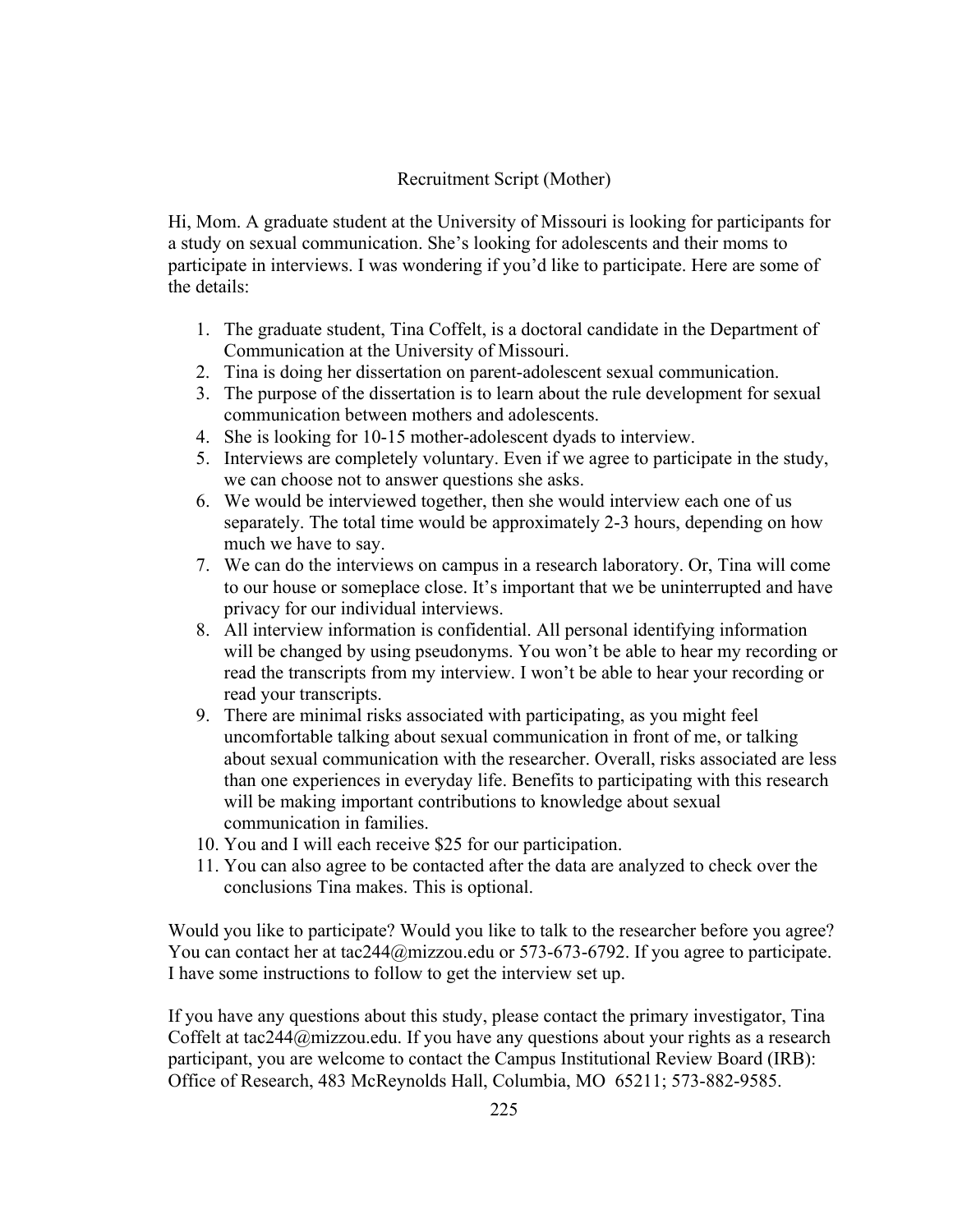## Appendix G Informed Consent Form

| Project title: | Mothers' Development of Privacy Rules for Sexual Information                                                         |
|----------------|----------------------------------------------------------------------------------------------------------------------|
| Researcher:    | Tina Coffelt is a doctoral candidate in the Department of Communication at                                           |
|                | the University of Missouri-Columbia. She is advised by Dr. Loreen N. Olson,                                          |
|                | Associate Professor in the Department of Communication at the University of                                          |
|                | Missouri-Columbia                                                                                                    |
| Purpose:       | I am conducting a research project to see how mothers perceive sexual                                                |
|                | information and to understand the challenges of conveying this information to                                        |
|                | children. Also, I am interested in the rules mothers' establish about revealing                                      |
|                | or concealing sexual information to their adolescents.                                                               |
| Restrictions:  | You must be at least 18 years of age and a mother of a child between the ages                                        |
|                | of 11 and 19.                                                                                                        |
| Time:          | The study should take between $\frac{1}{2}$ to 1 $\frac{1}{2}$ hours, depending on how much you                      |
|                | choose to participate and how much you have to say. Additionally, after data                                         |
|                | analysis, you may be given the opportunity to verify and comment on my                                               |
|                | findings that will take approximately 10 to 30 minutes. Interviews will be                                           |
|                | audio recorded.                                                                                                      |
| Choice:        | Your participation is voluntary. You may quit at any time and you may refuse                                         |
|                | to answer any question.                                                                                              |
| Risk:          | There is minimal risk involved with the study. It is possible that you might feel                                    |
|                | uncomfortable answering some of the questions, but that is the only                                                  |
|                | foreseeable risk. In general, there is no more risk than you would experience in                                     |
|                | your daily interactions. The only exception to the minimal risk is that if you                                       |
|                | admit to criminal activities (e.g., child abuse) during the interview, then a                                        |
|                | judge could order your identity disclosed and use that confession against you.                                       |
|                | Such instances are extremely rare.                                                                                   |
| Benefits:      | This research project is designed to show differences between mothers who                                            |
|                | communicate about sex and those who do not, particularly as it relates to their                                      |
|                | decision about revealing or concealing sexual information.                                                           |
| Compensation:  | There is no monetary compensation for participating in this study.                                                   |
| Anonymity:     | Neither your identity nor your child's will be revealed in the transcripts,                                          |
|                | written documents, or verbal presentations of the research findings. The                                             |
|                | following steps will be taken to protect your identity and confidentiality.                                          |
|                | 1. Consent forms will be separated from the data.                                                                    |
|                | Personal identifying information will be eliminated from the<br>2.                                                   |
|                | transcripts and any reporting of the data. Pseudonyms will be used in                                                |
|                | any publication of this research.<br>You can refuse to answer any question asked.                                    |
|                | 3.<br>Audio recordings will be kept on a secure computer.<br>4.                                                      |
|                |                                                                                                                      |
| Contact:       | If you have questions about this project, feel free to contact Tina Coffelt at<br>573-673-6792 or tac244@mizzou.edu. |
|                | If you have any questions about your rights as a research participant, please                                        |
| Questions:     | contact the Campus IRB (Institutional Review Board):                                                                 |
|                | Office of Research                                                                                                   |
|                |                                                                                                                      |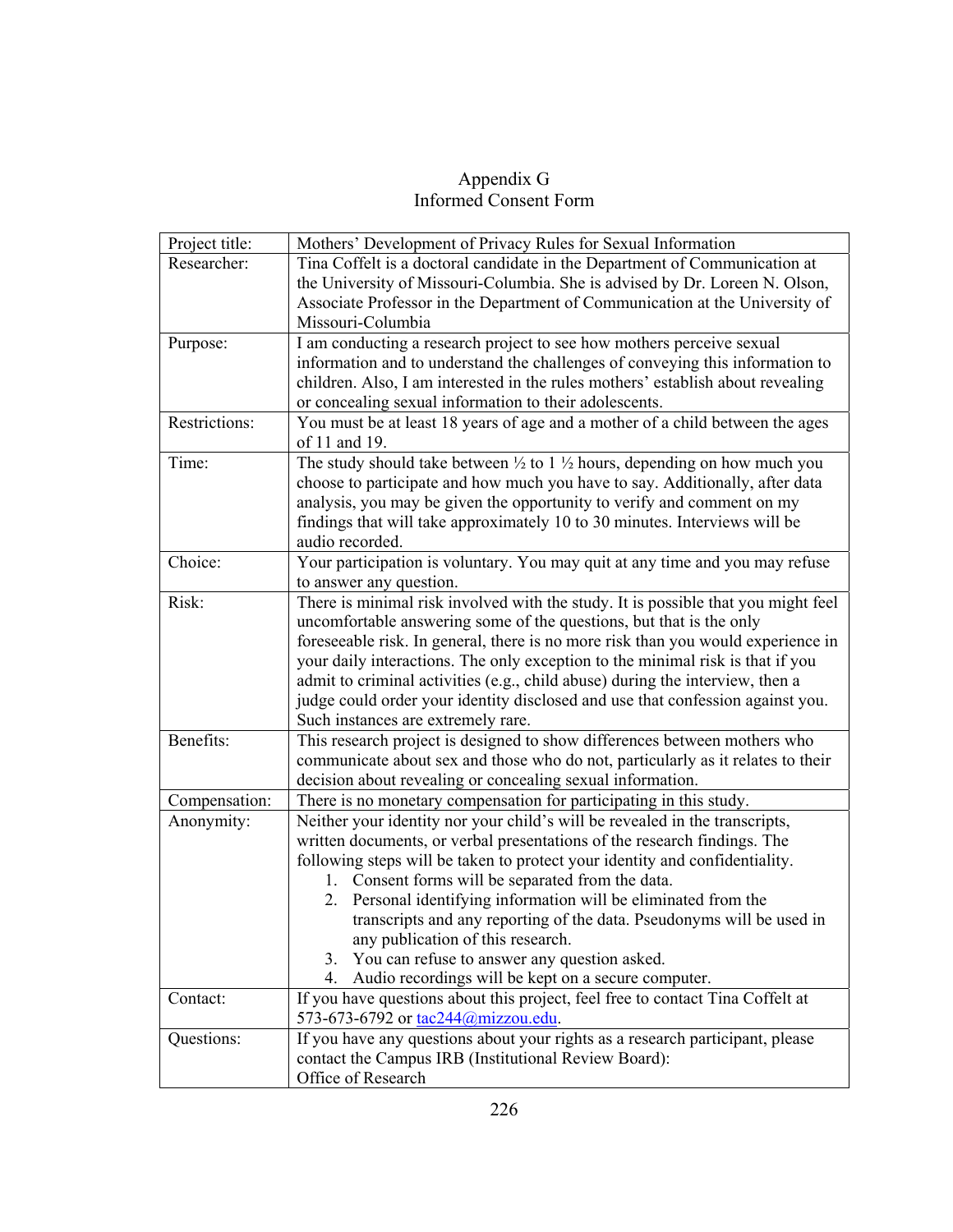| 483 McReynolds Hall |
|---------------------|
| Columbia, MO 65211  |
| 573-882-9585        |

Your participation in this study is voluntary. Your signature verifies that you are 18 years of age or older and have decided to participate, having read and understood the information presented above.

Signature of research participant Telephone number Date

 $\_$  , and the contribution of  $\overline{\mathcal{L}}$  , and  $\overline{\mathcal{L}}$  , and  $\overline{\mathcal{L}}$  , and  $\overline{\mathcal{L}}$  , and  $\overline{\mathcal{L}}$ 

Tina Coffelt<br>
Phone: 573-673-6792<br>
Phone: 573-673-6792<br>
E-mail:  $\frac{\text{tac244@mizza}}{\text{tac244@mizza}}$ E-mail: [tac244@mizzou.edu](mailto:tac244@mizzou.edu)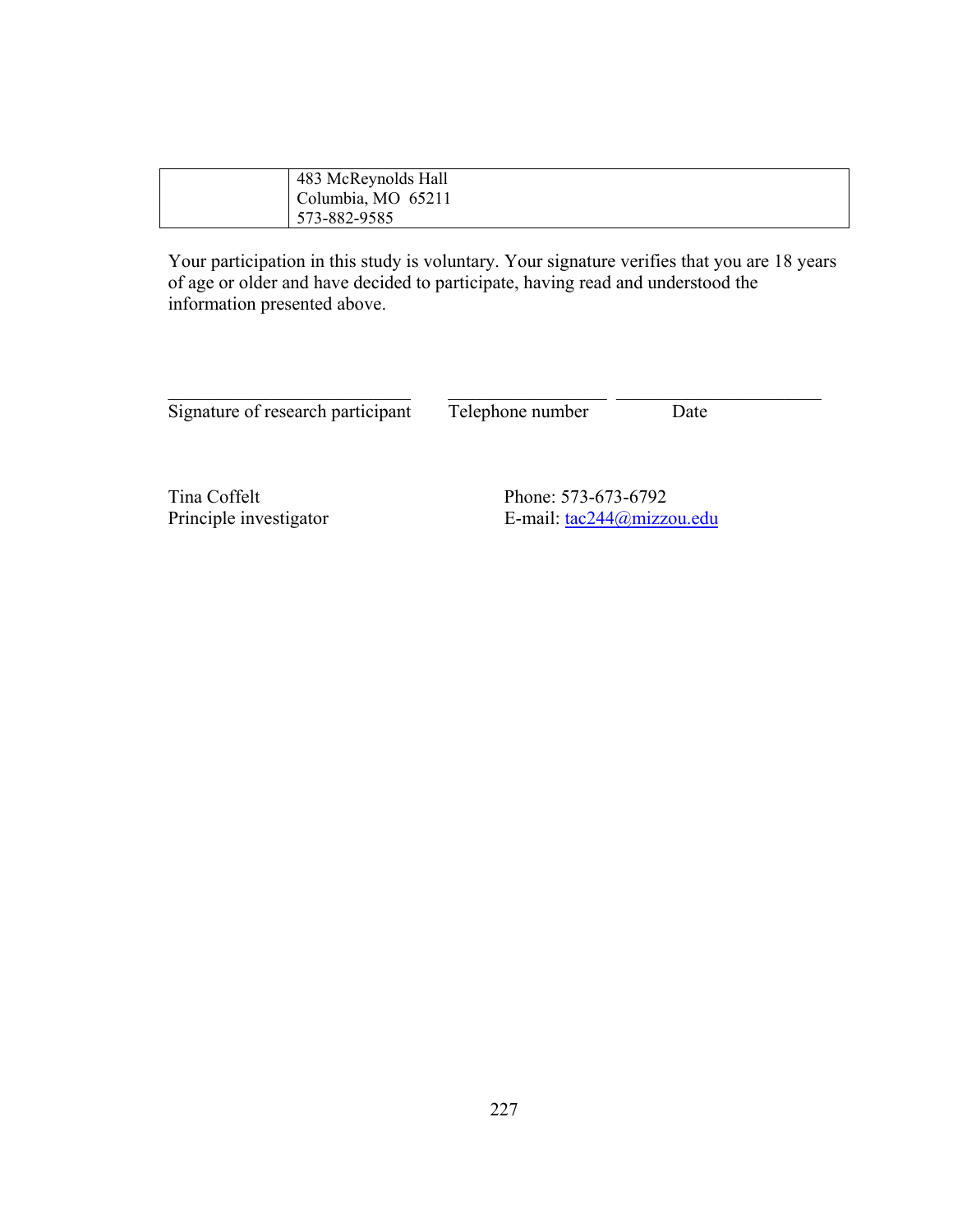# Appendix H Demographic Form

| 1. | Age:                                            |            |     |
|----|-------------------------------------------------|------------|-----|
| 2. |                                                 |            |     |
| 3. |                                                 |            |     |
|    | 4. Marital status:                              |            |     |
| 5. | Number of children:                             |            |     |
| 6. | Ages of children:                               |            |     |
| 7. | Have you talked with your adolescent about sex? | <b>YES</b> | N() |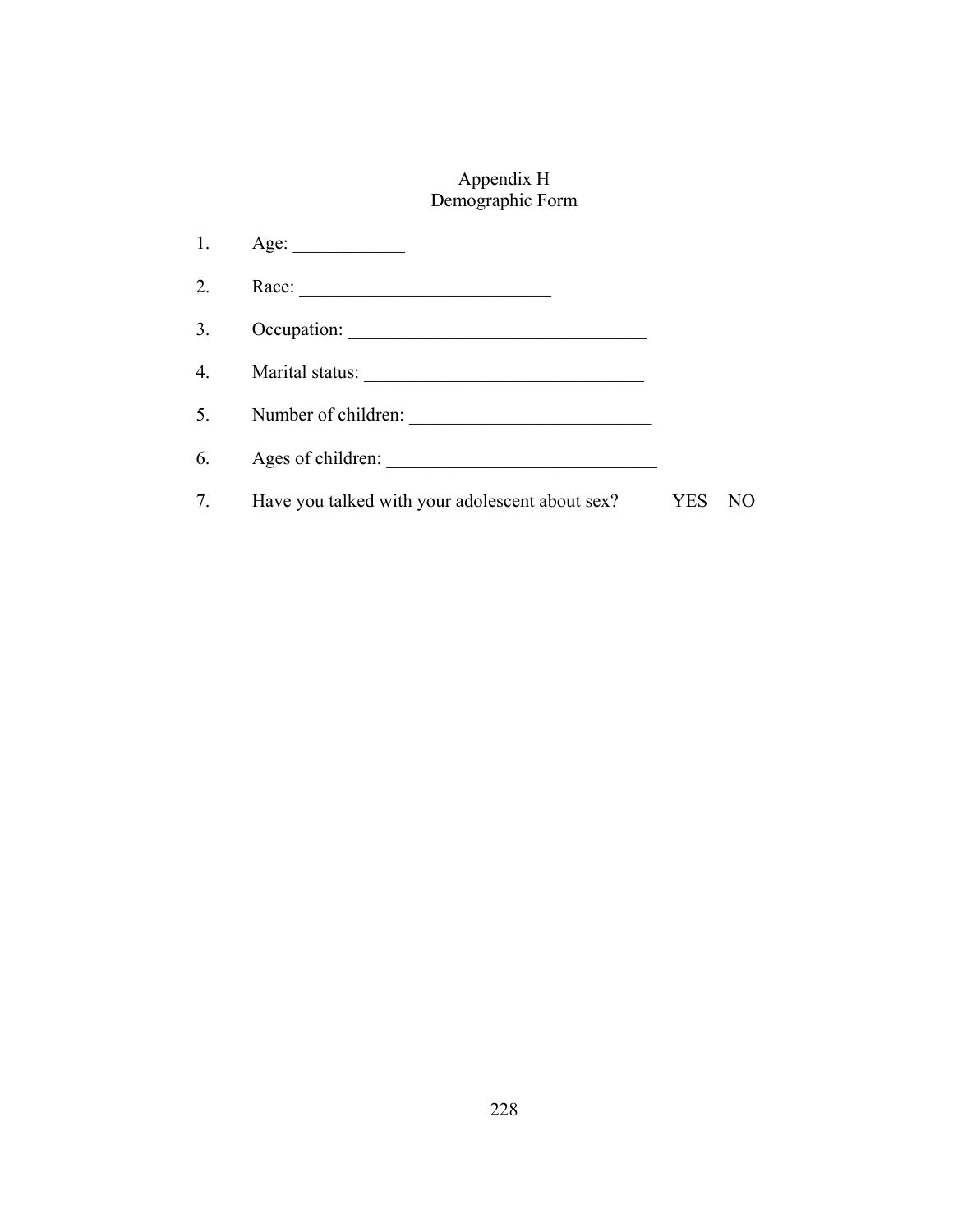## Appendix I Interview Guide

### Opening/Rapport building questions

- 1. Tell me about your adolescent child(ren).
- 2. Tell me about the most recent conversation you had with your child.
- 3. How would you describe your communication with your adolescent?

Sexual information questions

4. Is sexual information challenging for you to communicate with your adolescent? Why or why not?

Rule development questions (select questions as appropriate for mothers who have or have not talked about sex)

- 5. Have you talked to your adolescent about sex? Tell me about that. How did you prepare for the discussion?
	- a. Timing; how did you decide?
	- b. Place; how did you decide?
	- c. Age; how did you decide?
- 6. What are the benefits of talking to (child) about sex? Risks? [Note: if participants focus on benefits and risks of sex, try and direct them to communicative/relationship benefits/risks as well]
- 7. What are the benefits of not talking to (child) about sex? Risks? [Note: if participants focus on benefits and risks of sex, try and direct them to communicative/relationship benefits/risks as well]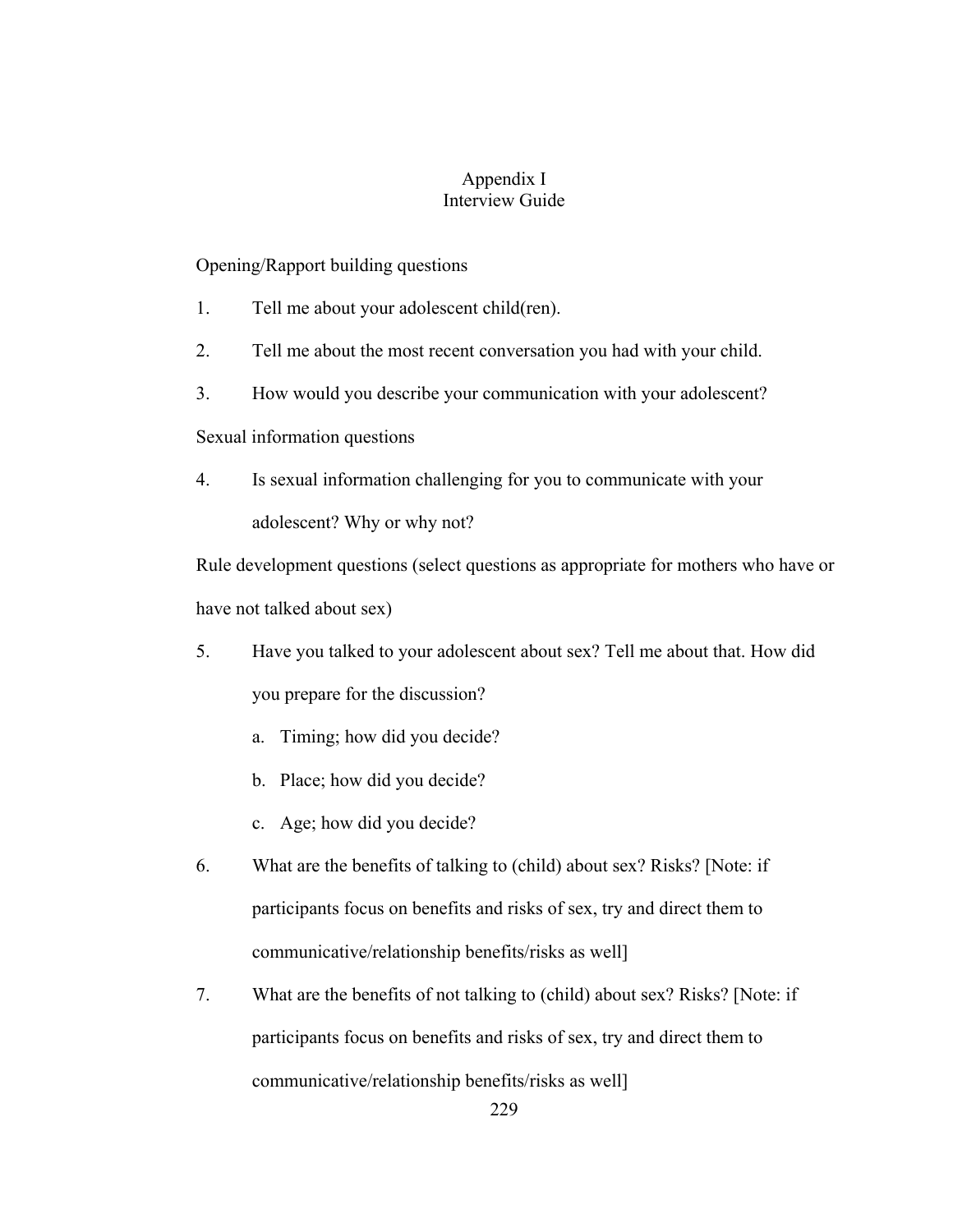- 8. What motivates you to talk to your adolescent about sex? What do you believe to be your responsibility to communicate about sex with your adolescent?
- 9. What do you think has kept you from talking to your child about sex?
- 10. Do you and (child's) father communicate with your adolescent about sex differently? How so? Why do you think this is?
- 11. What differences were there between talking to your son and daughter about sex? (If any…) Why do you think there are differences?

Closing questions

- 12. What didn't I ask you that you thought I would? What else would you like to tell me about communicating with your child about sex?
- 13. What did you think of the questions asked of you? Clearly worded? Other?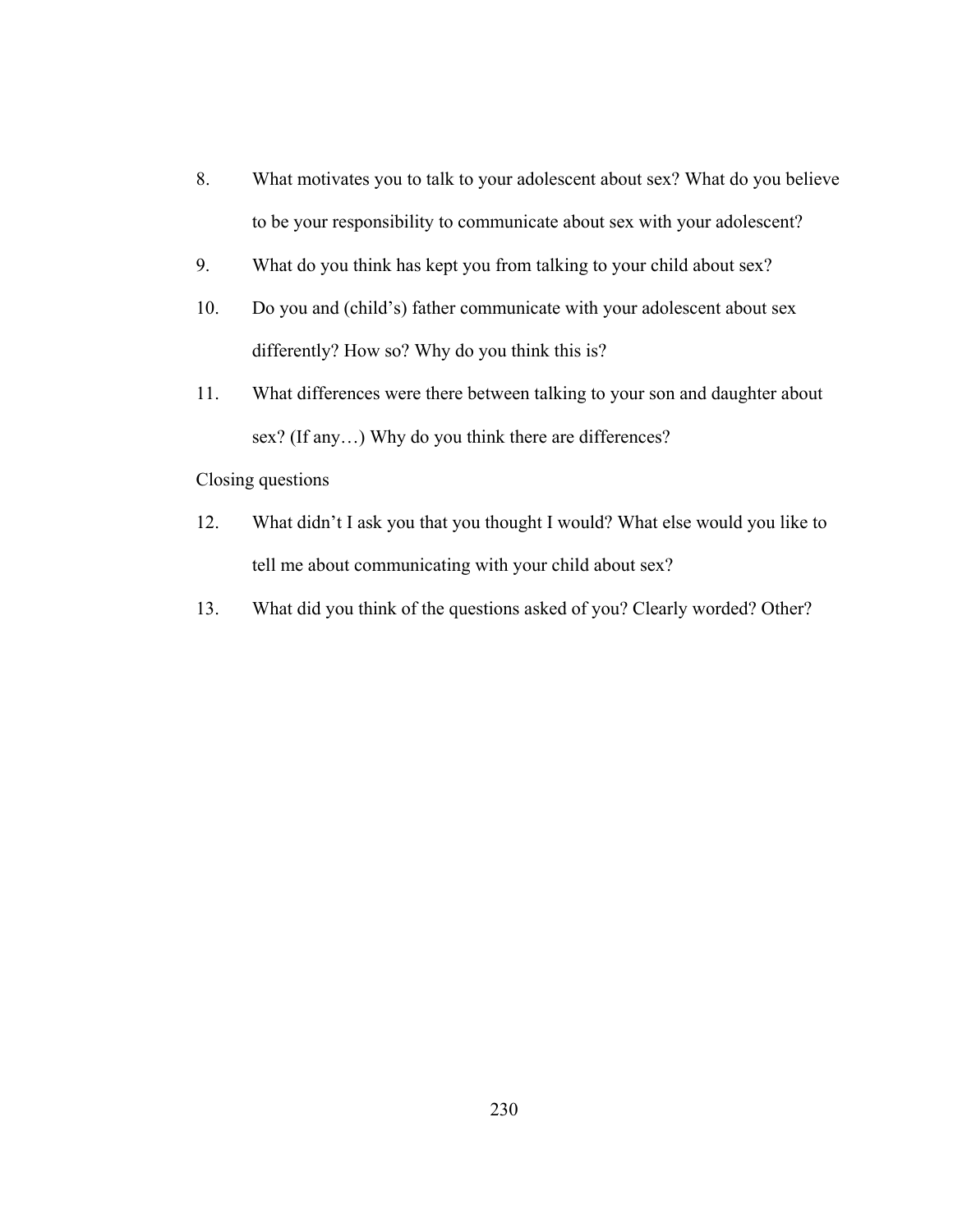#### Footnotes

<sup>1</sup>Each quote begins with a name. Names beginning with an M are followed by quotes from a mother. Names beginning with a D are followed by quotes from a daughter. Pseudonyms of other family members or friends were assigned randomly. At the end of each quote is a notation in parentheses. The first identifier is a number, which refers to the family number. The letter following the number is the letter *j*, *d*, or *m* denoting either a joint, daughter only, or mother only interview. After the colon in the notation, a range of numbers appears that refers to the line numbers from the original transcript.

 $2$ Information about the biological or adoptive relationship of the daughters to their mothers was not obtained.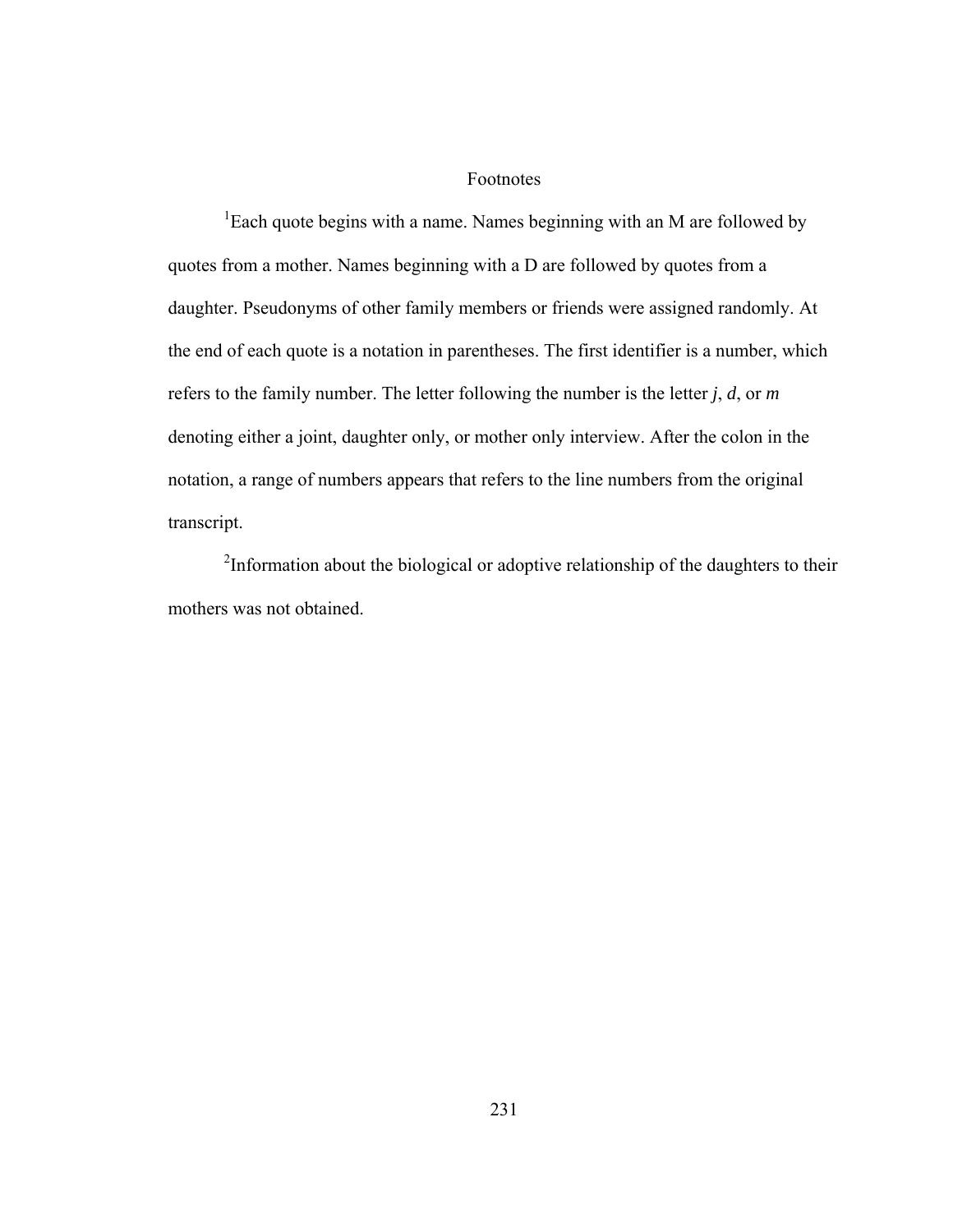# Table 1

# *Topics Measured*

|                                                         | Crosb                   | DiIorio                 | Fisher                  | Hutchinson            | Jaccard et              | Jordan         | Rosenthal               |
|---------------------------------------------------------|-------------------------|-------------------------|-------------------------|-----------------------|-------------------------|----------------|-------------------------|
|                                                         | y et al.                | et al.                  | (1986)                  | & Cooney              | al. (2000)              | et al.         | $\&$                    |
|                                                         | (2001)                  | (1999)                  |                         | (1998)                |                         | (2000)         | Feldman                 |
|                                                         |                         |                         |                         |                       |                         |                | (1999)                  |
| <b>Developmental</b><br>and Societal<br><b>Concerns</b> |                         |                         |                         |                       |                         |                |                         |
| Pregnancy                                               | $\overline{X}$          | $\overline{X}$          | $\overline{X}$          |                       |                         |                | $\overline{X}$          |
| Fertilization                                           |                         |                         | $\overline{X}$          | $\overline{X}$        |                         | $\overline{X}$ |                         |
| Intercourse                                             | $\mathbf X$             | $\mathbf X$             | $\overline{\textbf{X}}$ |                       |                         |                |                         |
| Menstruation                                            |                         | $\overline{X}$          | $\overline{X}$          | $\overline{X}$        |                         | $\mathbf X$    | $\overline{X}$          |
| Homosexuality                                           |                         |                         | $\mathbf X$             |                       |                         | $\mathbf X$    | $\overline{\textbf{X}}$ |
| Not having sex                                          |                         | $\bold{X}$              |                         | $\overline{X}$        |                         | $\overline{X}$ | $\overline{X}$          |
| <b>Sexual Safety</b>                                    |                         |                         |                         |                       |                         |                |                         |
| STDs/AIDS                                               | $\overline{\textbf{X}}$ | $\mathbf X$             | $\overline{\text{X}}$   | $\overline{\text{X}}$ | $\overline{\textbf{X}}$ | $\overline{X}$ | $\mathbf X$             |
| Birth control                                           |                         | $\overline{X}$          | $\overline{X}$          | $\overline{X}$        |                         | $\overline{X}$ | $\overline{X}$          |
| Abortion                                                |                         |                         | $\overline{\textbf{X}}$ |                       |                         | $\mathbf X$    | $\mathbf X$             |
| Prostitution                                            |                         |                         | $\overline{\text{X}}$   |                       |                         | $\overline{X}$ |                         |
| Using a condom                                          | $\overline{X}$          | $\overline{X}$          |                         | $\overline{X}$        |                         | $\overline{X}$ | $\overline{X}$          |
| <b>Solitary Sexual</b><br>Activity                      |                         |                         |                         |                       |                         |                |                         |
| Masturbation                                            |                         |                         |                         |                       |                         | $\mathbf X$    | $\mathbf X$             |
| Wet dreams                                              |                         | $\overline{\textbf{X}}$ |                         |                       |                         |                | $\mathbf X$             |
| <b>Experiencing</b><br><b>Sex</b>                       |                         |                         |                         |                       |                         |                |                         |
| Dating and sex<br>behavior                              |                         | $\overline{\textbf{X}}$ |                         |                       |                         | $\mathbf X$    | $\overline{\textbf{X}}$ |
| Getting a bad<br>reputation                             |                         |                         |                         |                       | $\overline{X}$          |                |                         |
| Regretting not<br>waiting                               |                         |                         |                         |                       | $\overline{\textbf{X}}$ |                |                         |
| Boy/girlfriend<br>losing respect                        |                         |                         |                         |                       | $\overline{\text{X}}$   |                |                         |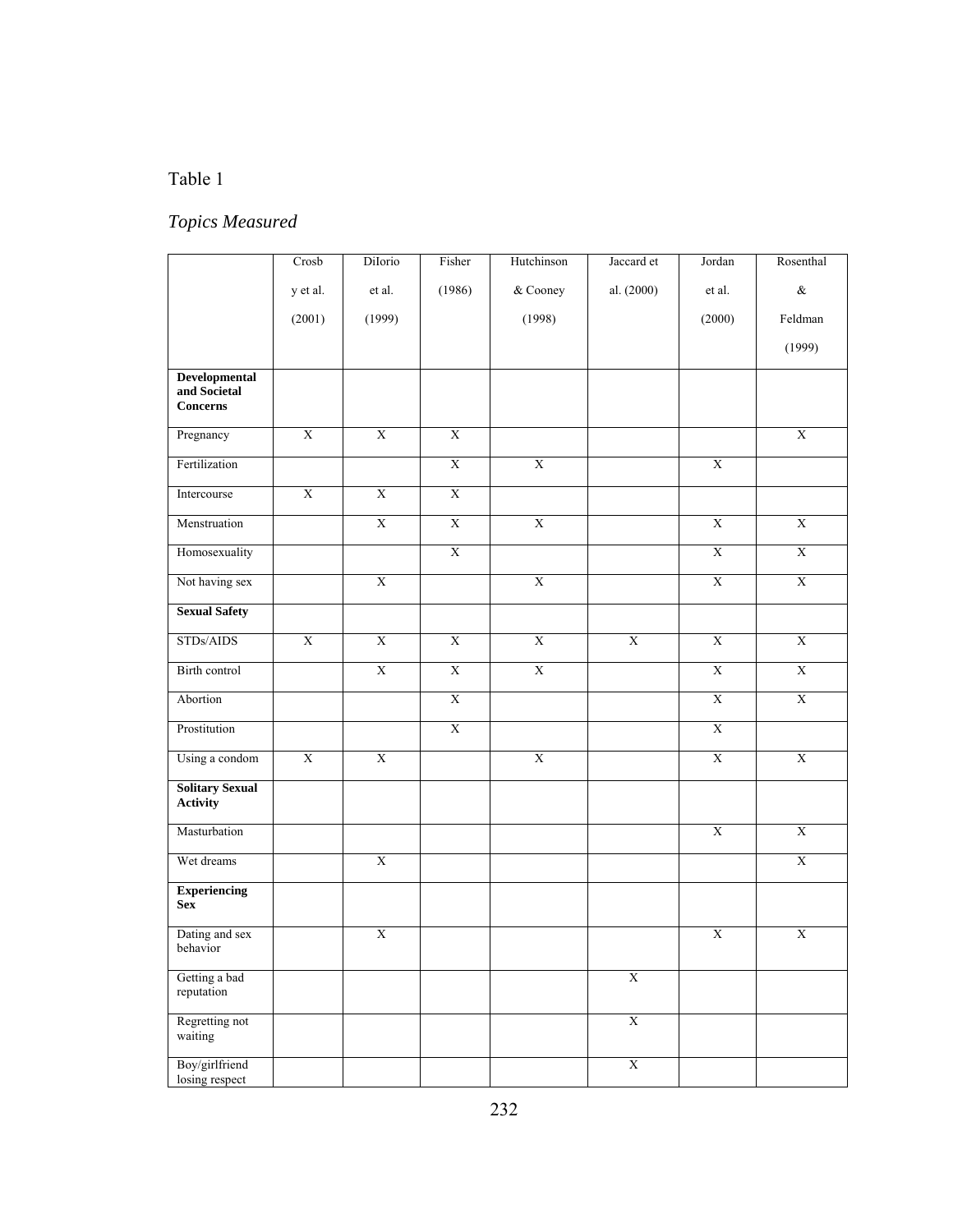|                                   | Crosb    | DiIorio                 | Fisher | Hutchinson              | Jaccard et            | Jordan         | Rosenthal               |
|-----------------------------------|----------|-------------------------|--------|-------------------------|-----------------------|----------------|-------------------------|
|                                   | y et al. | et al.                  | (1986) | & Cooney                | al. (2000)            | et al.         | $\&$                    |
|                                   | (2001)   | (1999)                  |        | (1998)                  |                       | (2000)         | Feldman                 |
|                                   |          |                         |        |                         |                       |                | (1999)                  |
|                                   |          |                         |        |                         |                       |                |                         |
| Dangers of many<br>sex partners   |          | $\overline{X}$          |        |                         |                       |                |                         |
| Managing<br>unwanted<br>pressures |          |                         |        | $\overline{X}$          |                       | $\mathbf X$    | $\overline{\textbf{X}}$ |
| Sexual desire                     |          |                         |        |                         |                       |                | $\overline{\textbf{X}}$ |
| Sexual<br>satisfaction            |          |                         |        |                         |                       |                | $\overline{\textbf{X}}$ |
| Different types<br>of sex         |          |                         |        |                         |                       |                | $\overline{X}$          |
| Sexual abuse<br>incl. rape        |          |                         |        |                         |                       | $\mathbf X$    |                         |
| Talking about<br>sexual needs     |          |                         |        |                         |                       |                | $\overline{\textbf{X}}$ |
| Other                             |          |                         |        |                         |                       |                |                         |
| Religious<br>morals/sinful        |          |                         |        |                         | $\overline{X}$        |                |                         |
| Upset<br>mother/father            |          |                         |        |                         | $\overline{X}$        |                |                         |
| Mother/Father<br>punish           |          |                         |        |                         | $\mathbf X$           |                |                         |
| Consequences of<br>pregnancy      |          | $\overline{X}$          |        |                         | $\overline{X}$        | $\overline{X}$ |                         |
| Decision to have<br>$\rm{a}$ baby |          |                         |        |                         | $\overline{\text{X}}$ |                |                         |
| Friends think<br>about sex        |          | $\overline{X}$          |        | $\overline{\textbf{X}}$ |                       |                | $\overline{\textbf{X}}$ |
| Parents think<br>about sex        |          | $\overline{\textbf{X}}$ |        |                         |                       |                |                         |
| Choice of partner                 |          |                         |        |                         |                       |                | $\overline{\text{X}}$   |
| Marriage/divorce                  |          |                         |        |                         |                       | $\overline{X}$ |                         |
| Media pressures                   |          |                         |        |                         |                       | $\overline{X}$ |                         |
| Pornography                       |          |                         |        |                         |                       | $\bold{X}$     |                         |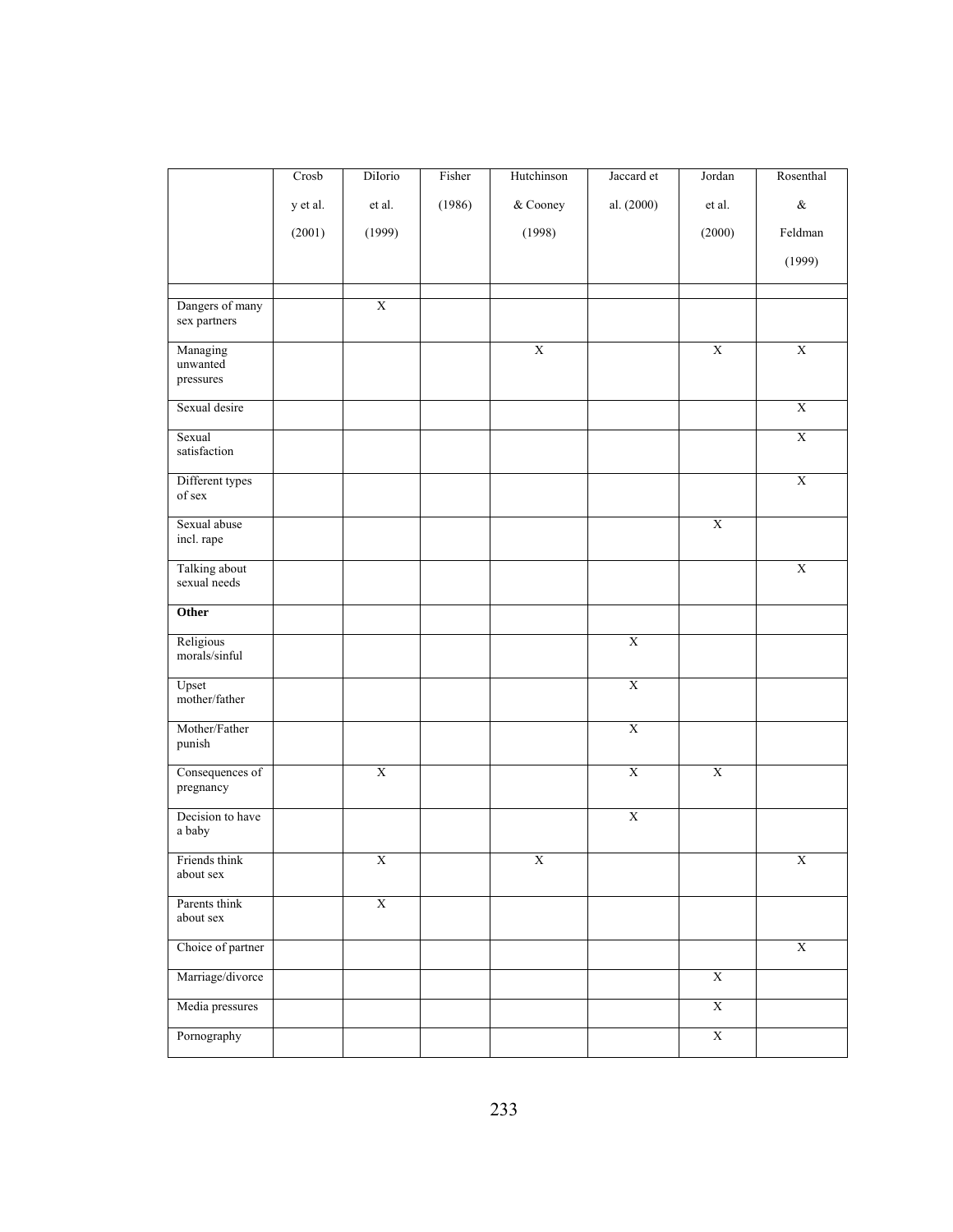# Table 2

# *Participant Profile*

|                |           |                |                 |            |                     | Sex                     |          |
|----------------|-----------|----------------|-----------------|------------|---------------------|-------------------------|----------|
| No.            | Structure | Siblings (Age) | Mom & Dad       | Home       | Mother's Occupation | (Y/N)                   | Religion |
| $\mathbf{1}$   | Blended   | Oscar $(21)$   | Mae             | Suburb     | Teacher's Assistant | ${\bf N}$               | Unknown  |
|                |           | Girl(21)       |                 |            |                     |                         |          |
|                |           |                |                 |            |                     |                         |          |
|                |           | Dana (19)      |                 |            |                     |                         |          |
|                |           | Girl (19)      |                 |            |                     |                         |          |
|                |           | Boy (14)       |                 |            |                     |                         |          |
| $\overline{2}$ | Single    | Deanne $(19)$  | Myrna           | Suburb     | Stay home           | Y                       | Unknown  |
|                | mother/   | Daphne (9)     |                 |            |                     |                         |          |
|                | Divorced  | Boy $(7)$      |                 |            |                     |                         |          |
|                |           |                |                 |            |                     |                         |          |
|                |           | Boy $(7)$      |                 |            |                     |                         |          |
| $\overline{3}$ | Intact    | Dawn $(19)$    | Marge & Scott   | Small town | Factory             | $\overline{\mathbf{Y}}$ | Catholic |
|                |           | Chad $(17)$    |                 |            |                     |                         |          |
| $\overline{4}$ | Intact    | Beth $(23)$    | Maureen & Daryl |            | Nurse               | $\overline{N}$          | Catholic |
|                |           | Deidra (19)    |                 |            |                     |                         |          |
| 5              | Intact    | Diane $(19)$   | Muriel & Andrew | Small town | Speech Pathologist  | ${\bf N}$               | Catholic |
|                |           | Tammy (17)     |                 |            |                     |                         |          |
| $\sqrt{6}$     | Blended   | Donielle (19)  | Marla           | Suburb/    | Stay home/          | Y                       | Unknown  |
|                |           | Boy $(15)$     |                 | City       | Housekeeper         |                         |          |
|                |           | Abby $(10)$    |                 |            |                     |                         |          |
|                |           | Melissa (3)    |                 |            |                     |                         |          |
|                |           |                |                 |            |                     |                         |          |
| $\overline{7}$ | Intact    | Desiree (19)   | Michelle & John | Approx     |                     | $\mathbf Y$             | None     |
|                |           | Matt (18)      |                 | 100,000    |                     |                         |          |
|                |           | Emily $(16)$   |                 |            |                     |                         |          |
|                |           |                |                 |            |                     |                         |          |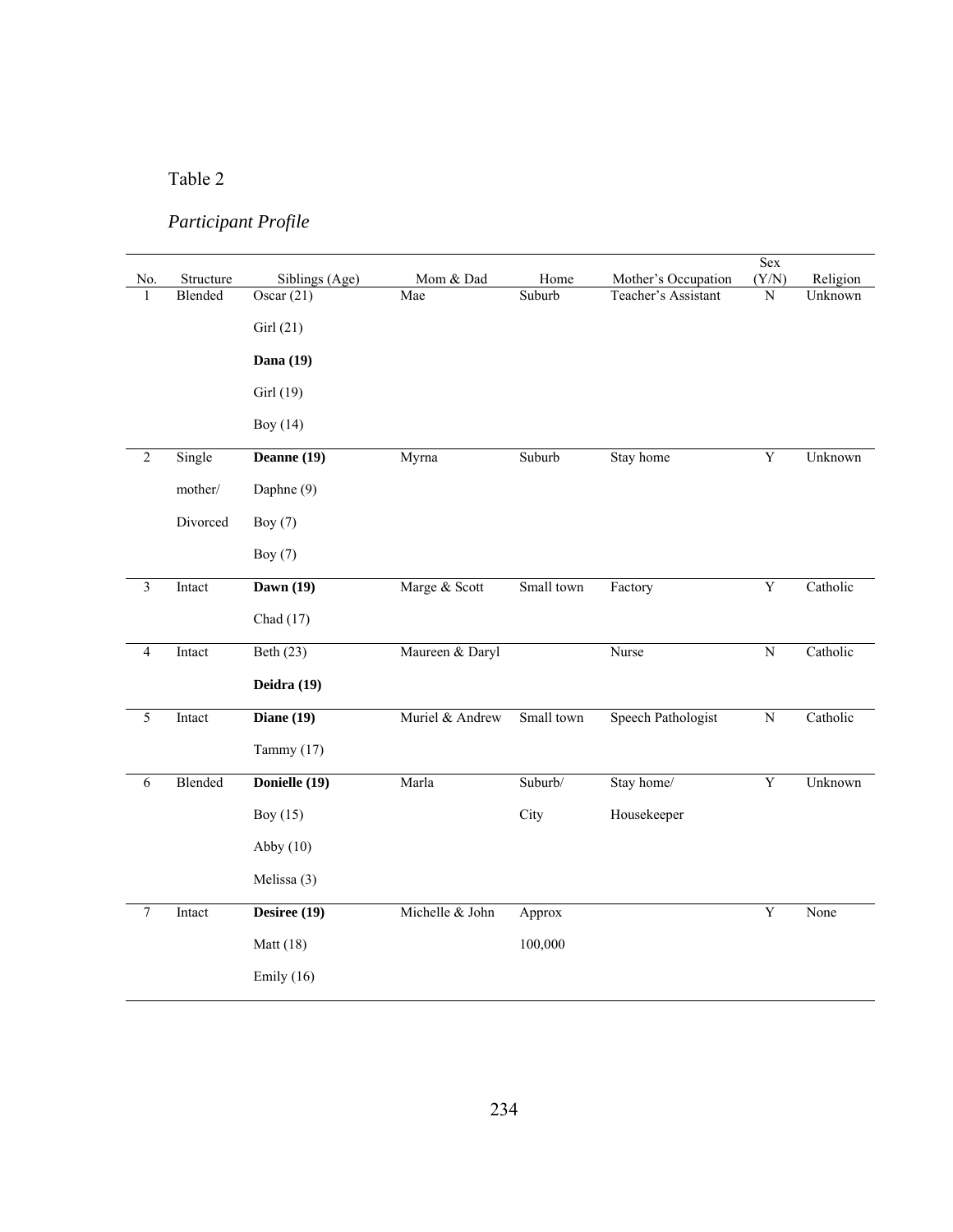|     |           |                       |              |            |                     | Sex   |          |
|-----|-----------|-----------------------|--------------|------------|---------------------|-------|----------|
| No. | Structure | Siblings (Age)        | Mom & Dad    | Home       | Mother's Occupation | (Y/N) | Religion |
| 8   | Blended   | Valerie (31)          | Monica & Bob | Small town | Admin. Assistant    | Y     | None     |
|     |           | Amy $(27)$            |              |            |                     |       |          |
|     |           | Debbie (19)           |              |            |                     |       |          |
|     |           | Brian $(16)$          |              |            |                     |       |          |
| 9   | Intact    | Christina (31) & Alan | Mary & Terry | Small town | Stay home/          | N     | Catholic |
|     |           | David $(29)$          |              |            | Bookkeeper for      |       |          |
|     |           | Rick (27) & Marci     |              |            |                     |       |          |
|     |           | Diana $(25)$ & Todd   |              |            | Terry's business    |       |          |
|     |           | Phil $(22)$ & Cindi   |              |            |                     |       |          |
|     |           | Donita (19)           |              |            |                     |       |          |
|     |           | Vince $(17)$          |              |            |                     |       |          |
|     |           | Danny $(14)$          |              |            |                     |       |          |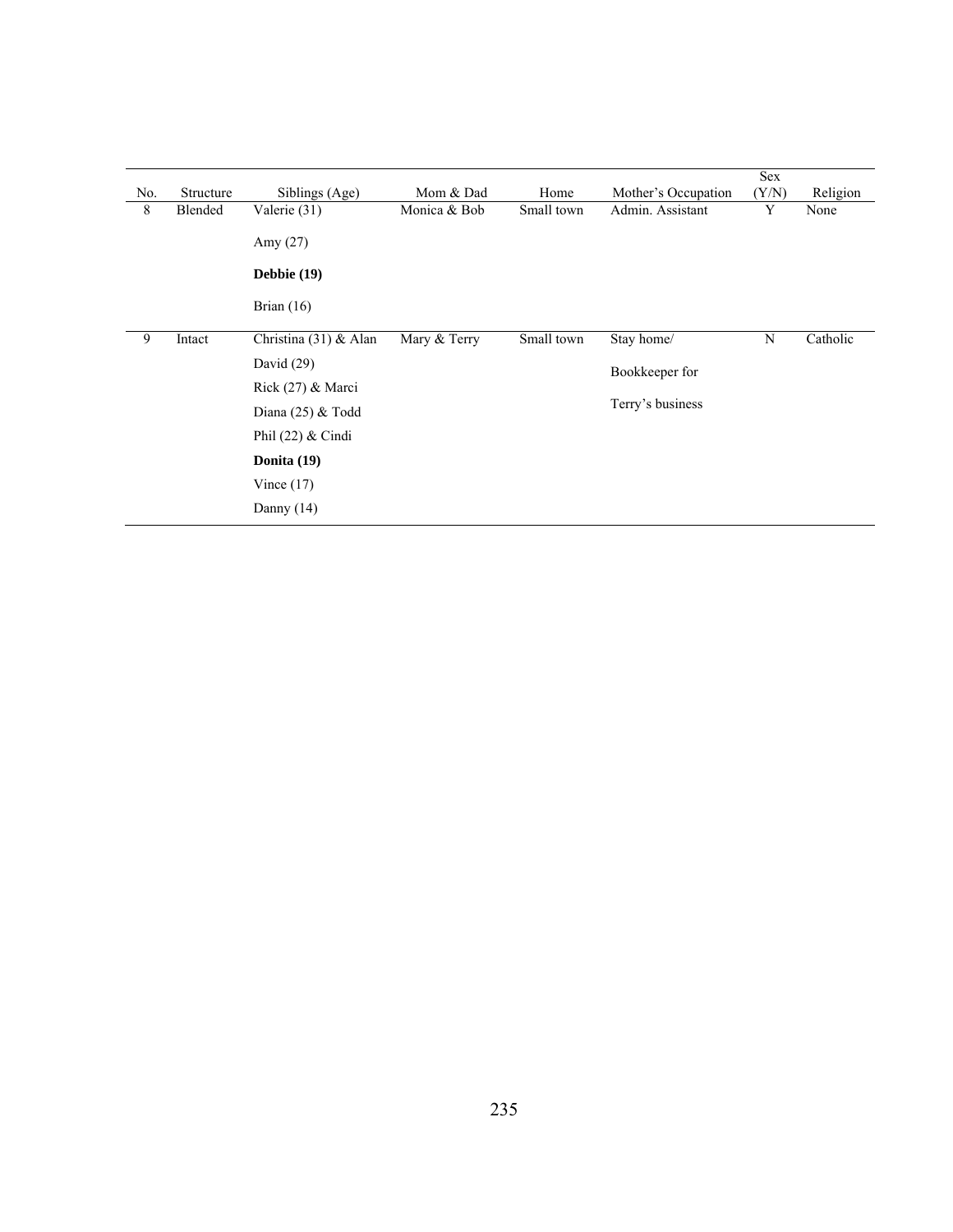





*Figure 1.* Sexual communication process model in close mother-daughter relationships.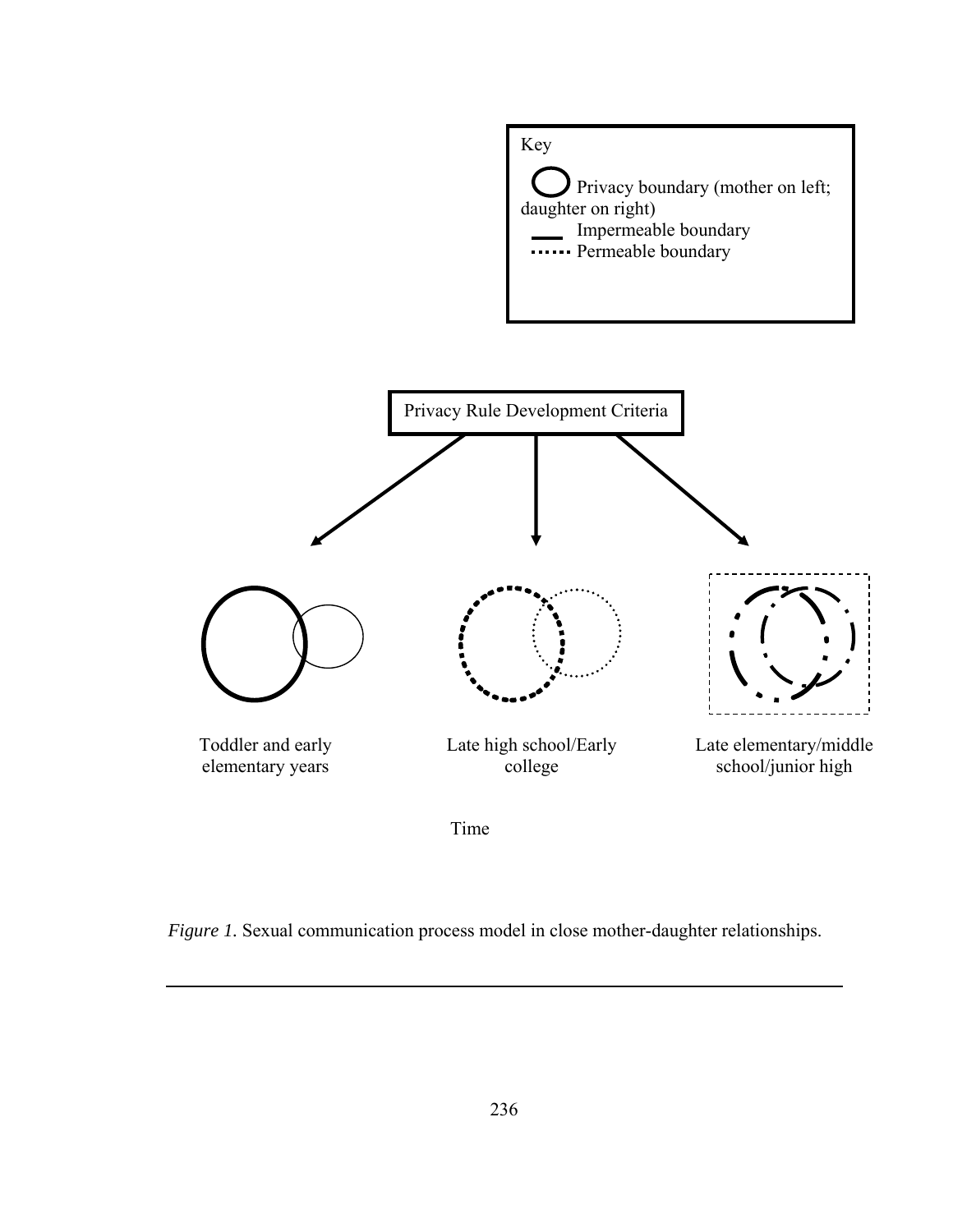



*Figure 2.* Sexual communication interaction model in close motherdaughter relationships. Time